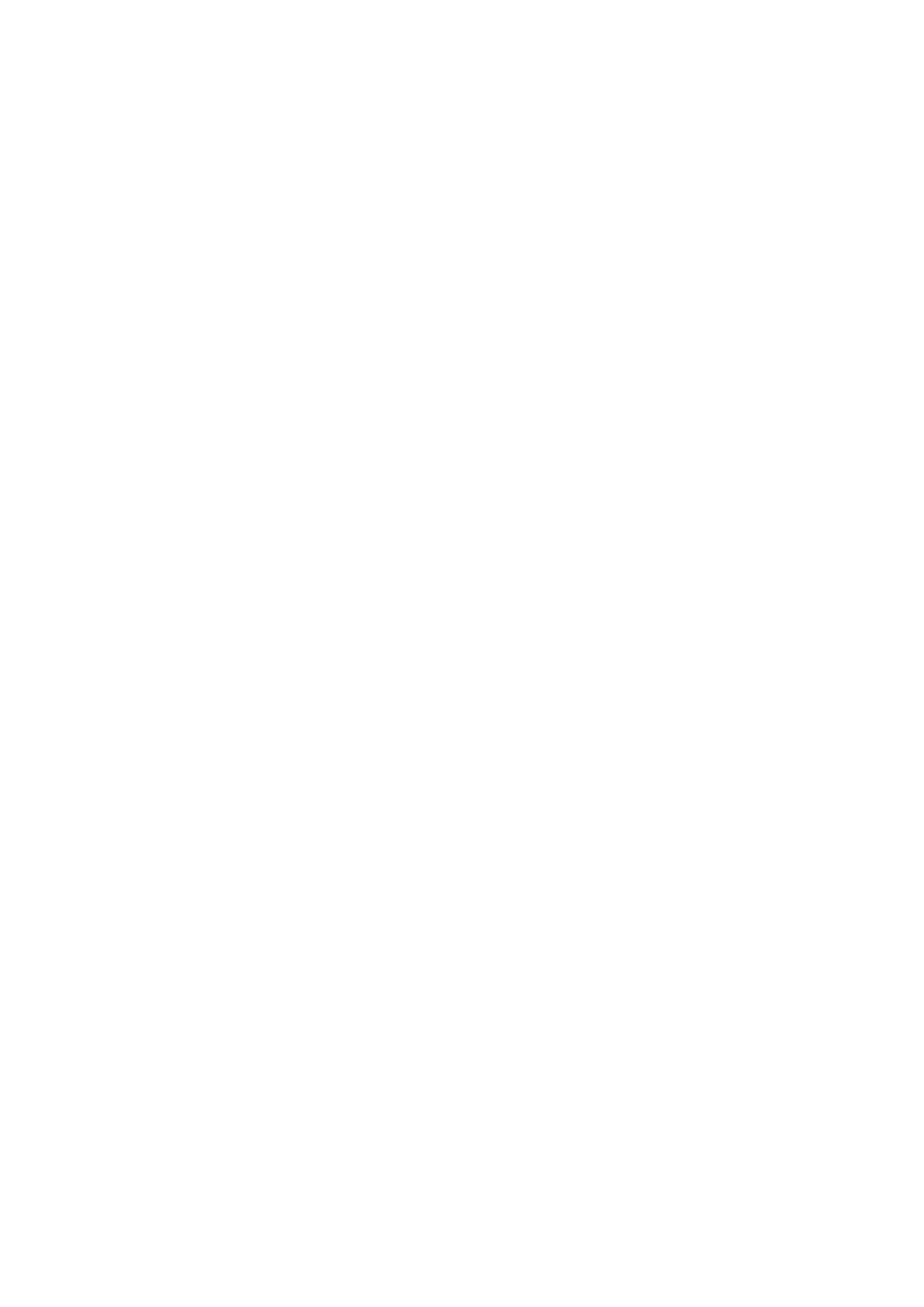# Etuc Resolutions

**Adopted by the Executive Committee during 2010**

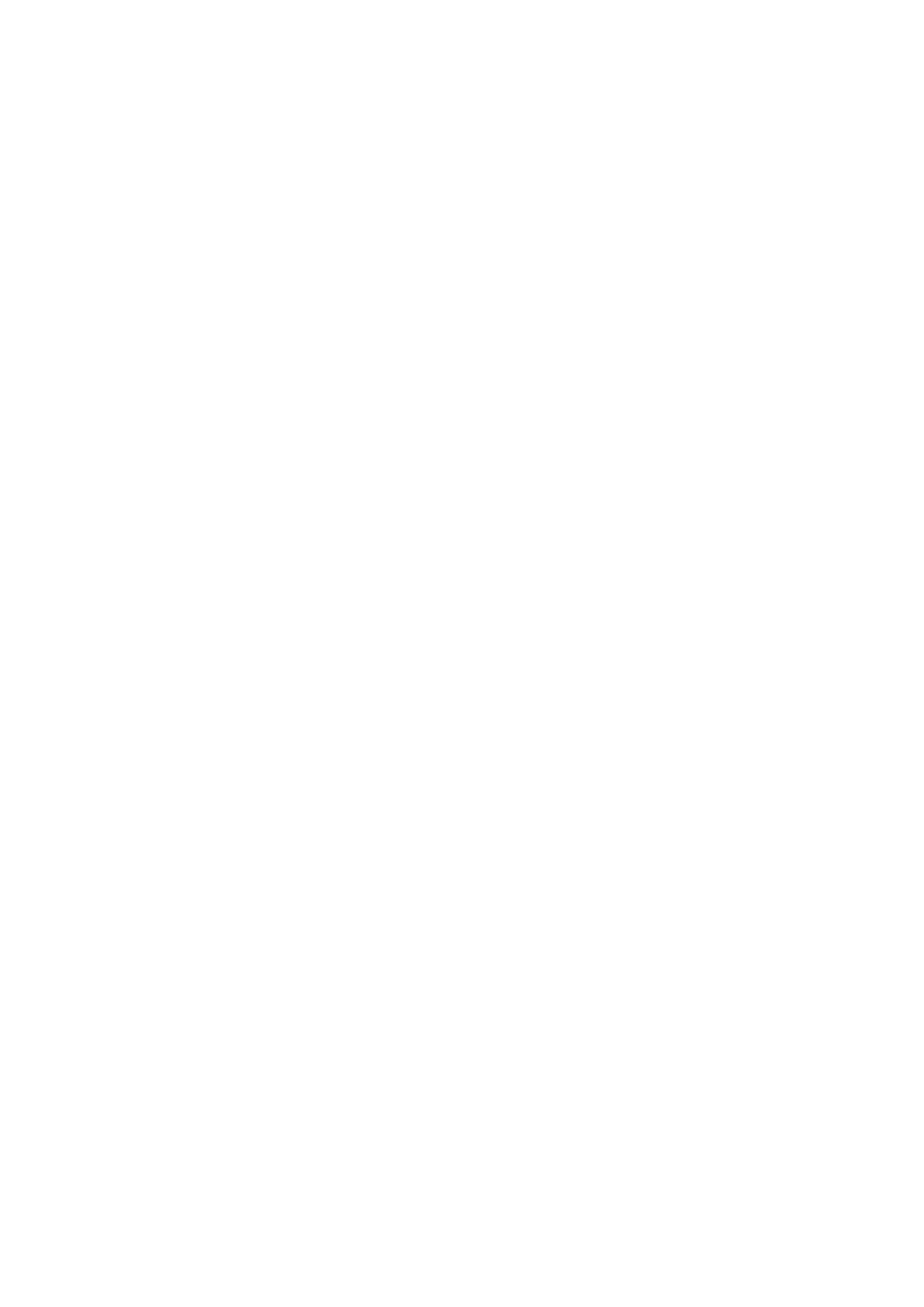## **Contents**

## **MARCH 2010**

|    | 01 The EU Spring Summit - Message to the EU |  |
|----|---------------------------------------------|--|
|    |                                             |  |
|    |                                             |  |
|    | 03 ETUC Resolution on A new social impetus  |  |
|    |                                             |  |
| 04 | The Posting of Workers Directive:           |  |
|    |                                             |  |
|    | 05 ETUC Resolution on The Economic Crisis:  |  |
|    |                                             |  |
|    |                                             |  |

### JUne 2010

|    | 01 Position on the financing and management                      |  |
|----|------------------------------------------------------------------|--|
|    |                                                                  |  |
|    | 02 The Working Time Directive: Limitation of working hours       |  |
|    |                                                                  |  |
|    | 03 The Working Time Directive: Limitation of working hours       |  |
|    |                                                                  |  |
| 04 | ETUC Resolution on The Worsening Crisis – Europe at Risk  82     |  |
|    | 05 ETUC Resolution Towards a new impetus for public services  87 |  |

## October 2010

|          | 01 Resolution on a Sustainable New Deal for Europe            |  |
|----------|---------------------------------------------------------------|--|
|          |                                                               |  |
| $\Omega$ | European Governance needs to promote stimulus and fair wages, |  |
|          |                                                               |  |
|          | 03 ETUC Resolution on Economic and Social Governance  110     |  |
| $\Omega$ | ETUC Resolution Towards adequate pension systems -            |  |
|          |                                                               |  |
|          |                                                               |  |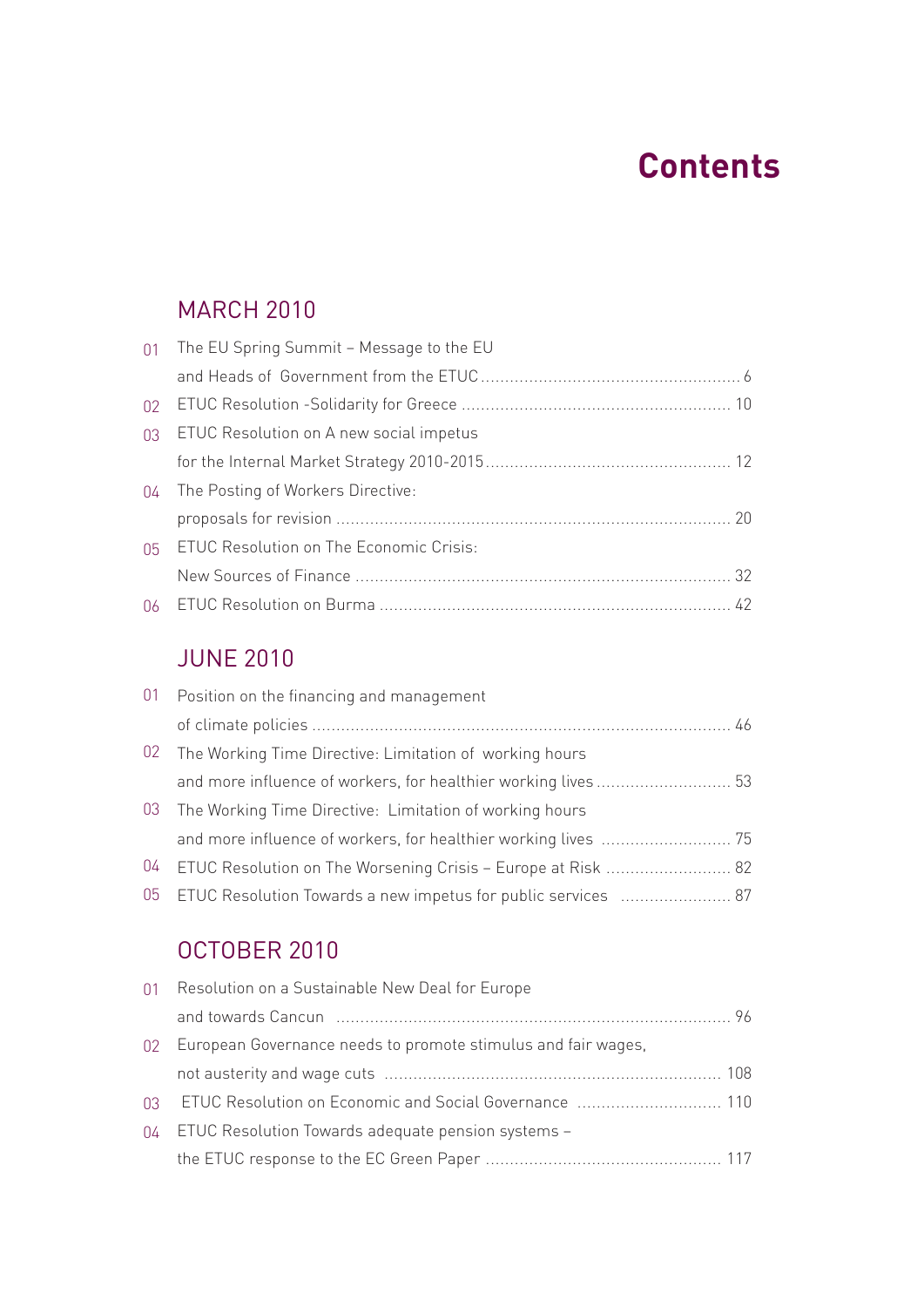## december 2010

|                 | 01 Resolution on equal treatment and non discrimination                       |  |
|-----------------|-------------------------------------------------------------------------------|--|
|                 |                                                                               |  |
| 02 <sup>°</sup> |                                                                               |  |
|                 | 03 ETUC Resolution: More investment in lifelong learning                      |  |
|                 |                                                                               |  |
|                 | 04 ETUC Resolution (Defending the autonomy of collective bargaining           |  |
|                 |                                                                               |  |
|                 | 05 ETUC 2 <sup>nd</sup> resolution on nanotechnologies and nanomaterials  177 |  |
| 06 <sub>1</sub> | ETUC Resolution Towards a Single market Act –                                 |  |
|                 |                                                                               |  |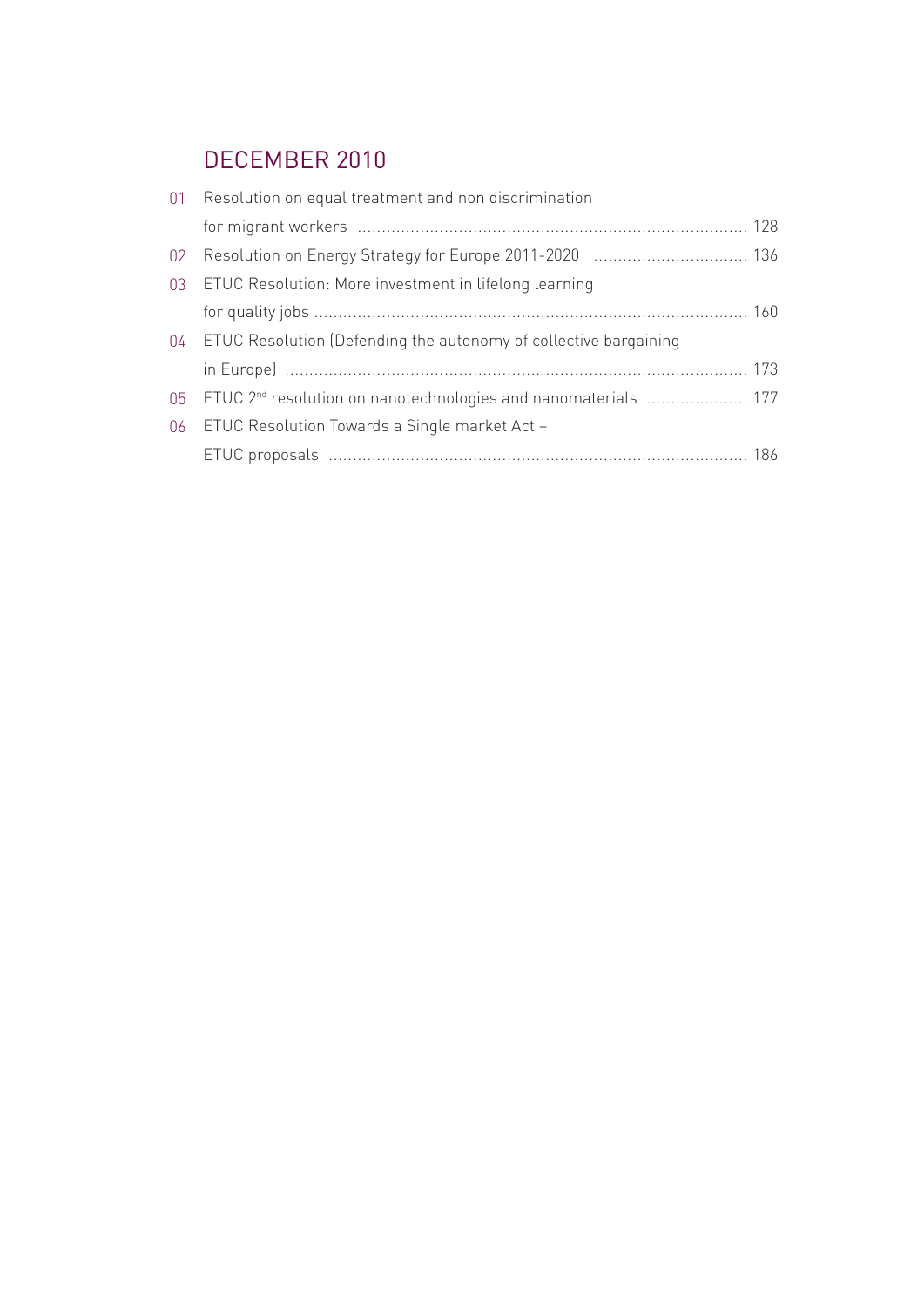**March 2010**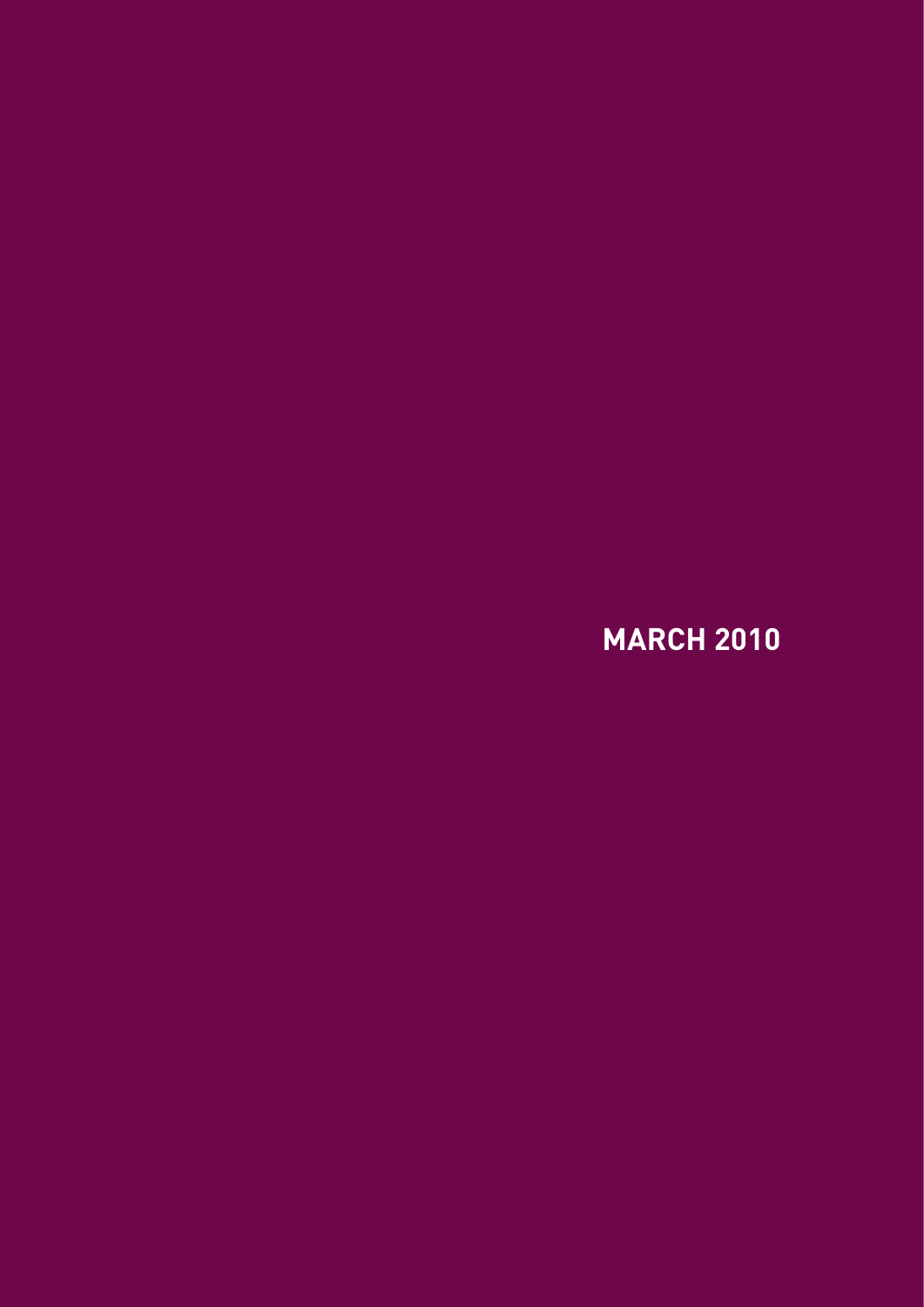## 01 The EU Spring Summit – Message to the EU and Heads of Government from the ETUC

**March 2010**

#### **The Crisis**

#### I

Social Europe is under pressure – pressure which will intensify if Governments rush into premature exit strategies with severe social consequences. Already youth unemployment, in particular, is at catastrophic levels in many countries and as yet receives relatively little co-ordinated attention compared to that being demanded by the financial sector.

## II

That sector, including some hedge funds, continues to speculate against some member states and the euro. This speculation should be met by united EU and Government action and by a strong desire to act together so that markets cannot divide and rule, and destroy the euro. This means greater common action on economic governance and a new focus on the urgent need for new sources of finance particularly financial transaction taxes, bonus taxes and on the issue of Eurobonds. Governments and the EU authorities share responsibility for the crisis with the financial services sector.

### III

As a starting point, a plan should be agreed with Greece which does not involve workers paying the price for the country's problems which include breaches of the rules of the euro, and the "cooking of the books" for the previous Greek Government by certain banks to hide the true picture of the Greek economy from the European authorities. As well as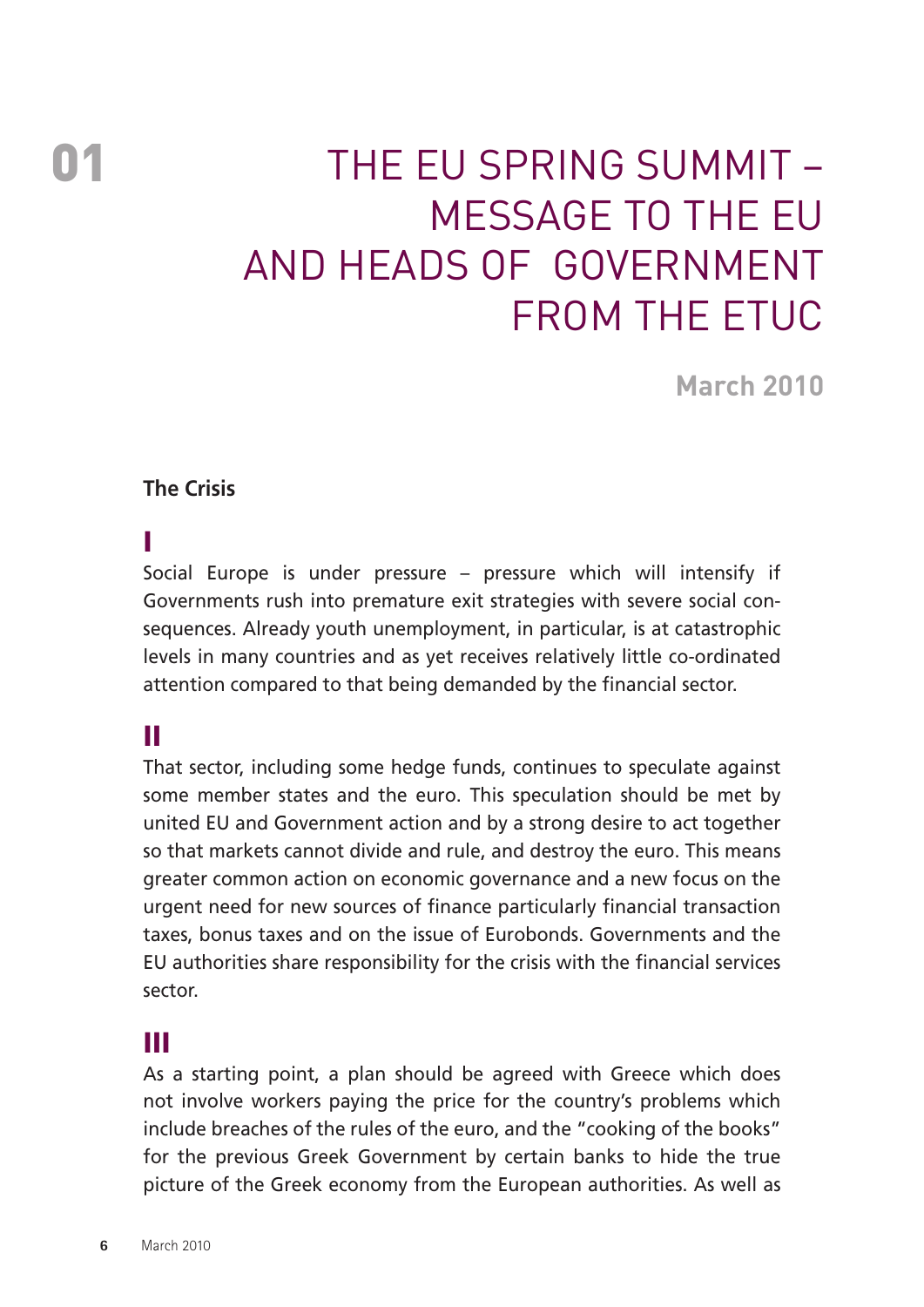being assisted if necessary by the EU, Greece also should be motivated to improve its governance, to curb tax evasion and to develop a fair social pact with the social partners.

## IV

The European Social Model with its emphasis on social dialogue leading to agreement is an important way to help Greece and other countries in difficulty: Putting people, not markets, first is an important European principle; and, for example, any reform of pension systems – an issue in several EU countries – must be based on protecting pensions and social security, not on impositions by Governments, panicking in the face of market pressures, and on social dialogue and agreement.

#### V

With these points in mind, the ETUC's main messages to the Spring Summit on the crisis are

- a/ "don't panic, don't exit" from the stimuli packages. Instead we need an entry strategy and the EU must concentrate now on reducing unemployment, especially among the young with a new EU recovery plan amounting to 1% of EU GDP, and plans to develop new, green industrial policies
- b/ develop European economic governance by agreeing a programme with Greece, including the Greek social partners, which is fair, protects workers and essential public services, and addresses the problems of tax evasion by the rich and privileged – and of unacceptable accounting and operations by some banks, especially Goldman Sachs, and the previous Greek Government. There should be a public enquiry on this last aspect
- c/ develop further European economic governance by introducing new means of raising funds, especially a financial transaction tax, bonus taxes, and the ability to issue Eurobonds
- d/ Quicken up the process in Europe, and internationally, of agreeing effective regulatory measures on banks, hedge funds, private equity and other financial institutions.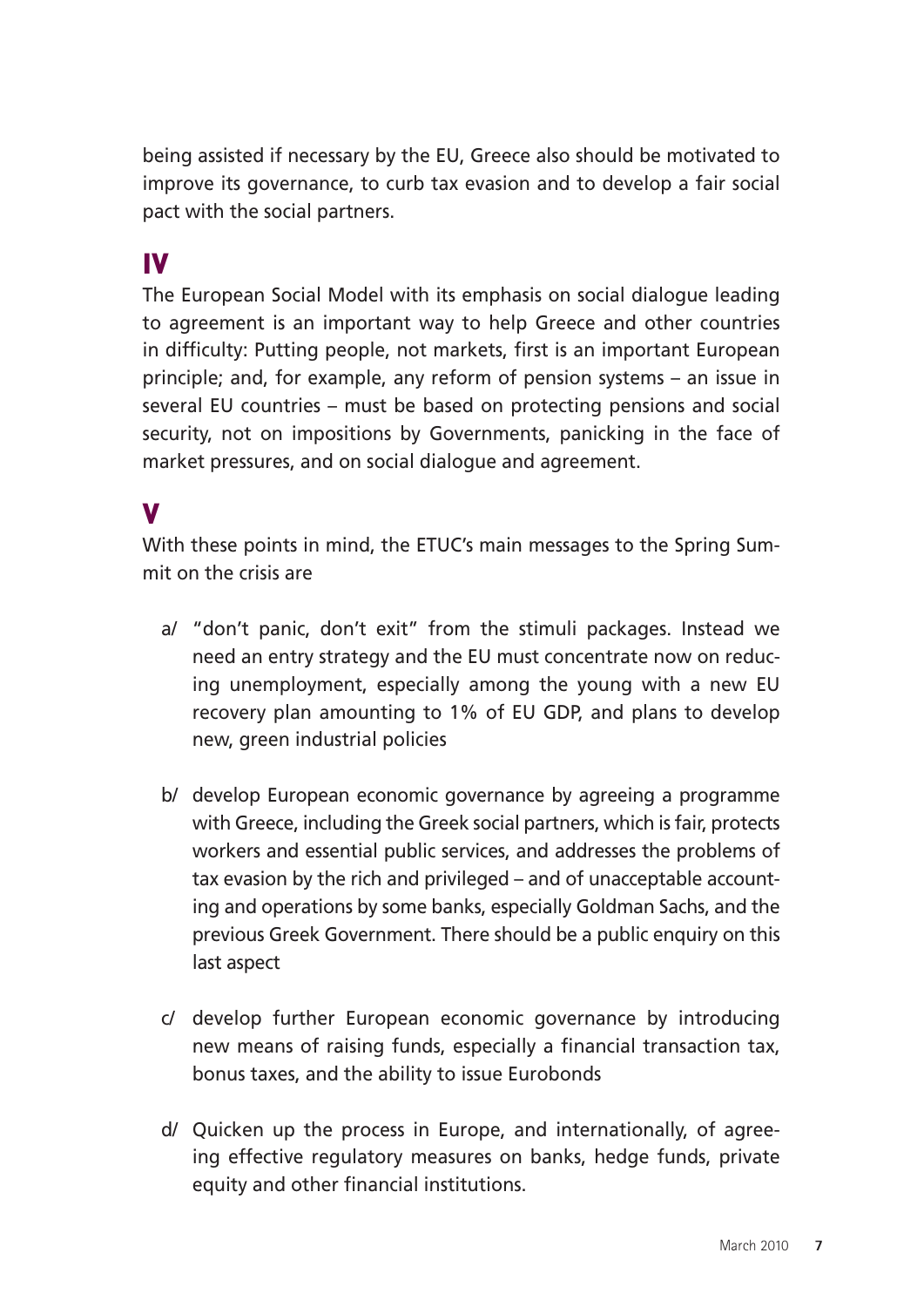#### **2020**

### VI

With regard to EU 2020, Europe must be careful to show that it can deal with the challenges of 2010 if its plans are to remain credible. While a long-term strategy can be useful in pointing the way forward, it is important that it addresses adequately the reasons for the current crisis – poor corporate governance, greedy financial institutions, tax systems which benefit short-term speculation, the need for new sources of public funds, lack of European economic competences, etc. At the moment 2020 does not pass this test.

#### VII

On the text itself, the ETUC is looking for a commitment to equality to be a guiding star to follow – equality of pay for equal work, fair, not flat, taxation, gender equality, and equality of opportunity. These are all key challenges for Europe to surmount over the next 10 years along with the environmental and demographic challenges.

#### VIII

We also miss a sharply defined role for welfare states and public services. These have been the "heroes of the recession" so far, helping avoiding depression, and they must be a central pillar of the EU in future. They have been subject to privatisation and de-regulation but have still proved robust "automatic" stabilisers in the crisis. 2020 needs to maintain them and ensure consistency with the concept of a social market economy.

## IX

On labour market questions, 2020 needs a social vision for a Europe of fair labour standards, narrowing / eliminating gaps between member states, the promotion of collective bargaining, more security for workers, not using flexicurity in precisely the same terms that flexibility was used (less job security, easier hire and fire, ending national collective agreements etc), and a just transition policy from the jobs of today to the greener jobs of tomorrow. Investment in all working people, in their education and skills for the future, will remain a major task in the next period.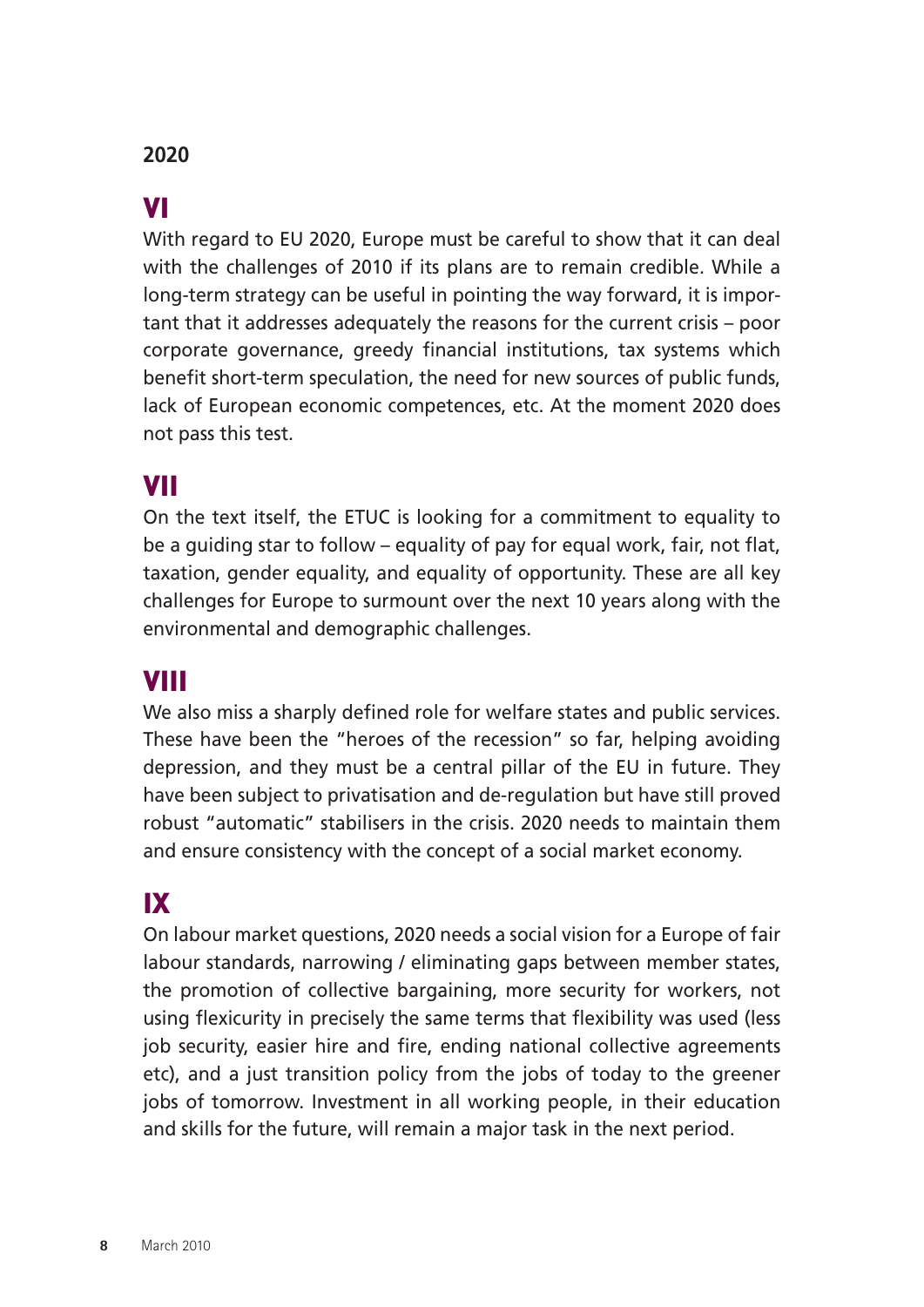## X

Finally to emphasise the importance of developing the European Social Model, the EU should act now to introduce the Social Progress Protocol proposed by the ETUC which aims at a better balance between the single market and social rights.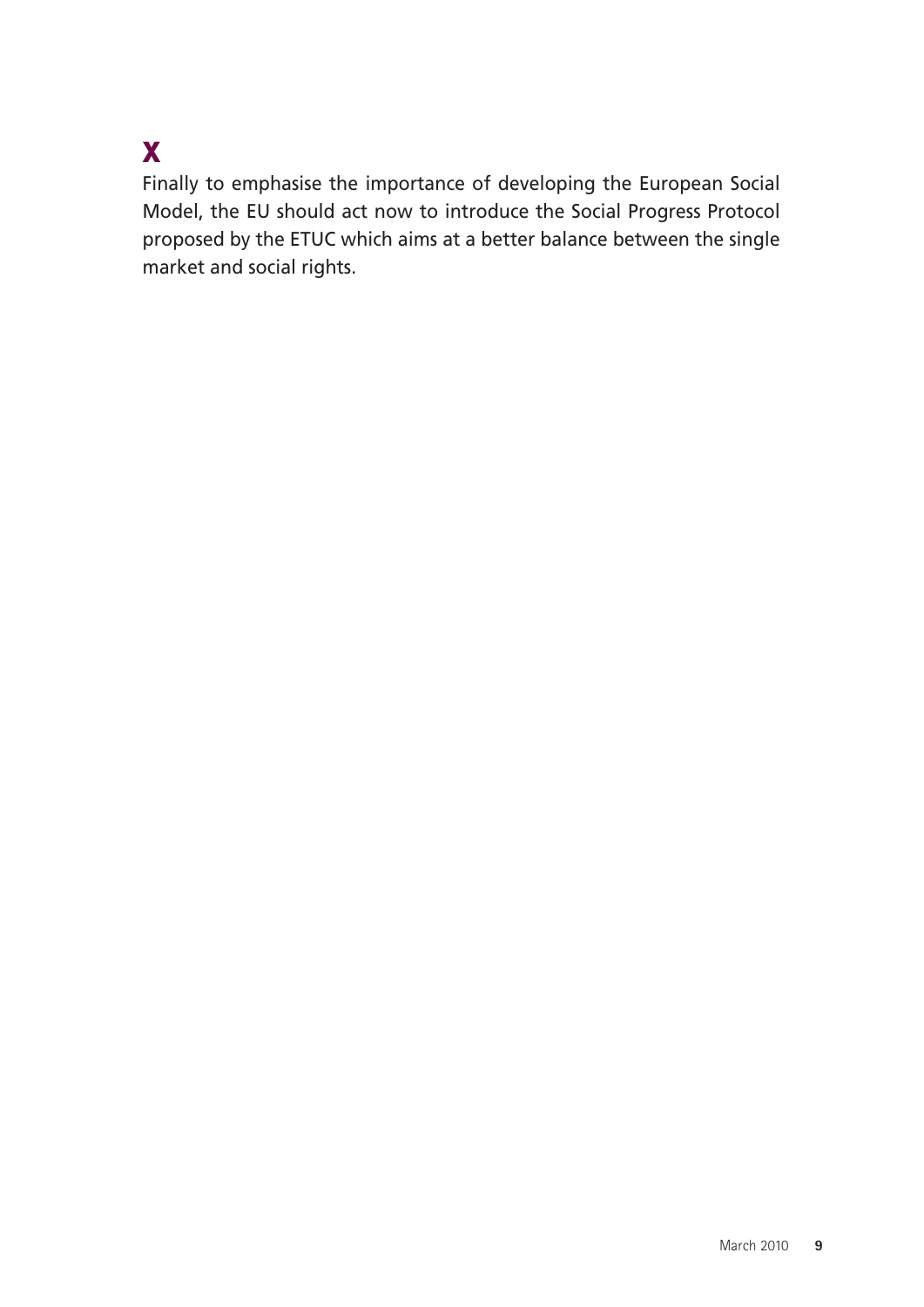## 02 **ETUC RESOLUTION -**SOLIDARITY FOR GREECE

## **Adopted by the Executive Committee on 9-10 March 2010**

The European Trade Union Confederation (ETUC) Executive Committee members attending the meeting of 9 & 10 March 2010, express their solidarity with the President of the Greek Confederation of Labour, GSEE, Yannis Panagopoulos, who was brutally attacked by perpetrators alien to the trade union movement. They note with concern that such condemnable actions inevitably bring to mind the rise of fascism and hope that the democratically elected Greek Government will swiftly bring the culprits to justice.

The ETUC expresses its full solidarity with Greek workers in their struggle against job cuts, wage freezes, wage and pension cuts. Europe's message to the Greek people should be one of stability and social progress and not one of economic stagnation and social dumping.

European trade unions are monitoring with the greatest concern the situation in Greece and in particular the pressure by the Commission, the Eurozone Ministers and the ECB on the Greek government for even harsher austerity measures that will mainly and irreversibly affect the working people and the most vulnerable segments of society and upset the social fabric in Greece.

The austerity packages announced so far comprise radical cuts in wages and pensions, extensive tax increases, lay-offs, large scale privatisation of public companies and cutbacks in welfare. Far from containing the crisis, such measures will aggravate it since they will fuel unemployment, demolish welfare, kill domestic demand and strangle economic activity.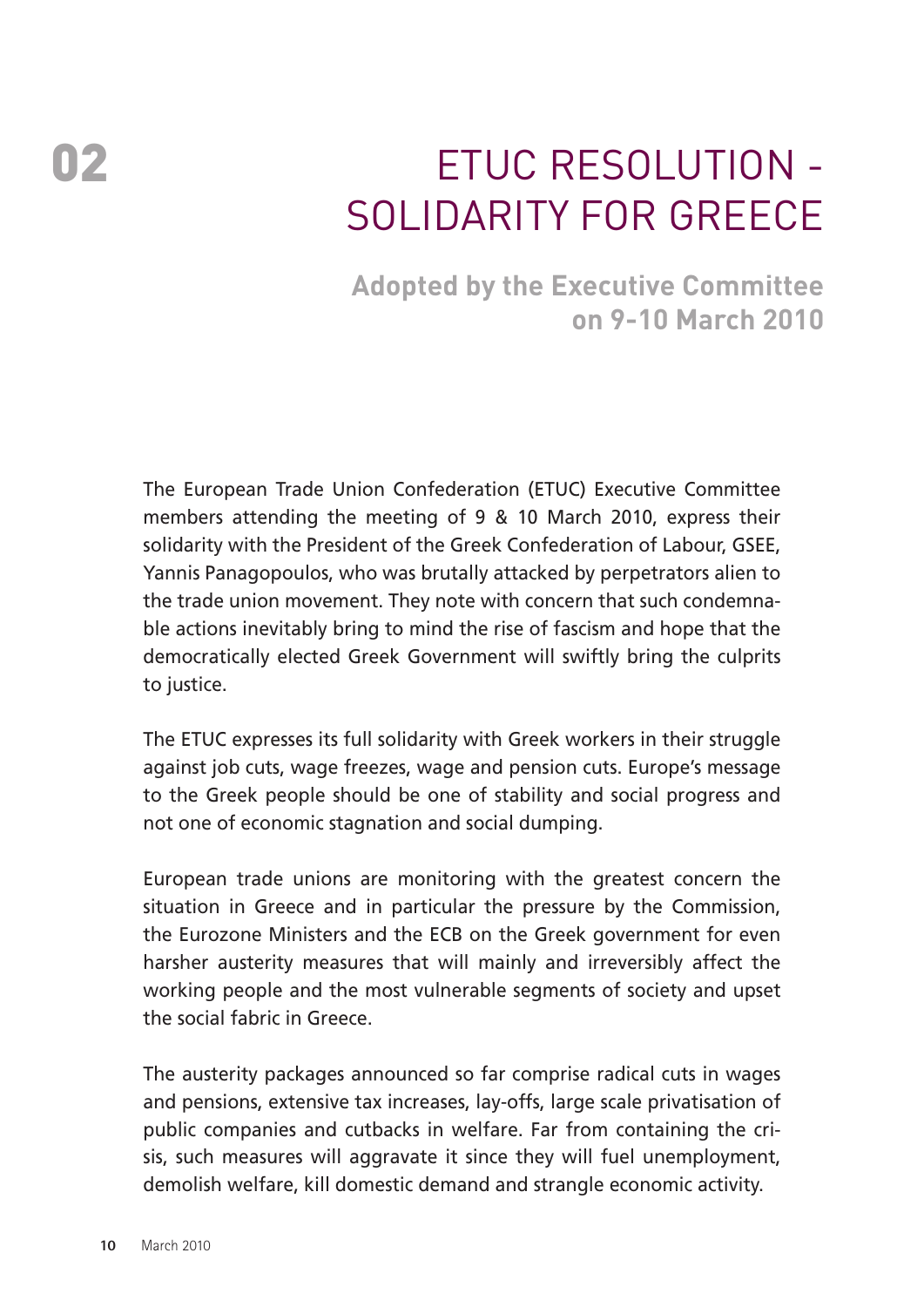We wholly support Greek unions in opposing this short-termist project and ask for realistic, well balanced and socially acceptable plans that are negotiated with the trade unions. We join our Greek colleagues in demanding a drastically different policy mix to support investment, growth and employment, safeguard incomes, provide fair and effective taxation, upgrade the State's regulatory role and sustain social cohesion and the environment.

The burden cannot fall unevenly on the working people of Greece who have already seen the gradual erosion of their rights, pensions and income. We cannot allow financial market speculation to shape economic and social development in Europe and to impose its agenda on society despite the near collapse of 2008 and the ensuing dramatic recession.

Europe needs to be present for its Greek citizens in a spirit of solidarity and cohesion and to shield people and countries from the lethal impact of casino capitalism. Europe needs to address the problems by shifting away from the blinkered belief in the supremacy of the markets over society and move ahead with a new architecture that puts people, solidarity and the real economy first.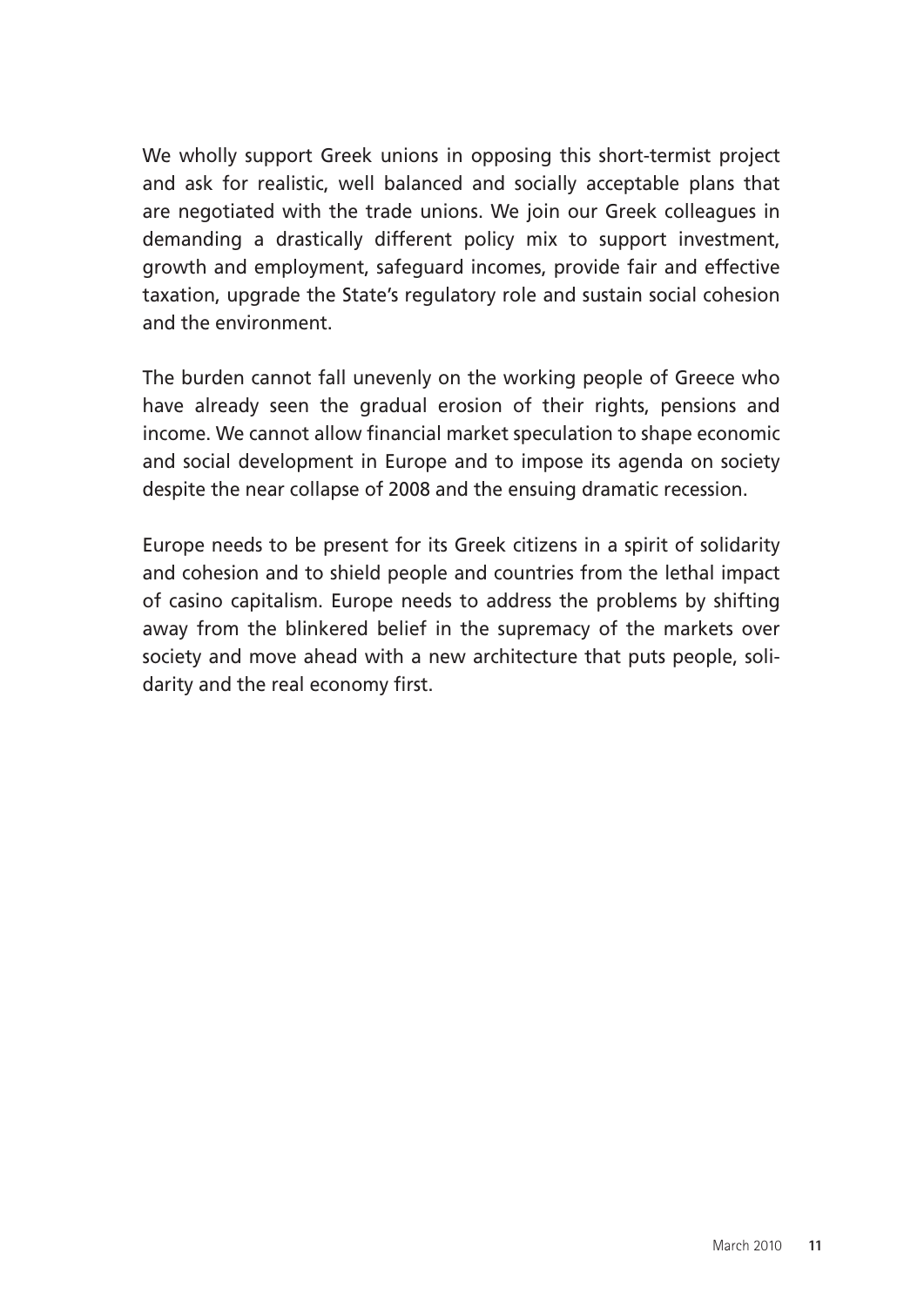## ETUC Resolution on A new social impetus for the Internal Market Strategy 2010-2015

**Adopted by the Executive Committee on 9-10 March 2010**

The impact of the internal market on Europe's social model prompts certain concerns. The crisis has brought cruelly to light the weaknesses of the strategy based on deregulation and liberalisation. If the European Union fails to safeguard its social achievements and to reconcile internal market rules with workers' rights, further development of the internal market could prove more difficult. Protectionist reflexes will become more pronounced and the single market will be confronted with more distortions.

**Mere changes in internal market rules will not be enough to restore European citizens' confidence, even though doing so is vital to correct past errors (regulating the financial sector and setting up a better framework for public services, for instance).** 

**A new social impetus is needed to strengthen workers' protection, including protection against competition that brings down salaries and working conditions. The ETUC considers it essential to adopt a social progress clause in primary law and directives in order to strike a balance among free movement of workers and services, fundamental rights and competition rules.** 

**The new social impetus for the internal market also requires European economic governance. The crisis demonstrates that this is more urgent than ever at the moment. It should be based on common policies, particularly industrial and fiscal, so as to limit competition between systems and safeguard the financing capacity of social protection systems and public services.**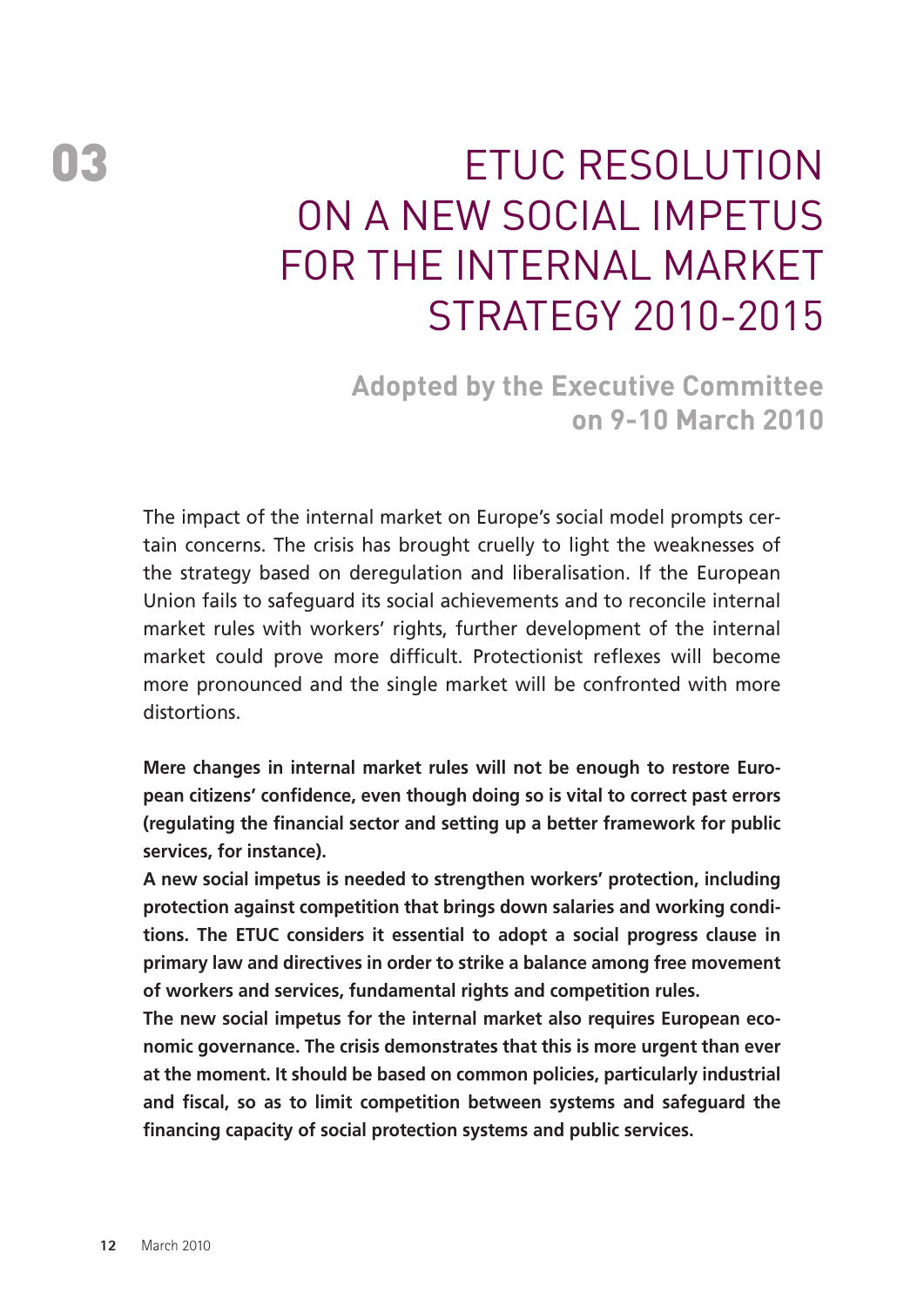#### I

Some new developments have taken place:

- former Commissioner Mario Monti has been charged by Commission President Barroso with preparing a report on the internal market to counter the "internal market fatigue" and concerns about protectionism;
- the new Internal Market Commissioner Michel Barnier has told the European Parliament that the internal market and social progress have to go together;
- the Lisbon Treaty, which provides for a more social framework, has come into force and now has to be translated into Commission strategy.

The ETUC looks forward to an approach which, as in the Delors period, combines a stronger social policy agenda with ambitious legislative initiatives. The aim of this ETUC contribution is to deliver an input to the Monti report and to the Commission's work programme on the internal market.

**A lesson from the crisis: European economic governance more urgent than ever** 

## II

The financial crisis, followed by the worst economic and social crisis since the 1930s, has affected the framework for the internal market. The crisis has wiped out many of the gains of recent years. Public finances have been severely affected. Millions of people are suffering the consequences. The International Labour Office (ILO) stated in its annual Global Employment Trends report that the number of jobless worldwide reached nearly 212 million in 2009 following an unprecedented increase of 34 million compared to 2007, on the eve of the global crisis. Since 2008, over 8 million people in Europe have lost their job and at present more than 23 million women and men are jobless.

## III

However, the Commission in its "Challenges for deepening the Single Market" (8 December 2009) congratulates the EU about the gains over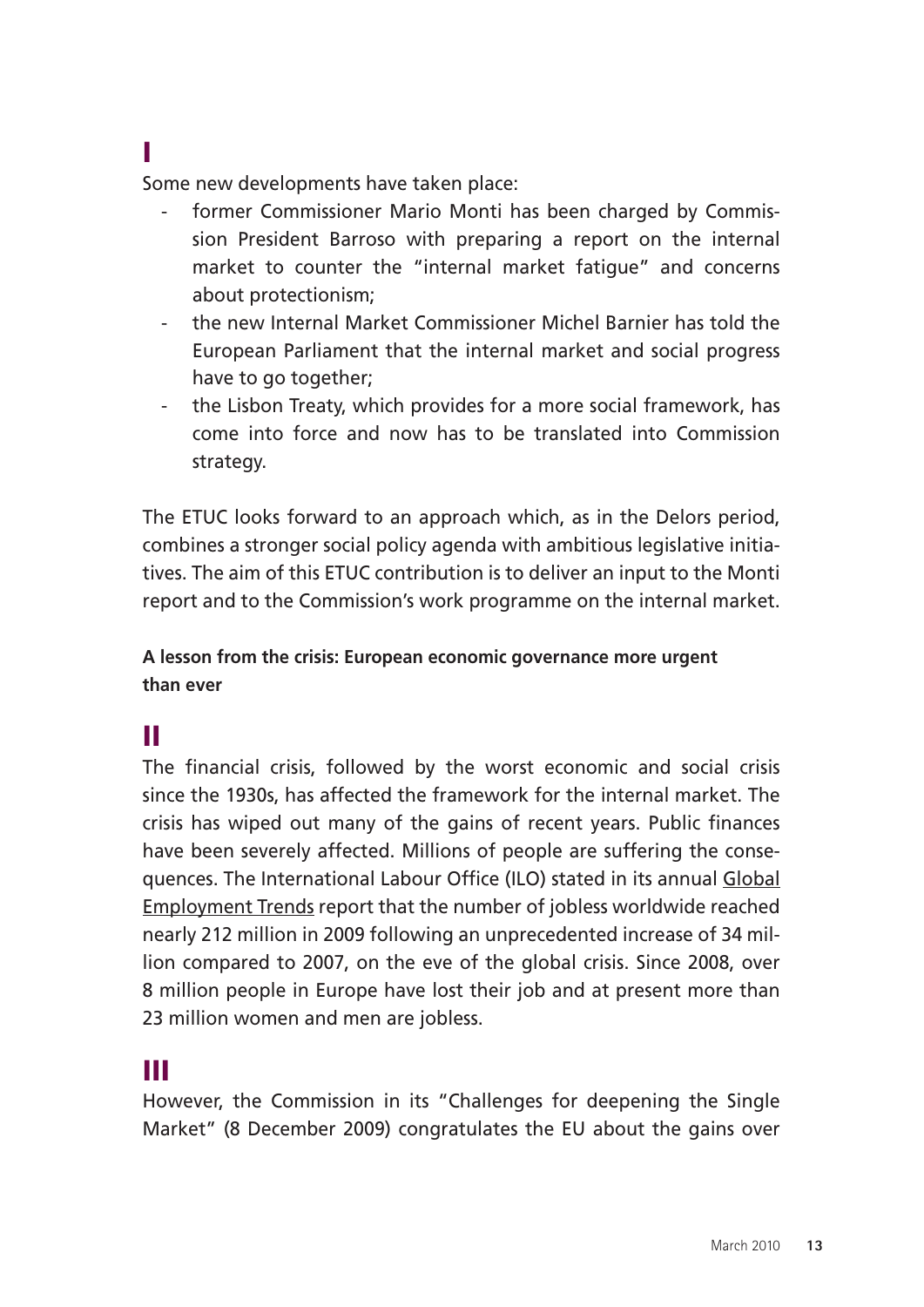the period 1992-2006. The Commission saw "unfinished business" and "potential gains" and 20th announced that there will be "a major set of initiatives by 2012, the anniversary of the single market" to restore confidence so that it delivers its full potential for business and citizens. This is not the first time (the 2020 exercise is another) that the Commission seems to under-estimate the force, scale, and damage done by the crisis.

## IV

The economic and social costs of the crisis are much higher than the expected or claimed savings from the "better" or "smart regulation" agenda and from the transposition of the services directive which needs an assessment of its social consequences. The crisis put paid much of the old Lisbon Strategy. The rapid rise of unemployment and state debts and the consequences on public expenditure are major challenges for years to come and highlight the need for better European economic governance and coordination at European level.

### V

Indeed, it was benign, light touch financial regulation which helped bring about the crisis. The deregulatory approach, which started under Reagan and Thatcher, has contributed to the disaster we are facing. For some time, the European Commission has been basing its internal market strategy on the same deregulatory approach. But now it is time for change. The Commission has to become the motor of an internal market balanced with a strong social dimension instead of prioritising competitiveness at all costs.

#### **Financial regulation**

## VI

Speculation against some countries in the Euro area underlines the urgency of calls for tougher financial regulation. The most important challenge is, in fact, to ensure that there is no return to business as usual. The financial and banking sector must be efficiently supervised and regulated and again contribute to sustainable economic growth and social development. Regulatory dumping must be stopped, and if necessary the European Union has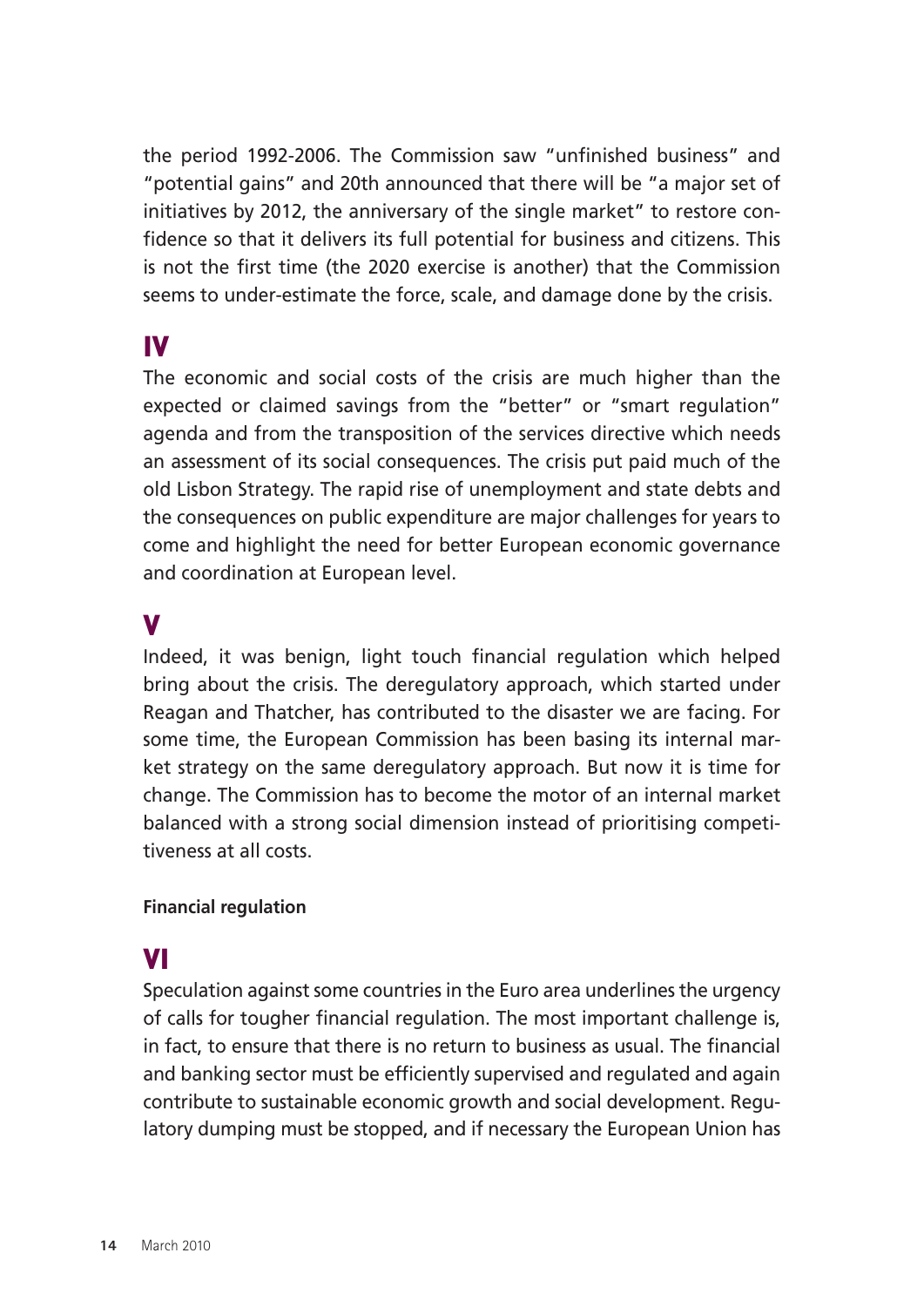to create its own rules to avoid another global crisis. The ETUC is making separate submissions on this point.

#### **Greater fiscal coordination**

## VII

EU Governments and others have saved the banks with taxpayers' money. One result is that some countries have a solvency problem and all have severe public deficits. The question of who pays the bill for the crisis is not answered yet. The total volume of crisis measures approved by the Commission between October 2008 and end of October 2009 amounted to around  $\epsilon$  3 trillion. Now there is a need to avoid fiscal and regime competition, which undermines welfare states, social protection, and the financial stability of public expenditure. Yet until now, the Commission has avoided addressing aspects of tax competition in its internal market communications – this should change.

#### **New resources and financial transaction tax**

## VIII

The predicted growth rates in Europe appear, perhaps, too weak to create growth, and new and better jobs. Policy makers all through Europe are too concerned with premature fiscal exit strategies, with wage freezes and wage cuts and cutbacks in welfare and public sector employment. Such policies risk killing domestic demand, trigger downwards competitive wage spirals, distort the internal market and increase unemployment and social misery. New resources are necessary; hence the ETUC asks for a new deal to inject 1% of GDP into the economy to boost jobs. The ETUC urges (as did the EP)to move forward on the idea of a financial transaction tax to ensure that the financial sector contributes fairly towards economic recovery since substantial costs and consequences of the financial crisis are being borne by the real economy, taxpayers, public services and workers. The EU is an independent economic entity, able to introduce a financial transaction tax on its own for purposes of international development, environmental improvement and anti crisis measures.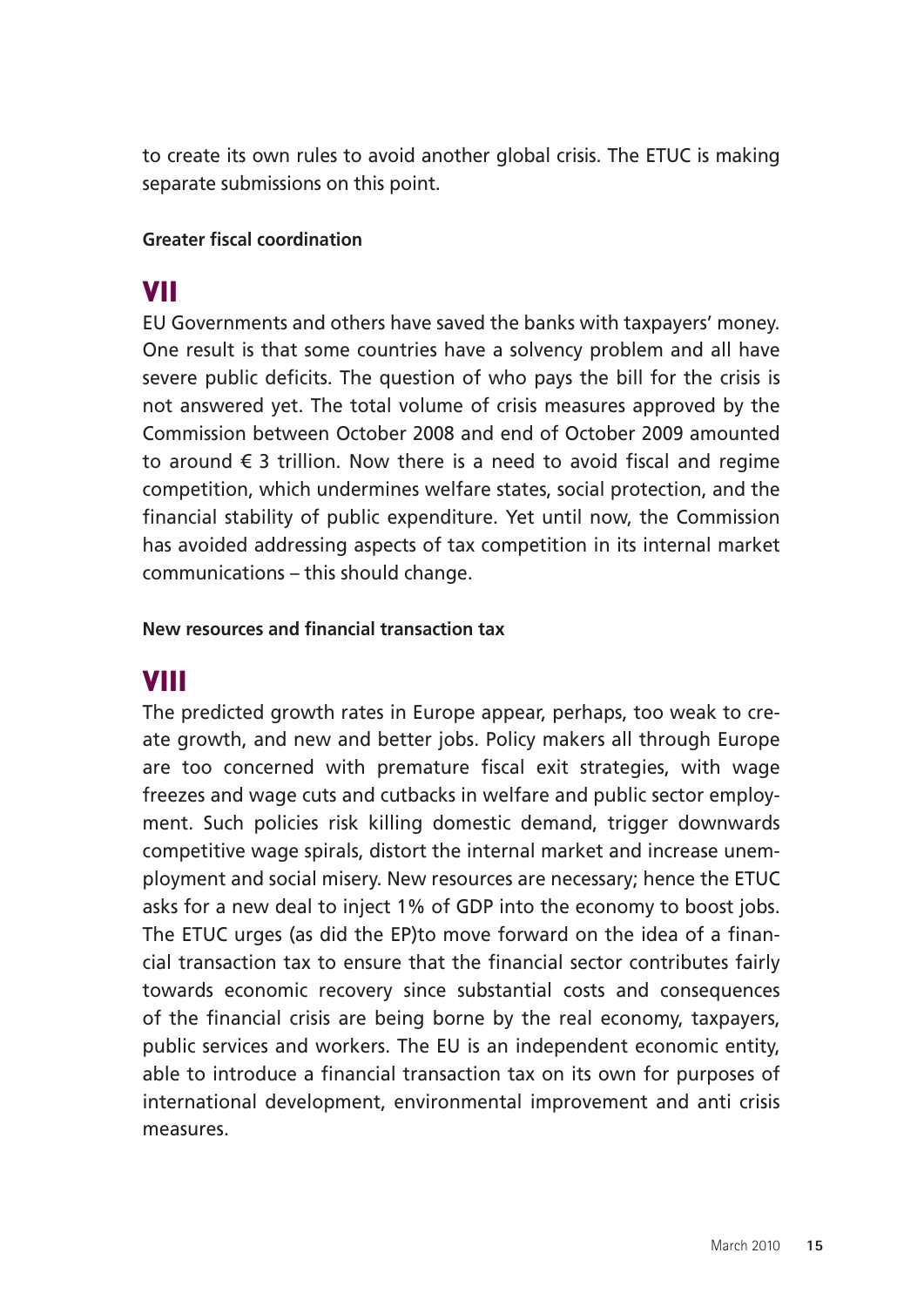#### **Public services**

## IX

The crisis has raised the role of public services, no longer regarded by politicians as an expensive burden but as "automatic stabilisers" – it would probably be more correct to talk of "social stabilisers". They are pillars of the European social model and important in term of sustainability. The ETUC does not accept that the Commission in its internal market strategy and the 2020 agenda continues the liberalisation and privatisation agendas and neglects the importance of public services. The financing of public services has to be ensured as investment in the future of the European social market economies. It is also necessary to develop a quality framework for the public services to fulfil its general interest missions.

#### **Public Private Partnership**

## X

In November 2009, the Commission presented the development of Public-Private Partnerships (PPP) as an essential element of finding a way out of the crisis (COM 2009, 615 final, 19 November 2009). A very broad and unspecific definition of PPP underlying the document made it possible to subsume service concessions and public procurement procedures under PPP. PPPs were presented as an instrument to promote "efficiency in public services" and to "relieve the immediate pressure on public finances". The approach seems based on the ideological assumption that private is better. It is also a way of keeping public expenditure off Government balance sheets. The Commission sees a series of success stories and insists on focusing on the "challenge of why PPPs are not reaching their full potential?" It is strangely silent on failures of PPP, such as was the case with maintenance on London underground; and on the fact that some public-private partnerships, far from being long term initial commitments, are a new market in which the private side of the contract can change ownership with alarming frequency – another branch of casino capitalism.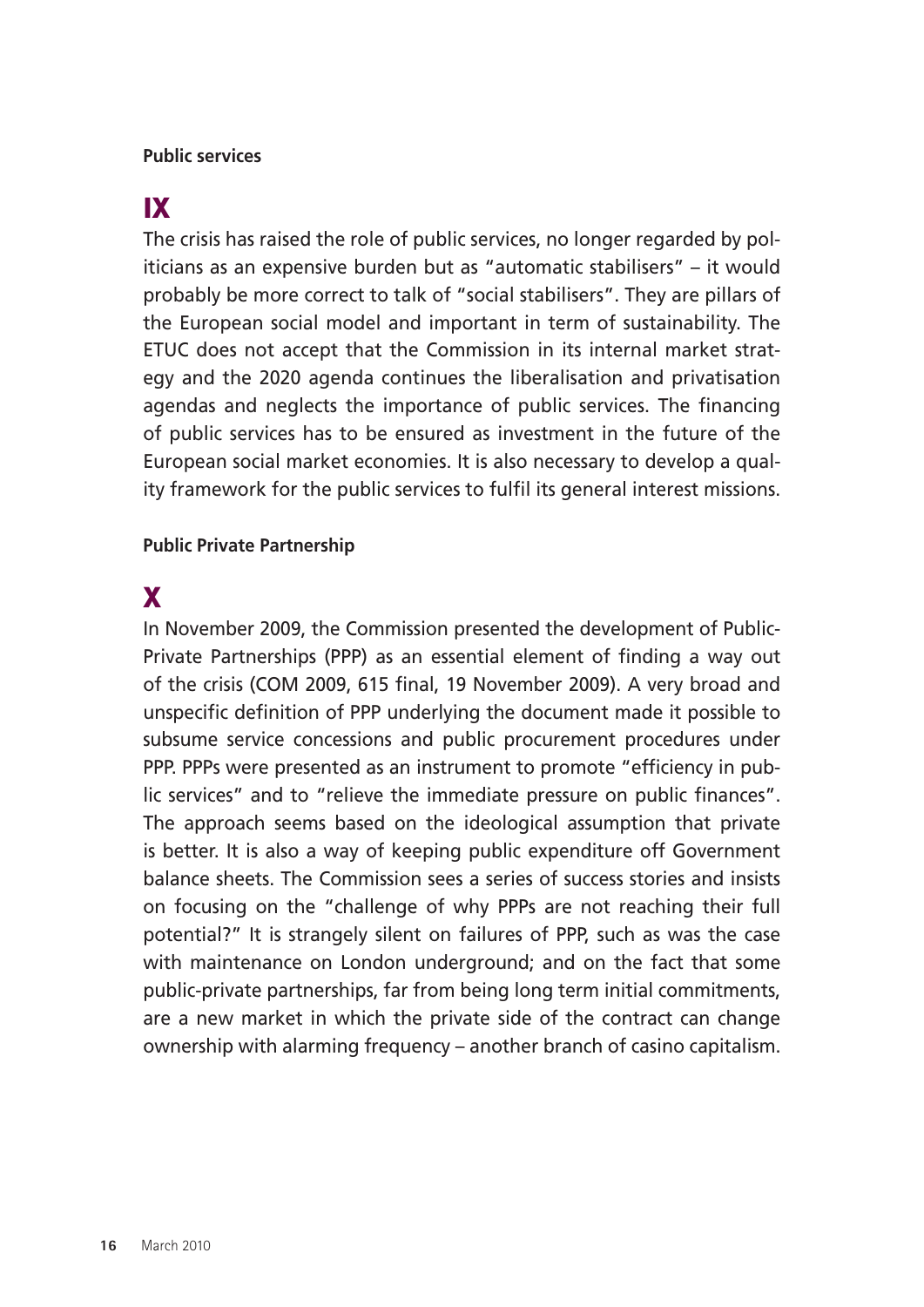#### **Public procurement**

## XI

Since the adoption of the revised directives on public procurement and, in particular, since the publication in August 2004 of "Buying green! A handbook on environmental public procurement", the ETUC has asked for a similar handbook on social public procurement – and in fact the Commission initially promised to come up with such a guide. But now, six years on, we continue to wait for such a handbook to explain how social, employment and ethical considerations can be included in contracting processes. These vary from providing information and ensuring compliance relating to employment protection, working conditions, respect for ILO Conventions and collective agreements.

#### **Industrial policy**

## XII

The need for a new industrial policy is clear in all the countries of the EU: in those lagging behind and in need of major investment in order to modernise, in the powerful industrialised countries which are big exporters but hard hit by the crisis, and in the nations with a policy of industrial 'laissez faire'. The ETUC has insisted that member states should be able to initiate public investments in order to facilitate the creation of new markets and new employment. (Cf. Resolution on Climate change, new industrial policies and the ways out of the crisis; Stockholm on 20 -21 October 2009).

#### **Company law**

## XIII

The need to ensure that businesses do not abuse the opportunities offered by the internal market to evade their legal obligations that would otherwise be applicable under national law have been highlighted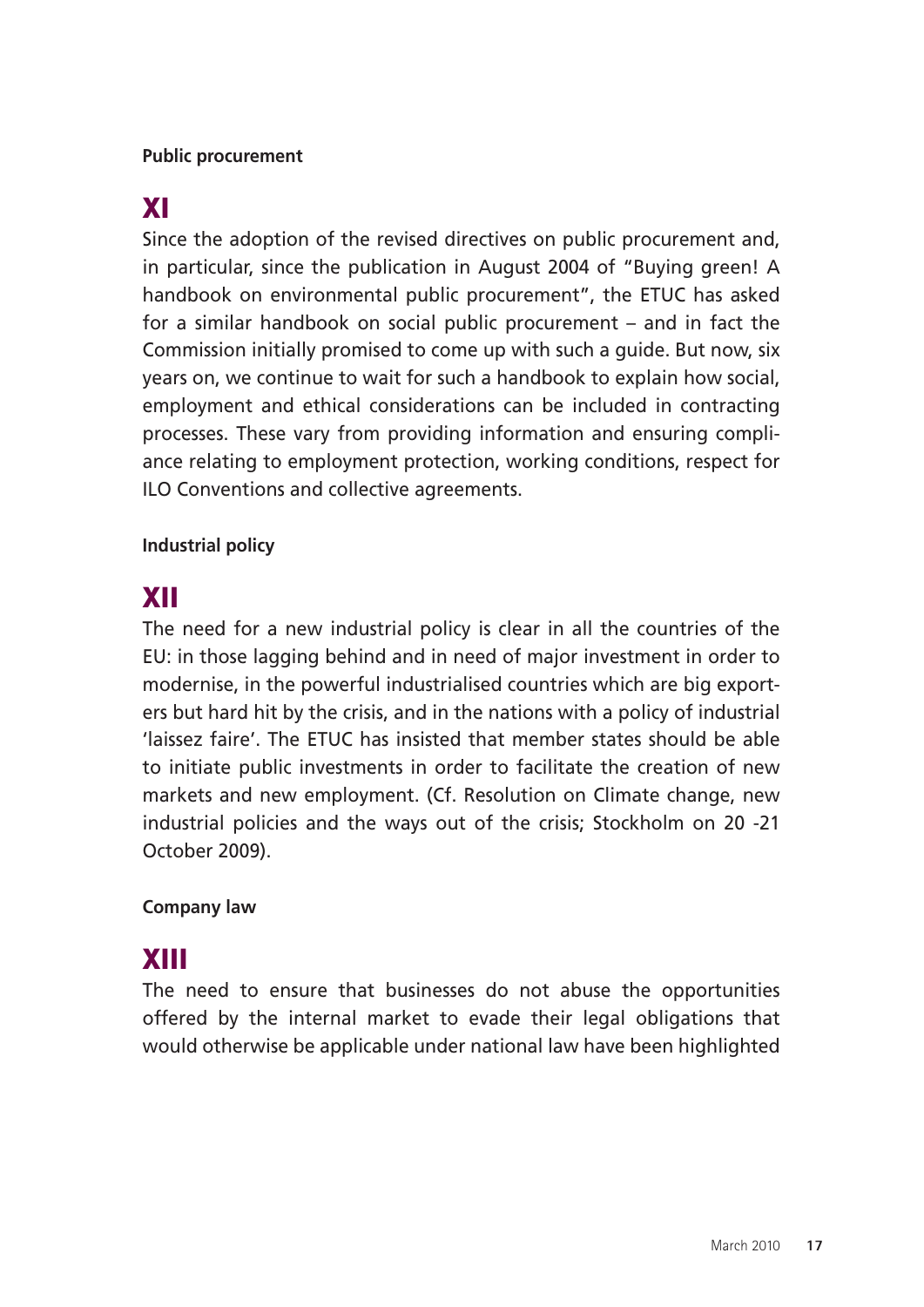by the discussions on the proposed European Private Company (SPE) Statute. Accordingly, the ETUC is renewing its call for the urgent adoption of a 14th Company Law Directive on cross-border transfers of registered offices to prevent the establishment of 'letterbox' companies. Such an initiative is an essential prerequisite to any further development of European company law, including in particular the adoption of the SPE Statute. The ETUC has called for vital modifications to be made to the proposed Statute for a European Private Company. It is crucial that the SPE Statute be accompanied by rules governing minimum standards on workers' involvement and that the SPE does not put national legal forms –and the participation rights that are attached to it– under pressure. A cross border dimension and minimum capital requirements are therefore essential prerequisite to the establishment of an SPE. The ETUC has expressed its strong opposition to compromises which would constitute a regression for workers' rights both at European and national level.

#### **Creating a fair and social Internal Market**

### XIV

The different facets of the current internal market strategy show that an indepth review and overhaul are necessary. The completion of the internal market should respect the interests of people and workers and particular measures should not go ahead if there is no clear social benefit. Creating an internal market does not mean that everything should be deregulated. The Commission should only push for freedom of movement of goods and services if it is clear that the measures will not undermine the protection of workers. The ETUC is concerned that a revived internal market strategy will result in new attempts to deregulate and to increase the risk of a race to the bottom. The social dimension of the EU is partly a question of having a framework labour protection, including European laws preventing competitive undermining of wages and working conditions. The ECJ court cases like Laval, Viking etc. have been extremely detrimental to workers' support for the EU. The Commission and EU authority must take the necessary measures to make it clearer to the ECJ that the internal market rules are not a means to dismantle decades of national efforts to improve workers' lives.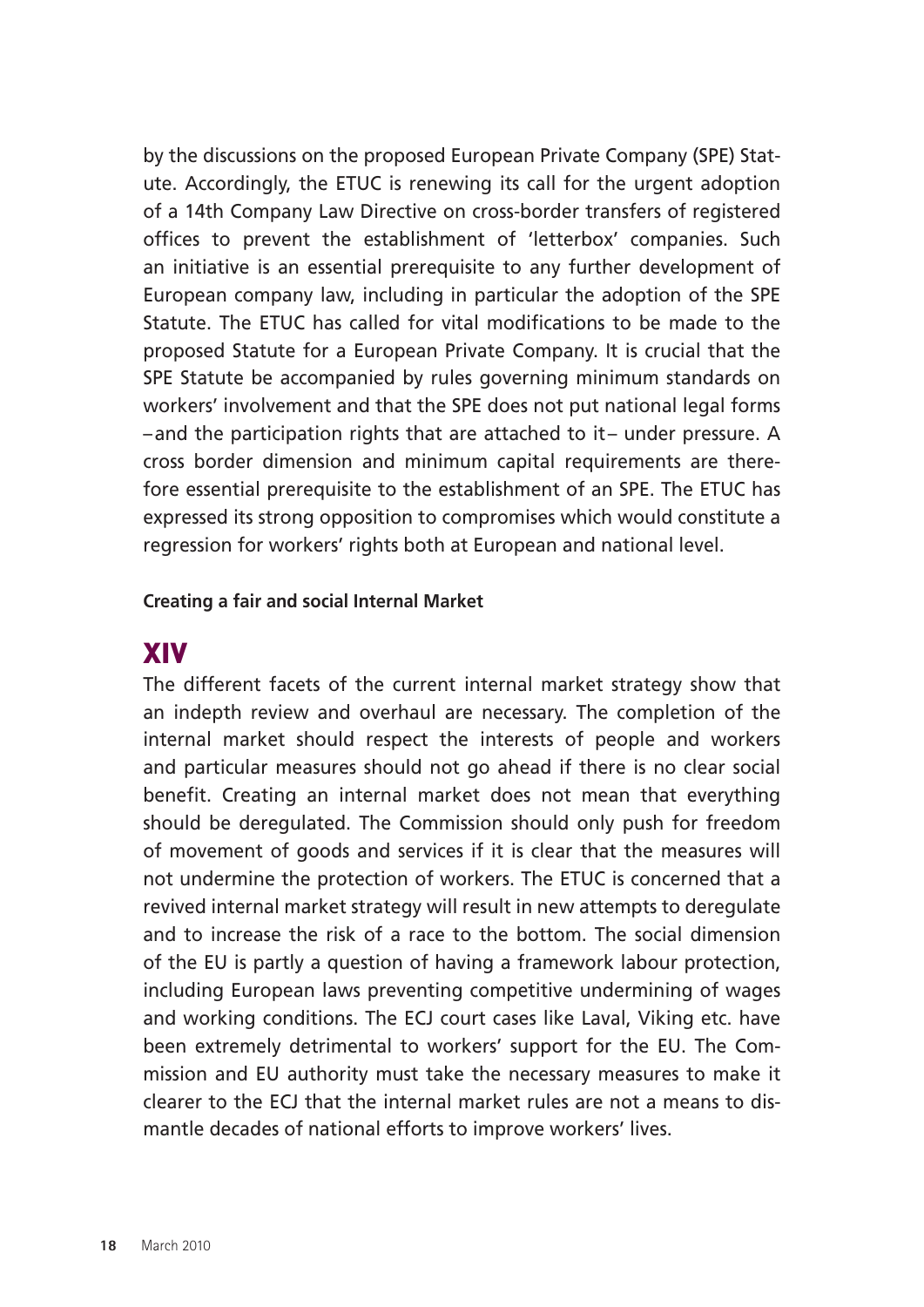## XV

For many years, the ETUC has been calling for a stronger social dimension for the internal market but the response has been inadequate. The ETUC now asks for "catch up": Action is needed to advance Europe's social objectives, in particular through an ambitious Social Agenda providing for equal treatment in terms of wages and working conditions applying to the place where the work is done; employment rights for excluded as well as domestic workers; joint and several liability and action against false self-employment; equal access to social systems; and the portability of rights, including transnational trade union rights.

## XVI

**In particular, the ETUC continues to attach a very high priority to the introduction of a social progress clause in primary law, and for the necessary instruments in secondary law to balance the movement of workers and services, fundamental rights, and the competition rules. The ETUC also asks for a review of the Posting Directive and a framework for public services. Finally, the ETUC asks for the inclusion of the Monti clause in all legislation on the single market in order to ensure that the implementation of the four fundamental freedoms of the single market does not impede collective bargaining rights and the right to strike as defined by national legislation.** 

## XVII

If Europe fails to reconcile internal market rules with workers' and citizens' rights, then the integration process may come harder. Protectionist instincts will become more prominent and the single market will meet more interference. A visionary and less market oriented approach is necessary to overcome the current concerns about the impact of the internal market on Europe's social model. The ETUC offers renewed support for the internal market, but on condition that the new vision is socially and environmentally sustainable, leads to a strengthening of social welfare and the general interest, and promotes workers' rights, and fair working conditions.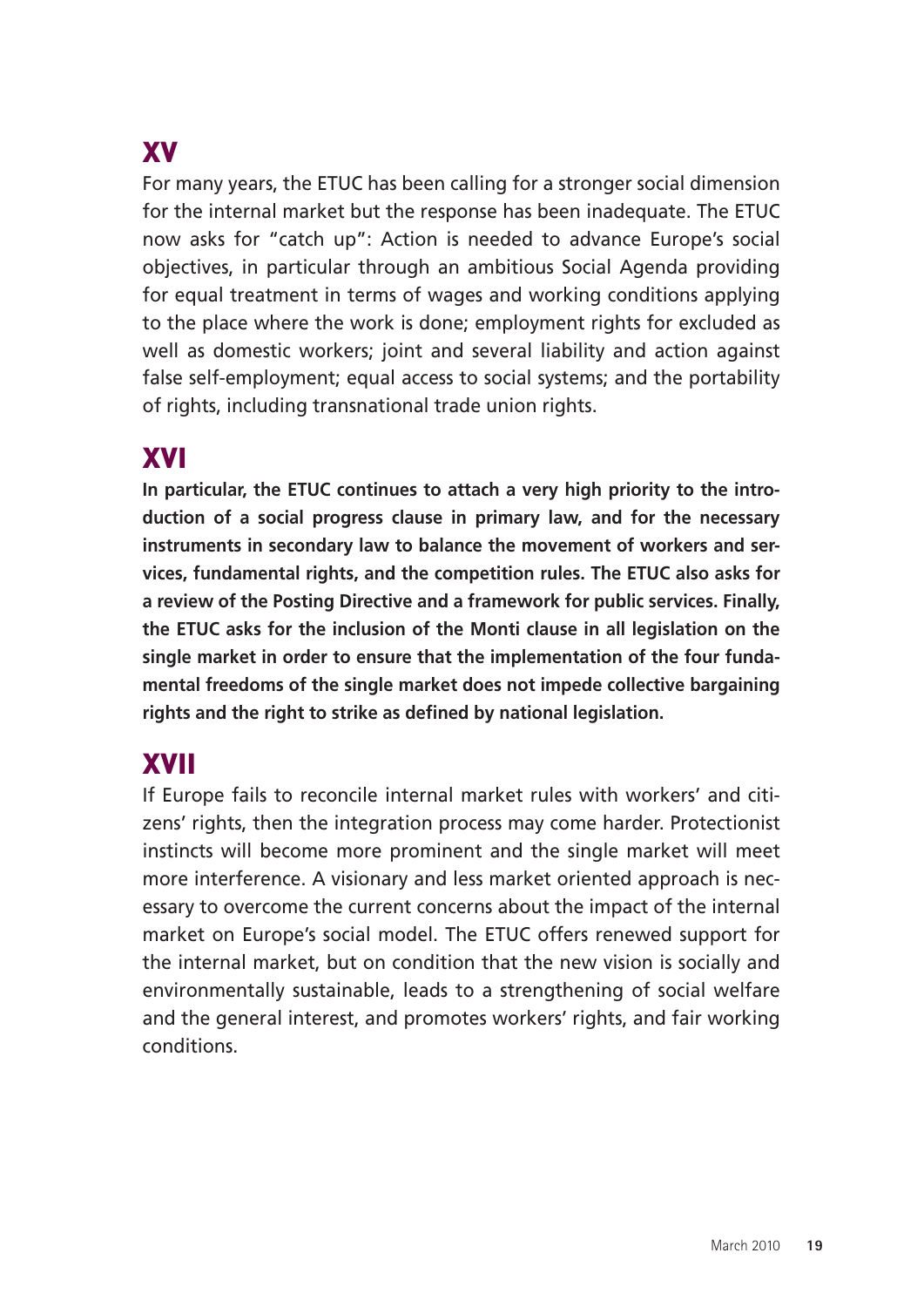## 04 The Posting of WORKERS DIRECTIVF: proposals for revision

**Resolution adopted by the ETUC Executive Committee on 9-10 March 2010**

#### **Europeanising labour markets require firm and fair 'rules of the game'**

Since 2005, the ETUC has been urgently calling, in a series of positions, for a framework of firm and fair rules, combining open borders and adequate protection of workers, to be developed both at national and EU level, to accompany the coming about of a genuine internal market in which goods, capital, services and workers can move around to the benefit of citizens, economies and societies.

According to the ETUC, a European labour market requires European 'rules of the game', combining open borders with adequate protection. These key conditions are:

- a/ equal treatment of local and migrant workers, no unfair competition on wages and working conditions
- b/ respect for national collective bargaining and industrial relations systems
- c/ equal access of all workers to social benefits;
- d/ proper instruments and tools for monitoring and enforcement of labour standards.

Recent developments have made the debate even more urgent, with the financial crisis now hitting the real economy, unemployment figures on the rise, public spending under pressure, and workers everywhere in Europe paying the price.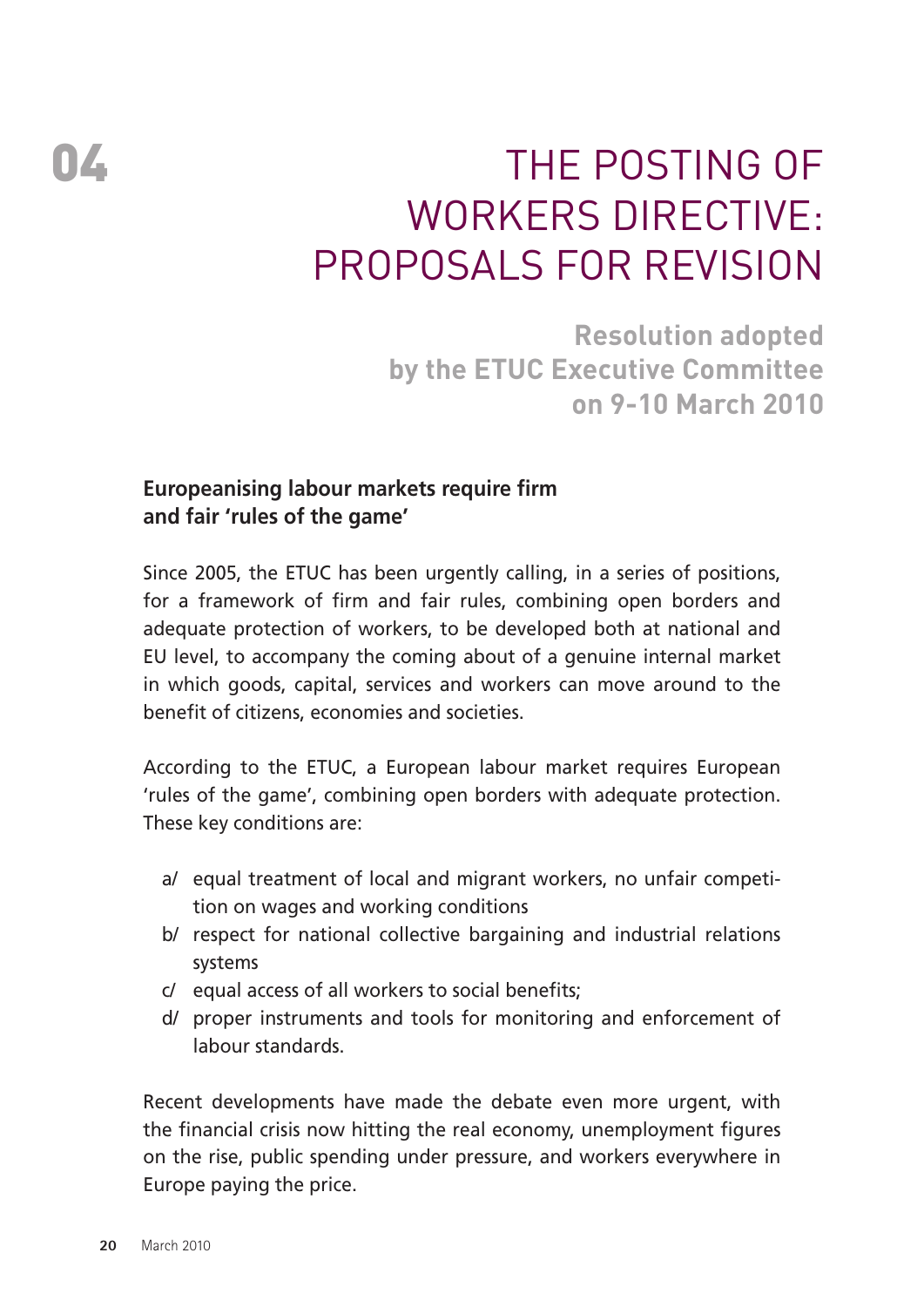While from an economic perspective open borders and markets within the EU area are of major importance for a quick recovery of Europe's competitive position, workers everywhere in Europe are increasingly questioning what is in it for them. There are currently serious problems with regard to the side-effects of the internal market and increased cross border mobility of companies and workers, which demand for urgent action to be taken as they are threatening social cohesion and the support for the European project. Not only financial markets, but also the real economy and labour markets need a huge effort of confidence building.

At national level, voices are getting stronger to focus on better 'shielding' national industrial relations and social protection systems against the 'invasion' by internal market law. Others stress the need to develop a response at EU level, demanding for European harmonized rules and/or (minimum) standards in the social field.

In this context, the Posting of Workers Directive (PWD) plays a pivotal role. Once perceived as a key instrument to prevent unfair competition on wages and working conditions in situations of temporary cross border provision of services, it has now become the battle ground on which the fight about the social dimension of the internal market is fought.

#### **Recent ECJ jurisprudence has exposed the weaknesses of the EU's legal framework**

Four recent ECJ cases<sup>1</sup> ohave exposed the weaknesses of the current EU legal framework applicable to fundamental social rights and the free movement of workers and services.

They have created major social unrest and are endangering social partnership models.

<sup>1</sup> Viking C-438/05; Laval C-341/05; Rüffert C-346/06; Commission v Luxembourg C-319/06. For summaries of the judgements, see: http://www.etuc.org/r/846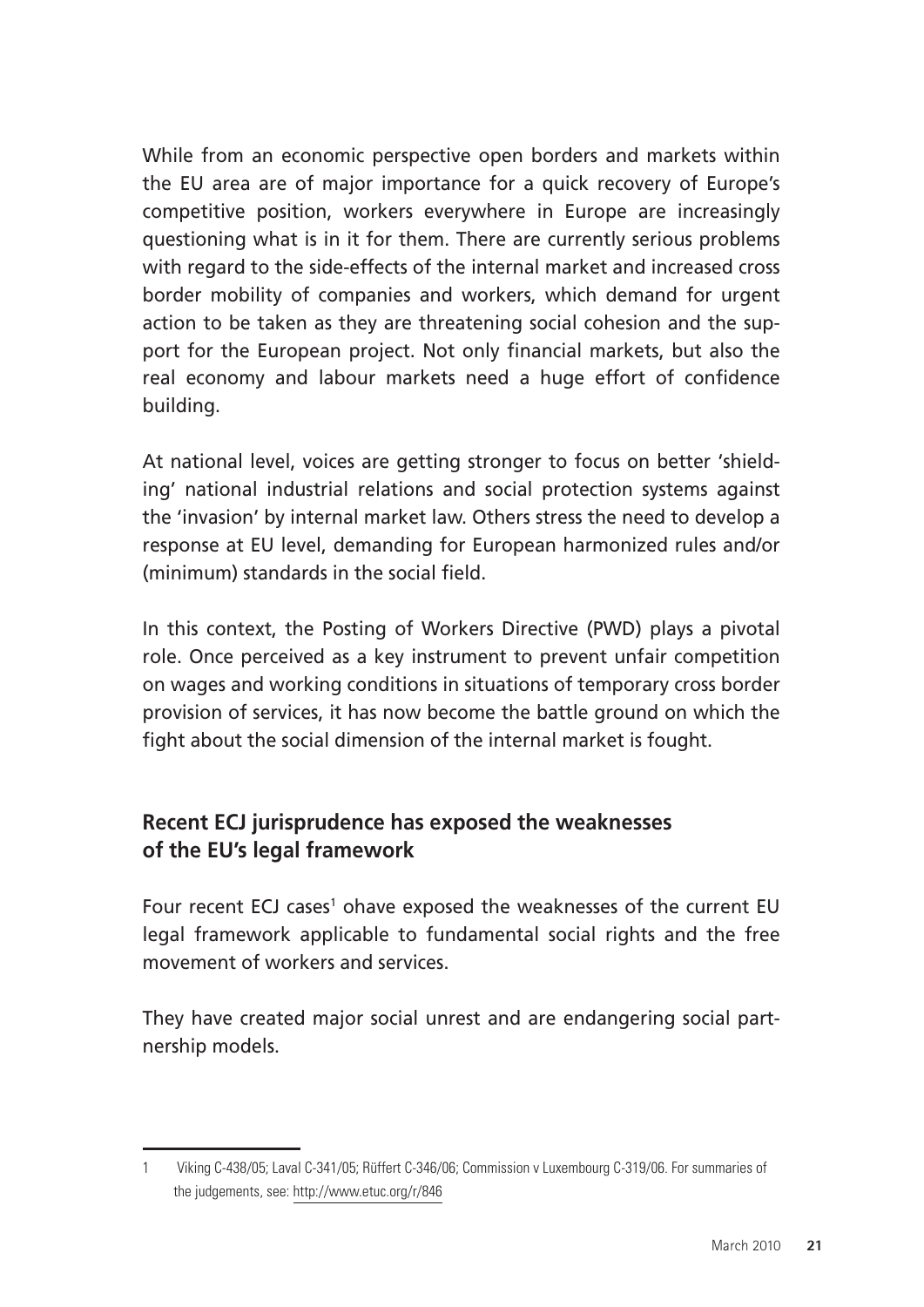- a/ the ECJ confirmed a hierarchy of norms, with market freedoms highest in the hierarchy, and the fundamental social rights of collective bargaining and action in second place;
- b/ the ECJ interpreted the Posting Directive (covering workers that cross the borders in the framework of services), in a very restrictive way, limiting the scope for Member States and trade unions to take measures and action against 'social dumping'2 and to demand better protection and equal treatment of local and migrant workers in the host country.

The ETUC consequently has called for a **Social Progress Protocol**, to be attached to the Treaties, to make absolutely clear that all free movement provisions of the Treaty must be interpreted in a way which respects fundamental rights, and to embed this in the broader concept of social progress and the harmonizing upwards of working conditions and social systems. As the new EU Treaties (in Article 3 (3), subparagraph 3, TFEU) say very explicitly: "*The Union shall work for (….) a highly competitive social market economy, aiming at full employment and social progress*". The Protocol would have as its objective to clarify the relation between the internal market and fundamental social rights.

*Further work is necessary to investigate the possibilities for bringing ourdemands to confirm social progress as a clear and legally binding objective of the internal market on the European Union's political agenda. Former Commissioner Monti, who is currently working on a review of the state of the internal market in relation to its social dimension, has been urged to take our demands on board.*

In addition, the ETUC called for a revision of the EU legal framework covering the free movement of workers and services, and in particular for an urgent revision of the **Posting Directive**.

<sup>2</sup> 'Social dumping' is unfair competition on wages and working conditions leading to a spiral downwards.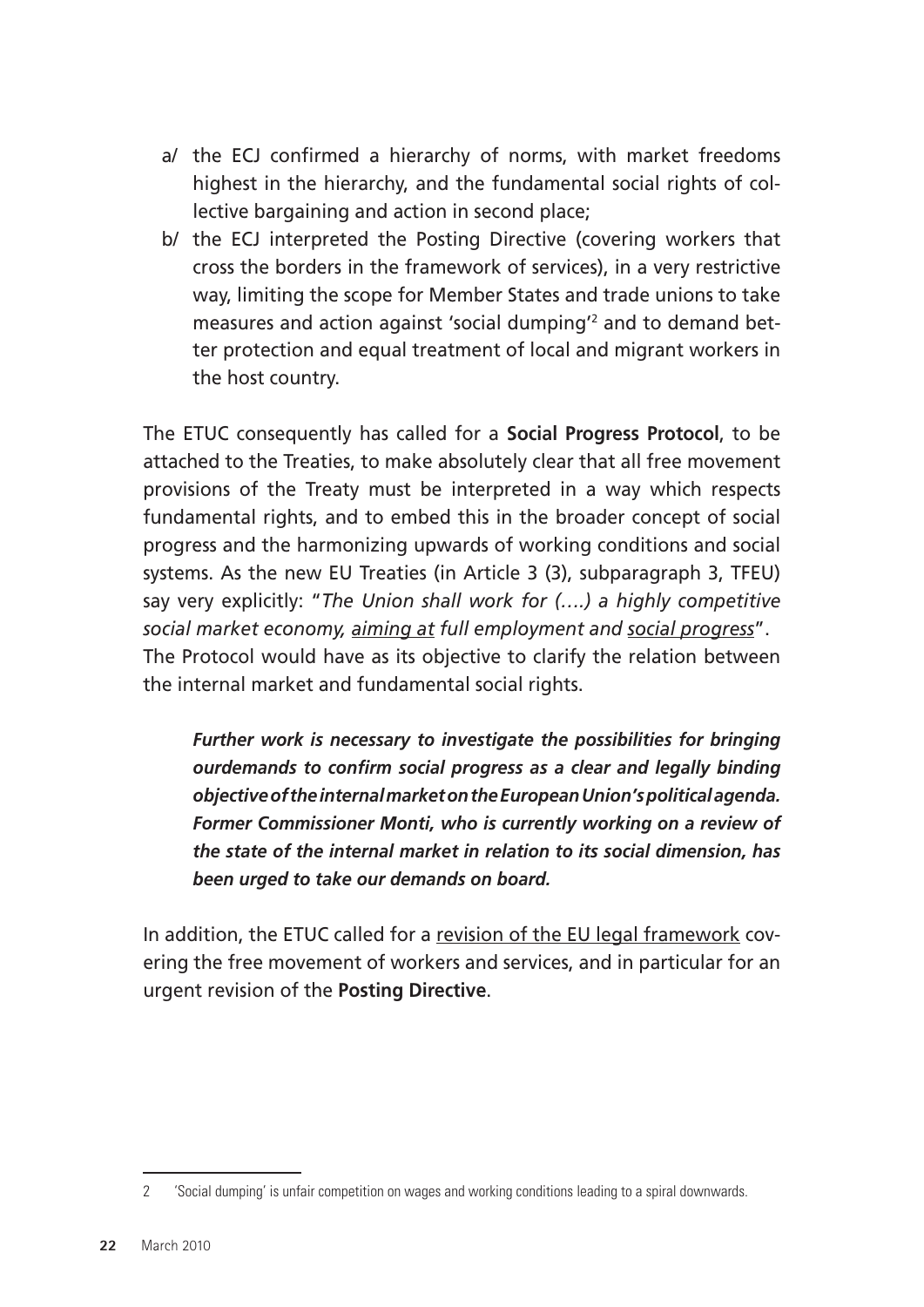#### **The Posting Directive must be revised to better achieve its aims**

In the Resolution and attached Explanatory Memorandum in response to the Viking and Laval judgements, adopted in the ETUC Executive Committee of 4 March 2008, the ETUC expressed among other things the need to urgently revise the Posting Directive, and identified a list of key issues that would need to be addressed.

Since then, this demand has been further developed. In its resolution on "Conditions for free movement: more protection of workers and fair competition", adopted in the ETUC Steering Committee of 28 April 2009, the ETUC demanded:

*"the Directive on the Posting of workers to be revised with a view to restoring its primary objective: ensuring a climate of fair competition and respecting workers' rights. Several issues need to be addressed, including in particular the legal base, the definition of a posted worker and of a trans-national service, the possibility for Member States to include the protection of workers as a 'public policy' provision, and the respect of the role of trade unions in negotiating and enforcing collective agreements. Special attention must also be paid to public procurement procedures, and the possibility for public authorities to introduce social clauses demanding the observance of the locally applicable collective agreement."*

An ETUC expert group of trade union experts and academics, established beginning of 2009, was given the task to further develop the legal and technical aspects of these proposals. The expert group recently finalized its work. On the basis of the discussions in the expert group, eight proposals have been developed to revise and strengthen the Posting Directive (see below).

#### **The political context**

Recent developments at EU political level have put the ETUC under more pressure to come up with detailed proposals on the revision of the Posting Directive. At the same time, the political tide seems to be not very favourable to easily achieving the necessary improvements.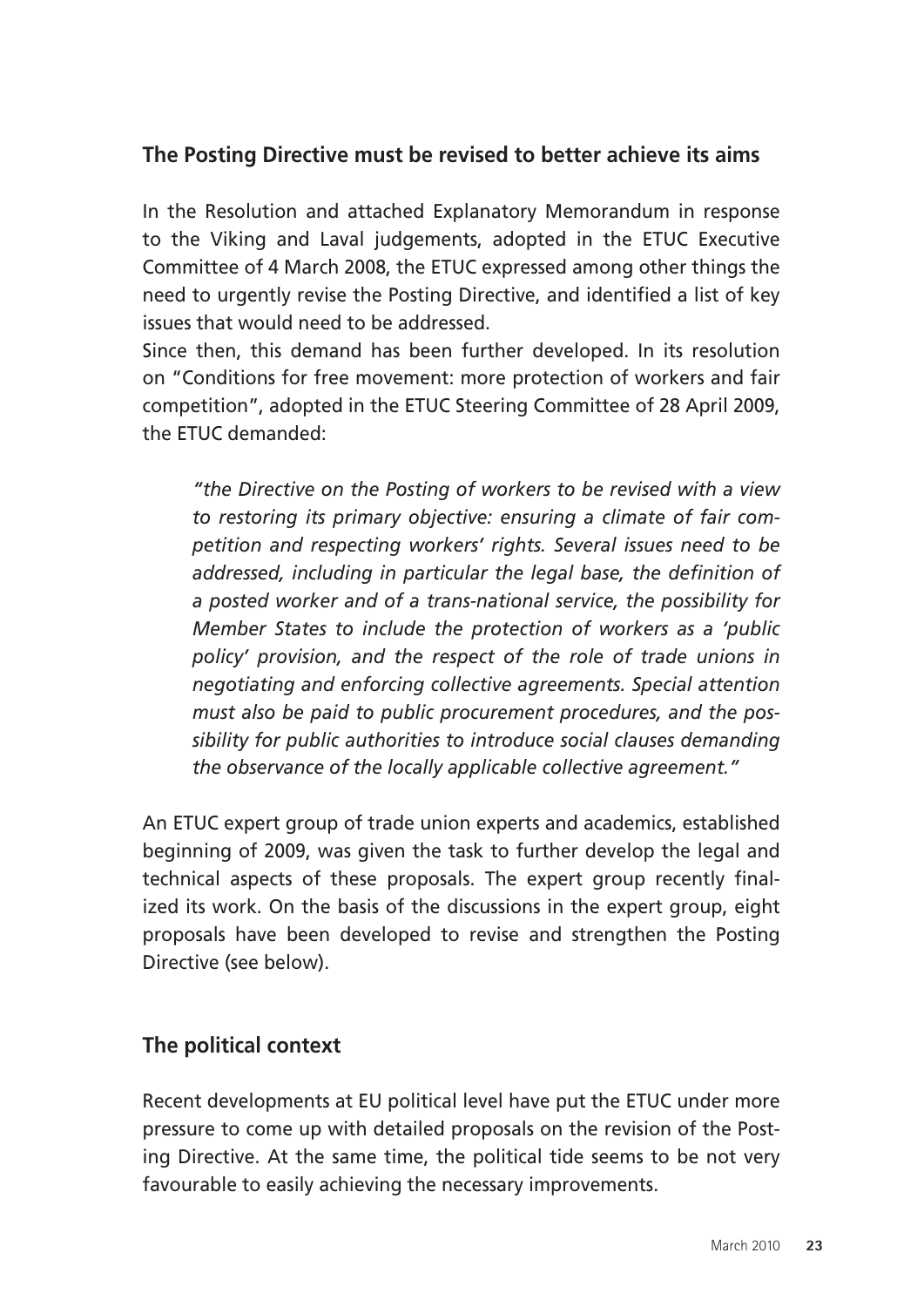In his speech to the EP, on the 15-th of September, after a lot of political pressure had been put on him by especially the socialist group in the EP, **Barroso** said the following about Posting:

*"I have clearly stated my attachment to the respect of fundamental social rights and to the principle of free movement of workers. The interpretation and the implementation of the posted workers Directive falls short in both respects. That is why I commit to propose as soon as possible a Regulation to resolve the problems that have arisen. This Regulation will be co-decided by the EP and the Council.* 

*A Regulation has the advantage of giving much more legal certainty than the revision of the Directive itself, which would still leave too much room for diverging transposition, and take longer to produce real effects on the ground. If we discover during the preparation of the Regulation that there are areas where we need to revisit the Directive itself, I will not hesitate to do so. And let me be clear: I am committed to fighting social dumping in Europe, whatever form it takes."* 

A first assessment of what issues could possibly dealt with in a Regulation shows, that problems like manipulative use of posted workers in nontemporary situations, the use of letter box companies and the instrument of chain-liability could be addressed, as well as providing social partners and Member States with more scope for enforcement instruments and mechanisms (the keeping of documents, etc.).

However, the more contentious these issues are, the more difficult it would be to find agreement in EP and Council (which would make the exercise similar to finding agreement on a revision of the Directive itself).

Since then, a new Commission has been inaugurated, and a new Commissioner for Employment and Social Affairs, Andor, is in function. In his exchange with the European Parliament, has been rather careful and not very clear on his plans with regard to the Posting Directive. Commissioner Barnier for Internal Market, however, has said that he is in favour of an open debate on the Posting Directive, and certainly does not want to be associated to anything that leads to social regression.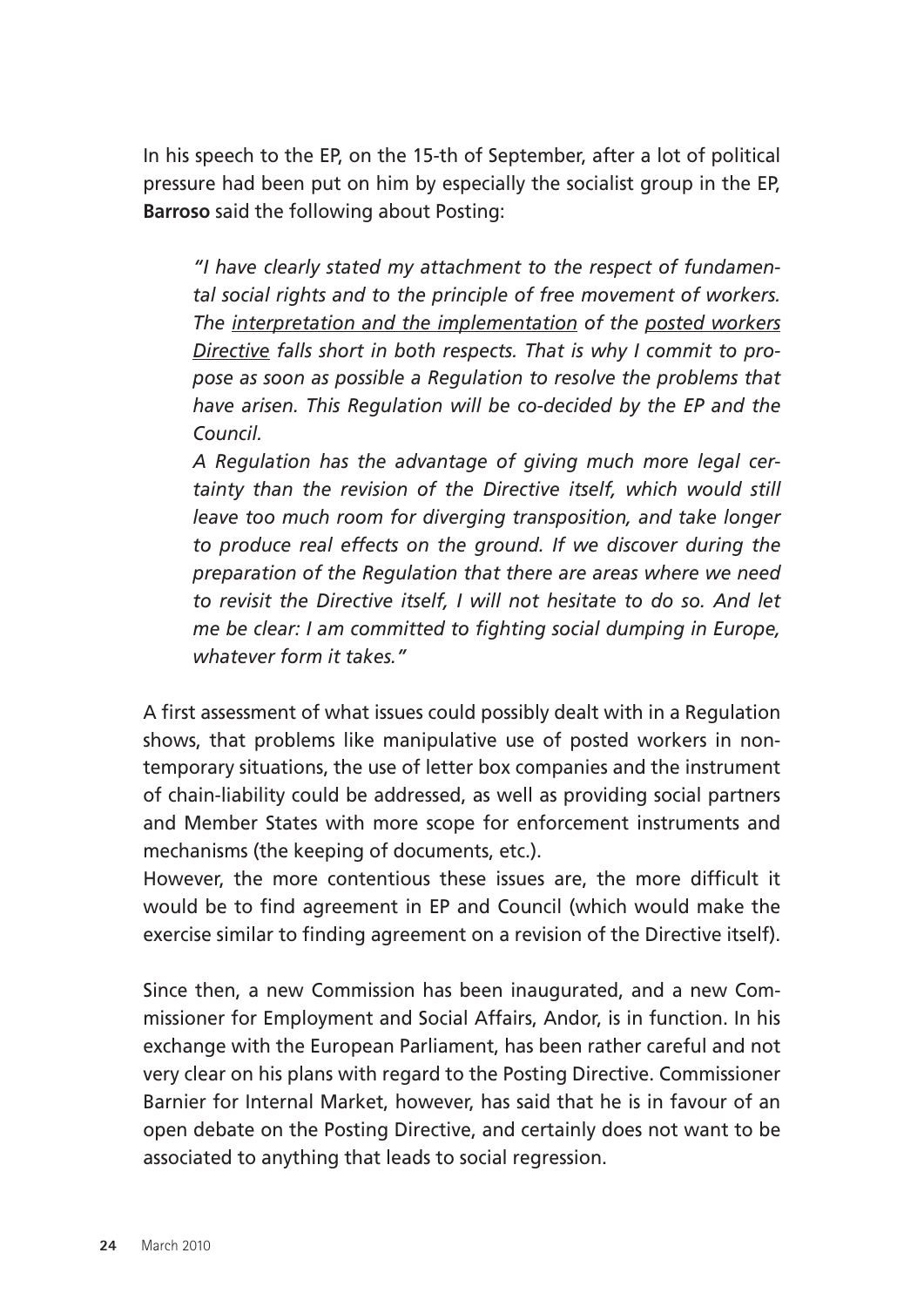In the meantime, the Commission's services are engaged, together with Member States and with social partners as observers, in a high level expert group on the implementation of the Posting Directive, in which current problems are investigated, and potential alliances with Member States on this matter can be built up.

In the European Parliament, the power relations have changed since last year's elections, with now a solid conservative majority in place, which will not make it easy to achieve majority support on social issues.

With employers, in recent discussions on the consequences of the ECJ cases (see point 9 on the agenda) we have not been able to achieve any progress on the Posting Directive or any other related matter.

On the other hand, the Spanish presidency has announced to organise a conference on the relation between fundamental social rights and economic freedoms, mid-March in Oviedo, Spain, to discuss among other things the Posting Directive, and has clearly stated its commitment to prevent any unfair competition based on the difference in salaries between countries and to take the necessary measures to guarantee the rights of workers within the framework of the freedom to provide services.

*In this context, the ETUC proposes to adopt a list of key issues to be addressed, taking note of the detailed proposals for amendments as elaborated by the expert group3 , which should be seen as guidelines for the further work of the ETUC and its affiliates when it comes to campaigning for a revision of the Posting Directive which will better protect workers and ensure fair competition in the internal market for services.*

<sup>3</sup> The report of the expert group is for the moment only a document for internal discussion within ETUC.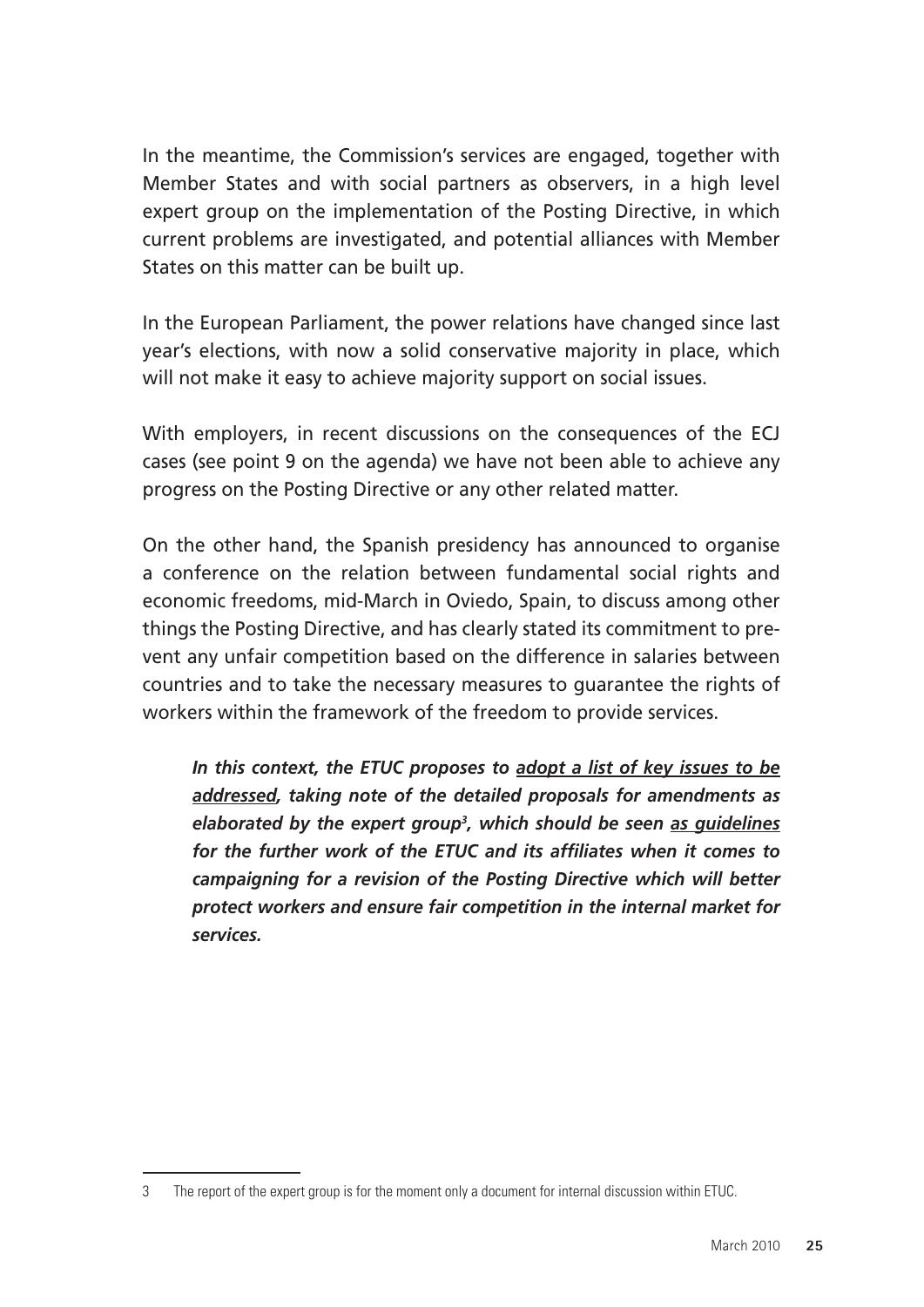#### **Key issues and proposals for revision**

According to the **preamble** of the Posting Directive, the abolition of obstacles to the free movement of workers and services is one of the objectives of the Community, and any restrictions based on nationality or residence requirements is prohibited.

However, '*the promotion of the transnational provision of services requires a climate of fair competition and measures guaranteeing respect for the rights of workers*'.

To ensure clarity of the applicable rules, 'the laws of the MS's must be coordinated' in order to lay down a *nucleus of mandatory rules for minimum protection* to be observed in the host country in such situations.

This "hard core" of clearly defined protective rules should be observed by the provider of the services, notwithstanding the duration of the worker's posting'.

When the Posting Directive came about, it was generally understood as an important instrument to combat 'social dumping', i.e. unfair competition on wages and working conditions of workers by foreign service providers on a host country (labour)market.

In the meantime, it is increasingly the question if it still performs this important function, especially as a consequence of a long series of ECJ judgements, already starting before but culminating in the '*famous four*' (Viking, Laval, Rüffert and Luxembourg).

The ECJ, in the cases Laval, Rüffert and Com vs Luxemburg, has interpreted the Directive in such a way, that it is now to be understood as a **maximum** Directive with regard to the **matters** that can be regulated, the **degree of protection** that can be required, and the **methods** that can be used to ensure that employment conditions must be equally observed by all national and foreign undertakings in the same region or sector.

When host Member States want to apply higher or different standards by law, or trade unions in the host Member State take action to demand better standards by way of collective agreements, in particular to prevent 'social dumping' and promote fair competition between local and foreign service providers, this may be seen as an infringement of Article 56 of the new Treaty on the Functioning of the EU, TFEU (49 EC Treaty), i.e. as **obstacles** to the free movement of services.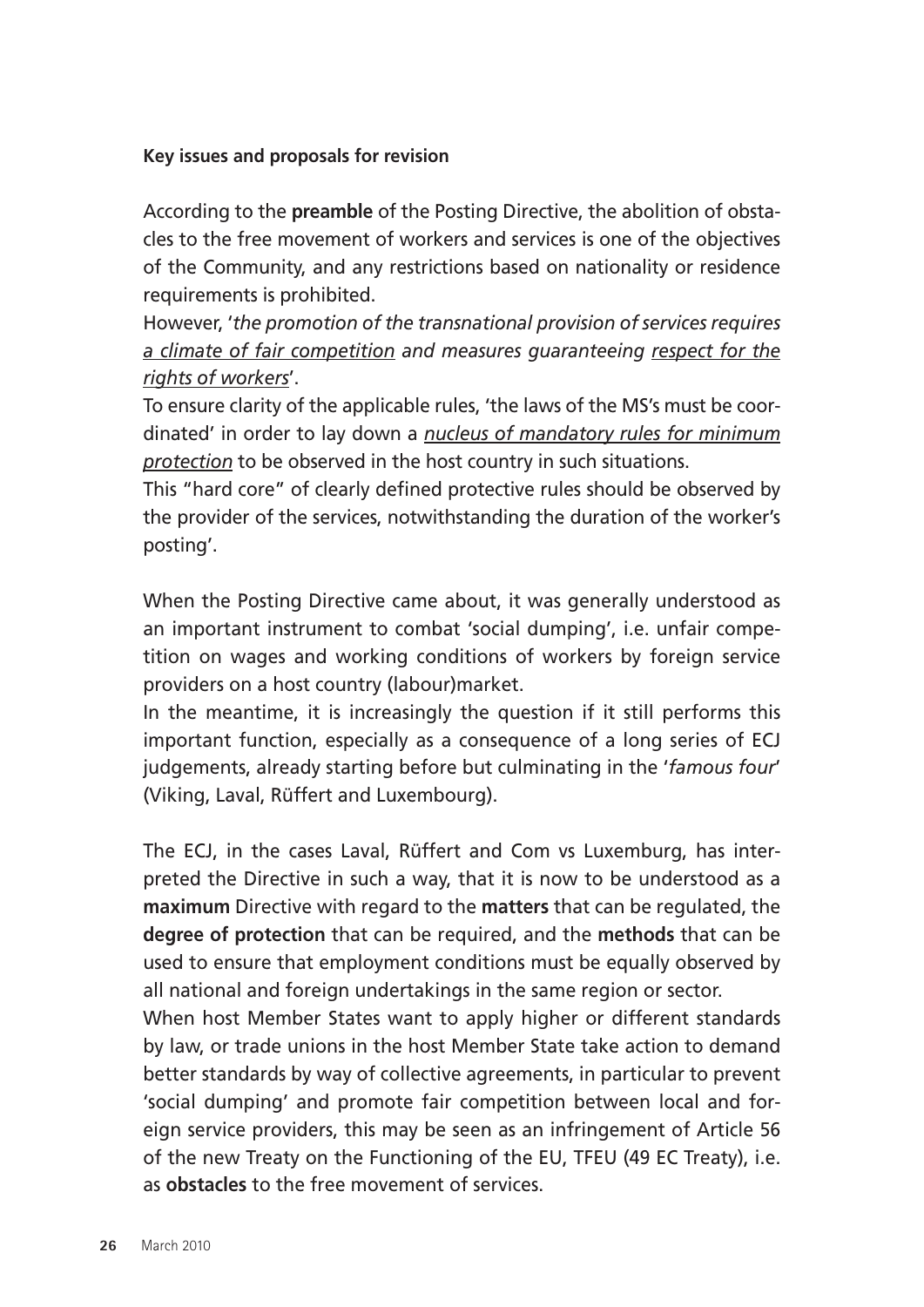This seriously hinders Member States and trade unions in their legitimate ambitions to protect both local and posted workers, to ensure fair competition, and safeguard national industrial relations and collective bargaining systems.

Therefore, the ETUC aims at a revision of the Posting Directive, to strengthen it and better achieve its aims of guaranteeing fair competition and the respect for workers' rights, while safeguarding the fundamental social rights of collective bargaining and collective action.

In order to better identify which revisions are necessary, and for which reasons, it is important to be aware of the current EU legal framework in which the Posting Directive is functioning.

The basic assumption in European law is that the posted worker is the worker of the foreign service provider, and the law applicable to his employment contract – which is normally country of origin law – does not change during the posting because of the temporary character of the posting.

When performing work in the host country, specific mechanisms are therefore necessary to:

- a/ ensure that the same rules apply to foreign and host country employers/companies, at least when it comes to key issues that have a strong influence on the competitive (dis)advantages of companies and the protection of workers (wages and working conditions);
- b/ ensure that this situation is not abused or manipulated to avoid or evade host country rules (the foreign company must be a real company established elsewhere, and not a letterbox company or a company in an artificial subcontracting chain; the posting must really be for a limited period only; the worker should really be habitually employed and residing in the home country, etc.)

**The central and essential question is: to which extent, for which reasons, and under which circumstances can or must the employment contract (and possible collective agreement and other home country rules applicable to the parties to that contract, such as social security and tax rules) of the worker of a service provider moving cross border be 'overruled' by the rules (statutory or collectively agreed) of the host state?!**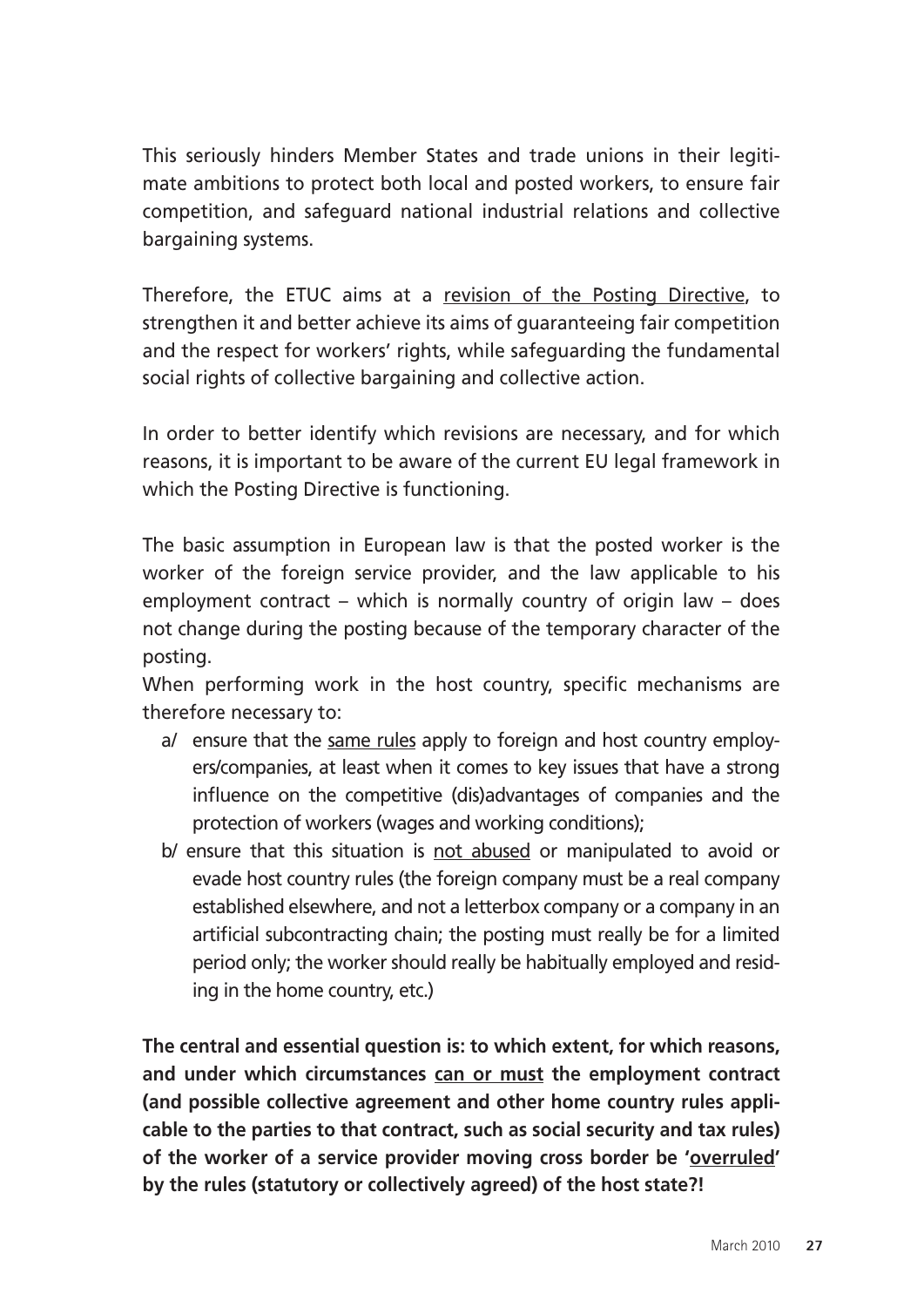The Posting Directive is intending to do exactly that: it regulates if and under which conditions the host country rules regarding wages and working conditions (laid down in law or collective agreement) overrule the possible law and other rules of the country of origin (or any other country) applicable to the employment contract.

However, the next important question is, if the Posting Directive deals with this in an adequate way. Already before the "*famous four*" ECJ cases, there were some doubts about the functioning of the PWD in practice, and the possible need for revision.

Since the four ECJ-cases, these doubts have become serious concerns, and the position taken by the ETUC has been since 2008 that a revision is now unavoidable.

In this revision, the following points should be addressed:

- a/ The **objectives** of the Posting Directive, i.e. respecting the rights of workers and ensuring a climate of fair competition, now only figuring in the preamble of the Directive, must be more clearly laid down in the body of the Directive. In particular, a reference to the social policy objectives of Article 136 of the Treaty, with their clear reference to the aim of 'improving the living and working conditions of workers', would help to ensure a more coherent interpretation of the Directive. Furthermore, the Directive deserves a **broader legal basis**, i.e. Article 137 of the Treaty.
- b/ The **fundamental right to collective bargaining and collective action**  should be understood as allowing trade unions to approach and **put pressure** equally on local and foreign companies to improve living and working conditions of workers and to demand equal treatment of workers performing similar work on the same territory, regardless of their nationality or the place of establishment of their employer.

This should be clarified by introducing in the body of the Directive the **equivalent of the Monti-clause**.

c/ What is essentially **free movement of workers** should be covered by the Treaty provisions written for this purpose, i.e. especially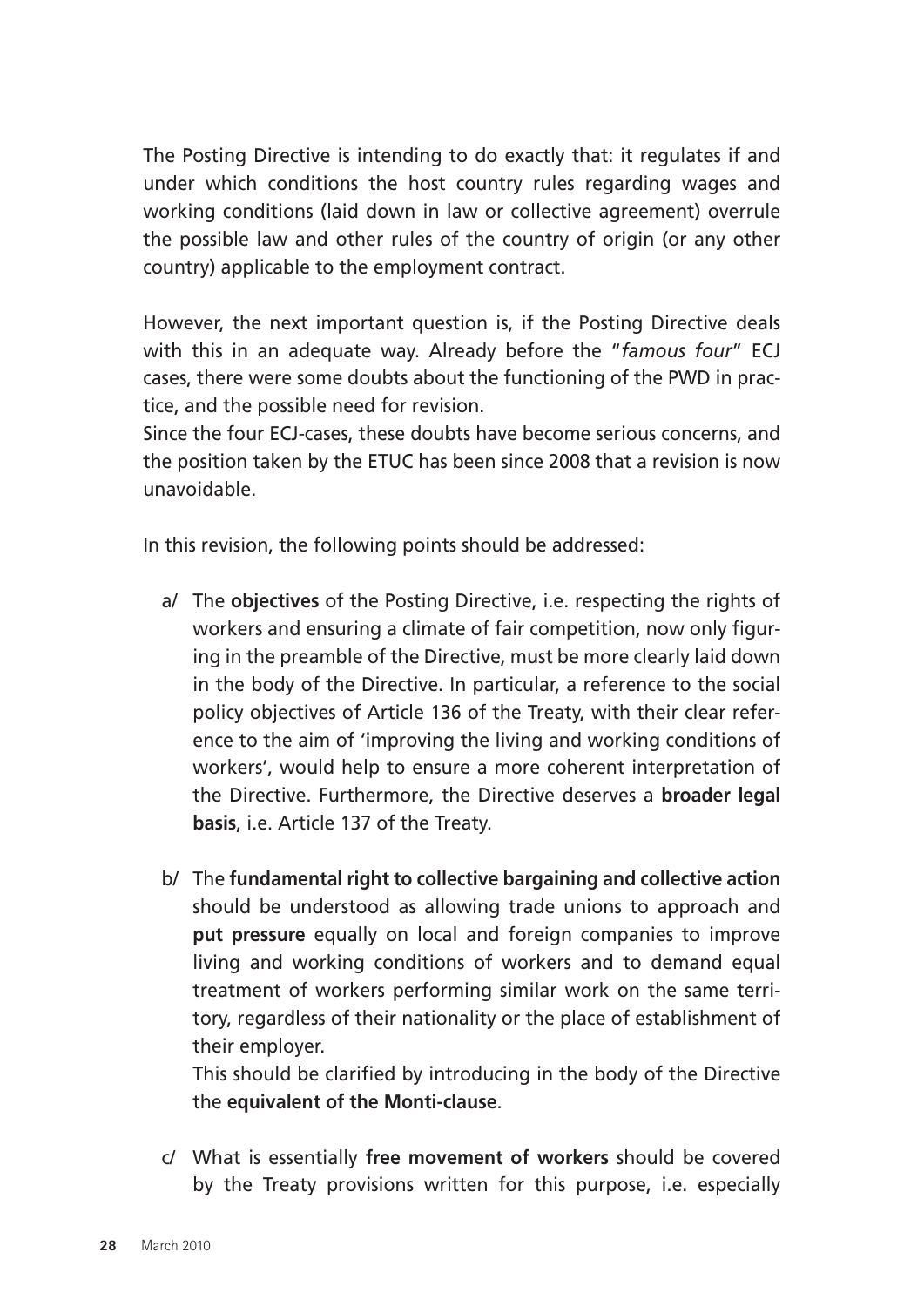**Article 39** with its strong equal treatment approach based on the host country principle. The original aim of the **Posting Directive, to only cover clear situations of temporary postings** (when the workers of a service provider cross the border in the framework of a short term service, but keep their main place of residence and employment in the home country and will return to their country of origin afterwards) must therefore be more clearly translated into the scope of the Directive. It is also important to more precisely define what is or is not 'transnational provision of services', to **prevent** companies to manipulate applicable law and standards by the **use of letterbox-companies**.

- d/ The **minimum character** of the Posting Directive must be **restored**, i.e. the notion that the Directive provides 'minimum-protection' (the core of rights that **must** be applied), which does not prevent legal or collectively agreed standards to provide the workers concerned with more favourable conditions (the standards that can be applied), as long as equal treatment and non-discrimination of local and foreign companies is ensured.
- e/ The Directive should more clearly **respect the different industrial relations models in Member States** as well as the instrument of collective bargaining as a flexible and dynamic process, which – in the interest of both sides of industry as well as of society at large -cannot and should not be treated as just another form of regulation. In addition, less rigid criteria should be developed to judge if a collective agreement can be upheld vis-à-vis a foreign service provider, for instance in situations in which the **majority** of local companies is **in practice bound** by the collective agreement.
- f/ Member States in their role of public authorities contracting out public works (**public procurement**) should be allowed via s**ocial clauses** to demand observance of locally applicable collective wages and working conditions by any company, local or foreign, tendering for the contract.
- g/ When it comes to Member States in their role as legislator, this means that the very restrictive interpretation of the notion of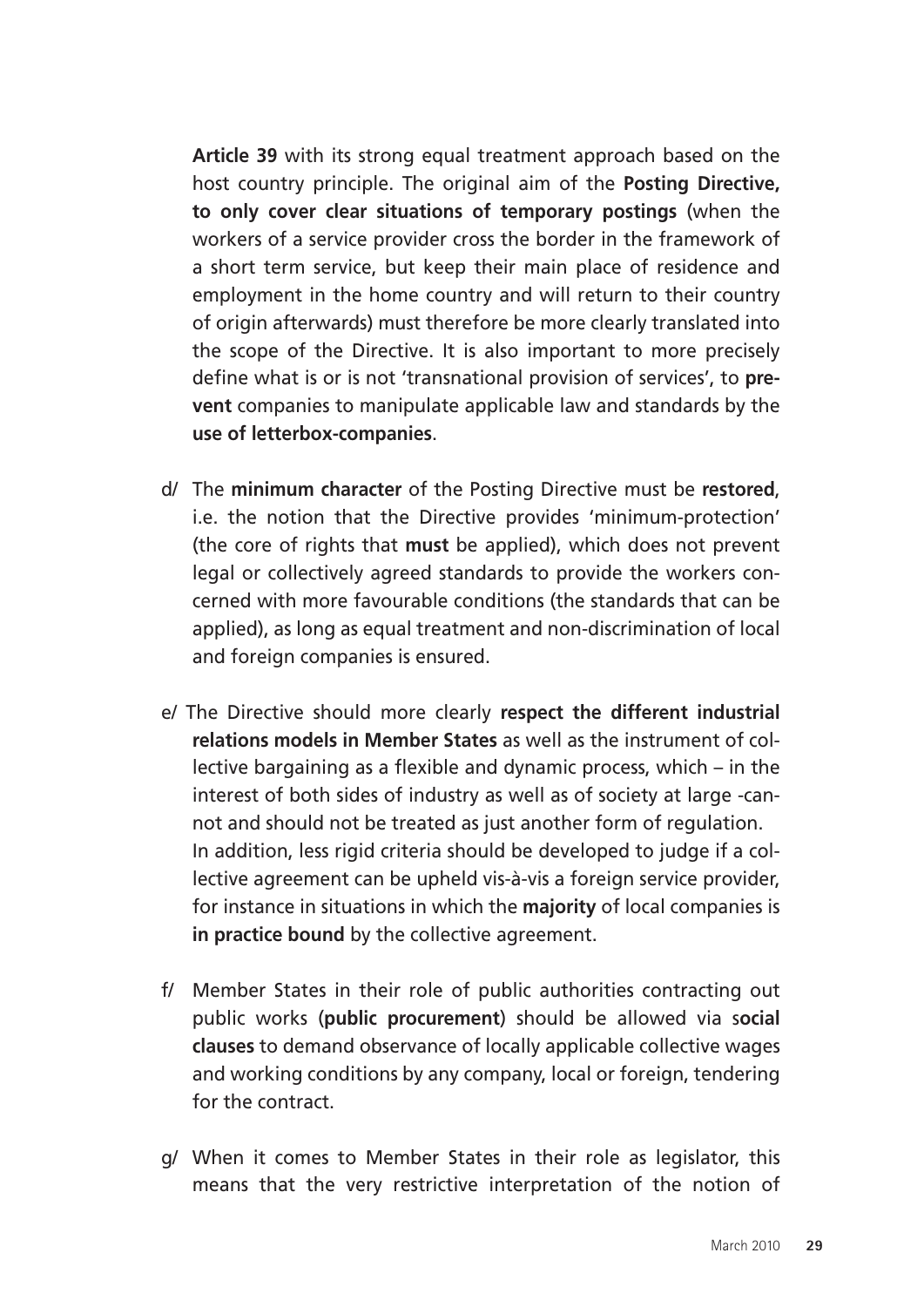'**public policy provisions**' **must be revised**, to include social objectives and the protection of workers.

h/ Member States and social partners must be allowed to use **effective monitoring and enforcement mechanisms**, Member States and social partners must be allowed to use **effective monitoring and enforcement mechanisms**, for instance to check if the posted worker is really 'habitually' employed in the country of origin, and that it is intended that he/she returns at the end of the posting.

#### **Beyond the Posting Directive**

In the current EU legal framework, the Posting Directive plays a compromise role. It does not establish minimum standards nor harmonized rules, but sets coordination rules, which are at the same time inspired by the important political choice to protect host country social standards. In many countries, it is still an important instrument that provides protection to posted workers and protects (at least) minimum host country rules laid down in law and (generally binding) collective agreements. It can therefore not be missed. When revised, it will be better capable of playing this role.

However, several problems areas will not be solved by the aspired revision:

#### **1/ Article 56 TFEU (article 49 EC)**

Generally speaking, the ECJ has interpreted the PWD in the context of the EU Treaty's provisions of free movement of services (notably Article 56 TFEU/former 49 EC) as a 'carve out' from the general obligations of the Treaty to remove obstacles to free movement. Anything that goes beyond, and is not explicitly allowed, by the PWD is considered to be an obstacle to the right of free movement of the transnational service provider. *It is therefore necessary to continue fighting for a clearer and legally binding social policy orientation of the internal market provisions.* 

#### **2/ Posting from outside the EU**

The Posting Directive only provides for coordination rules on applicable (minimum) standards within the EU's internal market, without setting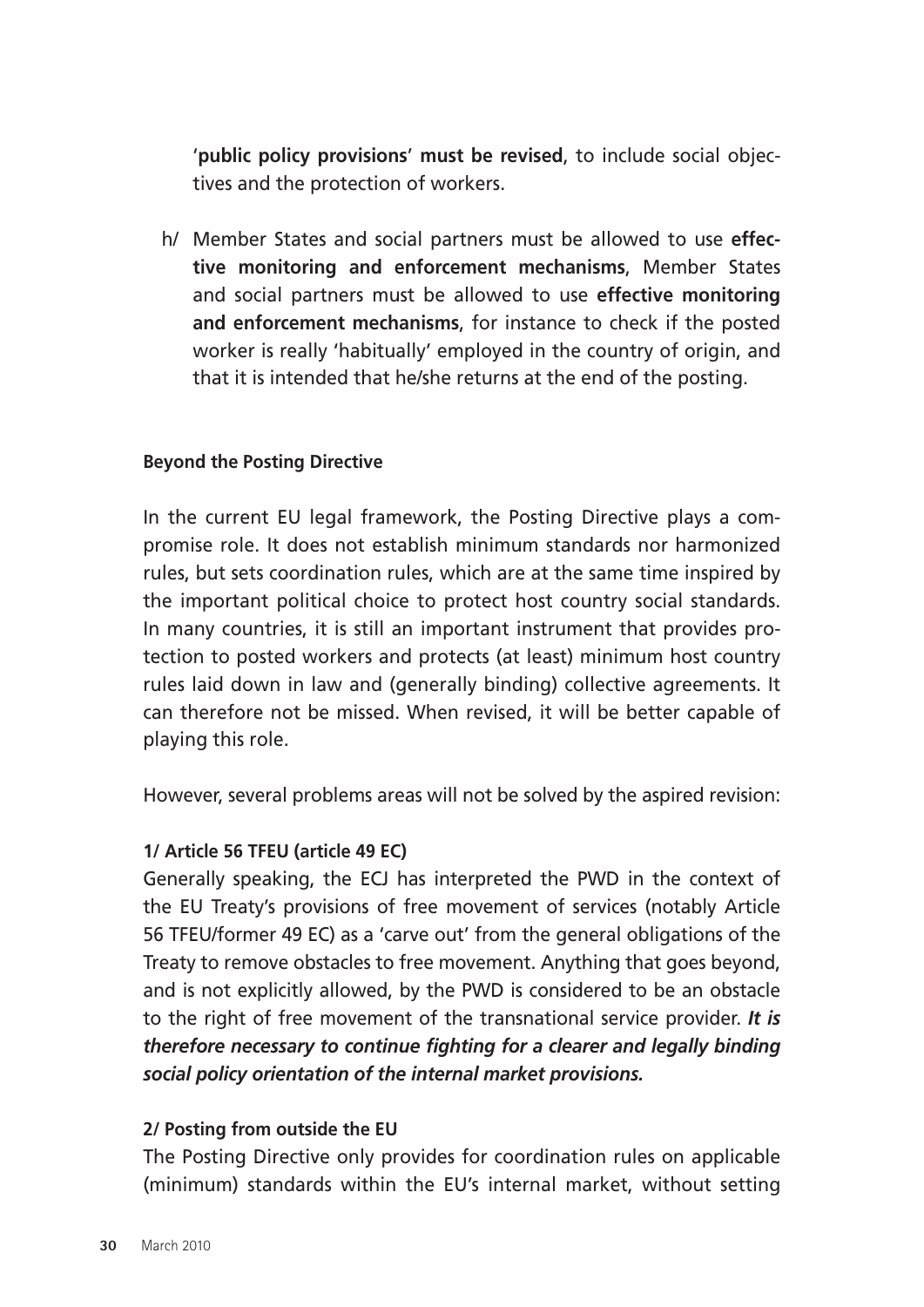any standards in cases/countries in which there are little or no legal or collectively agreed standards in place. In recent times, new problems are arising to which this approach does not provide an appropriate response. This is for instance the case with service providers from outside the EU. *ETUC and its member organisations must investigate these cases, in order to develop a proper policy response at national and EU level. The link with GATS must also be further assessed*.

#### **3/ Public procurement and ILO Convention 94**

ILO Convention 94 aims at preventing that public contracts exert downward pressure on wages and working conditions. The approach taken in ILC 94 is that conditions under public procurement contracts should not be less favourable than those established for the same work in the same area by collective agreement or similar instrument. 10 EU Member States have ratified this convention. The EU Commission and Council of Ministers included it in their call for ratification of all up–to-date conventions in 2006. The EU must therefore ensure that all Member States can continue to adhere to ILC 94, promote its ratification and implementation, and solve any ambiguities in EU legislation that might stand in the way.

*ETUC calls on the European Commission to urgently address and solve the possible tensions between the Rüffert case, the Public Procurement Directive(s) and ILO Convention 94, and to promote its ratification by all EU Member States.*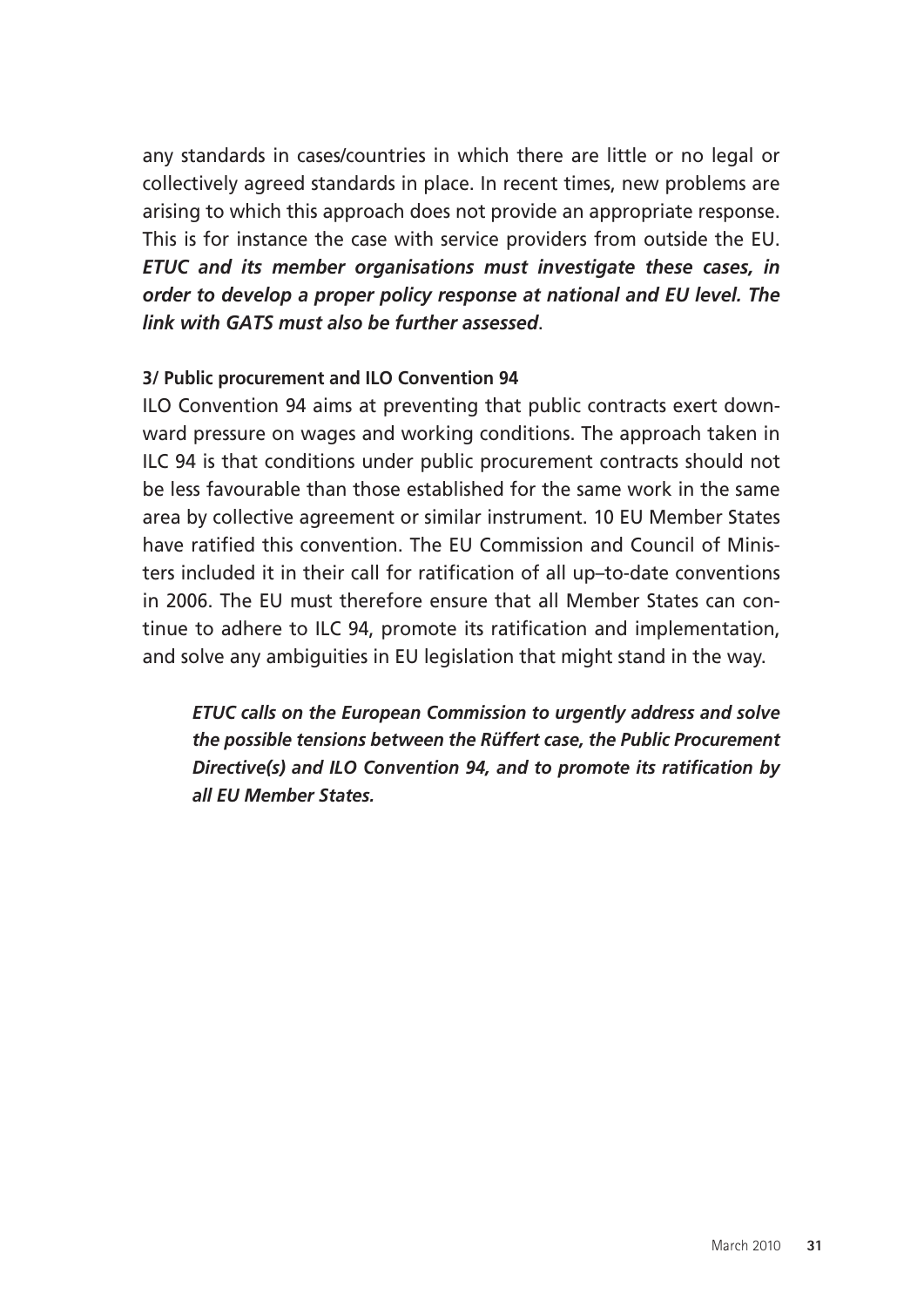## 05 ETUC RESOLUTION on The Economic Crisis: New Sources of Finance

**Adopted by the Executive Committee on 9-10 March 2010** 

- 1/ The European economy is finding itself in an increasingly difficult position. On the one hand, the economic recovery remains fragile and subject to several downwards risks such as job shedding, rising unemployment, wage stagnation and ongoing and continuing deleveraging of high private sector debt positions. On the other hand, with public deficits in Europe twice as high as the Maastricht criterion, economic policymakers are keen to return to the pre crisis approach to cut public deficits and reduce the role of the state, hoping that private sector investment would automatically follow. The Ecfin Council and the European Commission have already decided that fiscal consolidation should start at the latest in 2011 (and even earlier for member states where financial markets set high risk premiums in interest rates) while procedures for breaching the Stability Pact have been opened against a majority of member states. Meanwhile, central banks in Europe, which through their liquidity injections into the banking sector have until now indirectly financed public deficits, are also taking a more conservative attitude and are calling for urgent and ambitious consolidation efforts involving, amongst other things, public sector wage cuts.
- 2/ Pressure to cut deficits is also coming from financial markets. Whereas Central and Eastern European countries have gone through serious financial turmoil in 2009, hedge funds and investment banks are now speculating against countries that are members of the euro area. It is highly likely that several euro area members will be singled out one by one, with financial speculators hoping to cash in big profits during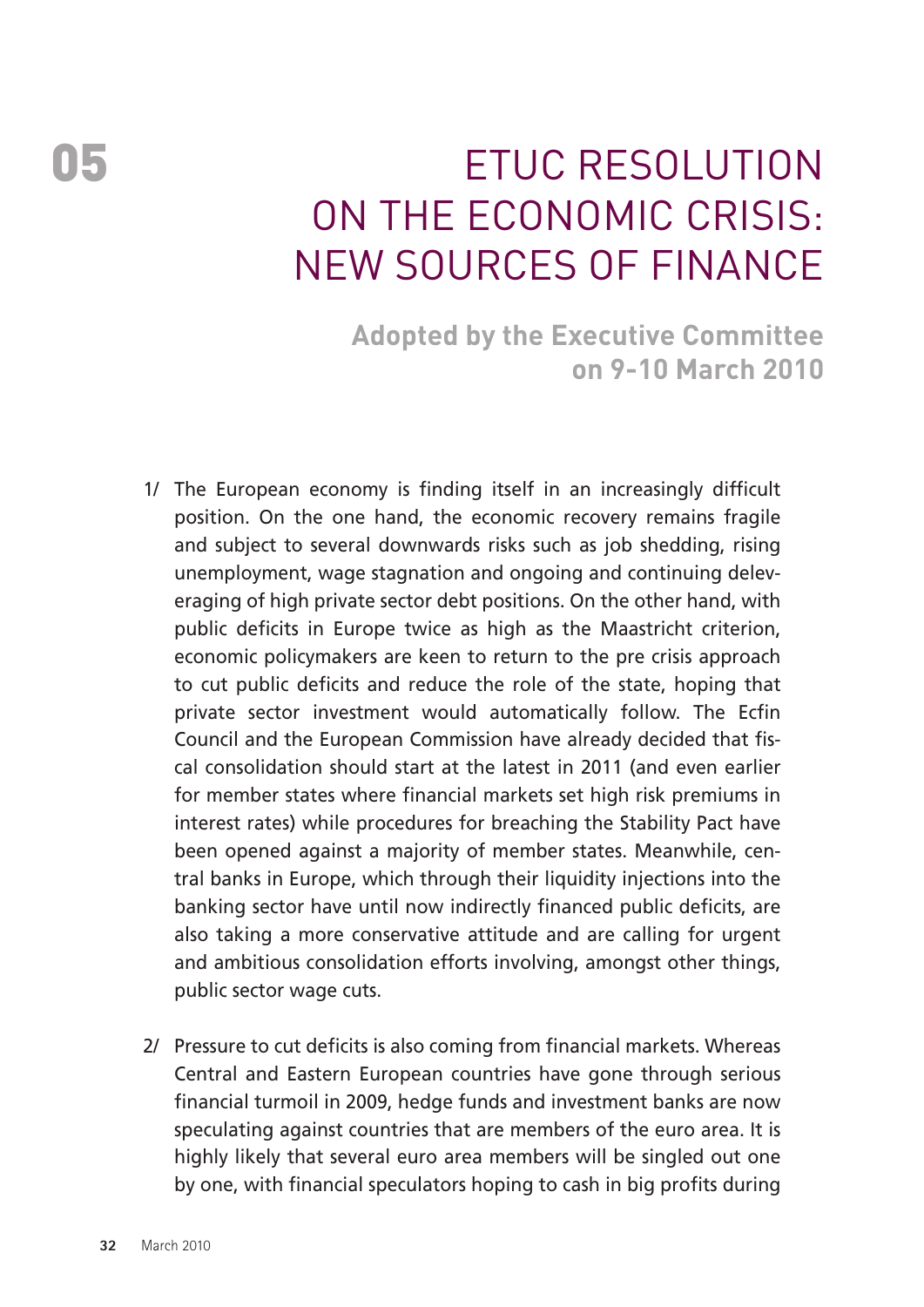this process. This is highly cynical: If deficits are high and public debt has been soaring, this is mainly because governments were forced to step in to save the financial markets from their own irrational herd behaviour and from the damage they themselves were inflicting on the economy. Blinded by the quest for excessive profitability, financial markets now turn on the very same actor that saved them in the first place. In particular, the role of Wall Street rating agencies, having provided triple A ratings to toxic assets and now downgrading the ratings of sovereign bonds, as well as the role of investment banks like Goldman Sachs, suspected of manipulating Greece's accounts to deceive EU authorities; and now trying to influence financial market opinion by spreading unfounded rumours<sup>1</sup>, is now even more questionable than it already was.

- 3/ These three pressures on public finances are already delivering results (see overview table attached). National stability plans, introduced by governments beginning this year, imply consolidation efforts and deficit cuts over the next three years in the order of 5% of GDP for the UK, 3% for Germany, France and Italy and 9 to 10% of GDP for Spain and Greece. A very ambitious and European wide<sup>2</sup> econsolidation policy is on its way. This is hardly compatible with the fragility of private sector demand dynamics or with the fact that monetary policy has already hit the zero bound of nominal interest rates.
- 4/ The ETUC argues against both a premature 'fiscal exit' strategy as well as a strategy of 'wait and see what happens'. The former risks to repeat the mistake of the 1930s when governments responded to the crisis by cutting deficits, thereby contributing to create the Great Depression. The latter ('too early to exit so let's do nothing') would tolerate unemployment to rise and to remain high, with the associated risk of persistent unemployment becoming 'structural',

<sup>1</sup> Goldman Sachs has been acting as an adviser to the Greek government, using this role to spread rumours on Greece looking for Chinese financial support while at the same time taking speculative positions against Greek sovereign debt.

<sup>2</sup> With the US intending to cut the deficit by 7% of GDP over the next three years, this is a fiscal contractionary policy that is de facto coordinated throughout the OECD. Japan seems to be the only exception.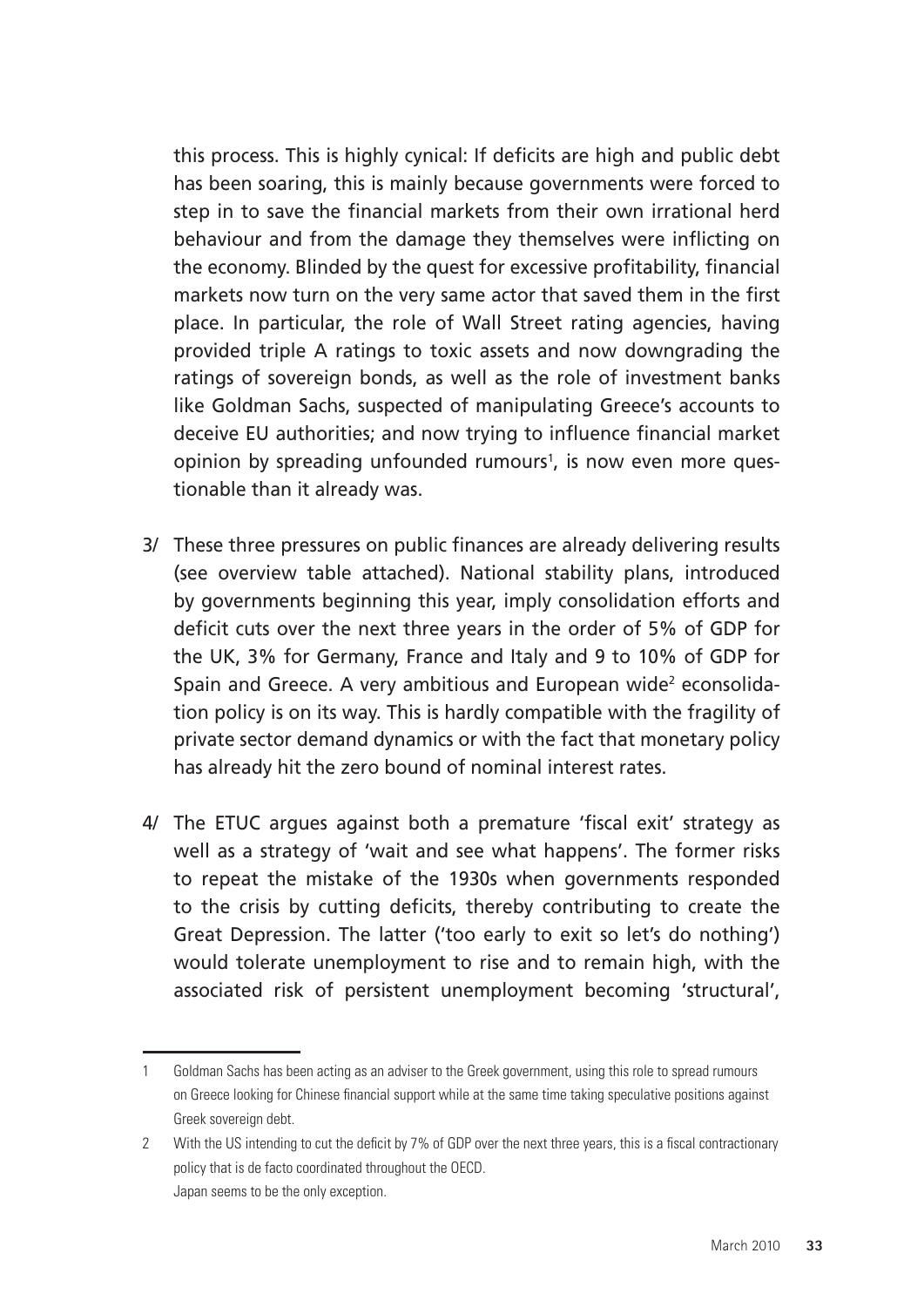for example because employers discriminate against those who have been long term unemployed.

5/ Instead of a premature 'deficit cutting' strategy, the ETUC wants an 'entry strategy into growth, investment and jobs'. The only way to get public deficits and public debt down over the medium term is by ensuring an immediate and forceful recovery of the economy and jobs. To do so, and as the ETUC has insisted upon before (October 2009 statement of the ETUC Executive), Europe needs a renewed, stronger and better targeted recovery plan. For the next three years, 1% of GDP should be invested each year in major European investment projects rolling out the necessary infrastructure and networks for the 'greening of the economy'. A key question is how can this be financed?

#### **New sources of finance for European recovery and jobs**

6/ Obtaining a stronger recovery plan as well as funding employment policy aimed at avoiding persistent unemployment turning into structural unemployment will be a major challenge. To help member states withstand the triple pressure of financial market speculation, rigid Stability Pact rules and conservative central banks, Europe needs to organise and make available new sources of finance for economic recovery.

#### **A common Euro Bond**

7/ A common bond, issued by the European Investment Bank, collectively guaranteed by European governments, backed up by national tax revenues as well as by liquidity support from the European Central Bank is urgently necessary. There are several advantages<sup>3</sup>:

<sup>3</sup> Other advantages include, in the longer term, the creation of a market that is even bigger than the market for German bunds, hence improved liquidity and lower liquidity premiums in interest rates for all countries, including Germany. Another advantage is that a common European bund would attract international capital and strengthen the role of the euro as an international reserve currency.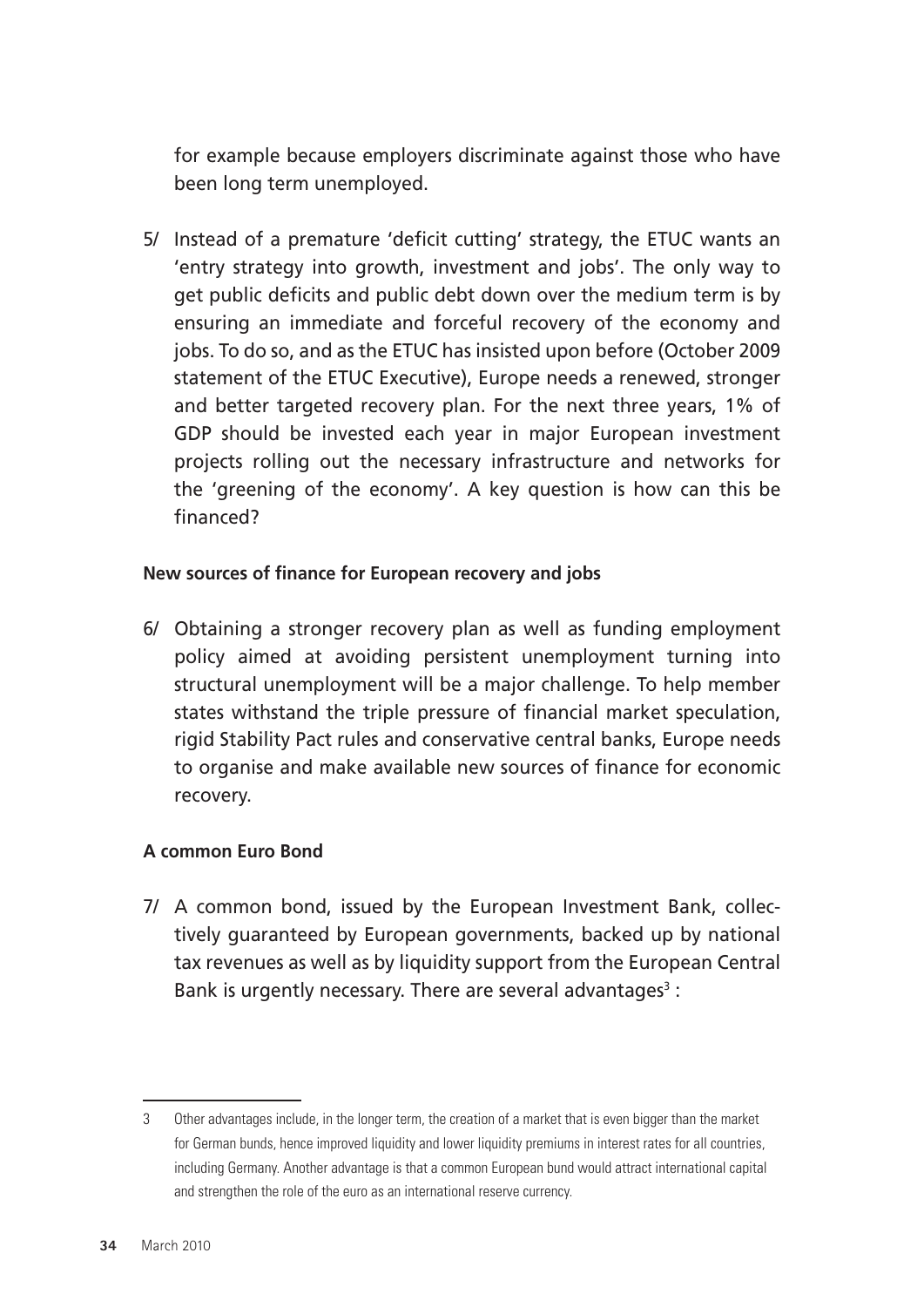- I '**Fighting fire with fire**'. Issuing a common bond will allow member states to stand together and support each other to face the irrational and self destructive herd behaviour of financial markets. A common bond will make it harder for financial markets of singling out national states and their sovereign debt. Financial players will know that their usual game of trying to cash in on extraordinary profits by taking speculative positions against individual sovereign debt and thereby setting in motion a self fulfilling vicious circle will not work.
- II 'It's the economy stupid?' A common bond will also shield member states from the 'animal spirits' of financial markets' in other respects. Excessive financial market pessimism and fears of a debt default usually forces countries into a radical and disastrous deflationary policy. However, once the economy goes into a tailspin, financial markets shift their attention to the state of the economy and maintain their position of financial restriction, now fearing a bankruptcy of the economy. Again, this is highly irrational: Countries still end up in being distrusted by financial markets, exactly because they follow up the Wall Street's bidding. A common Euro bond allows member states to break out of this other vicious cycle and set member states free from the irrationality and the stupidity of the global financial marketplace.
- III 'European money for European Investment'. A common bond should not only be used to fight financial speculation, it should also be used to secure economic recovery as such. The negative demand impact of fiscal consolidation at national level (which will be required in return for access to the financial proceeds of the European bond) can be offset by European financial flows entering the country, investing in infrastructure, networks and innovation, thereby re launching both short term demand and economic activity as well as long term growth potential.
- IV 'European wide solidarity'. The solidarity which the common Euro bond implies should not be limited to the members of the euro area only. Several member states of Central and Eastern Europe have found themselves in a similar position, with their currencies de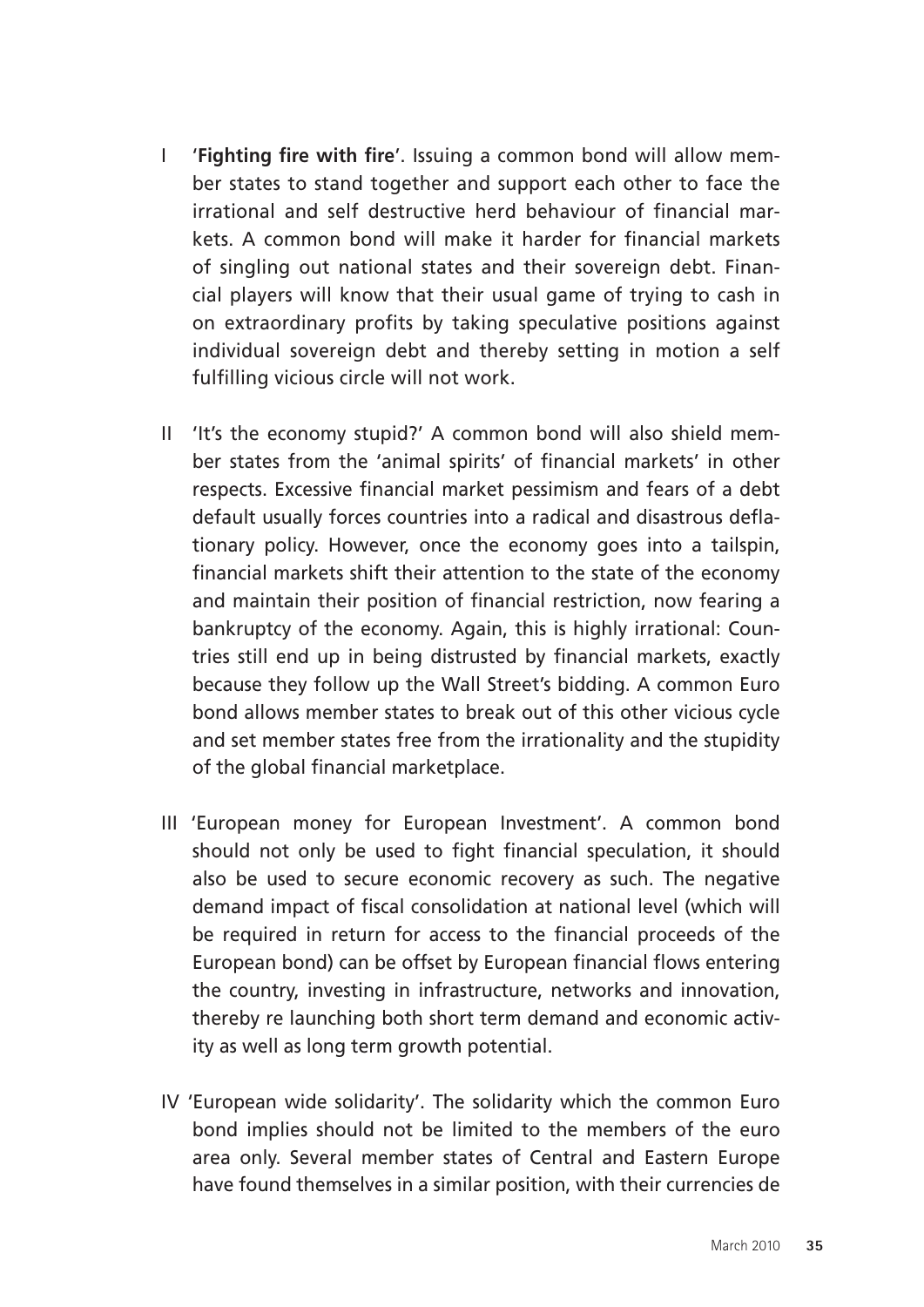facto linked to the euro exchange rate while at the same time having to continue high (private sector) debt levels expressed in euro. The policy approach up to now has been up to now to call in the IMF as an alibi4 by forcing incredibly tough adjustment measures upon several of these countries, resulting in a major depression and a social bloodbath. The common Euro bond should also be used to rectify this approach and end this 'barbaric' structural adjustment.

- 8/ However, let us also be clear. A common bond has the objective of liberating member states from the irrational herd behaviour of financial markets. It is certainly not the intention of trying to 'mimic' financial markets by imposing the same (or even worse) type of pro cyclical and anti social policies upon member states. However tempting it may be for some to abuse the euro bond by pushing through a liberal model of deregulation, this will not help the economy and deservedly give Europe a bad name in the minds of workers and citizens. Any conditionality to be attached to the euro bond should respect the need for a strong social dimension, strictly steer away from deflationary wage cuts and wage freezes and be sequenced in time so as to avoid pro cyclical fiscal tightening.
- 9/ The ETUC urges a move forward on the idea of a common euro bond issue. Postponing or even rejecting a common bond will prove the speculators right, reward them and allow one country after the other to be subjected to speculative attacks. In the absence of European solidarity to face the speculators, there will also be enormous pressure to cut wages in major parts of the euro area, internal market demand dynamics will be destroyed (who to export to if a major part of Europe is mired in depression and deflation?) while surplus savings countries will import a renewed banking crisis<sup>5</sup>.

10/ In short, a single currency and a single market need a common bond.

<sup>4</sup> Both the IMF as well as the Commission send in negotiating teams and provide adjustment loans.

<sup>5</sup> 80 to 90% of the debt of the savings deficit countries (Spain,Greece,Portugal,Italy) is in the hands of banks from Germany, France as well as the UK.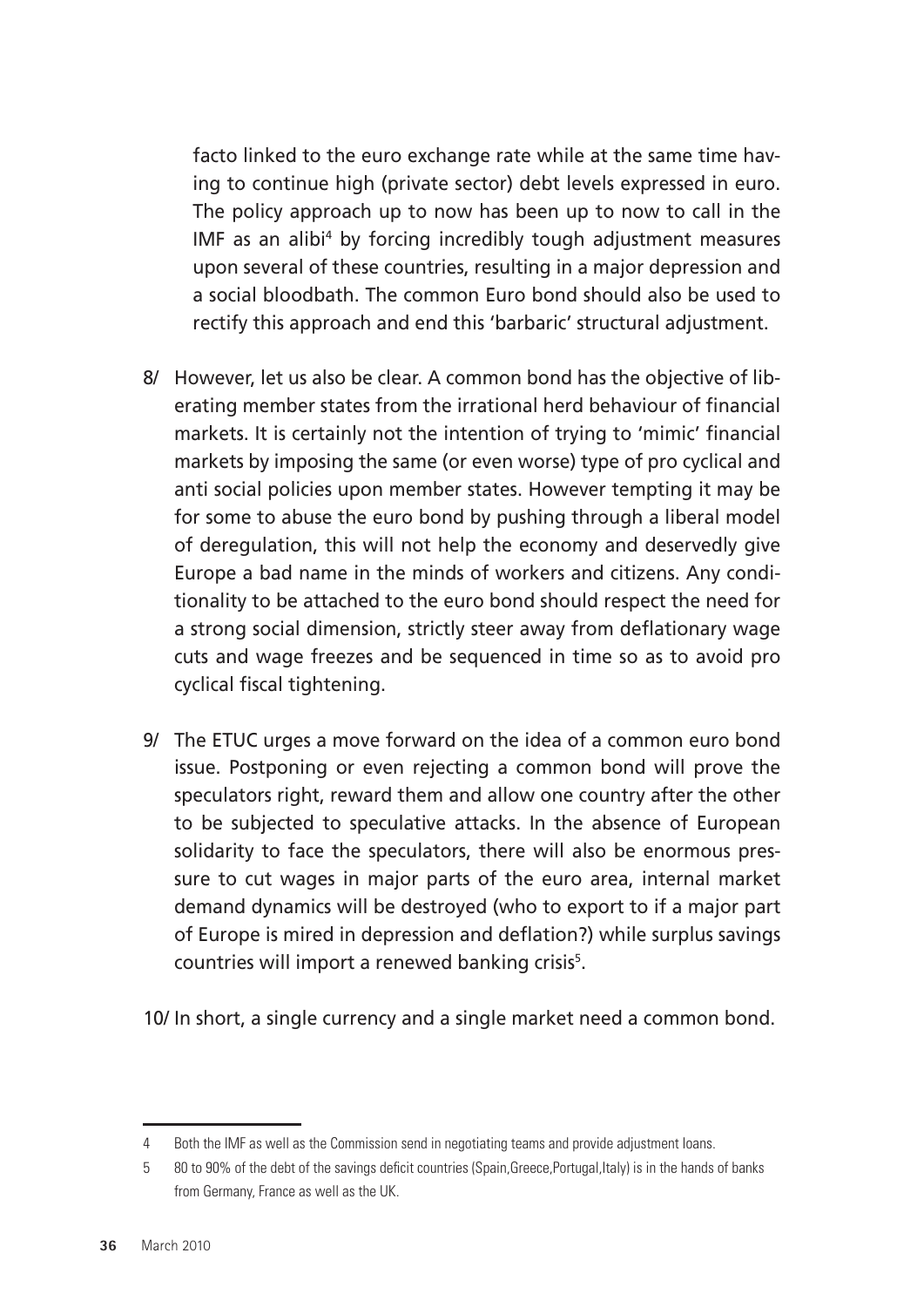#### **Financial Transaction Taxes**

- 11/ Studies<sup>6</sup> show that a carefully designed tax not necessarily at a high rate -on particular financial transactions would make them more expensive and so less attractive, helping to stabilise the prices of shares, commodities and exchange rates. Speculative trading would be hardest hit, with short-term investors paying higher taxes due to their higher transaction frequency. Debates on the advantages of a general tax on financial transactions are also taking place beyond the frontiers of Europe and are being actively pursued by the International Trade Union Council and TUAC with the G20 and the IMF. But the European Union is an independent economic entity, able to introduce such a tax on its own for purposes of international development, environmental improvement and anti crisis measures. The revenues from this tax could be allocated entirely or partially to the European budget. From a public-finance perspective , a FTT should essentially be collected for either of two reasons: to collect revenues for public expenditures and to discourage activities that are deemed to have negative side effects not properly taken into account by market participants (the so called Pigou taxes).
- 12/ The European Commission, following questions raised at the meeting between the Economic and Monetary Affairs Committee and the Commissioner responsible for taxation on 6 October 2009 is currently working on ideas for "innovative financing" in the context of global challenges, including financial transaction taxes in order to put forward proposals at an appropriate time. The IMF is currently seeking views from the public on the matter of financial sector taxation as part of the request made by the G-20 at the Pittsburgh Summit of 24 and 25 September 2009. In fact, taxes and levies on financial transactions exist in different forms in the Member States; but these national taxes and duties usually cover only transactions of selected assets – Belgium and France have adopted legislation on a currency transaction tax at national level, but will only put it in effect if implemented at EU level.

<sup>6</sup> A general Financial Transaction Tax ; Motives, Revenues, Feasibility and Effects by S. Schulmeister, M. Schratzenstaller and O. Picek ( Osterreichisches Institut für Wirtschaftsforschung.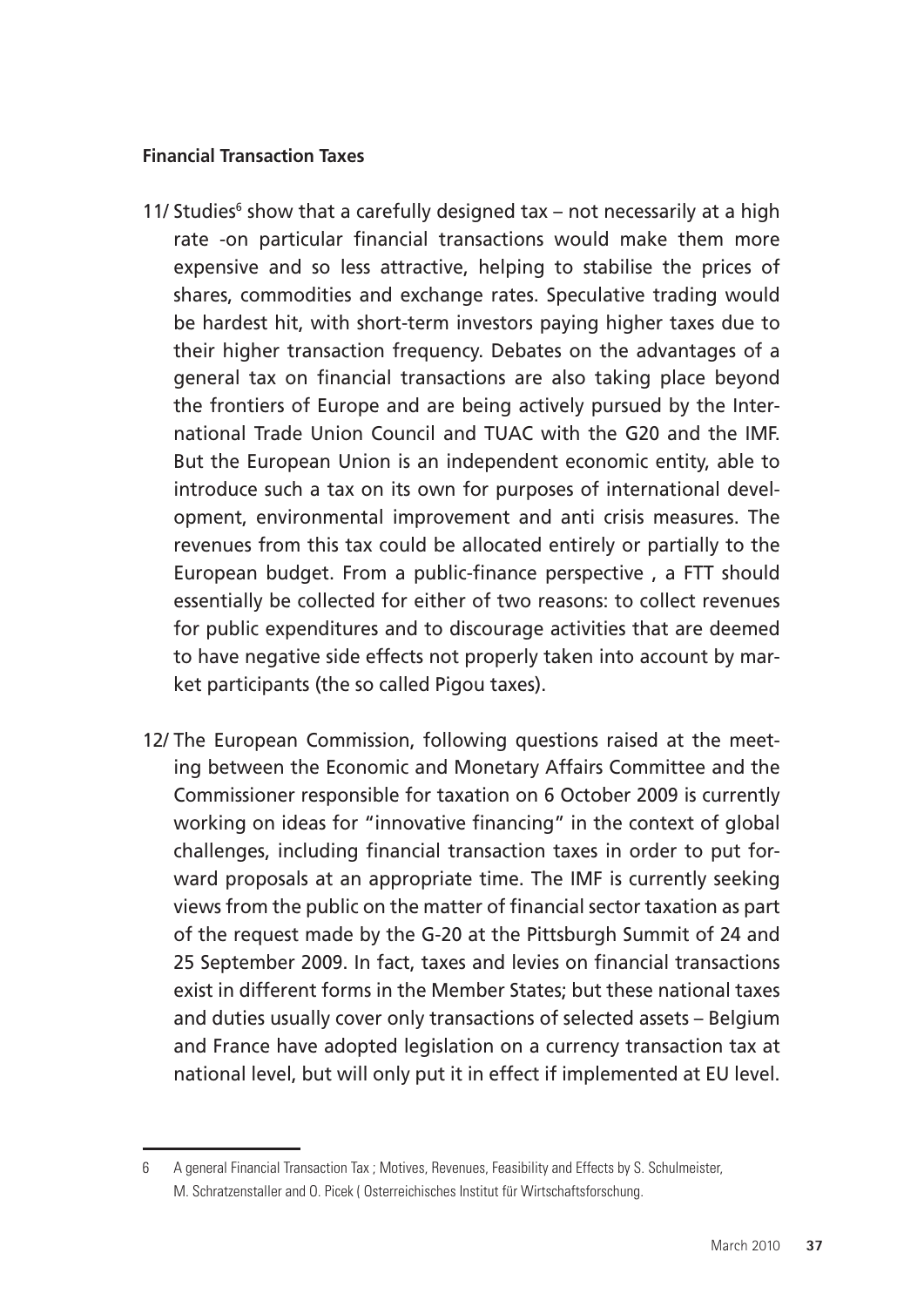- 13/ There has been a huge and rapid increase in the past decade of the volume of financial transactions as compared to the volume of trade in goods and services, which can be explained, amongst other things, by the fast-growing derivatives market. G-20 leaders have a collective responsibility to mitigate the social impact of the crisis, both in their member states and in developing countries, which have been hard hit by indirect effects of the crisis, whereas financial transaction tax would contribute towards covering the costs generated by the crisis.
- 14/ The European Union should agree on a common position in the international framework of G-20 meetings as regards the options as to how the financial sector should make a fair and substantial contribution toward paying for any burden which it has caused to the real economy or which is associated with government interventions to stabilise the banking system. We also take the view that the EU, in parallel and consistent with the G-20 work, should develop its own strategy with regard to the range of possible options for action.
- 15/ The Commission should elaborate, sufficiently in advance of the next G-20 summit, an impact assessment of a global and European financial transaction tax, exploring its advantages as well as drawbacks.

#### **Balance sheet levies, moral hazard and the banks**

- 16/ The financial crisis has in fact assured the market that governments in practice do bail out the financial sector and that there is little risk of being allowed to fail. Public support for the banks, both in terms of capital injections, government guarantees and central bank money at almost zero cost for the banks has been and still is massive (3 trillion Euros in Europe). Moreover, this huge public bail out has come with few strings attached. The single 'conditionality' attached was to force banks to pay interest premiums on government provided loans and guarantees. In this way, banks are motivated to repay public support and get the public actor out of the banks as soon as possible.
- 17/ However, the latter implies that banks having restored liquidity and in the process have paid back public support in order to save on the interest premiums and fees required by it. That is not necessarily so. Banks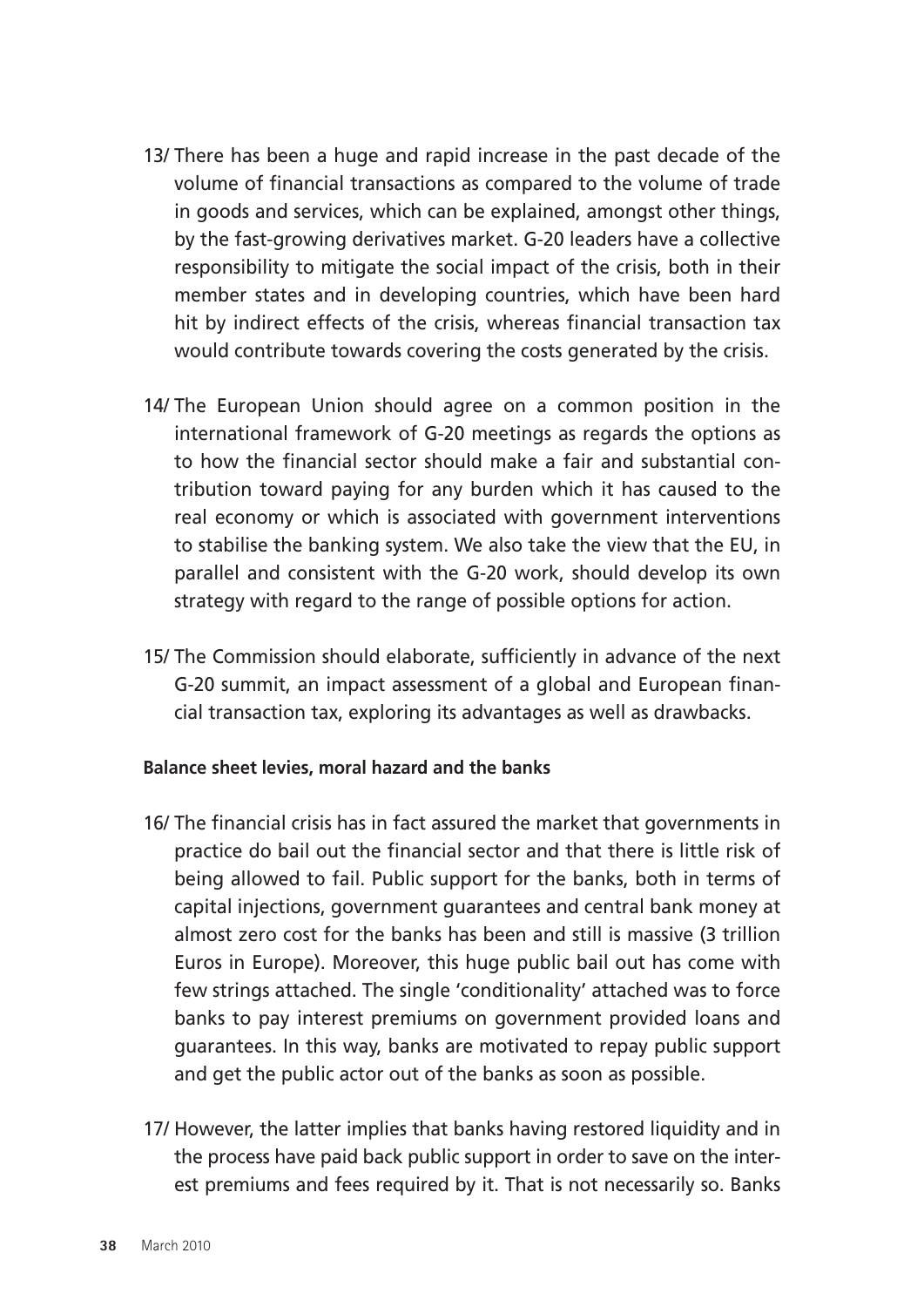continue to have an implicit but strong guarantee on a public sector bail out but at the same time do not have to pay any fee for this.

- 18/ A balance sheet levy on banks' liabilities (excluding deposits since these are covered by an explicit deposit scheme guarantee with a fee to be paid) is therefore a logical and fair measure: The 'bail out' guarantee banks enjoy would no longer be 'free' and banks would contribute at the same time in the general costs of the crisis they have inflicted on the economy.
- 19/ Moreover, the ETUC insists on additional advantages of such a balance sheet tax: By modulating the tax rate in function of the size of balance sheets, governments can increase the levy on big banks, thereby addressing the additional problem of banks becoming so big that they are 'too big to fail'.

#### **A tax on banks' bonuses, dividends and stock options**

20/ There are strong reasons for tax policy to intervene in financial sector remuneration policy. France and the UK have taxed bonuses for one year but this is not enough. Bonus payment structures as well as stock option systems have not aligned CEO and traders' interests with long term shareholder value as they were supposed to do but have instead promoted speculative behaviour, short termism and excessive risk taking. Taxing bonuses will flatten the pay structure and take away some of the incentive and reward of risk taking. It is also clear that the financial sector is now maintaining or, in some cases even increasing its profits<sup>7</sup>, not because of 'good management' practice but simply because of government and central bank support. Banks can not continue to pay out bonuses and dividends, coming from public money support while at the same time the entire economy, governments included, has to pay the price of a crisis which was caused by the banks in the first place. Social welfare is not to be replaced by 'welfare for the banking sector'.

<sup>7</sup> See graph in attachment 2.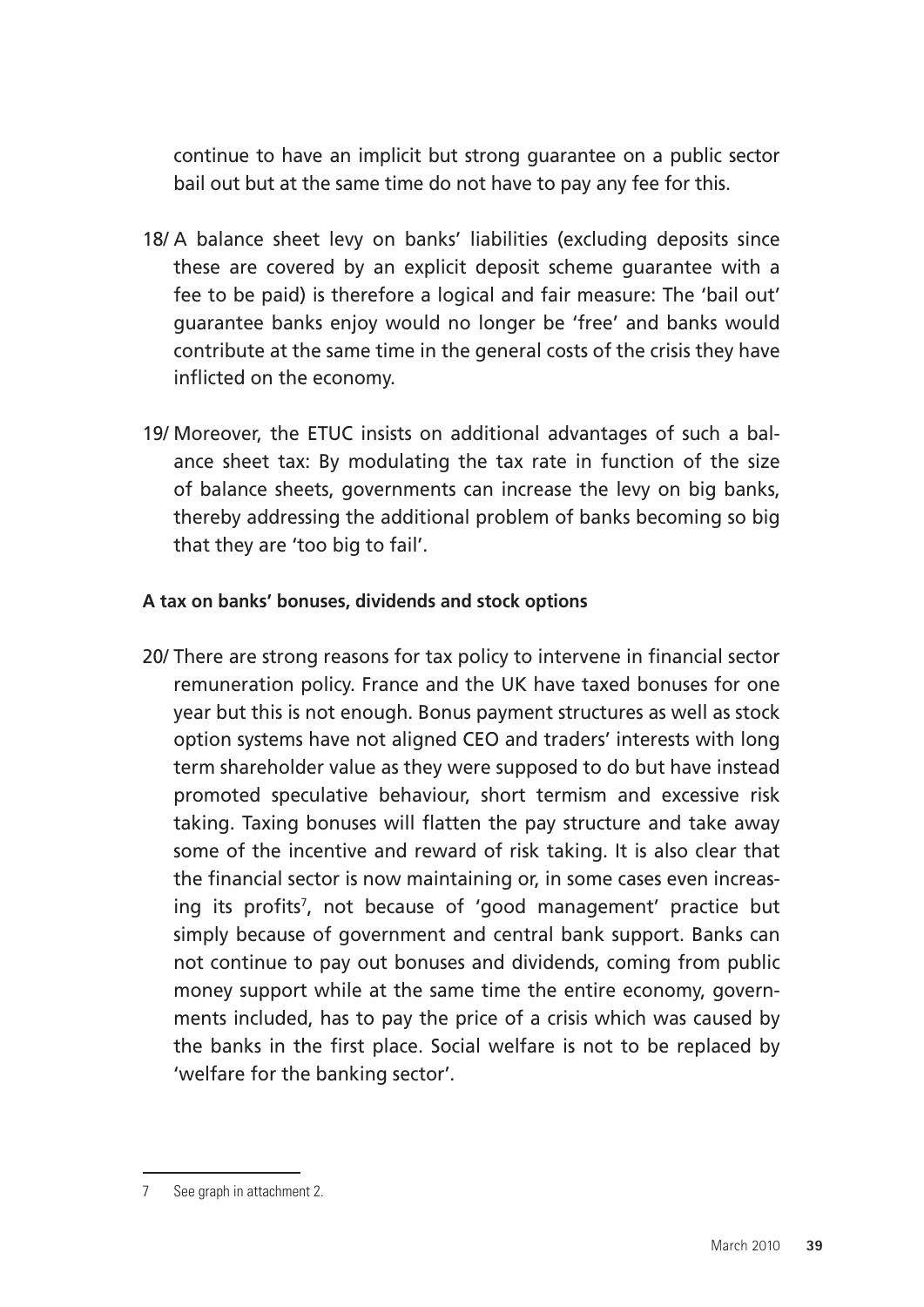#### **'Unconventional' Fiscal Policy**

- 21/ Household savings rates have increased massively because of fears of rising unemployment, troubled capitalisation pension systems and destruction of financial and housing wealth. Moreover, the pressure to cut public deficits with which public opinion has become entrenched makes households anticipate tax hikes as well as major cuts in social protection (including raising the retirement age) and public services. Households will most likely react to this by maintaining or even increasing high savings rates. This will work to drag a possible recovery further down.
- 22/ At the same time, high savings rates also present an opportunity. Mobilising high savings by transforming them into productive investment strengthens economic recovery as well as economic growth potential. This can be done by a 'smart' fiscal policy which increases the tax pressure on high savings while using the receipts from it to increase public sector led investment. In this way, demand dynamics are strengthened without the deficit increasing (or even with deficits falling).
- 23/ The ETUC therefore urges the Commission, the Ecfin council and the European Council to explore this avenue and develop a coordinated tax policy targeting high savings rates and connected income flows. This concerns taxes on business profits, on income from capital (dividends, interest rates), on capital gains and on big fortunes. We note that the US is taking this direction: In the US 'stabilisation plan' (which by the way is using a ten year horizon, unlike in Europe where a three year adjustment period is planned), measures like hiking marginal tax rates on high revenues, increasing the tax rate on capital gains and dividends and raising taxes on business profits, amount to 1,6 trillion dollars over the next ten years.
- 24/ These proposals are even more justified with regard to tax evasion, which has reached a very high level in several Member States.

The current crisis makes this situation even more unacceptable because workers are in a situation where they have to foot the bill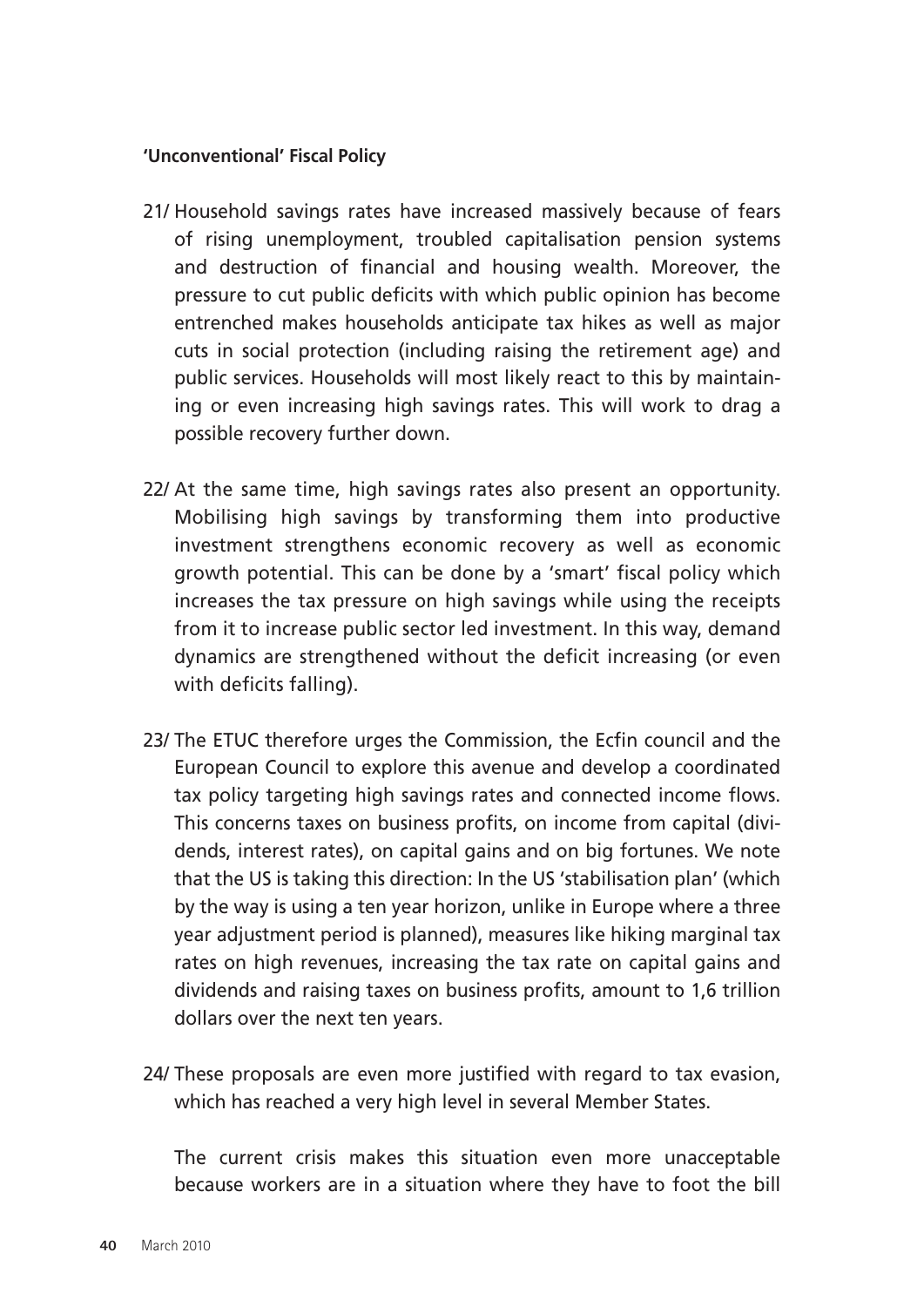not only for the impact of the crisis on jobs and wages, but also because they are the ones reliably bearing the tax burden.

That is why the ETUC is calling on the European and national political institutions to develop tougher measures for fighting tax evasion, to step up audits and penalties and, more generally, to pursue a progressive tax policy as opposed to a flat-rate tax policy.

| Attachment I: Overview of deficit objectives of national governments |      |      |      |      |                |
|----------------------------------------------------------------------|------|------|------|------|----------------|
|                                                                      | 2009 | 2010 | 2011 | 2012 | 2013           |
| Uk                                                                   | 12,6 | 12   | 9,1  | 7,3  | 5,7            |
| GE                                                                   | 3    | 6    | 5    | 4    | 3              |
| <b>FR</b>                                                            | 7,9  | 8,2  | 7    | 6    | 5              |
| IT                                                                   | 5,3  | 5    | 3,9  | 2,7  | 2,2            |
| ES                                                                   | 11,4 |      |      | 3    |                |
| GR                                                                   | 12,7 | 8,7  | 5,3  | 2,8  | $\overline{2}$ |
| IR                                                                   | 11,7 | 11,6 | 10   | 7,2  | 4,9            |
| US                                                                   | 9,9  | 10,6 | 8,3  | 5,1  | 4,2            |
| JP                                                                   | 7    | 7,2  | 7,1  |      |                |

Source: Natixis, Flash 2010 64



Source: Datastream, BEA, Eurostat, NATIXIS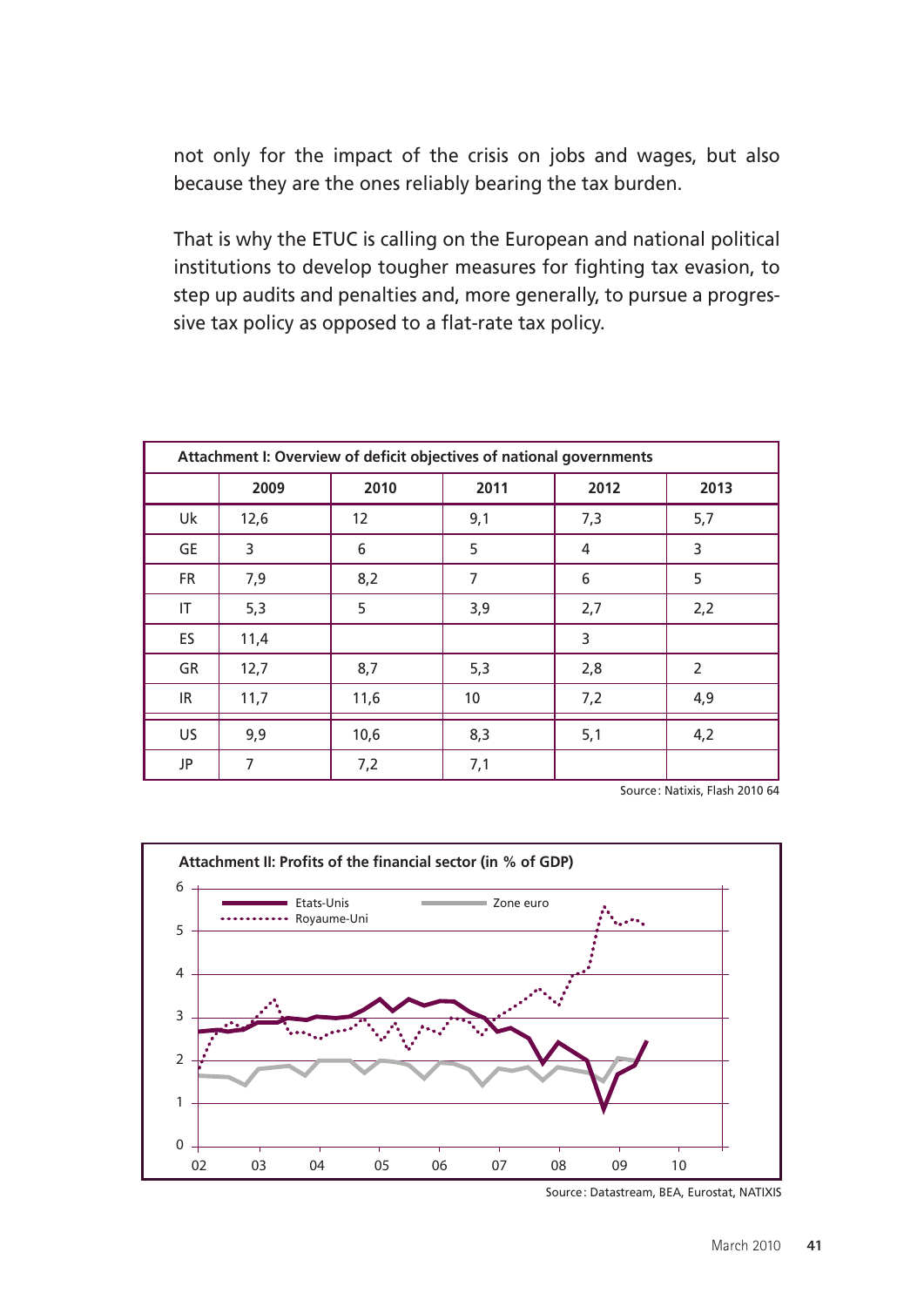# ETUC Resolution on Burma

### **Adopted by the Executive Committee on 9-10 March 2010**

On 11th and 12th February 2010, the International Trade Union Confederation (ITUC) Conference on restoration of democracy in Burma took place in Tokyo. It gathered ITUC affiliates, European trade unions affiliated to the ETUC, as well as Global Union Federations.

In the context of the upcoming general elections in Burma, the Conference worked on identifying possible ways of short and long term actions to maintain pressure on the junta and to support the Federation of trade unions – Burma (FTUB), affiliated to the ITUC.

Burma is going through a decisive moment. While general elections are planned for 2010, no date has been officially communicated yet, and the necessary election legislation has not been passed. The Constitution adopted in 2008 by a controversial referendum that took place after Cyclone Nargis contains draconian restrictions which clearly hamper a free and transparent election process. It clearly seeks to entrench military rule and limit the role of independent political parties such as Daw Aung San Suu Kyi's NLD.

The ETUC, along with the ITUC, considers that if the Burmese 2010 general elections were to be held in these circumstances, they could not be deemed legitimate. Basic conditions must be met, the release of all political prisoners including Aung San Suu Kyi, and dialogue with the opposition and ethnic groups, to ensure national reconciliation and constitutional changes providing for a genuine transition to democracy and respect for human rights.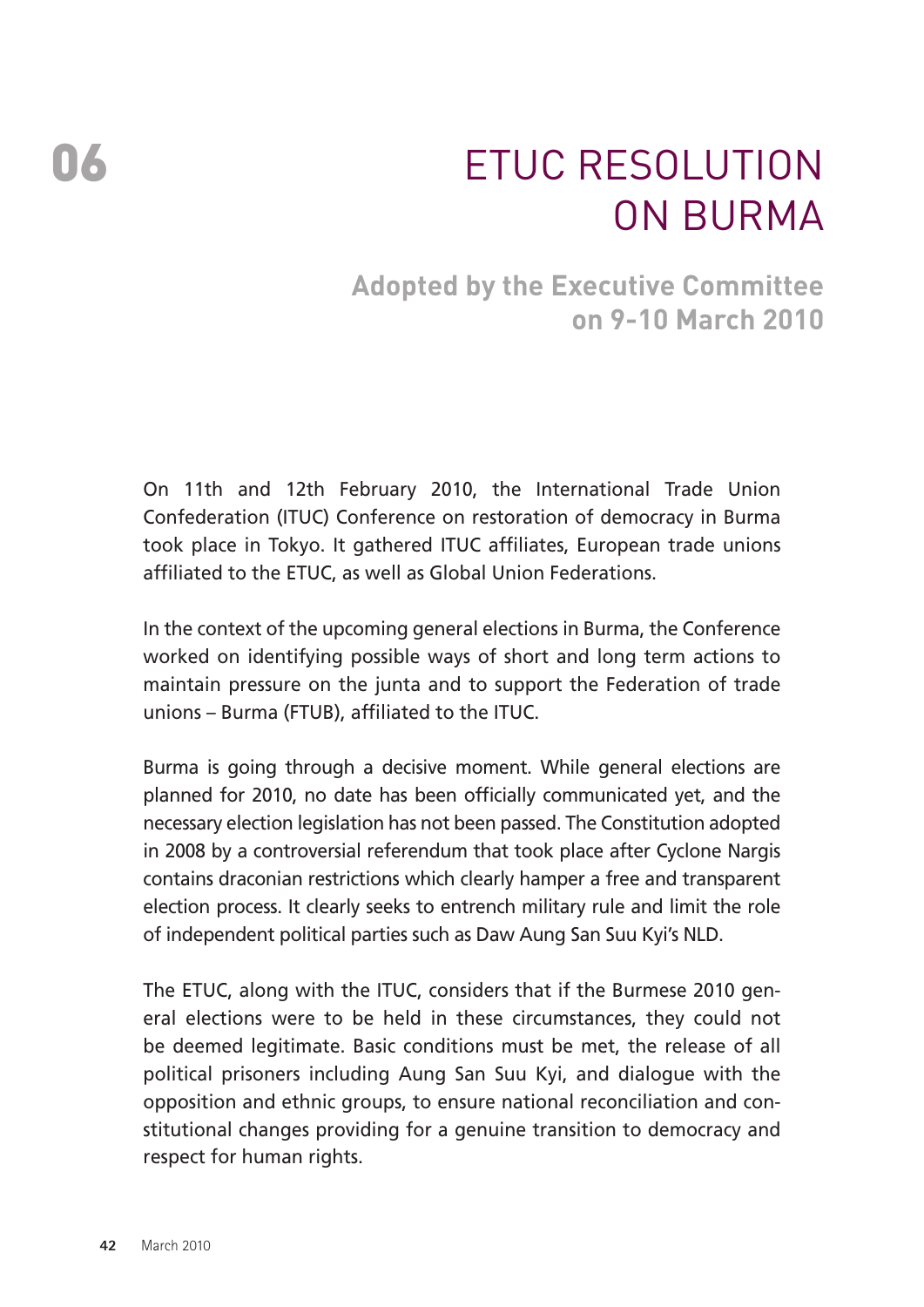The ETUC calls upon the EU to clearly identify strong benchmarks based on these conditions according to which the election process should be assessed.

This is a moment for the international community not to reduce pressure, but on the contrary to maintain and reactivate it. The European Union must take the lead in this process.

There is clear evidence that sanctions do have an impact. The European Union has adopted sanctions and strengthened them, particularly after the Saffron Revolution. Their effectiveness must be assessed and communicated in a transparent manner, and they must be maintained and reinforced until the Junta responds in a truly positive way to the demands of the international community.

The ETUC, along with the ITUC, has consistently called for the EU to adopt tougher sanctions. Additional sanctions to those already in place, including financial and third party transactions, insurance, energy and banning all new investment, must be considered now so that they can be implemented immediately in case the general elections are not held according to the benchmarks identified by the EU.

The ETUC also calls on the EU to:

- take advantage of the Asia-Europe Meeting (ASEM) to work towards Asian Governments' stronger commitment and to elaborate a coordinated approach; and
- in preparation for the EU high-level mission to Burma at the end of April, meet with the ETUC and the ITUC to discuss the terms of such a mission and incorporate the views of the Burmese trade union movement.

It further calls on the EU to support and promote, during the March meeting of the ILO Governing Body stronger action on:

• abolishing forced labour, given the continued prevalence of forced labour in the country, and the Burmese Government's alarming reprisals against victims of forced labour and facilitators filing complaints under the ILO's Supplementary Understanding; and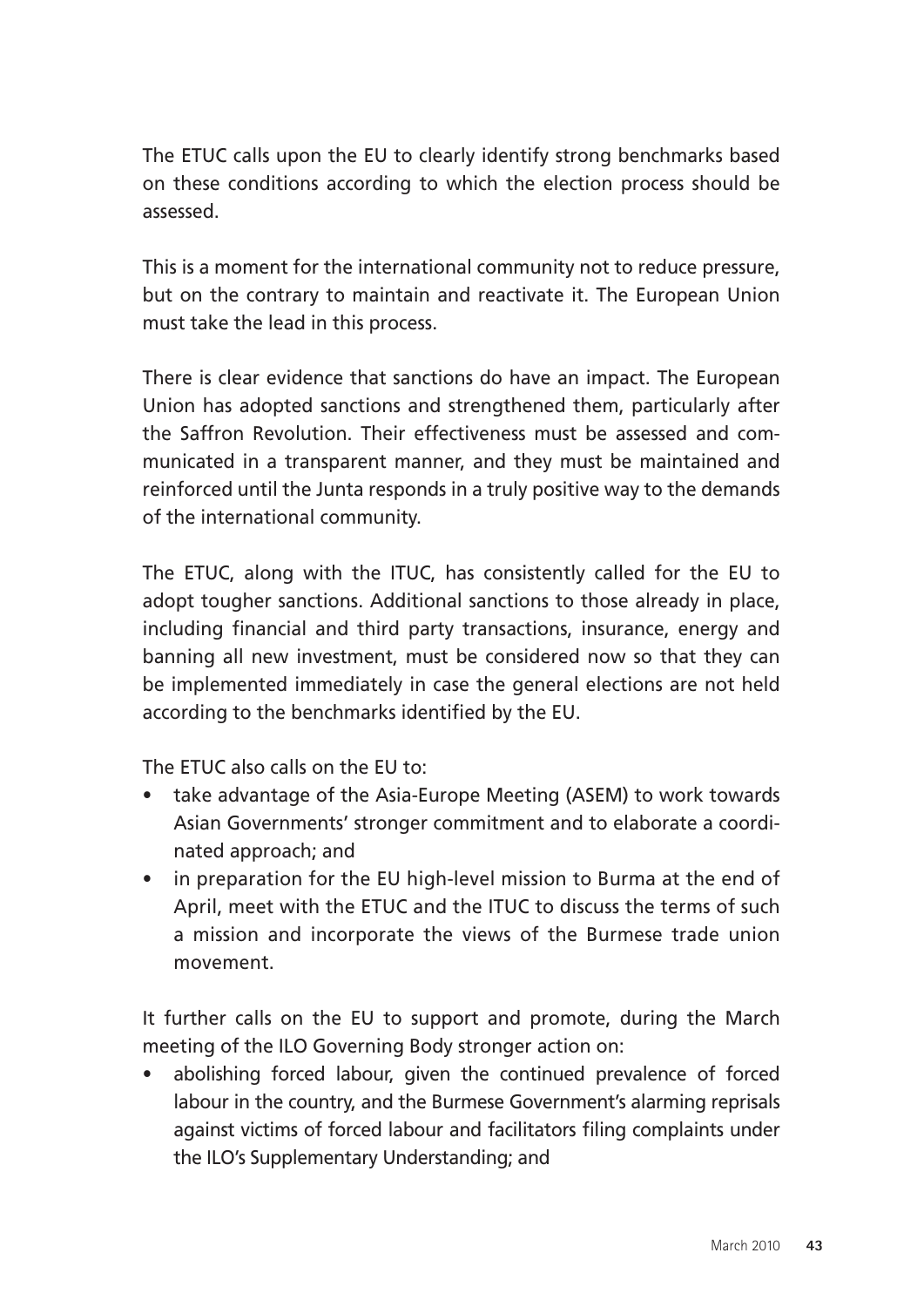• guaranteeing the right to freedom of association, given the ban on free and independent trade unions in Burma, and particularly in light of the recent worker strikes emerging across Burma.

The ETUC recalls the unique decisions by the ILO in 2000 to request international organisations, governments, employer organisations and workers organisations to take action against the military regime in Burma and the additional specific request concerning foreign direct investment (FDIs) in 2005 to exert pressure in order to achieve the eradication of forced labour in Burma. The affiliates of the ETUC are called upon to take any legally possible action and where appropriate refuse to deal with goods and services of Burmese origin.

The ETUC calls on all of its affiliates to raise these issues directly with their national governments.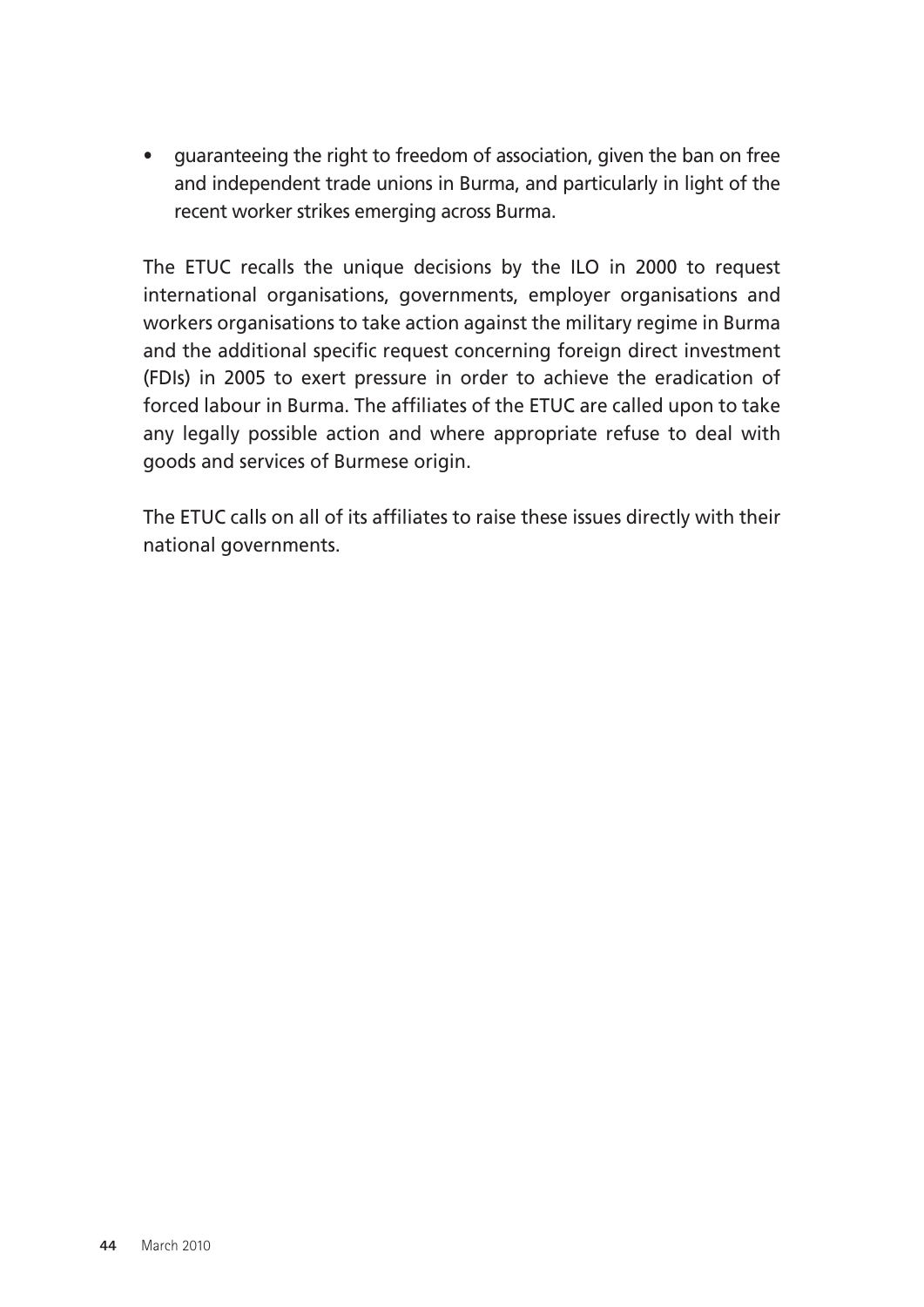**JUNE 2010**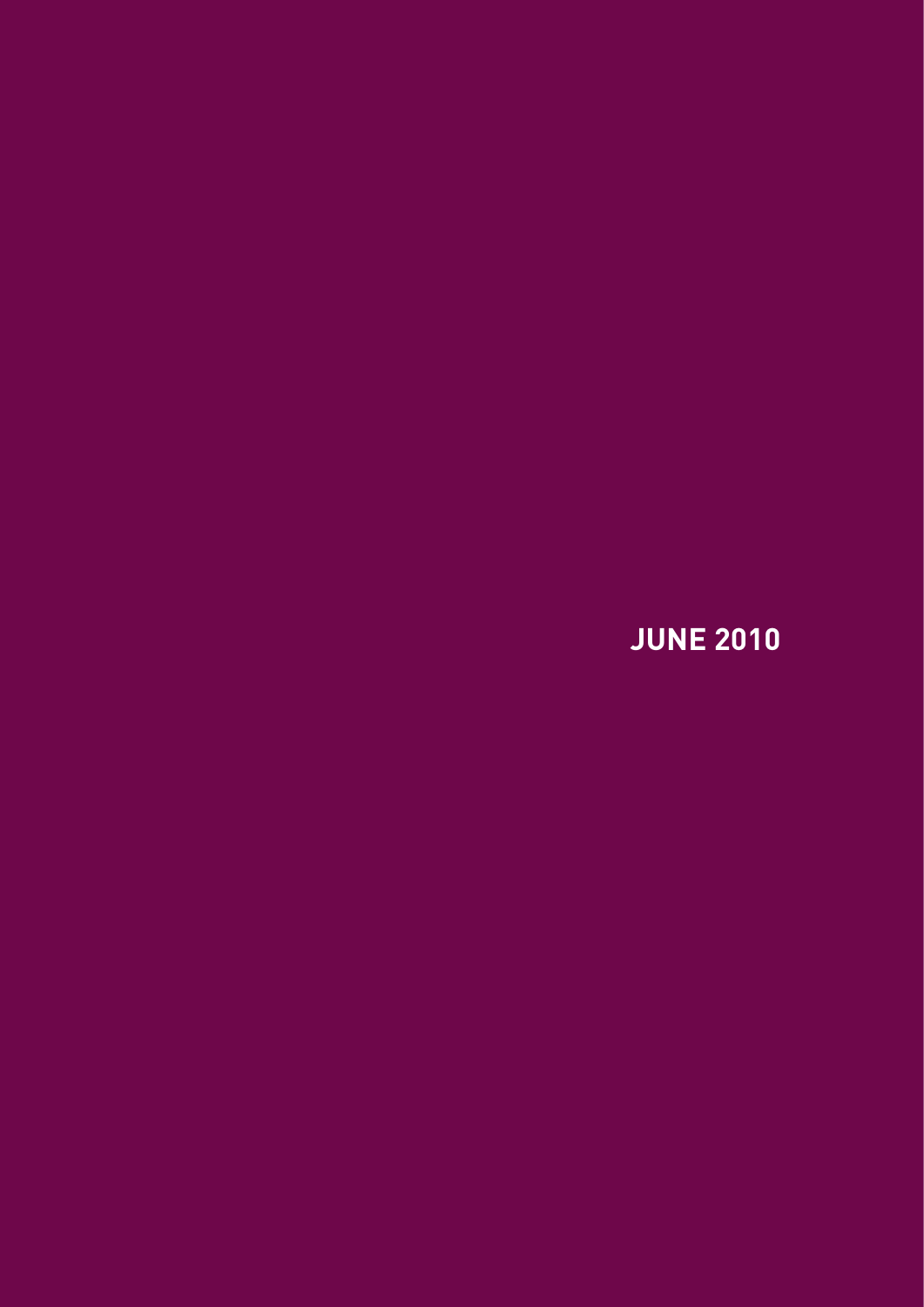# Position on the financing and management of climate policies

**Adopted by the Executive Committee on 1-2 June 2010** 

#### I **Context**

The ETUC adopted a resolution in October 2009 on "climate change, new industrial policies and the ways out of the crisis" including strong and ambitious policy recommendations. The ETUC called on the European Union to consider workers and their representatives as crucial players with whom the European Union must engage in a dialogue and negotiate the transition to a low carbon economy that will provide sustainable jobs and social progress.

Following the Copenhagen negotiations, the ETUC steering committee of 4 February 2010 again called on the European Union to "commit to a concerted policy of green growth that contributes to maintaining and creating quality jobs and social progress throughout the economy."

The position that follows intends to develop further the ETUC policy recommendations made in the resolution adopted in October 2009 as well as in the previous ones, in particular on the financing and management instruments to be used in climate policies in order to contribute reaching our priorities.

It intends to allow the ETUC to react as precisely and focused as possible to the Communication that the European Commission is about to publish on the future European Union climate policies to be developed.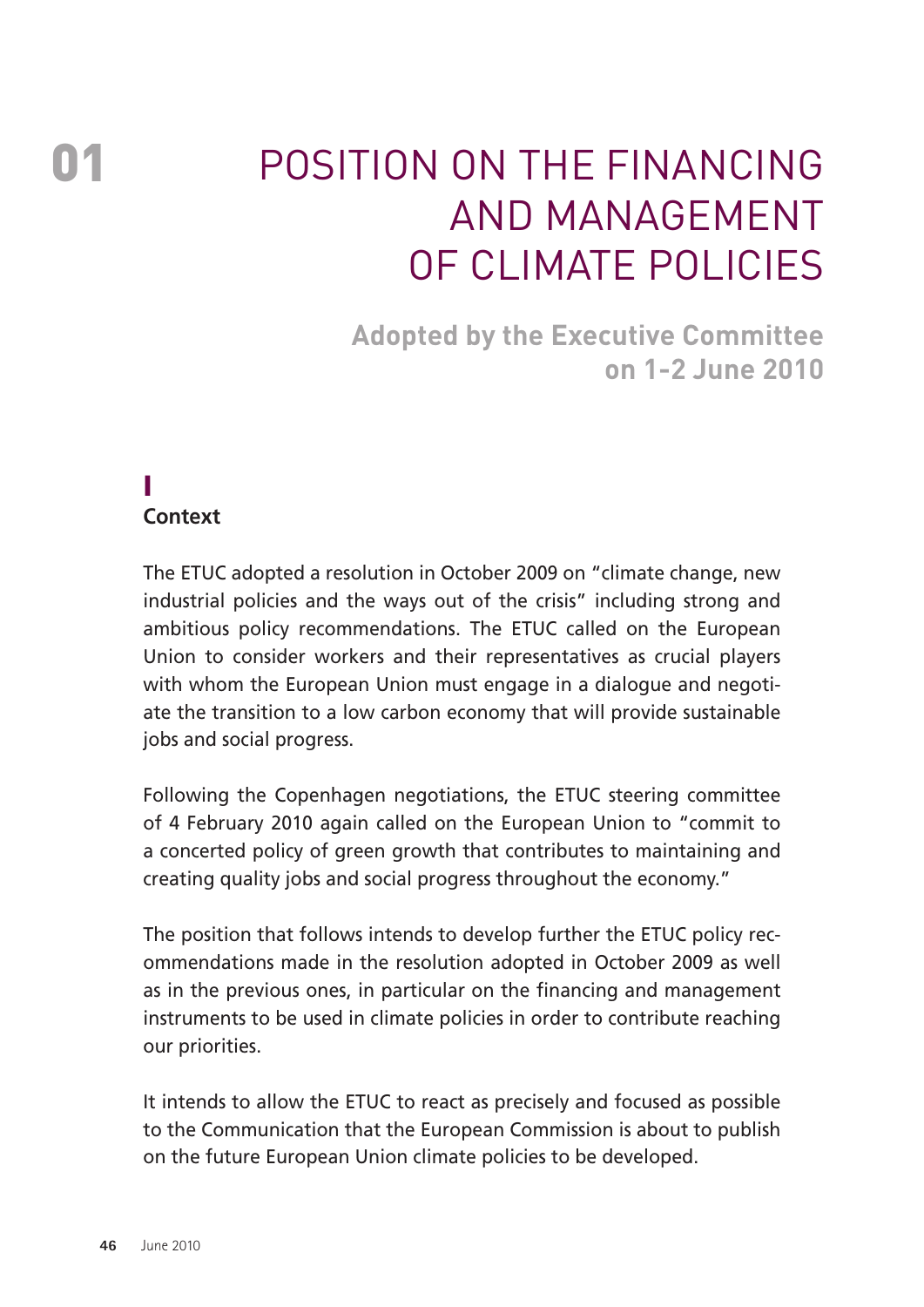This position was prepared by the ETUC sustainable development working group which gathered the 7 May, following a joint seminar ETUI-ETUC on these issues which took place in March 2010."

#### II **Further developments on climate policies**

Although China and the United States were not willing to agree to binding targets in CO<sub>2</sub>-reduction in Copenhagen, they in particular are investing massively in low-carbon technologies.

This is not being done sufficiently in Europe, which is consequently in danger of losing quickly its current position as world leader in this decisive economic sector.

Europe, apart from enhancing the pressure on the other global  $CO<sub>2</sub>$ emitters to agree to ambitious binding targets on CO $_{\textrm{\tiny{2}}}$  reductions, must urgently develop a strategy ensuring innovation in clean technologies in Europe while preserving and reinforcing the European social model at the same time.

It must invest urgently in technologies ensuring its energy security of supply, including through increased energy efficiency and diversified energy supply.

This race for technological innovations cannot be at the expense of social gains.

Government intervention is needed to achieve these goals as well as a portfolio of more efficient public and private instruments.

The instruments to be activated by public authorities, such as support for R&D, support for demonstration and deployment of technologies, predictable and right scale support to energy intensive industries to facilitate their necessary investments, standards setting, regulation, public investments, diffusion of technologies to the South, good management of green jobs and skills resulting from education, training and life long learning frameworks, etc. require that public authorities should have important budgets available, at the European, territorial and sectoral levels.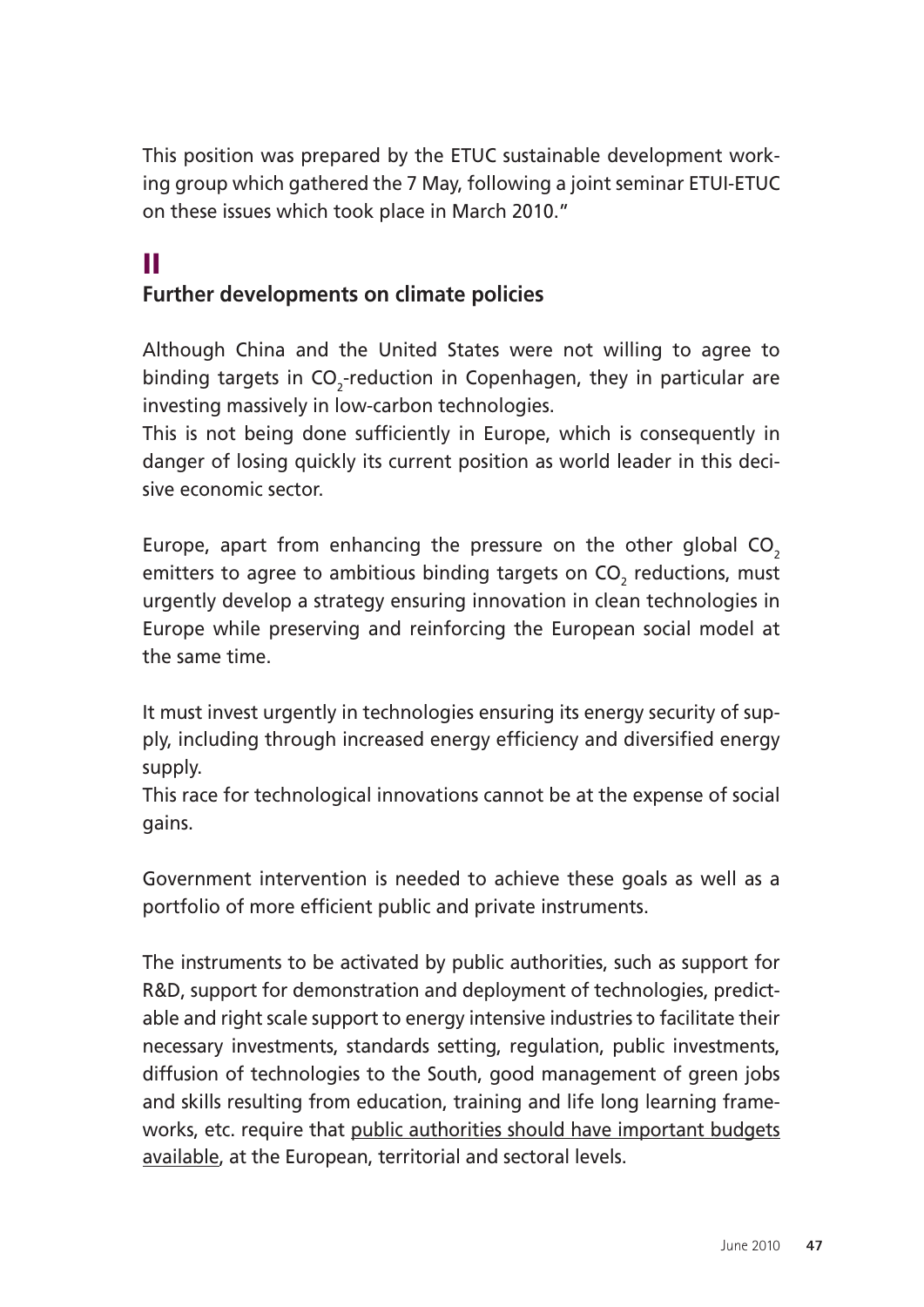#### **Financial instruments are key**

Existing European financial instruments can be used to finance these policies but they are currently insufficient: the EU general budget; the European recovery plan; the structural funds under the European cohesion programme 2007-2013.

Current financial instruments must be reinforced and further mobilised to the benefit of a European Union development strategy.

The European Investment Bank is an important budget instrument not tied to the EU general budget, and adopted in 2009 a "Statement of Environmental and Social Principles and Standards", including the ILO core labour standards, now included in its strategy for project selection and implementation. This bank, possibly by establishing special (national) funds, should be used more to finance European climate policies, to support R&D efforts not only in large firms but also in small enterprises, and should develop further the implementation of its sustainable development strategy through dialogue with the trade unions and civil society, and through a representation of social partners on the board of this bank.

The European Bank for Reconstruction and Development also offers interesting prospects.

To tackle the climate challenge, the European Union must

- Mobilise and reinforce existing resources,
- Reform its system of governance of funds used to combat climate change, including through integration of social and environmental principles as requirements for providing support to projects.
- Use new and innovative sources of financing, such as a tax on financial transactions.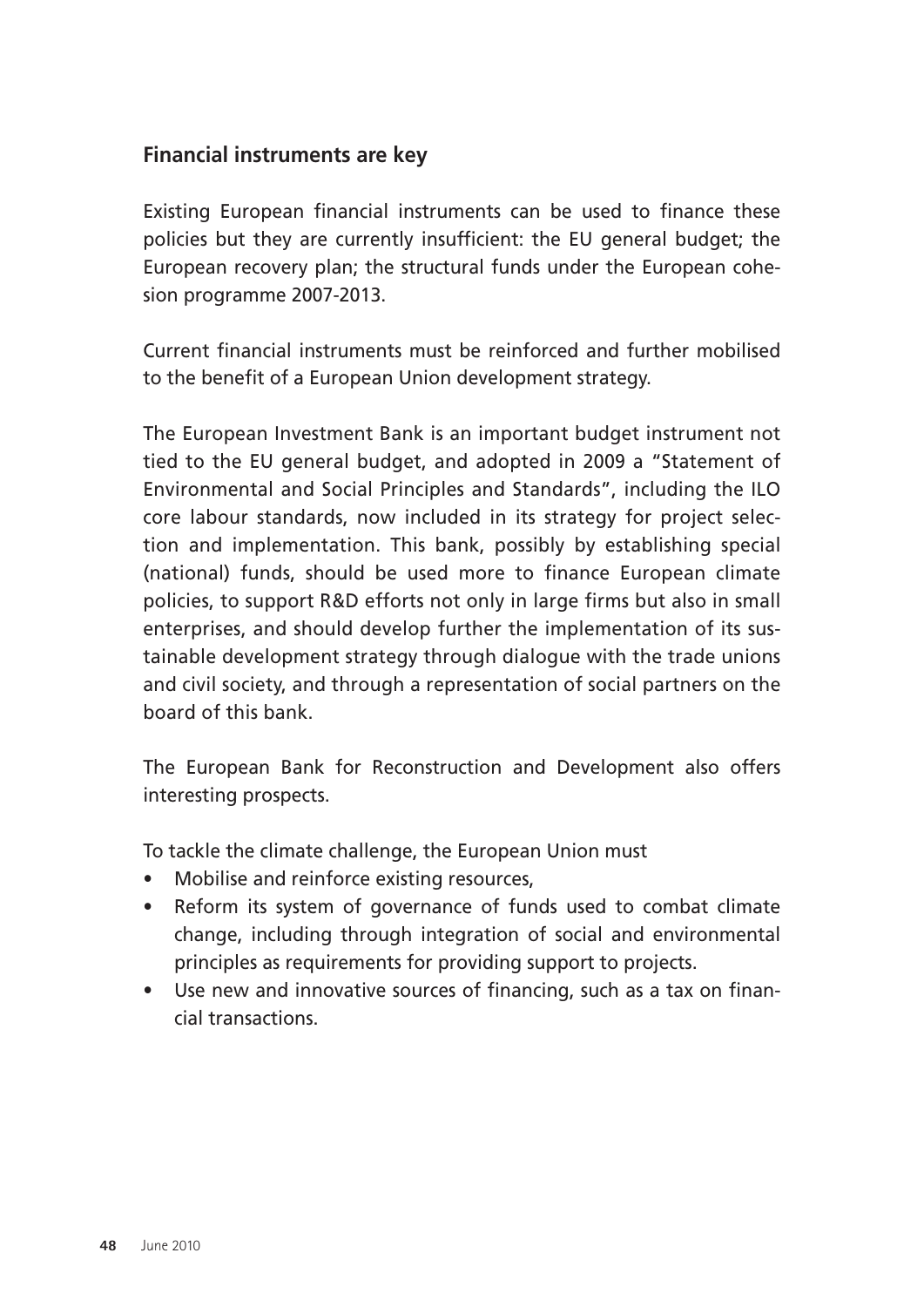#### **Carbon pricing is a key instrument for achieving the objective of green growth**

Among the different instruments that fall within price signals on emissions is the **CO<sub>2</sub> tax, which should meet a number of conditions:** 

- There must be further analyses of the introduction of a  $\mathsf{CO}_2$  tax.
- The ideal level for introduction of a CO<sub>2</sub> tax is the global level, or oth**erwise the European level** (some countries may however implement such a tax in the meantime).
- It should **be part of a coherent set of measures and be part of a global approach aiming at reducing emissions while pursuing fiscal and social justice**. This requires that counterproductive measures to this end (such as environmentally damaging subsidies) should be dismantled, that there should be no increase in the taxation burden on households and that it would be implemented in the framework of a social redistribution set of measures.
- **It must cover several complementary objectives:** 
	- Furthering the objectives of the Energy-Climate Package by increasing energy efficiency, reducing CO<sub>2</sub> emissions, raising the share of renewable energy and reducing dependence on fossil fuels;
	- Stimulating research and innovation;
	- Not compromising the competitiveness of the European economy
	- Contributing to a fair transition by reinforcing social cohesion.
- The possible introduction of a tax on CO<sub>2</sub> emissions can be contemplated in terms of its effectiveness at changing behaviours and investments from goods and services with high carbon content to those with lower content, and at compensating for the costs of  $CO<sub>2</sub>$  emissions.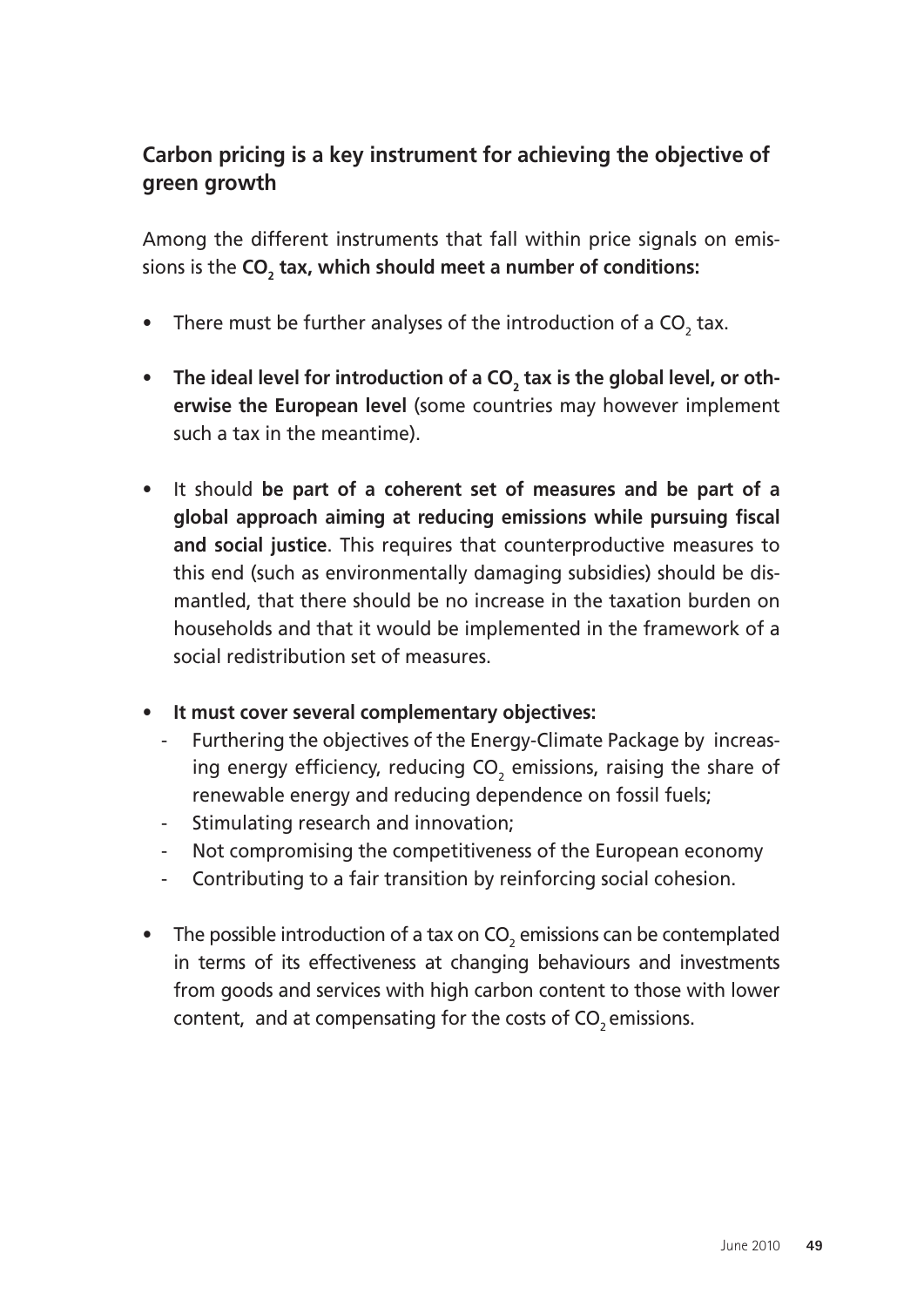- For these reasons, the amount of the tax must reflect (at least partially) the external costs of pollution resulting from  $\mathsf{CO}_2$  production; be set at a level and via a process (phased in and foreseeable) that brings about changes of behaviour over the longer term and can influence investment decisions on a lasting basis.
- The introduction of any CO<sub>2</sub> tax must form part of an environmental **approach aimed at giving a price signal**, rather than being conceived of in a budgetary logic.
- **The basis of assessment for the tax should be enlarged to cover both**  CO<sub>2</sub> and energy.
- A tax on energy and  $CO<sub>2</sub>$  could apply to all sectors of activity **(households, transport and enterprises), with the exception of ETS enterprises, provided several conditions are met:**
- **The ETS system should be revised because in its present version**
	- $\;$  it may not contribute to real reductions of CO $_{_2}$  considering that a significant share of emissions allowances will be distributed for free and that, due to the economic crisis, an additional surplus of emissions allowances will be generated. Consequently, **the price of**  CO<sub>2</sub> in the emissions trading scheme might fall constantly too low, making thereby the ETS offer too few incentives to reduce CO<sub>2</sub> ;
	- it is a victim of **speculation** and **fraud**;
	- **it gives rise to uncertainty as to the future price and industry needs to know what to expect** (anticipation required for a period of 30 to 50 years) before adopting investment decisions.
- **A European regulator should therefore be established** and placed in charge of setting a minimum price, ensuring a degree of price stability (essential for the necessary investments), preventing financial speculation, ensuring transparency and social and environmental traceability, etc.
- **Sustainable alternatives must exist**, such as effective, regular and outstanding public transport systems, energy-efficient housing, etc. and must **be available at accessible prices**.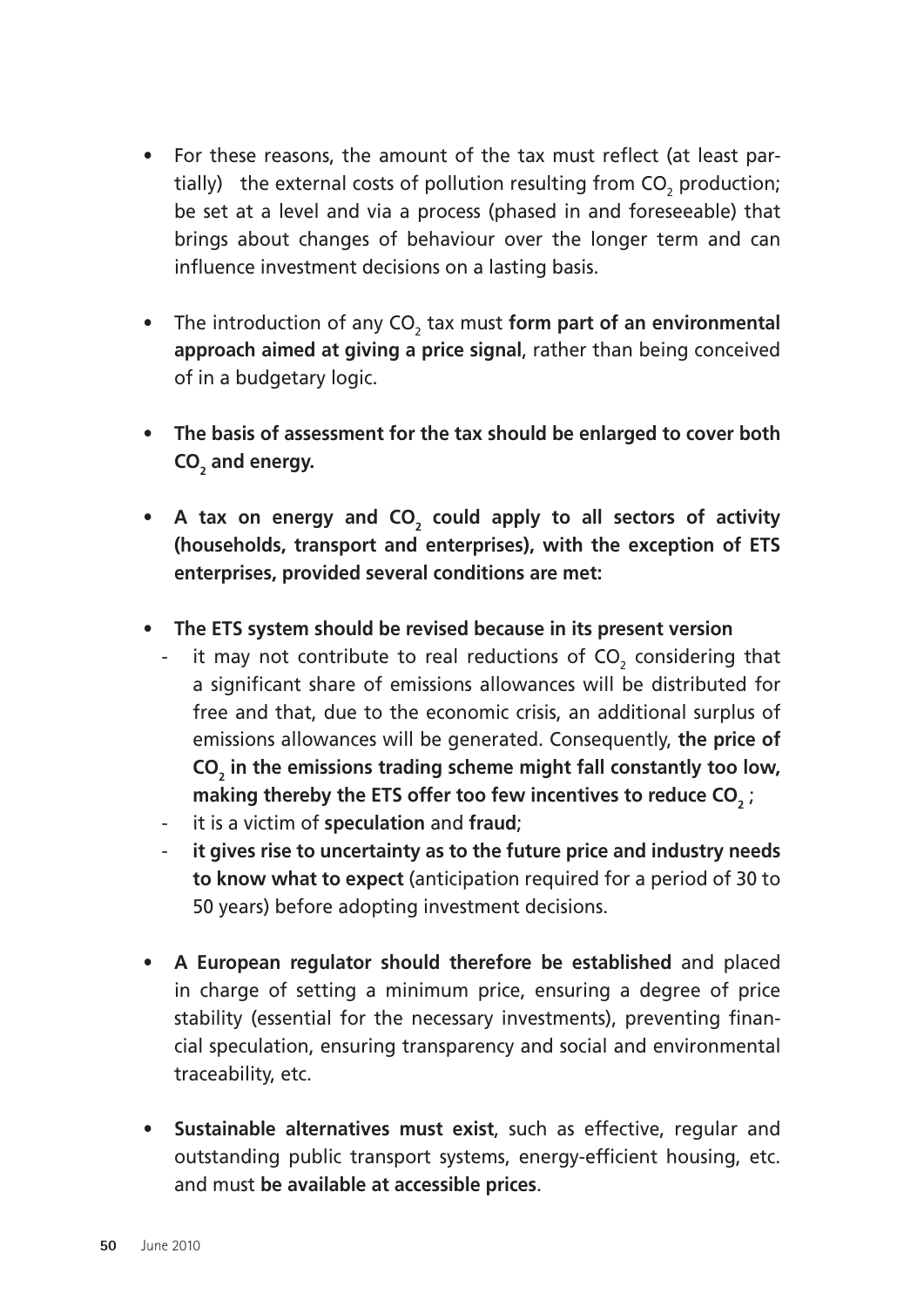- **Targeted compensation measures should be put in place**, sector by sector, such as targeted aid for disadvantaged households to enable them to renovate their housing, targeted aid for non-ETS sectors threatened by international competition due to introduction of the tax, etc.
- **Social and environmental criteria must be built into all the public authorities' decision-making processes (definition of benchmarking in ETS; public investments; public aid for private investments; etc.)**
- **The tax revenues must be spent transparently and totally on internal investment measures to reduce emissions, on climate support for the developing countries and to finance the necessary compensating measures for low income households.**
- The discussion on the revenues from a CO<sub>2</sub> tax must be matched with the debate on revenues from the auctioning of CO<sub>2</sub> quotas.
- It is **essential to make such a tax visible, acceptable and comprehensible** to households and enterprises

**Good management of green jobs and skills is also a key instrument for achieving the objective of green growth** 

**It can only happen in a just transition framework requesting social dialogue instruments at all levels: European, sectoral, national, regional, etc.** 

#### **All sectors of activities -industry, building, transport, services are concerned.**

Following just transition principles, for each key sector, the common agenda of priorities includes: social partner representation, issues of capacity and demand, finance for investment in low carbon technologies, and appropriate skills and training strategies.

**All should contribute significantly to emissions reductions and will require initiatives and councils including social partners to manage the transition to a low carbon economy.**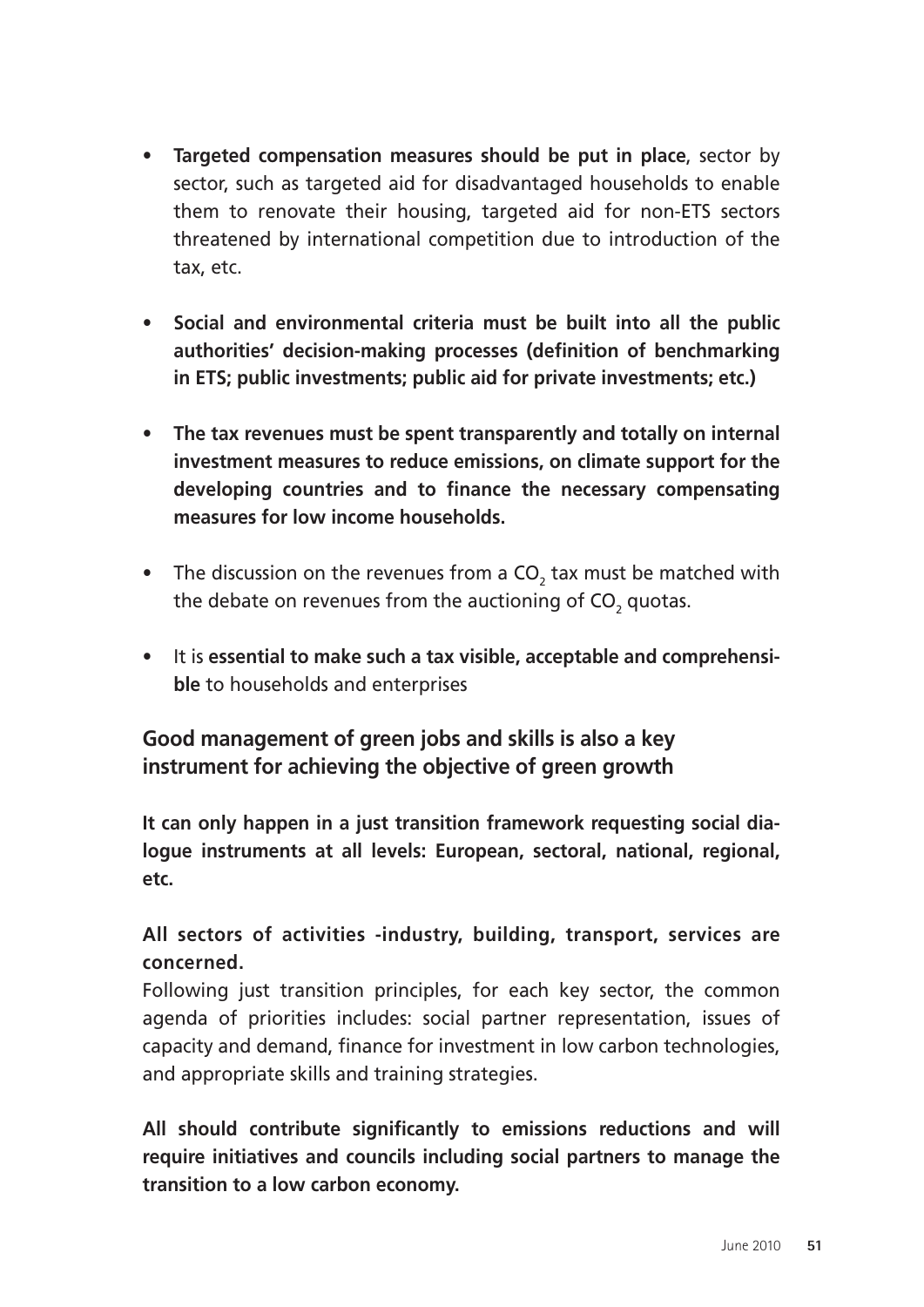#### **For example, there is a need for a European automotive sectoral council to manage the transition (EMF demand)**

- Dealing with existing over-capacity in the car industry.
- Adopting a comprehensive approach to mobility not just a 'green car' agenda.
- Coherent support for new technologies, putting the accent on training (the sector is currently lacking people specialised in training staff for the production of electric vehicles).
- European industrial policy considering the potential for negative spillovers from a national industrial policy approach.

The flagship initiative "An agenda for new skills and jobs" of the Europe 2020 Strategy does not pay enough attention to the need to create quality jobs nor to provide new skills through adequate, on time and well designed education, training and lifelong learning programs.

This can only happen through social dialogue and through such councils at all levels - including at the global inter-sectoral European level - that can better anticipate and manage the transition to a low carbon economy.

The communication to come from the commission on climate policies should fully integrate these social aspects and needs.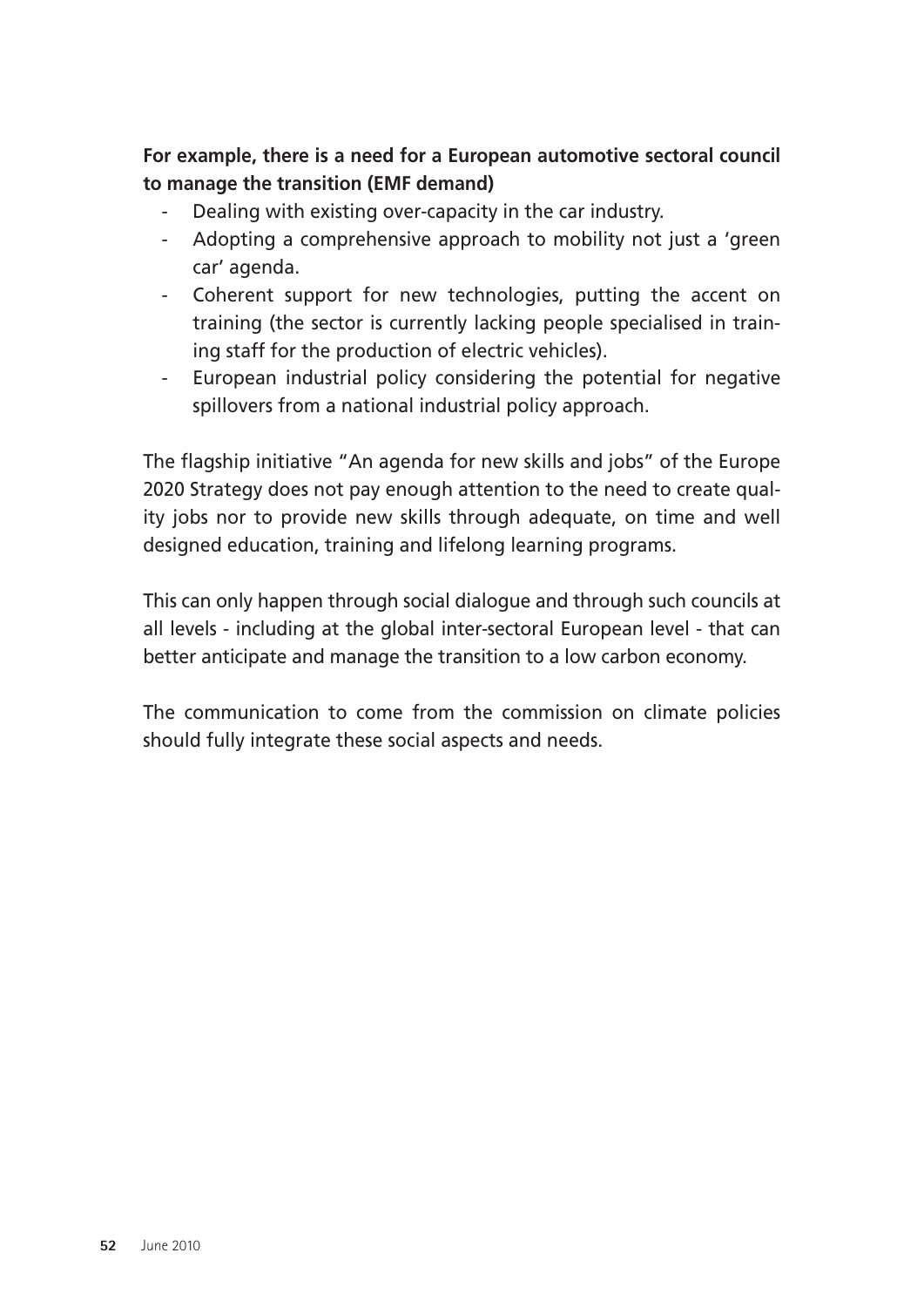# The Working Time Directive: **Limitation** of working hours and more influence of workers, for **healthier** WORKING LIVES

**Position of the ETUC on the Communication of the European Commission of 24 March 2010, being the first stage consultation of the social partners at EU level on the review of the Working Time Directive** 

**Approved by the ETUC Executive Committee, Brussels, 3 June 2010** 

#### **Introduction**

#### I

On 24 March 2010, the Commission adopted a Communication on the review of the Working Time Directive (WTD), which constitutes the first stage in consulting the EU social partners (again) on the *'possible direction of EU action regarding the Working Time Directive*'. The Commission proposes a **comprehensive review** of the WTD, the objectives of which are set out in the consultation paper, and invites the social partners *'to reflect broadly on the kind of working time regulation the EU will need in order to cope with the challenges of the 21st century.'*

#### II

Directive 2003/88/EC (revising the original Directive 93/104/EC) is a very important element of the EU's social policy acquis, and is based on a 'health and safety' legal basis. However, the Directive must be understood as being firmly embedded in a wide range of international standards and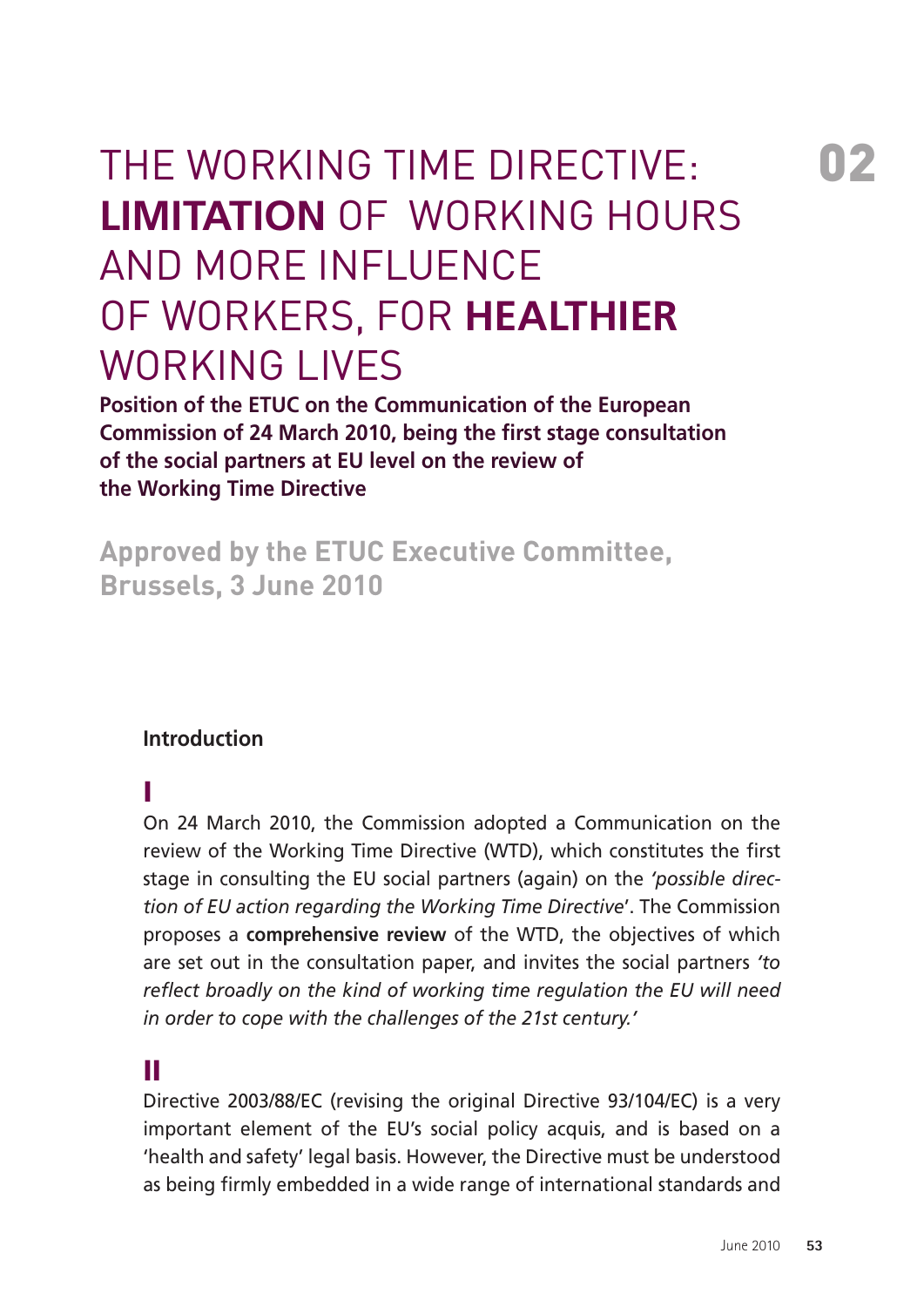fundamental rights (ILO conventions, the European Social Charter, the Charter of Fundamental rights, etc.).

With the entry into force of the Lisbon Treaty, the Charter of Fundamental Rights (Charter FR) has become legally binding. Article 31 of the Charter deals with '*fair and just working conditions*'. According to this Article, "*every worker has the right to working conditions which respect his or her health, safety and dignity*". In its second paragraph, it says "*every worker has the right to limitation of maximum working hours, to daily and weekly rest and to an annual period of paid leave*".

The ETUC is of the opinion, that the Commission does not give due consideration in its Communication to this legal framework, and its implications for the current re-examination process.

#### III

The starting point for any debate on the WTD must be the recognition that the EU and all its Member States have a double legal obligation, i.e. to ensure that every worker has a right to limitation of his working hours which is implemented in a way which respects his health, safety and dignity (Article 31 Charter FR), and to progressively reduce (long) working hours, while improvements are being maintained (Article 151 TFEU'). Also, as mentioned in the preamble of the WTD: "*the improvement of workers' safety and health at work is an objective which should not be subordinated to purely economic considerations*".

These obligations give direction to the scope for a 'comprehensive review' of the Directive, which must clearly respect and build on this Community acquis. Any attempt to extend, working time practices, involving long, irregular and unhealthy hours for business and/or financial reasons must be considered to be not in conformity with these legal obligations.

<sup>1</sup> Article 151 of the TFEU: "The Union and the Member States, having in mind fundamental social rights as those set out in the European Social Charter (…) and the 1989 Community Charter of the Fundamental Social Rights of Workers, shall have as their objectives the promotion of employment, **improved living and working conditions, so as to make possible their harmonization, while the improvement is being maintained**, proper social protection, dialogue between management and labour (…) etc."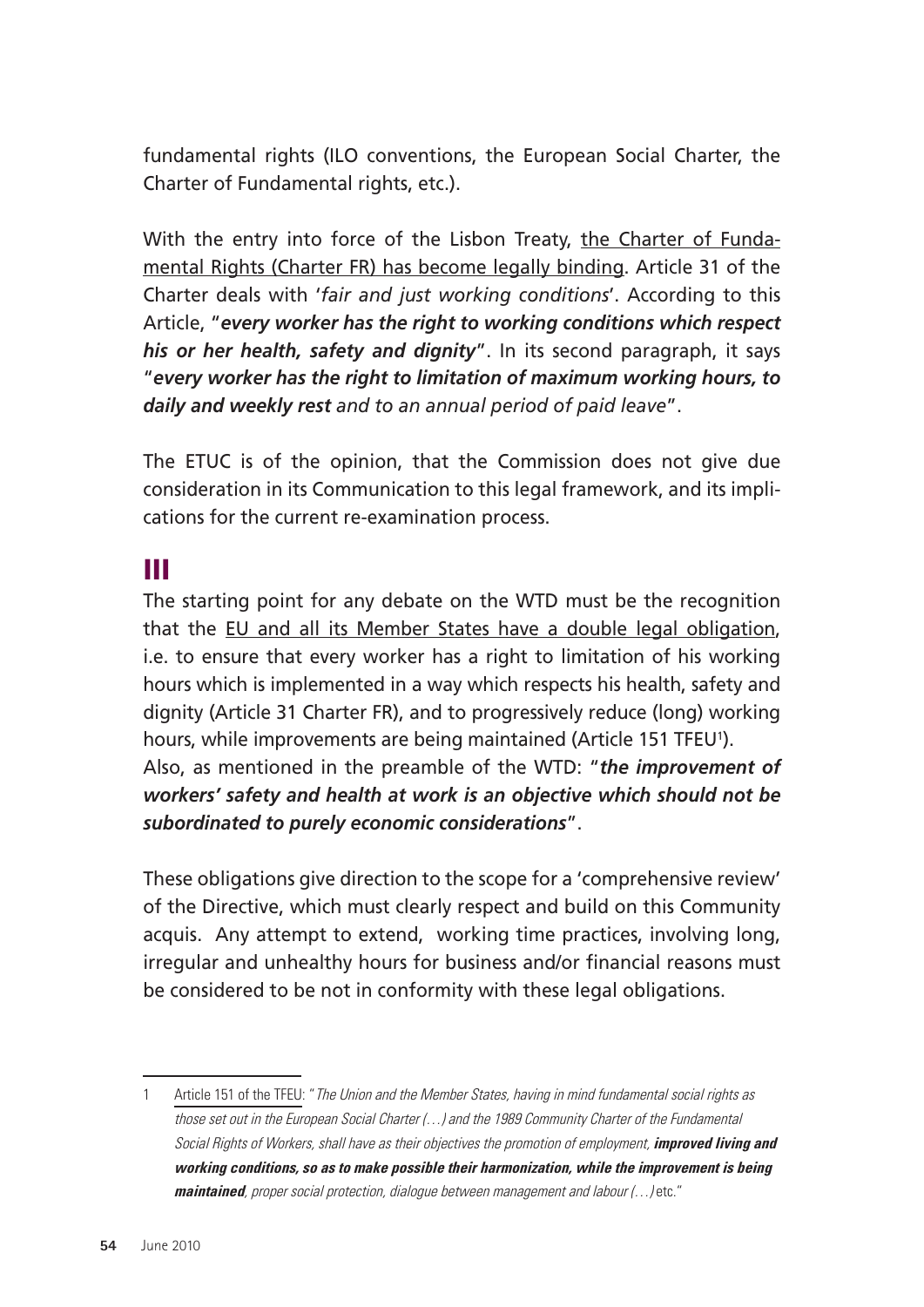### IV

The Working Time Directive is based on Article 153, 1 (a) TFEU (former 137 EC), allowing the Union to take measures on health and safety. Long and irregular hours, unilaterally imposed on workers, are unhealthy<sup>2</sup> and outmoded forms of work organization. The protection against such working hours must continue to be the main goal of the WTD also in the 21-st century. Its minimum regulations should be consistent with modern insights with regard to the health and safety needs of workers.

#### V

As mentioned by the ECJ in its judgement of 12 November 1996 (UK vs Council of the EU) and confirmed in the Jaeger-case, the **concept of health and safety** used in the Treaty should be interpreted in a wide sense, as **embracing all factors, physical or otherwise, capable of affecting the health and safety of the worker in his working environment**, including in particular certain aspects of the organization of working time.

The Court makes reference to the Constitution of the World Health Organization (to which all Member States belong) in which health is defined as a state of complete physical, mental and social well-being that does not consist only in the absence of illness or infirmity. .

#### VI

This brings into the picture the health and safety dimensions of new forms of flexible and precarious working time arrangements (broken hours, unpredictable on call duties, etc.), unsocial working hours (shift work, night- and weekend work), intensification and higher paces of work, and working time patterns that make it difficult or impossible for workers to enjoy a proper family life and reconcile work with care obligations for children and other dependents. According to recent research, all these working time patterns can lead to increased stress and illnesses leading to absenteeism, related to strong feelings of lack of control over and influence on one's work and life.

<sup>2</sup> Just one example out of many: A recent study shows that overtime work is related to increased risk of incident coronary health disease, CHD independently of conventional risk factors. Marianna Virtanen, Jane E. Ferrie, Archana Singh-Manoux, Martin J. Shipley, Jussi Vahtera, Michael G. Marmot, Mika Kivimäki; "Overtime work and incident coronary heart disease: the Whitehall II prospective cohort study", European Heart Journal, March 2010 http://eurheartj.oxfordjournals.org/content/early/2010/05/04/eurheartj.ehq124.abstract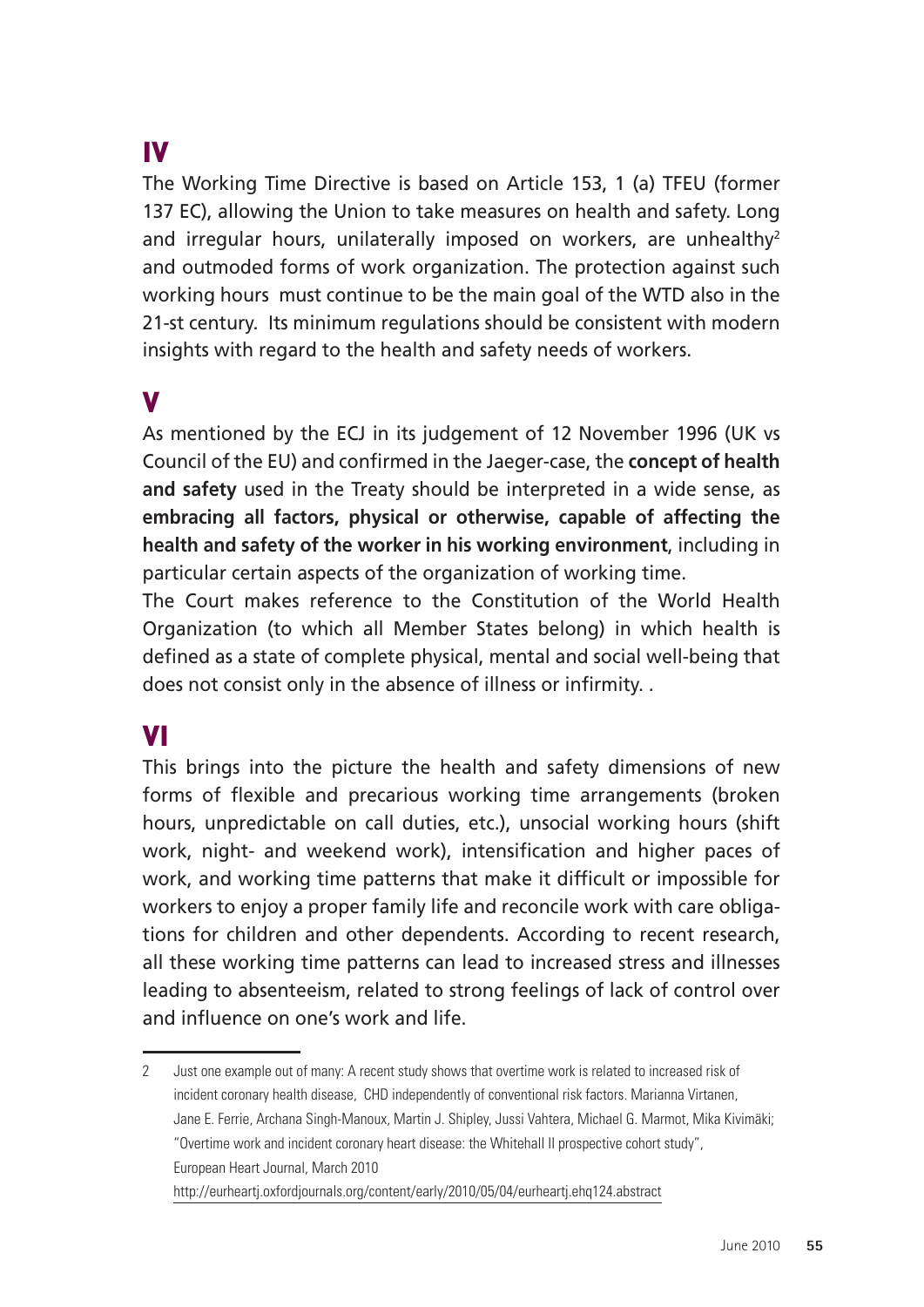### VII

Protection against long and exhausting working hours and patterns is important to protect the individual worker and provide him/her with fair and just working conditions. However, rules on maximum working hours and minimum rest periods are also very important to limit competition on working conditions to the detriment of the worker and possible third parties that could fall victim to the mistakes and accidents that could be caused by an exhausted worker (in traffic, in health care, etc.).

### VIII

In a context of globalization and Europeanizing labour markets, clear rules providing for a bottom in competition, both nationally and cross border, are key, to ensure fair competition and the support of workers for open borders and markets. The EU, at the forefront when it comes to defending fundamental social standards in international trade and development, has an important responsibility to give the right example in its internal regulation.

It is therefore fully inappropriate from a health and safety perspective, and not defendable towards the outside world, to allow for provisions that make it possible for Member States and/or their companies to get a blanket exception from the rules, on the single condition that an individual worker agrees to it…

### IX

The WTD is a health and safety Directive and only deals with the organization of working time, and not with how any specific working time arrangement is paid. However, it is clear that in the socio-economic reality pay is strongly related to working hours. When workers are not sufficiently paid per working hour to be able to lead a decent life with a normal full time working week, they will be under pressure to work long hours and overtime.

Decent levels of pay are therefore an essential pre-condition underpinning health and safety protection against long and irregular working time patterns.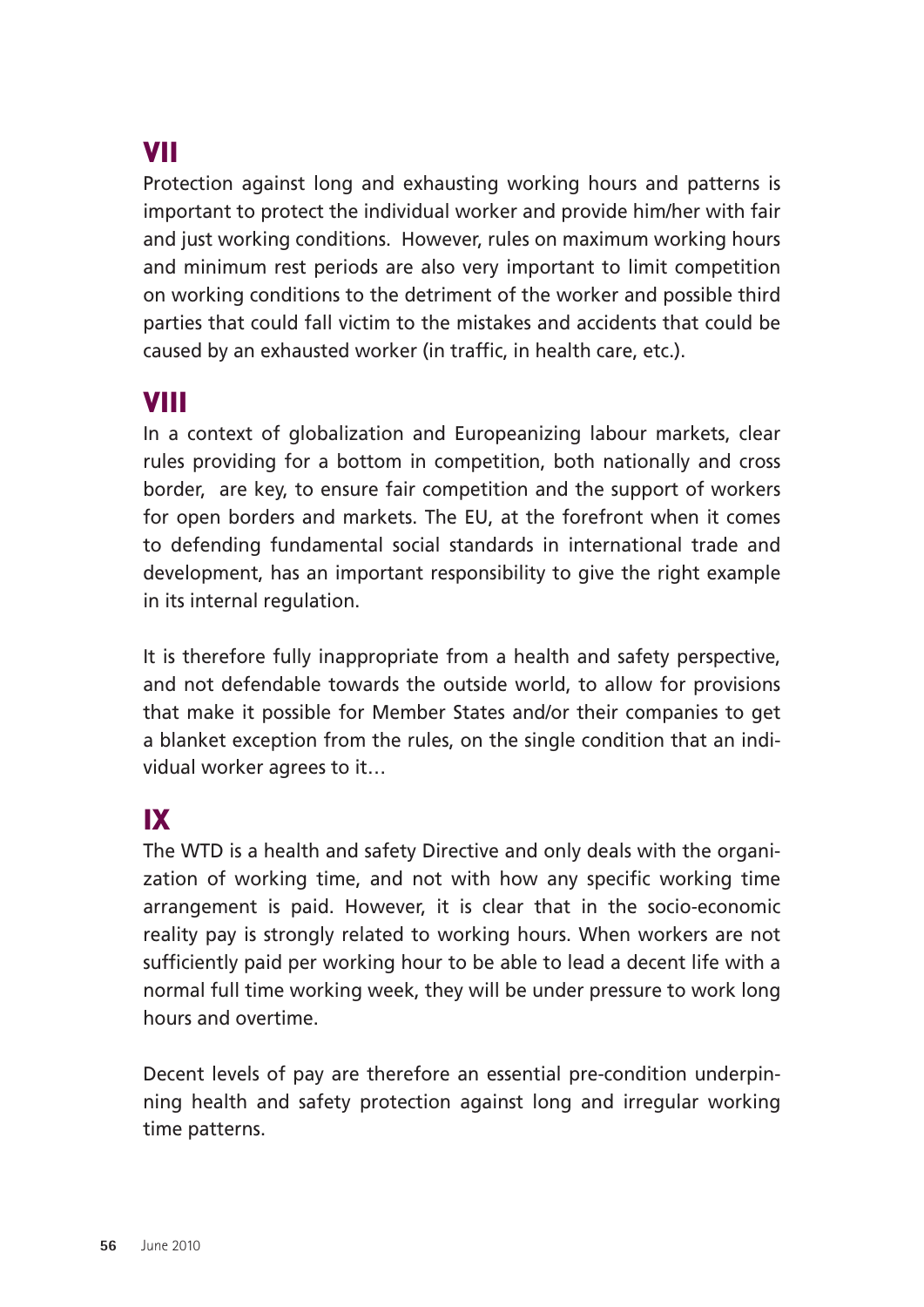#### **The Working Time Directive, fit for the 21-st century?**

### X

The WTD is based on a long and turbulent history of more than 150 years of trade union struggle and scientific evidence, claiming long and irregular hours as damaging for the health and safety of workers and third parties, detrimental for family- and social life and negative for productivity. More recently, the long term negative effects on economies and societies, in relation to demographic change (dropping fertility rates and ageing of the population) have been brought to the fore. There is no basis in recent research supporting the view that protection of workers against long and irregular hours is outdated.

However, new practices in the organization of work and new forms of contractual arrangements are raising questions if the current provisions are sufficiently capable of protecting workers against unhealthy and unsocial working hours (see point 6 above). ETUC would welcome a genuine effort of the European Commission to investigate these risks and the necessary responses to them, which in ETUC's view call for strengthening the WTD.

### XI

The WTD 1993 was a difficult political compromise, shown in its far reaching possibilities for 'flexible' working time arrangements and derogations from the general rules. Already its central standard, the 48 hour working week, was introduced as a flexible provision, i.e. an average maximum of 48 hours, related to a reference period of 4 months. This allowed the working week to go far beyond 48 hours per week (!), if averaged out on a longer period. On top of that, additional room for flexibility was allowed on the basis of collective agreements, up to a reference period of 12 months. However, an even more striking compromise was the option given to the UK (although potentially open to every MS), to allow employers the possibility not to apply the maximum 48 hours at all, on the basis of an individual agreement with a worker, the so called individual opt-out. Both provisions were seen as so far reaching, that they had to be evaluated after 10 years (!)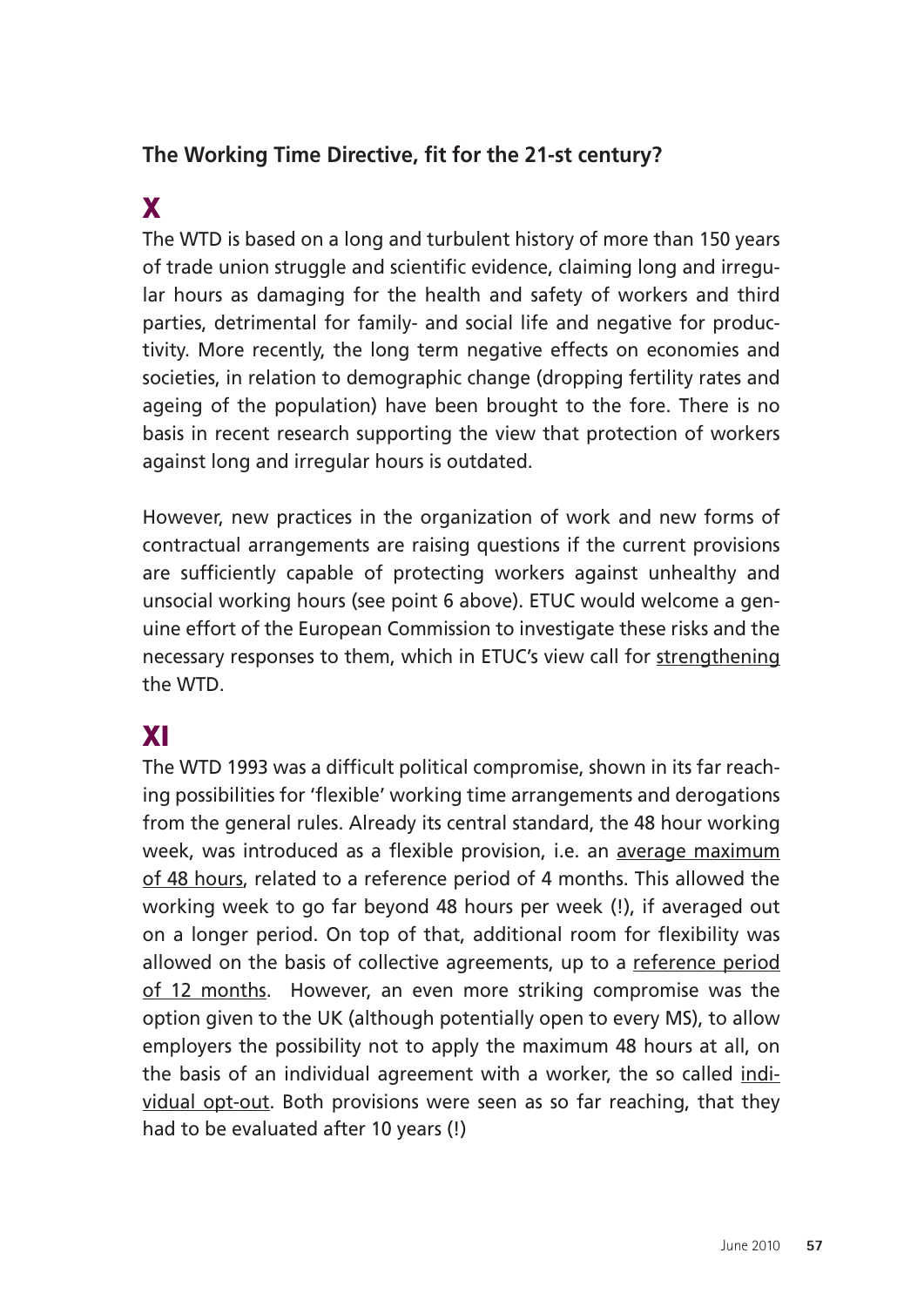## XII

The research reports, provided to the Commission in 2003 to prepare its evaluation, showed:

- a/ that the implementation of the opt-out in the UK was very problematic, and led to serious forms of abuse and lack of protection (while the UK even not properly applied the basic rules on the opt-out itself…..) ;
- b/ that the collective bargaining practices, based on the 12 month reference period, were in general considered to be acceptable, as they often led to balanced and innovative forms of working time arrangements.3

In the meantime the EU and MS's were confronted with new challenges: the ECJ had, in a series of judgments, given a clear and unambiguous interpretation of the concept of working time, clarifying that on-call time in the workplace had to be considered as working time. The practices in a number of MS's, especially in the healthcare sector, were not in conformity with this jurisprudence, and MS's were reluctant to adapt their laws to the jurisprudence.

In addition, the Commission came across some MS's interpreting the WTD as if it protected maximum hours per contract of work, rather than taking the worker as the reference point. This could be considered as clearly not in line with the aims and objectives of the WTD and its health-and-safety basis, as this would make the protection of the worker against long hours in practice illusory.

<sup>3</sup> See for examples of innovative working time arrangements, including examples of annualised hours, the report of the ETUC project "Challenging Times, innovative ways of organising working time, the role of trade unions", July 2006, www.etuc.org/a/2807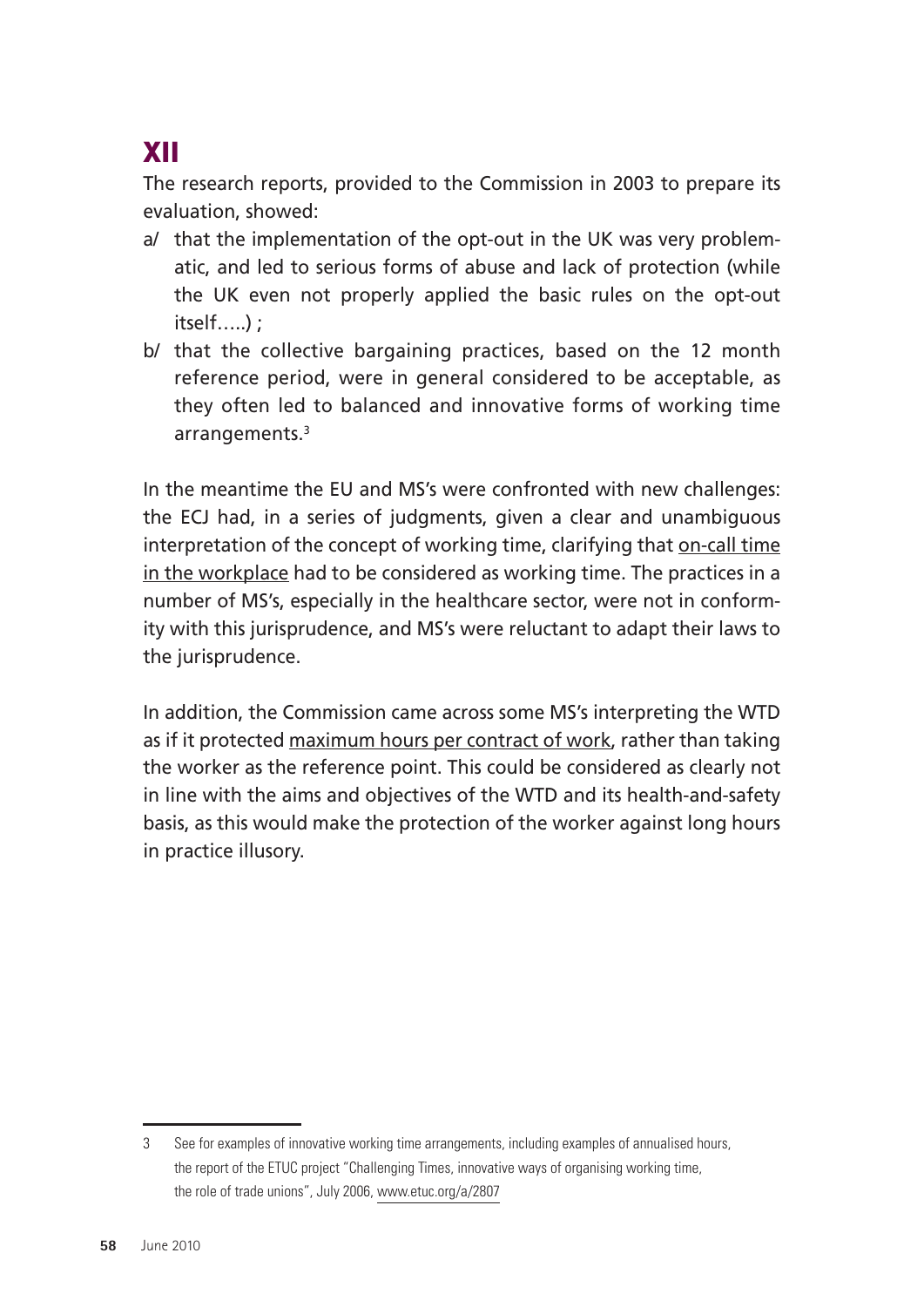# XIII

In this context, it would have been logical for the Commission to propose

- an end to the opt-out
- keeping in place the rules on the reference period
- codification of the ECJ jurisprudence on on-call work in the workplace
- clarifying in the Directive that it had to be applied 'per worker'

Instead, the Commission sought from the very beginning of the revision process compromises with MS's that were unwilling to change their practices, for mostly ideological and/or short term economic/financial reasons.

### XIV

For the last 7 years, ETUC and its member organizations have mobilized against this approach and its negative consequences for workers and their families, but also for the long term interests of economies and societies at large. In this, the ETUC got the support of the majority of the European Parliament (EP), until the very end, i.e. the failure of the conciliation process with Council in spring 2009.

One year later, in ETUC's view, the Commission cannot just ignore this history, and simply ask from all stakeholders to move '*beyond the unsuccessful debates of the last conciliation process*'. Trade union members did not go out in the streets in masses to defend outdated interests, and MEP's did not fight for their majority position because they had wrong ideas about the needs of workers and companies and about EU social policy!

### XV

The ETUC cannot and will not abandon the fundamental and essential notions and concepts underlying a long history of health and safety research and regulation, which continue to underpin our major demands:

a/ **Workers' safety and health at work cannot be subordinated to purely economic or financial considerations**. The WTD must provide a level playing field of minimum standards and prevent downward competition at the expense of workers at national and European level, and can therefore not be put on the same footing as arguments of 'competitiveness'. As President Barroso said when accepting his new term: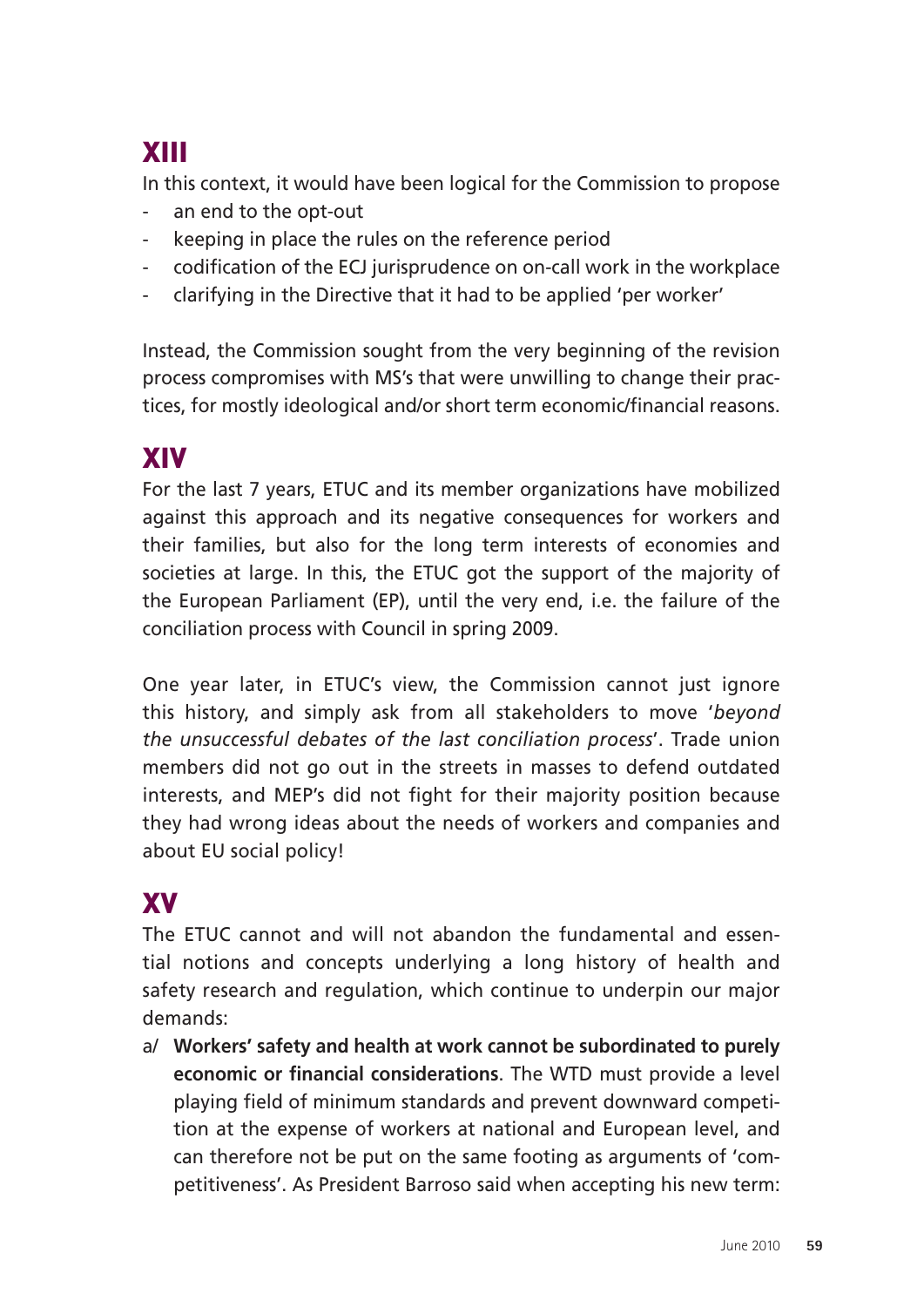"*if globalization puts pressure on our competitiveness, our response should never be to lower our standards*".

- b/ **The individual opt-out is not compatible with the basic principles of health and safety protection**, which must protect the individual against undue pressure put on him by his employer or by circumstance to accept working conditions that are detrimental to the health and safety of him/herself and of others dependent on his/her proper work performance. The opt-out, once meant as a temporary compromise for one MS in order to help it adapt to the mainstream Community approach, has now become a virus infecting working time regulation throughout the EU. It serves as an exit strategy, preventing negotiations on more sustainable solutions for working time challenges. It also provides the MS's making extensive use of it a competitive advantage vis-à-vis other MS's that don't use it. This must be stopped.
- c/ **On-call work in the work-place is working time, and not rest**. In the reality of workers' living and working situations, there is no category between the two, and the ETUC will not accept the introduction of one (such as the notion of 'inactive' working time…), which – as also said by the ECJ – would not be in line with the objectives of the Directive.
- d/ **The notion of 'equivalent compensatory rest' in the WTD is fundamental**, in the sense that it is the condition on which derogations allowing for more flexible working time arrangements are allowed. The ETUC cannot accept a hollowing out of this principle.
- e/ The 'average 48 hour maximum' is already a very flexible concept, and a reference period of 4 months gives ample scope for modern needs of companies and workers. **Longer reference periods without proper safeguards** can lead to unilaterally imposed extremely long and irregular working time patterns, which are **unacceptable**.

**Derogations from this basic rule**, when inevitable, must be put in such a form that they promote **negotiated** solutions between sufficiently strong bargaining parties which can guarantee a balanced outcome. Keeping **collective bargaining as a pre-condition** for derogating from the 4 month reference period is therefore the best safeguard.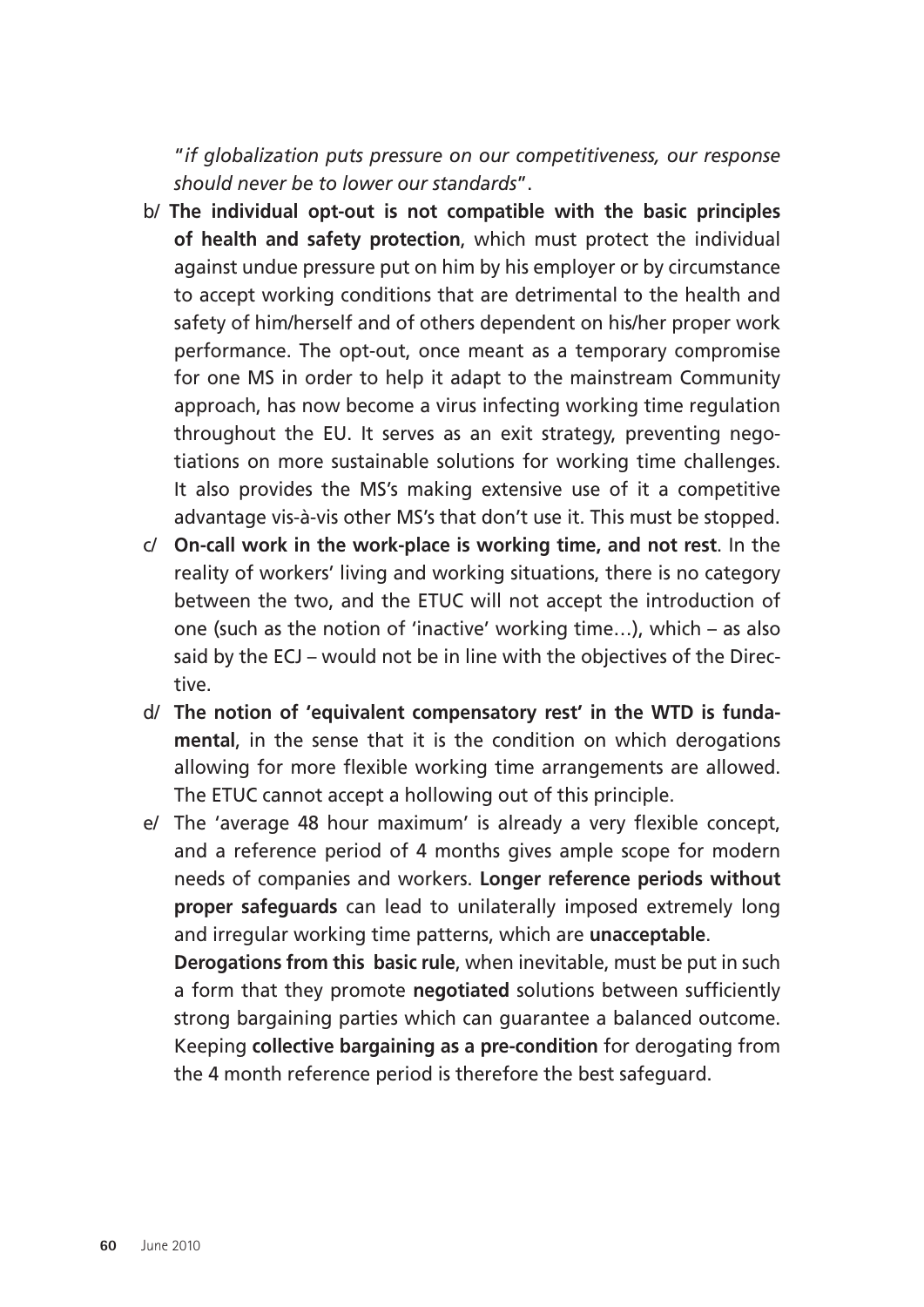f/ The average maximum of 48 hours of the WTD must be understood to be applied '**per worker' and not per contract**, regardless if the worker has more contracts with the same or another employer. This is the only interpretation compatible with the health and safety objective of the Directive.

The ETUC is of the opinion that the Commission, rather than suggesting the necessity of giving up or relaxing these boundaries and safeguards, should develop more activities to draw attention to the innovative working time practices and good practice examples on the basis of collective agreements and other social partner arrangements, benefiting both employers and workers, that have flourished in the last two decades since the WTD was adopted!

### XVI

In addition to the end of the opt-out, the codification of the ECJ jurisprudence on on-call working time, and clarification of the application of the WTD 'per worker' there are other reasons why the WTD might need to be reviewed in terms of its relevance for the 21-st century:

- a/ Updating the notion of '**adapting the work to the worker**', acknowledging that the average modern worker is no longer a full time available breadwinner, but a worker (male/female) with other obligations in life than work (see below under 17-20);
- b/ Introducing provisions that **strengthen the bargaining position of workers** to influence working time patterns adapted to their needs (see below under 17 and 21-23);
- c/ Recognizing '**better working time**' as a factor to improve productivity and reduce absenteeism (see under 24);
- d/ **Clarifying the definition of 'worker'** covered by the WTD, limiting exclusions from the scope for higher and managerial staff, tackling bogus self employment, and considering to extend protection to own-account workers;
- e/ Calling on MS's to **strengthen enforcement**, by investing in labour inspection and support social partner initiatives.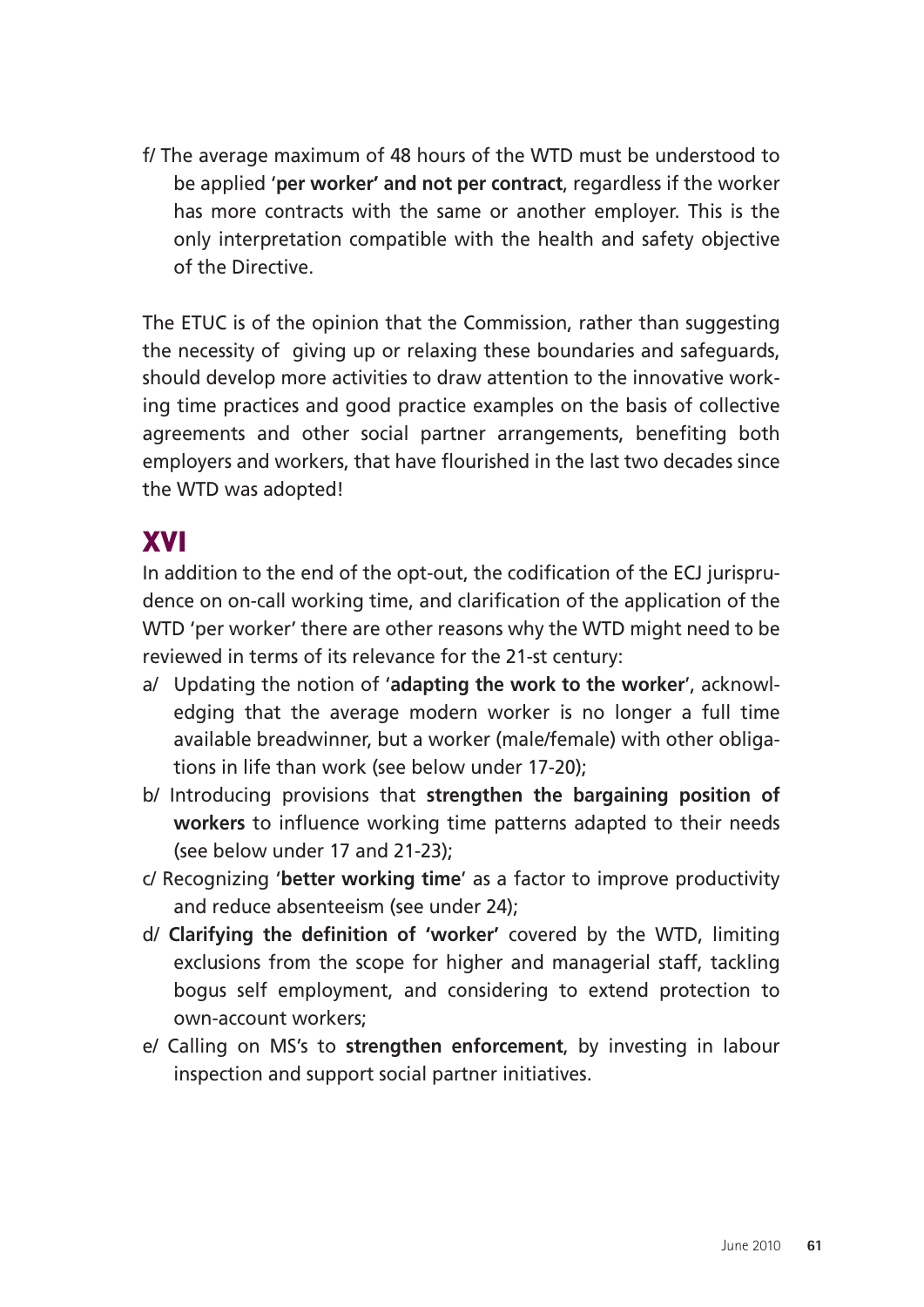## XVII

An important principle of general health and safety regulation is the concept of 'adapting the work to the worker' (and not vice versa), which is laid down in the WTD in Article 13. This should be urgently 'updated' to take account of the feminisation of the workforce, and expected ageing of the working population. If we want more women on the labour market, more babies to be born, and workers to remain in employment until their pension age, it is not possible to demand from workers at the same time longer working hours, days, weeks, months and lives!

With regard to the future of social policy, the EU is at a cross roads here: either to fight the battle for competitiveness and growth with a limited work force making long and exhausting working hours, or with a broad workforce making reduced and healthy working hours.

### XVIII

As long as working time practices in Member States are continuing to demand from 'normal' (=male) workers to make long hours, and do not allow them to share family duties with their partners, women will continue to juggle and struggle with the combination of work and family life, will continue to be excluded from adequate career-perspectives, and will either leave the labour market for long periods in their lives, or refrain from having children. The current situation in many Member States, in which there is increasing pressure on families to ensure that both parents have a paid job without providing for the necessary supportive framework in terms of childcare facilities and working conditions, leads to **increased stress** for men and women both at home and in the workplace. In this context, increasingly also the issue of **shared social time** for families is becoming an important issue, which is reflected in new calls for respecting the work-free weekend/Sunday.

### XIX

The same issue is at stake with regard to the objective of increasing the employment rate of older workers, which is only possible if workers are not exhausted by long working hours many years before the actual pension date. **Reduced and adaptable working hours throughout working life are important preconditions for a healthier working life.**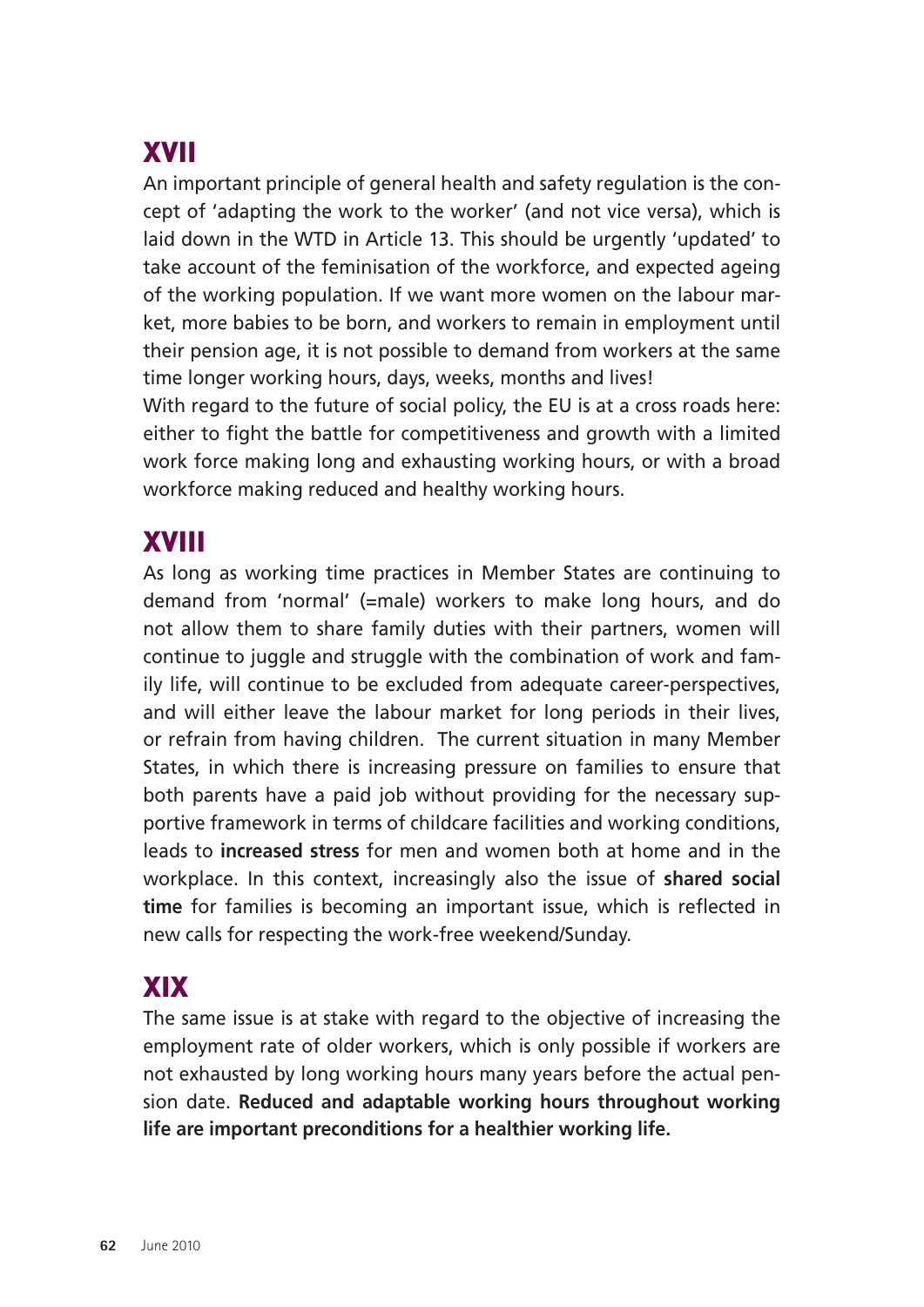# **XX**

Policy coherence at EU level when it comes to gender equality and the employment agenda in relation to demographic change demands for different and more sustainable working time policies at all relevant levels. These issues are of particular relevance for the public sector (especially health care and social services), with an increasing female workforce and increased needs and demands for services supporting working families and the ageing population.

Recruitment and retention, and ensuring public services as attractive workplaces delivering high quality services, are of key importance for the quality and sustainability of EU's societies.

### XXI

**Taking account of the needs of workers in a way which is fit for the 21-st century requires a 'modernisation' of the WTD indeed**. Some elements of such modernisation were already proposed in the previous stages of the debate by the European Parliament with ETUC's strong support,

- limitation of excessive hours will contribute to more well being of families and more gender equality;
- giving workers the **right to request adaptation of their working hours** to their needs does not only recognize the importance of giving workers influence in the scheduling of their working hours, but also provides them with a tool to put pressure on their employer to negotiate a better outcome;
- the obligation for employers to **notify workers in time about changes** in their working schedules is a first step to reduce the negative impact of irregular and unpredictable working hours.

### XXII

More could however be done, to give more and better minimum protection to workers that are confronted with stressful and unhealthy working time patterns, such as broken day shifts etc., and work intensification.

Research shows, that it is the lack of control and influence over their working situation and consequently their life, from which they are suffering most. At the same time, modern insights show that the needs of workers change with the seasons in their lives. This is a further argument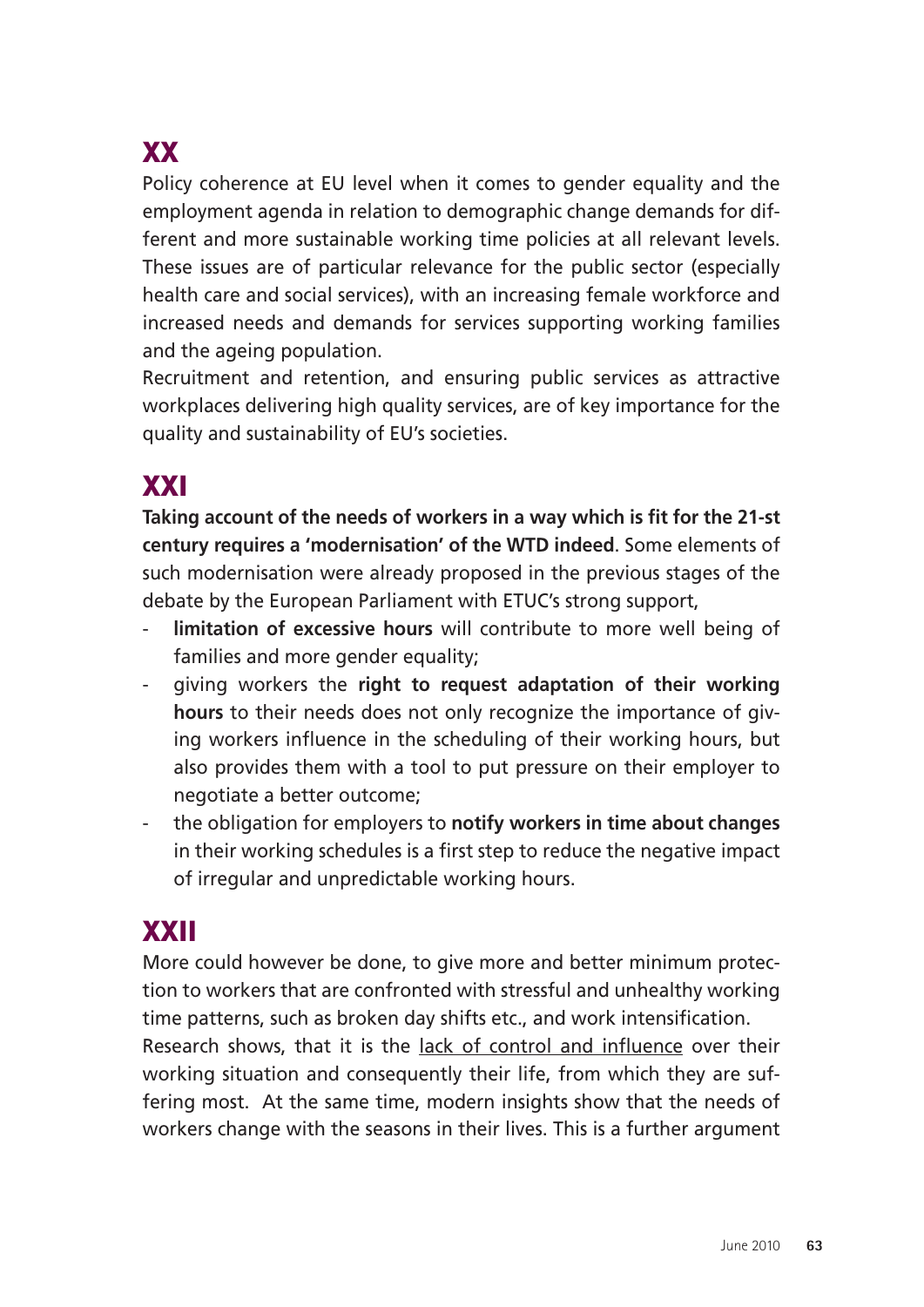to provide workers with individual tools and collective support that allow them to evaluate and negotiate adaptations to their working time patterns with their employers. Such a "life course approach", in which working time patterns are potentially regularly adapted, can lead to a win-win approach also from an employer's perspective.

### XXIII

The economic crisis is giving a particular edge to the debate on working time and adaptability. 'Old' instruments, such as collective arrangements for temporary short term working, helping ailing industries to overcome a temporary fall out in demand while keeping their skilled workers in employment so as to make use of their skills as soon as demand increases again, show that 'adaptability', given form in a balanced way taking into account interests of employers and workers, is much more important than accommodating the cry for working hours without limits. Moreover, these experiences can form stepping stones for more extensive practices and experiments with **smart working time arrangements**, combining working time reduction and innovation.

However, another dimension of the crisis is the effect on the public sector, which is under severe threat of budget cuts, while workers are called upon to provide the same level of production or services with longer hours for the same or even lower wages.

With unemployment on the increase in many EU countries, the logical thing to do is to promote solutions which keep as many workers as possible in employment, **rather than putting pressure on workers to work longer hours!** 

### **XXIV**

Promoting healthy working hours is not just 'the right thing to do' in the interest of workers but can also serve as an effective competitiveness strategy. Work organisations and businesses can benefit through increased productivity, reduced rates of absenteeism and staff turnover, and improved motivation and morale of workers and more efficient use of time leading to better work performance.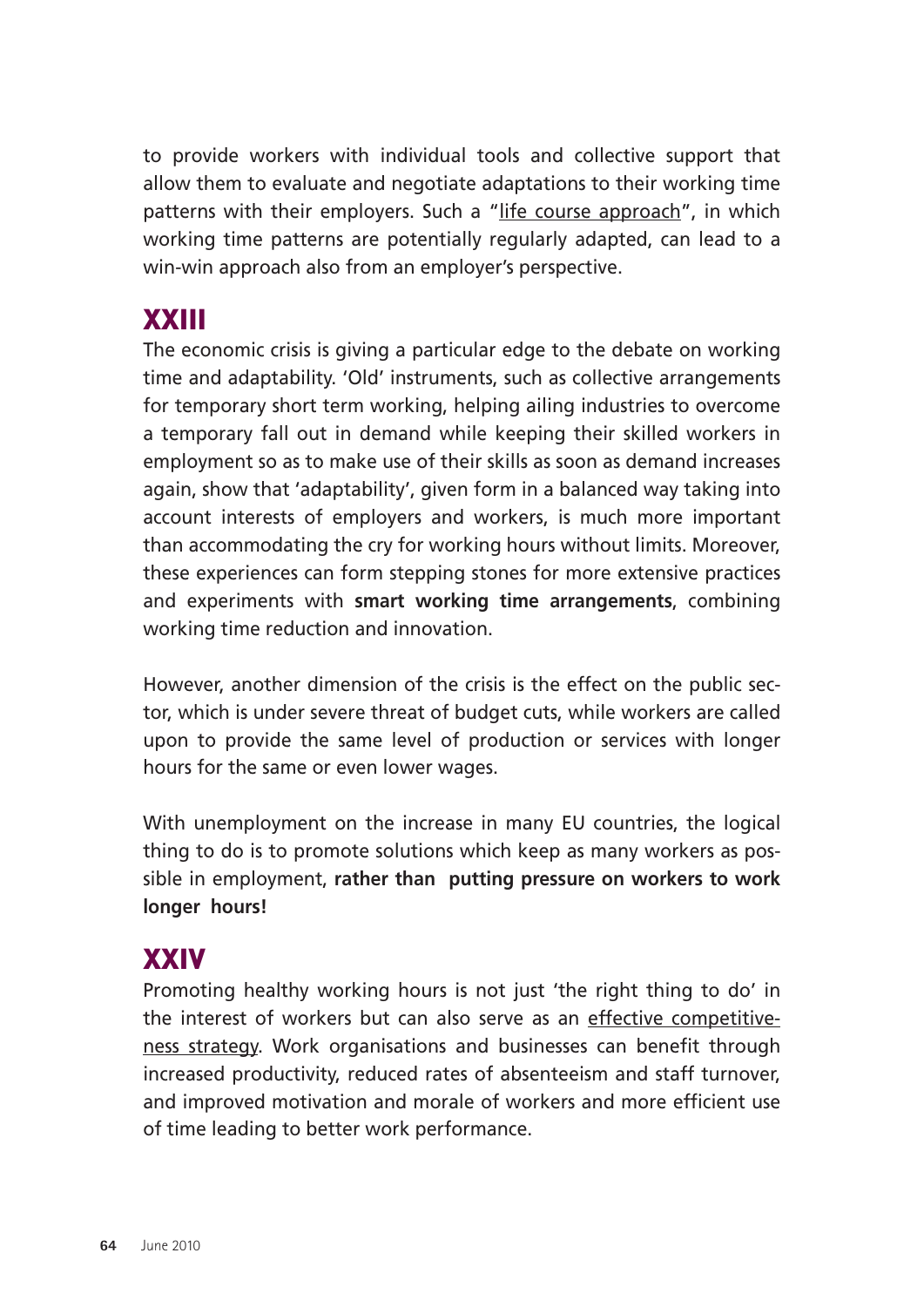Official statistics show remarkable differences in **productivity** per hour worked, with the countries having the longest working hours (such as the UK) ranking lowest on the productivity scale. Advocating more possibilities for long working hours is therefore also from an economic point of view not viable, and contradictory to EU-policies. On the contrary, seeking innovative working time arrangements which combine business efficiency with increased worker influence over the scheduling of their working hours seems to be particularly successful.

### XXV

The paragraphs above show, that, in addition to arguments of health and safety, **there is a legal, an economic, and a demographic case for a winwin approach, in which there is a combined effort to put limitations to long working hours in the framework of offering more 'adaptability' to employers and workers**.

### XXVI

The ETUC urges the Commission to ensure that all relevant research and evidence, of the ILO, Dublin Foundation and others, underpinning the above mentioned issues is investigated and integrated in its upcoming social and economic impact assessment, and taken into account while drafting its proposals on the revision of the Working Time Directive. This impact assessment should be available before the next stage of the debate, i.e. before the second stage consultation of the EU social partners, to ensure that they can take an informed position on the proposals of the Commission.

#### **Response to the specific questions**

Based on the above, the ETUC responds as follows to the questions raised by the Commission in its consultation document:

a/ *How could we develop balanced and innovative proposals regarding the organisation of working time that move beyond the unsuccessful debates of the last conciliation process? What is your long-term vision for the organisation of working time in a modern setting?*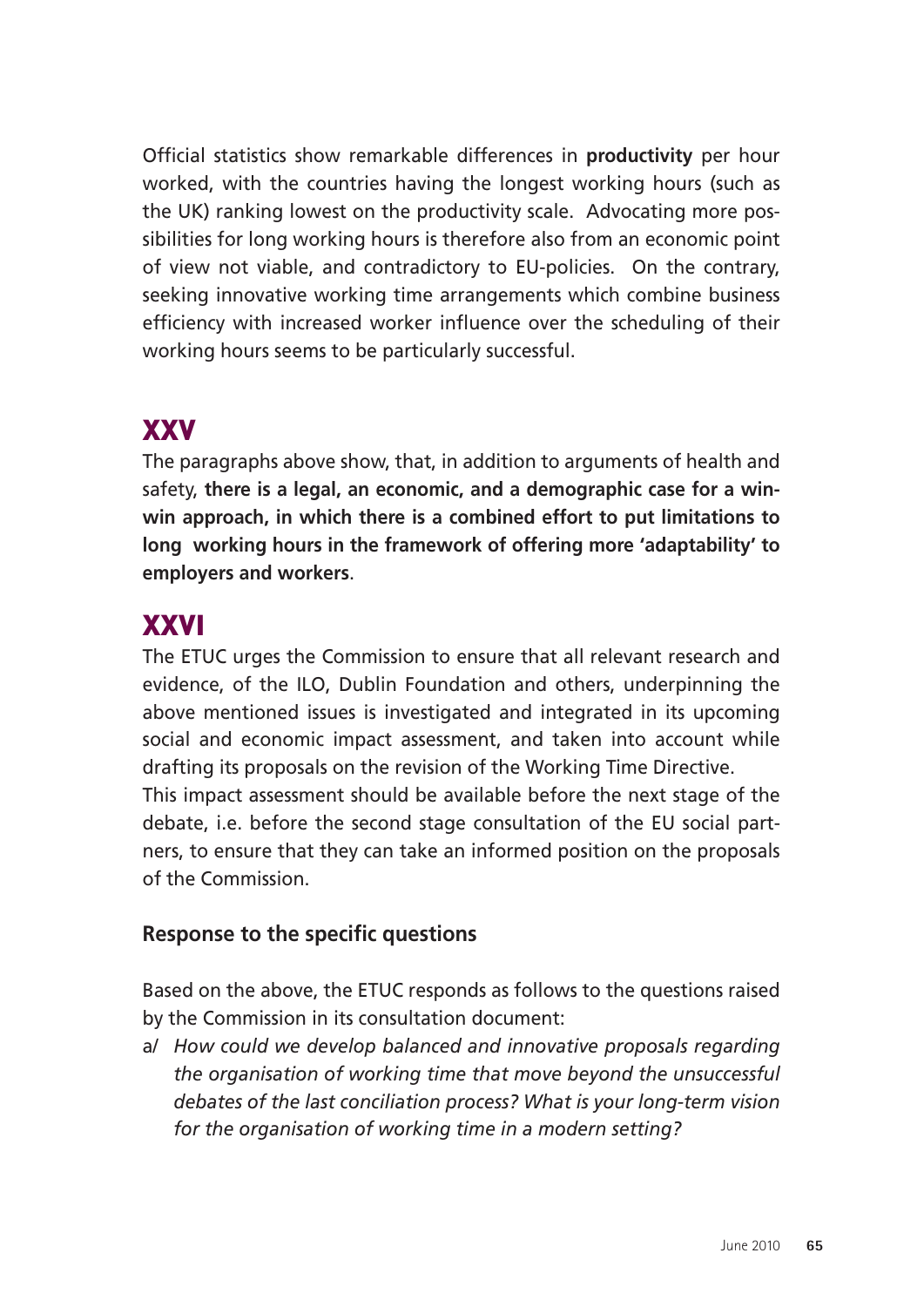For the last 7 years, ETUC and its member organizations have fought against a weakening of the Directive and the preservation of its basic principles, with the support of the majority of the European Parliament (EP), until the very end, i.e. the failure of the conciliation process with Council in spring 2009. One year later, in ETUC's view, the Commission cannot just ignore this history, and simply ask from all stakeholders to move '*beyond the unsuccessful debates of the last conciliation process*'.

The ETUC reiterates its key demands from the previous rounds of discussion, because they are based on the obligations of the Union according to the Treaty and the, legally binding, Charter of Fundamental Rights, and regard fundamental principles of health and safety protection (see above under 14). However, according to the ETUC, it should be possible to move forward at EU level towards a sustainable working time policy, if all stakeholders would agree that 'unilaterally imposed long and irregular hours' are outdated and will not provide Europe with a highly competitive knowledge economy, nor with solutions for the demographic challenges and ageing of the workforce.

In ETUC's view, sustainable working time arrangements need a basis in strong and clear legal minimum rules, at both national, European and global (ILO) level, which can prevent that workers are put under undue pressure of market forces to give up on the protection of their health and safety, and are incentives for negotiations that can adapt the rules to the needs of work organisations and workers. Such rules must take into account that modern workers are men and women with care obligations, for themselves, their families and other dependents, and their communities, and with the need to continuously educate themselves and to take active part in society. Their needs will differ throughout their life course, which means that it must be possible to adapt their working pattern accordingly, which must be properly safeguarded in collective agreements, social security and other arrangements. **Limitation and adaptability** in **smart working time arrangements** are key words for the future of working time organisation.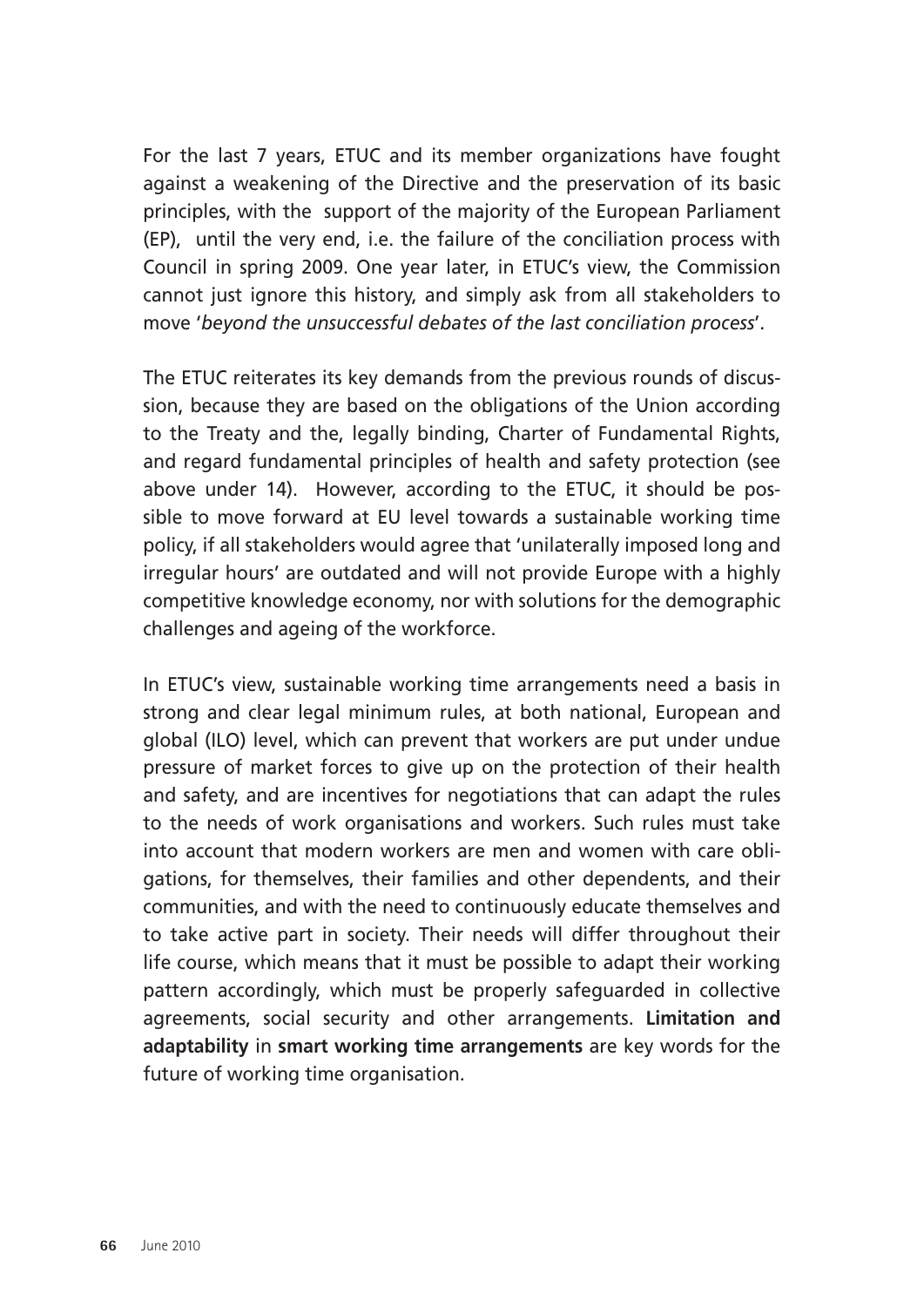b/ *What impact do you think that changes in working patterns and practices have had on the application of the Directive? Have any particular provisions become obsolete, or more difficult to apply* 

The Directive is complex, because of all the compromises that were made in the past in attempts to reconcile contradictory interests. This complexity does not help to improve application in practice. However, the most detrimental to its proper application has been the practice of public authorities both at national and European level, which have allowed the erosion of this important piece of social legislation, leading to a situation in which the majority of MS's is not applying the Directive properly or is even clearly infringing its rules.

The European Commission must now urgently take full responsibility, as guardian of the Treaties, to not let this situation grow further out of hand, and call the MS's to order in all possible ways including launching infringement procedures.

The progressive de-standardisation of individual working time in most cases has not led to more workers with time-sovereignty, but a more generalised feeling of time pressure and lack of control. Although there is indeed also a growing group of 'knowledge workers' with a certain degree of autonomy regarding the organisation of their work, employers have developed also new ways of exerting control on result and output, and have developed new technologies which can also monitor workers when working from home or elsewhere.

With regard to changes in working patterns and practices, it is not so much that certain provisions have become obsolete, but **additional safeguards and rules are necessary**, especially in terms of procedural safeguards and provisions ensuring that the worker can exert influence on his/her working time pattern, to ensure that modern workers are properly protected against health and safety risks related to long, irregular and stressful working time arrangements.

It is important to mention here, that the existing provisions of the WTD already provide for such limited protection and extensive flexibility when it comes to the scheduling of working hours and rest breaks, by averaging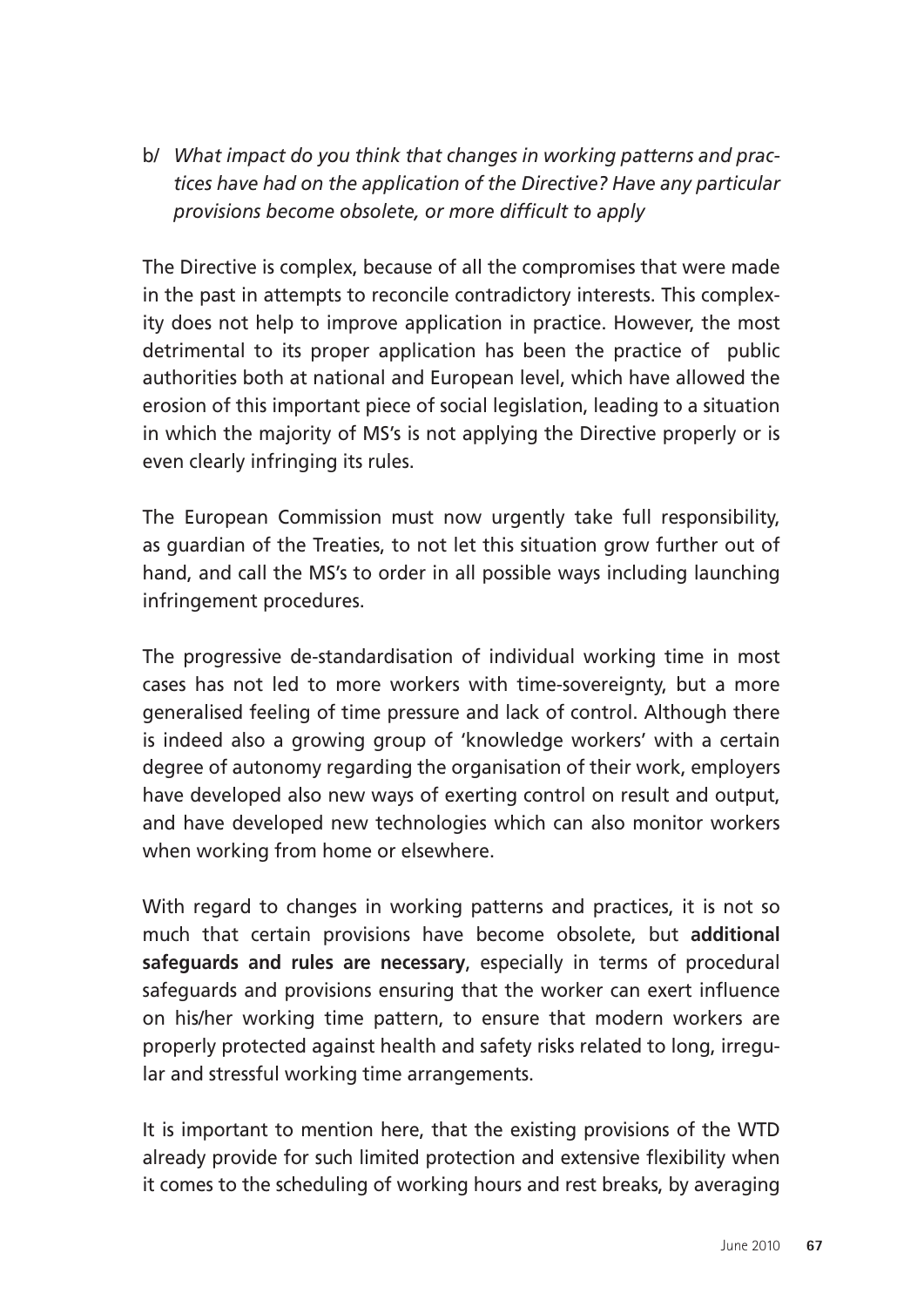maximum hours over long reference periods and allowing for many derogations, that even without applying an opt-out certain groups of workers in some countries, such as urban bus-drivers in the UK, could be left with dangerously long and exhausting working patterns.

c/ *What is your experience to date on the overall functioning of the Working Time Directive? What has been your experience regarding the key issues identified in section 5 of this paper?*

In ETUC's view, the overall functioning of the Directive is still of great importance and should not be underestimated. In all EU MS's, working time regulation is based on the WTD. However, ETUC and its member organisations have major concerns about the perverse effects of the 'individual opt-out' which is spreading like a contagious virus throughout Europe and which prevents stakeholders at all relevant levels to make use of normal negotiating procedures and social dialogue traditions to address new challenges and solve problems in the area of working time.

With regard to the key issues identified in section 5, the ETUC takes the following position, as explained more extensively above:

1/ **Working hours should be maximized to 48, without opt-out**. The British TUC has given extensive evidence<sup>4</sup> that this can be introduced and implemented even in the UK without major economic or other problems given a transition period.

The **derogation for autonomous workers must be further limited**, to only include genuine senior management positions.

**The definition of 'worker' should be clarified**, and guidelines developed to prevent circumvention of working time rules by bogus-self-employment.

<sup>4</sup> See, for example, «Ending the opt-outs from the 48 hour week - easy steps to decent working time», TUC, 2008: http://www.tuc.org.uk/extras/48houroptout.pdf ; «Slaying the working Time Myths», TUC, 2009: http://www.tuc.org.uk/extras/workingtimemyths.pdf; or indeed the joint guide «Managing change: practical ways to reduce long hours and reform working practices», Department of Trade and Industry; CBI, TUC, 2005: http://www.berr.gov.uk/files/file14239.pdf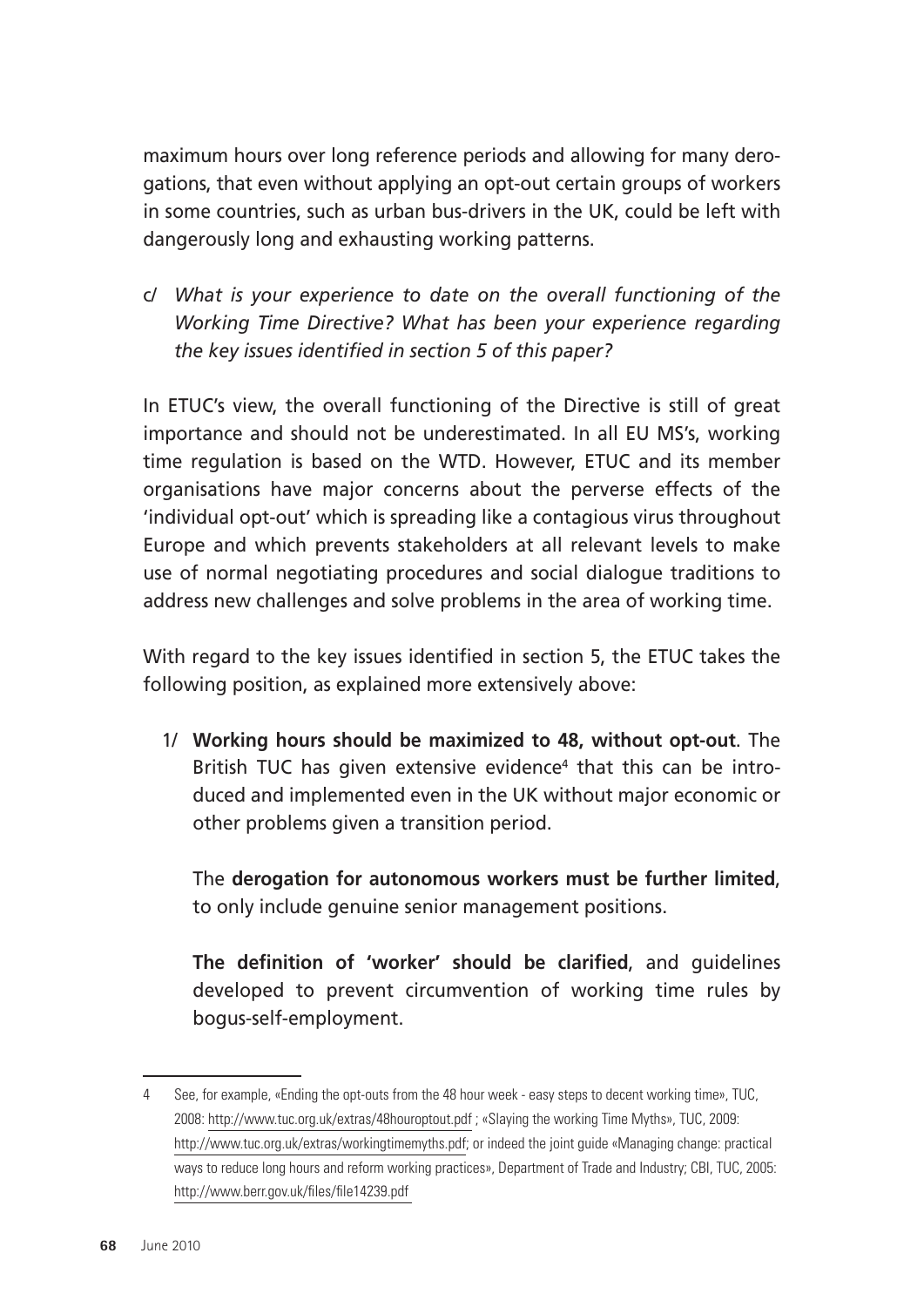Maximum working time should be **counted per worker**, not per contract, regardless if the worker has more contracts with the same or different employers.

2/ **On-call time in the workplace**, according to the ECJ in constant jurisprudence since 2000 (!), **is working time**. It is high time that this is now considered to be the Community acquis, and properly implemented and enforced throughout the EU. Attempts to legislate in contradiction to the ECJ judgments have not worked out. The existence of the opt-out has provided an easy exit-strategy, has prevented social partners in the relevant sectors to negotiate solutions adapted to their needs, as well as has been used as manipulation tool to put pressure on workers and unions to accept drastic changes to fundamental principles of health and safety protection.

On-call working time in the work place is currently a key issue for the public sector and in particular the provision of health and residential care and emergency services (but also other frontline services such as fire fighters and police). Experiences in important health care systems (NHS, UK55 ), and research into possible working time systems (Deutsche Krankenhausinstitut, Germany<sup>6</sup>) have shown that working time arrangements in health care that respect the ECJ judgements are possible, if social partners are willing to negotiate innovative systems.

However, with the European Commission promising reversal of the ECJ judgments in a revision of the WTD, MS's and public sector employers have not been sufficiently interested to invest in such solutions, and have instead introduced the individual opt-out.

<sup>5</sup> The UK National Health Service has dealt with the full implementation of the Working Time Directive by introducing a range of innovative new working patterns, as reported in «the Hospital at Night», «24/7» and a range of other projects under the banner of «Skills for Health». In March 2010 the NHS published a final report on these initiatives: http://www.healthcareworkforce.nhs.uk/workingtimedirective.html

<sup>6</sup> Auswirkungen alternativer Arbeitszeitmodelle, Abschlussbericht, Deutsches Krankenhausinstitut e.V. in zusammenarbeit mit der Universität Düsseldorf, February 2004.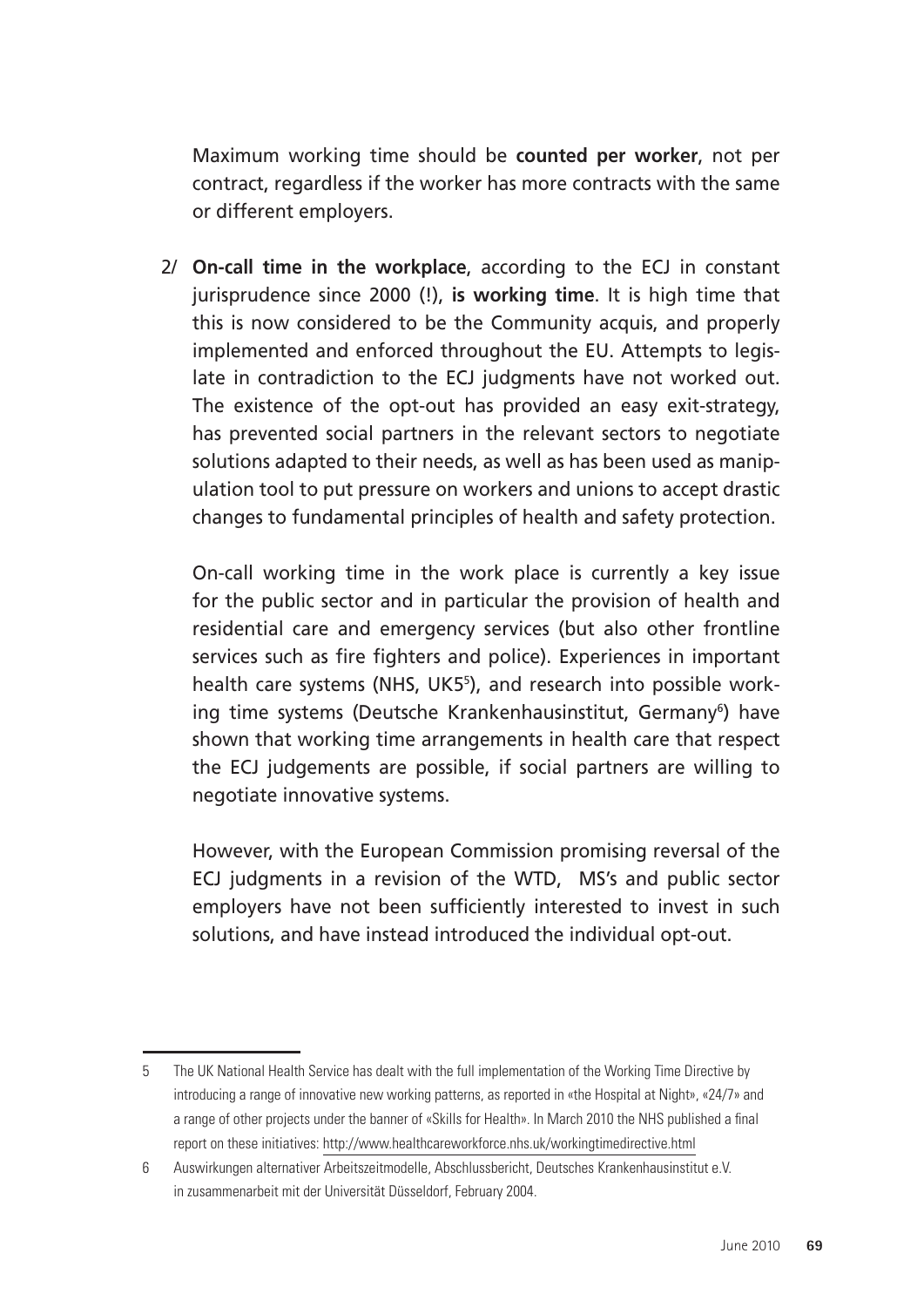In health care, workers' health and safety is closely linked to patient safety. It is vital that health and emergency services are provided by fit and healthy workers, whose skills and judgment is not undermined by exhaustion and stress resulting from long periods of continuous service. A day-shift, followed by an on-call night shift, and then immediately followed by another full day's work is no exception for certain groups of workers. This is unacceptable. This issue is closely linked to the issue of compensatory rest (point iv. below). It cannot be addressed only from the perspective of short term staffing problems which would require workers to overwork themselves. Long term sustainable solutions can only be found if issues like the feminisation of the health workforce and increasing recruitment and retention problems are properly taken into account.

If we all still want to be cared for by quality staff when we are sick and/or old, more sustainable working time and work organisation models will have to be developed. On-call working time should be progressively integrated into regular shift-work and roster systems that safeguard workers' long term health and safety and the attractiveness of the sector. Creative and innovative models can be developed by social partners to address specific problems with made-to-measure solutions.

Such negotiated solutions will only come about, if easy exit strategies, such as the opt-out and the defining away of the problem (by inventing a new category of working time, i.e. inactive on-call time) are made impossible.

3/ **Flexibility in averaging weekly working hours** is already possible in a far reaching manner on the basis of the current WTD. A general reference period of 4 months and a 12-months reference period on the basis of collective bargaining offer ample scope for flexibility, while safeguarding the protection of workers against unilaterally imposed long and irregular hours. The ETUC considers the argument that SME's and companies without collective agreements are 'disadvantaged' by the condition that longer reference periods than 4 months can only be regulated by collective agreement a perverse way of putting the world upside down. The 12-months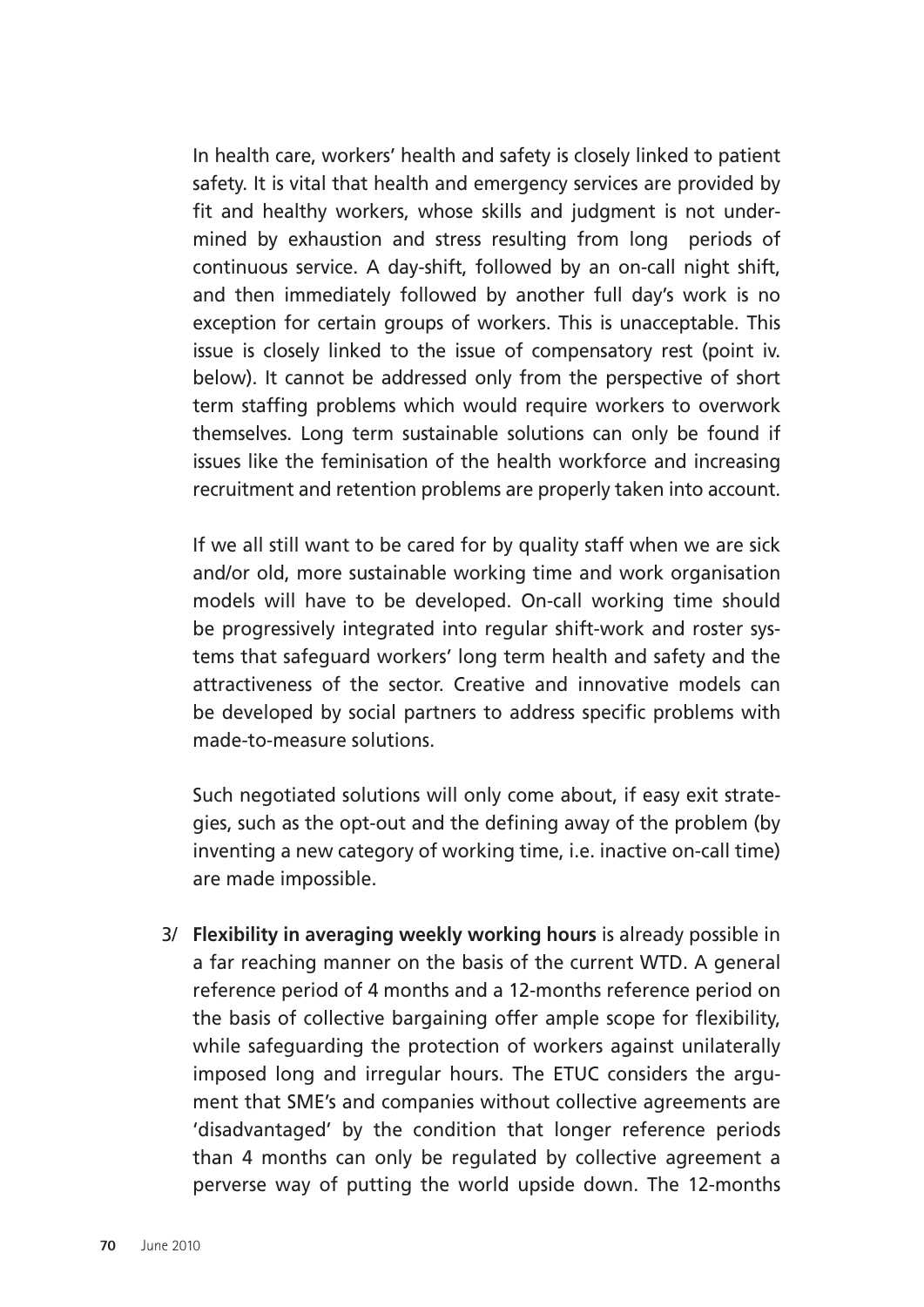reference period is a derogation of an already quite flexible rule, which potentially can lead to working patterns that are very disadvantageous and harmful for workers. Rather than introducing rigid and detailed rules accompanying such derogation to prevent abuses, **the pre-condition of collective bargaining is a very flexible solution**, allowing made-to measure-arrangements benefiting both employers and workers. Experience has shown that such provisions promote negotiated and balanced solutions. Employers and companies interested in such solutions can freely seek a collective bargaining partner, or adhere to an employers' organisation concluding such agreements. This approach is fully compatible with the EU's tradition and obligation to promote social dialogue and collective bargaining.

 4/ **Flexibility on the timing of minimum daily and weekly rest periods**  is already possible on the basis of the current Directive. This issue is of extreme importance for the practical meaning of working time protection, especially because other provisions in the WTD are already given a very flexible form.

In the context of an **average** 48 hour maximum, averaged out over 4 months, with further rules only saying that a worker needs at least 11 hours rest per 24 hours (which allows for a working day of 13 hours!) and 35 hours uninterrupted rest per seven days which allows for a working week of up to 78 hours<sup>7</sup>, ensuring that rest periods are safeguarded is essential. The Directive already allows derogation of these rules, as long as 'equivalent compensatory rest' is provided. The rules on rest periods have come under attack especially because of the on-call rulings of the ECJ.

The ETUC considers the judgments of the ECJ, stating that compensatory rest must follow immediately on periods of on-call working time, as fully in line with the objectives of the Directive, which should be upheld.

<sup>7</sup> In specific circumstances, it is even possible to reduce the weekly rest to 24 hours, and increase the maximum scope of the working week to 89 hours!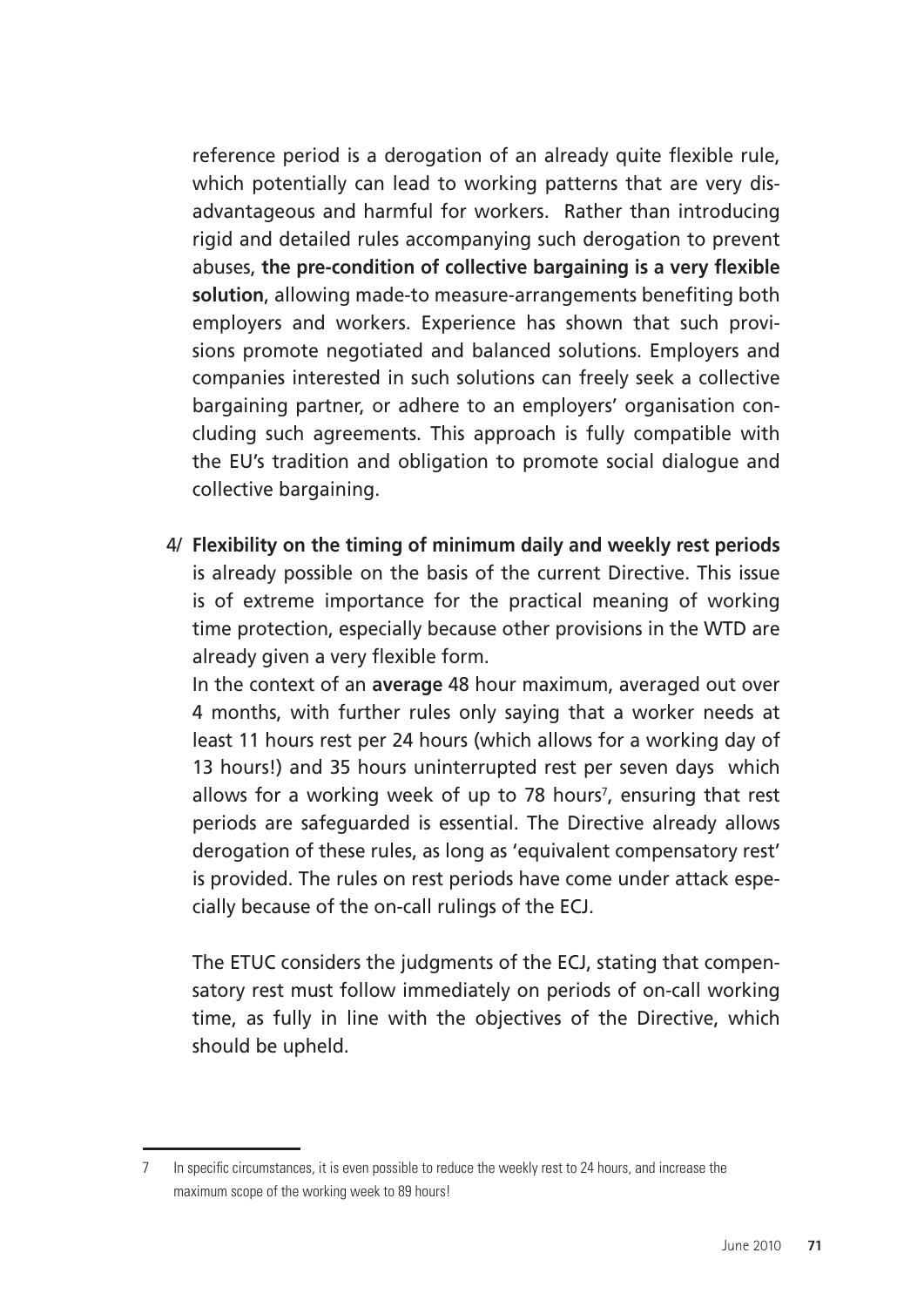d/ *Do you agree with the analysis contained in this paper as regards the organisation and the regulation of working time in the EU? Are there any further issues which you consider should be added?* 

The ETUC has not extracted a clear analysis from the Communication, as most issues are addressed in a 'on the one hand, on the other hand' approach. However, what does stand out is the attempt of the Commission to argue in favour of 'modernisation' of EU working time regulation, although it is not clear in which precise direction the Commission is thinking. The ETUC and its member organisations are not convinced that the current Directive is outdated, and find its basic provisions still very necessary and up to date.

However, they do agree that the Directive could better accommodate the needs of 21-st century workers by providing them with tools and procedural safeguards to exert more control and influence on their working time patterns, and thereby allow them more say in the organisation of their lives.

One consistent mistake made in the analysis is, to address the needs for flexibility of companies and workers in one breath, as if they are the same thing and can be accommodated by the same solutions. The ETUC proposes to replace the word 'flexibility' (with its multitude of contradictory meanings) with the word 'adaptability', which allows for a more accurate description of the different needs of companies and workers.

The ETUC does not agree with the Commission's analysis, that there would be '*insufficient legal clarity on how to interpret a number of issues left unresolved by the lack of decision by the co-legislators*'. On most issues at stake (opt-out, reference periods, on-call work, counting working time per worker or per contract), it is not the lack of legal clarity but the lack of political will or courage to deal with the consequences of this clarity which has been the problem for the last 7 years.

e/ *Do you consider that the Commission should launch an initiative to amend the Directive? If so, do you agree with the objectives of a review as set out in this paper? What do you consider should be its scope?*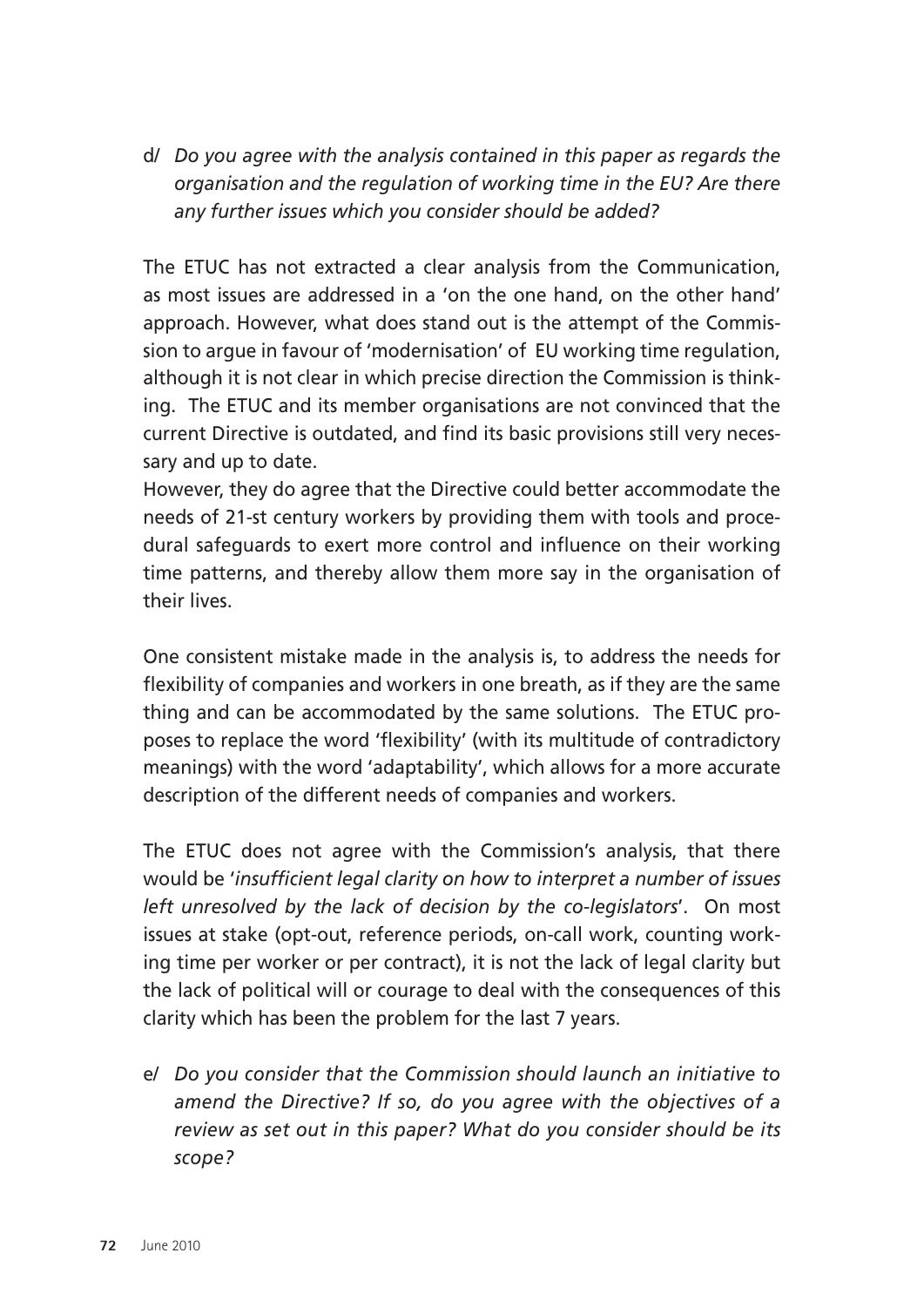The ETUC wants to emphasize that an **initiative to amend the Directive is only desirable if it would genuinely address the need to put an end to the opt-out and to find balanced and sustainable solutions for on-call working time which respect the ECJ jurisprudence**. If it does not do so, workers around Europe will be extremely worried about further deregulation and weakening of working time protection. In such a situation, they will rather want to focus on better implementation and enforcement of the current Directive and jurisprudence, and raise awareness and mobilise at all relevant levels against the use of the opt-out and other bad working time arrangements in practice.

f/ *Do you think that, apart from legislative measures, other action at European Union level would merit consideration? If so, what form of action should be taken, and on which issues?* 

The Commission mentions in its Communication the increasing polarisation of working time between groups of workers and especially the increase of part time work. ETUC recognizes indeed the need to address the situation of workers who, rather than being confronted with too many working hours, have jobs in which they have not enough working hours to earn a decent living. Involuntary part time and precarious jobs are on the increase. And an increasing amount of workers, in particular women, have part time jobs in which the volume of working hours does not match their wishes and needs. The ETUC has in recent times addressed this matter on several occasions<sup>8</sup>, and argued in favour of an evaluation of the Part time Directive with a view to a possible revision to strengthen its provisions on quality part time work.

Increasingly workers have an interest in a variety of temporary exits from work, for education, to prevent a burn out, to take care of dependent relatives, etc. In a life-course approach to working time, the various needs for leave and how to integrate them in a sustainable long term organisation of work and time and income security is an important issue that should be urgently addressed at all relevant levels including the European level.

<sup>8</sup> ETUC reply to the European Commission's consultation on the follow-up strategy t0 the Roadmap for equality between women and men 2006-2010.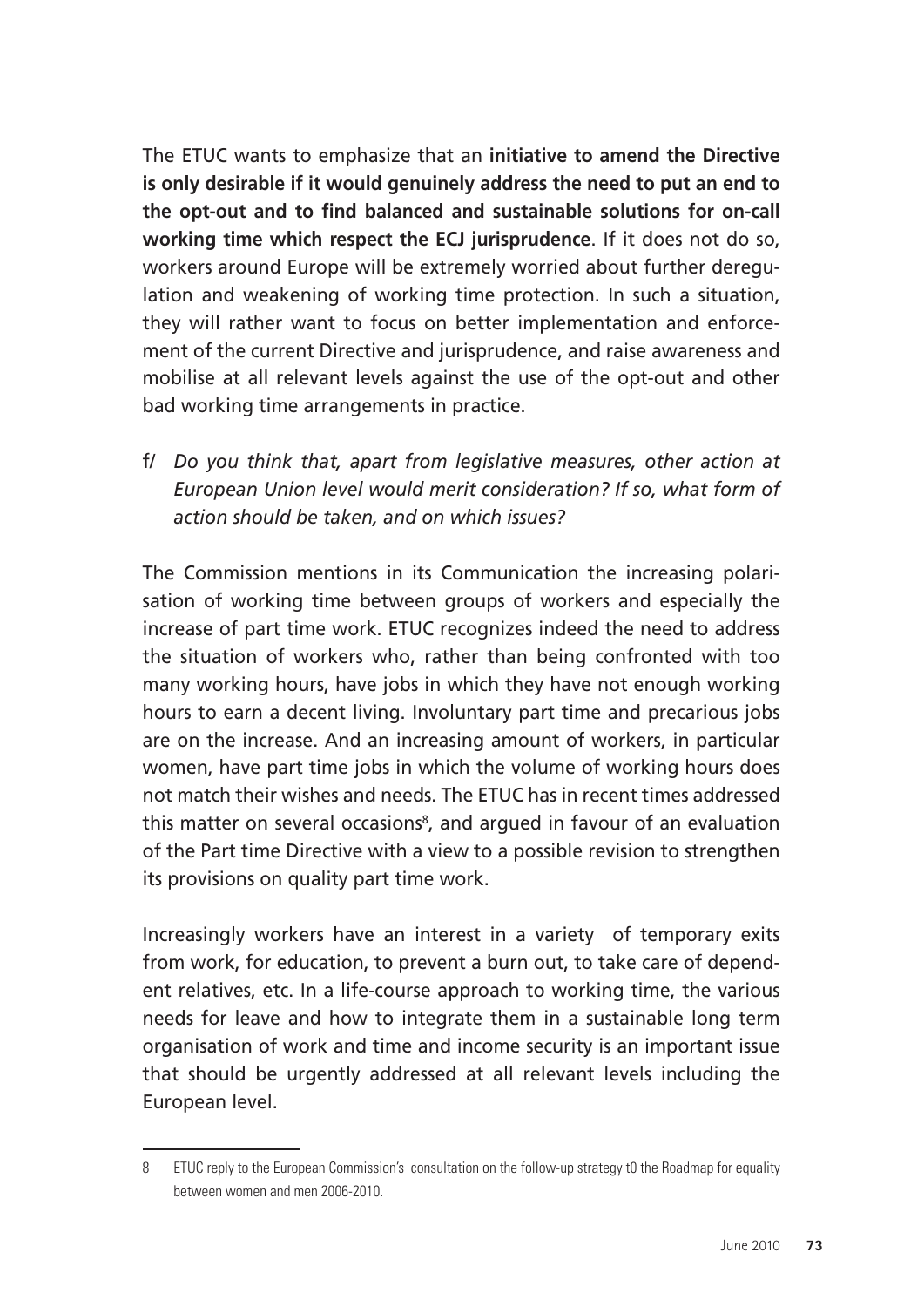In the above (point 15) the ETUC has also addressed the problems with enforcement of minimum working time standards in many MS's. The Commission should address this matter as part of a wider debate on lacking enforcement of labour standards throughout the EU, and call on MS's to invest in labour inspection and support social partner initiatives.

g/ *Do you wish to consider initiating a dialogue under Article 155 TFEU on any of the issues identified in this consultation? If so, on which ones?* 

The ETUC is currently not considering to initiate a dialogue with the European level employers' organisations on the review or revision of the WTD. Recent exchanges of views, including in a meeting with Commissioner Andor for Employment and Social Affairs, have confirmed that the positions of the European social partners are too far apart to expect a fruitful exercise. In ETUC's view, the conditions are currently not there for addressing the matter in the social dialogue.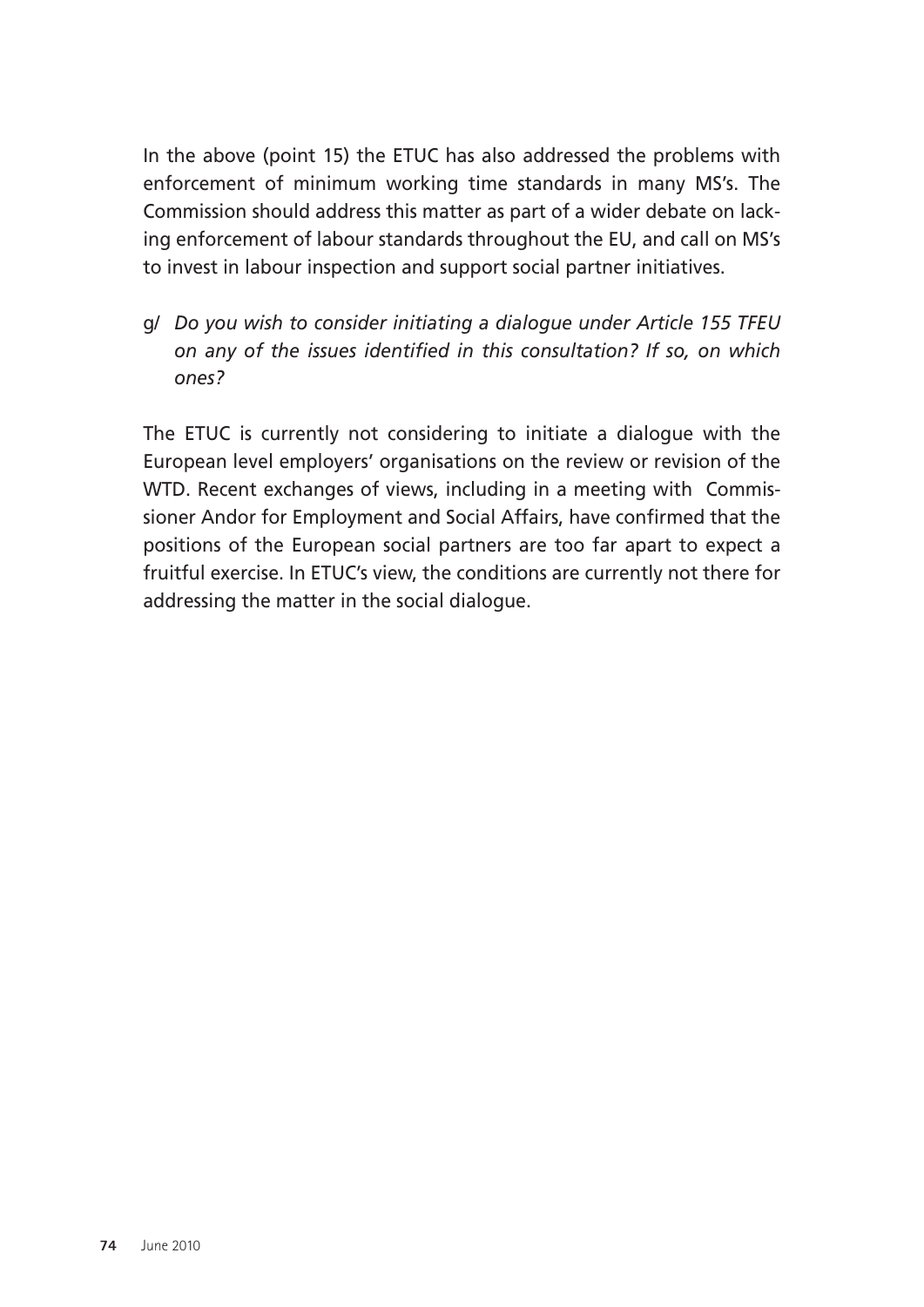# The Working Time Directive: **Limitation** of working hours and more influence of workers, for **healthier** working lives

**Resolution on the Communication of the European Commission of 24 March 2010, being the first stage consultation of the social partners at EU level on the review of the Working Time Directive** 

**Adopted by the ETUC Executive Committee in Brussels on 2 June 2010** 

### **Introduction**

### I

On 24 March 2010, the Commission adopted a Communication on the review of the Working Time Directive (WTD), which constitutes the first stage in consulting the EU social partners (again) on the '*possible direction of EU action regarding the Working Time Directive*'. The Commission proposes a **comprehensive review** of the WTD, and invites the social partners *'to reflect broadly on the kind of working time regulation the EU will need in order to cope with the challenges of the 21st century.'*

### II

Directive 2003/88/EC (revising the original WTD of 1993) is a key element of the EU's social policy acquis, based on the Treaty's 'health and safety' legal basis, but also on ILO conventions and other international standards. The Commission in its Communication does not give due consideration to this legal framework, and especially the implications of the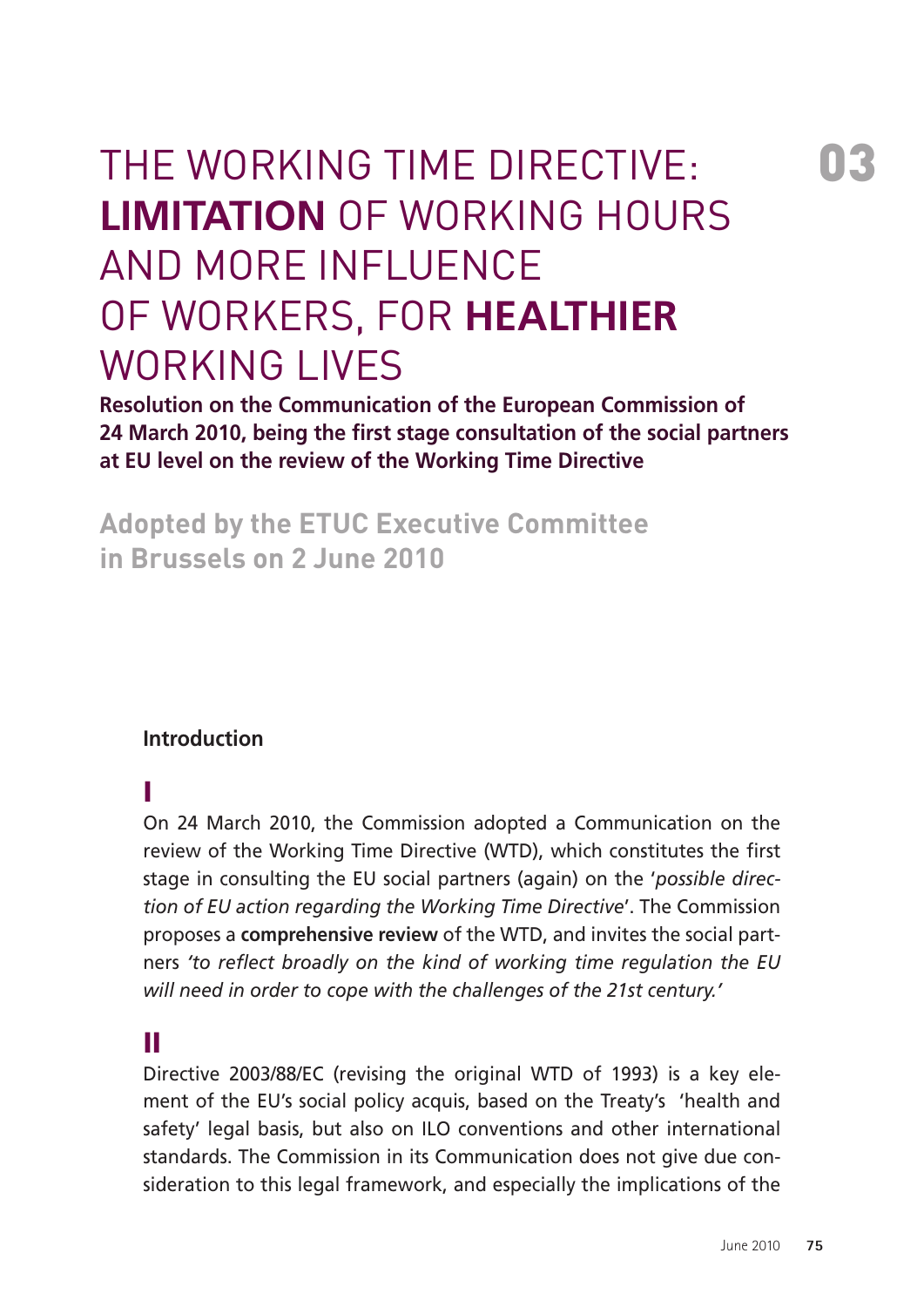Charter of Fundamental Rights (CFR) which is now legally binding, for the current re-examination process.

## III

The EU and its Member States have a double legal obligation, to ensure that "*every worker has a right to limitation of his working hours*" which respects his health, safety and dignity (Article 31 CFR), and *to progressively reduce (long) working hours, while improvements are being maintained* (Article 151 TFEU). Moreover, the WTD states that "*the improvement of workers' safety and health at work is an objective which should not be subordinated to purely economic considerations*". Any 'comprehensive review' of the Directive must clearly respect and build on this Community acquis.

### IV

This means that any revision will have to put an end to the opt-out, and include full recognition of on-call time in the workplace as working time, as well as compensatory rest taken immediately after periods of time spent on duty, in accordance with the jurisprudence of the ECJ. In this respect, the ETUC recalls the clear and strong position taken by the European Parliament, and calls for its absolute majority vote of 17 December 2008 to be respected. Any attempt to prolong or extend working time practices, involving long, irregular and unhealthy hours for business and/ or financial reasons must be considered to be not in conformity with these legal obligations and with basic principles of health and safety protection. The ETUC will not support any initiative for revision that does not address these points clearly and unambiguously.

### **The Working Time Directive, fit for the 21-st century?**

### V

The main goal of the WTD is, and must remain the protection of workers against the health and safety risks of long and irregular hours. The concept of health and safety must be interpreted in a wide sense, as embracing all factors, physical or otherwise, capable of affecting the health and safety of the worker in his working environment, and take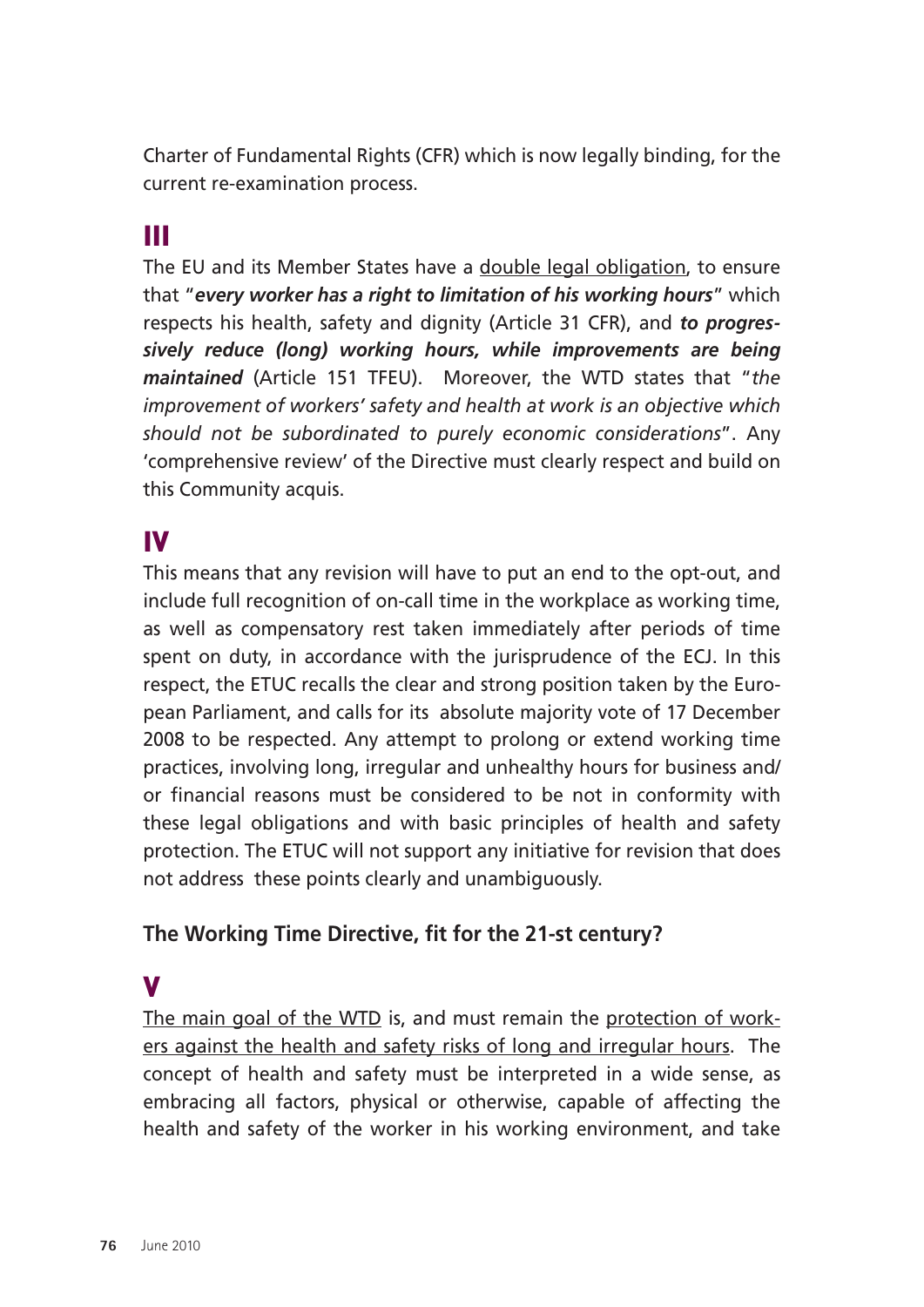on board new insights in the health and safety needs of workers. New forms of flexible and precarious working time arrangements, unsocial working hours, intensification and higher paces of work, and working time patterns that that stand in the way of work-life balance can lead to increased stress and illnesses, related to lack of control over one's work and life. These must be addressed in any review of the WTD.

## VI

Protection against long and irregular working hours is important to protect the individual worker and possible third parties (in traffic, in health care, etc.), but also to limit downward competition on working conditions. In a context of globalization and Europeanizing labour markets, clear and unambiguous minimum standards – without opt-outs - providing for a bottom in competition, both nationally and cross border are necessary to ensure fair competition and the support of workers for open borders and markets. Decent levels of pay are an essential pre-condition for health and safety protection, to prevent undue pressure on workers to accept unhealthy and unjust working conditions.

### VII

There is no basis in recent research supporting the view that protection of workers against long and irregular hours is outdated. Its provisions already allow for a wide range of flexibility options and derogations. Rather than introducing even more 'flexibility', the WTD needs to be strengthened, to ensure that workers are better protected against the health and safety risks of new practices in the organization of work and new forms of contractual arrangements affecting working time.

### **ETUC's views**

## VIII

For the last 7 years, ETUC and its member organizations have mobilized against proposals to weaken the WTD, with the support of the majority of the European Parliament (EP). The process in the end led to the failure of the Conciliation process with Council in spring 2009. One year later, in ETUC's view, the Commission cannot just ignore this history.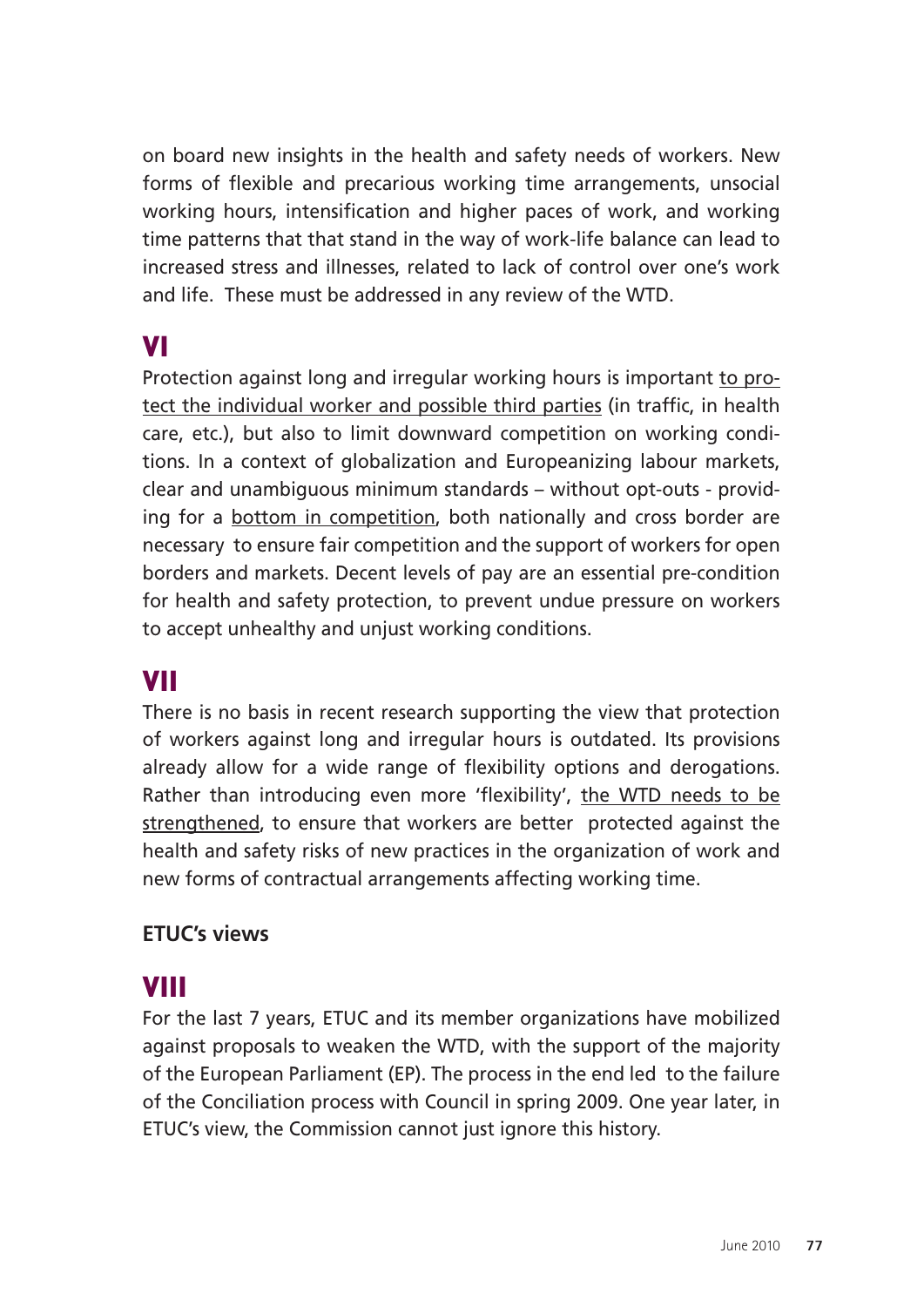# IX

The ETUC cannot and will not abandon the fundamental concepts underlying a long history of health and safety research and regulation, which continue to underpin our major demands:

- a/ Workers' safety and health at work **cannot be subordinated to purely economic or financial considerations.**
- b/ **The individual opt-out is not compatible** with the basic principles of health and safety protection. Working hours must be limited to the average maximum of 48 hours, without opt-out. The ETUC will continue to mobilize for an end to the opt-out in the WTD, and its use in practice.
- c/ **On-call work in the work-place is working time, and not rest**. This is the Community acquis which must now urgently be enforced. The ETUC will not accept the introduction of a new category of 'inactive' working time between work and rest.
- d/ The notion of **'equivalent compensatory rest'** in the WTD is **fundamental**. The ETUC cannot accept a hollowing out of this principle. Compensatory rest must immediately follow on-call duties, as judged by the ECJ.
- e/ A reference period of 4 months for the average 48 hour working week gives ample scope for modern needs of companies and workers. **Longer reference periods without proper safeguards** can lead to unilaterally imposed extremely long and irregular working time patterns, which are **unacceptable**.

Derogations from this basic rule, when inevitable, must be put in such a form that they promote negotiated solutions between sufficiently strong bargaining parties which can guarantee a balanced outcome. Keeping **collective bargaining as a pre-condition** to derogate from the 4-month reference period is therefore the best safeguard.

f/ The average maximum of 48 hours of the WTD must be understood to be applied **'per worker' and not per contract,** regardless if the worker has more contracts with the same or another employer. This is the only interpretation compatible with the health and safety objective of the Directive.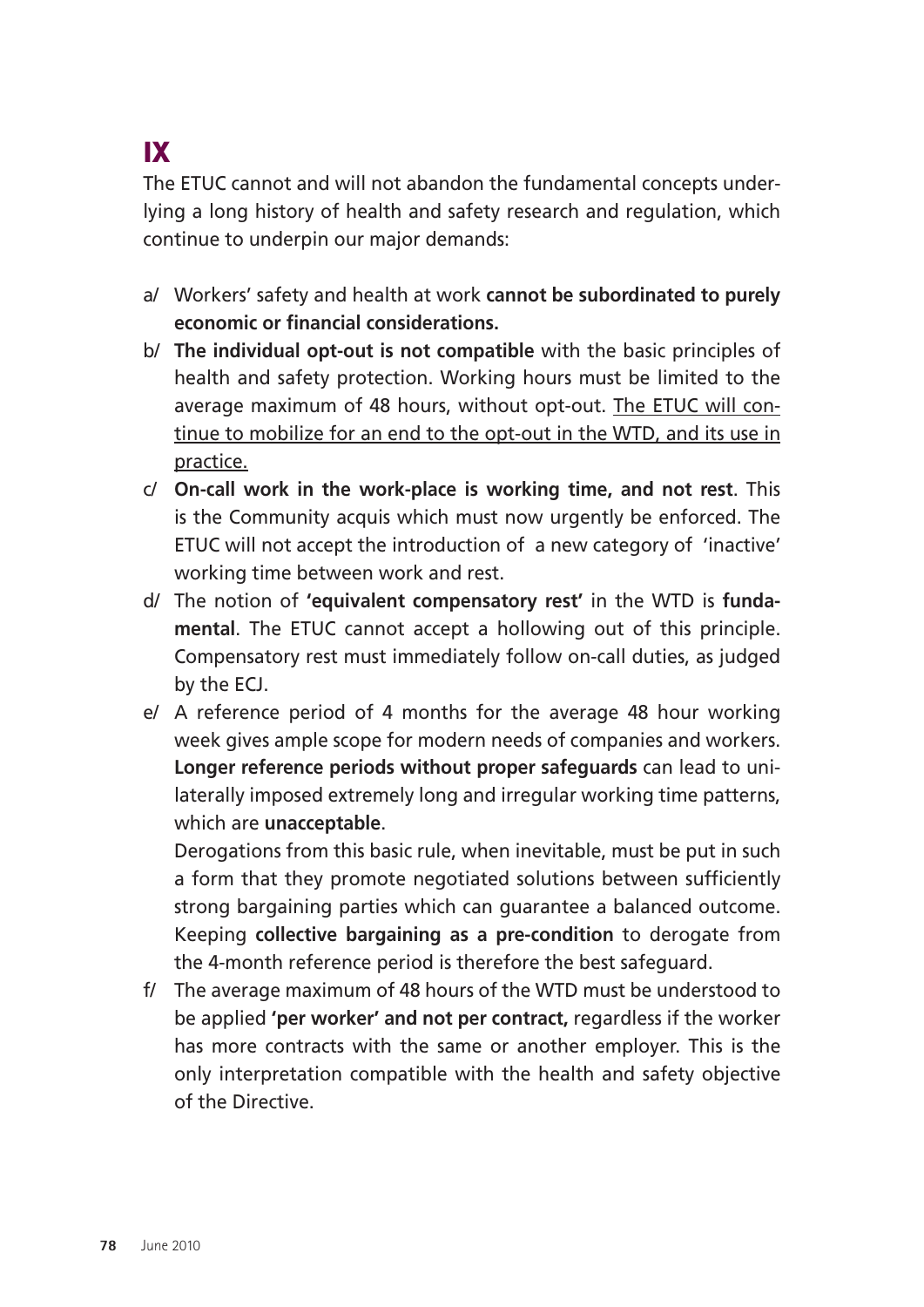# X

In addition, the WTD might need to be reviewed in terms of its relevance for the 21-st century, in order to:

- a/ Update the notion of '**adapting the work to the worker**', acknowledging that the average modern worker is a worker (male/female) with other obligations in life than work, which can lead to different needs throughout the life course;
- b/ Introducing provisions that **strengthen the bargaining position of workers** to influence working time patterns adapted to their needs;
- c/ Recognizing '**better working time**' as a factor to improve productivity and reduce absenteeism;
- d/ **Clarifying the definition of 'worker**' covered by the WTD, **limiting exclusions from the scope for higher and managerial staff** to genuine senior management positions, **tackling bogus self employment**, and considering to extend protection to own-account workers;
- e/ Calling on MS's to **strengthen enforcement**, by investing in labour inspection and support social partner initiatives.

## XI

These issues are of particular relevance for the public sector (especially health care and social services, but also other front line services such as police and fire fighters), with an increasing female workforce and increased needs and demands for services supporting working families and the ageing population. Recruitment and retention, and ensuring public services as attractive workplaces delivering high quality services, are of key importance for the quality and sustainability of EU's societies.

### XII

**Adaptable working hours throughout working life are an important precondition for a healthier working life;** this can contribute to achieving the objective of increasing the employment rate of older workers, which is only possible if workers are not exhausted by long working hours many years before the actual pension date. A "life course approach", in which working time patterns are potentially regularly adapted to the worker's needs, can lead to a win-win approach also from an employer's perspective.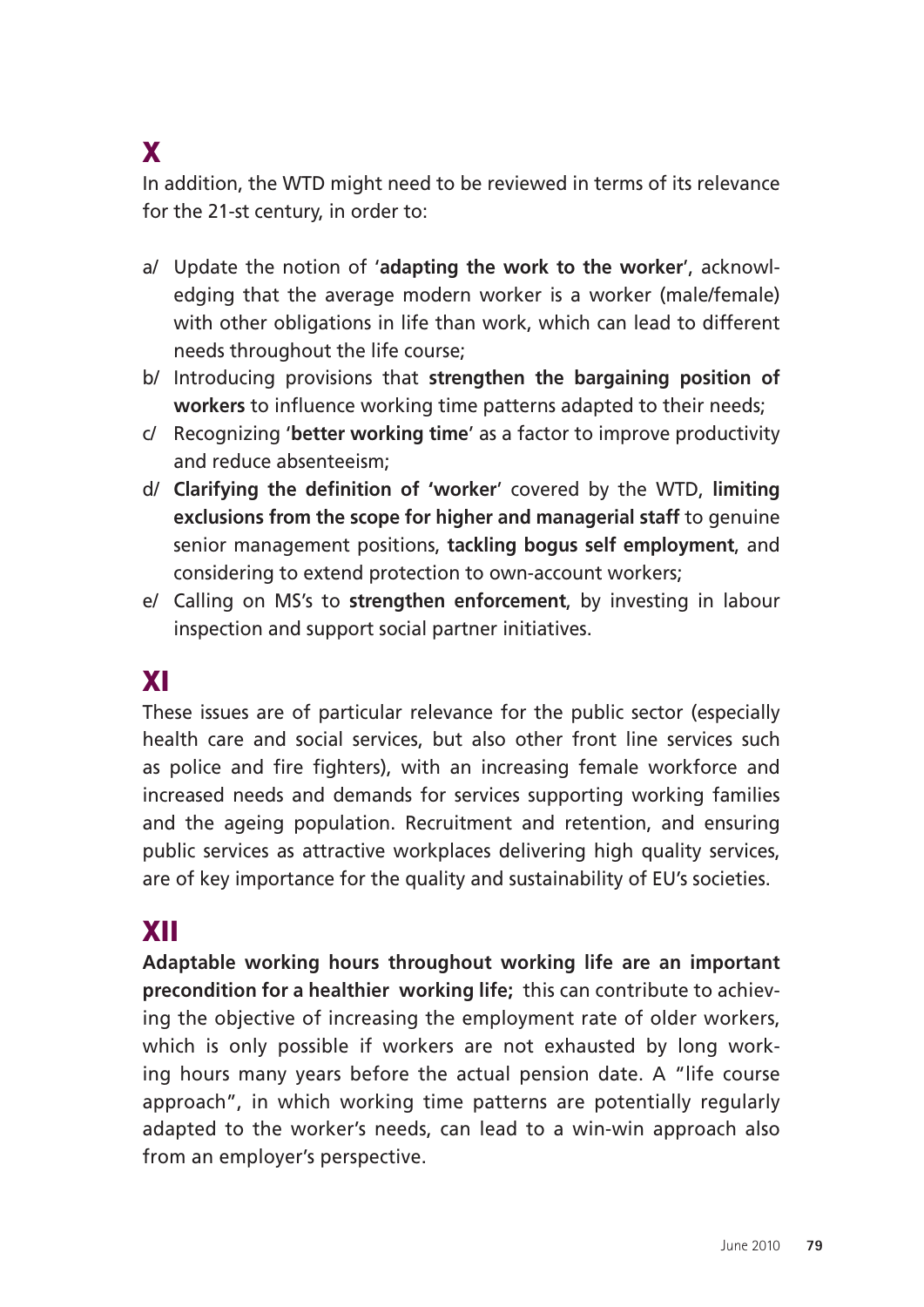# XIII

The economic crisis is giving a particular edge to the debate on working time and adaptability. With unemployment on the increase in many EU countries, the logical thing to do is to promote solutions which keep as many workers as possible in employment**, rather than putting pressure on some workers to make longer hours**!

## XIV

Promoting healthy working hours is not just 'the right thing to do' in the interest of workers but can also serve as an effective competitiveness strategy. Work organisations and businesses can benefit through increased productivity, reduced rates of absenteeism and staff turnover, and improved motivation and morale of workers and more efficient use of time leading to better work performance. There is a strong business case for a win-win approach, in which there is a combined effort to put limitations to long working hours in the framework of offering more 'adaptability' to employers and workers.

### XV

The Commission must integrate all relevant research and evidence of the ILO, Dublin Foundation and others, in its upcoming social and economic impact assessment, and take it into account while drafting its proposals on the revision of the Working Time Directive. This impact assessment should be available **before** the second stage consultation of the EU social partners, to ensure that they can take an informed position on the proposals of the Commission.

## XVI

**Any initiative to amend the Directive must put an end to the opt-out and find balanced and sustainable solutions for on-call working time which respect the ECJ jurisprudence**. ETUC and its member organisations will not support any proposals to weaken the current Directive. In such a situation, they will focus on better implementation and enforcement of the current Directive and jurisprudence, and raise awareness and mobilise at all relevant levels against the use of the opt-out and other bad working time arrangements in practice.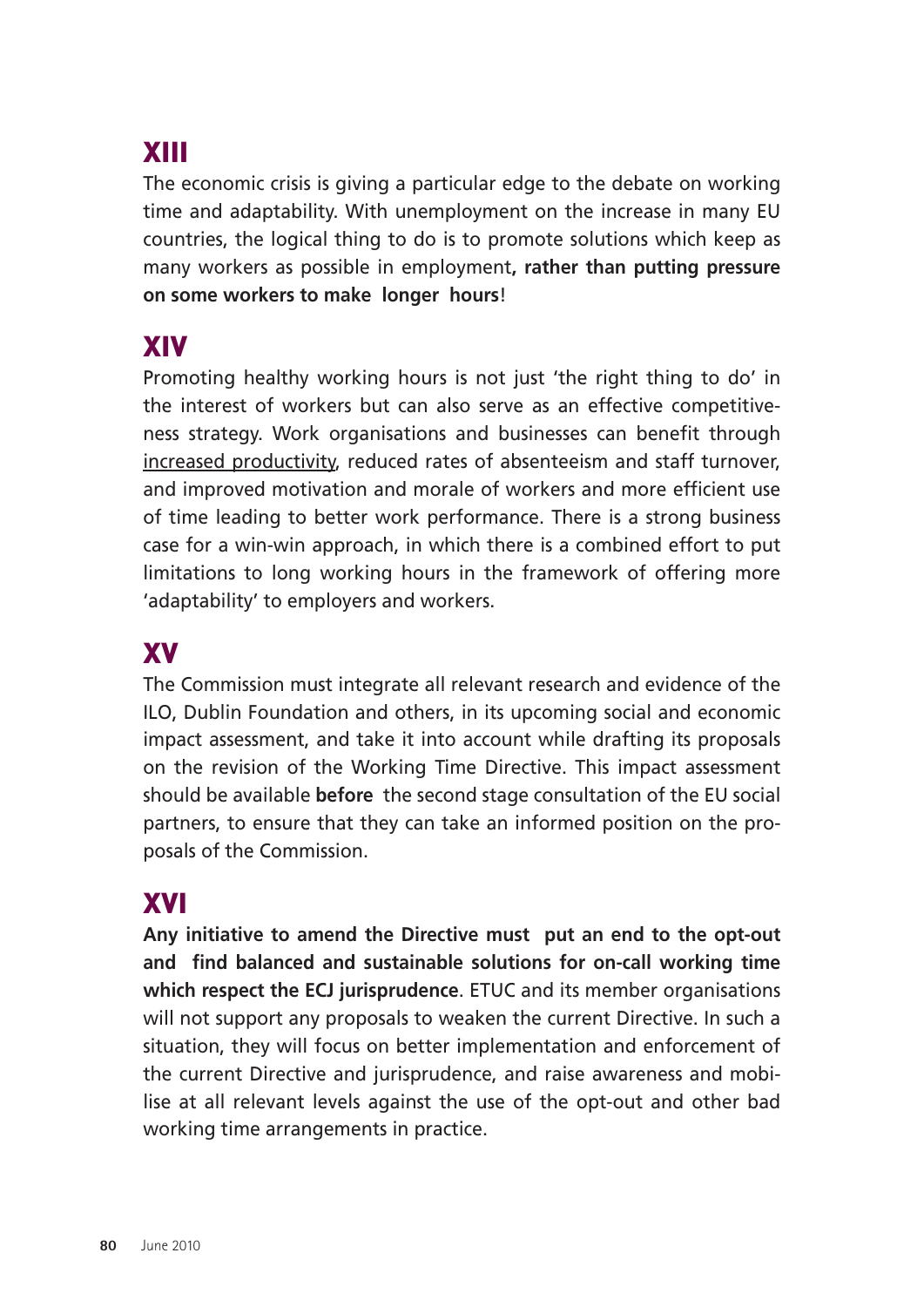# XVII

**The ETUC will not consider initiating a dialogue** with the European level employers' organisations on the review or revision of the WTD as long as the positions of the European social partners are too far apart to expect a fruitful exercise. In ETUC's view, the conditions are currently not there for addressing the matter in the social dialogue.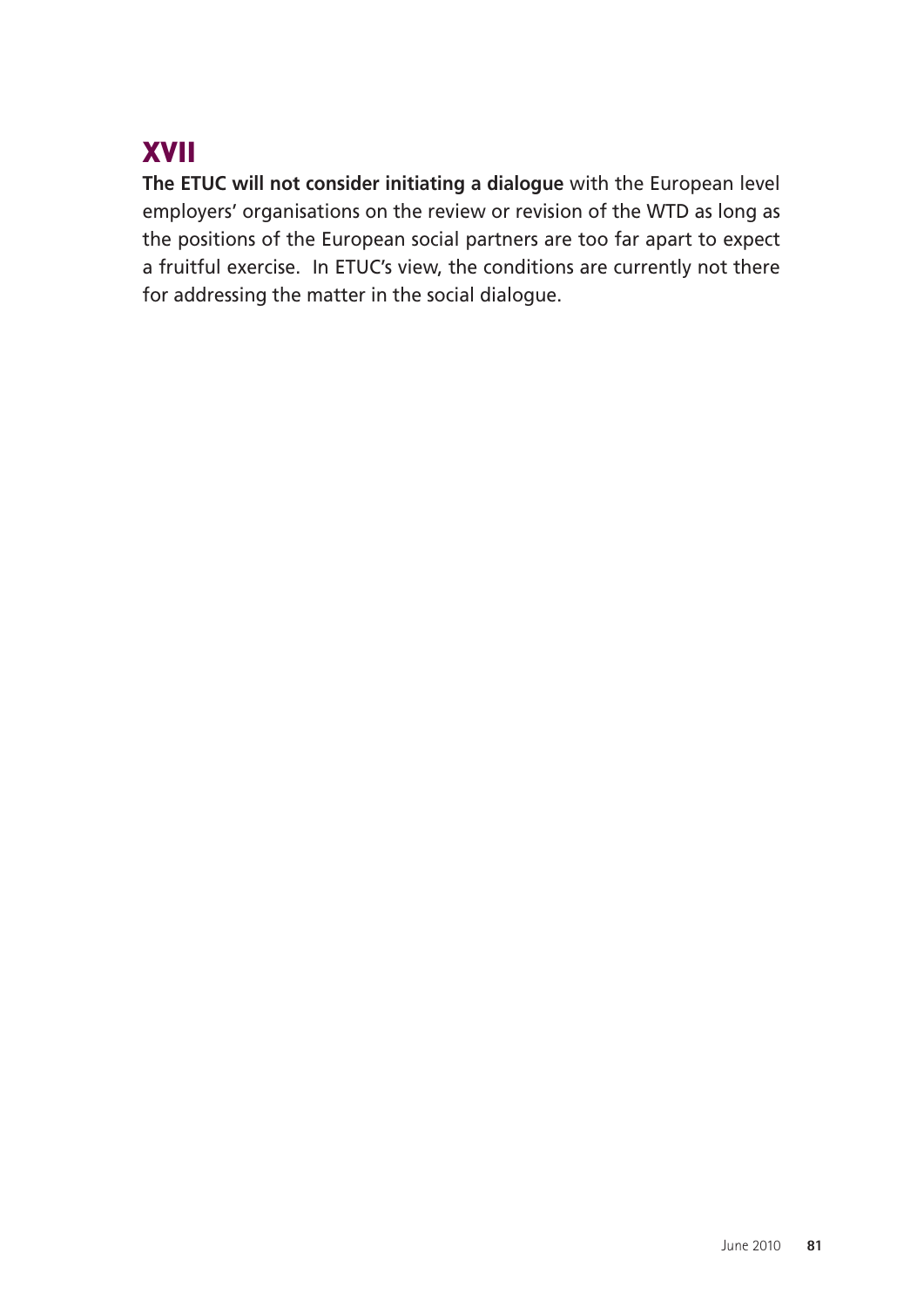# 04 **ETUC RESOLUTION** on The Worsening Crisis – Europe at Risk

**Adopted by the Executive Committee on 1-2 June 2010** 

### I

It was always evident that after the initial, generally positive EU and G20 reaction to the financial crisis of 2008, the next difficult task would be to arrange the exit from high public expenditure (the stimuli packages) towards more normal levels of public debt. The public deficit has risen from 2.3% of GDP in 2008 to 7.5% in 2010 with the public debt to GDP ratio rising from 61.6% of GDP in 2008 to 80% in 2010. Unemployment is forecast to reach 10.3% by the end of 2010. The European Commission originally envisaged this exit process getting underway in 2011 provided growth in the private sector would compensate for cuts in the public sector.

### **Panic**

### II

But events – especially speculators in the markets – have moved quickly and panicked governments. Premature exit strategies have been adopted by some European countries which appeared to be at risk of defaults. Greece, first, now Spain and Portugal have found themselves threatened in this way and join Rumania, Ireland, Iceland, Hungary, the Baltic States and now the UK, Italy and Germany in cutting public expenditure, welfare, and various labour conditions. The result in some countries is a wave of general strikes and social unrest.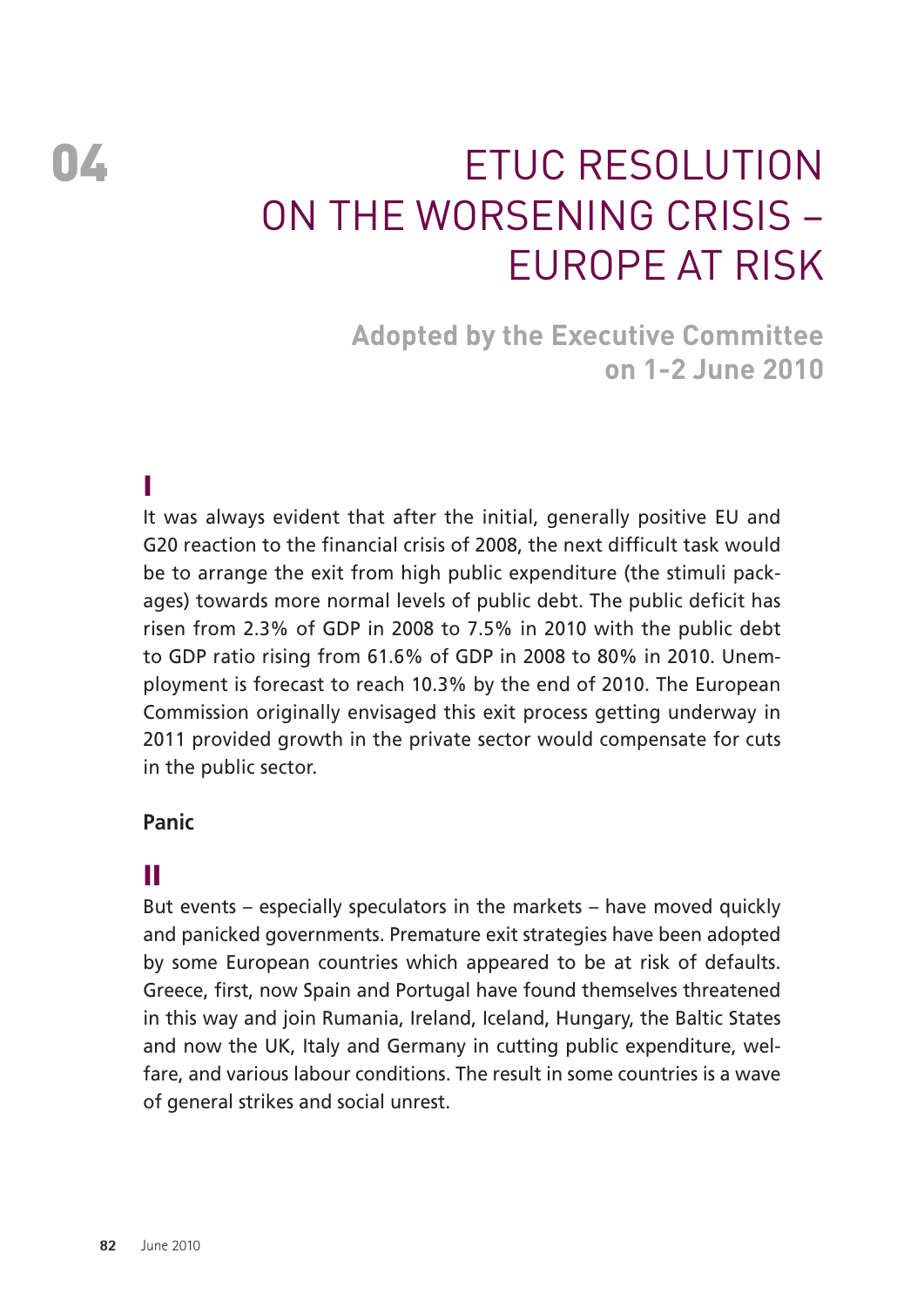## III

The EU's response to the strengthening crisis has been hesitant and uncertain. The eurozone was initially too slow to move to protect itself and its member countries in distress. The negotiations with Greece were protracted and unnecessarily humiliating for Greece; the terms eventually agreed were very tough, too harsh, and could well have killed the prospects of growth there for years. The ETUC recognises that the Greek government and people have no alternative currently to the bail out deal but considers that in due course, sooner rather than later, an extra element of growth and job creation be added to the package.

## IV

The terms of the Greek deal has provided much of the basis for the subsequent agreement of EU finance ministers on a large stability fund for distressed eurozone member countries. Again, the conditions for help are very tough, almost certainly designed to deter applicants by encouraging them to devise their own escape route from the high debts of this recession.

### V

In these circumstances, the ETUC calls on the European authorities to match their insistence on tough exit strategies with new, entry strategies towards growth and lower unemployment. Funds have been made available in the eurozone for financial retrenchment and to support banks but the growth dimension has hardly been addressed.

### **The need for growth**

### VI

The ETUC therefore reiterates its demand for a European Recovery Plan with New Green and Social Deals equivalent to 1% of European GDP to stimulate jobs, investment and growth. Europe needs huge investment in new clean technologies in the fields of energy, transport, and construction, among other sectors, and it needs new industrial policies to boost manufacturing in Europe. The myth that societies could become post industrial and live on services, especially financial services, has been comprehensively exploded.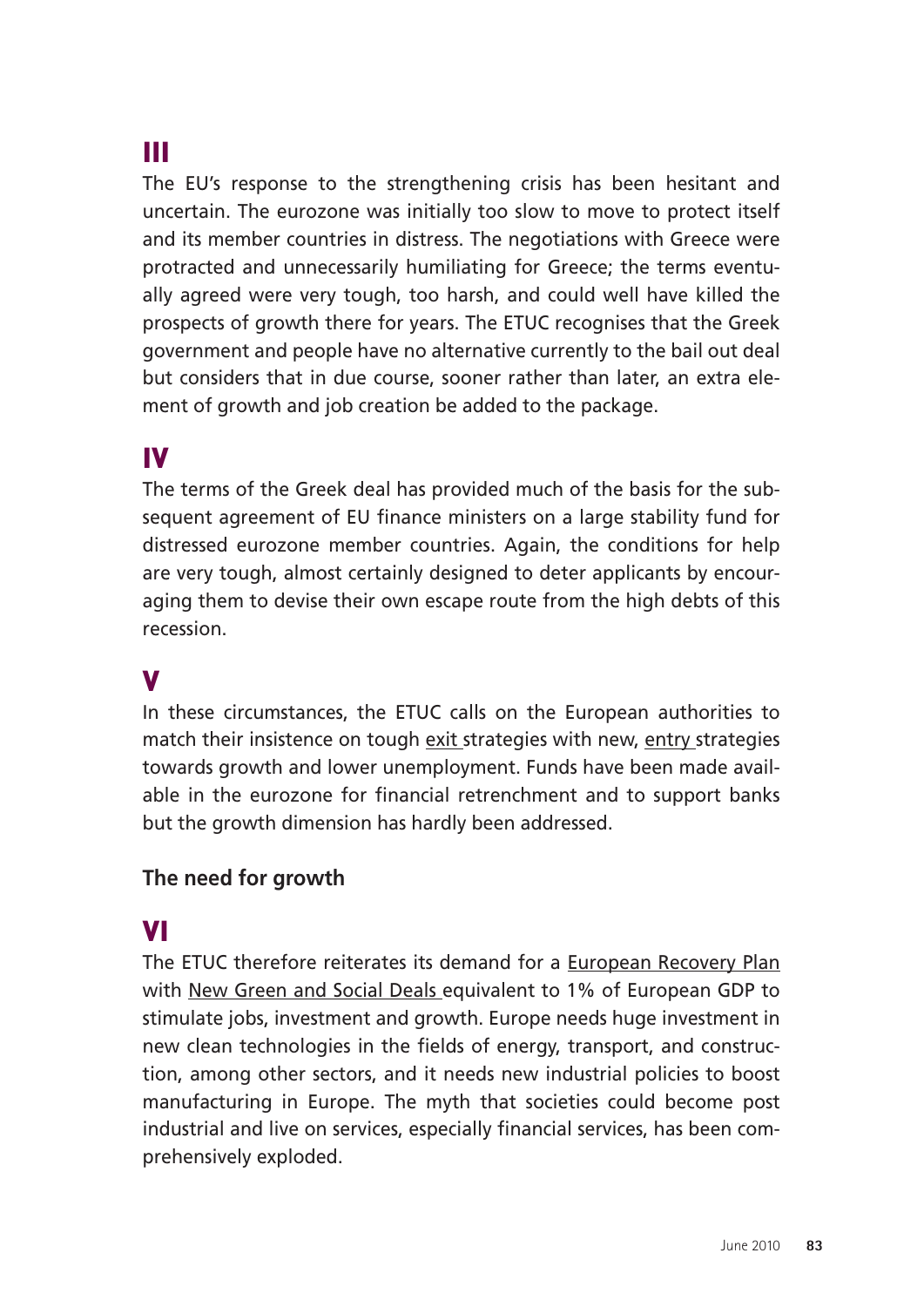# VII

A European Recovery Plan would also include

- robust regulation of financial markets the German move on banning "naked short selling" is a welcome move, as are the decisions of the European Council and the European Parliament on hedge funds and private equity;
- new sources of taxation, especially the long overdue introduction of a Financial Transaction Tax (the "Robin Hood' Tax), ideally G20-wide, but if necessary at EU level;
- special long-term help for young people, the group perhaps hit hardest by the crisis with unemployment rates as high as 40% in some countries / regions;
- industrial policies which promote European manufacturing and accelerate the development of a low carbon, sustainable economy;
- a strengthening of Social Europe with the adoption of the key features of the Monti report on the single market but additionally to the Monti report include a Social Progress Protocol to be attached to the next EU Treaty;
- start a process of transformation of capitalism from the model, stronalv based on financial capitalism and rising inequality, which grew rapidly in strength in the past 30 years, into a more sustainable, greener, longer term, more equal system where profits are made through making things, not gambling on socially useless financial instruments;
- new balanced economic and employment quidelines instead of the existing ones which put almost all the burden of adjustment on the deficit countries, and little obligation on the surplus countries to foster wage growth and internal demand.

### **The Threat from the Far Right**

## VIII

The ETUC is launching a new campaign for Growth, Jobs and Europe – and against nationalistic, racist forces in Europe. The economic policies of harsh cuts in a recession resemble those of the 1930s which led quickly in that decade from economic disaster to political catastrophe as the forces of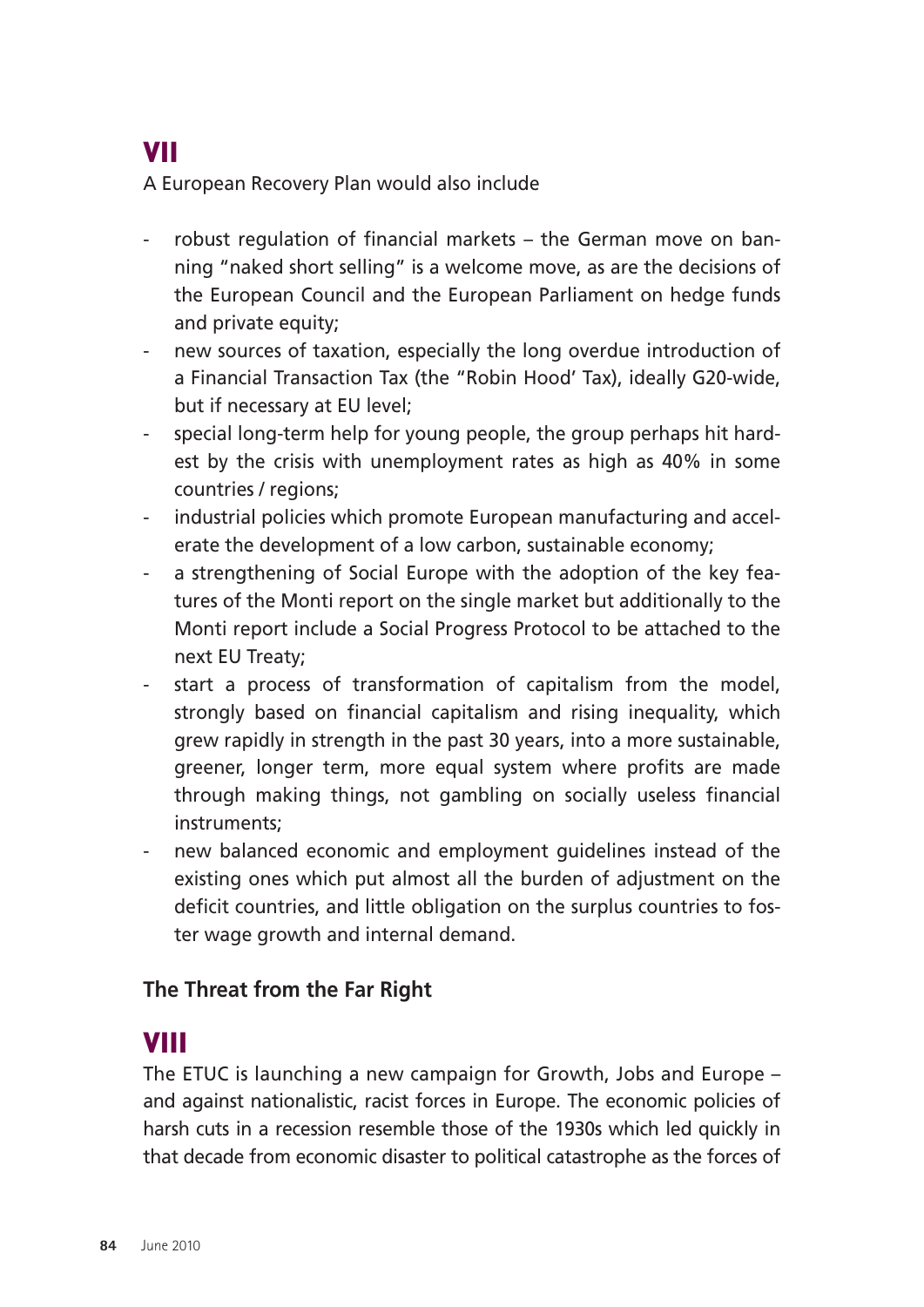nationalism, racism and militarism flourished. This must not happen again and the ETUC must take a prominent pact in ensuring that it does not.

# IX

History shows us that direction and that seems the dominant direction in the EU today. Recent results and trends show a rightward move:

- the French regional elections where the National Front made gains;
- gains in Italy for the Northern League; -victory in the general election in Hungary for the centre right with nationalists entering the Parliament for the first time;
- the campaign fortunately unsuccessful campaign of the far right candidate for the Austrian Presidency attracted the support of the country's biggest selling tabloid;
- in Belgium, the extreme right separatist Vlaams Belang has been accepted by some mainstream right parties, and separatist parties are tipped to do well in the forthcoming general election;
- in central and eastern Europe, the old enemies -Jews, Roma and national minorities – have become targets for the far right.

## X

The ETUC is highly alert to this trend. In the 1930s depression, Europe steered more right than left with disastrous consequences.

### **ETUC Action**

• **A Growth Summit** 

### XI

The ETUC is demanding an emergency Social Summit to plan to inject growth into the Europeaneconomy. Unions must stand ready to be militant against the unfair imposition of austerity packages but must also be prepared to share in the difficult processes of devising exit strategies where a fair burden falls on the broadest shoulders, the rich and the comfortable. This is the ETUC basic message – Don't panic, don't exit. But use social dialogue to discuss when and what to do and equip the EU to aid growth and job creation strategies.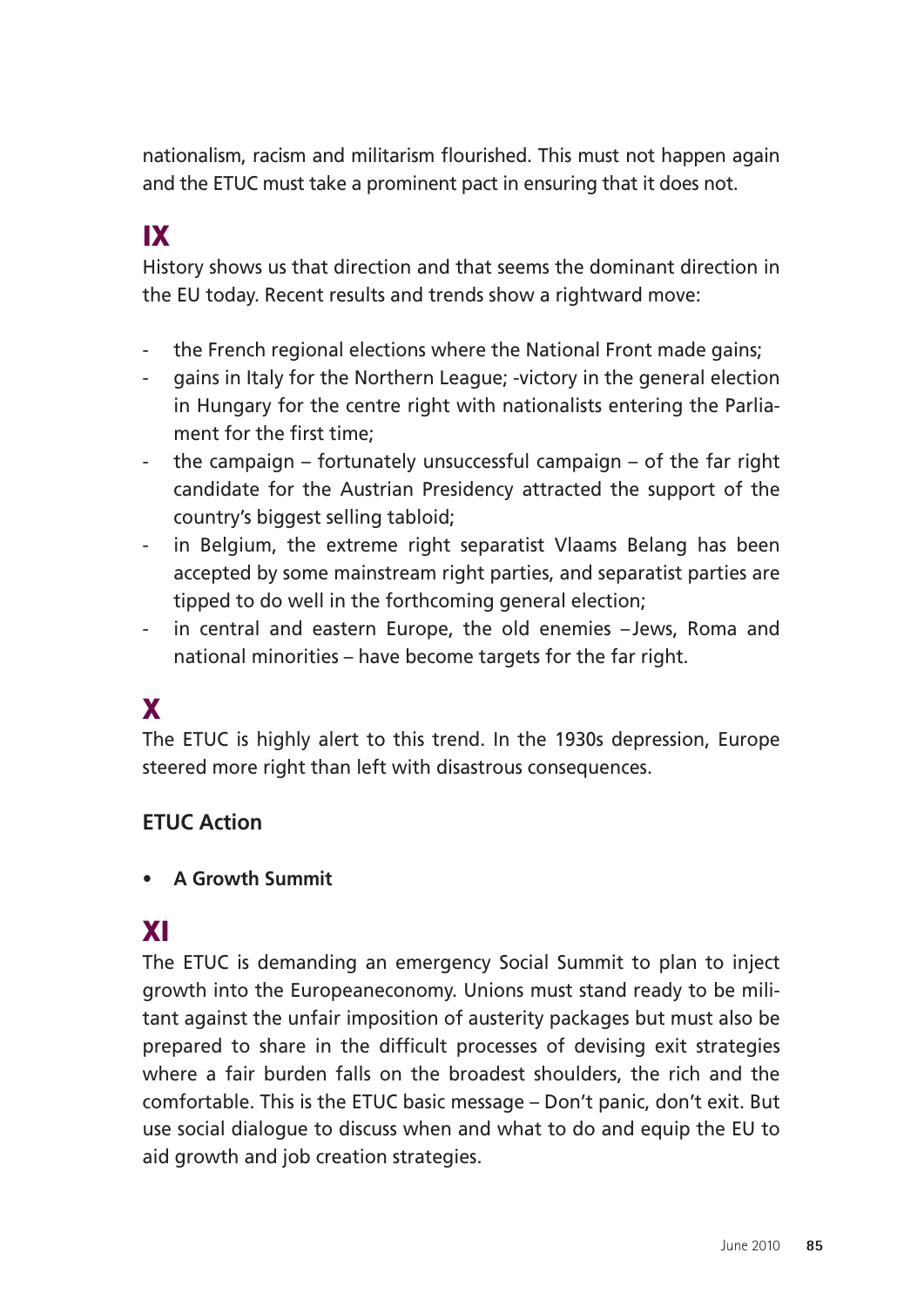• **European Trade Union Mobilisation** 

# XII

On September 29, to coincide with a meeting of European finance ministers, the ETUC will organise a European Day of Action.

# XIII

As European Governments move collectively to slash public expenditure, including jobs, pay and pensions, while the European economy is fragile and vulnerable to renewed recession, the ETUC is to mobilise a collective trade union response. This will be centred on a big demonstration in Brussels but the ETUC is calling on affiliates to take the maximum possible degree of action in all the countries of the European Union. This can include protest stoppages, demonstrations, meetings with Government finance ministers etc.

# XIV

The ETUC is also supporting the ITUC world wide Day of Decent Work on October 7.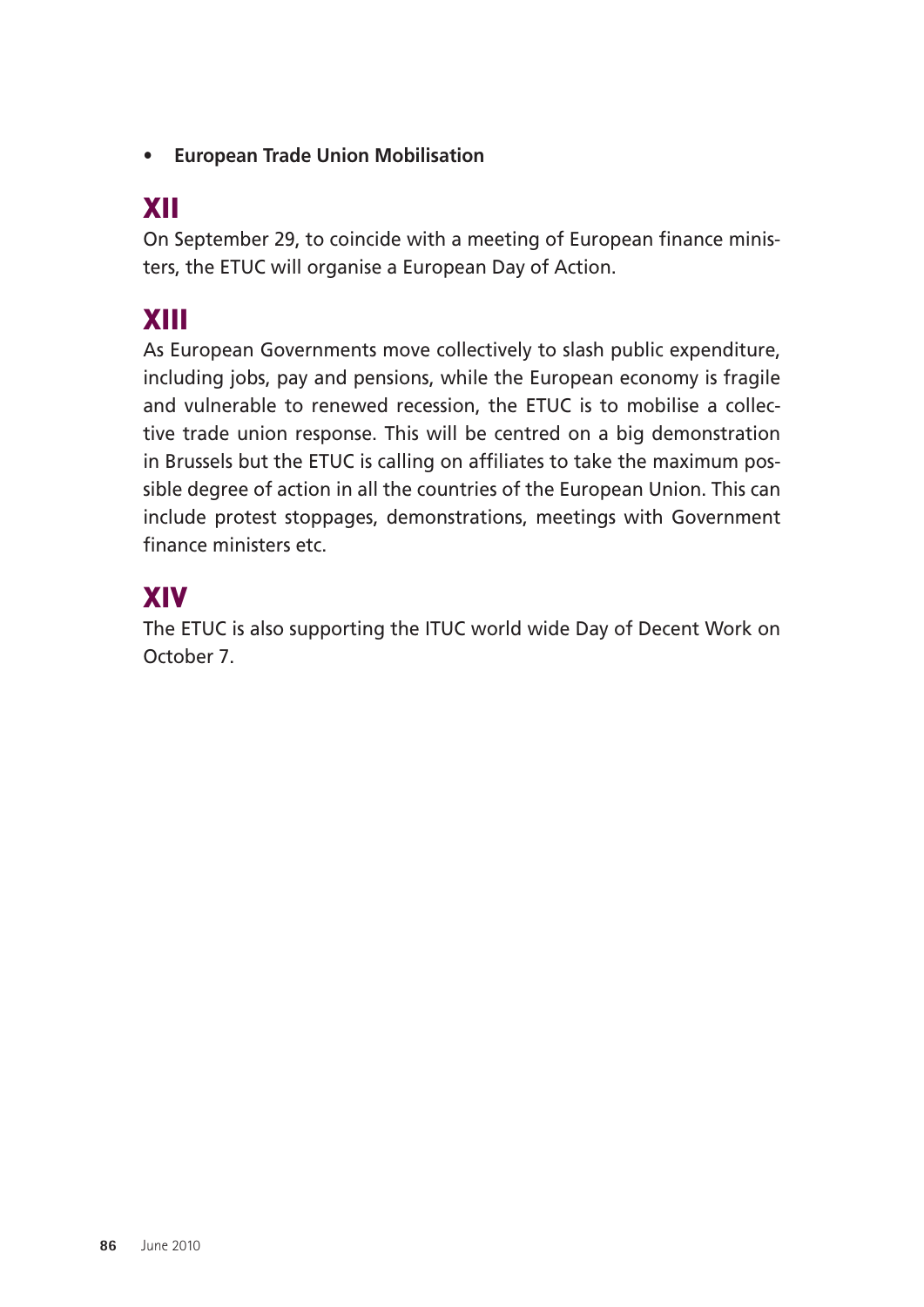# ETUC Resolution 05 Towards a new impetus for public services

**Adopted by the Executive Committee on 1-2 June 2010** 

### **Introductory remarks**

### I

Quality of life of European citizens is fashioned greatly by public policies responsible for maintaining vital infrastructures like hospitals or roads and for providing major social services as health, housing and education. Public services<sup>1</sup> are a pillar of the European social model, important for welfare and social cohesion, job creation and economic prosperity, contributing to more than 26% of the EU27 GDP and employing more than 64 million people. There is a fundamental mutuality between a prosperous modern economy and a fully developed public sector. A successful economy depends upon the availability of a well-educated workforce. This not only implies a need for a well-resourced, effective public education system but also for decent housing and effective health care. Public services are not only major employers but also purchasers of goods and services, investing more than 150 billion € yearly. Furthermore, public investments in green electricity, renewable energies and green transport should be important contributions to ensuring the transition to a sustainable and low carbon economy.

<sup>1</sup> In European jargon, Public services are divided into two categories, (non-economic) services of general interest ((NE)SGI) and services of general economic interest (SGEI). SGEIs are subject to the European Treaties, but derogations are possible subject to specific public service obligations by virtue of a general interest criterion.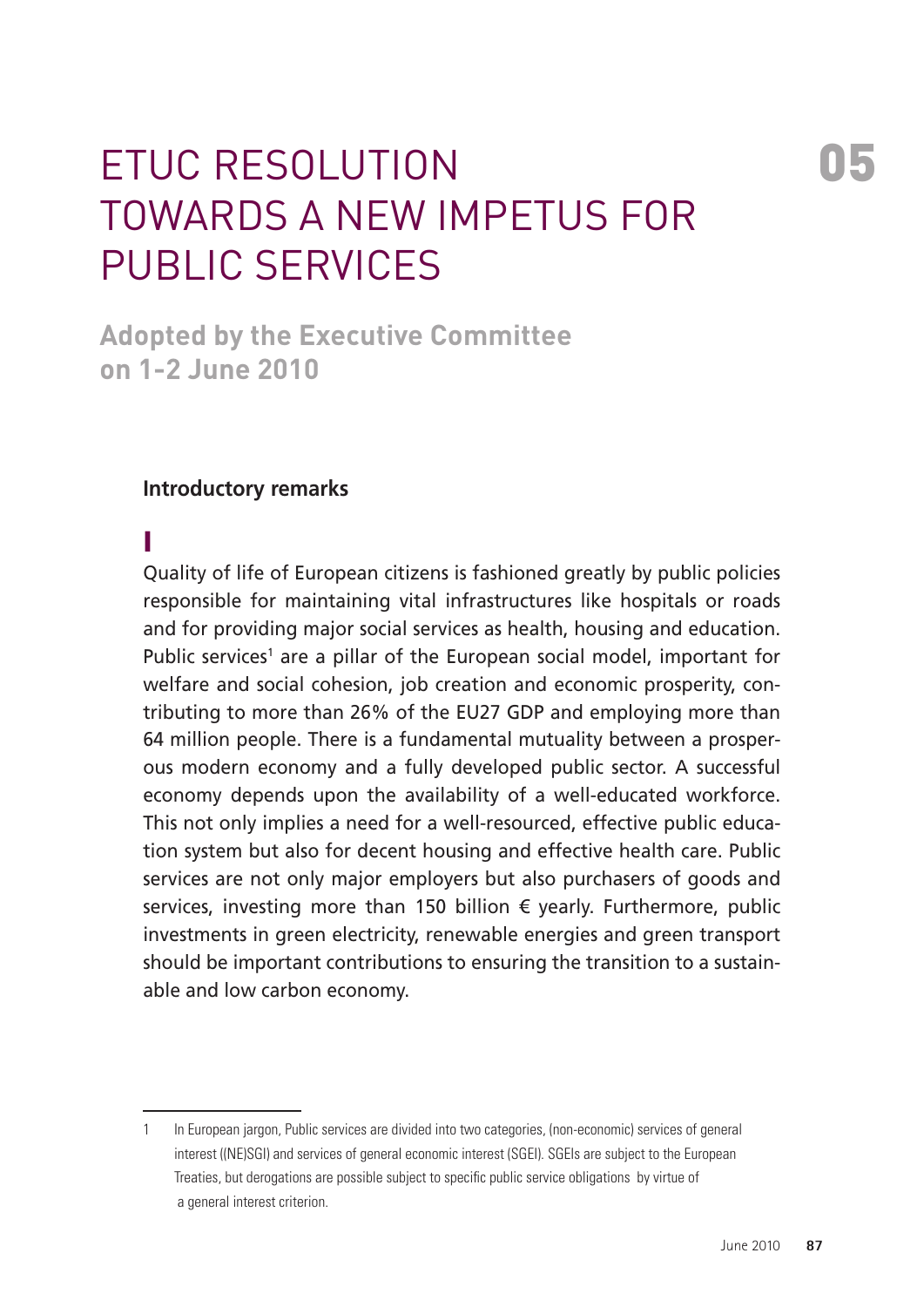### II

Public services are confronted today with a double challenge: the worst crisis since the 1930s and the ongoing policy emphasis on the austerity measures by the European Institutions. The public sector has become the main target to compensate for the budget deficits generated by the financial bail-outs for defaulting banks. Draconian cuts in public expenditure are imposed by various national governments seriously jeopardizing social justice and social inclusion. The European Commission exerts pressure on member states by giving absolute priority to budget consolidation over growth. This will further deepen the recession resulting in high unemployment. The quality of public services and their accessibility for citizens will be dramatically reduced, whilst the financial and banking sector reaps in massive profits again. Moreover, even in the middle of the crisis, the Commission is upholding its approach of putting competition first. It is interfering with the competence of the Member States when defining public services, for instance when limiting the scope of social housing in the Netherlands. This intrusion is unacceptable as it severely limits the possibilities of financing quality public services.

### III

Public services play a key role in the current financial crisis ensuring social cohesion and cushioning the effects of the crisis and could play an even bigger role. Even neo-liberals have acknowledged that the public services are twin economic and social "automatic stabilisers". ETUC insists therefore that funding for public services needs to be underpinned by appropriate fiscal policy measures, including the introduction of fairer and progressive taxation systems (for instance financial transaction tax), as well as improving the efficiency of tax collection. Exit strategies and adjustments of public finances need to be planned over the medium and long-term. The pre-crisis concepts of the European Commission contained no reference to the contribution which public services make to job creation, prosperity and welfare nor to the importance of public investments and wide access to public services. However, the pre-crisis strategy to win the race to lead the world has not delivered the desired results. The new 2020 strategy should acknowledge the role the public sector and public services play in building sustainable growth and a fair inclusive society.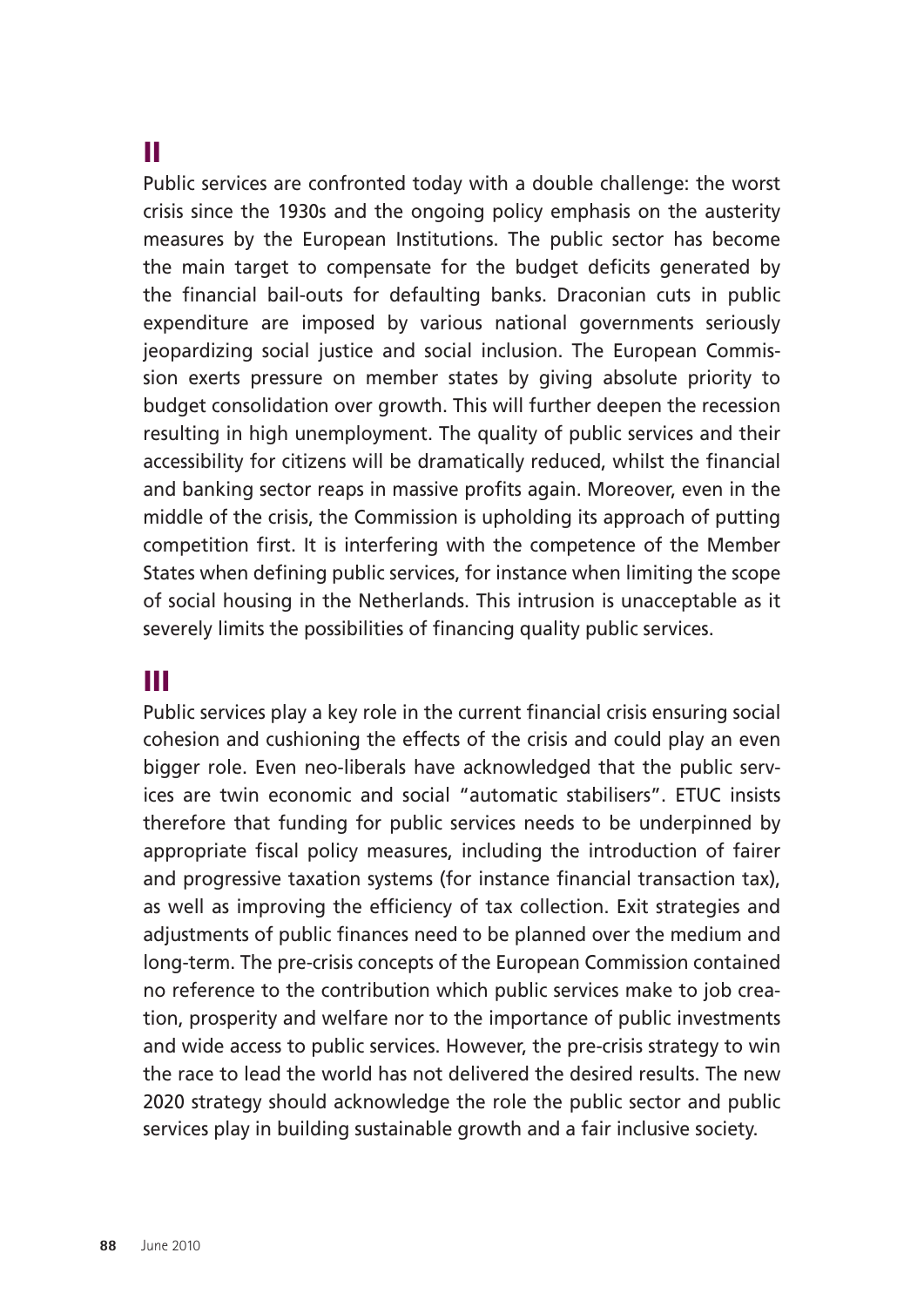# IV

In recent years, many problems for public services have occurred at the EU level; the delivery of SGIs, public procurement, state aid have been subject to European Court of Justice (ECJ) cases. Public services have come under increasing scrutiny from the European Commission seeking to expand its internal market concept. The slow "creep" of Commission and ECJ decisions seeking to define more and more services as "economic" strengthens the trend that more and more local non-profit public services could be deemed to be "economic". There is a dilemma between the need to increase legal security by legislation or leaving the question to the ECJ which will end up opening and liberalising all public services.

### V

When the ECJ continues to rule that market freedoms and competition are superior to fundamental rights, the principle of public services is at stake and the idea of social Europe takes a blow. This trend is reinforced in particular by the Laval and Rüffert cases in which public authorities are involved and public procurement rules are under attack. The local or regional authorities applied local collective agreements as a condition for the acceptance of tenders from foreign service providers. Public authorities' obligation to tender for construction works and services provided to them puts local authorities in particular at the heart of this matter. They can apply social criteria, but in a restricted way.

### VI

The **Lisbon Treaty** brings about new institutional developments and introduces changes, calling for an update of the ETUC strategy. The logic of the Lisbon Treaty is one of greater openness in the debate on Services of General Interest. The social market economy has become the new framework, and competition is no longer a goal, but a tool.

### VII

The **Charter** of Fundamental Rights by virtue of Article 6 (1) becomes legally binding. The Charter lays down, in its Article 36, a right of access to SGEIs "in order to promote the social and territorial cohesion of the Union". In addition, several provisions of the Charter imply the existence of a mission of general interest. For instance, the right to education (Art.14), the right of children to protection and care (Art. 24.1),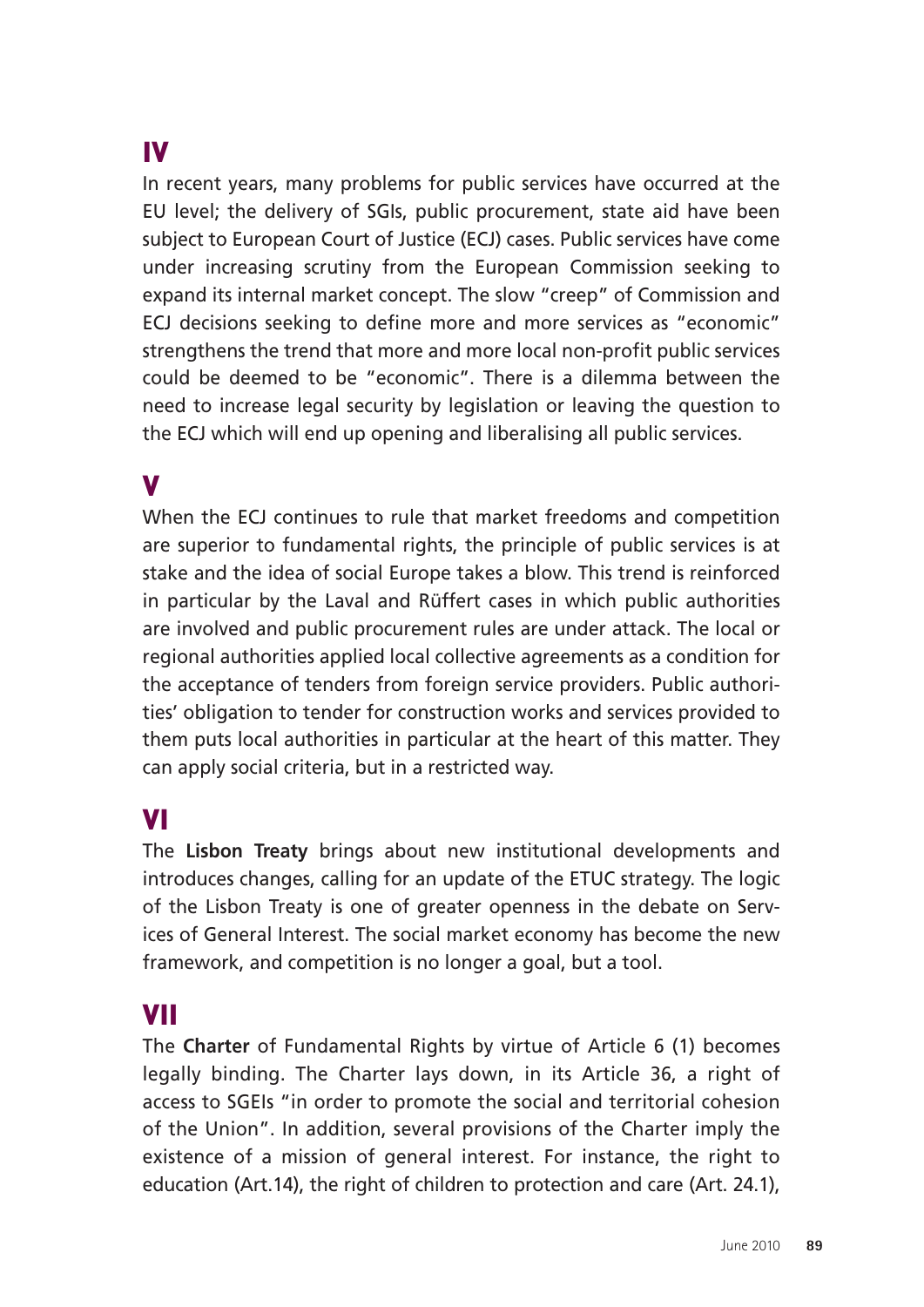the right to social and housing assistance (Art. 34.3), the right to healthcare (Art. 35) etc. constitute fundamental rights recognised and protected by the Union.

## VIII

The new **Article 14** TFEU provides a **legal basis.** It is a widespread consent that article 14 leaves the Community legislator with no choice as to the form of action: it imposes the instrument (Regulation) and the procedure for its adoption (the ordinary legislative procedure). Regulations leave Member States no leeway in implementation and it may therefore be difficult to achieve a consensus for adoption, but not impossible, as the new Regulation on public passenger transport services by rail and by road (1370/2007) showed.

# IX

The **new protocol** (no. 26) on SGIs lays down interpretative provisions concerning the common values of the EU with regard to SGEIs and confirms the broad margin of manoeuvre of the Member States in providing, commissioning, financing and organising SGEIs as closely as possible to the needs of the users. Article 1 of the protocol acknowledges the essential role and the wide discretion of national, regional and local authorities.

## X

These three new foundations (Charter, new protocol, legal base in Article 14) of the Lisbon Treaty are an important cornerstone in the construction of a new architecture for SGIs and a transversal regulatory approach with regard to SGEIs, not only by making it legally possible henceforth, but also by making it necessary in the light of the guidelines now set out firmly in primary law (Protocol). Article 14 offers the possibility to move away from a mere derogation from internal market rules to a more positive stance, taking into account the shared values embodied by public services across the EU. The Charter of Fundamental Rights, together with Article 14 TFEU and the new protocol can be used to build up an authentic notion of SGIs as common values of the EU. These three new foundations above all place a shared responsibility on the EU and Member States to ensure the application of principles that are inherent to public services, i.e., the principle of solidarity, universal access, equal treatment, availability, continuity and sustainability, of quality public services and principle of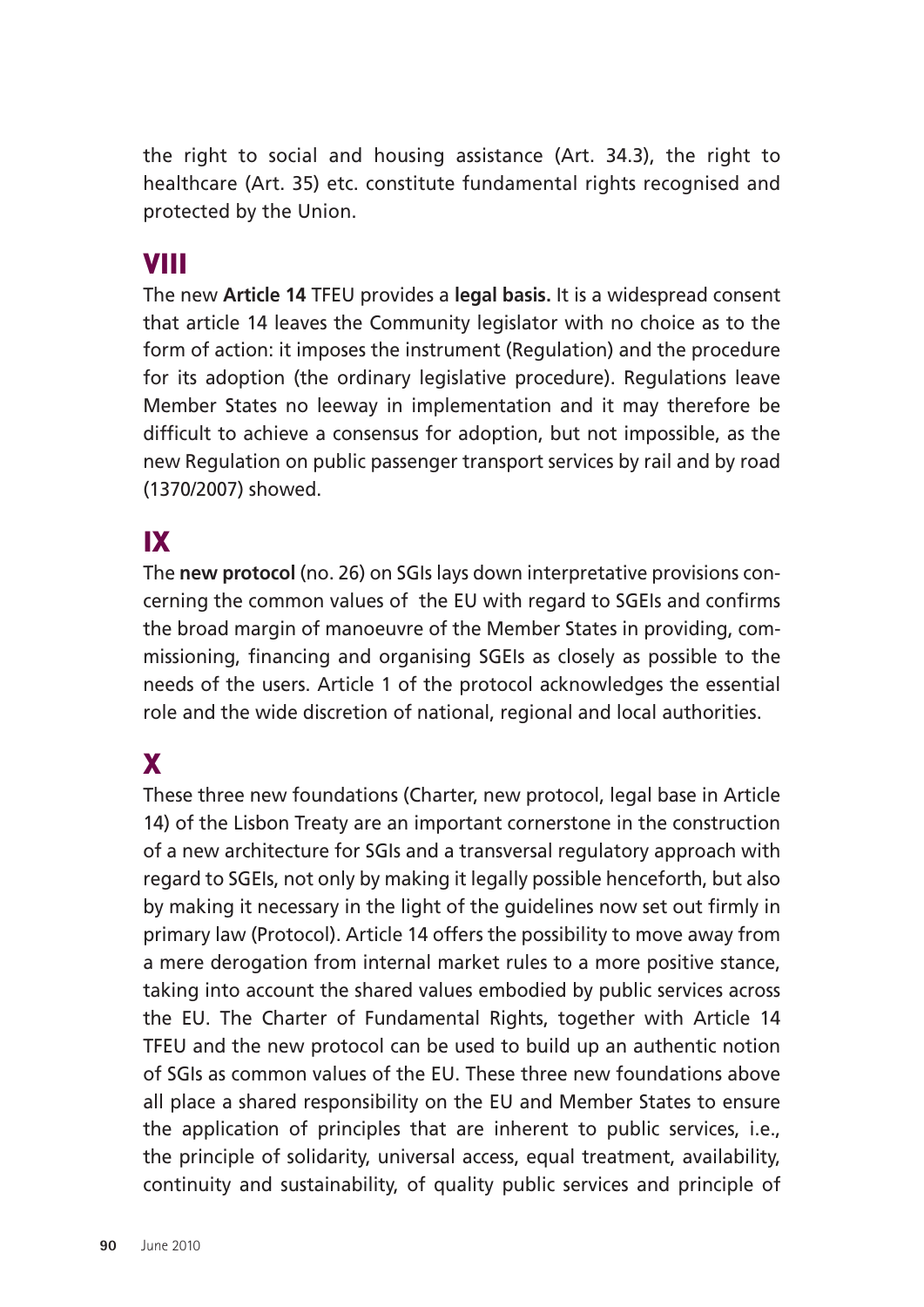user rights. The EU should now skip from the strict derogation approach that has prevailed so far to a promotion approach based on the notion of common value, i.e. solidarity and social and territorial cohesion. It is also important to note that the treaty reserves an original power of selfdetermination and autonomy for local and regional authorities.

### **ETUC proposals and actions to promote public services**

# XI

The ETUC is convinced that the new article 14 together with the new protocol is an **obligation** to act. It is unacceptable that the Commission continues to abstain from any action. The ETUC asks the Commission to come up with a legislative proposal on the basis of the new article 14. The previous demand for a "framework directive" which was based on internal market rules (Article 114) is from now on replaced by the new demand for regulation(s).

## XII

The **content** of such a regulation should reinforce the 'public service mission' of public services and provide that

- 1/ the power of definition is with the relevant local, regional and national public authorities,
- 2/ the exercise of this discretion should not be open to challenge in any legal proceedings except in case of manifest error, and
- 3/ the burden of proof should fall on the European Commission or other complainant and not on the local or regional or national authority. More provisions are possible. The subsidiarity rules are important in creating a balance between the nationally established public services and European competition rules and the internal market. The Member States can exercise wide discretion which is strengthened by the new treaty to define missions and obligations of general interest. The times, when the Commission turned a "blind eye" towards the regional and local organisational levels, prioritising market and competition over regional and local self governance, should definitely be over.

# XIII

In complement to regulations each Member State, local and regional public authorities can (on the appropriate level) establish a **register** of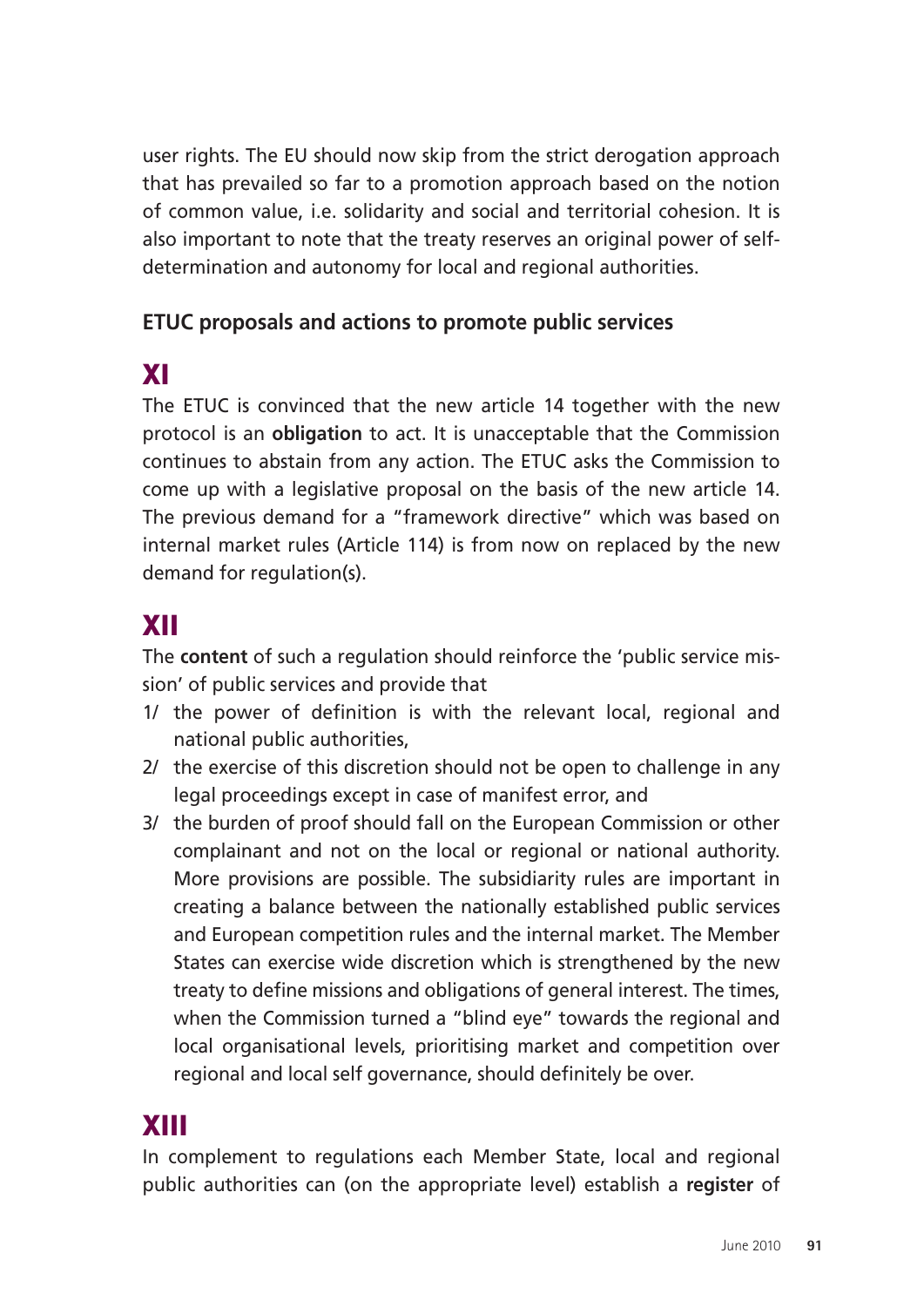non-economic services of general interest, which are excluded from the application of the rules on the provision of services, on competition and on state aid. The new double track approach has the advantage that the diversity of national traditions, cultures, values etc. can be fully taken into account and a Member State with an ambitious definition of public services can establish a broader list than a Member State with less ambition. Unanimity would no longer be necessary and the situation that one Member State can block any progress would be avoided as well. The register can be updated whenever necessary.

### XIV

Member States have the competence to provide, commission and fund SGEIs. As it is shared with the EU institutions, there is at present considerable legal uncertainty and insecurity, so it will be necessary to clarify the conditions for implementation in regulations, namely:

- a/ the conditions for defining SGIs, SGEIs, non-economic SGIs and social SGIs in respect of the Member States' competence of definition. A clarification of the conditions for "particular tasks", their methods of implementation, and the methods for appointing operators is necessary as well;
- b/ the definition of their forms of organisation under what conditions may any exclusive or special rights be decided, and more generally what type of derogations may be applied to the rules set out in the Treaties, the conditions for choosing management methods ("inhouse"), and the conditions for cooperation of activities and/or services between local public authorities;
- c/ the financing of SGEIs, particularly from the viewpoint of the application of the rules for the supervision of state aid, in the context of a revision of the "Altmark" package (of November 2005). It is necessary to better define which compensations do not fall under the treaty provisions on state aid.

## XV

The ETUC demands a serious assessment of **Public Private Partnerships** (PPPs). It is not acceptable for the Commission to push, without any critical assessment of problems and failures, for an increased scope for PPPs, to stimulate unilaterally a greater role for the private sector. The Commission treats as evidence the claim that PPPs improve efficiency and reduce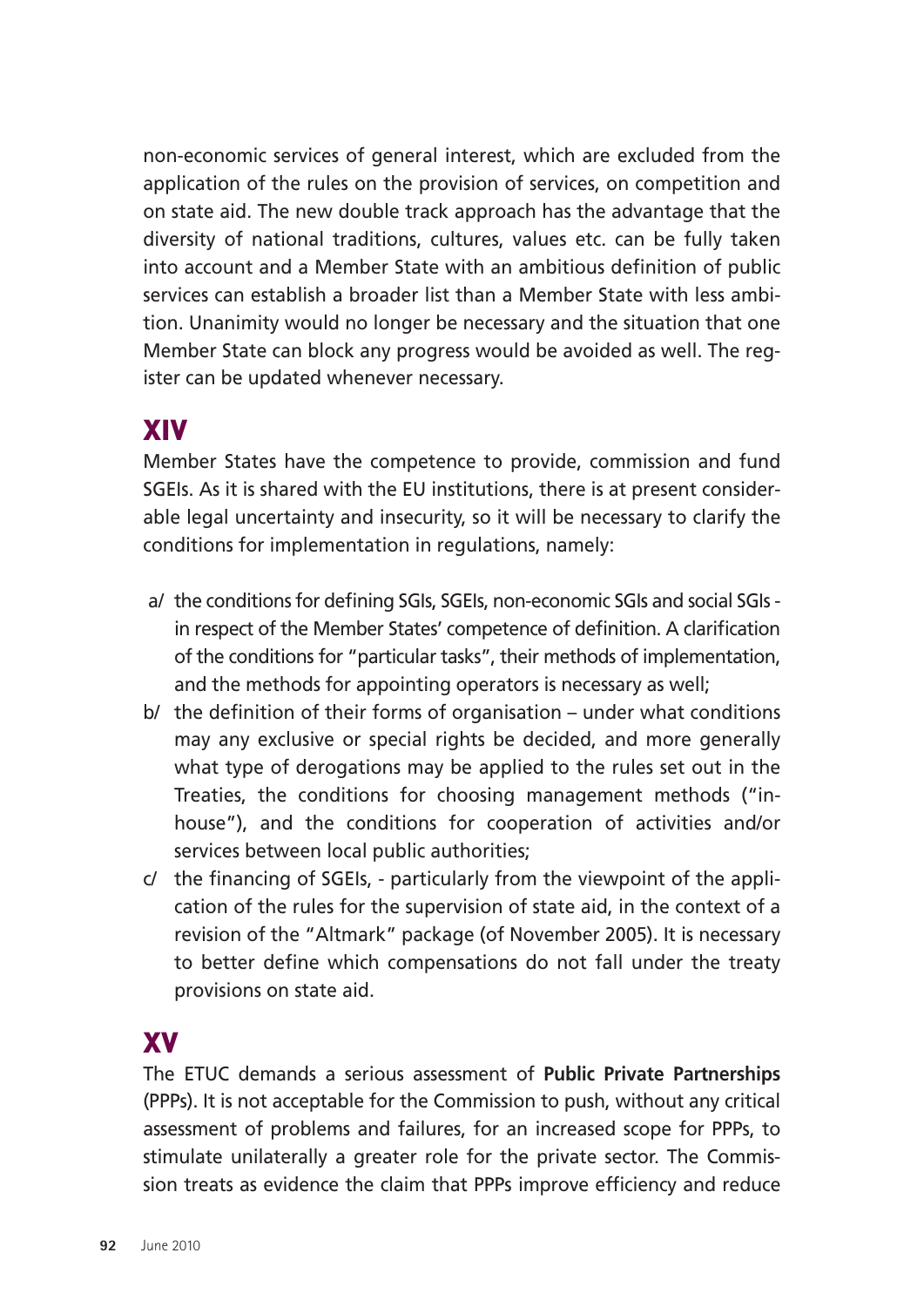burdens on public budgets, which is contested by many scientific researchers. So there should be an independent evaluation about PPP and much larger transparency about legal, economic and social consequences of PPP contracts and subcontracts. The responsible public authorities should have sufficient public resources to finance public services. Statistical requirements about public deficits should not lead to indirectly promote PPPs.

# XVI

The ETUC has been asking for a handbook on **social public procurement** for more than six years to explain how social, employment and ethical considerations can be included in contracting processes varying from providing information and ensuring compliance relating to employment protection, working conditions, respect for ILO Conventions and collective agreements.

### XVII

The ETUC demands a **critical in-depth assessment** of previous liberalisations and privatisations with the participation of all major stakeholders and maintains its demand for a **moratorium for liberalisations.** In particular, the ETUC asks the Commission to declare that there is no intention to come forward with proposals to liberalise **water or waste** as well as domestic rail passenger services, and to commit itself to this declaration.

## XVIII

The ETUC supports the efforts of the European Parliament and the Belgian Presidency to improve the security, quality and availability of social services of general interest. **Social services** are part of a "grey area", which is prejudicial to the accomplishment of the missions entrusted to them. They are faced with an increasing level of legal insecurity, uncertainties and disputes. Therefore, regulations on health and social services should take the new treaty provisions fully into account. A derogation from internal market rules should be applied according to Art. 86, paragraph 2 EC, as far as the development of trade is not really affected<sup>2</sup>. The creeping precarization of public services must be reversed.

<sup>2</sup> In the case of social services: absence of a profit motive, services of proximity: Article 106.2 TFEU "the development of trade must not be affected to such an extent as would be contrary to the interests of the Union", operation on the basis of the principle of solidarity.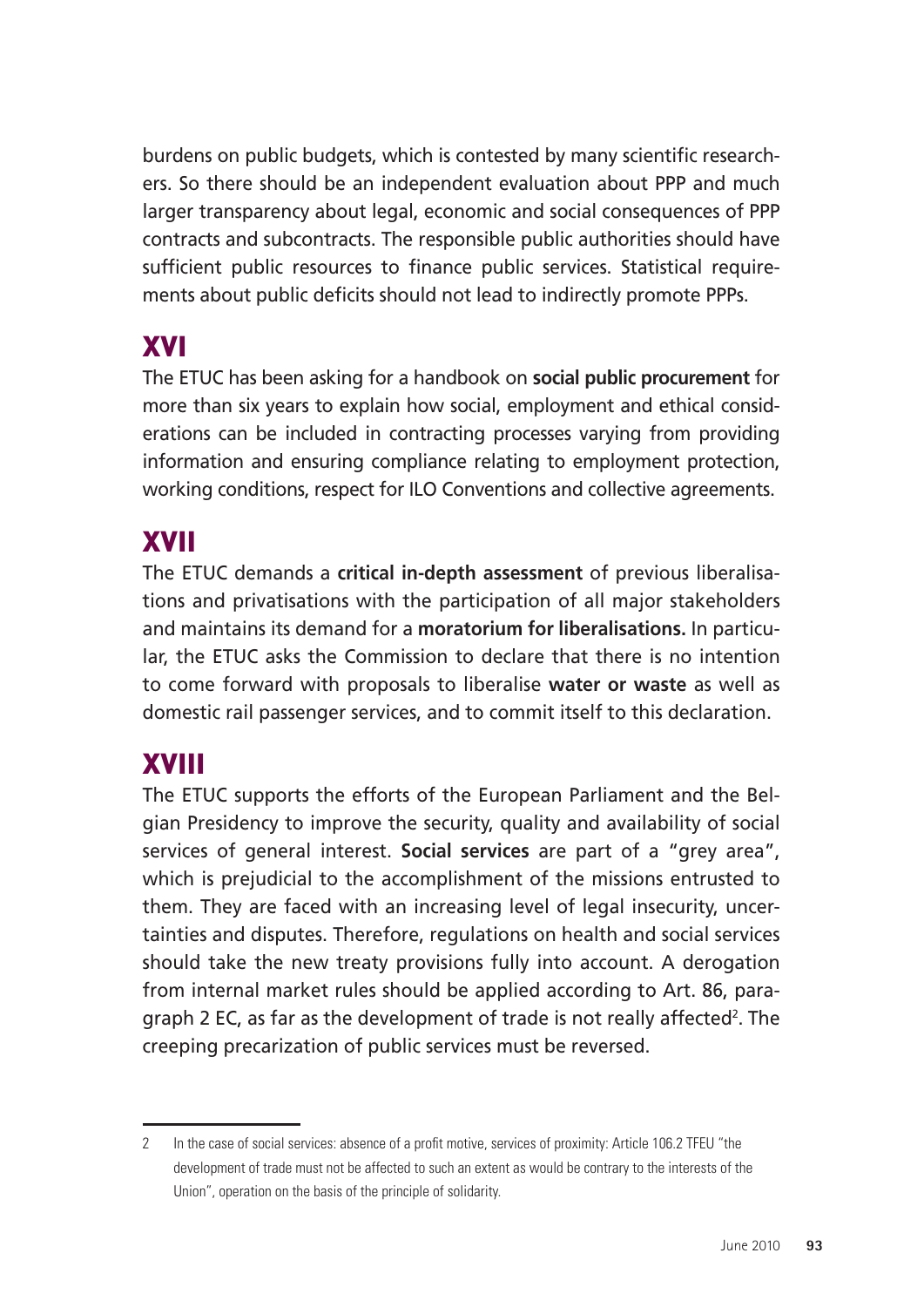The Decision of the Commission against the Netherlands on social housing which sets an income limit (of 33 000  $\epsilon$ ) and prevents mixing inhabitants from different social classes is a clear breach of the subsidiarity rules and should be challenged. The ETUC remains sceptical vis-à-vis voluntary frameworks on the quality of social services. Quality of work, social dialogue and secure funding are essential elements of strategies to promote quality public services. ETUC calls in addition for a strengthening of the Open Method of Coordination processes related to public services and for the appropriate involvement of social partners.

## IXX

In general, new initiatives regarding public services should be benchmarked against the public service provisions of the Lisbon Treaty and should have Article 14 as their legal basis. Existing **sectoral directives** should be revised and improved in the light of the new treaty provisions and in particular complemented by the Monti Clause (EC Reg. 2679/98) and a social clause. The aim of this clause is to anchor fundamental rights in all legislation on the single market. It would ensure that the implementation of the economic fundamental freedoms of the single market does not impede collective bargaining rights and the right to strike as defined by national legislation.

# XX

The ETUC attaches a very high priority to the introduction of a **social progress clause** governing primary law, and for the necessary instruments in secondary law to balance the movement of workers and services, fundamental rights and the competition rules. In case of conflict social rights should prevail over internal market freedoms. The ECJ cases like Rüffert etc. have been extremely detrimental to workers' support for the EU.

## XXI

The Belgian Presidency, the European Parliament and the European Commission are asked to act and to come forward with proposals to strengthen high quality, accessible, affordable public services, and essential for social, territorial and economic cohesion and to ensure more legal security in order to allow the development of sustainable public service missions and to guarantee fundamental rights.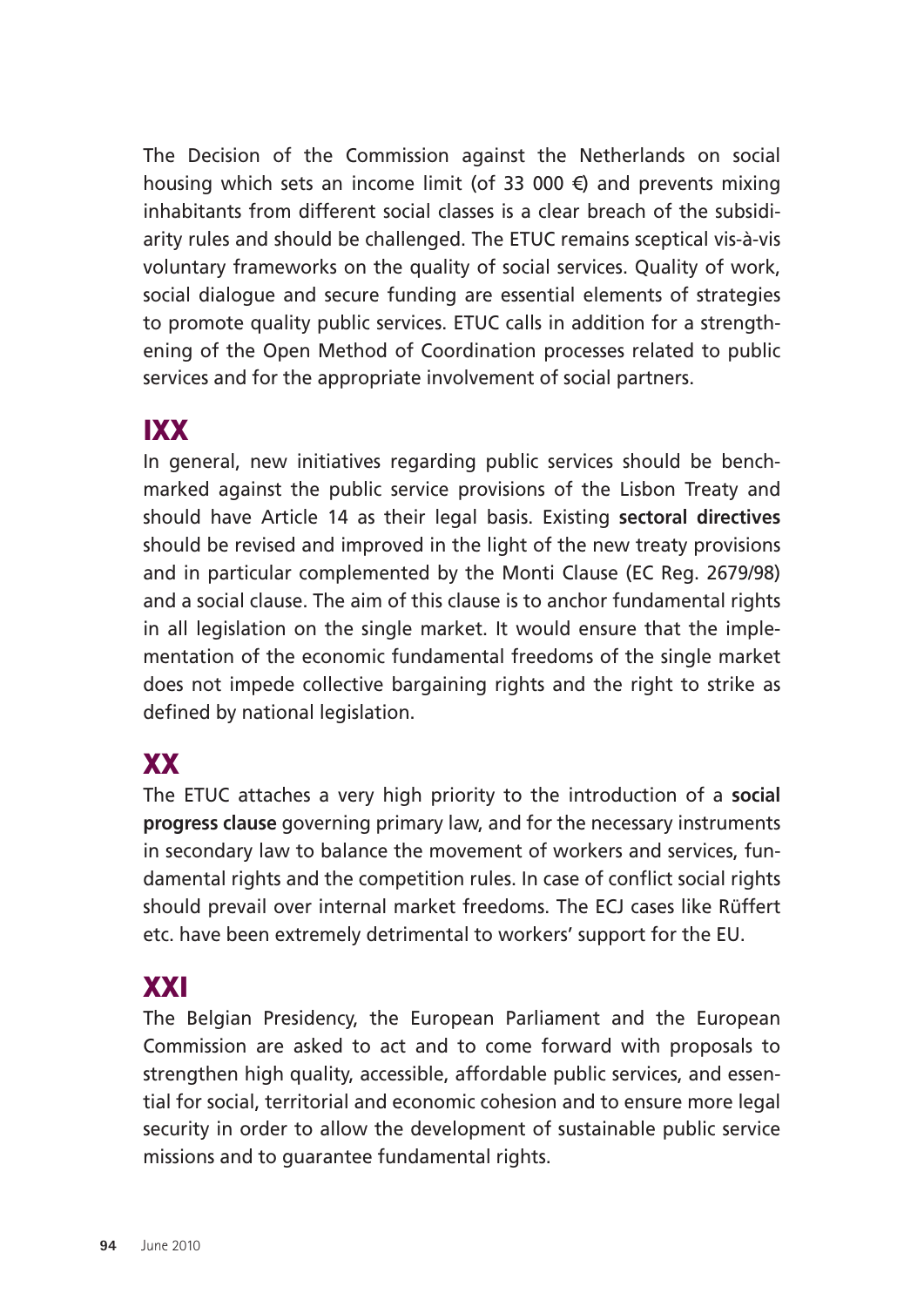**OCTOBer 2010**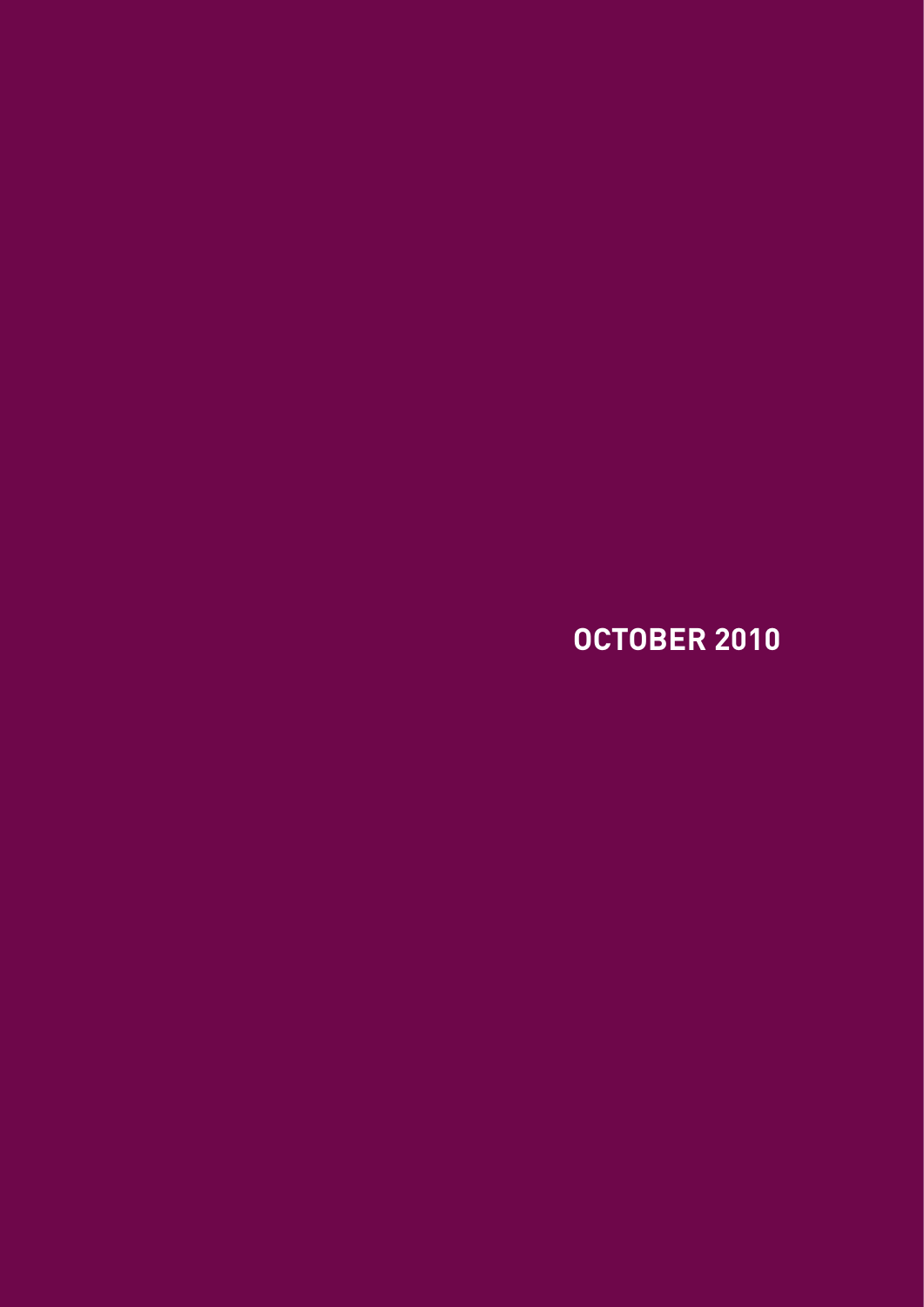# 01 RESOLUTION ON A SUSTAINABLE New Deal for Europe and towards Cancun

**Adopted by the Executive Committee on 13-14 October 2010** 

**The EU must adopt** *A Sustainable New Deal* **, underpinned by a development strategy to secure Europe's recovery from recession, to adopt a just transition, to create millions of decent, sustainable and green jobs, and to make a fair and effective contribution to the global fight against climate change.** 

### **1/ Introduction**

In recent years, the European Trade Union Confederation has adopted a number of resolutions and positions on climate policy, together with the ITUC, shaped by various studies it has commissioned<sup>1</sup>, on which this resolution is based.

This resolution details the position of the European trade union movement, particularly in view of the climate negotiations to be held in Cancun in December 2010. It also forms part of the general framework of the recent resolution adopted by the International Trade Union Confederation, «Combating climate change through sustainable development and a just transition»<sup>2</sup>, to which the ETUC subscribes.

The ETUC sees just transition as a genuine opportunity. Work must urgently be started to implement its basic principles within the framework of a European strategy: dialogue between government, industry

<sup>1</sup> See our dossier at http://www.etuc.org/r/749

<sup>2</sup> See http://www.ituc-csi.org/IMG/pdf/2CO\_10\_Sustainable\_development\_and\_Climate\_Change\_03-10-2.pdf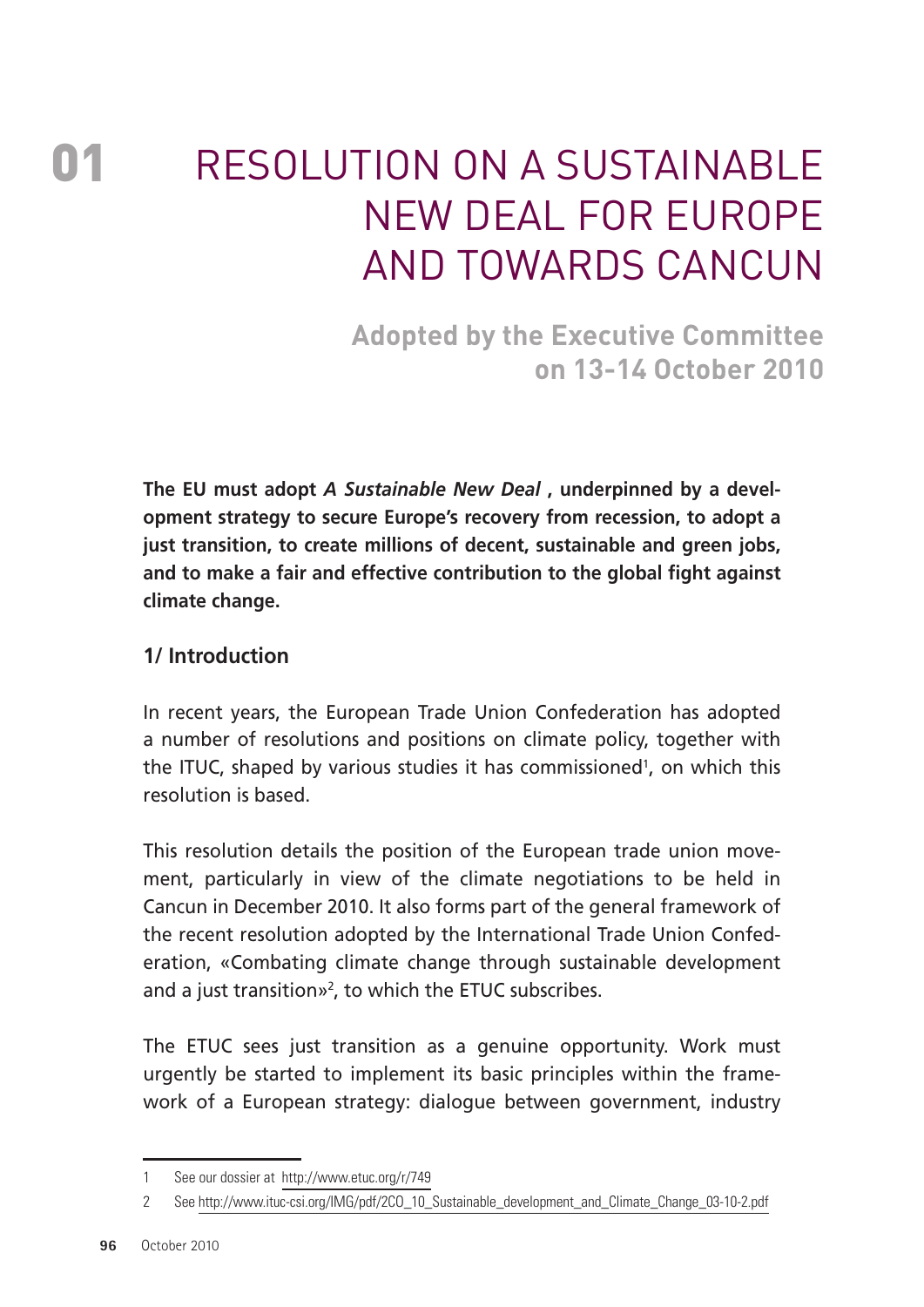and trade unions, and other interest groups; green and decent jobs; investments in low-carbon technologies, and new green qualifications.

The European strategy must be a development strategy and not merely a negotiating strategy.

Europe has to impulse and persuade the other countries, including developing and emerging countries, of the importance of social and environmental transparency, control instruments, regulation, standards and sanctions, to avoid competition based on the lowest common social and environmental denominators and ensure a virtuous circle.

From the point of view of the trade union movement, action on climate change can and must seek to become a strategy for sustainable growth and social progress. Such action must entwine the battle against climate change with the fight against poverty and social inequality. Caution in this regard is no longer possible. Urgent action is required, including through the Europe 2020 strategy which must be revised and strengthened to include these priority actions, in order to contribute to the transformation of our societies avoiding conflict.

### **2/ General context**

#### **2.1. Austerity strategies are no response to recession or climate change**

The financial crisis plunged Europe into the worst situation it has ever known since the 1930s: 23 million unemployed in Europe, millions of European citizens made vulnerable and insecure, and growing social tension across the continent. The centre of gravity of global economic activity has also shifted outside of Europe and climate change – together with environmental damage in general - is worsening social inequalities between and within the different regions of the world.

To cope with this situation, the only response most European governments have been able to come up with is to adopt austerity measures that will drive up unemployment and radically damage social solidarity and growth as well as Europe's capacity to contribute effectively and fairly at global level to the fight against climate change and the struggle for social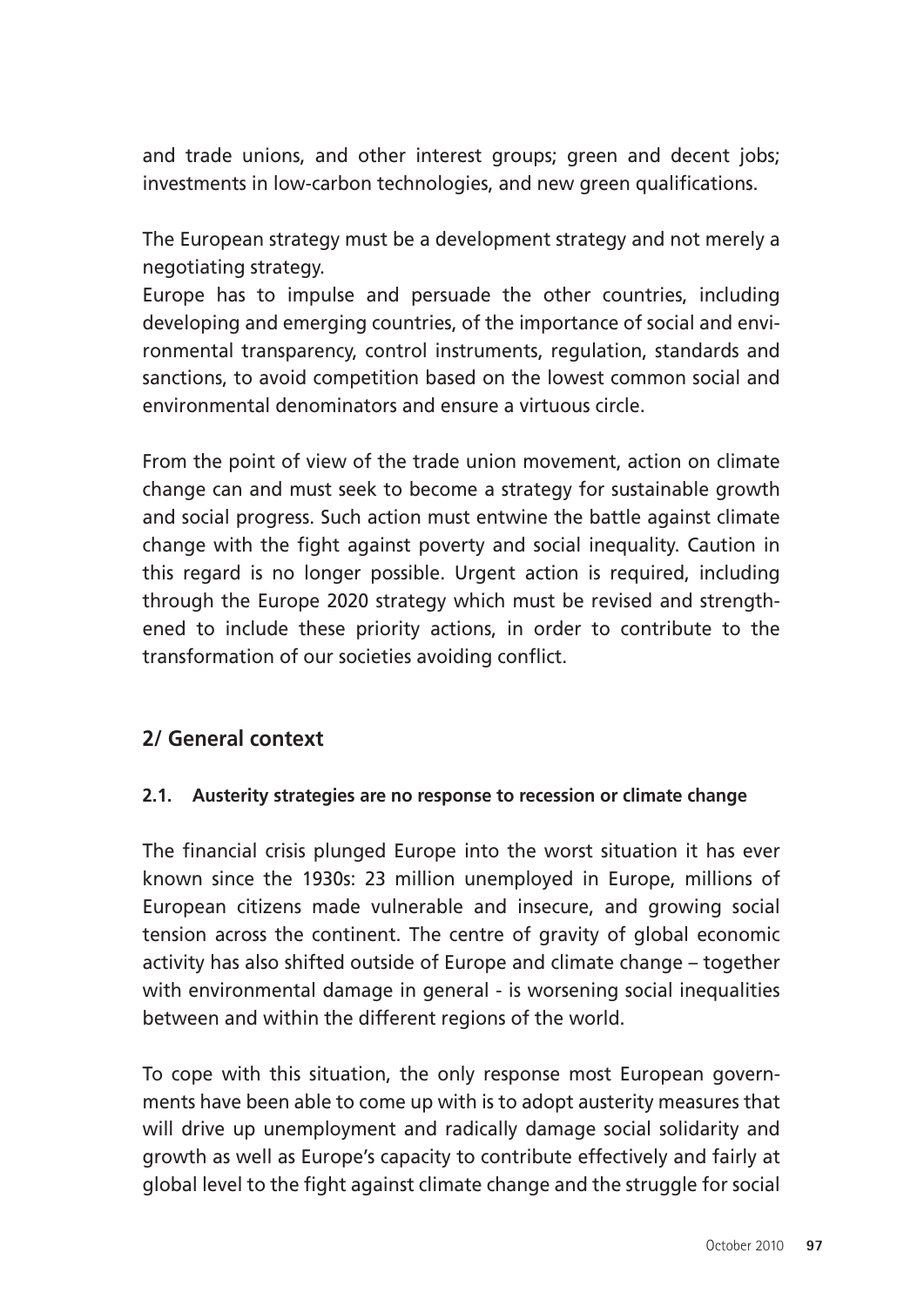progress. During the financial crisis, however, huge amounts of money were raised to save banks and guarantee their financial assets. Now, Europe must urgently mobilize and strengthen its financial resources to guarantee a sustainable economic recovery. A financial transactions tax (FTT) is essential.

The ETUC is concerned that austerity measures will lead Europe into recession and result in even more unemployment, deep cuts in salaries and pensions, insecure working conditions for young people and other workers, poverty, social exclusion and social inequalities. It is also alarmed that recorded reductions in greenhouse gases emissions – resulting largely from the economic crisis rather than climate policies - together with austerity measures will delay and complicate the investments needed to bring about the transition to a low-carbon economy.

### **2.2. A European sustainable development strategy is the right response to recession and climate change**

For the ETUC, it is possible to build a more social Europe, a Europe of solidarity that offers its citizens access to quality jobs, stable jobs, training for all, the guarantee of decent pay, strong social protection as a guarantee of social cohesion and solidarity, protection of purchasing power, the guarantee of better pensions, and quality public and social services available to all; a Europe based on solidarity contributing to the respect for human and labour rights globally, through the prioritisation of these rights and social conditions in all treaties, agreements and institutions and by promoting an integrated sustainable development approach in all international decision-making processes.

For the ETUC, it is possible to meet at the same time these social objectives and environmental requirements, among which the reduction of greenhouse gas emissions.

**To help achieve these objectives, Europe must adopt an integrated sustainable development approach and put in place a development strategy that establishes the conditions for sustainable growth, namely concerted green growth that contributes to the creation and maintenance of quality jobs and social progress throughout the economy, because all jobs are concerned.**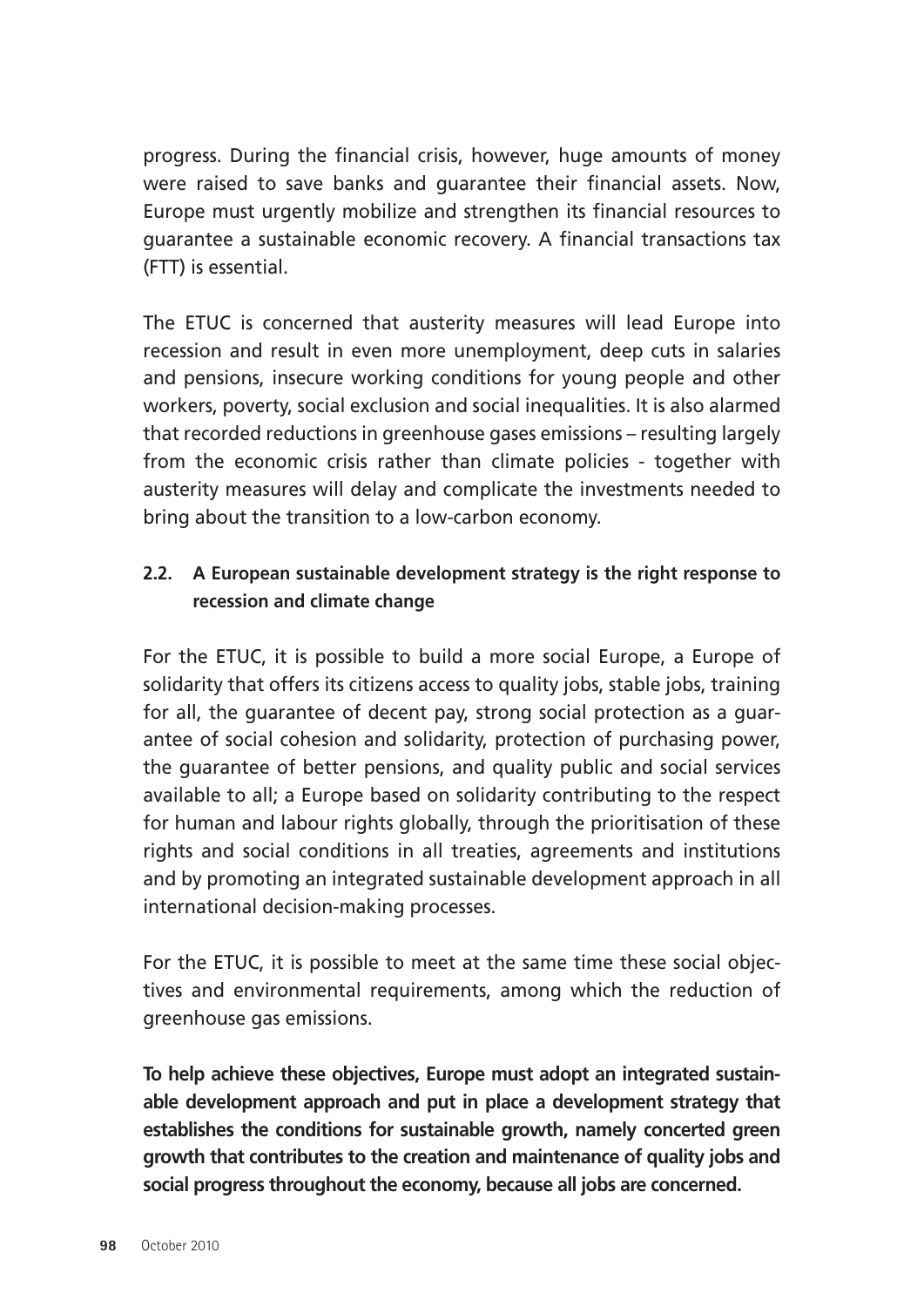Simultaneously, Europe must:

- ensure the development of coordinated, sustainable and dynamic industrial policies in the European Union based on low-carbon policies, R&D, technological innovation and suitable education and training programmes;
- improve European governance;
- reinforce public control in such a way that any measure designed to promote any policy is impossible to separate from compliance with labour legislation:
- strengthen means of fiscal coordination and transparency to prevent social dumping in Europe;
- adopt appropriate climate change legislation;
- ensure a strong public investment policy;
- ensure the transparency, coherence and complementarity of its public policies, including fiscal policy measures, that must all contribute reaching sustainable development objectives;
- develop instruments to finance the necessary policies;
- implement urgently a financial transactions tax.

In short, Europe must oblige the Member States to assume a high level of responsibility and must put in place genuine, strong and coherent European policies. Otherwise, in the longer term, it risks wasting the opportunity offered by today's crisis to develop a low-carbon economy rich in quality jobs, losing its voice in the international arena, and contributing to a historic weakening of Europe.

The sustainable growth that Europe so badly needs can only be based on stability and security grounded in a dynamic employment and social protection policy. Workers will more readily accept job mobility, whether linked to climate or other policies, if it is placed in the framework of a secure career. It cannot be conceived of without compliance with social legislation, without sustained social dialogue instruments, without anticipation of needs or without real social law in all European Union countries.

Historically, these elements have constituted the foundations of the European social model, foundations that are being called into question in a number of European Union states today. Yet we cannot build a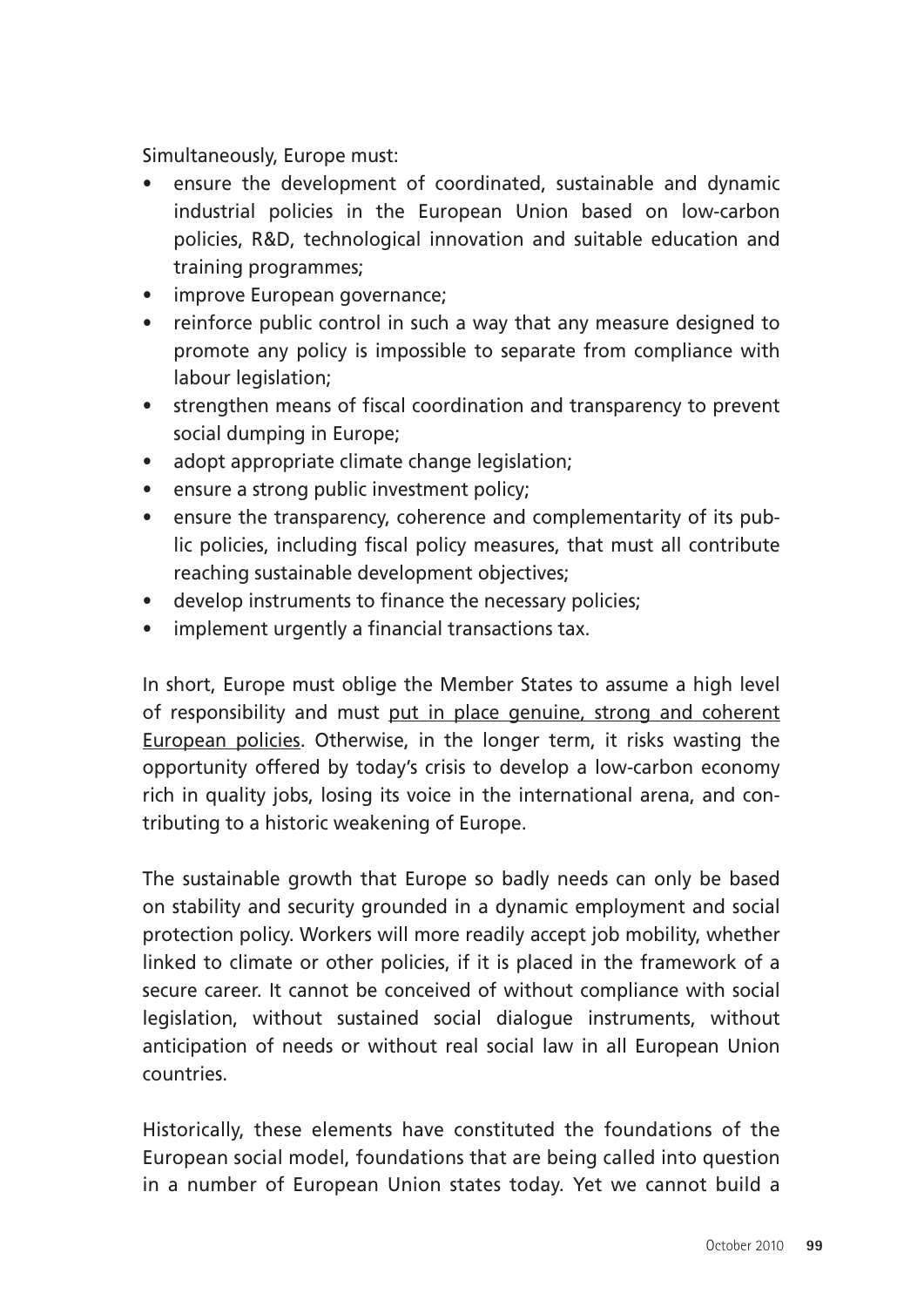democratic social system based on increasing social inequalities, resulting among other from insecurity in employment and environment degradation.

For the ETUC, another model is possible. It is both necessary and urgent, as a means of safeguarding the European democratic social system and enabling Europe to contribute fairly and effectively to the fight against climate change and against environmental damage in general and to the drive to combat social and environmental inequalities in Europe and beyond.

A failure to move forward in this direction may not only lead to a historical weakening of Europe compared with the rest of the world, particularly on the development of promising green technologies, but could also exacerbate conflicts related to resource management due to their scarcity in certain regions of the world and cause an increase in migration that will often prove disastrous for the populations concerned.

### **3/ The climate change negotiations and Europe**

For the ETUC, the 5 pillars of Just Transition to a low carbon Europe are:

- Consultation between Government and key stakeholders, including representatives from business, trade unions, local government and regional bodies and voluntary organisations.
- Green and decent jobs through investments in (new) low carbon technologies.
- Green skills: Government-led, active education/training and skills strategies for a low carbon, resource efficient economy.
- Respect for labour rights and human rights: democratic decision making and respect for human and labour rights are essential in order to ensure the fair representation of workers' and communities' interests at the national level.
- Strong and efficient social protection systems.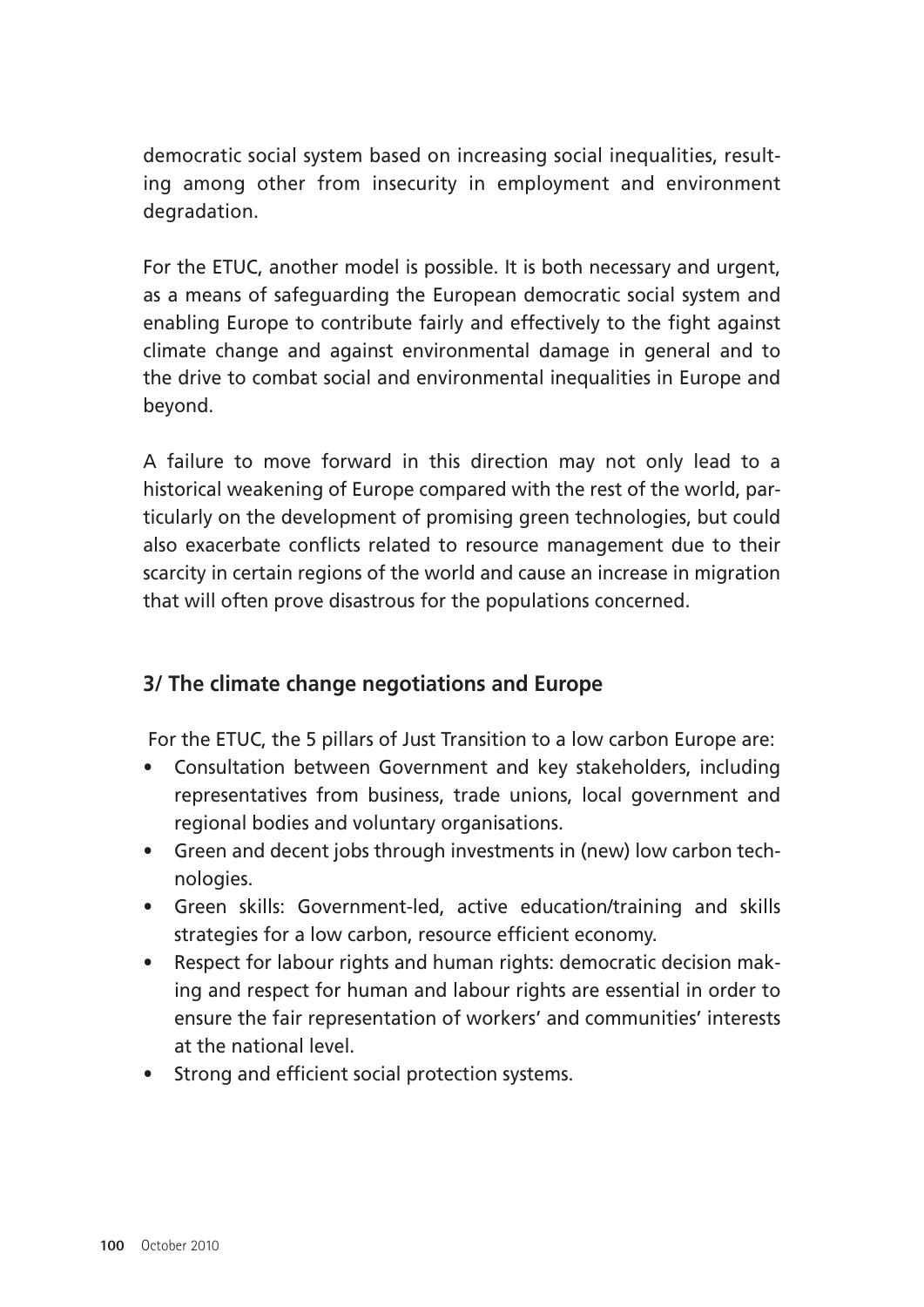The ETUC also stresses the following points, specifically for Europe.

### a/ **In the context of European policies, the European Union must:**

- put people and the planet first, as developed in the Spring Alliance Manifesto to which it contributed, and consequently attach far greater importance to the social dimension of environmental and economic policies, reconsider the European Union's sustainable development strategy to ensure that it adopts a truly transversal sustainable development approach in shaping its policies, and reconsider the **European Union's 2020 Strategy**<sup>3</sup> ;
- stress the urgency of **protecting biodiversity,** particularly for its very strong interactions with climate change, but also in light of a general concern for public health and occupational health. For the protection of biodiversity and promotion of health at work we request the spread of the principles and methodology of REACH at global level. This should be put on the ILO's agenda.
- **implement as a matter of urgency, and in full, the potential in terms of sustainable development included in the European Treaties,**  namely:

- the pursuit of the objectives set out in Article 3.3 of the Treaty of the European Union, stipulating that '*the Union shall work for the sustainable development of Europe based on balanced economic growth and price stability, a highly competitive social market economy, aiming at full employment and social progress, and a high level of protection and improvement of the quality of the environment. It shall promote scientific and technological advance. It shall combat social exclusion and discrimination, and shall promote social justice and protection, equality between women and men, solidarity between generations and protection of the rights of the child. It shall promote economic, social and territorial cohesion, and solidarity among Member States…'*

 - the implementation of the horizontal clauses included in the Treaty on the Functioning of the European Union

<sup>3</sup> See http://www.springalliance.eu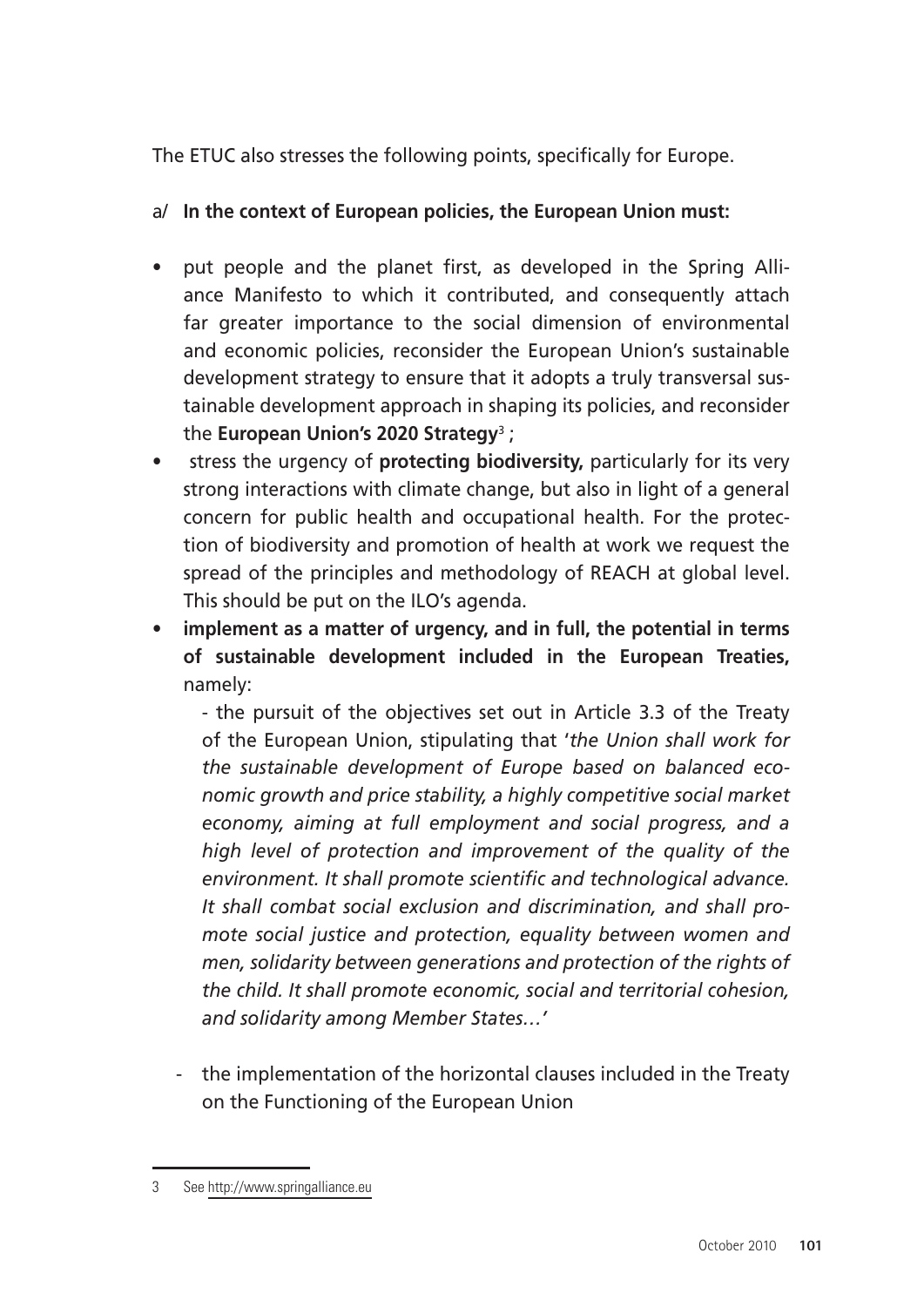On the one hand via social mainstreaming applied across all European policies, as provided in Article 9: *'In defining and implementing its policies and activities, the Union shall take into account requirements linked to the promotion of a high level of employment, the guarantee of adequate social protection, the fight against social exclusion, and a high level of education, training and protection of human health'.*

On the other by also incorporating considerations to do with the environment and sustainable development provided in Article 11: '*Environmental protection requirements must be integrated into the definition and implementation of the Union's policies and activities, in particular with a view to promoting sustainable development*'.

- implement as a matter of urgency, before the end of 2010, a Euro**pean recovery plan matched with a green and social New Deal equivalent to 1% of Europe's GDP** to stimulate employment, investments and growth. Europe needs massive investments in clean technologies, both in new and existing industries, particularly in the fields of energy, transport and construction, as well as new industrial policies to boost manufacturing in the Union<sup>4</sup>.
- implement and strengthen the commitments made in the Energy-**Climate package5 ;**
- **adopt climate change legislation** that includes measures such as:
	- the creation of a European agency taking over the responsibility for establishing benchmarks based on the best available technologies and ensuring carbon traceability for products, in particular for those where "carbon leakage" could result in the loss of jobs and investment to countries without similar carbon reduction commitments, on which the social partners are represented;
	- prevent price speculation and erratic fluctuations through a revised  $ETS<sup>6</sup>$ ;

<sup>4</sup> See ETUC resolution of June 2010 on «The worsening crisis – Europe at risk" at: http://www.etuc.org/a/7373

<sup>5</sup> See ETUC resolution of March 2008 at : http://www.etuc.org/a/4716

<sup>6</sup> See ETUC resolution of October 2009 at www.etuc.org/a/6594 andETUC position of June 2010 at www.etuc.org/a/7395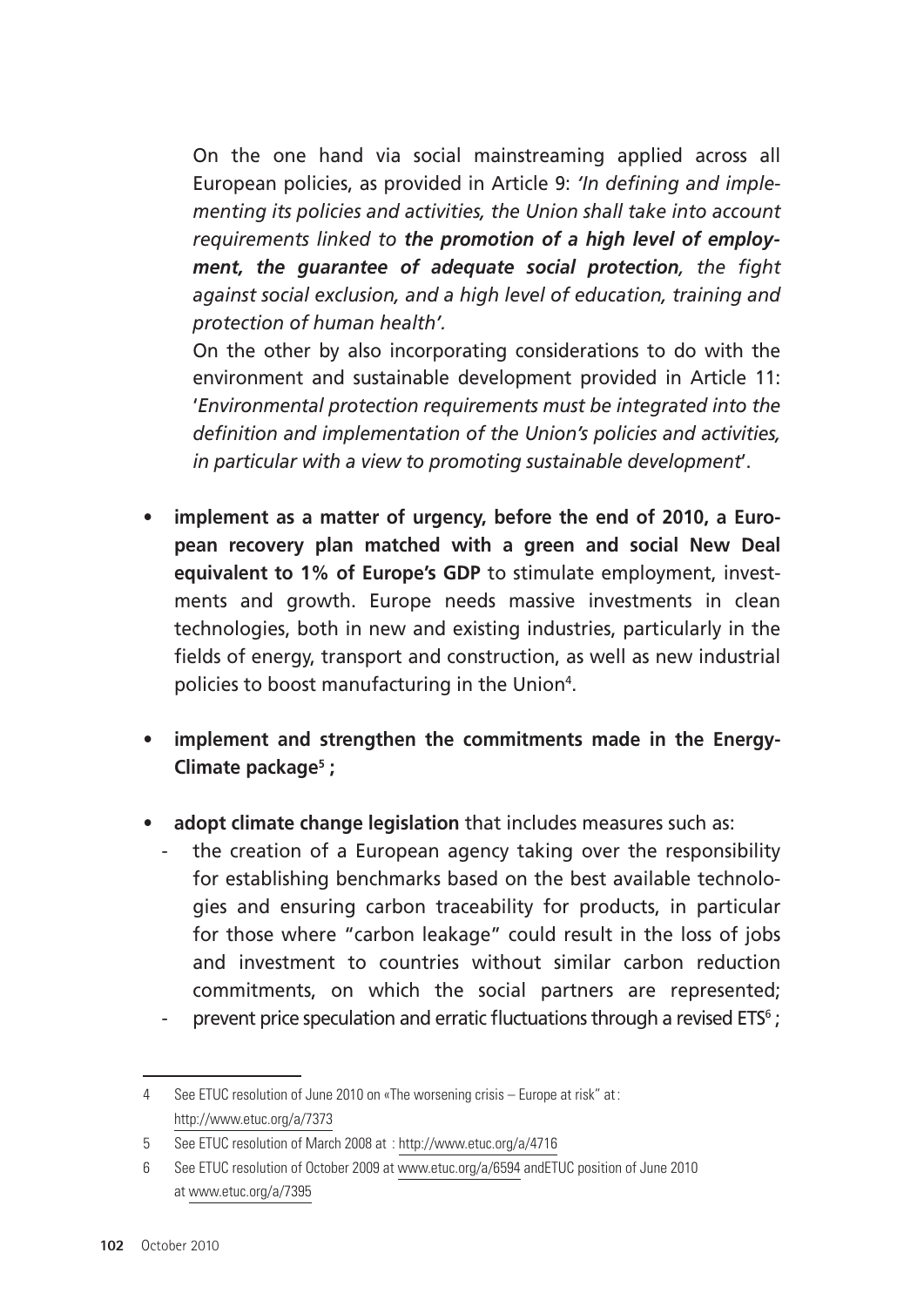- comprehensive coordinated initiatives in R&D and other areas<sup>7</sup>;
- social and environmental quality requirements for projects conferring entitlement to CDM and JI credits<sup>8</sup>.
- **put in place a European low-carbon industrial policy based on a process of EU-wide industrial coordination** that transcends intra-European divisions and the negative effects of market requirements for short-term returns on industrial investments, and that particularly addresses the challenges of industrial restructuring with which the new members states are confronted<sup>9</sup> ;

### • **secure the conditions for a just transition**

- by calling for the setting up of an international fund and by setting up a European fund to facilitate R&D and the development of green technologies, technology transfers to the developing countries and the development of employment policies based on social protection, the promotion of decent work and public services;
- by d**e**veloping a transition strategy for energy-intensive industries in order to prevent carbon leakage and to encourage investments that help enhance environmental protection and safeguard quality jobs;
- by creating career crossovers to help workers from sectors that are shrinking to find quality jobs in expanding sectors, etc.;
- by developing a European framework that would help anticipate socio-economic transitions, identify the associated qualifications and occupations, that would encourage the greening of the economy as an opportunity to promote the gender equality on the market, and ensure the reform of education and training systems accordingly, and by strengthening dialogue between the social partners and the public authorities to ensure that all the above objectives can be achieved<sup>10</sup>.
- by ensuring, promoting and supporting social dialogue instruments, negotiations and collective agreements at all levels (European,

<sup>7</sup> See ETUC resolution of October 2009 at www.etuc.org/a/6594 andETUC position of June 2010 at www.etuc.org/a/7395

<sup>8</sup> See ETUC resolution of march 2008 at http://www.etuc.org/a/4716

<sup>9</sup> See ETUC resolution of October 2009 at http://www.etuc.org/a/6594

<sup>10</sup> See the resolution of October 2009 at www.etuc.org/a/6594 for further details.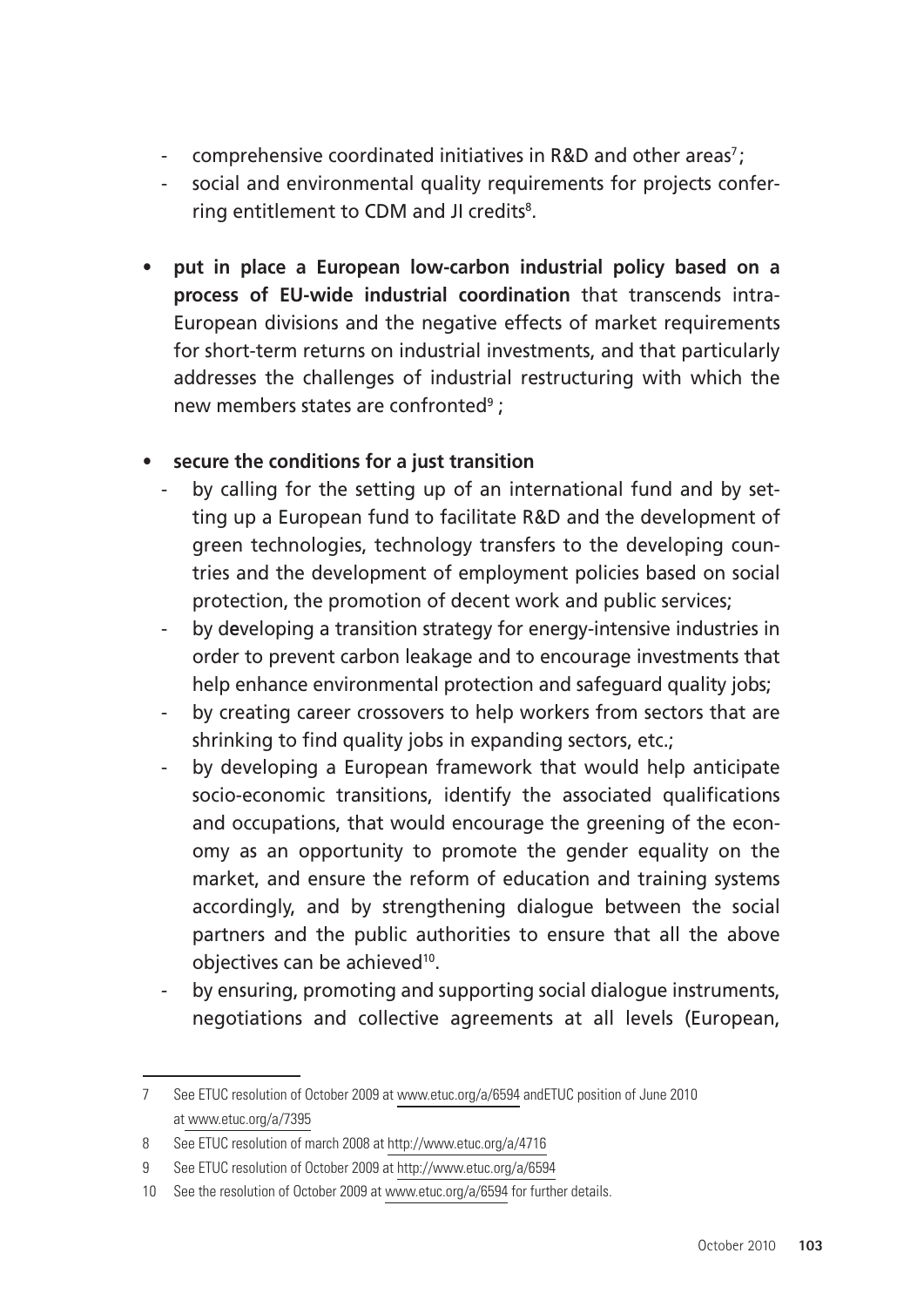national, regional, sectoral, company…), as key instruments for achieving the objective of green and sustainable growth.11.

- **encourage contributions from all sectors of activity to the emissions reduction effort and the shaping of a development strategy**
	- by promoting energy efficiency at the workplace and the greening of workplaces, by giving new and more extensive rights to trade union representatives on matters of protection of health and the environment, by supporting (inter alia financially) their initiatives in this area and by making relevant training and skills acquisition available with that aim in view<sup>12</sup>:
	- by managing green skills and jobs effectively through social dialogue at every level, and by considering that the development of a low-carbon economy will depend mainly on improving existing skills rather than on developing specialised green skills, as demonstrated by the studies conducted for the ETUC in 2007 and 200913, and as recently confirmed by the CEDEFOP.<sup>14</sup>
	- by giving the necessary attention to education to environmental and sustainable development in general, the importance of which is also highlighted by the CEDEFOP.
- **release substantial funds for this development strategy, at European level as well as national and sectoral level 15**
	- by mobilising and strengthening existing financial resources, including the EU general budget, the European recovery plan; the structural funds under the European cohesion programme 2007- 2013; the European Investment Bank (EIB) and the European Bank for Reconstruction and Development (EBRD);
	- by reforming the governance of funds for combating climate change, in particular by making respect for social principles and conventions (compliance with the ILO's fundamental rights, human

<sup>11</sup> For more details, see the ETUC's position of June 2010 www.etuc.org/a/7395

<sup>12</sup> See ETUC resolution of October 2009 at http://www.etuc.org/a/6594

<sup>13</sup> See www.etuc.org/a/3673 and www.etuc.org/a/7586

<sup>14</sup> 14 briefing note «Skills for green jobs», July 2010.

<sup>15</sup> See ETUC position of June 2010 www.etuc.org/a/7395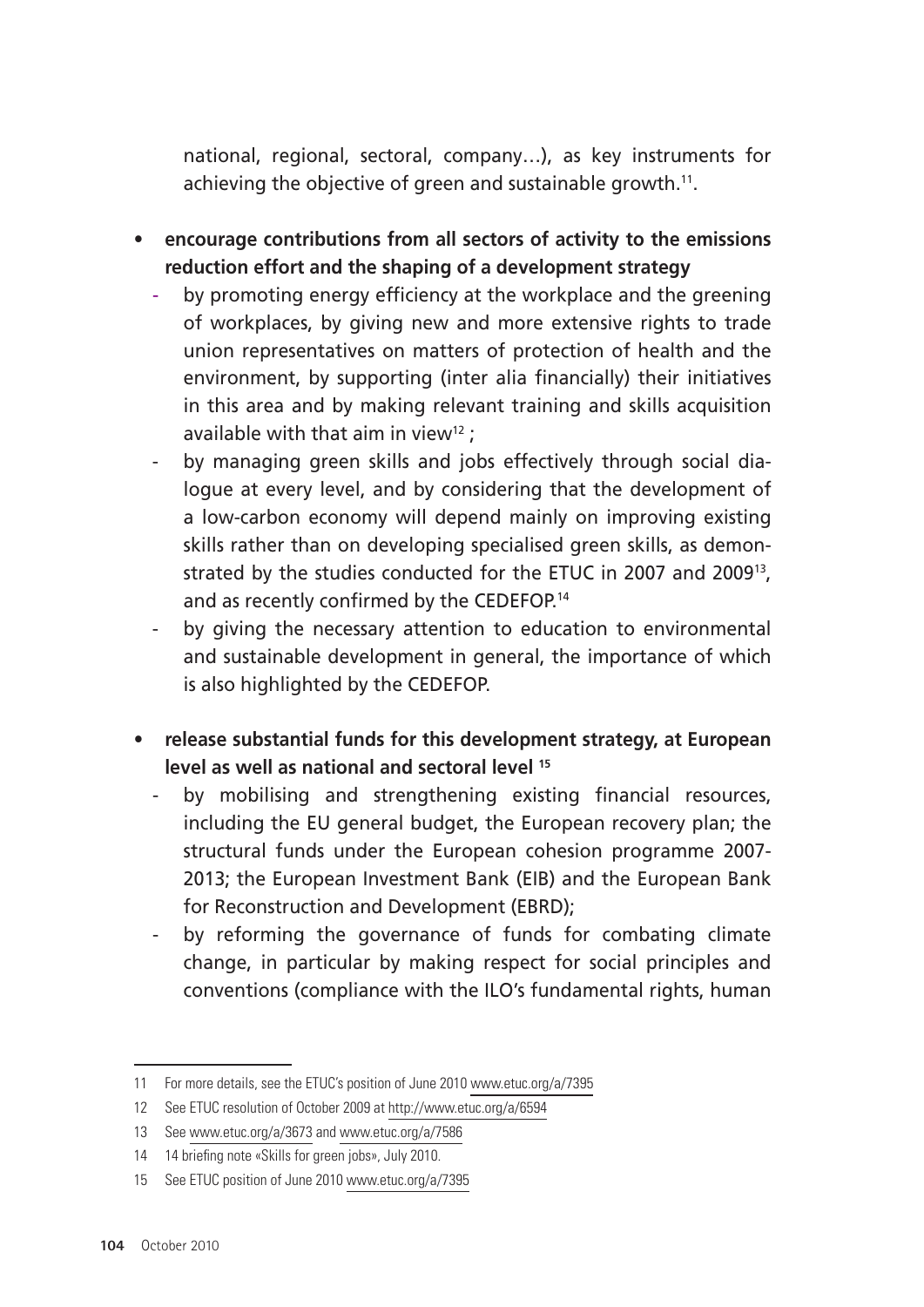rights, etc.) and environmental principles and conventions a prerequisite for obtaining project funding;

- by using new and innovative sources of financing such as a financial transactions tax
- **give the right economic signals**, in particular a price signal that could take the form of a CO<sub>2</sub> tax provided that a number of conditions are met  $^{16}$ , including: that any CO<sub>2</sub> tax must form part of an environmental approach aimed at giving a price signal rather than having a budgetary logic; the enlargement of the tax to also cover energy; the revision of the ETS system; that the tax mentioned should not apply to industries already covered by the ETS and that double taxation should be avoided (in some countries there is already a tax on energy usage); the creation of a European regulator; the availability of sustainable alternatives at accessible prices (regular and outstanding public transport systems, energy-efficient housing,…); targeted compensation measures, sector by sector; the inclusion of social and environmental criteria into all public authorities' decision making processes; the spending of the revenues transparently and totally on internal investment measures to reduce emissions, on climate support for the developing countries and to finance the necessary compensating measures for low income households.
- set in place the conditions for achieving an exact evaluation of the situation in terms of employment by Member State and by sector, under the coordination of the European Commission, with a view to climatic imperatives. In this way, the European Commission will be in a position, together with the Member States and the social players, to define the needs and resources necessary for the implementation of the Transition towards a low-carbon economy for Europe.

#### **b/ In the context of the ongoing international negotiations:**

• **On the emission reduction targets**: the European Union must take initiatives in the context of the 2010 negotiations and play its role, with a view to securing serious commitments on ambitious targets. It should

<sup>16</sup> See ETUC resolution of June 2010 www.etuc.org/a/7395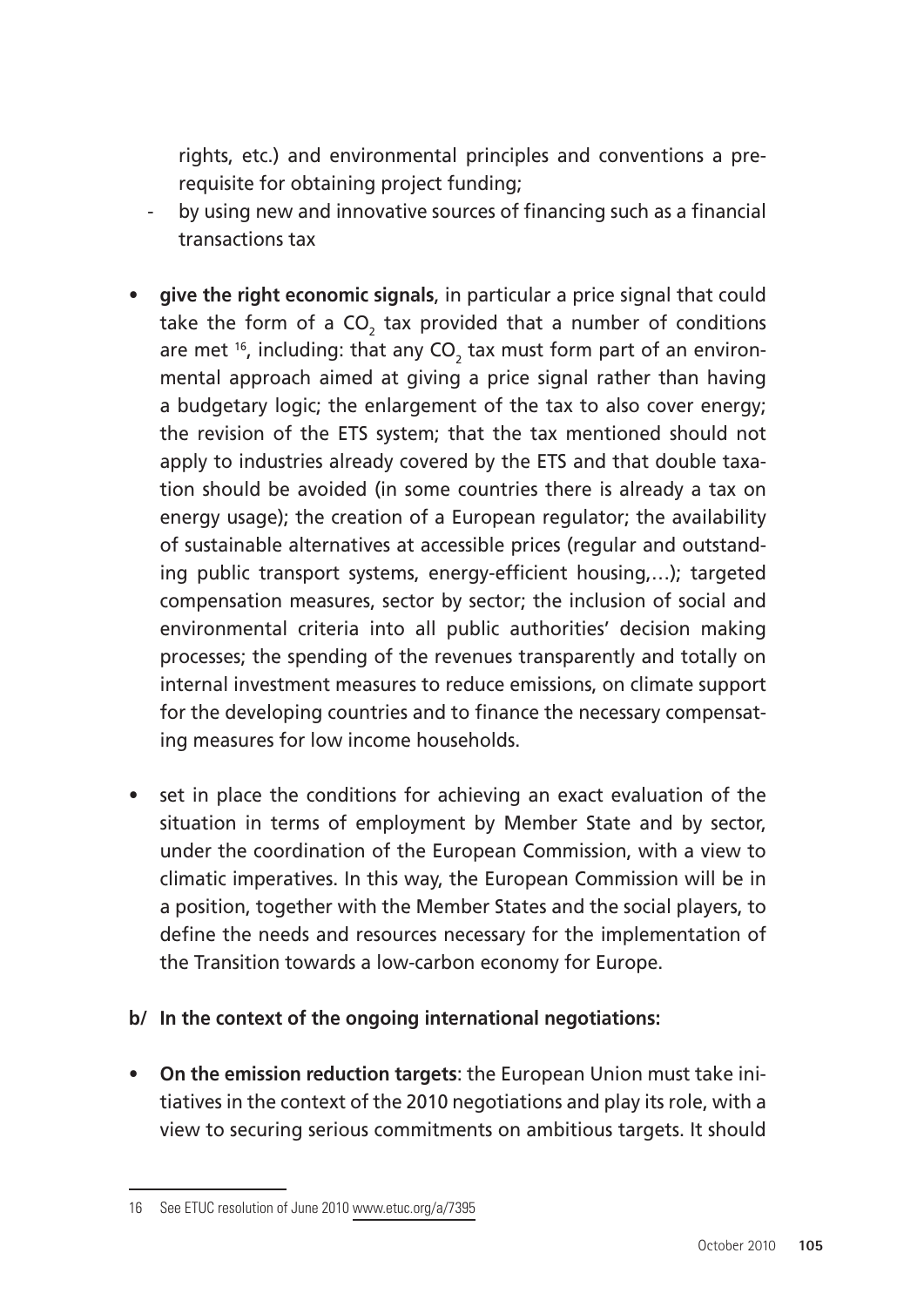thus be prepared to reconsider without delay, depending on how the context evolves, its current position of not increasing its emissions reduction commitments to 30% until other countries express the political will to take domestic action on the Copenhagen Accord. It should also be ready to reconsider its position in terms of and with due regard to the IPCC scenario pointing to the need for an 85% reduction in global greenhouse gas emissions by 2050 to limit global warming to 2°C at most, which necessitates interim targets, including a corresponding reduction of at least 25 to 40% in the industrialised countries by 2020 from 1990 emissions levels, as developed in the recent ITUC resolution.

- **On the international financial commitments,** Europe must:
- help ensure that US\$30 billion in «fast-start» funds are distributed as soon as possible in 2010 among the least developed countries (while establishing criteria for transparency, participation and just transition as described above);
- increase its contribution to funding for the global reduction of climate change and combine the fight against climate change with the drive to reduce poverty and social inequalities. The funds to be released from 2020, a total of around US\$100 billion per year, should be increased and the European Union should contribute one third of global aid (in keeping with the latest resolution of the European Parliament) by setting up appropriate mechanisms to ensure this financing (in particular through the introduction of a tax on financial transactions, etc.).

Europe must go on being one of the most important driving forces for climate change and must

• Help define at international level, as a matter of urgency, a financial system guided by economic, environmental and social principles to make possible a new model of development, especially for the poorest countries, as proposed in the state of play drawn up by the ETUC after the Copenhagen summit<sup>17</sup>

<sup>17</sup> see http://www.etuc.org/IMG/pdf\_Etude\_EN.pdf , pp 30-35.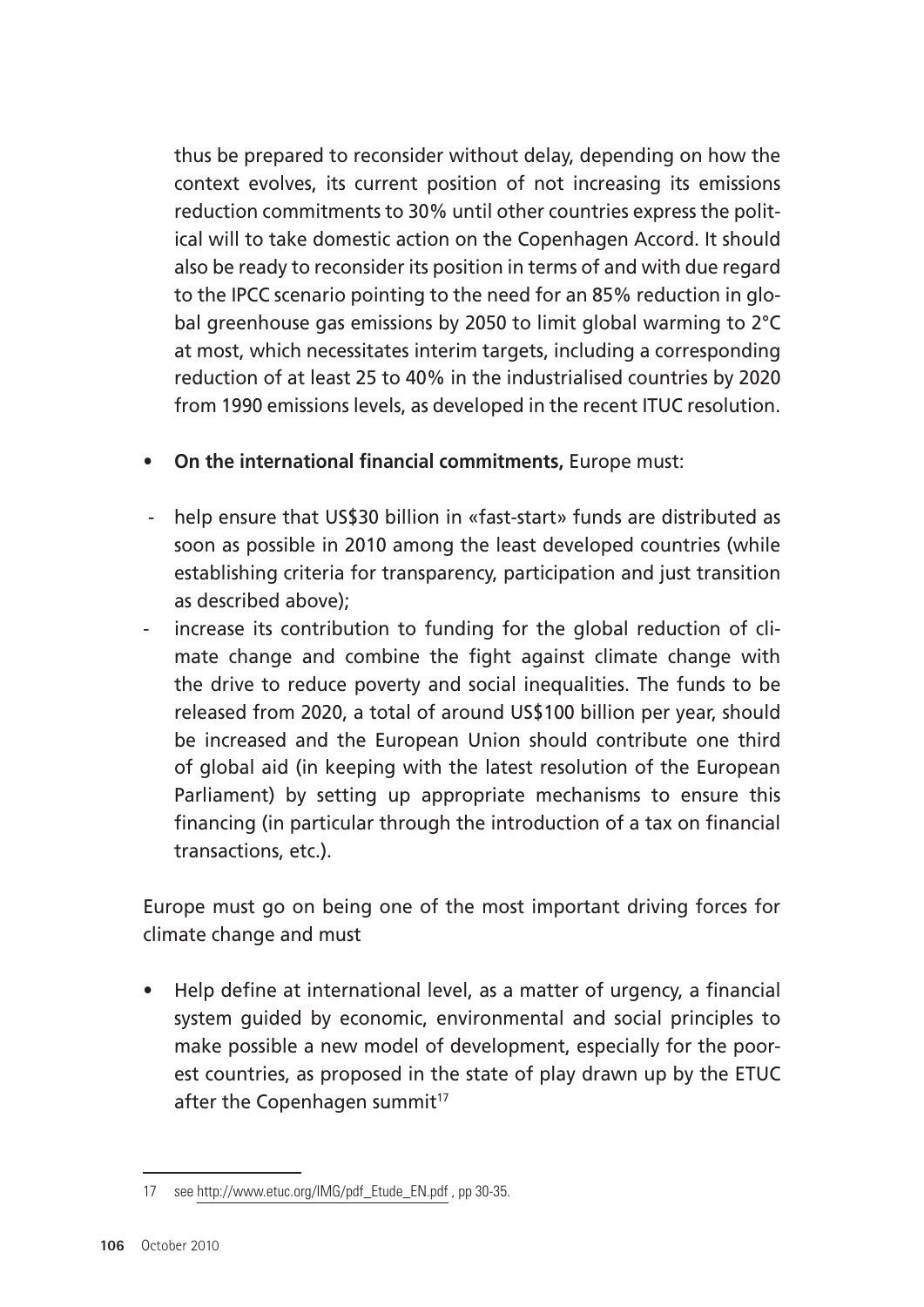- Ensure that this system is transparent and managed through sound governance, in the interest of all, and that it leads to the creation of new financial instruments such as the taxation of financial transactions.
- Support the recommendations of the ITUC and the ETUC, and see to it that the final agreement includes the objective of guaranteeing the principles of a "just transition", "decent work" and the engagement of stakeholders in the new UN climate change agreement.
- Help ensure that trade unions (and civil society in general) continue to participate in the UNFCCC negotiations in accordance with clear procedures and transparent mechanisms.
- Contribute to having carbon captured in wood from sustainable forests measured as holding carbon. This would increase the incentives for using and building with wood.

#### **ETUC References**

Resolutions/Positions 2008 http://www.etuc.org/a/4716 2009 http://www.etuc.org/a/6594 2010 http://www.etuc.org/a/7395

Studies 2007 http://www.etuc.org/a/3673 2009 http://www.etuc.org/a/7586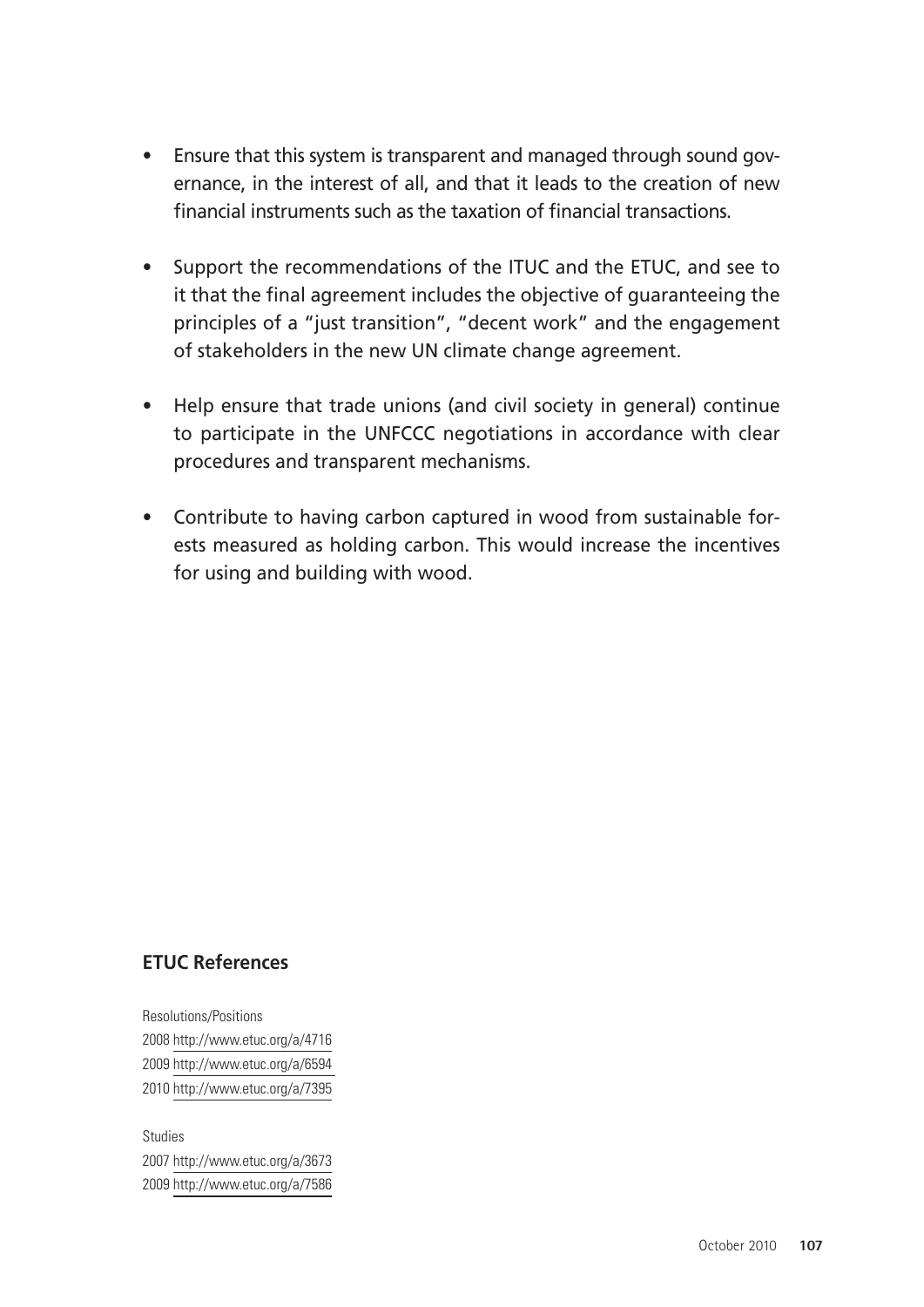# 02 **EUROPEAN GOVERNANCE** NEEDS TO PROMOTE STIMULUS AND FAIR WAGES, NOT AUSTERITY AND WAGE CUTS

**October 2010**

Ahead of the Tripartite Social Summit, the ETUC calls upon European politicians, employers and central bankers to urgently learn the lessons from the deepest economic crisis in Western Europe, at least, since the 1930s. The collapse of the economy in 2009 is not to be shrugged of by calling it 'just an incident' but should be seen as the result of years of unbalanced economic policies. 'Free markets' have been systematically elevated above democracy and 'government', profits and dividends over wages, precarious contracts over good jobs and 'cut throat' competition over cooperation. And by replacing fair wages and good jobs by debt and asset price bubbles as drivers for demand and growth, our economies have marched straight into the financial recession.

Europe is not learning these lessons. Instead of rebalancing pro shortterm business policies with more long-term competitive and indeed worker friendly policies, the Commission is now pushing for a policy of massive deflation. Economic governance, as currently proposed by the Commission, is about nothing else than cuts, cuts, cuts: Cutting wages, cutting jobs, cutting protection against easy firing, cutting social benefits, cutting public services. Workers are being presented with all of the huge costs of the crisis.

The ETUC warns against repeating the policy mistakes of the past. Making workers insecure and unprotected will make it all too easy to force workers into accepting wage cuts and worse working conditions. And while workers are suffering, CEOs and large shareholders will enjoy rising bonuses and dividends. In the end, the combination of wage and fiscal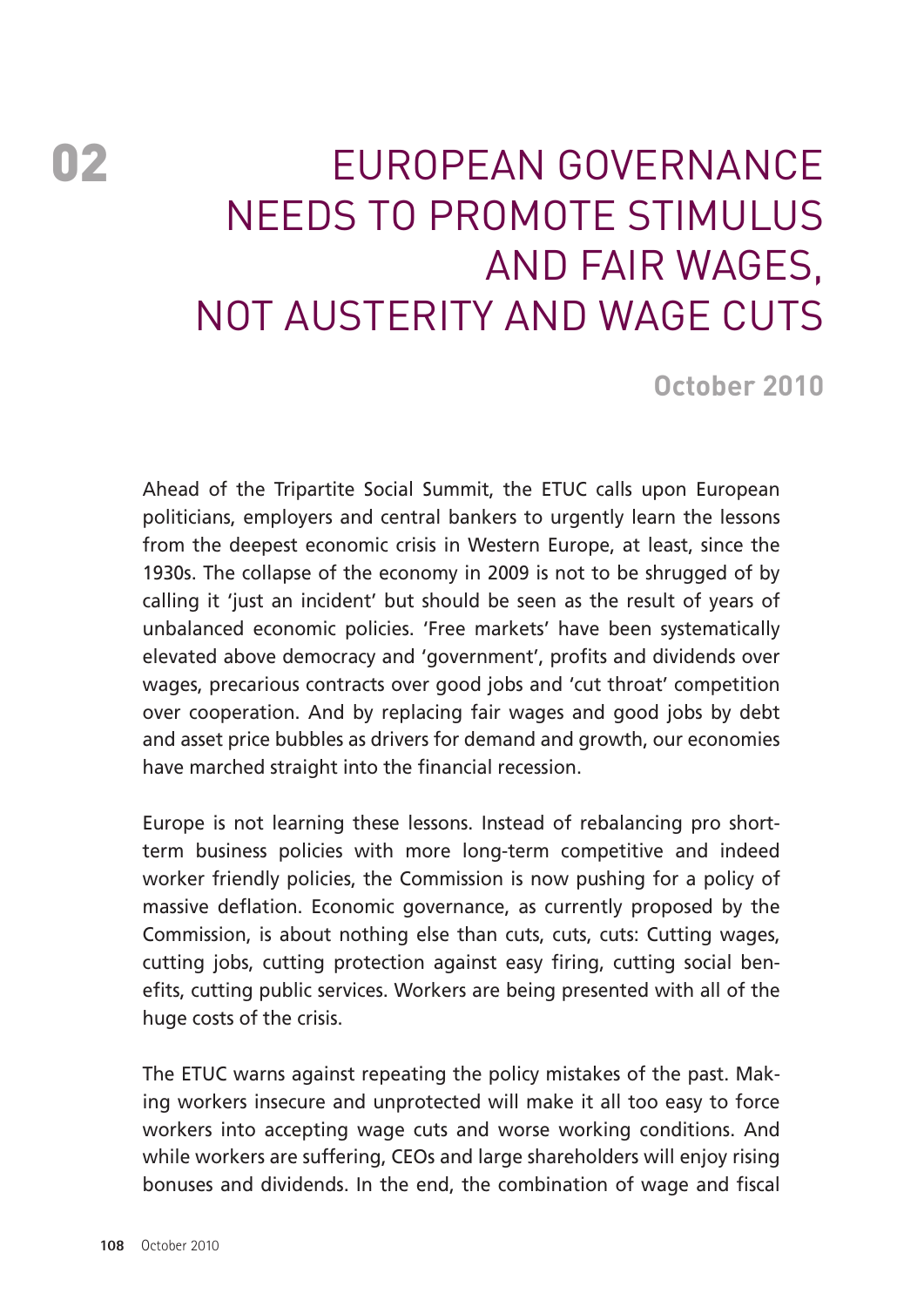austerity together with rising inequalities will risk pushing the economy into a renewed recession, even a deflationary spiral.

For the ETUC, economic governance should not about turning Europe into a 'punishment squad'. Economic governance, instead, is about Europe mobilizing the power of acting together. It is about coordinating a joint expansion of demand so that a multiple effect on growth and jobs can be achieved. It is about Europe teaming up to issue European growth bonds to help all member states to face the irrationality of global financial markets, and levying financial transaction taxes. It is about preventing member states from weakening each other by trying to get out of the crisis through social dumping, tax competition and unfair competition in the internal market.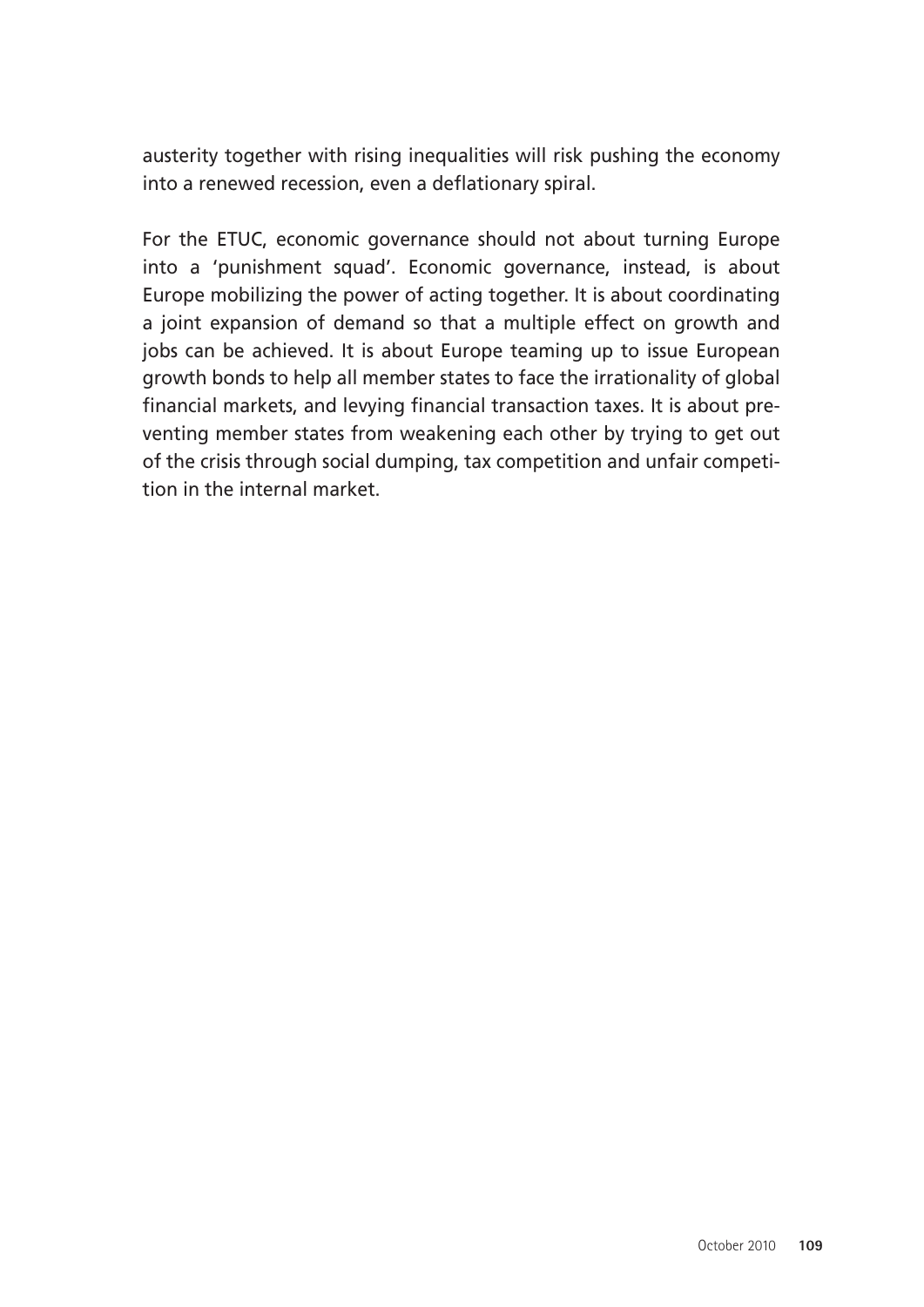# ETUC Resolution on Economic and Social Governance

**Adopted at the Executive Committee by 13-14 October 2010** 

#### **European economic governance and EU 2020: The Commission's proposals**

#### I

#### **A reinforced Stability Pact:**

To tighten up the Stability Pact, more focus is to be put on the level of public debt: It is proposed that even Member States with a deficit lower than 3% of GDP can still be put into an 'excessive deficit' procedure in case public debt loads are over 60% of GDP and fail to reduce this debt load each year by 5% of the difference with the 60% threshold. Meanwhile, member states which are not subjected to an 'excessive deficit' procedure but who are still facing a high level of public debt are to follow an even faster pace of consolidation towards a close to zero deficit. The latter also has to be seen in connection with the proposal of taking implicit liabilities (future public pension obligations) on top of formal debt into account. Moreover, the Commission also seeks to intervene on the way member states are to achieve fiscal consolidation, with expenditure cuts being preferred over higher tax revenue.

### II

#### **Adding a new procedure: 'Excessive macroeconomic imbalances'.**

Current account imbalances (which reflect imbalances in aggregate savings and investments), together with persistent competitiveness problems are thought of as harming the monetary union. To remedy this, a new procedure with both a preventive as well as a corrective arm is being proposed. The procedure would work on the basis of a scoreboard, using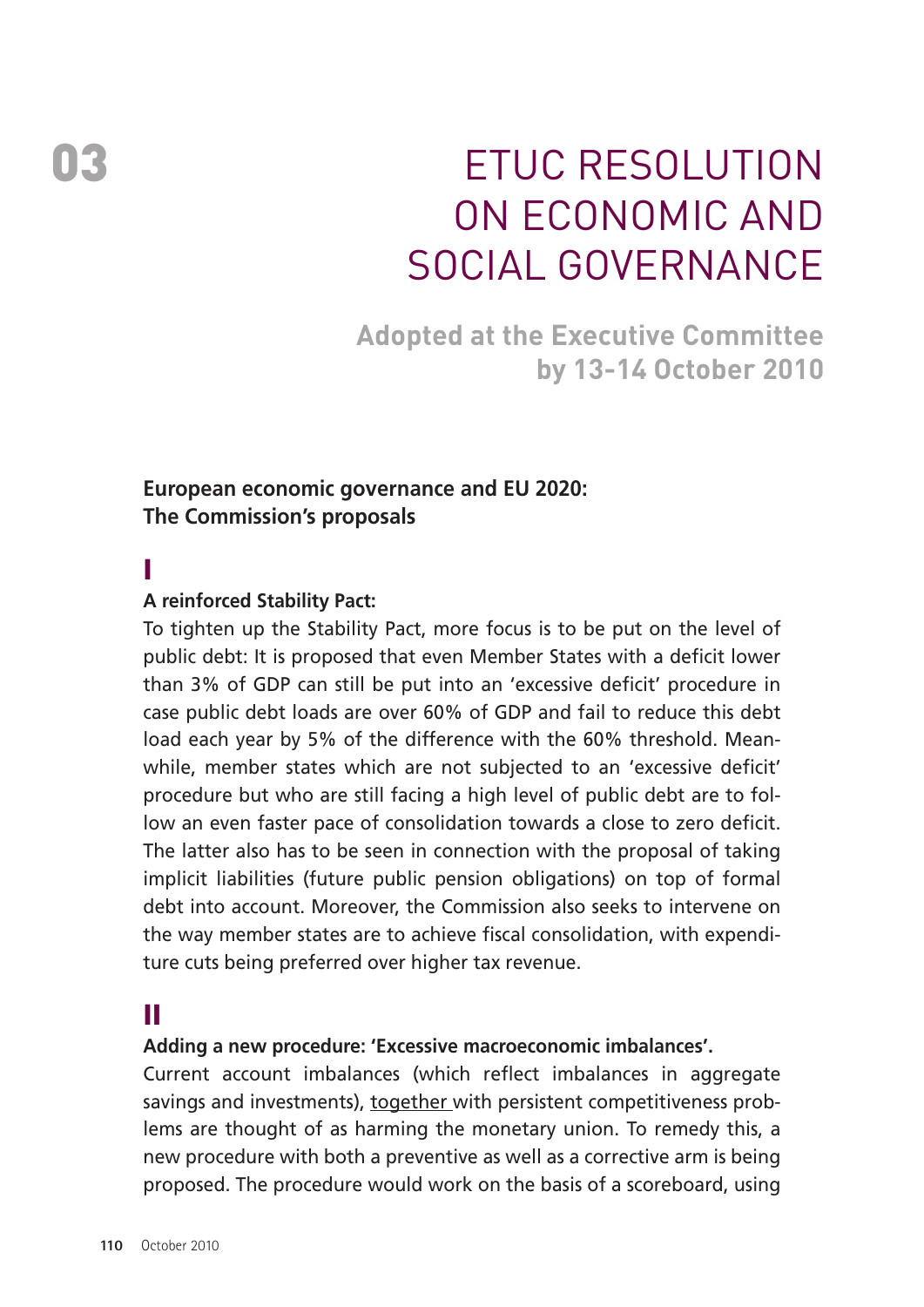indicators such as current account positions, unit labor costs, public debt and private sector credits. Thresholds would be defined so as to formalize from which level imbalances are potentially harmful. Given the fact that macro economic imbalances are interconnected with a wide range of policies, this new process is giving finance ministers and DG ECFIN yet another possibility to intervene in areas where they have no competence (including collective bargaining, labour market institutions, public services,…).

## III

#### **Sanctions, fines and penalties (but for Euro Area members only).**

A battery of penalties is proposed, ranging from interest and non – interest bearing deposits of 0.2% in case of non compliance with stability pact recommendations and a yearly fine of 0.1% of GDP in case of failure to act upon 'excessive imbalance' recommendations. Moreover, a 'reverse voting' mechanism is to be introduced: The fines that are proposed by the Commission can only be stopped by a qualified majority vote. Finally, the Commission is also trying to move to a system of enforcement that is linked to the EU budget: Member states in breach of stability and a (reasonable) external balance position would see their access to European structural, social and cohesion funds being cut or reduced. This measure also includes the agricultural funds but in this case the end beneficiaries would not be affected since member states would have to continue to pay the farm subsidies without being reimbursed by the EU budget.

## IV

#### **Finance ministers and EU 2020.**

Behind the proposal of a European policy semester in which stability plans and national reform plans are being streamlined in the first half of the year and finalized by April 2011, is hiding the decision of finance ministers to start writing these plans already now. The aim is to politically commit to 'growth enhancing' structural reforms as soon as possible. Commissioner Rehn is proposing the following time table:

- a/ Bilateral meeting between the Commission (DG ECFIN) and Member states in September-October 2010.
- b/ Political commitment to accelerated key reforms and first drafts of National reform plans by Mid-November.
- c/ Commission assessment by December 2010,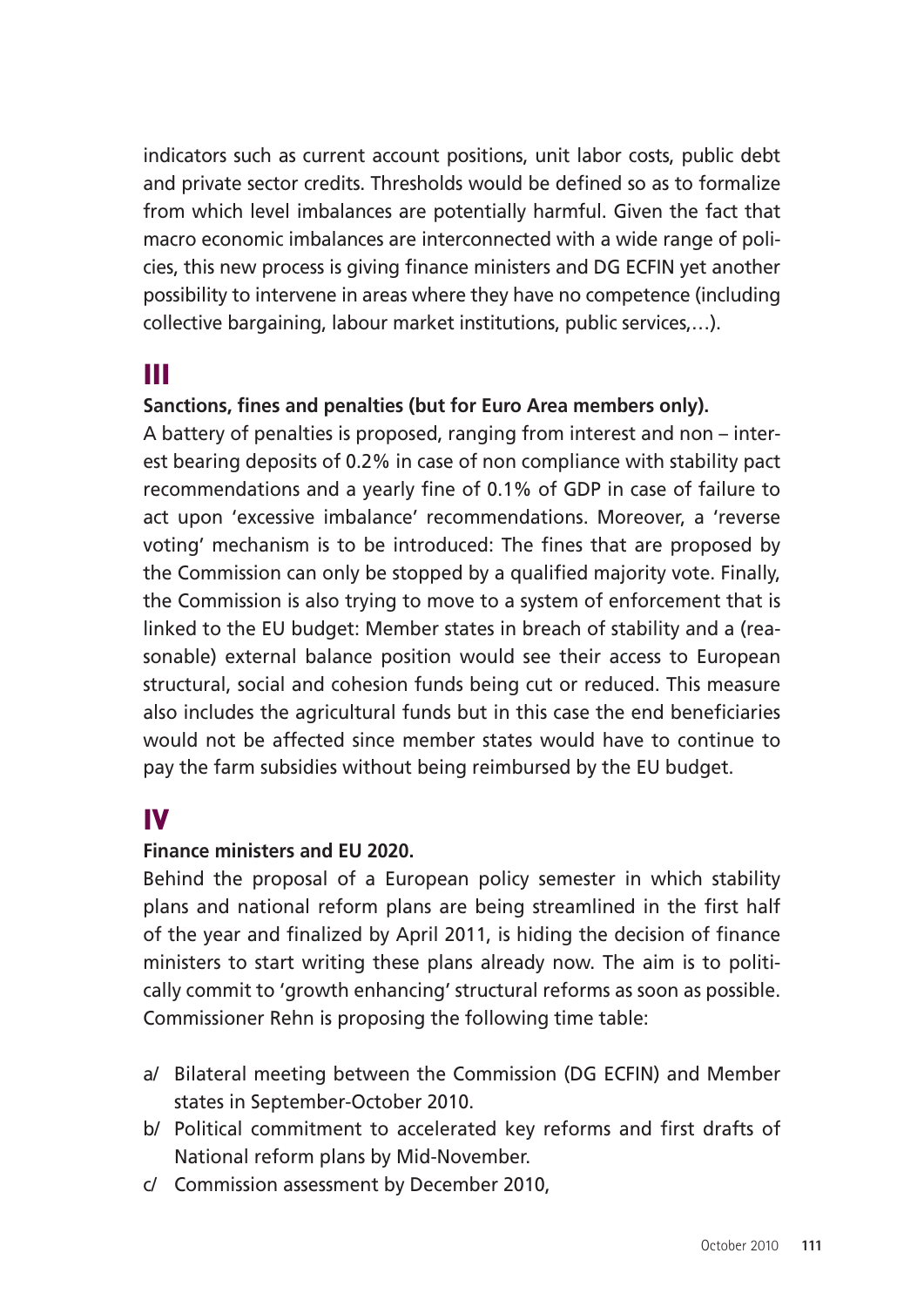d/ Followed by ECOFIN tightening the reform plans ahead of their finalization in April 2011.

## V

#### **Reforms to be frontloaded.**

To address 'bottlenecks' to growth, and in order to compensate for the contractionary effects of fiscal austerity on economic activity, DG ECOFIN (backed up by the EPC/EFC) is proposing the following policy agenda:

- a/ Pension reforms through higher tax revenue and lower public spending in future.
- b/ Reform of bargaining systems to swiftly restore cost competitiveness.
- c/ Reform of job protection systems as part of flexicurity and in order to remove impediments to job creation.
- d/ Address incentives to work
- e/ Enhance active labour market policies, public employment services and training.
- f/ Better regulation including market liberalization.

#### **ETUC evaluation of the Commission's proposals**

### VI

#### **Turning around our concept of economic governance.**

European economic governance is a long standing demand from the ETUC. From the start of monetary union, the ETUC has argued that a single European currency and a European central bank needed to be complemented by a close coordination of national (macro) economic policies. However, economic governance as proposed by the ETUC had the double aim of keeping member states from resorting to wage and social dumping as an alternative to national currency devaluation as well as to exploit the fact that a joint and coordinated expansion of demand has twice the effect on growth and jobs compared to a situation in which member states are acting entirely on their own. In contrast to this, the Commission's economic governance proposals are about forcing member states to undertake a coordinated contraction of demand as well as to pursue non cooperative policies through which member states try to get out of the crisis at the expense of others.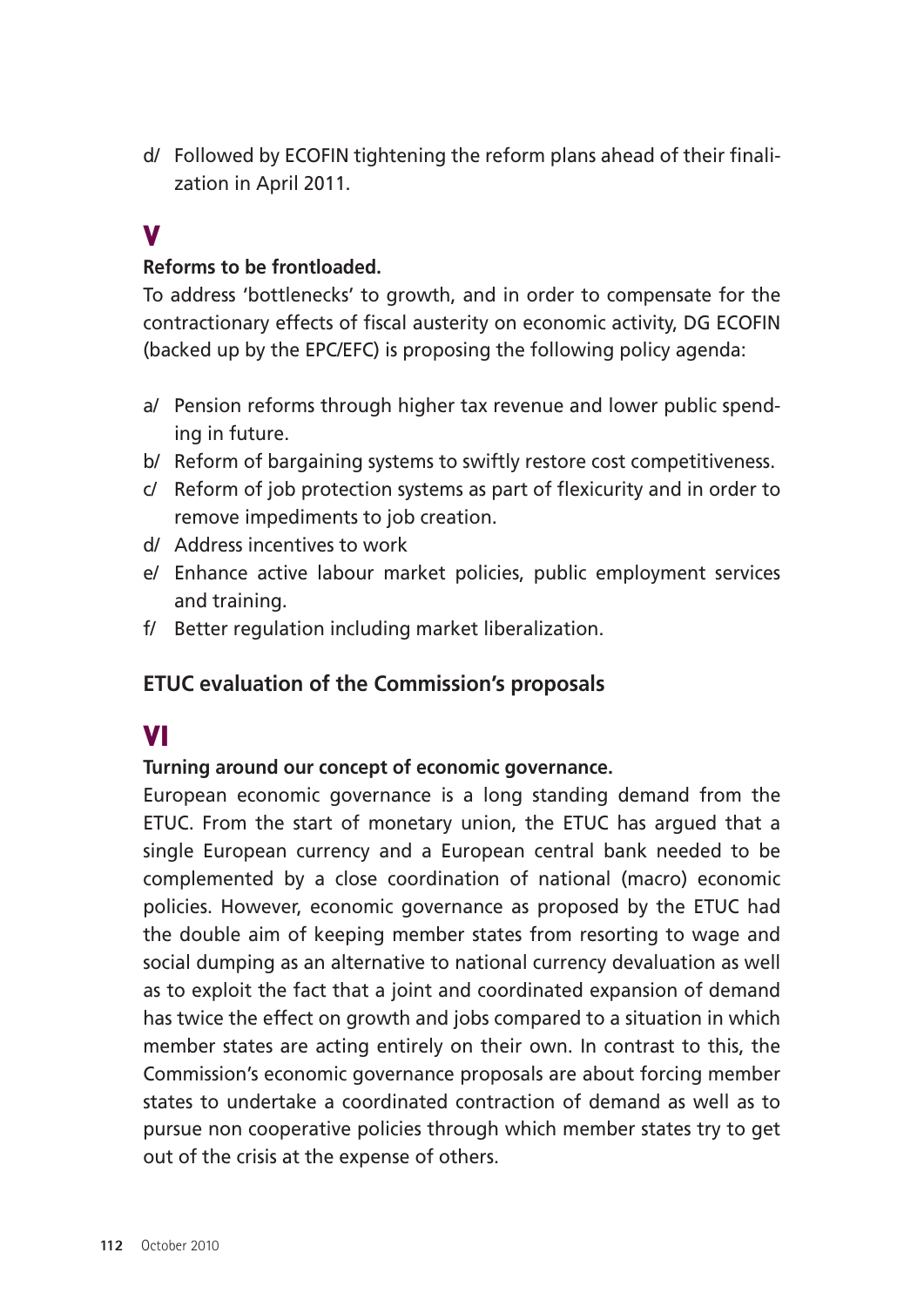## VII

#### **Workers to pay for the entire cost of the crisis.**

What the Commission's proposals basically do is to present workers with all of the huge costs of the crisis. This is operated by questioning all institutions which provide economic security to workers. Wage cuts undermine the stability of incomes derived from wages; flexibility jeopardizes job stability and the protection offered by regular labour contracts, while cuts in unemployment benefits systems make workers feel totally insecure. All of this will substantially weaken the bargaining position of workers. Business will use this opportunity to force workers into accepting a further degradation of wages and working conditions. The overall result will be for inequalities to increase further. A rising number of workers will be experiencing difficulties to make ends meet while CEO's and shareholders at the same time enjoy rising dividends and bonuses.

### VIII

#### **Repeating the mistakes of the past.**

The Commission is exactly repeating the same type of policy mistakes which have contributed to the crisis in the first place:

- a/ By shifting even more income to wealthy households with high savings rates, the economy will face a demand deficit, making growth depend once again either on asset bubbles and rising private debt loads, or alternatively on huge export surpluses.
- b/ By focusing on public finances, the Commission is forgetting the fact that public finances are the victim and not the cause of the crisis. It was private sector debt, not public debt, which exploded and was being misinvested in asset (housing) price bubbles. Public debt only increased as a result of the crisis, with automatic stabilizers keeping the economy from even worse. Weakening these social stabilizers spells disaster when the next crisis comes. Questioning the operation of public services comes down to forget the fact that these services do not represent a cost but an investment in the future of our societies.
- c By introducing the debt criterion, the pro-cyclical bias of the Stability Pact becomes worse: It is much easier to reduce debt when the economy is growing but impossible to do so when the economy is in recession.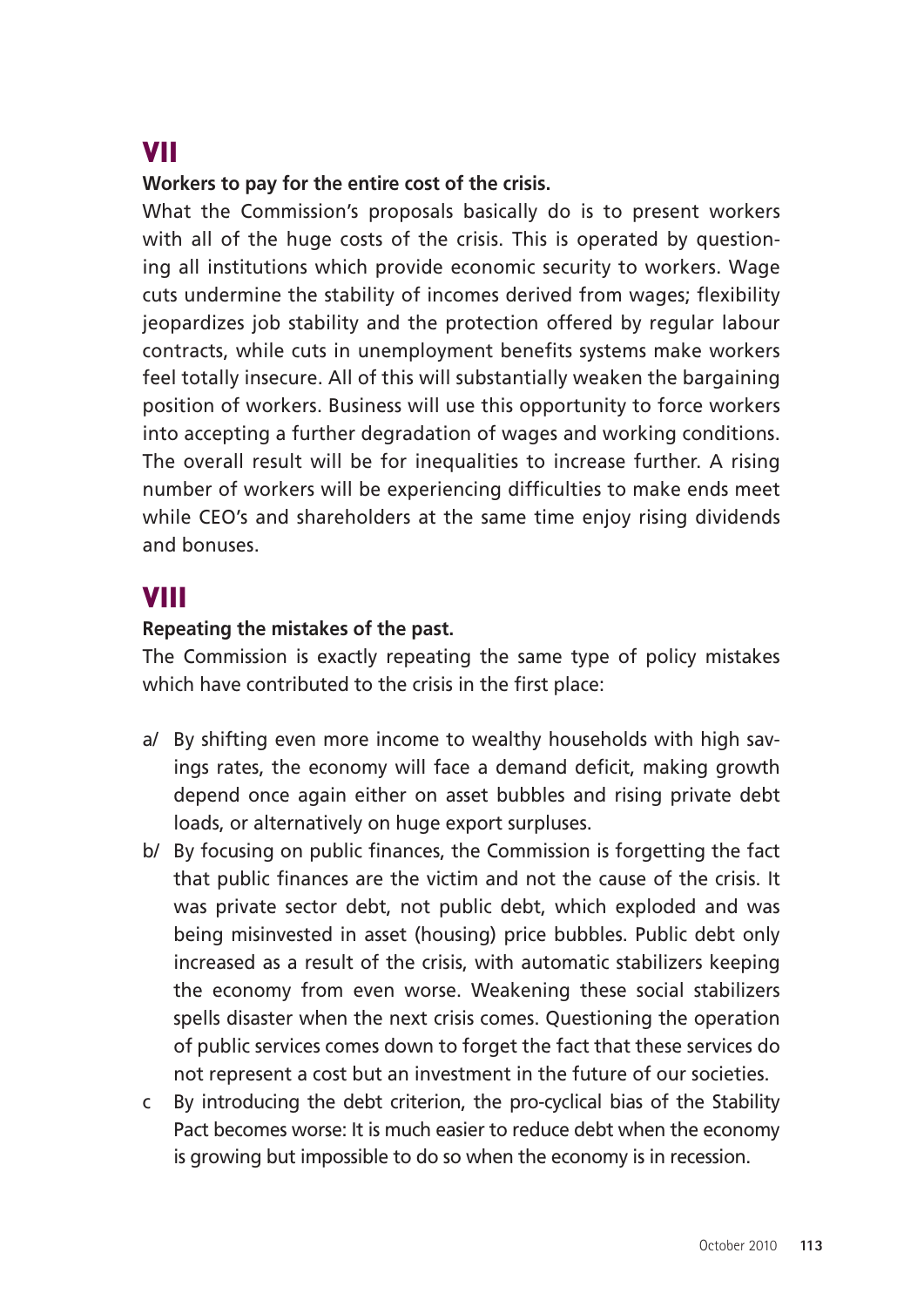- d/ By pursuing a supply side policy at a moment that the problem is a lack of demand, unemployment will increase even more and the downwards pressures on wages will intensify further.
- e/ By viewing current account imbalances as a problem to the extent these imbalances imply deteriorated competitiveness, the Commission is putting the entire burden of adjustment on the 'deficit' countries. The latter have to rebalance without a corresponding revival of domestic demand in the 'surplus' countries. This is not possible. In an integrated internal market, deflating one part of Europe can only work if the other part reflates so that the 'deficit' countries can enjoy some dynamism in the markets they are exporting to.
- f/ By pushing for labour market flexibility, business will obtain even more opportunities to transform what otherwise would have been 'good' or regular jobs into precarious contracts and the process of self sustained growth will be blocked.

## IX

#### **Wage cuts to organize competitive deflation.**

Underlying the Commission's vision on economic governance is the idea that wages should take over the role of currency devaluations. Instead of devaluing the national currency by 20 or 30%, wage cuts are to set in motion a process of deflation. This deflationary process is then supposed to mimick the effects of a currency devaluation by rapidly improving the cost competitiveness of economies. This however will not work. There is a reason why central banks have preached for decades about the virtues of price stability: Deflation will make existing high private and public debt loads even more difficult to carry. As a result, domestic demand dynamics will be completely aborted and the gain in export competitiveness will not be able to compensate for this. If, in turn, the 'surplus' countries stick to their competitive position, regional deflation becomes euro area wide deflation.

## X

#### **The road into a double dip and depression.**

All of this will have severe consequences. Fiscal austerity, wage austerity and social austerity will combine to push the economy into a renewed recession. And from the moment low inflation turns into deflation, and with nominal interest rates constrained by the zero bound, monetary contraction will be added to this tripe austerity.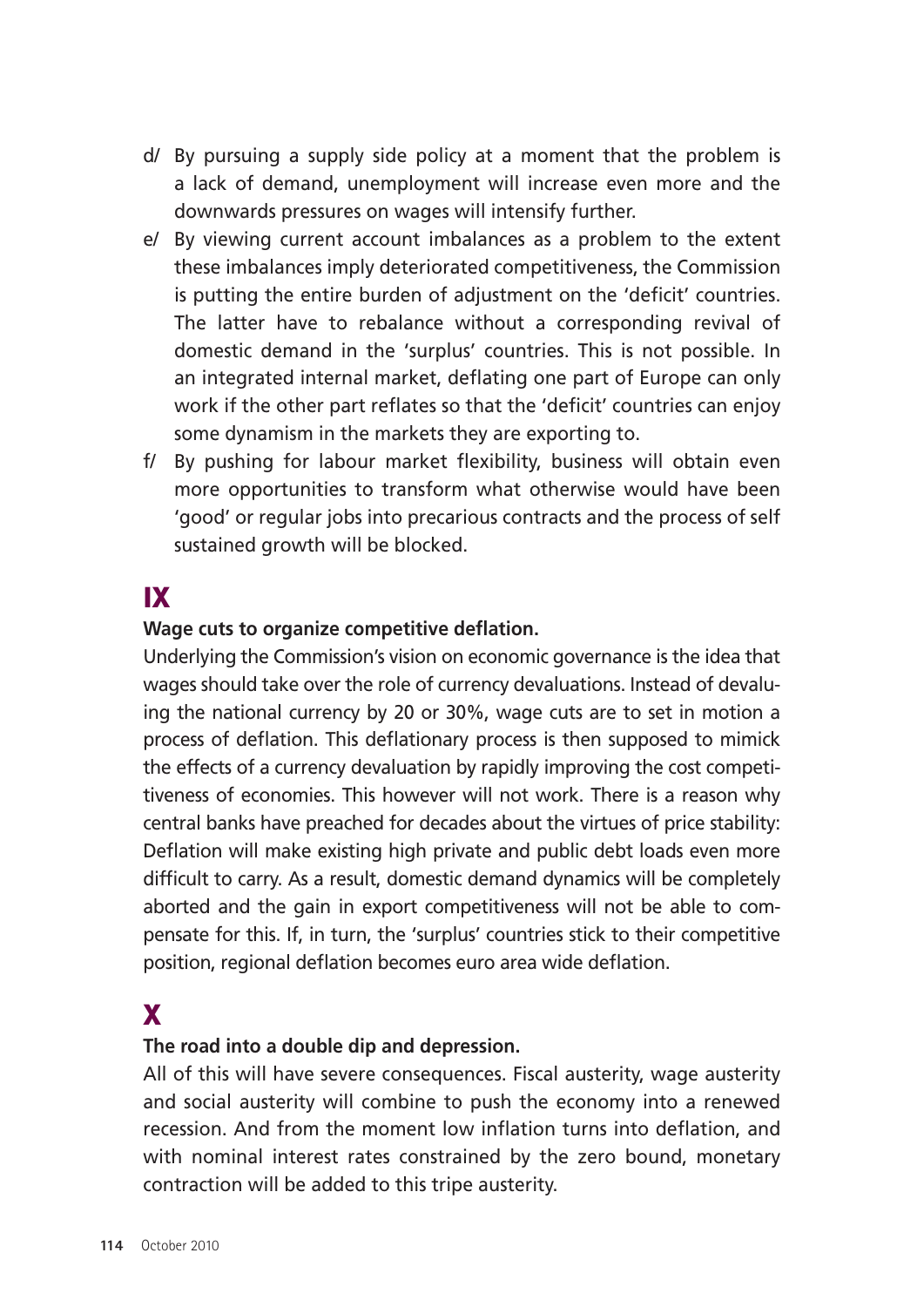### **Europe needs an Economic and Social government**

## XI

#### **Europe needs an Economic and Social Government.**

Instead of Europe and its finance lobby preaching the virtues of anti labor, anti state, anti tax policies, Europe needs to take up its role in actually providing member states with those instruments which are indispensable to tackle the crisis and the economic and social imbalances that caused the crisis. This implies:

- a/ A European organized stimulus policy in the form of investment transfers to member states, helping countries to grow out of debt instead of forcing them into a blind austerity scenario that is self defeating and will destroy many more jobs while failing to bring spiraling public debt under control.
- b/ A European Bond to help all member states face the irrationality of excessively pessimistic financial markets, and this without the brutal economic conditionalities now attached to the joint Commission-IMF loans.
- c/ A European Financial transaction tax, along with European wide cooperation in those areas of taxation where the internal market is used by banks, businesses and capital incomes in general to escape from fair taxation. The extra revenue generated this way is to finance the European Growth Bond. In this way, those that have caused the crisis will pay for the exit from the crisis.
- d/ Strengthened social level playing field, addressing unfair competition in the internal market in the form of precarious work practices and competitive wage dumping.

## XII

#### **The role of European Social Dialogue.**

Economic and social governance is too important to be left to finance ministers and central banks only. The ETUC insists on the fact that the process of economic and social governance should be led by the European Council of heads of state, with social and employment ministers providing their input and being involved in the process on the same basis as finance ministers. The ETUC and its affiliates stand ready to assist in this process. In this respect, the ETUC suggests the Council of Employment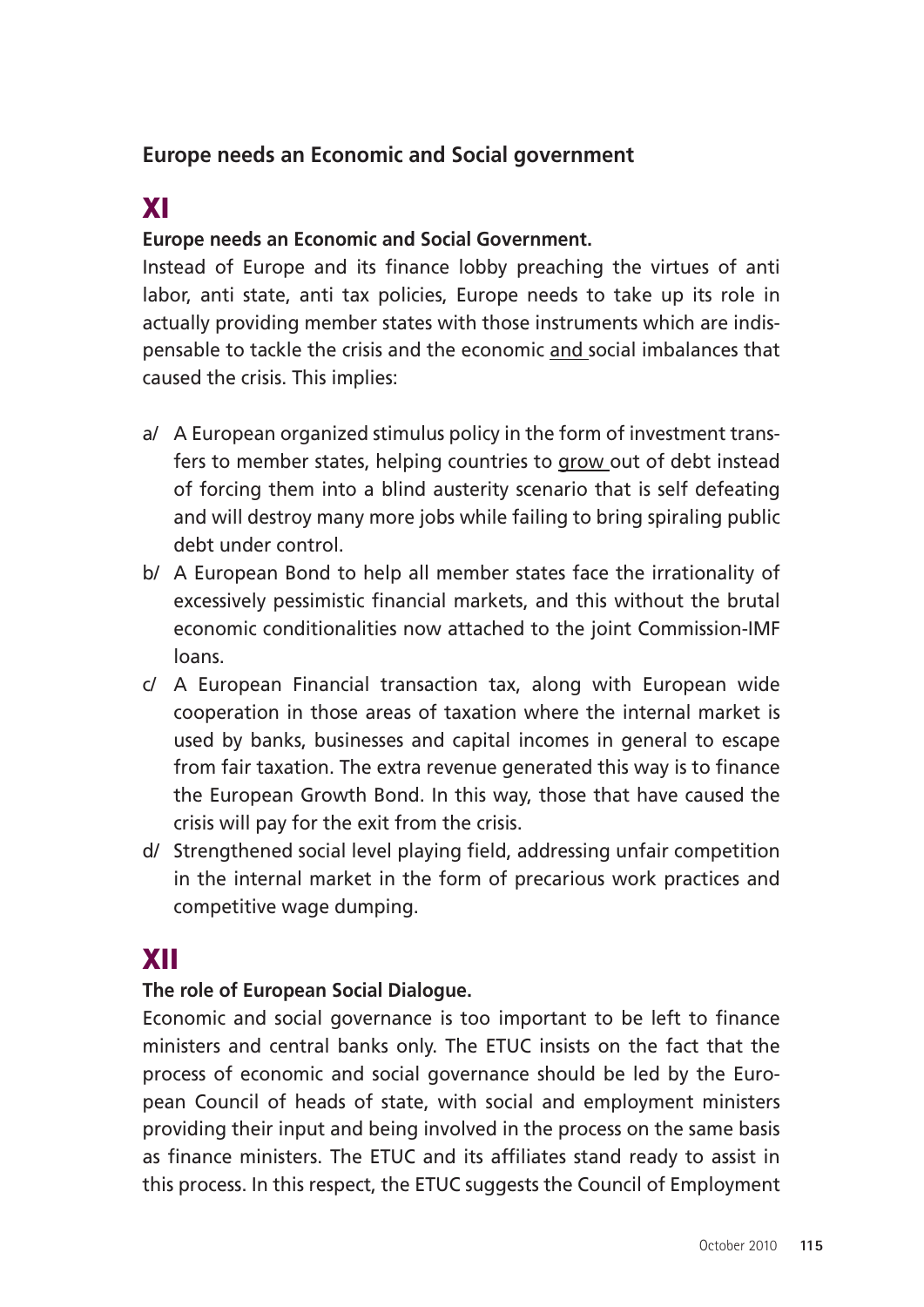and Social ministers to invite and hear European Social partners on these matters. To back this up, the ETUC also proposes to create a standing 'EU 2020' group inside the European Social Dialogue so that all 27 countries and their social partners can be involved on a regular basis in ongoing policy discussions.

## XIII

The model of trade union governance must take into account the fact that the proposals of the ECOFIN Council could trigger a serious and quick degradation of the workers' situation and of the trade unions' role and position in collective bargaining. This is why we must clearly reaffirm that the ETUC and the entire European trade unionism are not and will never be prepared to bring into question their full autonomy and their right to collective and wage bargaining nor to accept limits or, even worse, restraints, to their activities. Moreover, the proposals tabled by the ECOFIN Council should motivate us to improve and indeed strengthen our internal coordination even more to make the exchange of information easier and to intensify our cooperation so as to avoid the risk of aggravating social dumping and divisions between European workers.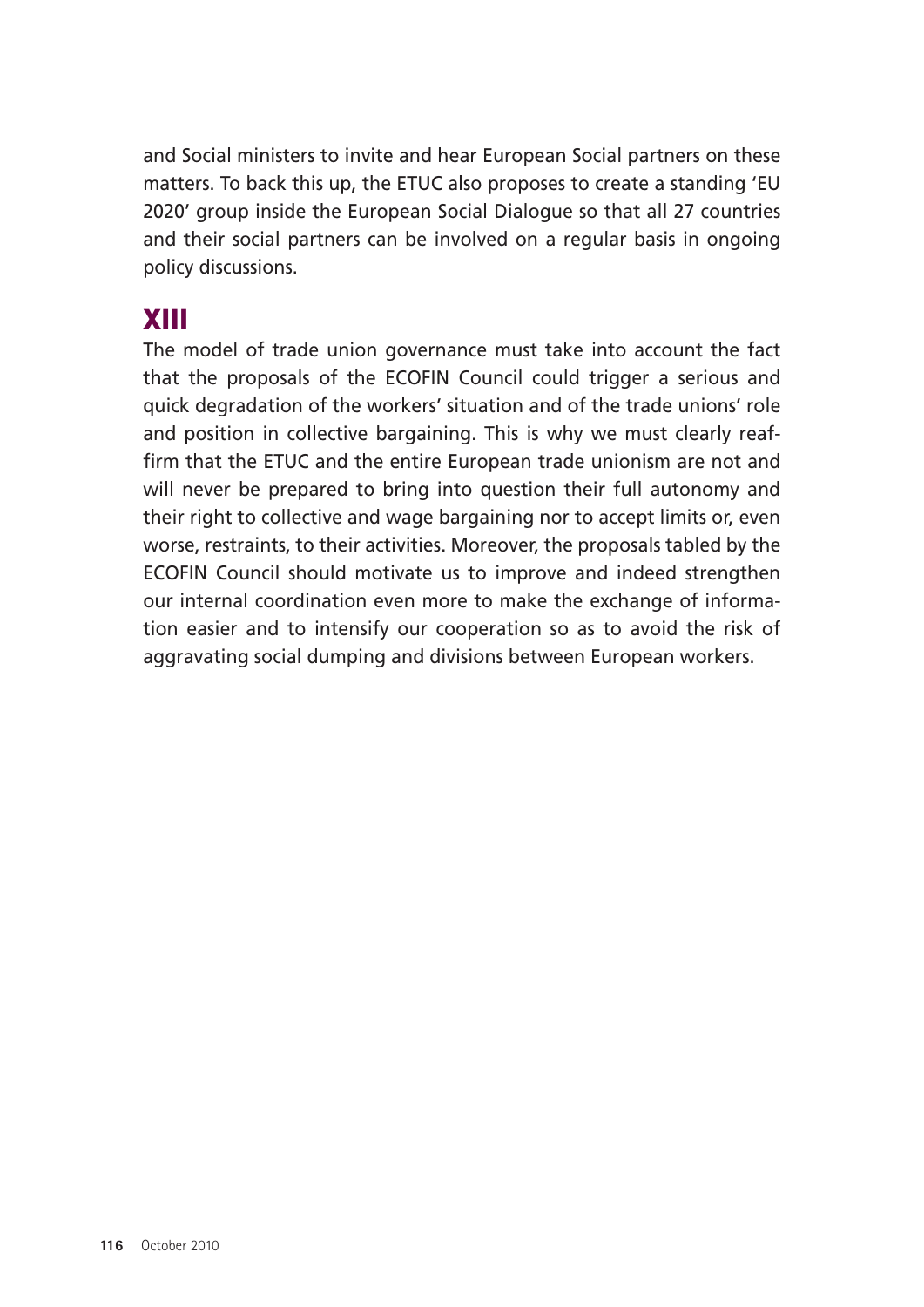# **ETUC RESOLUTION TOWARDS** adequate pension systems – the ETUC response to the EC Green Paper

**Adopted by the Executive Committee on 13-14 October 2010** 

ETUC in principle welcomes the European debate on pensions launched by the European Commission on 7 July 2010 by publishing its Green Paper "Adequate, Sustainable and Safe European Pension Systems."

ETUC intends to get fully involved, together with its organisations, to defend the interests of the working and retired people that it represents.

## I

#### **Common challenges**

It is worth acknowledging that the 27 EU Member States are facing similar problems, albeit with nuances at times, such as:

- the (happy!) ageing of the population, which none the less has consequences for financing pensions in the long term and/or the development of services and care facilities for older or very old people;
- changes in family structures entailing changes in the calculation and attribution of pension entitlements in particular;
- the development of the market which is characterised by the fact that there are always people who retire early, i.e. before the legal pension age, and were doing so already before the crisis, but also by young people entering the world of work later and later, plus greater precariousness due to enhanced pressure on wages (significant increase in the number of working poor);
- the pressure exerted on the pension systems to make more room for private systems that depend essentially on the financial markets, to the detriment of public systems based on inter- and intra-generational solidarity; and
- the economic and financial crisis, of course.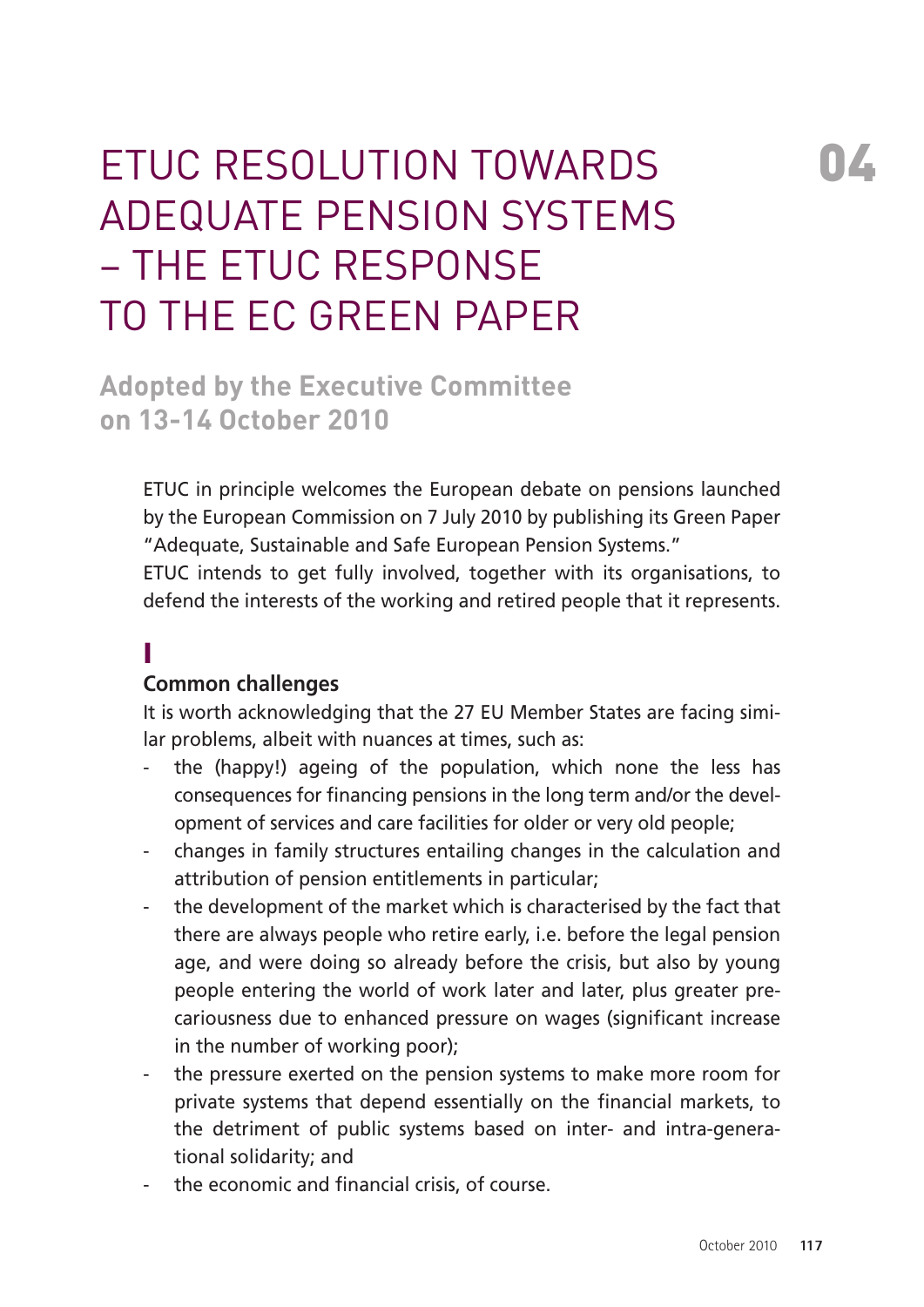In its Green Paper, the Commission pretends to present the debate on the future of pension systems as being purely "technical," whereas the questions raised and answers expected are eminently "political."

ETUC wishes in this regard to reiterate firmly that, having regard to the current treaties, the European Union has no competence to intervene in the organisation, structure and financing of the legal pension systems.

Among the issues broached in the Green Paper, three have drawn ETUC's attention in particular.

## II

#### **Be careful not to miss the point when dealing with the impact of the demographics**

For the Commission, the first challenge that the pension systems face is that of **demographic ageing.** This is a reality that must certainly be taken into account, but not be overestimated, as is often the case, because it can be anticipated (as can be seen from the fact that the Member States did not wait for the Green Paper to adapt their retirement systems) and concerted solutions can be brought to bear.

But it is worth noting above all that the Commission draws no clear distinction between the "demographic dependency ratio" and the "economic dependency ratio." It actually addresses only the former, ignoring the latter whilst moreover relying on projections for the very long term (50 years) which are not reliable, as things can change greatly on this front.

Now, for pay-as-you-go systems, only the "economic" ratio is decisive, namely the number of people who are working, and who are therefore financing such a system, but also the increase in productivity and generated GDP, which must have positive repercussions on the quality of employment and wages.

This ultimately means that faced with this challenge, it is vital to concentrate on the struggle for "more and better jobs" and more widely on increasing the rate of employment (which now stands at only 66% in the different EU Member States).

In response to this rather biased approach, the Commission wonders (while being delighted that some Member States have already embarked on this path) whether the solution does not consist in **raising the legal pension age** and therefore keeping older people at work longer.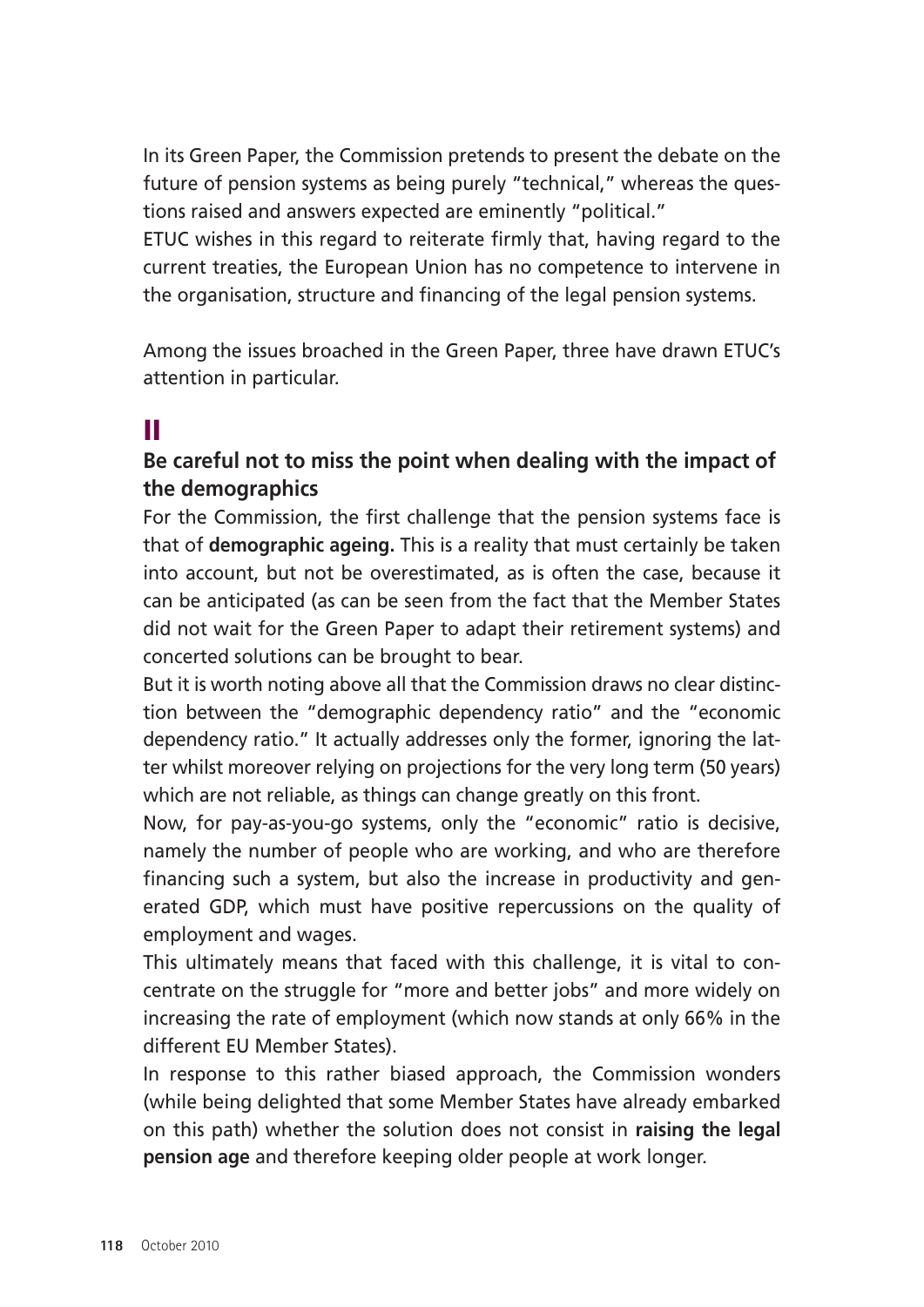Such an option raises several types of questions. For instance, what is the relevance or the significance today of trying to get older workers to work longer, when at the same time, the same workers are not afforded the possibility of continuing to work until the legal age of retirement, because companies use them as variable to adjust their workforce. As the Commission itself recognises, "less than 50% of people are still in employment by the age of 60," whence the necessity of an employment policy for all ages.

Wanting to raise the legal pension age in the current context is tantamount to postponing the problem rather than solving it, i.e. going from the problem of financing pensions to that of unemployment and its financing. It is not enough therefore to decree that "people must work longer;" there must be work for them to do, which refers,

- for one, as already mentioned, to the responsibility of employers; and
- secondly, to the responsibility of the Member States, in particular for the development and town and country planning policies which they implement or fail to implement.

What is striking in this type of discussion is the tendency to cite personal responsibility and even make individuals feel guilty, when the causes and solutions actually lie elsewhere and are in fact structural. Endeavouring to keep older workers, without differentiation, working longer ignores the fact that even now, some of them started working at a very young age and have therefore amply contributed to the solidarity of funding social protection and pension systems in particular. It likewise overlooks another reality, namely that depending on the type and **onerous nature of the work** performed during their working life, not all workers have the same life expectancy when they reach retirement age.

This life expectancy (which does not take into account another element, namely the expectancy of life in "good health" upon retirement) varies depending on the socio-professional categories or the type of work performed, ranging seven years on average among the most extreme cases, namely between the most and the least onerous occupations. ETUC therefore sees a need to implement differentiated measures for entitlement to pension that take this reality into account.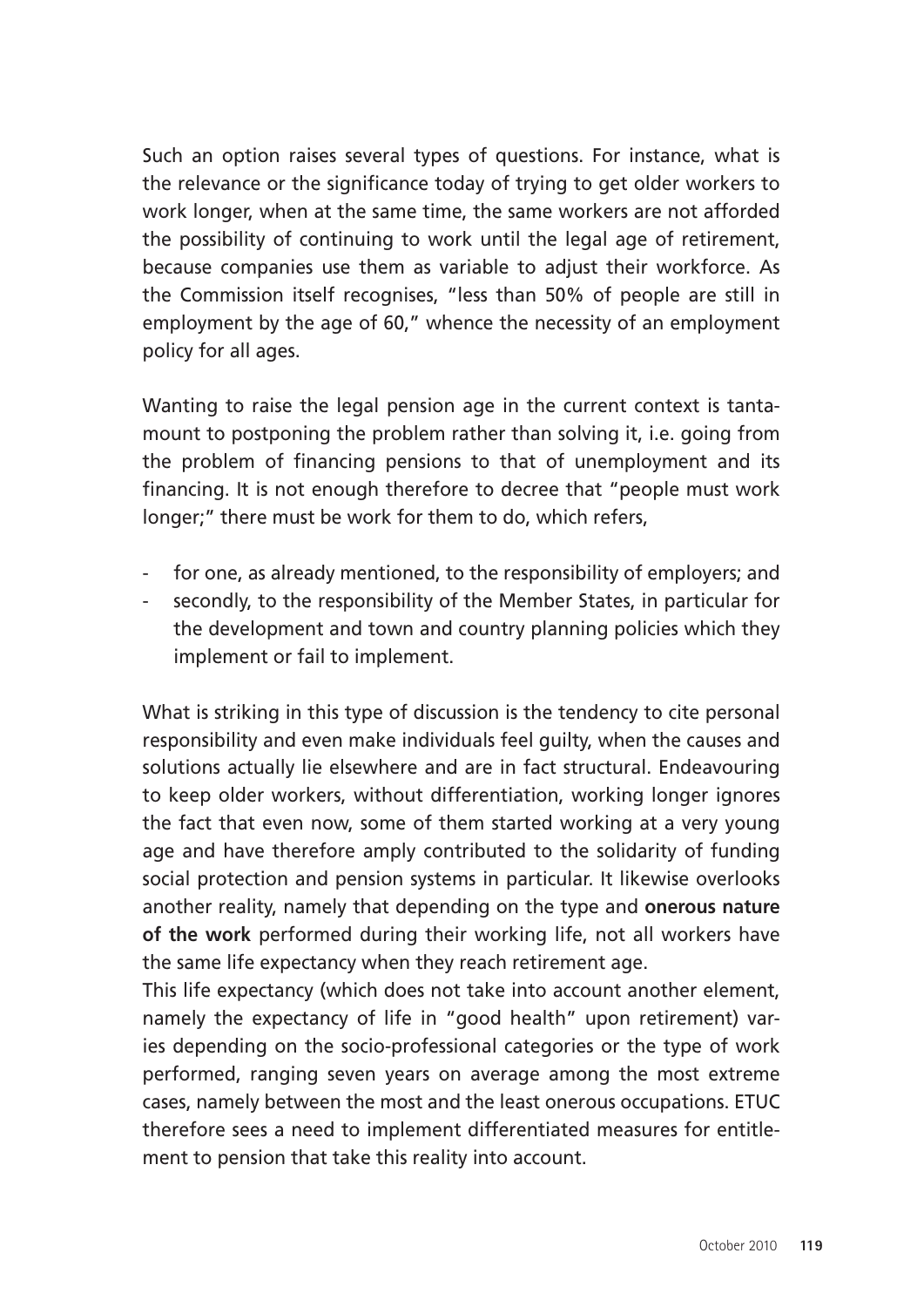Wishing to prolong the time during which workers keep working presupposes that the work exists and that the workers are fit to do it. This refers to:

- the employment development strategies and therefore the investments made by companies;
- the investments in lifelong training for workers so that they can adjust to occupational changes or retrain; but also to:
- their working conditions, and
- implementing active strategies (training, qualification, quaranteed income, etc) to help those who have lost their jobs to get back to work.

This question likewise concerns the development of a daring and concerted European employment policy.

Furthermore, focusing on active ageing as the Commission does means overlooking the dramatic situation in youth employment today. The difficulties young people have in breaking into the world of work constitute a recurrent phenomenon. Contrary to what the Commission maintains, young people join the world of work late not only because they extend their studies (as not all young people undertake lengthy degree programmes), but especially and above all because companies are not hiring young people, and when they do they offer positions without job security. For what are they offered most often when they graduate? Practical training schemes, fixed-term contracts, temporary or part-time employment.

A pertinent response can therefore not be reduced to **simply proposing**  to raise the legal pension age, an option which, if it were generalised, would be untimely today. The "effective" age of retirement from the labour market must coincide with the "legal" pension age. ETUC rejects firmly any recommendation aimed at introducing an automatic mechanism to raise the legal pension age or any other uniform solution that would apply to all the Member States.

## III

#### **Future reductions in pensions are not necessarily inevitable**

The Commission seems to postulate that public pensions will inevitably have to be reduced in future. For ETUC, such a reduction is not fated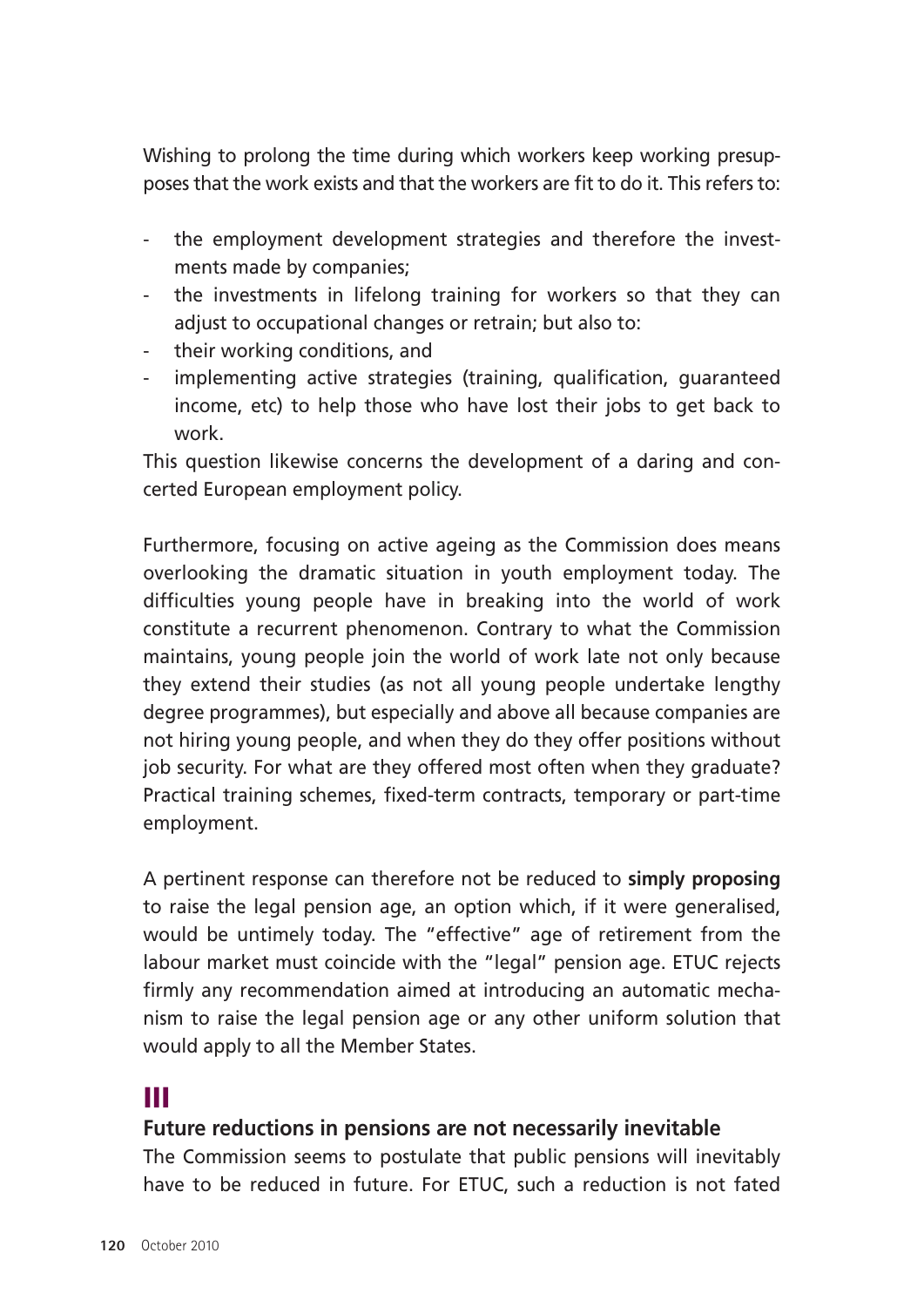to occur, provided that priority be given at European level and in the Member States to four directions.

- The development of employment, the quality of employment, and wages;
- The development of quality social services;
- The perpetuity of the means to finance social protection systems:
- The reconsideration of the priority given in certain Member States under the impetus of the Commission to developing private pension systems, in particular defined contribution pension schemes.

All of the foregoing in accordance with the social objectives set at European level both in the Treaty on the Functioning of the European Union, the Charter of Fundamental Social Rights or Strategy 2020, including the objective to reduce poverty.

#### **1/ For ETUC, guaranteeing pensions and their level means guaranteeing the quality of employment and wages**

For ETUC, the quality of jobs and wages is the major response needed to ensure "adequate, sustainable and safe European pension systems." Even before the crisis, when the Commission was able to boast of the increase in the number of jobs in the Union, the fact remained that these jobs were precarious, jobs under fixed-term contract, "not chosen" part-time jobs, temporary employment jobs, or even poorly paid or unpaid practical training schemes. Such precariousness has a particularly pronounced impact on young people and women, with damaging consequences on the amount of their future pensions.

This trend was exacerbated by the crisis which caused severe job losses, with exploding unemployment rates, as the Commission itself acknowledges: "*The crisis will also have a serious impact on future pensions as many workers will have lost their jobs and have been unemployed for a certain period and others might have had to accept lower earnings or shorter working hours."* 

Whence the mobilisation of ETUC and its organisations in favour of quality jobs with decent pay to guarantee the pension rights of these future retirees, but also the current retirees. Such as they are, the financing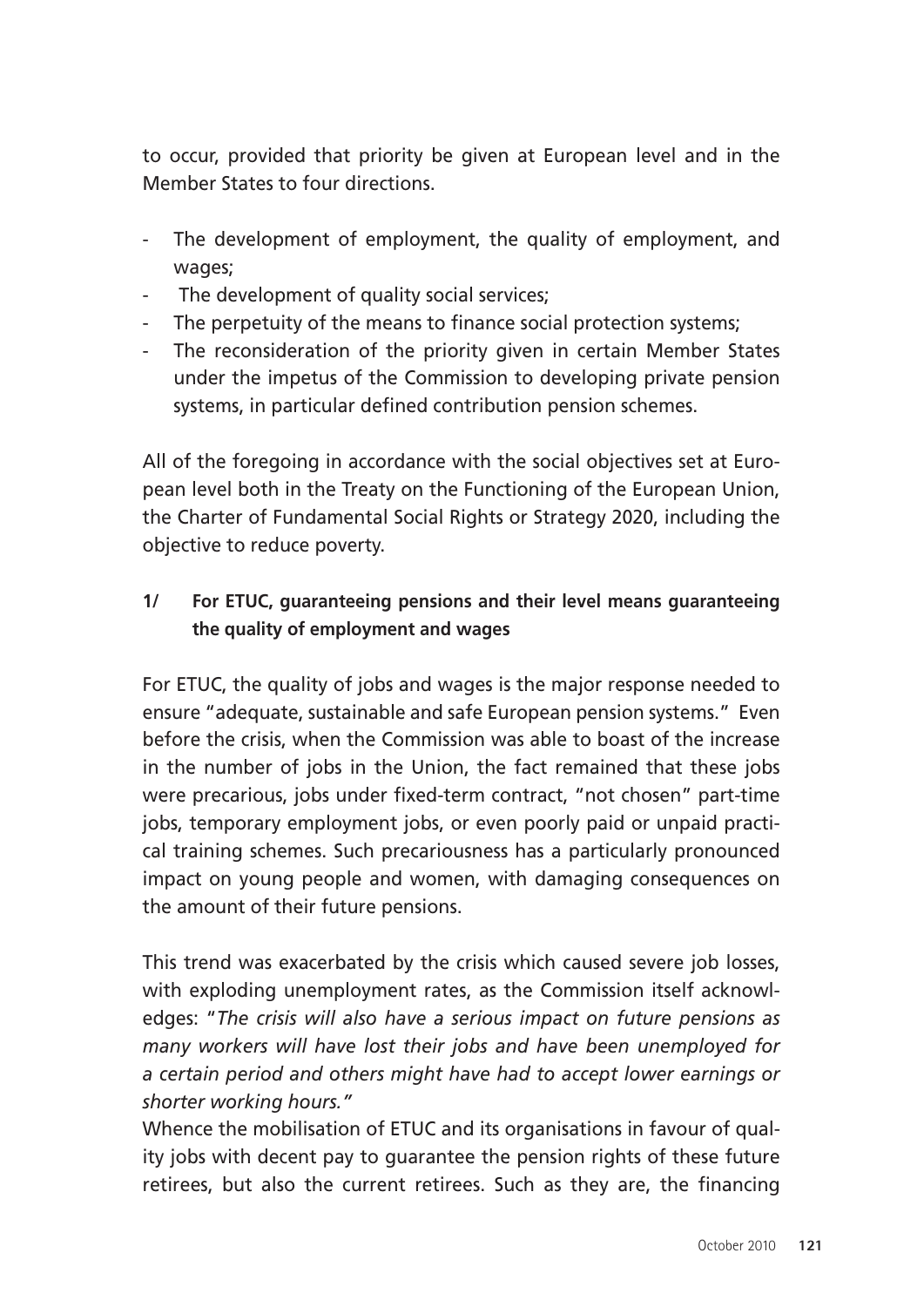arrangements for public pension schemes, based on distribution, to which ETUC and its organisations are deeply attached, are based essentially on wages and earnings from work. Precarious employment or low wages are tantamount to "loss of earnings" for social protection – and particularly pension – systems, but also affect the rights of future retirees. For a poor worker will inevitably become a poor pensioner.

For ETUC, this also demands that the Member States and the social partners must take the necessary measures to validate and guarantee rights for these periods of inoccupation or unemployment, including short-time work, what we refer to as "securing/guaranteeing the periods of transition." Similarly, measures must be taken to cover periods devoted to looking after family and/or children.

#### **2/ Investments in quality social services are also needed in view of the ageing of the population**

The Commission actually notes that "*formal care is increasingly replacing informal care"* for dependent elderly people, but does so in order to deplore "*further pressure for spending on care."* 

ETUC's approach is completely different. Such "formal" care in the form of services of care facilities, which is the same for care for children:

- is a source of (qualified) employment, and thus contributes to social financing through the contributions generated, as well as to the development of the economy, in the same way as other types of employment; and
- its development enables parents, and women in particular, who are still the ones most concerned today, to reconcile their private/family and professional life, and to join the labour market, if so they wish, and in so doing improve the employment rate in the European Union.

#### **3/ It also means guaranteeing and improving the financing of social protection systems**

For ETUC, investing in social protection is not an expense, but a "productive investment," as the Commission acknowledged some years ago, well before the crisis. Whence the necessity of preserving its financing. Rather than try to reduce social protection and its means, the real mobilisation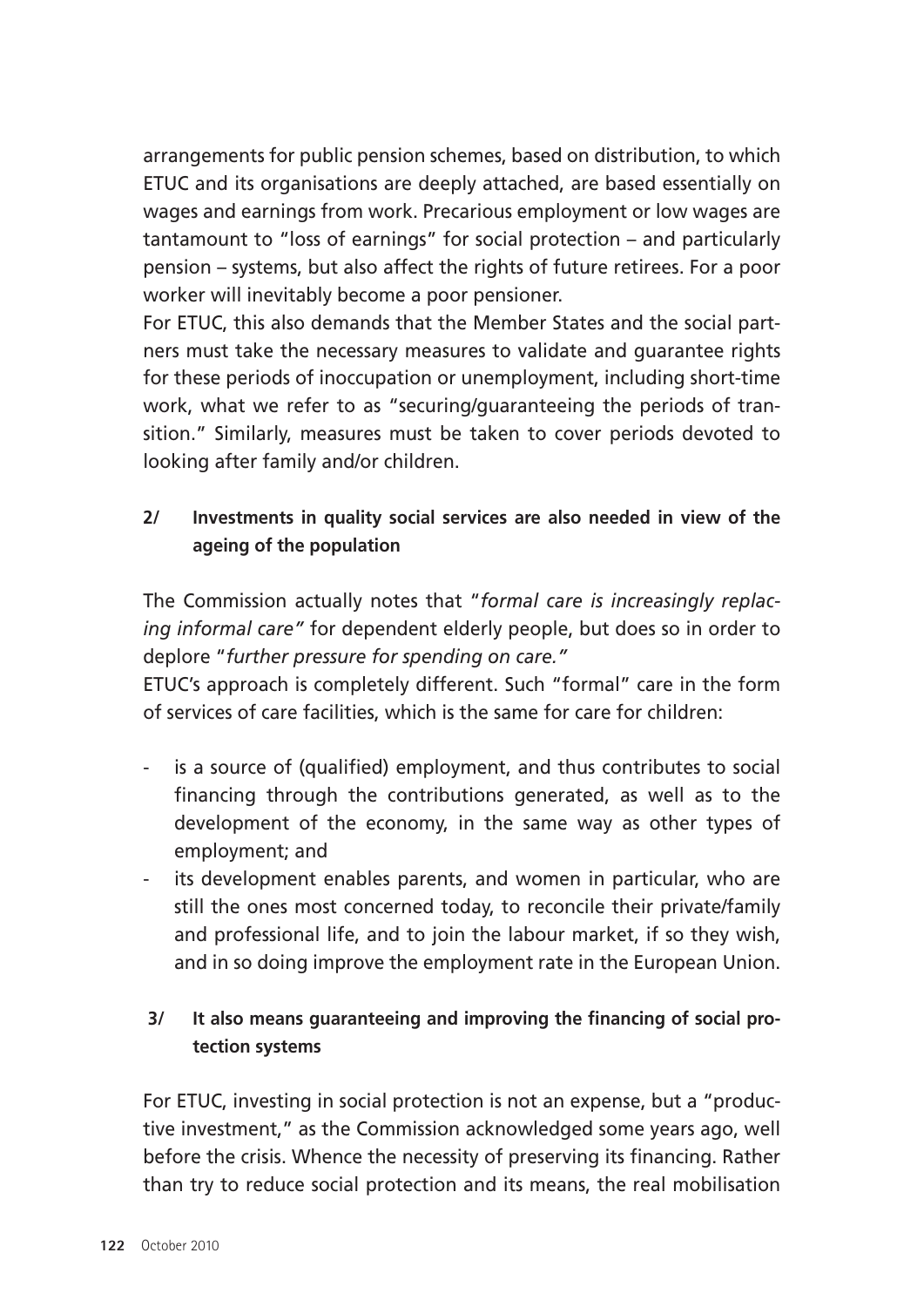and efforts made must be geared to enhancing it and giving it the means to perform its missions. It is therefore the task of the public authorities to take measures, in particular for financing and support for the economy. The Union and the Member States concur that they have done better in coping with the crisis than other regions of the world, thanks to the efficiency of their existing social protection systems. Nevertheless, paradoxical and contradictory chatter and behaviour are emerging at this time. And the first measures being implemented consist of drastic cuts in budgets and/or social services – all in the name of budgetary rectitude which deprives them of the means of action.

ETUC cannot therefore accept the Commission's approach as spelled out in the Green Paper, which consists of implementing reforms in the pension system geared mainly to the "*sustainability of public finances,"*  i.e. making the amount and quality of pensions contingent upon the financial capacities of the States. That would be "putting the cart before the horse," and reversing the terms of the "social equation." ETUC's approach, on the other hand, is to guarantee decent/adequate pensions by looking for and implementing social measures capable of meeting this objective.

Ensuring financing means first of all going over all the fiscal and/or social exemption practices implemented by the Member States which concern employment first, as they are purportedly intended to remove obstacles to employment. Yet these exemptions are granted without tangible return, and therefore commitment, on the part of companies to maintain and/or to develop employment. The upshot is windfalls for companies and a reduction in resources for the social protection systems.

As ETUC recommends, other sources of financing must also be found that impose less of a penalty on employment and companies that employ workers, whilst getting those who, in spite of their means, now manage to evade the solidarity procedures to contribute accordingly. Such new resources must, however, be allocated to social budgets in an effective and sustainable manner.

Without wishing to question existing national practices regarding tax exemptions, ETUC is not in favour of extending those practices to encourage affiliation with non-solidarity, private pension schemes. These practices are socially unfair, as most of the time they only benefit those who can afford this type of pension, whilst penalising the entire community through the lack of earnings that they represent. Furthermore, as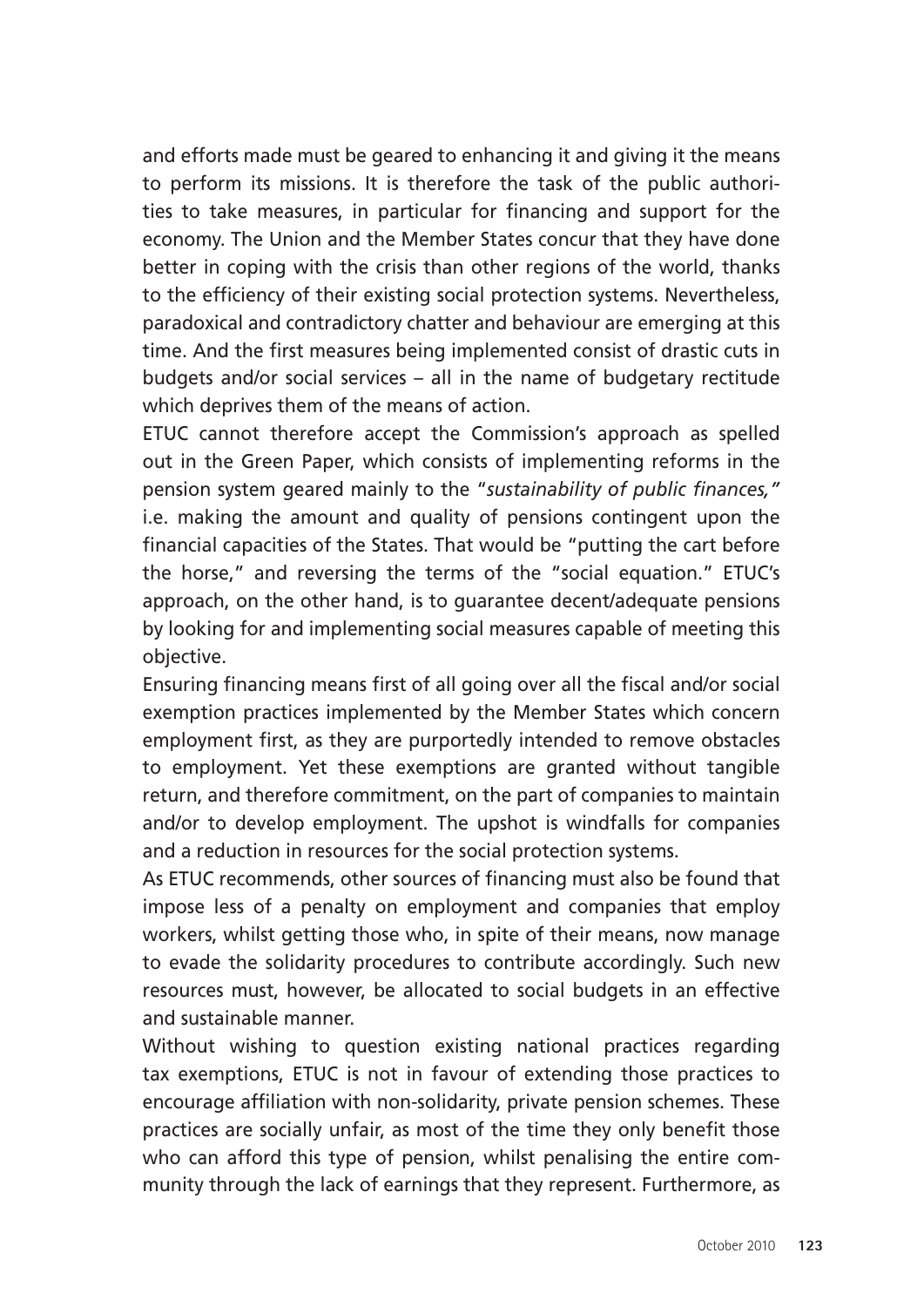the Commission itself acknowledges, such exemption practices can have "*considerable"* negative consequences on public finances.

**4/ Boosting public pension schemes based on distribution, in other words on inter- and intra-generational solidarity, and reducing and controlling the development of individual pension systems run by the financial institutions** 

The impact of the ageing of the population affects all pension systems, only in a different way, but when it comes to private schemes, as the Commission puts it, "*Such potentially lower returns on pension fund investments may lead to higher contributions, lower retirement benefits, increased capital outflows or greater risk taking",* which today is no longer merely an eventuality, but a reality. And this reality is not solely the result of demographic ageing either, even if this phenomenon is not neutral.

For ETUC, the weakness of private pension schemes (in particular defined contribution – which are in fact savings schemes for retirement), lies in the very nature of those schemes, because they are primarily "financial" systems, which makes them directly dependent on developments on these markets. And even if, as the Commission proposes in its paper, an attempt must be made to reduce "*the investment risk taken by scheme members as they approach retirement,"* – with which ETUC agrees – it does not protect nor immunise them against the risk. And any crisis that occurs on this front has direct negative consequences on these schemes and on the income of the pensioners. Hence the ETUC strategy, which has always favoured pension schemes based on solidarity and not on the performances of the financial markets, and namely those based on collective agreements between social partners.

The implementation of these private systems based on the financial markets entails another risk, i.e. that of not being able to keep the promises made, in which case the disappointed beneficiaries will have to turn to the public authorities.

One way to reduce these risks would be to introduce relevant solvency rules, i.e. rules suited to the coverage of such risks. However, ETUC is opposed to having the "solvency" rules which are applied to insurance companies applied in the same way to private solidarity pensions, because they would entail financing constraints for them that are not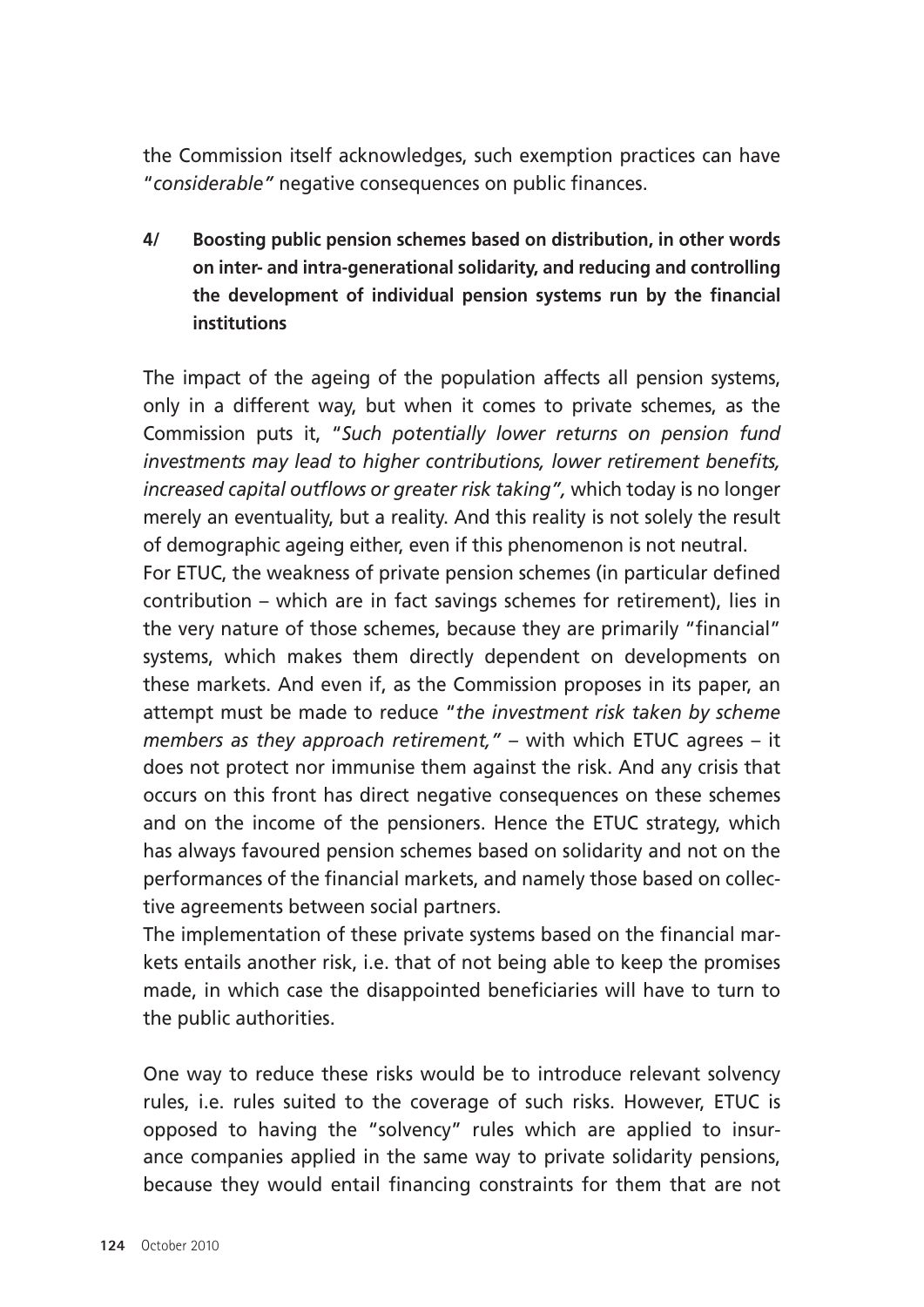justified because the risk is covered for a very long period and the rules would entail a sizeable increase in contributions, which would dissuade affiliation to these schemes.

Still in the framework of risk reduction, ETUC demands a significant, decisive role for the representatives of workers and retirees in the supervisory bodies as well as those bodies in charge of defining investment policies and strategies for private pension schemes so as to promote socially responsible investments in the interest of the contributors and the beneficiaries.

## IV

**Yes to the perpetuity and sustainability of the pension systems**  ETUC agrees with the Commission's proposals to:

- Improve information for the users.
- Strengthen the regulations concerning the transparency of private pension schemes, their investment strategies and solvency.
- Remove obstacles to mobility in supplementary pensions.

ETUC would likewise be in favour of a new initiative concerning the portability of occupational pension rights, on the sole condition that it has no negative effect on the national systems.

But mobilising for "adequate, sustainable and safe European pension systems" is not reduced to implementing "technical adjustment" measures – all the more so since, when analysed, the proposed measures turn out not to be neutral and at the very least tend to confirm/reinforce underlying policy orientations already implemented in certain countries.

Past experience has always shown that successful reforms in this field require compliance with certain fundamental rules:

- the reforms undertaken must be based on shared observations and diagnoses. This entails exchanges, dialogue and consultation;
- they must involve all the stakeholders. They may not therefore stem exclusively from politicians, but must involve the trade unions in particular;
- they must be equitable and fair and concern everybody, and not just one category of people;
- they must take place over a period of time, if they are to be "socially acceptable";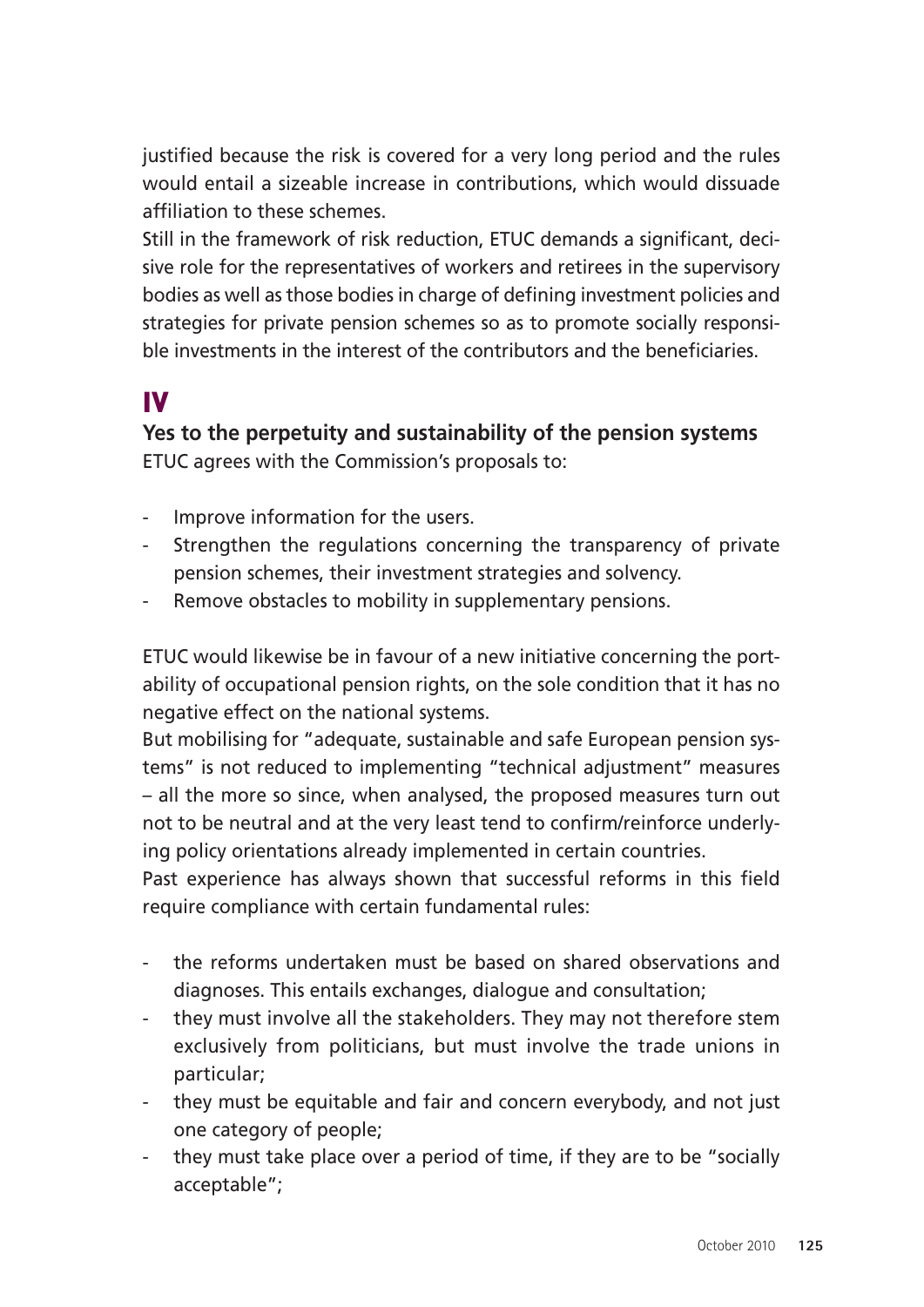- they must be assessed periodically, and here once again, there must be consensus as to whether they are pertinent or useful or whether they are to be maintained;
- they must take into account the diversity of jobs and professional careers.

A real mobilisation in favour of quality, sustainable pension systems must first of all be pursued upstream, i.e. by tackling the quality of work and pay which, in social insurance systems in particular, has a direct bearing on the amount of the future pension. And this quality of employment and pay in turn ensures financing and sustainability for all systems, be they insurance or universal schemes. No pension reform may therefore be exempt from an active and daring employment policy, all the more so in a context of rising unemployment among young people and an explosion in job insecurity.

The involvement of trade unions, which represent the interests of contributors and retired people, must be permanent and effective at all decision-making and supervisory levels. They must also be consulted and involved in the implementation of the reforms projected and/or undertaken and in their assessment.

This discussion of the type of pension systems to be implemented or encouraged/developed in the European Union is underpinned by the discussion on the values and type of society to be promoted in Europe. Are the pension systems thus advocated intended to build a European Union based on the market and the free movement of capital?

Or do we wish to build and to promote a social Europe, based on the values of solidarity and collective responsibility that can guarantee an adequate income for all at retirement age? That is ETUC's choice, which is of the utmost pertinence in 2010, the "European Year for Combating Poverty and Social Exclusion."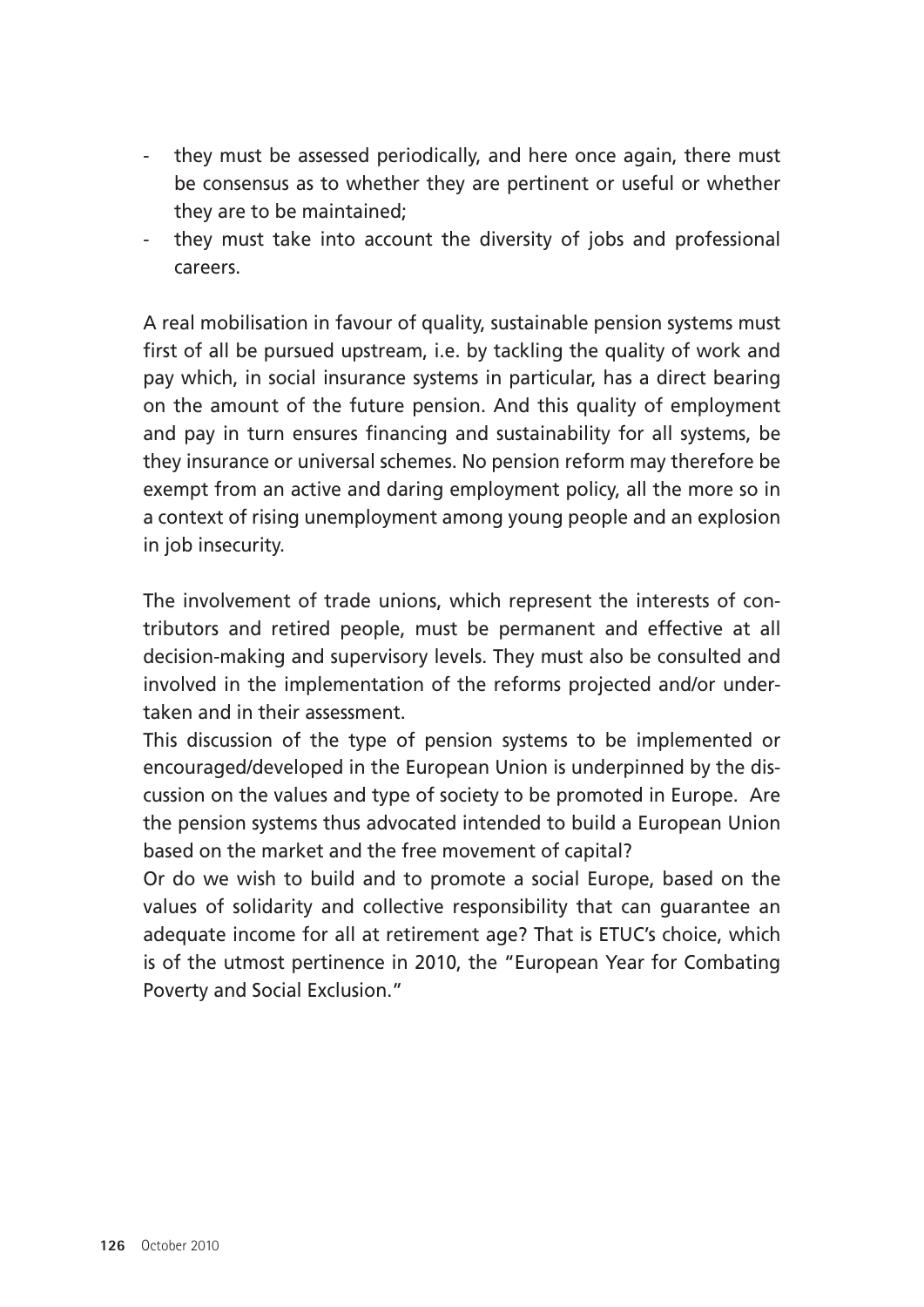## **DECEMBER 2010**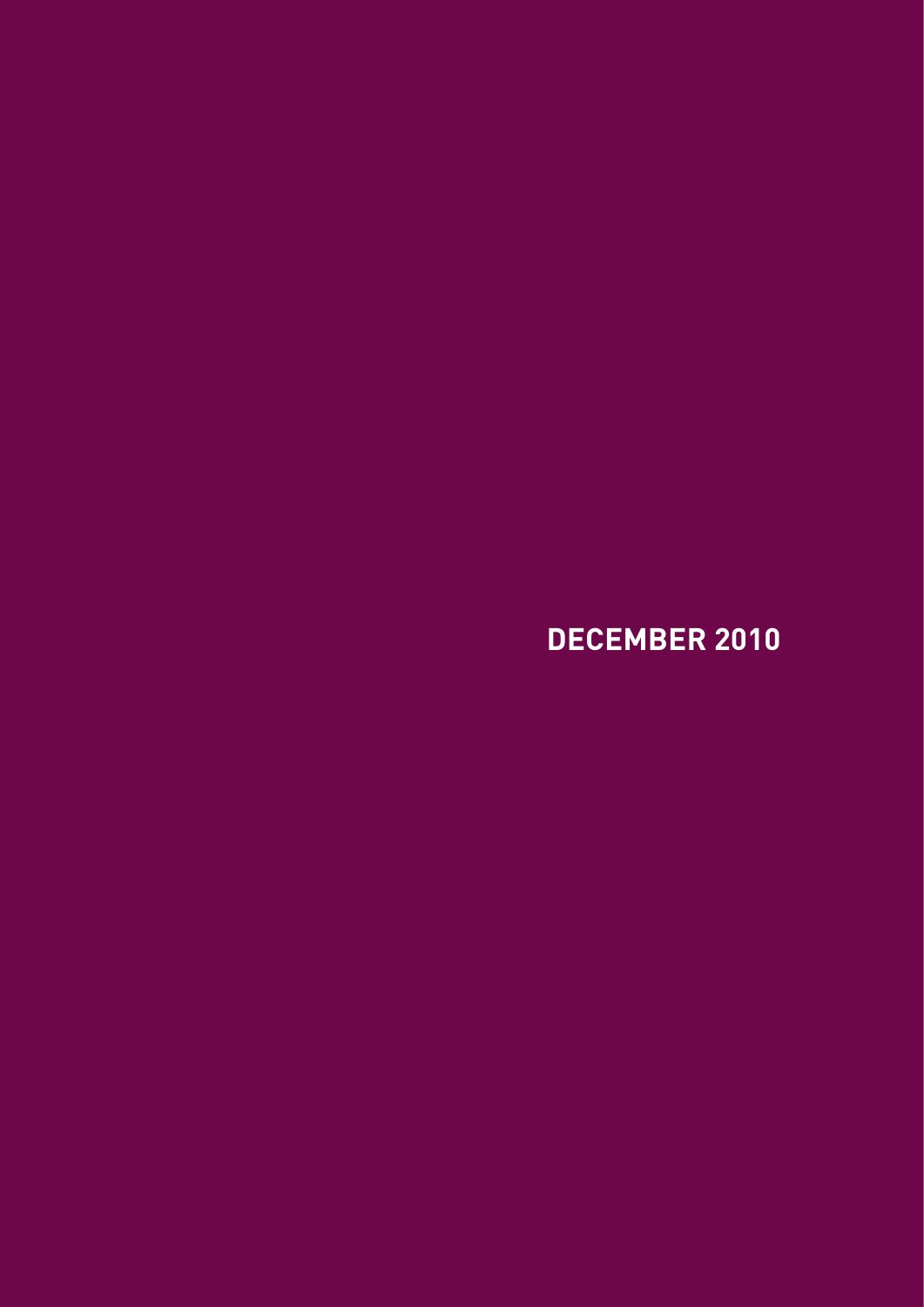# RESOLUTION ON FOUAL treatment and non discrimination for migrant workers

**Adopted by the Executive Committee on 1-2 December 2010** 

Despite the major battle won by the trade unions against the content of the Bolkestein directive, for the sake of guaranteeing posted workers the application of employment and working conditions in the country where the activity takes place, various judgments by the European Court of Justice (Laval, Viking, Ruffert, Luxembourg, Germany) have highlighted the objective that we have been seeking to achieve.

These rulings have highlighted the loopholes in our current legal framework in terms of the hierarchy between fundamental social rights and the economic freedoms allowing, de facto, social dumping.

Faced with this situation, the ETUC is demanding a Social Progress Protocol, to be included in the Treaties, to state very clearly that economic freedoms and competition rules cannot have priority over fundamental social rights and social progress, and that in case of conflict social rights shall take precedence;, and to integrate this into the broader concept of social progress and upwards harmonisation of working conditions and social systems.

In addition, the ETUC has called for a revision of the Directive on posted workers.

Against that background, which is a cause of grave concern to us, the European Commission has tabled some new legislative initiatives which instead of correcting the loopholes identified; once again exacerbate the fragmentation of the labour market, this time through proposed directives devoted to immigration policy.

It is unacceptable that after the 5 well-known decisions by the ECJ, the Commission should be doggedly persisting in legislating with the desire to liberalise the single market, by favouring unfair competition,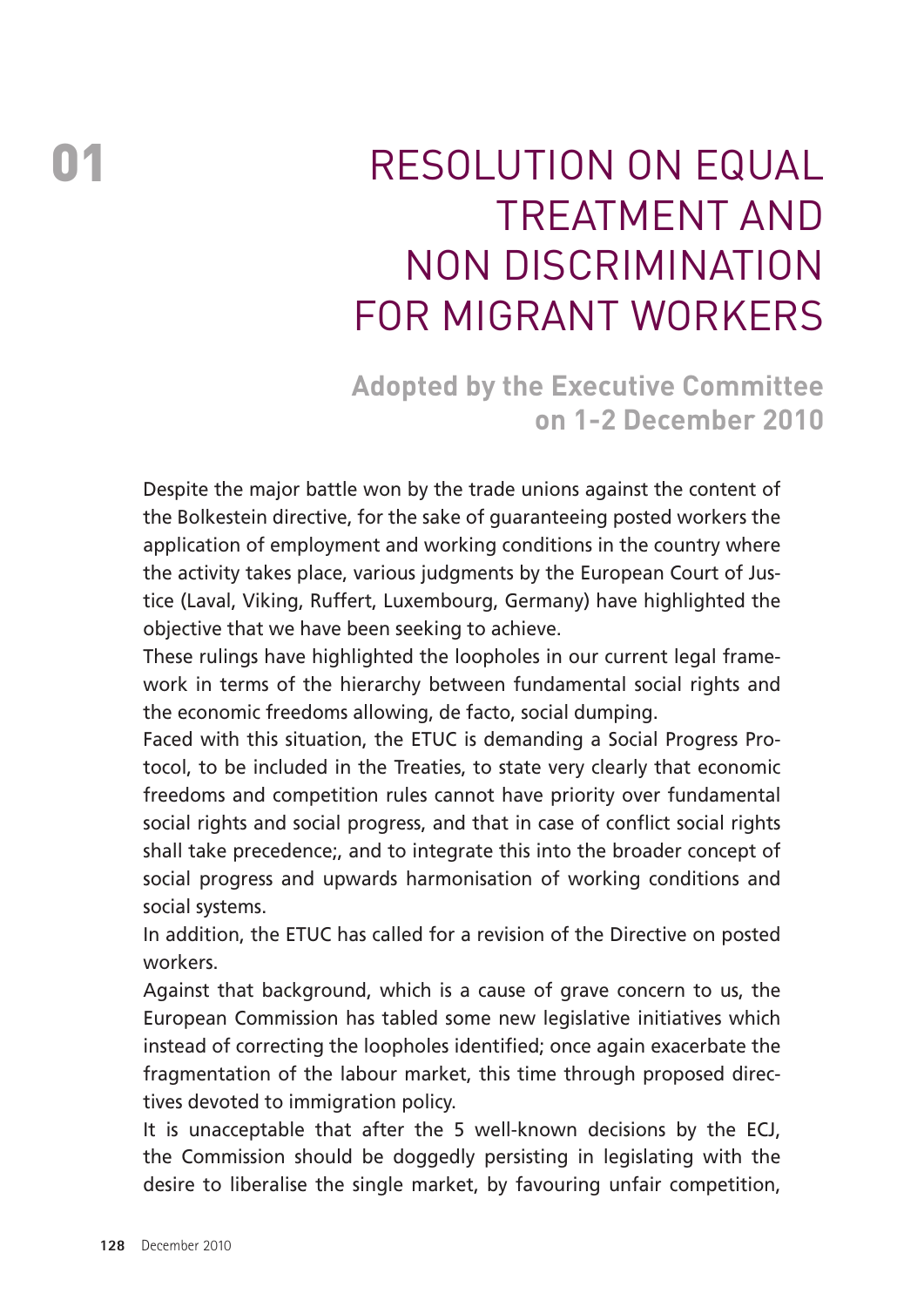undermining the principle of equal treatment for the different groups of workers and seeking to erode the principle of the host country. All this despite the new legal framework constituted by the Lisbon Treaty, which guarantees a social market economy and requires the European legislator to work towards social progress, and by the European Charter on Fundamental Rights, which guarantees equality (Art. 20), non-discrimination (Art. 21 par.2), collective bargaining and the right to strike (Art. 28). The actual trend of the European institutions consists of limiting the bargaining autonomy of the social partners and recognising only collective agreements universally or generally applicable, not those concluded at

These new proposals are:

• The Directive establishing a single request procedure with a view to the issue of a single permit authorising nationals from third countries to live and work on the territory of a Member State and establishing a common floor of rights for third-country workers living legally in a Member State

regional, sectoral or company level (cf Rüffert case).

- The Directive establishing conditions for entering and remaining for third-country nationals for the purposes of seasonal work
- The Directive establishing conditions for entry and residence of thirdcountry nationals in the framework of an intra-corporate transfer

The first question ringing our alarm bells is the choice of the legal basis. The point is that the proposed directives are based only on Art. 79 TFEU (immigration), and yet they have a massive impact on the labour markets and industrial relations systems in the EU and the Member States. The texts are not simply tools to manage movements of migrant workers, but also instruments which define the rights of those workers in an employment relationship, and should furnish better protection for those workers. This should be reflected in the choice of the legal basis.

Through the choice of a single legal basis relating specifically to immigration, the Commission has avoided the consultations with the social partners laid down in Art. 154 TFEU. Directives with a strong impact on the European labour market cannot be proposed and discussed by the European legislator without consulting the social partners and without a proper debate on the consequences of such proposals for the labour market. Accordingly, the ETUC proposes adding social policy as a legal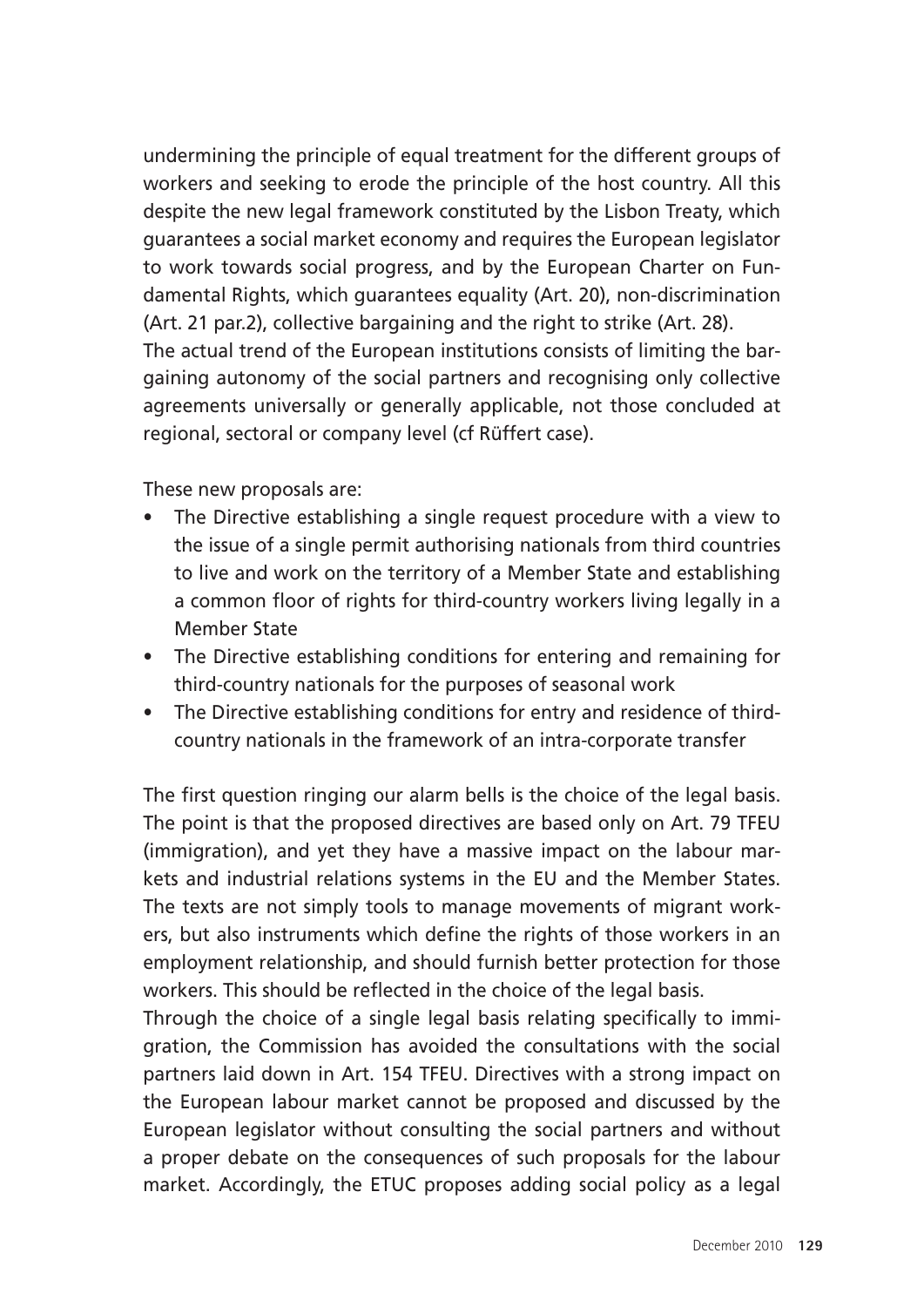basis and organising a hearing at the European Parliament to spotlight the consequences for the development of the labour market. How is this European labour market to be structured, and by whom? As to the legal framework for the protection of workers' rights, there is a need for greater coherence, and why are seasonal, posted and ICT workers excluded from the single permit? We need a horizontal instrument to regulate the issues of principle for workers within the EU and for workers outside migrating into the EU, on the basis of the principle of equal treatment and the struggle against discrimination.

The ETUC believes that it is vital for any initiative taken in the field of migration to be consistent with the broader policies on employment and development, and that it is essential to guarantee social inclusion and sustainable development in the home countries and the host countries.

The proposals in the field of economic migration absolutely must determine what are the real needs to promote a new increase in the number of migrant workers from third countries in the professions and sectors concerned, if it is now the time to introduce measures designed to increase the numbers of people in such migrant groups, and if adequate measures have been taken at EU and Member State level so as to create appropriate social conditions in order to support such a movement in all the social/familial aspects, and also to launch initiatives to avoid protectionist reactions and the abuses that they might trigger.

Against this background of an economic crisis and predictions of an increase in the number of jobseekers, the ETUC and its member organisations doubt very much that the Commission has properly evaluated the issues involved in this new legislation.

The ETUC therefore asks to reconsider the political expediency of now presenting an initiative on immigration with regard to seasonal work, and strongly recommends giving consideration in the first instance to the introduction of the necessary social support measures, such as:

• bolstering the legal framework, at both national and European level, for the social and professional protection of seasonal workers in general, for example via a European social policy directive on seasonal work, tackling the minimum social and labour standards applicable to seasonal work in the EU, ensuring equal treatment between seasonal workers, locals and migrants, and promoting upwards convergence of living and working conditions for all seasonal workers;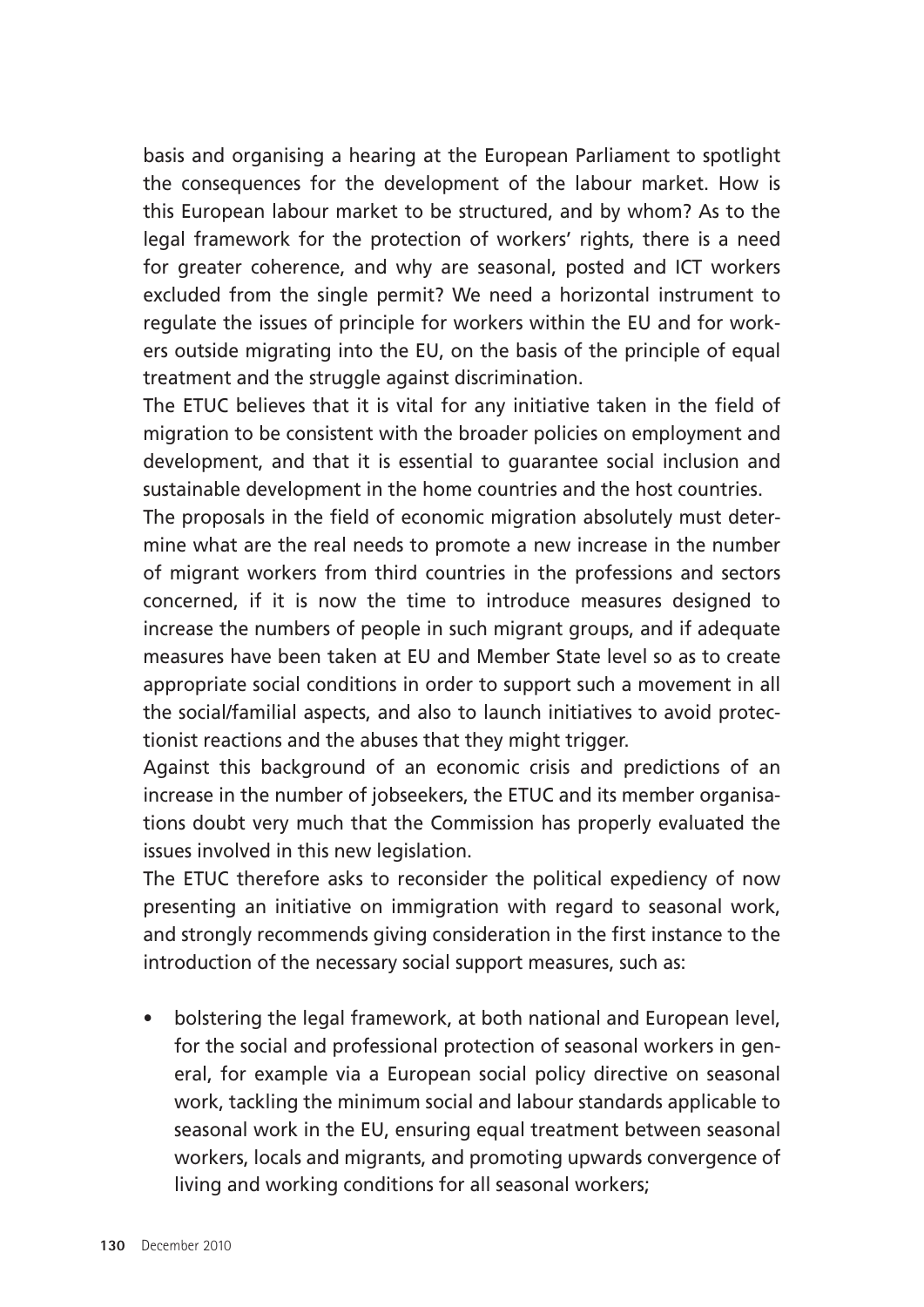- an EU instrument relating to the respective responsibilities of the main contractors and subcontractors and intermediaries, introducing the chain of responsibility and/or joint and several responsibility on wages, working conditions (and social security and taxes);
- activities and initiatives by the EU for the sake of improving respect for wages and working conditions, reinforcing labour inspections at national level and guaranteeing better coordination at EU level;
- the implementation and enforcement of the new directive on temporary work.

**Directive establishing a single request procedure with a view to the issue of a single permit authorising nationals from third countries to live and work on the territory of a Member State and establishing a common floor of rights for third-country workers living legally in a Member State** 

The ETUC is aware of the efforts being made by the EU to devise a global immigration policy that is fair and rights-based. However, the draft directive takes only partly account of our demand to allow all European Union citizens and third-country nationals living legally in the EU, including refugees, to have full access to the EU employment market (Art. 3.1). The ETUC believes that some aspects of this proposal are somewhat problematic given the lack of evaluation of the potential impact that some measures might have on the employment market, industrial relations and social cohesion, and above all the exclusion of certain groups from the general rights framework, specifically posted workers, physical persons in connection with commercial and investment activities, seasonal workers, asylum seekers and persons under subsidiary protection.

To break the principle of equal treatment, curb the rights and not establish any guarantees to protect working conditions and social conditions for migrant and local workers could lead to a complicated situation in our societies.

Yet more than that, it continues to open the gates to the dangerous path of the fragmentation of the labour market, and in a sense, the acceptance of social dumping in industrial relations.

We are well aware of the progress of the situation regarding the debates on the proposed directive at both European Parliament and Council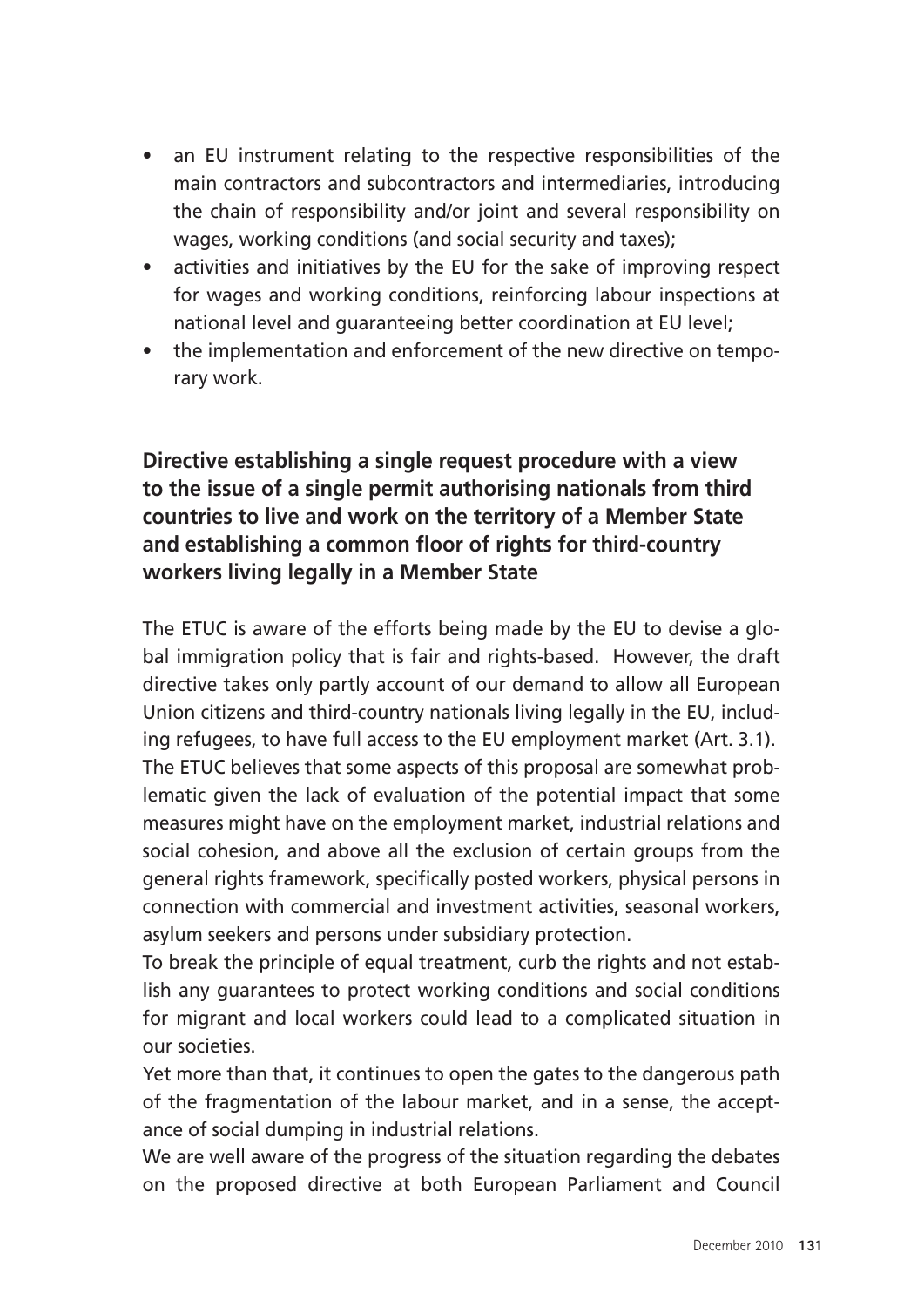levels, but in light of the great importance that the ETUC attaches to this proposal, we want to maintain in particular the proposals by the European Parliament's Employment and Social Affairs Committee, in the sense of including all workers, without exception, in *Chapter III –The right to equality of treatment*.

We see it as fundamental that the directive should include all workers and ensure equal treatment and non-discrimination in employment and social standards in the place where the activity is carried out.

To this end, the ETUC will be getting back in toall the institutional players, and launching a campaign of information and debate within society, to get this important question being discussed right across the trade union movement, in political circles and in public opinion in general.

#### **Directive on seasonal work**

As we have already mentioned, this proposed Directive was not preceded by consultation of the social partners, since the Commission took as the legal basis Article 79 TFEU (immigration), as if this proposal had no direct impact on the labour market.

This initiative raises major questions as to its objective, the sectors, and the principles of equality of treatment and non-discrimination, especially at a time when unemployment is going from bad to worse in Europe.

We find ourselves faced with a new attempt to fragment the labour market and segment the workforce, an initiative that tends to reduce the social partners' bargaining autonomy.

We would have preferred the Commission to have started work before by clarifying

- seasonal work in general, with regard to labour and social conditions and standards;
- the joint and several liability of the main businesses and the subcontractors and intermediaries;
- a bigger guarantee of the respect for working conditions and social protection at European level.

The proposal also creates a lot of uncertainty surrounding:

• the lack of a role for the social partners in the implementation of this directive;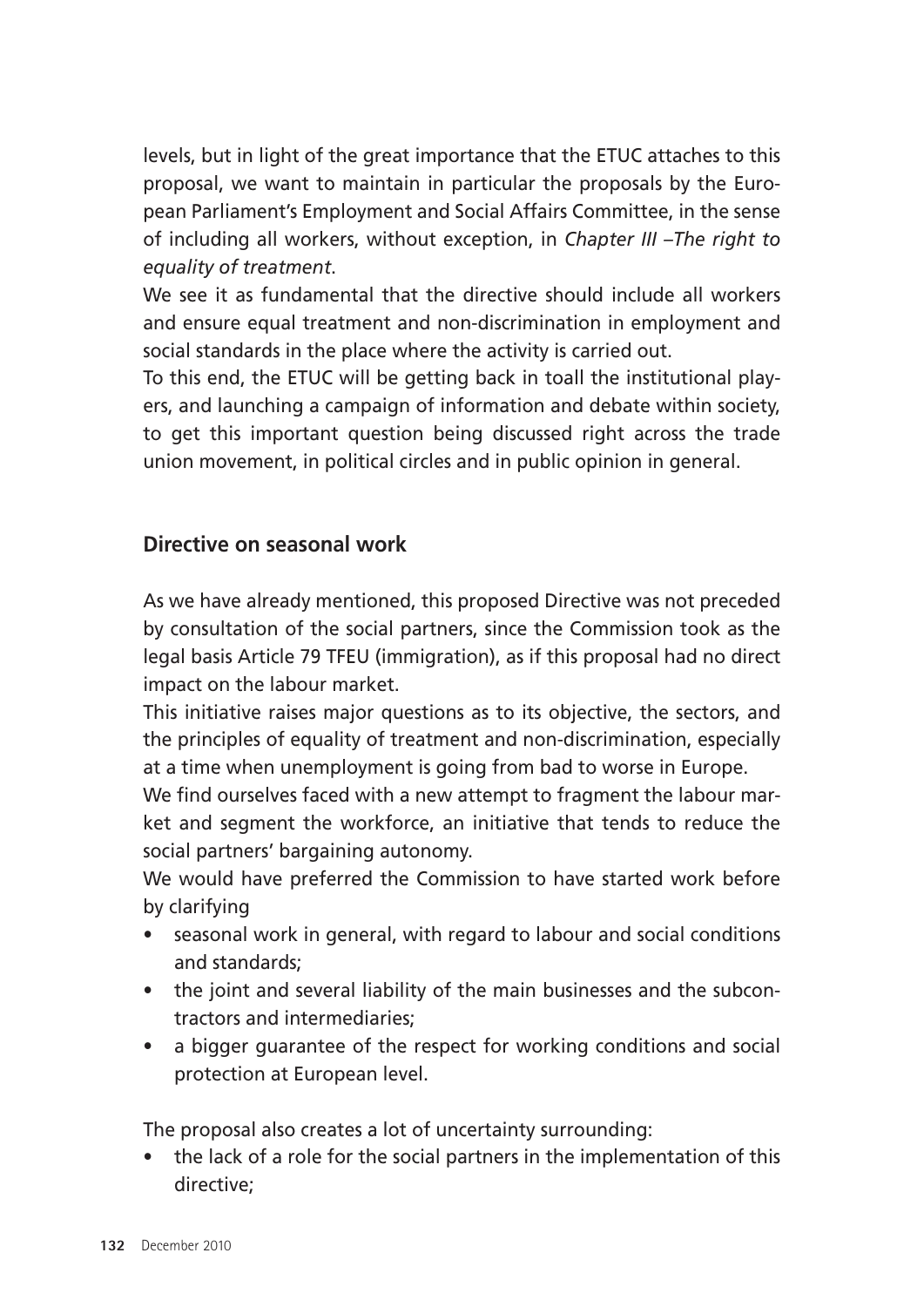- the scope: there is no definition of the sectors involved. We do not know whether it is directed at stationary workers or also in production or services in general;
- the quarantees of decent work, under conditions of equality of treatment and non-discrimination based on the application of the collective agreements;
- the Member States' own preventive controls which must be rendered possible. The deadline proposed (30 days) is a joke, making any concrete control impossible. There is also a need for sufficient guarantees to ensure that the single points of contact have the equipment, resources and skills necessary to be able to carry out their control function properly;
- the liability of the main business, the subcontractors and the intermediaries;
- the lack of concrete preventive measures and sanctions for fraudulent employers and genuine protection for workers;
- and in general, the lack of measures to ensure adequate implementation, enforcement and control.

For all these reasons, we consider this proposal as it stands to be inadmissible, and we call upon the Council and the Parliament either to reject such an initiative or, as appropriate, to subject it to an in depth revision, with prior consultation of the social partners and an open and public debate.

### **Directive establishing conditions for entry and residence for third-country nationals in the framework of an intra-corporate transfer (ICT)**

The Commission is presenting the draft directive as a statement of the commitments entered into by the European Union under the General Agreement on Trade in Services (GATS) negotiated at WTO level. This new proposal refers to nationals of countries which do not belong to the European Union, who are employed by a company based outside the European Union and are posted temporarily into one of its units situated on European territory. This type of posting therefore needs to be distinguished from the kind covered by the 'Directive concerning the posting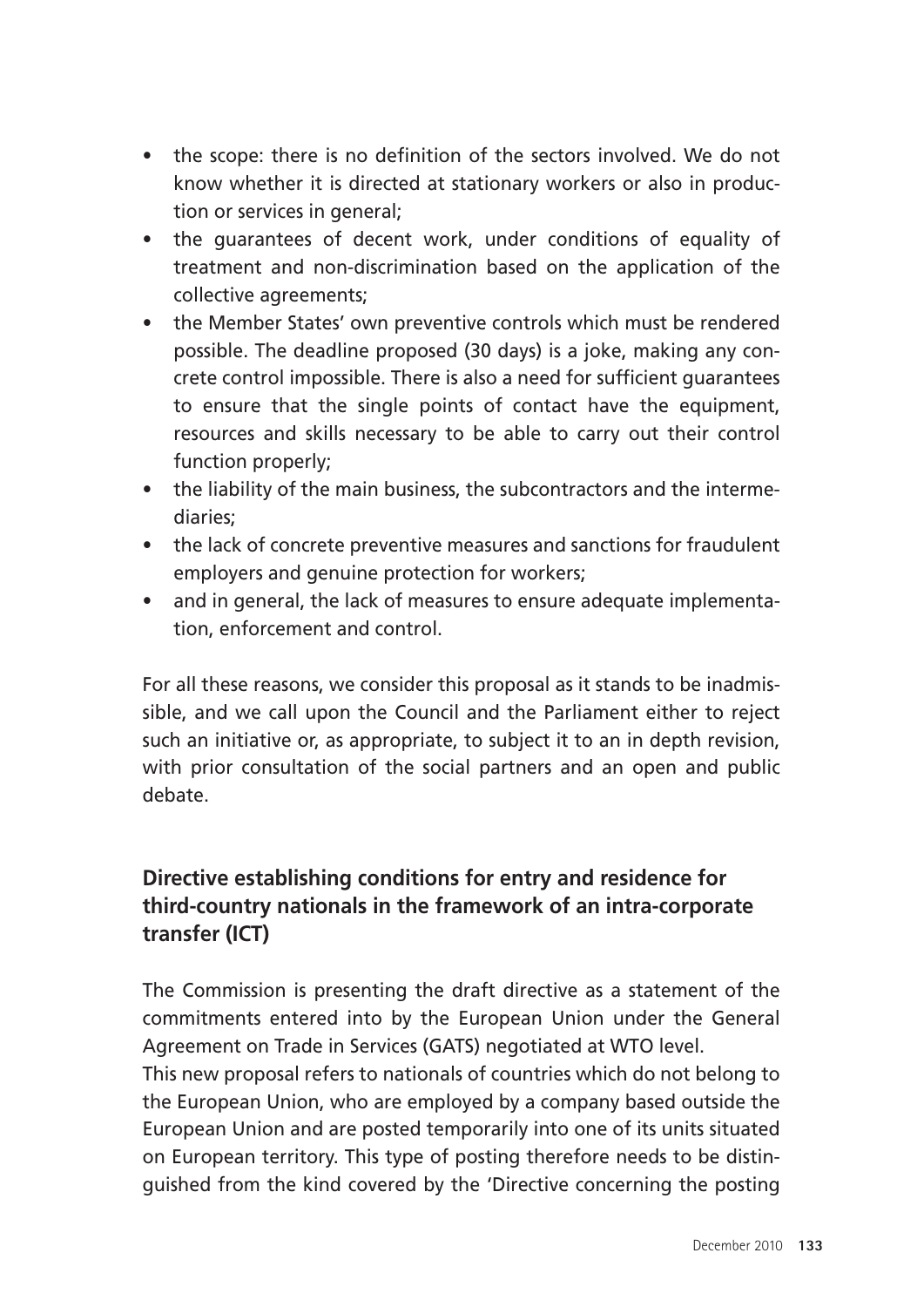of workers in the framework of the provision of services' adopted in 1996, which relates to postings within the European Union and is based upon the rules in the treaty relating to the single market, whereas the draft directive presented relies on the provisions of the treaty devoted to immigration.

The scope of the Directive is much too broad. As it stands, it is open for use in all sectors and no restriction is made on the type or size of the companies wishing to use this new tool.

The definitions of managers, and specialists need to be clearly limited to those who are highly-qualified and have particular skills and whose personal capacities are indispensable to the proper conduct of the specific activities of the company in the host country. This means that the criterion for admission must be the qualifications and the place of work within the company, not the salary. In order to avoid any unfair competition, persons transferred within the same company must benefit from equal wages and working conditions as a local worker occupying an identical or similar post.

On the other hand one essential criterion for admission is the evidence to be provided of employment within the same group of undertakings for 12 months preceding the date of the ICT. As this is not an obligation on the Member States but is left to their discretion in the transposition process. This will mean that some countries will have stricter national rules than others, which might in practice lead to forum-shopping by companies.

However, we have doubts about the need for a specific instrument on persons transferred within the same company, and we wonder why the issue of access for highly-qualified executives in multinationals could not be addressed under the 'Directive on the European Blue Card', which would likewise establish the provisions necessary in terms of **equality of treatment**.

The ETUC believes that the possible relationship with the posted workers directive is highly problematic, and urges that no stone be left unturned in an effort to avoid further complicating what is already an explosive issue. The rights of the ICTs will be aligned with the working conditions of posted workers as laid down in legislation or universally applicable collective agreements. For the ETUC the ICT workers need to have equal treatment ensured with the local workforce. The trend of the European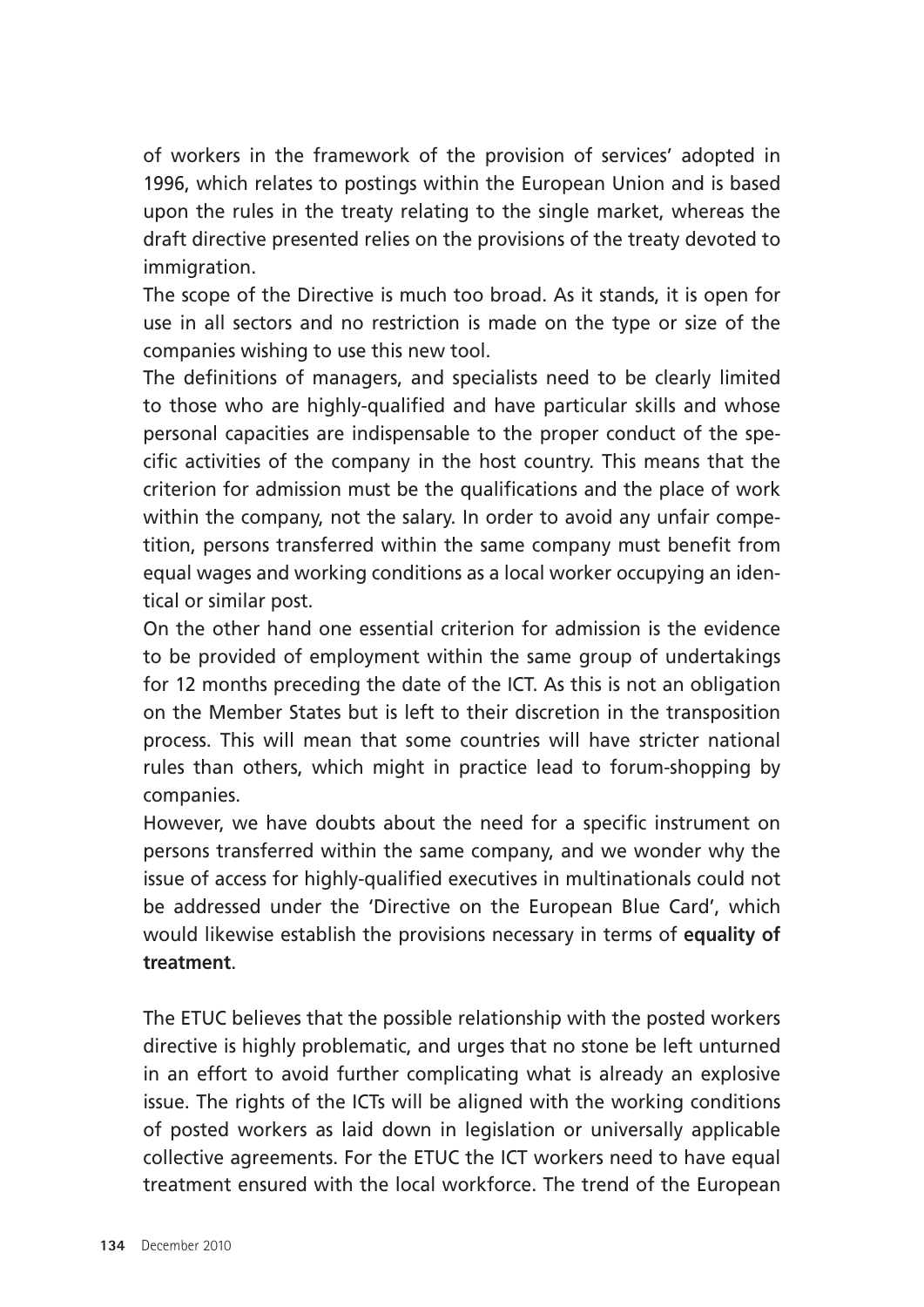proposals consists of a restriction to universally applicable collective agreements (as the proposal takes over the wording of the posting of workers Directive – Rüffert case interpretation by the ECJ) this puts strain on the national collective bargaining systems.

This proposal does not foresee control mechanisms or sanctions, neither the right of trade unions to control, as might exist at national level.

Furthermore, the rights of works councils in terms of information, consultation or participation at national level need to be ensured in this directive.

As to the inclusion of **paid interns**, the ETUC believes that this is a very tricky point. Although we recognise the importance of guaranteeing mobility of skills and competences, we wish to emphasise that interns are potentially highly vulnerable to exploitation and abusive practices, a factor which can equally lead to unfair competition. The key to the success of international intern exchange programmes therefore lies in ensuring that paid interns really are being **'trained'** and are not in fact temporary workers in disguise, and that there is close monitoring to establish whether their remuneration and their treatment comply with the standards generally applied to similar workers in the host country.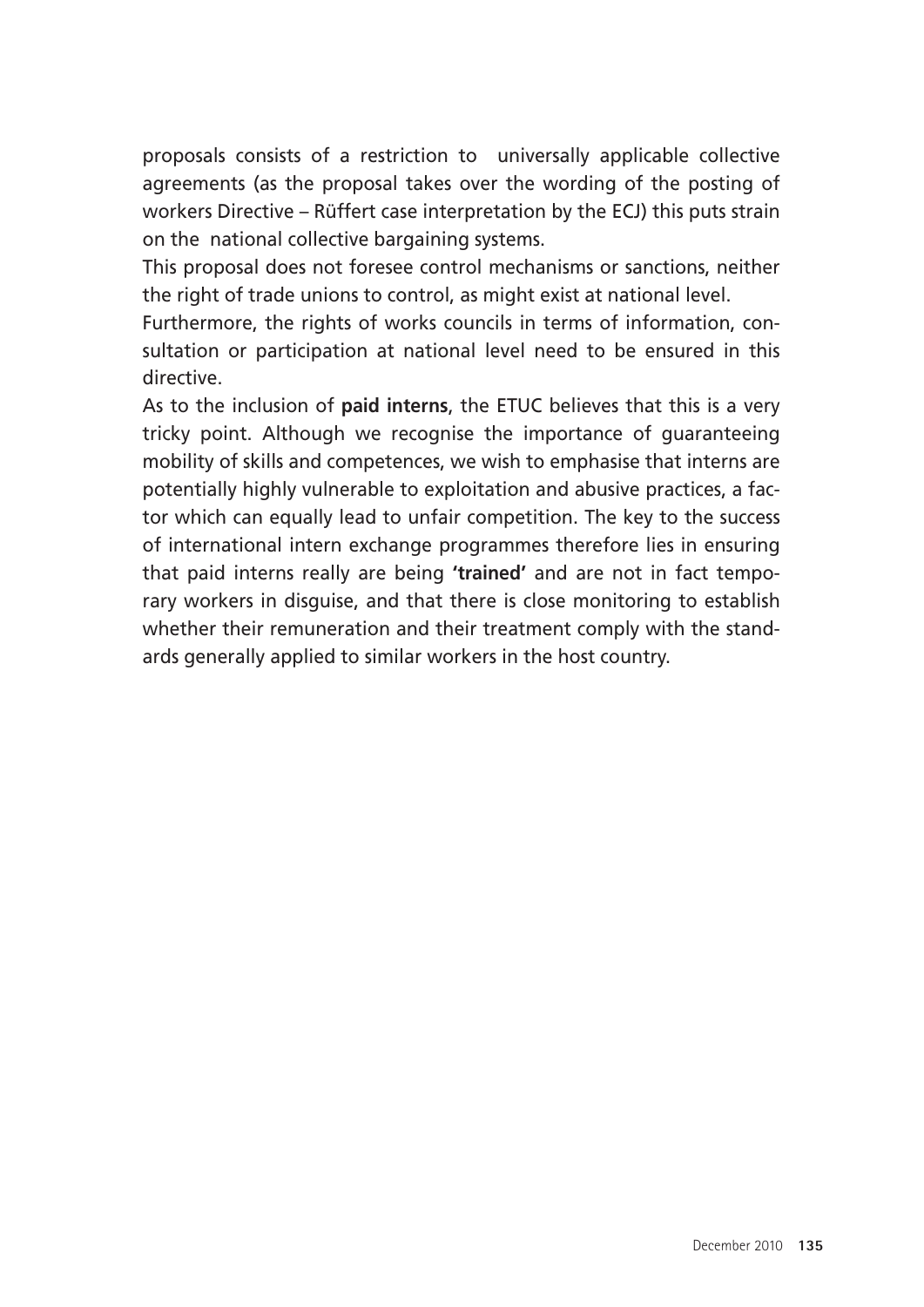# 02 RESOLUTION ON **FNERGY STRATEGY** for Europe 2011-2020

**Adopted by the Executive Committee on 1-2 December 2010** 

#### **Preamble**

This resolution aims at providing a basis for the ETUC and its federations to campaign on energy policy in the next months. This is necessary given the European agenda. The Council on Energy will indeed discuss the European energy strategy 2011-2020 on 3 December 2010. This issue will also be on the agenda of the Heads of States European Council meeting on 4 February 2011 and important strategic decisions will be made in this area in 2011. Therefore, it is crucial for the ETUC to make its concerns and proposals heard. While this resolution provides a detailed analysis and detailed proposals, the last chapter presents the 20 ETUC priorities for the EU's energy policy by 2020, to facilitate the communication by the ETUC and its federations during this campaign.

#### **Introduction**

The Energy Strategy for Europe 2011-2020 will lay out the cornerstones for the EU's future activities in this policy area, closely linked to economy, society and environment.

The ETUC sees the current debate in energy policy as an opportunity to achieve a socially and environmentally sustainable low-carbon economy<sup>1</sup> pthrough democratically controlled regulators, ensuring affordable prices for all, safety and security of supply, demand side management and

<sup>1</sup> ETUC (2010): Resolution on a Sustainable New Deal for Europe and towards Cancun: 1.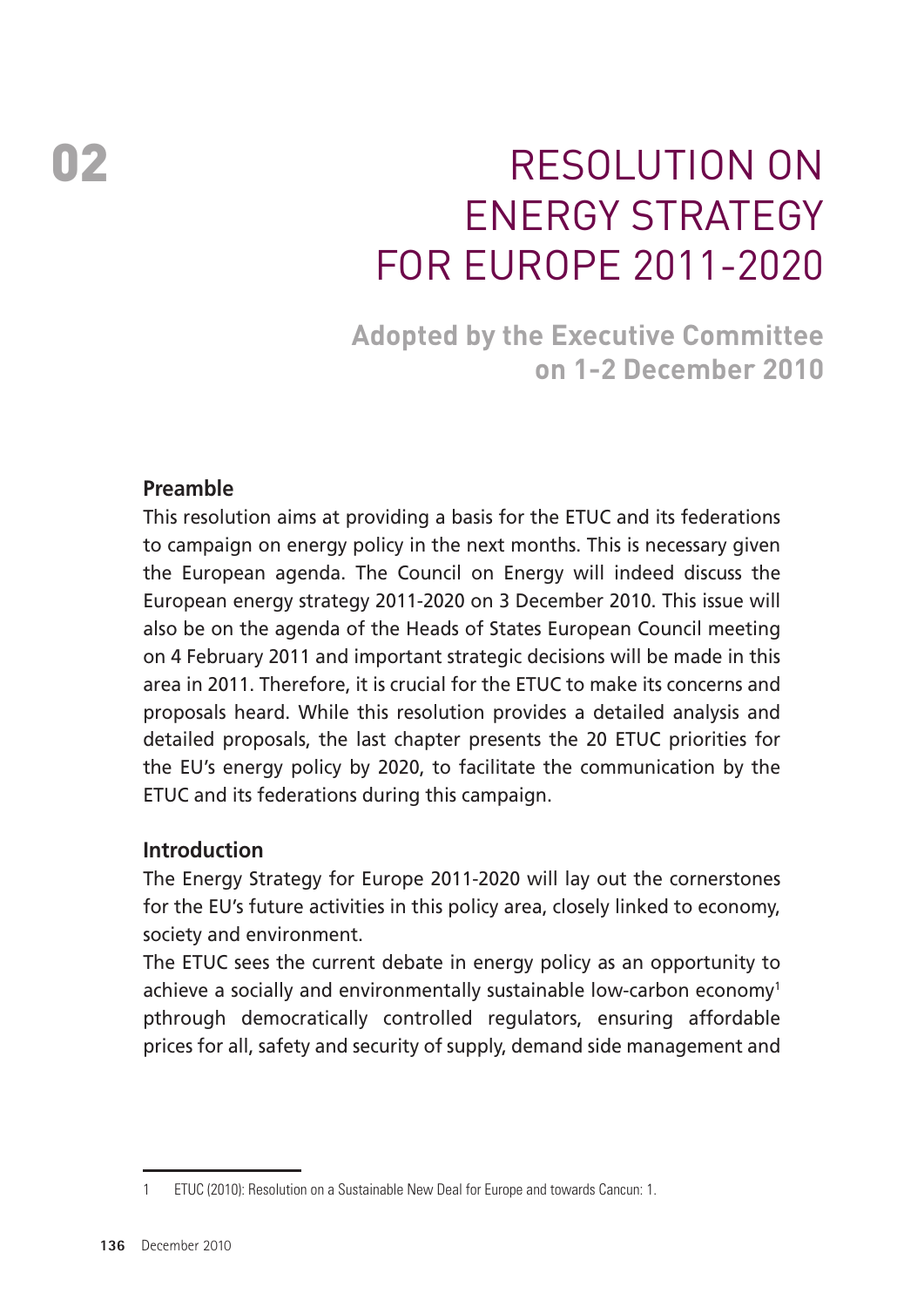decent jobs. Our members, as workers and consumers, understand the importance for the economy of safe, reliable, sustainable and affordable energy for businesses and communities. Our jobs and our communities depend on clear policy ensuring that energy is considered as service of general interest.

From this perspective, a coherent EU energy policy is an essential condition to achieve a just transition to a low-carbon economy. Moreover, energy is both an important source of greenhouse gas emissions as well as a main production factor for European industry. Our industries compete in highly globalised markets. With a fragile economic situation, recovery from the crisis in European industry threatens to be undermined by rapidly rising electricity prices, disruptions in energy supply and exorbitant international price increases in basic raw materials. Electricity prices must be affordable for our industries to survive, whilst higher prices have promoted energy efficiency gains in European industry contributing to lower emissions and investment in innovation.

For the ETUC, competitive energy bills through regulated prices and through policies and measures allowing for improved energy efficiency are a basic factor to increase the chances of survival and transformation of the European industries towards greener production patterns and employment for manufacturing workers in Europe. Consequently, the following ETUC policy proposals aim at reconciling emission reduction and competitive energy bills.

Energy prices will inevitably go up. Large investments in energy infrastructure (replacing and updating old generation capacity, adding new (sustainable) capacity, updating infrastructures for different energy sources, taking account of the contribution of energy use to greenhouse gases as well as increased competition for energy and depletion of resources such as oil and gas drive prices up.

Therefore, there is a need to design policies and measures to improve access to energy for all as well as to avoid social negative consequences of increasing energy prices for the energy consumers, to ensure that their energy bills will be affordable to fulfill their basic needs related to heating, lighting and mobility. Regulated prices will ensure that they do not pay too much for their electricity, gas and other fuels.

The ETUC demands an effective European energy policy promoting a smart grid for European electricity and gas production and transmission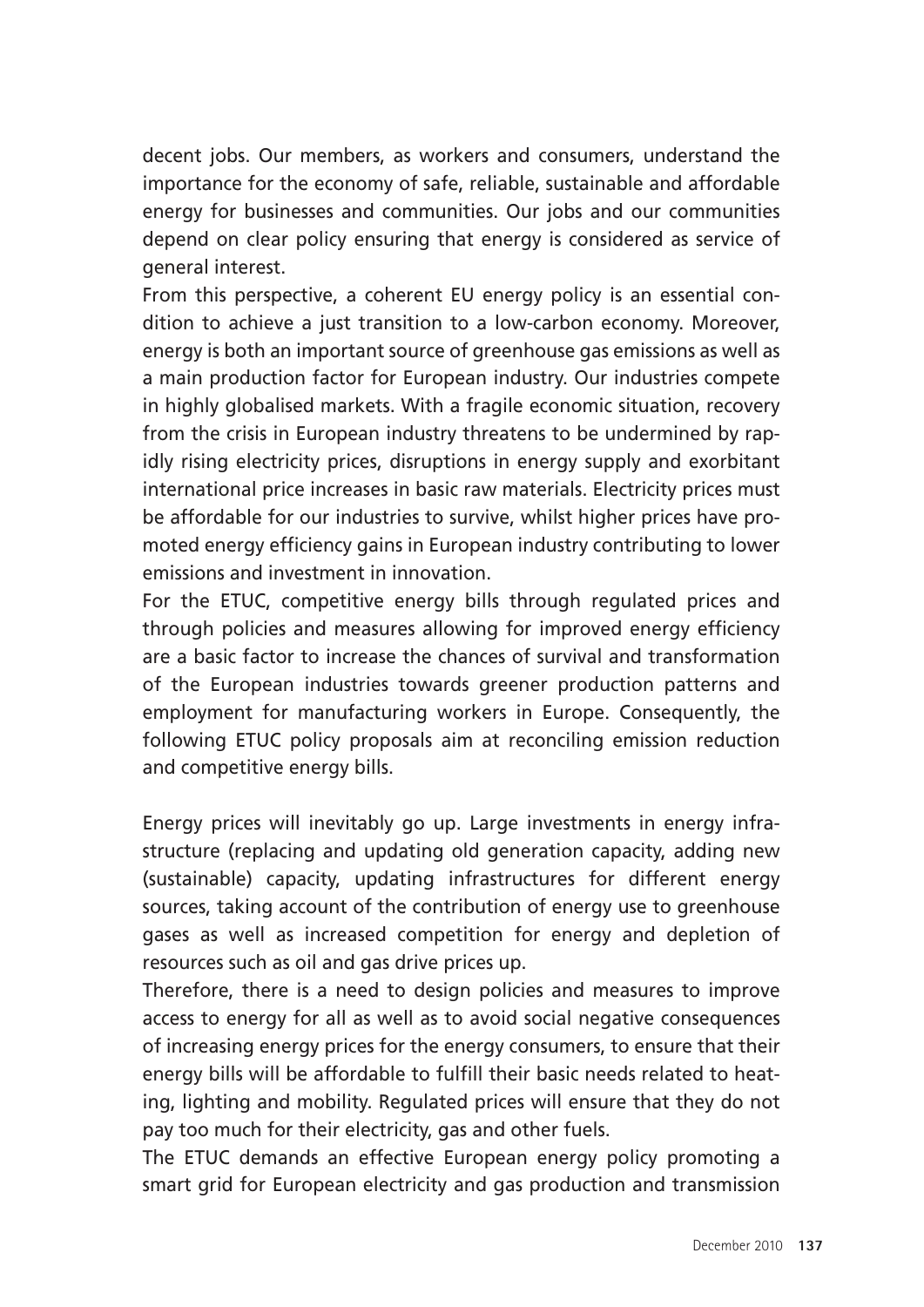to ensure a sustainable energy mix guaranteeing security of supply and affordability for industry and household consumption. This demands a re-evaluation of the Commission's strategy on the liberalization of energy markets, an increased role for European and national public authorities in energy markets, through a European Energy Agency, and national planning and the initiation of new major energy production projects to ensure long term supply of electricity as well as investment in energy efficiency, improved energy technologies and the social anticipation and management of related industrial change.

## I

#### **Increase energy savings and efficiency**

In its Stock taking document "Towards a new Energy Strategy for Europe 2011-2020", the Commission identifies underutilized energy savings potential as one of the major shortcomings of the implemented 2007 Energy Action Plan.<sup>2</sup>

Against this background, the ETUC calls for the establishment of a binding energy saving target for each member state<sup>3</sup>, to achieve a reduction of overall primary energy consumption by at least 20% in the coming decade, with separate targets for each member state.<sup>4</sup> Likewise, a recently published study, carried out by German and Dutch research cooperation supports this position. This analysis identified obligatory savings targets as a crucial measure to achieve the aim of saving 20% of its consumed primary energy by 2020.

A reduced energy consumption and an increased energy efficiency can be further fostered through a transformative program, as included in the Spring Alliance Manifesto. A shift of structural funds and the allocation focus of the European Investment Bank (EIB) as well as the use of revenues from auctioned emission allowances would increase considerably the financial basis for energy savings in all sectors of activity.

<sup>2</sup> European Comission (2010): Stock taking document: Towards a new Energy Strategy for Europe 2011-2020, http://ec.europa.eu/energy/strategies/consultations/doc/2010\_07\_02/2010\_07\_02\_energy\_strategy.pdf: 5.

<sup>3</sup> ETUC Position on the climate change and energy package (2008): 3.

<sup>4</sup> Spring Alliance Manifesto: 11.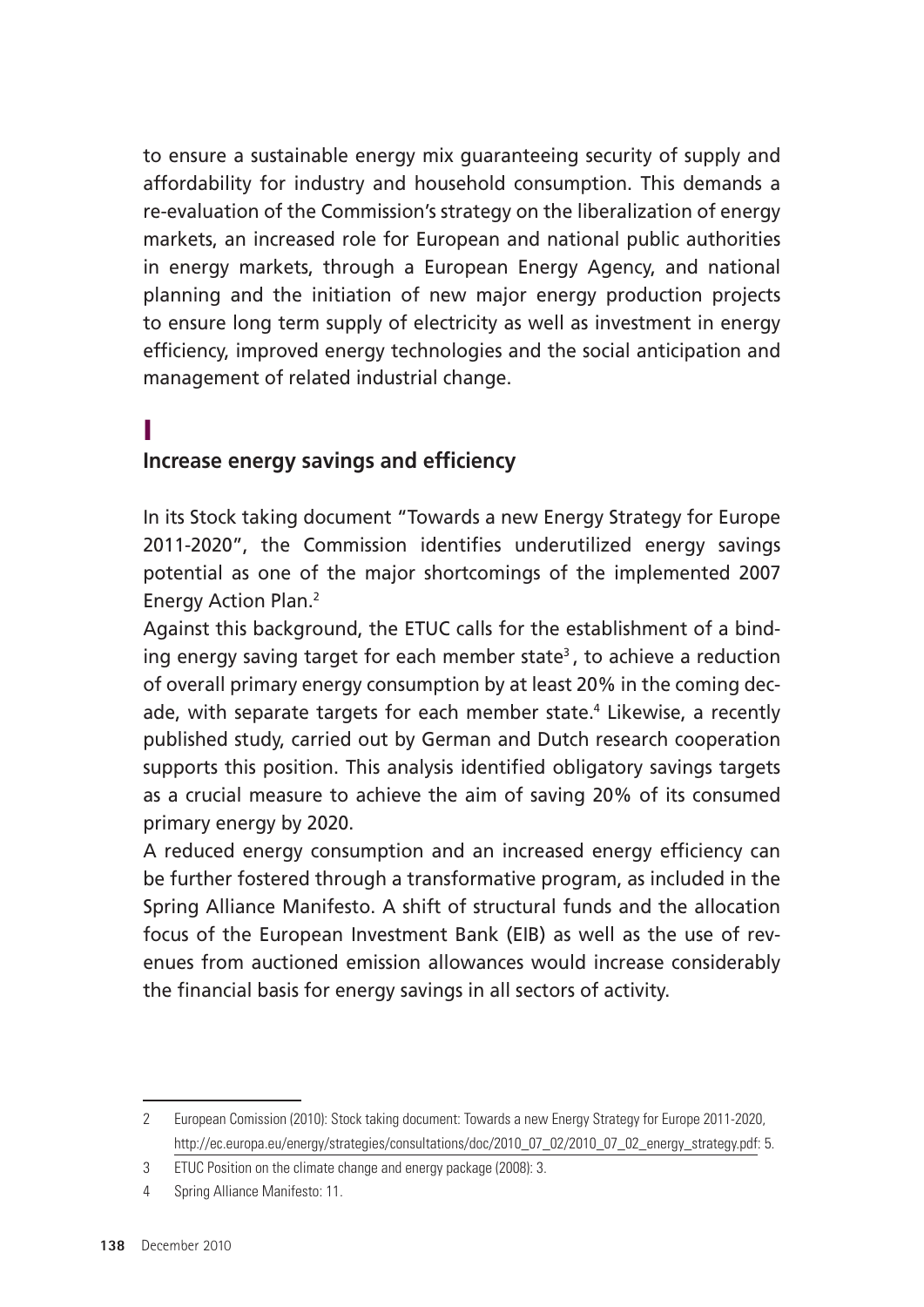The ETUC also proposes a European financial initiative for sustainable growth. Accordingly, the European Investment Bank could raise funds on the international bond market and lend them in combination with subsidies to governments to promote investments in climate change protection and energy savings. This initiative would lead to higher temporary public deficits, but it would also provide a wide range of benefits, such as job creation, economic stabilization and an increase of peoples' purchasing power and quality of life.5 .

Moreover, establishing and enforcing dynamic EU-wide minimum energy efficiency requirements for heating and cooling equipment, and for all electronic appliances, as well as applying the top runner approach and stimulating sustainable production and consumption patterns would create a promoting framework for energy savings.<sup>6</sup> The ETUC has supported environmental and social criteria in public procurement (works, goods and services) and urges the European Commission to develop with the social partners a framework how such criteria including energy and energy efficiency ones can be used in public contracts.

#### **Energy and industry**

The energy price is an important production factor for Europe's industries and must be considered, taking into account that today, several industrial sectors (such as steel, aluminum and paper) located outside of Europe benefit from energy prices which are lower than in Europe.

A considerable energy price increase in Europe could therefore lead to a major loss of competitiveness and further negative consequences for employment. Therefore, competitive energy bills should be provided through

• regulation, as regulators have to control prices and ensure an appropriate return on investment reflecting costs and avoiding excessive profit taking,

<sup>5</sup> ETUC's position on the climate and energy package (2008): 2.

<sup>6</sup> Spring Alliance Manifesto: 11.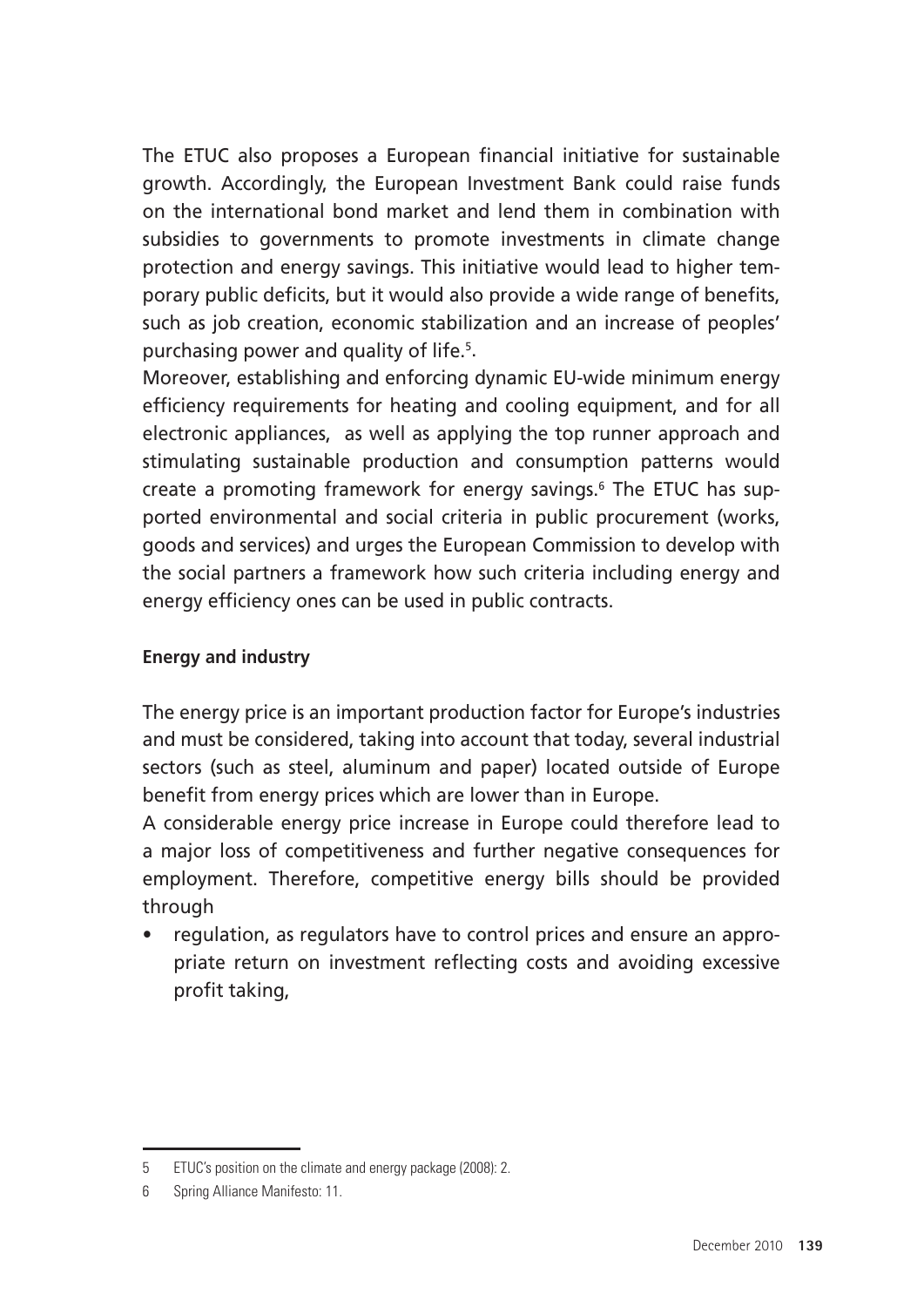- policies and measures ensuring that the necessary investments in energy efficiency take place in industrial sectors, allowing for lower energy bills through decreased energy volumes needed by industries
- policies and measures helping industries develop combined heat and power utilities, as well as have access to dedicated energy sources and decentralized electricity production units, especially since the liberalization process has not led to competitive prices.<sup>7</sup> Therefore, the ETUC endorses a European and regulated social energy market economy.

Moreover, before closing enterprises threatened by the challenges of the low-carbon transition, a triple analysis should be conducted. This analysis should include social, energy, technological and environmental aspects, to find out which technological adaptations are necessary for the threatened companies and sectors. This information must be used to increase the knowledge on the requirements of the low-carbon transition for businesses, to enable the protection of jobs (including social protection and income) during this process, as well as creation of quality jobs in Europe and reduction of poverty and inequalities.

A major challenge of the low-carbon transition is the reduction of short term loss of competitiveness due to, for example, higher energy prices as a result of an imposed domestic carbon price. In order to avoid negative effects for European growth and employment through "carbon leakage'', climate change provision must contain strong provisions addressing international competitiveness.

Such provisions must include social dialogue between government, industry and trade unions at national and EU levels and investment in low-carbon production technology as well as education and training. The search for international sectoral agreements is the main solution, but carbon traceability constitutes a technical condition for their establishment and a powerful incentive for their implementation.<sup>8</sup>

<sup>7</sup> ETUC et al.: Climate change, the new industrial policies and ways out of the crisis: 15.

<sup>8</sup> ETUC (2009): Resolution on The climate change, the new industrial policies: 5-6.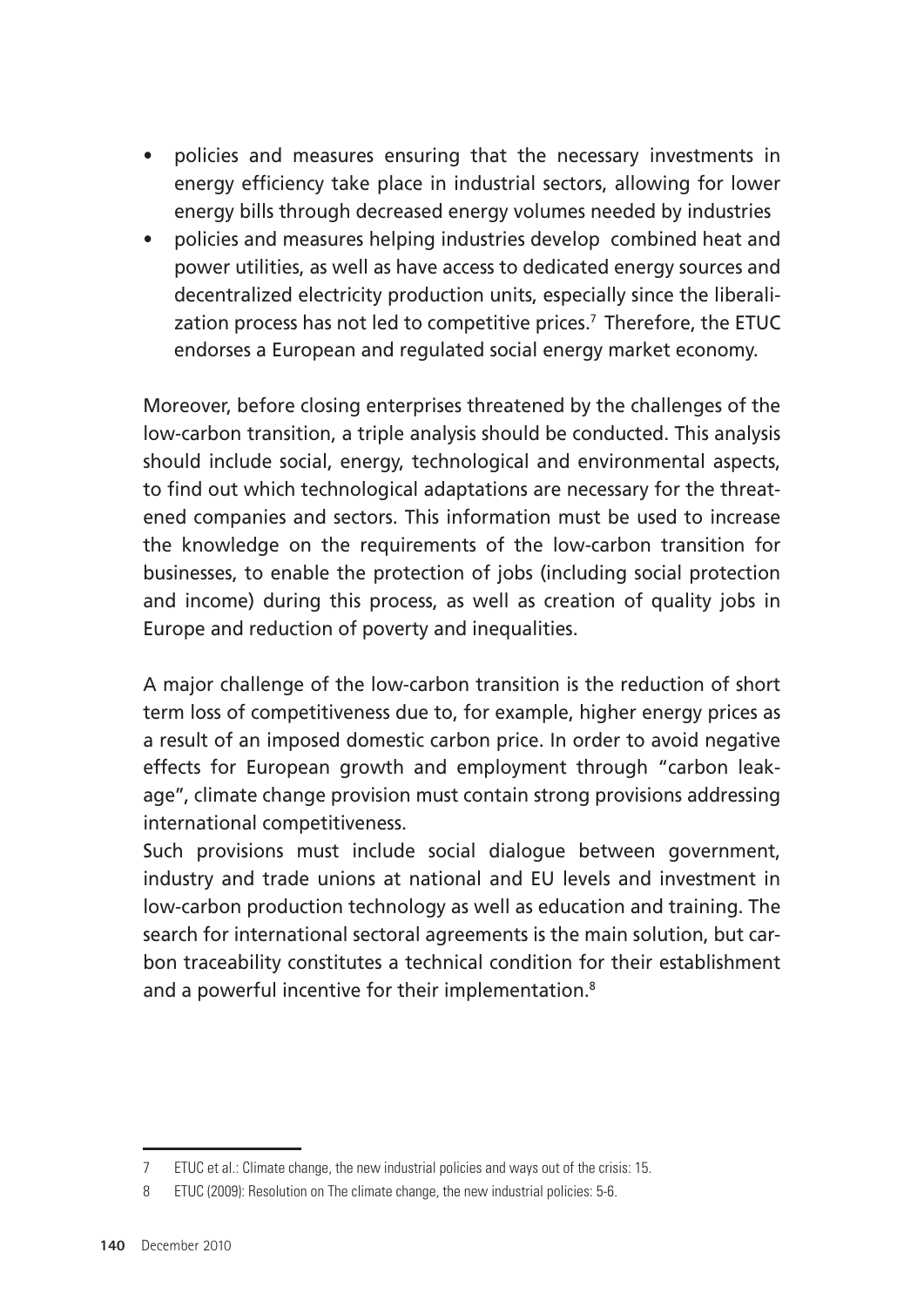In coordination with the European Recovery Plans and with a revised European emission trading system, a transformation program must encourage investments in new industrial policies. It must support industries which

- develop low carbon alternatives based on best available technologies, reduce their energy needs, thereby reducing their energy bills and their greenhouse gasses emissions,
- preserve their competitiveness as a consequence,
- invest in R&D related to development of sustainable technologies.
- invest in training programs for workers to adapt their skills to technological changes,
- create new and quality jobs and services contributing to sustainable development.9

#### **Energy and the building sector**

Another important step can be made through an increase of investments in energy saving measures such as building insulation. Accordingly, a study by the European Climate Foundation demonstrated for Hungary that the need of heating energy can be reduced by 85% through a consistent and broad retrofit programme for houses.<sup>10</sup> This result reveals the potential to reduce energy costs of vulnerable households through energy efficiency measures targeted at social housing.

Moreover, the German Alliance for Work and Environment provides an example of effective implementation of energy efficiency measures in the building sector. This alliance brought together government representatives, environmental NGO's, trade unions and employers' federations, who analyzed potential and requirements in terms of technology and skills for the retrofitting of buildings. "The programme helped to retrofit 342,000 apartments with improved insulation of roofs, windows and walls, along with advanced heating and ventilation systems and

<sup>9</sup> Spring Alliance Manifesto: 8.

<sup>10</sup> European Climate Foundation (ECF) (2010): Employment Impacts of a Large-Scale Deep Building Retrofit Programme in Hungary. Executive Summary: 3.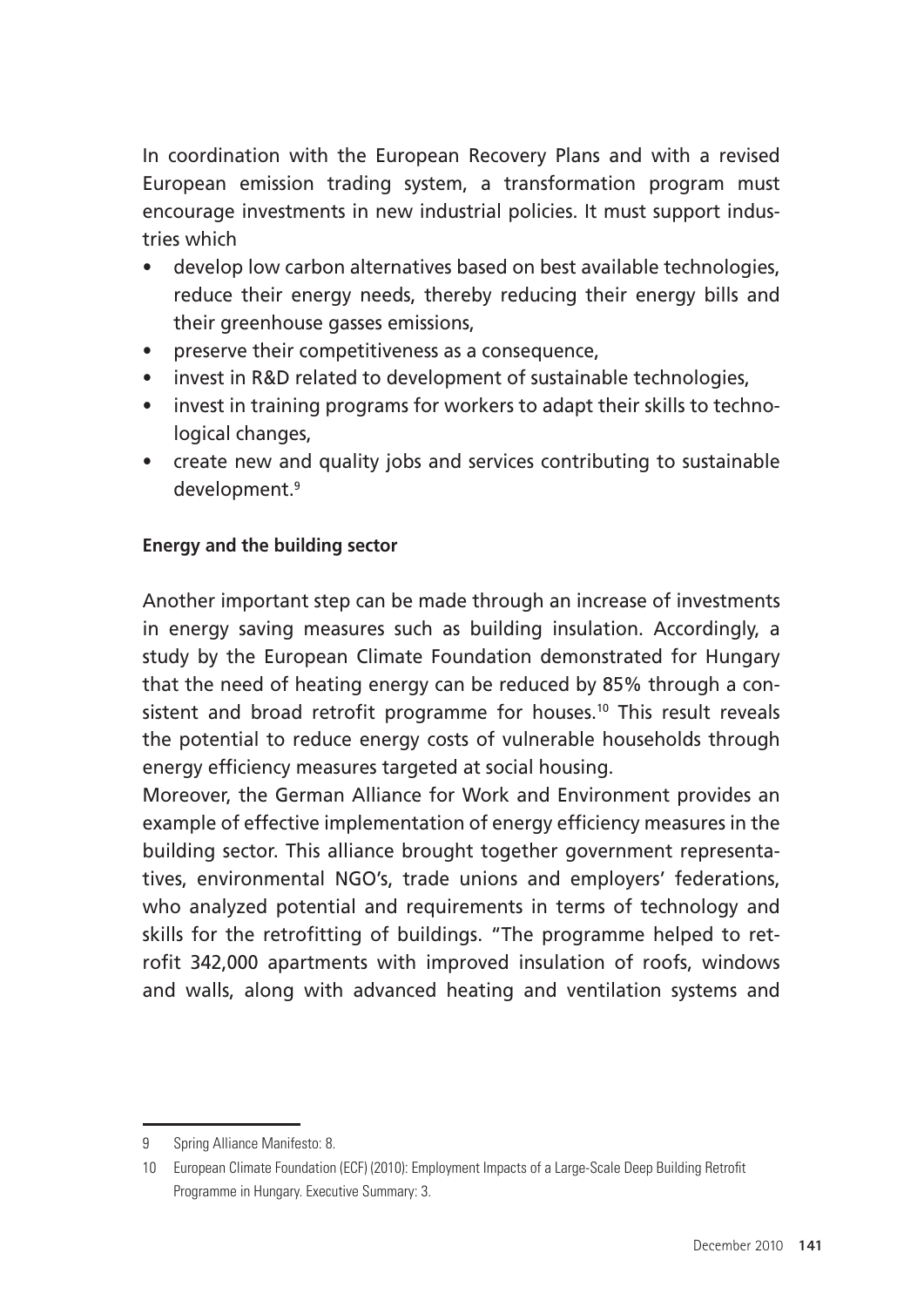installation of renewable energy equipment. Over the period 2001–2006, \$5.2 billion of public subsidies stimulated a total investment of \$20.9 billion, creating or maintaining about 140,000 jobs. The scheme reduced the annual emissions from buildings by 2 per cent. About \$4 billion of the government input was recovered through tax and the need for unemployment benefits was averted. In 2005, the Government increased funding for the programme to almost \$2 billion annually. This led to an estimated 145,000 additional full-time-equivalent jobs in 2006. Retrofitting of buildings has become one of the key elements of the strategy by the German Government to reduce emissions by 40 per cent by 2020".11

The ETUC calls for such a renovation program for the complete European housing stock, to achieve a rapid and significant reduction of energy consumption in heating and cooling while providing targeted support to housing for people in poverty and promoting compact cities.12. These measures should be supported by services promoting energy efficient behavior among customers under the responsibility of municipalities.<sup>13</sup>. They should also be supported and accompanied by social dialogue, bargaining and collective agreements to develop quality jobs in the sectors involved.

The ETUC also reaffirms its position already stated as a member of the Spring Alliance to "set an EU-wide minimum standard for all new housing to be energy passive or positive by 2015". Moreover, the energy efficiency of buildings directive, which sets minimum requirements for new buildings from 2020 onwards, needs to be extended to cover existing buildings too, as had been proposed by the European Parliament on its position on the draft directive.

<sup>11</sup> Green Jobs: Towards decent Work in a sustainable, low-carbon world. Policy messages and main findings for decision makers, http://www.ilo.org/wcmsp5/groups/public/---dgreports/---dcomm/---webdev/documents/ publication/wcms\_098487.pdf: 23.

<sup>12</sup> Spring Alliance Manifesto: 11.

<sup>13</sup> Dupressior (2010): Impact of climate change on public services in Europe. EPSU Project (Final Draft): 37, Spring Alliance Manifesto: 21.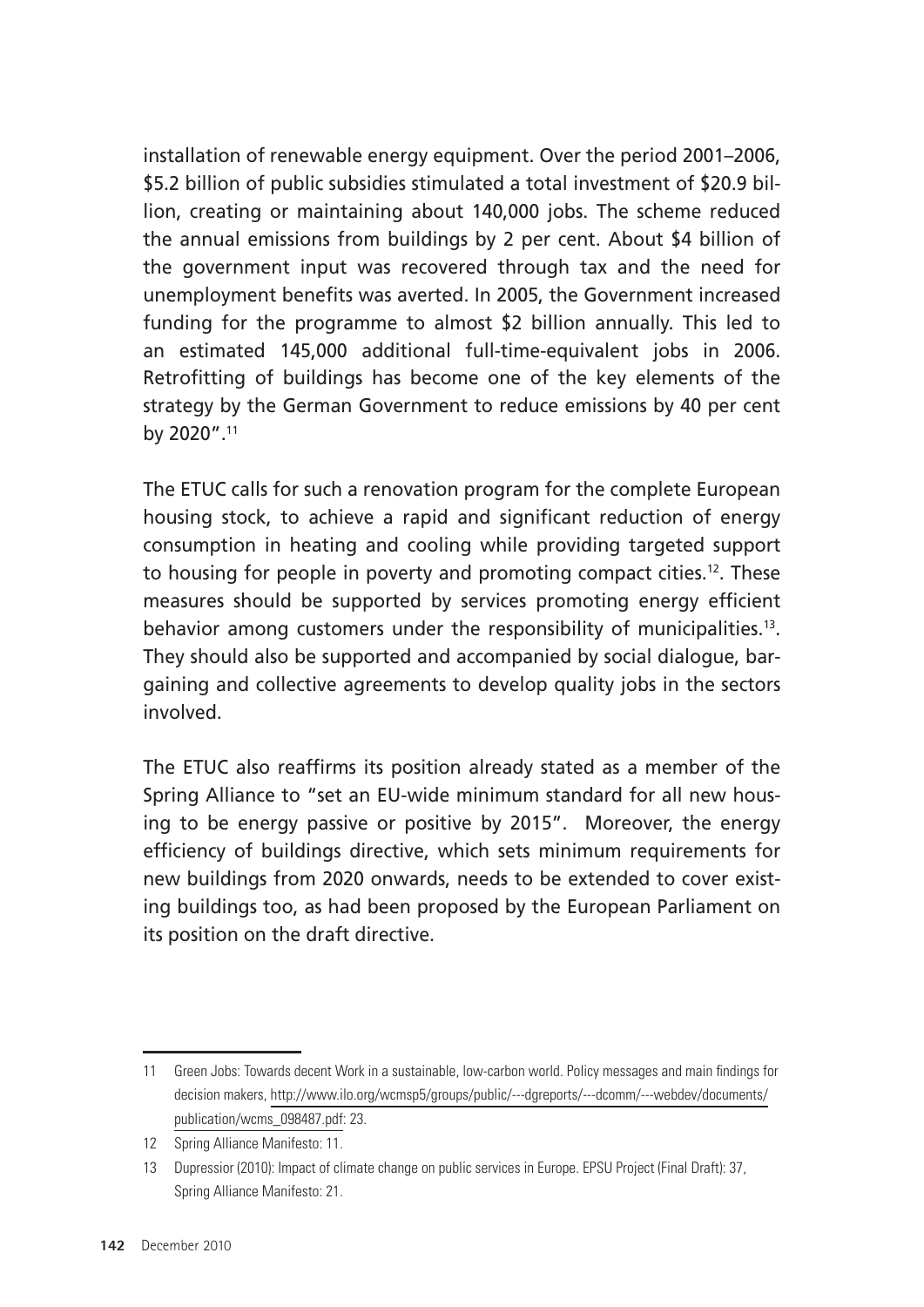#### **Energy and mobility**

Mobility and transport need to be considered as a coherent system, organized to meet specific needs. Urban and rural areas have different mobility requirements. This implies that costs for mobility must not become prohibitive due to energy prices. Both individual and collective transportation systems need to be reconsidered taking into account this aspect. Both investments in mobility and in further improvement of internal combustion engines' efficiency is needed.

Furthermore, an increase of investment in public transport is necessary to reduce energy bills of lower income households.14 Costs of mobility for workers who have to use their car due to their working time or infrastructural shortcomings can be reduced through the promotion of ride sharing.

From the ETUC's perspective, a Trans-European Transport Network must be created, to promote projects aiming at climate protection, such as combined road-rail transport and waterway connections. A new tax on heavy tonnage maritime shipments and kerosene used in civil aviation provide an opportunity for funding the aforementioned projects.15

The provision of collective transport through public companies must be prioritized to guarantee broad access and quality for consumers, as well as to reduce energy bills of lower income households.<sup>16</sup>

Public investments into new grid technologies are necessary in order to guarantee that electrified road and rail transport contributes effectively to emission reduction<sup>17</sup>

<sup>14</sup> ETUC's position on the climate and energy package (2008): 5.

<sup>15</sup> ETUC Resolution (2006): Tackling Climate Change: A Social Priority – Avenues for Action: 111.

<sup>16</sup> ETUC's position on the climate and energy package (2008): 4.

<sup>17</sup> International Transport Workers' Federation: Transport Workers and Climate Change: Towards Sustainable Low-Carbon Mobility. Discussion Document, http://www.itfcongress2010.org/files/extranet/-2/24239/ ITF%20Climate%20Change%20Conference%20Discussion%20Document%202010.pdf, p. 45.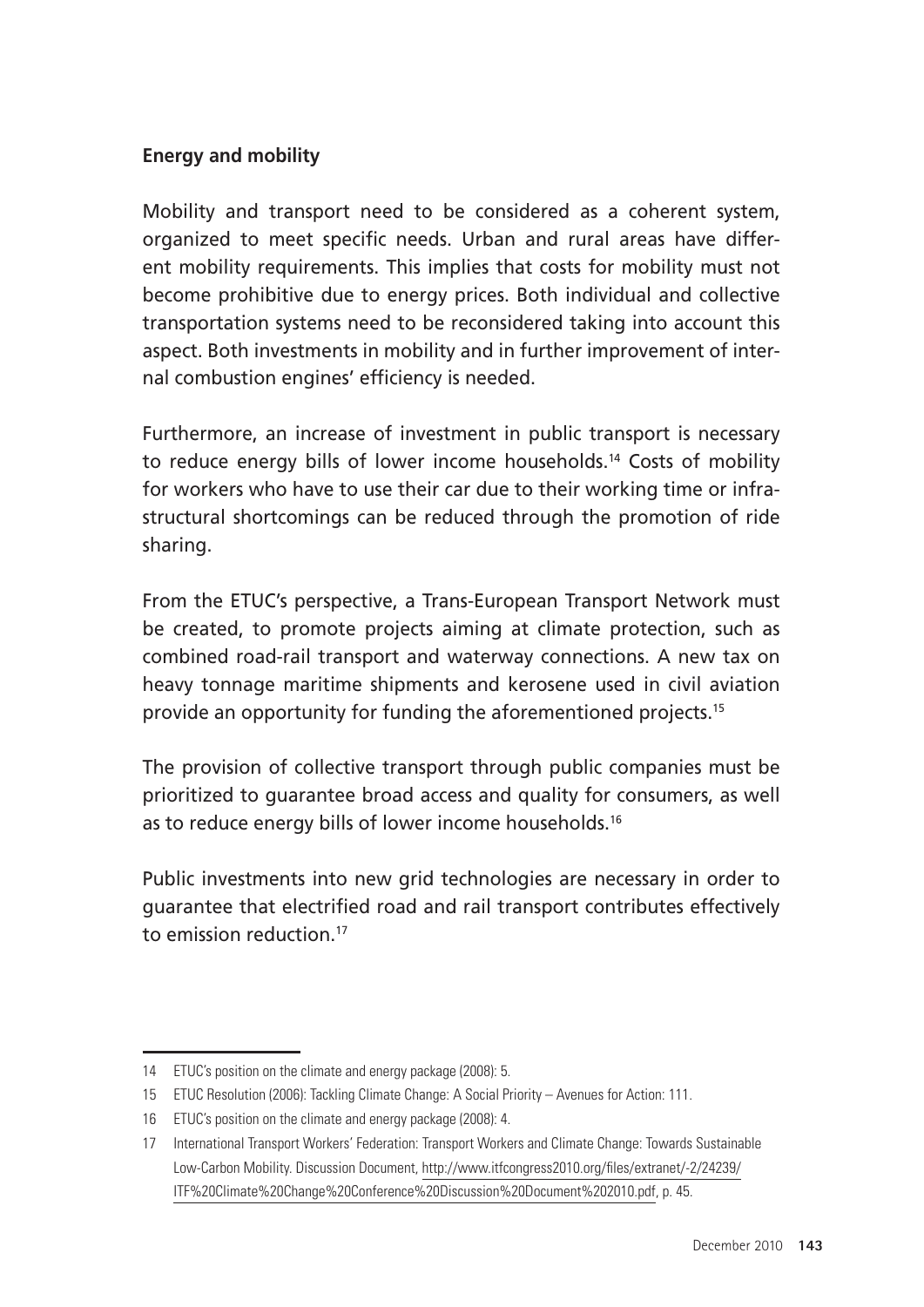These ambitious measures in the transport sector must be included in EU legislation through a directive on sustainable mobility.18

## II **Protect vulnerable energy consumers**

The ETUC calls for measures to prevent negative social impacts of rising energy prices, the priority being to reduce energy needs by investing in energy efficiency of social housing and affordable low-energy alternatives for vulnerable consumers.

The ETUC urges the Commission to assess the social consequences of the climate change package in a context of opening up of the electricity and gas market, addressing in particular the impact on vulnerable consumers and electricity public service obligations.<sup>19</sup> Especially, due to the possible increase of 15 to 20% in electricity prices by 2020 as a consequence of the climate change package.20

A universal access to essential energy services needs to be secured to all people living in Europe notably through the provision of social tariffs and through public services. Therefore, enforcing the implementation of the requirement for universal and affordable access to services in existing EU sectoral directives is required, such as through additional provisions on access to a minimum supply of energy, to secure the energy provision of the poor and protect them from power disconnection through establishing a right for energy supply.

In order to ensure service quality, it is necessary to amend EU public procurement rules to include obligatory quality criteria for the public tendering of services. Furthermore, the ETUC calls for an implementation of the European Parliament's request to assess the influences of liberalization and privatization on essential services. This analysis should include all stakeholders, especially users. 21

<sup>18</sup> ETUC Resolution (2009): 10.

<sup>19</sup> ETUC (2008): ETUC's position on the Climate change and energy package: 5.

<sup>20</sup> Ibid: 5.

<sup>21</sup> Spring Alliance Manifesto: 17.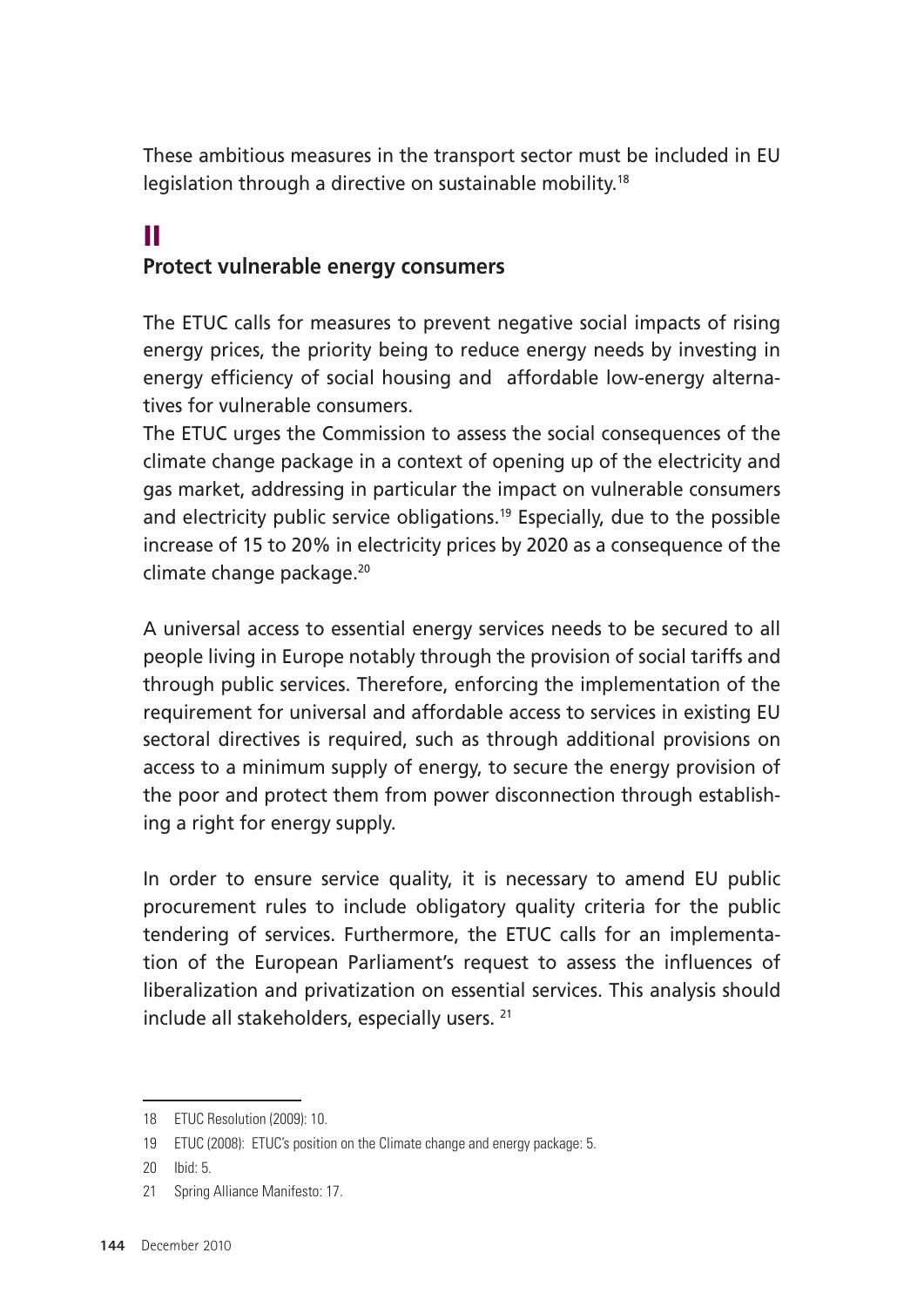Moreover, the National Energy Actions Plans should focus more on measures to reduce "energy poverty", concept that must get a common European definition. The effectiveness of these measures could be increased through a better coordination with the National Action Plans for social inclusion and social protection.22

# III

#### **Grid modernization**

The ETUC reaffirms the position laid down in the Spring Alliance Manifesto to establish "a regulatory and financial framework to promote the development of smart grid capacity to save energy and for the optimal integration of renewable energy, decentralised production and combined heat and power".23 The ETUC also advocates a strong role for public ownership of electricity networks. In fact, since the 19th century, we have learned that in the context of increasing benefits, medium and long-term investments favor oligopolistic groups.

In addition to enhanced investments in central and decentralized grids, increased investment is also required in energy storage, to allow the grid to cope with fluctuations stemming from the increased feed-in of renewable energy in the grid. A strengthened focus on the promotion of production from gas as well as combined heat and power generation would also enable to improve the adjustment of electricity production to the aforementioned deviations, enhancing the security of supply. Adjustment of electricity production between national markets must be promoted to use the most sustainable production capacity during peak demand.

Smart meters, associated to smart grids, are often presented as a necessary tool to foster energy savings in private households. For the ETUC, consumers should not bear the costs of this investment either directly

<sup>22</sup> Spring Alliance Manifesto: 18.

<sup>23</sup> Spring Alliance Manifesto: 12.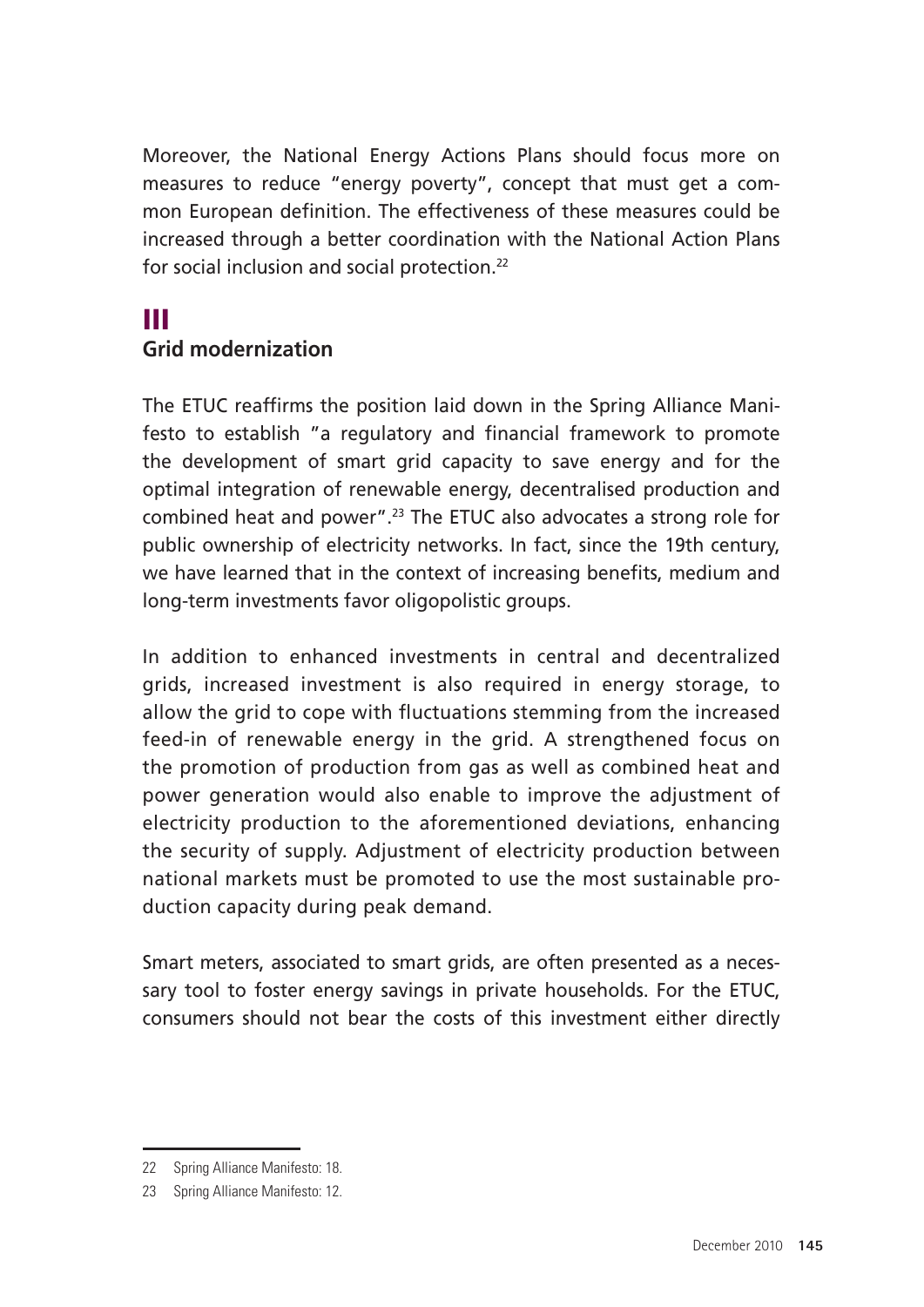or indirectly, and measures should guarantee protection of consumers' privacy. Furthermore, the ETUC calls for a thorough assessment of the impact of smart meters, including the effect on employment, energy efficiency and universal accessibility.

# IV

#### **Diversify energy sources and guarantee a secure supply**

Europe must aim at ensuring its energy independence and diversify its energy supply, through strategic planning and by means of an ambitious adjustment in favour of renewable energy to the detriment of fossil fuels.24 In this context, the EU must commit itself to the challenges with which the new member states are confronted.

The Spring Alliance called for an obligatory share of at least 35 % of renewable in electricity supply EU-wide by 2020 and for a promotion of decentralized production and consumption of electricity, heating and cooling.25

The ETUC emphasizes that enormous and immediate public as well private investments are required to achieve this renewable energy target involving investments not only in supply of electricity produced with renewable but also huge investments in smart grids, in energy storage, and in production capacities that can be started quickly (mainly with natural gas, including through combined heat and power) when production with renewable sources is insufficient. Likewise, negative impacts on employment, such as through a loss of competitiveness due to increased energy bills, have to be avoided.

Increasing the use of wood biomass for energy production runs the double risk of both job losses and of actually producing net  $\mathsf{CO}_2$  emissions. Energy use of wood and the public subsidies for promoting it contribute to the wood industry paying higher prices for its raw materials and can also lead to shortages of these materials, leading to loss of employment in the whole chain of production related to the industrial use of wood. Meanwhile, the amount of related new jobs in energy production is very

<sup>24</sup> ETUC Resolution (2006): 6.

<sup>25</sup> Spring Alliance Manifesto: 12.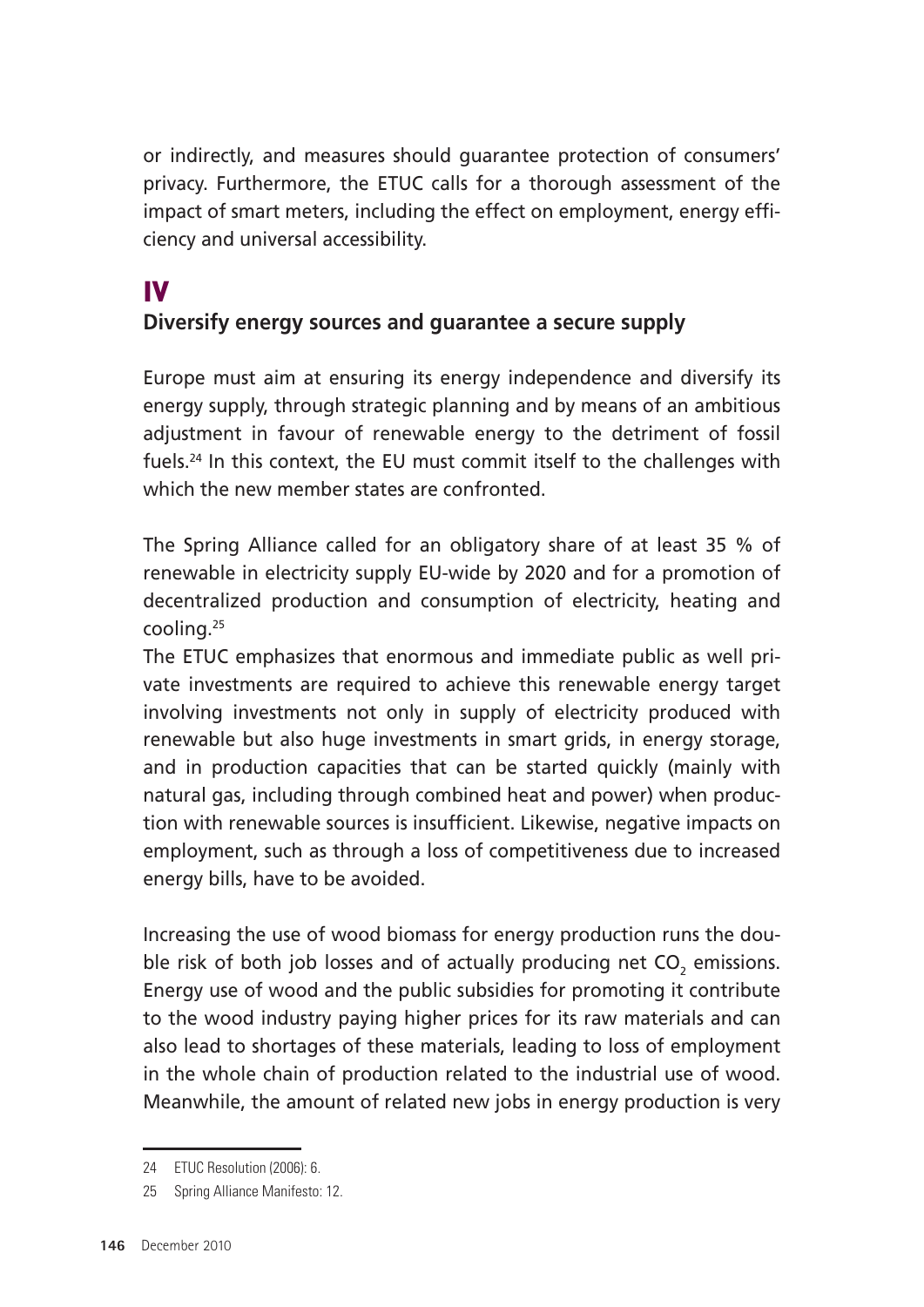limited due to the chain of production being considerably shorter in the case of the energy use of wood.

From climate change point of view, burning wood raw material rather than using it to produce building products, creates net emissions of CO<sub>2</sub>. In buildings CO $_{\textrm{\tiny{2}}}$  remains stored in wood products for a very long time, after which the wood can often still be recycled for use in the furniture industry, for instance, thus continuing the storing of carbon. Only when recycling is no longer possible should the wood be finally burnt into energy. On the basis of wood's unique qualities, the IPCC too has argued for increasing the use of wood as a building material.<sup>26</sup> From the ETUC's perspective, public subsidies for increasing the energy use of wood need to be very limited and so designed that the negative effects on the industrial use of wood is minimized.

A European regulation authority should ensure an adequate renewable energy target for each member state, taking into account indicators, such as the level of economic development and the potential for an increase of renewable energy production.

In this perspective, a political decision should be promoted at the forthcoming Energy Summit for the development of a **European energy solidarity pact**. Such a pact would respond to the inclusion of 'solidarity' and energy policy in the Lisbon Treaty, as well as ensure a basis for common and ambitious European energy policies. It would not simply be related to financial transfers between countries, but to collective development of the renewable potential around Europe's regions, a sustainable energy mix and building infrastructure links and trust between countries on energy supply questions. It would contribute to greater European cooperation which would go beyond merely coordinated but fragmented national markets, with a strong role for public authorities.

However, energy from renewable resources will not be able on its own to reduce the risks of energy shortages.

<sup>26</sup> IPCC (Intergovernmental Panel on Climate Change) (2007) Climate change 2007: mitigation of climate change. Contribution of Working Group III to the Fourth Assessment Report. http://www.ipcc.ch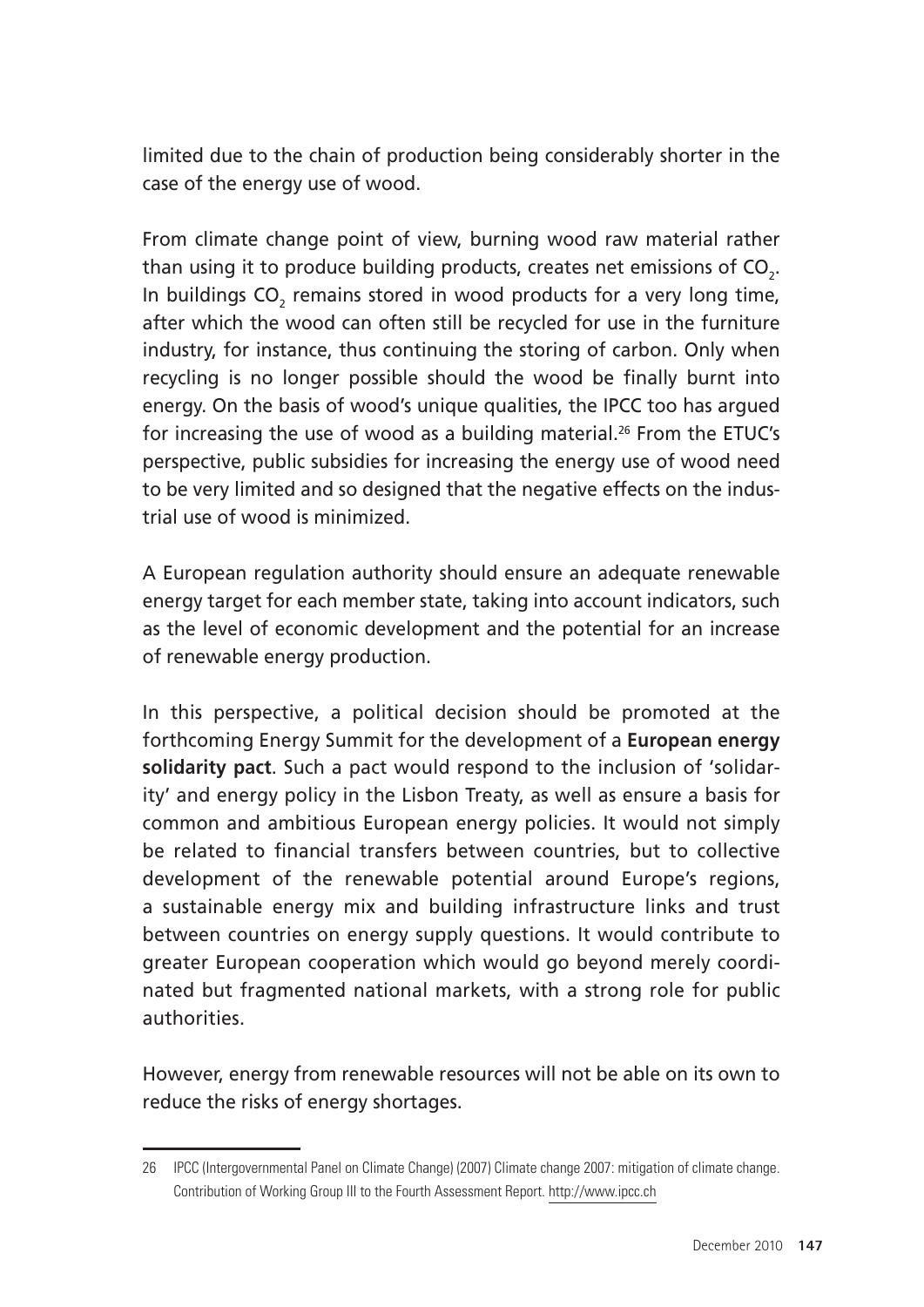Provided that technologies for clean-burning and carbon capture and storage are put to use, coal can be part of the solution. Coal is distributed in a more diversified way than gas and oil, and resources are available. Clean coal technology offers significant export opportunities in the emerging countries, provided that workers' health and safety requirements are put in place, in particular in China and, closer to home, Ukraine.<sup>27</sup>

Turning to nuclear energy, decision-making and implementation must be conducted in a fully transparent and democratic climate with a contribution of independent experts and scientists. That will require better protection of workers in the nuclear industry and adoption of strict rules for security and waste treatment as well as rigorous monitoring mechanisms, also taking into account the limited natural resources and specific problems linked to the use of nuclear energy, such as nuclear waste management. Furthermore, it must be examined how liberalized markets can help to meet these requirements<sup>28</sup> and be decided on policies and measures required if they don't, in order to ensure that these requirements are fulfilled.

The EU should consider the implications of constrained supply of in particular oil, its increasing price and dwindling reserves, also called peak oil, for the European economy. The social partners are to be fully involved in such research.

In order to secure its energy supply, Europe must stand united in its relations with outside energy suppliers and must promote, via these dialogues, a social dimension including respect for human and trade union rights and democracy.29 Energy Treaties and energy dialogues must contain a chapter on the social aspects based on the Memorandum of Understanding on the social aspects of the Energy Community. The European Commission and country concerned should also provide for discussion between the trade unions of the EU and the country concerned.

Moreover, an effective European energy policy cannot overlook the importance of a sound management of strategic stocks. Such management would ensure regular supplies of oil and natural gas, including in the event of a complete shutdown of outside supplies, and would discourage the use

<sup>27</sup> ETUC Resolution (2006): 7.

<sup>28</sup> ETUC Resolution (2006): 7.

<sup>29</sup> ETUC Resolution (2006): 5.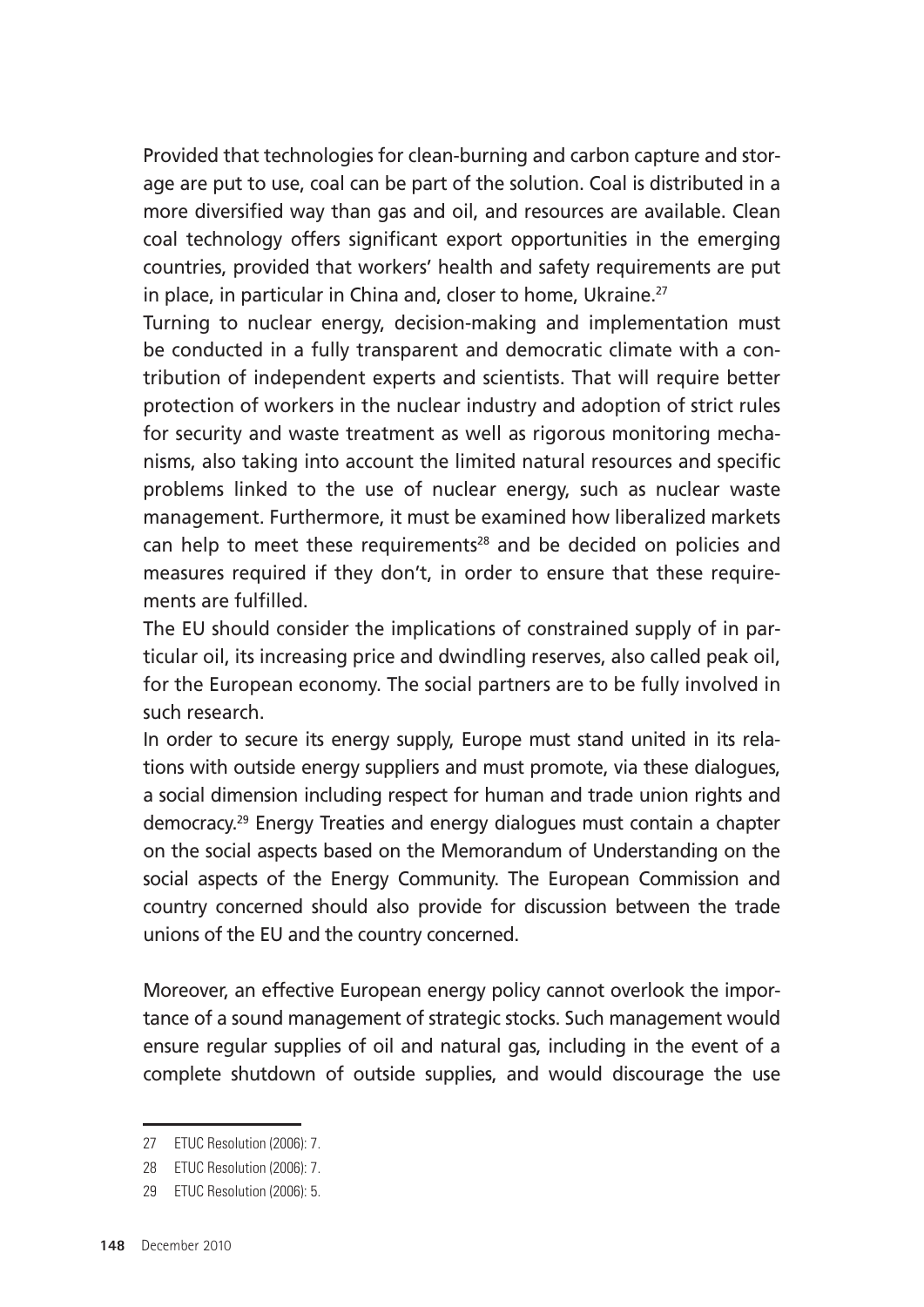of oil and natural gas supplies for political purposes. In respect to oil, this could require criteria for the exploitation of oil fields located in Europe, which in turn would call for a careful management of resources, along with a minimum European refining capacity. In the case of natural gas, effective action requires planning for the compulsory accumulation of strategic stocks in keeping with the principle of "reciprocal assistance" among member states<sup>30</sup>

## V

#### **Create a European Energy Agency to promote a common European energy policy and improve energy market regulation**

A democratically controlled European Energy Agency must be established to promote a coherent European energy policy through coordination, support and monitoring. Increased policy coherence is especially crucial in the areas of grid investments, R&D and innovation, energy import contracts, investments in production infrastructures, and energy services dedicated to improving energy efficiency and energy savings. Such an institution should have involvement of the social partners, representatives of low income households, environmental organizations for example in the Board or through an advisory council.

A full evaluation of the internal market for electricity and gas is needed. The ETUC supports the idea of a regulated and social European energy market economy, but rejects the proposals of the Commission to move forward with further liberalization without being clear what the implications are for employment, investment, prices and reductions of greenhouse gas emissions. The social partners should be involved in all stages of this evaluation as well as in the definition of further steps. The above mentioned institution must evaluate the liberalization process which has neither contributed to ensure competitive prices $31$  nor investments in necessary production capacities in Europe. It should adopt the necessary policies and measures to reach these objectives, including long term contracts for energy imports, and provisions for strategic planning and investments.

<sup>30</sup> ETUC Resolution (2006): 6.

<sup>31</sup> ETUC et al.: Climate change, the new industrial policies and ways out of the crisis: 15.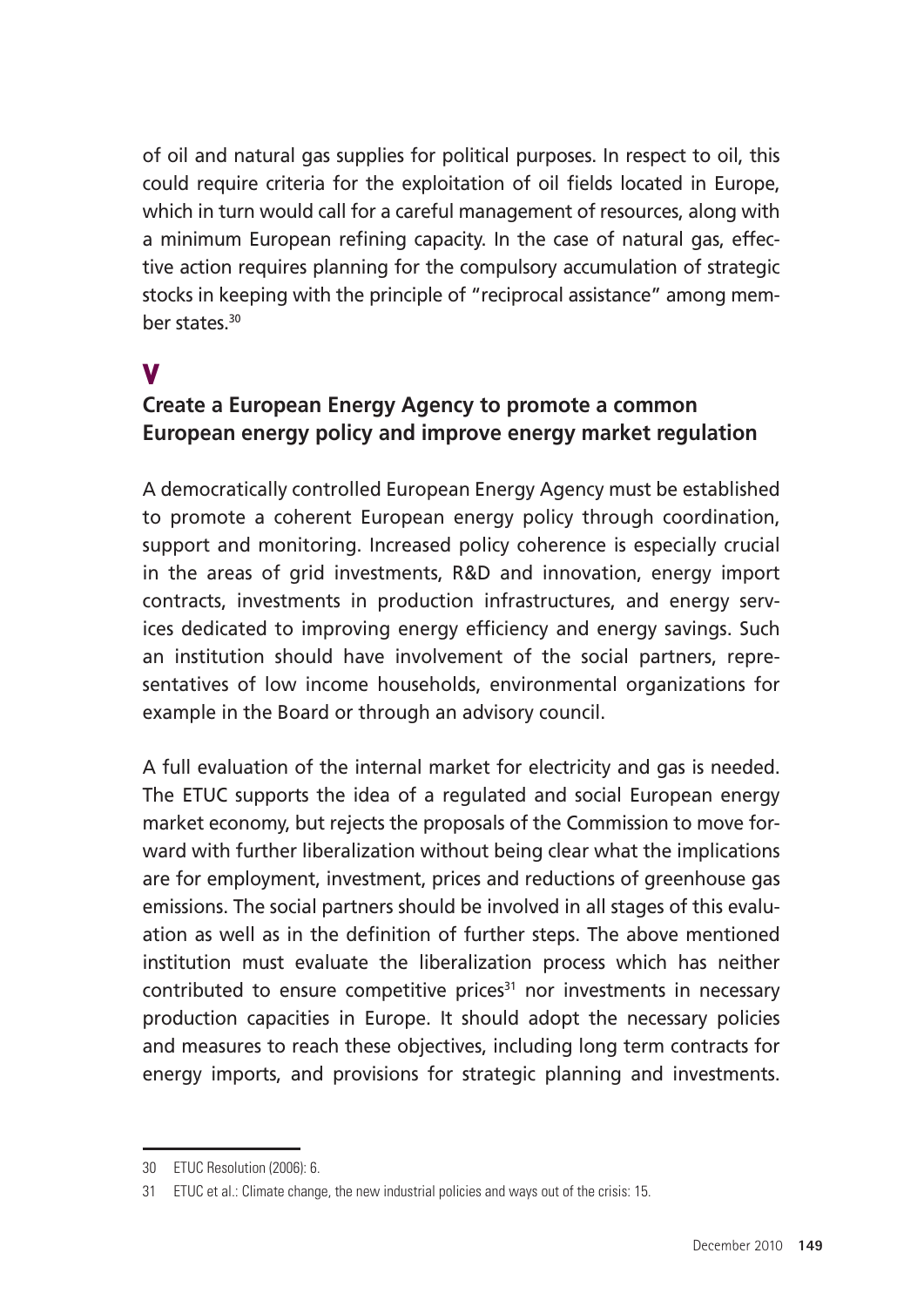Simultaneously, the authority must ensure high safety standards in nuclear electricity production and waste management, and more specifically avoid their erosion in the face of increasing competition, to protect workers and citizens. Thus, special controlling measures are necessary for workers in contracting companies to prevent circumvention of high standards.

Moreover, the energy price should be calculated on its costs, taking into account the whole life cycle of each source. This should include energy production, distribution, recycling, deconstruction of the production facilities, energy storage and waste storage.

Furthermore, a "carbon balance" of every transport and energy system (such as nuclear, solar and biomass energy) should be elaborated through independent expertise. This analysis must take into account energy sources' complete life cycle, including the stages of production, transport, waste treatment, recycling and deconstruction of production facilities.

A round table with the social partners must be established in this framework to discuss these issues and to promote social progress in Europe and out of Europe, through energy provisions including the need to respect human and labour rights, and democracy.

# VI

### **Give the right economic signals to reduce greenhouse gases emissions through energy policies**

For the ETUC, the European Union must give the right economic signals, in particular a price signal that could take the form of a CO2 tax (also taking into account that China is about to adopt one) provided that a number of conditions are met $32$  including:

- that any CO<sub>2</sub> tax must form part of an environmental approach aimed at giving a price signal rather than having a budgetary logic;
- the enlargement of the tax to also cover energy;
- the revision of the ETS system; that the tax mentioned should not apply to industries already covered by the ETS and that double

<sup>32</sup> See ETUC resolution of June 2010 www.etuc.org/a/7395.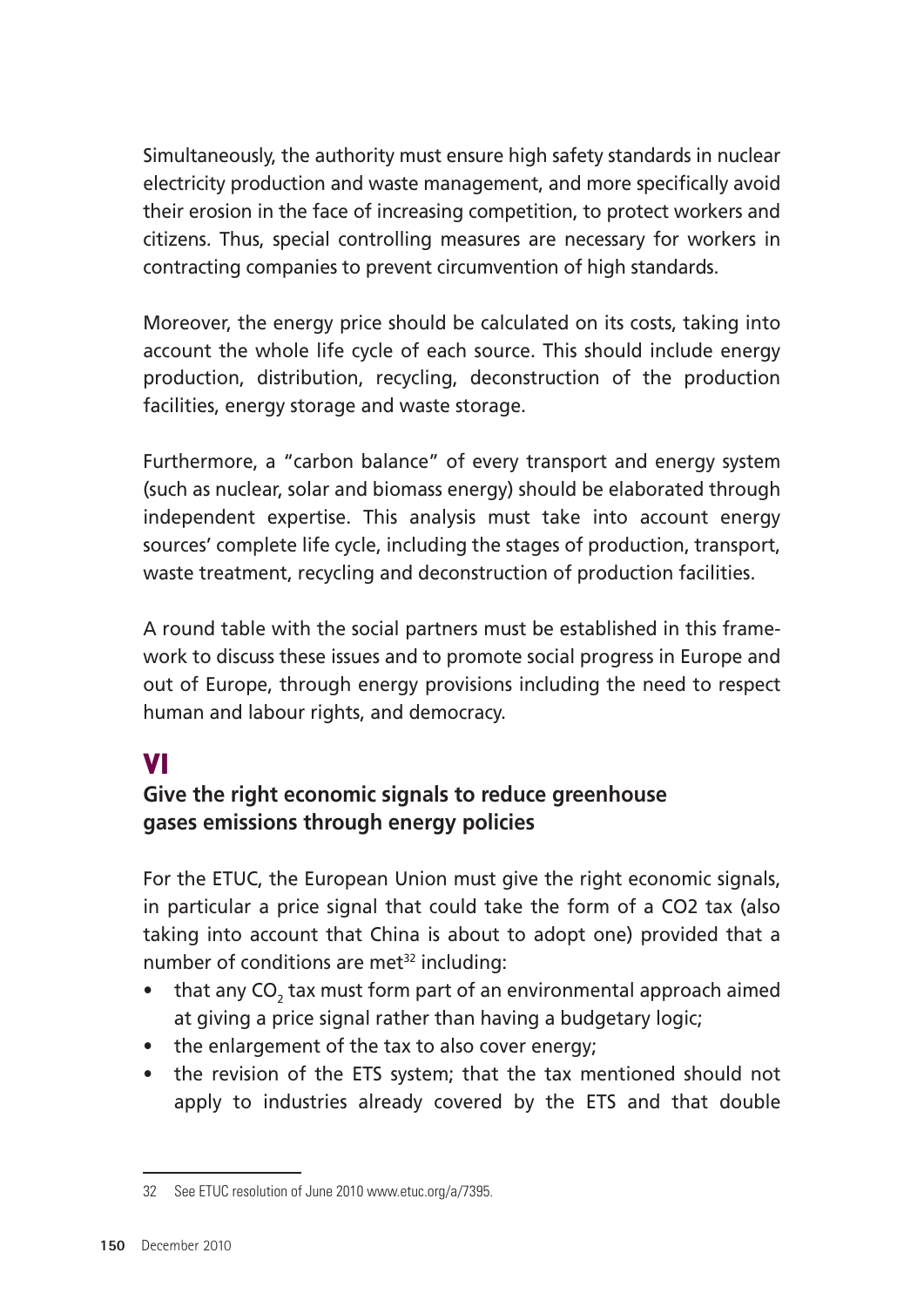taxation should be avoided (in some countries there is already a tax on energy usage);

- the creation of a European regulator;
- the availability of sustainable alternatives at accessible prices (regular and outstanding public transport systems, energy-efficient housing, …);
- targeted compensation measures, sector by sector;
- the inclusion of social and environmental criteria into all public authorities' decision making processes;
- the spending of the revenues transparently and totally on internal investment measures to reduce emissions, on climate support for the developing countries and to finance the necessary compensating measures for low income households.33

In the automobile sector, an economic signal was given by announcing a tax in the case a fixed ceiling of CO $_{\textrm{\tiny{2}}}$  emissions / km would not be respected. This could be looked at as a positive example to be used in other sectors as well, also in the perspective of worldwide sectoral agreements to be negotiated in the future.

Moreover, institutional mechanisms to avoid financial speculation, which also have an increasing impact on energy prices, should be developed. The aim is to ensure that speculations, mostly stemming from off-shore market agents, do not affect energy prices in the future.

## VII

### **Establish funding, regulation and effectiveness of research and development (R+D)**

From the perspective of funding, public financial support for research plays a crucial role in the transition to a low carbon society, especially in the area of green technologies and services, such as renewable energy and energy advisory and efficiency services. Public monetary assistance enhances innovation and simultaneously contributes to enhance investments and employment in this sector.34 Likewise, barriers to the

<sup>33</sup> ETUC resolution (October 2010): 13.

<sup>34</sup> European Centre for the Development of Vocational Training (CEDEFOP) (2010): Skills for Green Jobs – European Synthesis Report, http://www.cedefop.europa.eu/EN/publications/16439.aspx: 6.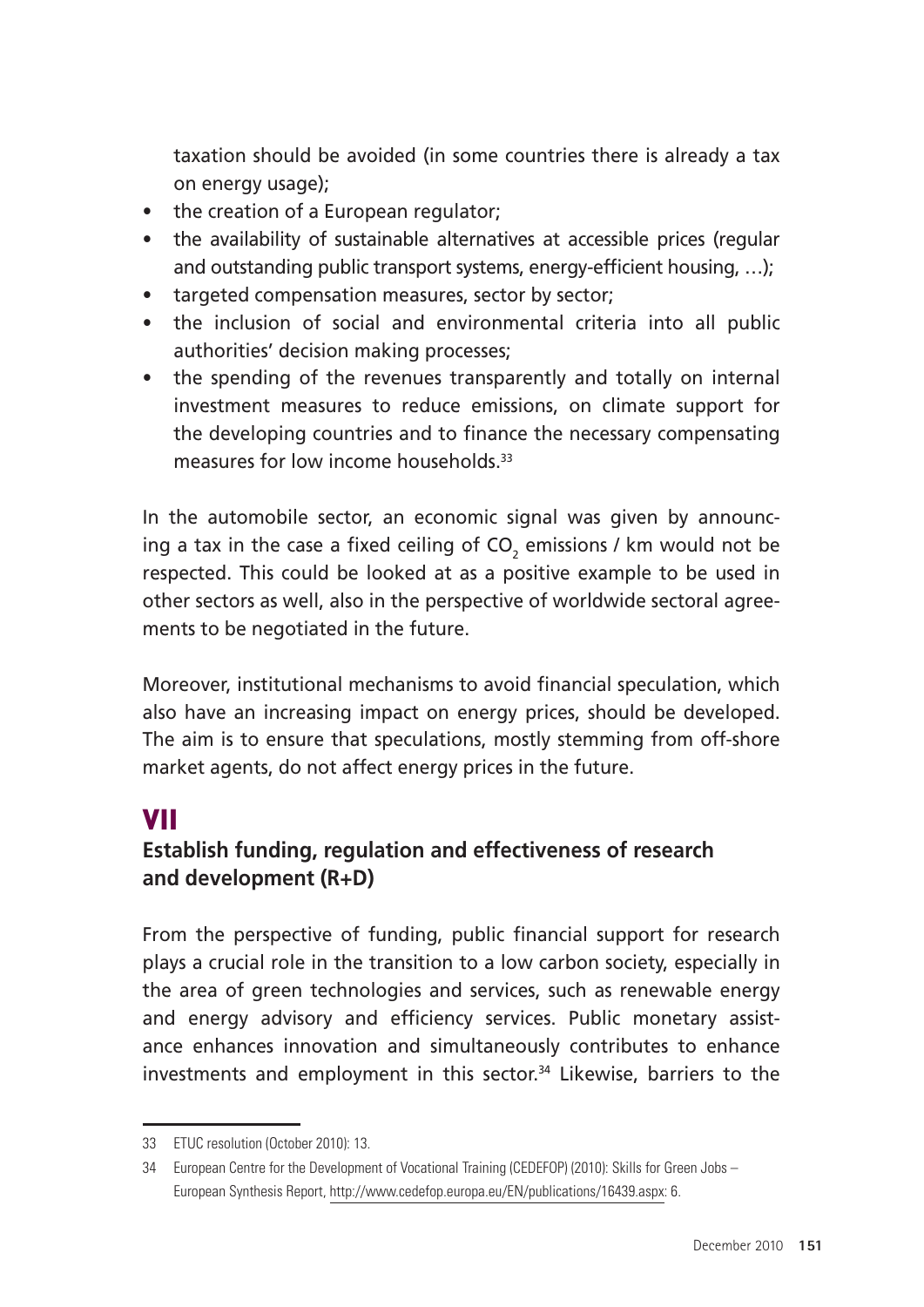development of renewable energy production, such as solar, wind, sustainable biofuels, tidal, wave and geothermal, including market operation practices, should be removed. Moreover, especially local production and use of these energy sources, including "net metering" and merits promotion should be encouraged.

Additionally, strategic planning is a valuable tool to avoid negative impacts on environment and society.<sup>35</sup>

Public investment, redirection of financial flows and regulation are also essential aspects in relation to R&D for the carbon capture and storage (CCS) technology. CCS is indeed unavoidable in the transitional phase, both in connection with the production of electricity, which will remain partly dependent upon coal and gas, and in connection with the conditions for the survival of and ensuring adequate access to high voltage electricity for many sectors of industry. The deployment of carbon capture and storage depends on certain conditions: coordinated

European investment in R&D and demonstration programmes, specific worker training programmes, and initiatives to promote public awareness and confidence, which will be best ensured through public regulation of carbon transport and storage facilities.36

Agreeing with the Commission's position articulated in a communication on the SET Plan that public intervention is "fully justified to achieve public policy goals and help overcome market failures"37, the ETUC calls for an increase of public funding at the European, national and sectoral level. It can be implemented by strengthened member states' commitments to spend 3% of GDP on research and development, with at least one third of this amount coming from public sources.<sup>38</sup>.

Furthermore, a European fund<sup>39</sup> should be created to promote  $R+D$ and to improve technology transfer policies fostering development and

<sup>35</sup> Spring Alliance Manifesto: 12.

<sup>36</sup> ETUC Resolution (2009): 7, Brochure 2010: 24.

<sup>37</sup> European Commission (2009): Communication from the Commission to the European Parliament, the Council, the European Economic and Social Committee and the Committee of the Regions, http://ec.europa.eu/energy/ technology/set\_plan/doc/2009\_comm\_investing\_development\_low\_carbon\_technologies\_en.pdf, p. 10.

<sup>38</sup> Spring Alliance Position Paper: 21.

<sup>39</sup> Draft of ETUC Resolution (2010): 6.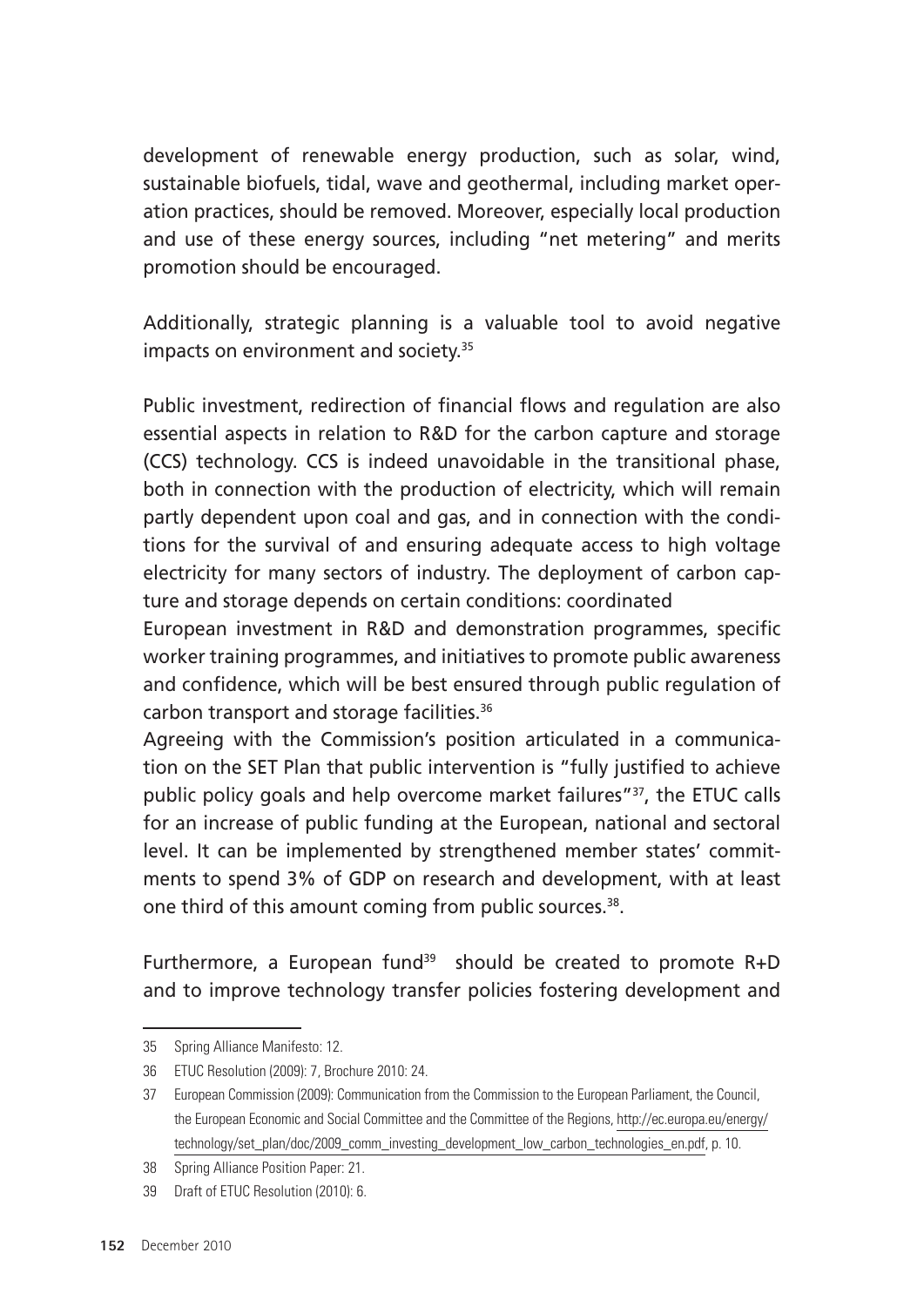diffusion of technologies. Technology platforms at the European level and intensified cooperation between industries and research centres are examples of instruments to improve the effectiveness of R+D. Trade union participation should be guaranteed. The conclusions of such European cooperative R&D platforms should be better implemented and adequately resourced.

In order to increase R+D efforts, the allocation of emission allowances should be linked to businesses' R+D expenditure on green technologies. Moreover, the implementation of new financing instruments, such as the financial transaction tax should be taken into account.40.

The Belgian EU Presidency and the European Commission currently prepare the launch of an Energy Industrial Roundtable, which aims at bringing together key European industrial agents to single out how technological challenges and crucial financial needs can be met. The ETUC supports this initiative and calls for an important role for the trade unions on this table. The workers are the main agents of this technological transformation and the first who will be confronted to the changes in competences and skills. Likewise, workers will be the first concerned with issues on health and safety at the workplace as well as job quality related to these technologies.

## VIII

**Sustainable and quality employment programs to anticipate structural changes in employment patterns benefit from employment creation and avoid negative economic and social consequences for workers from the shift towards a low carbon economy** 

Income, jobs and working conditions are likely to change most profoundly in sectors which emit the highest levels of greenhouse gases and in which these emissions are difficult to convert.<sup>41</sup> Specifically, the electricity, automobile as well as the iron and steel sector, play an important

<sup>40</sup> Draft of ETUC Resolution (2010): 7.

<sup>41</sup> ETUC et al. (2007): Climate Change and Employment: Impact on employment in the European Union-25 of climate change and CO2 emission reduction measures by 2030: 169.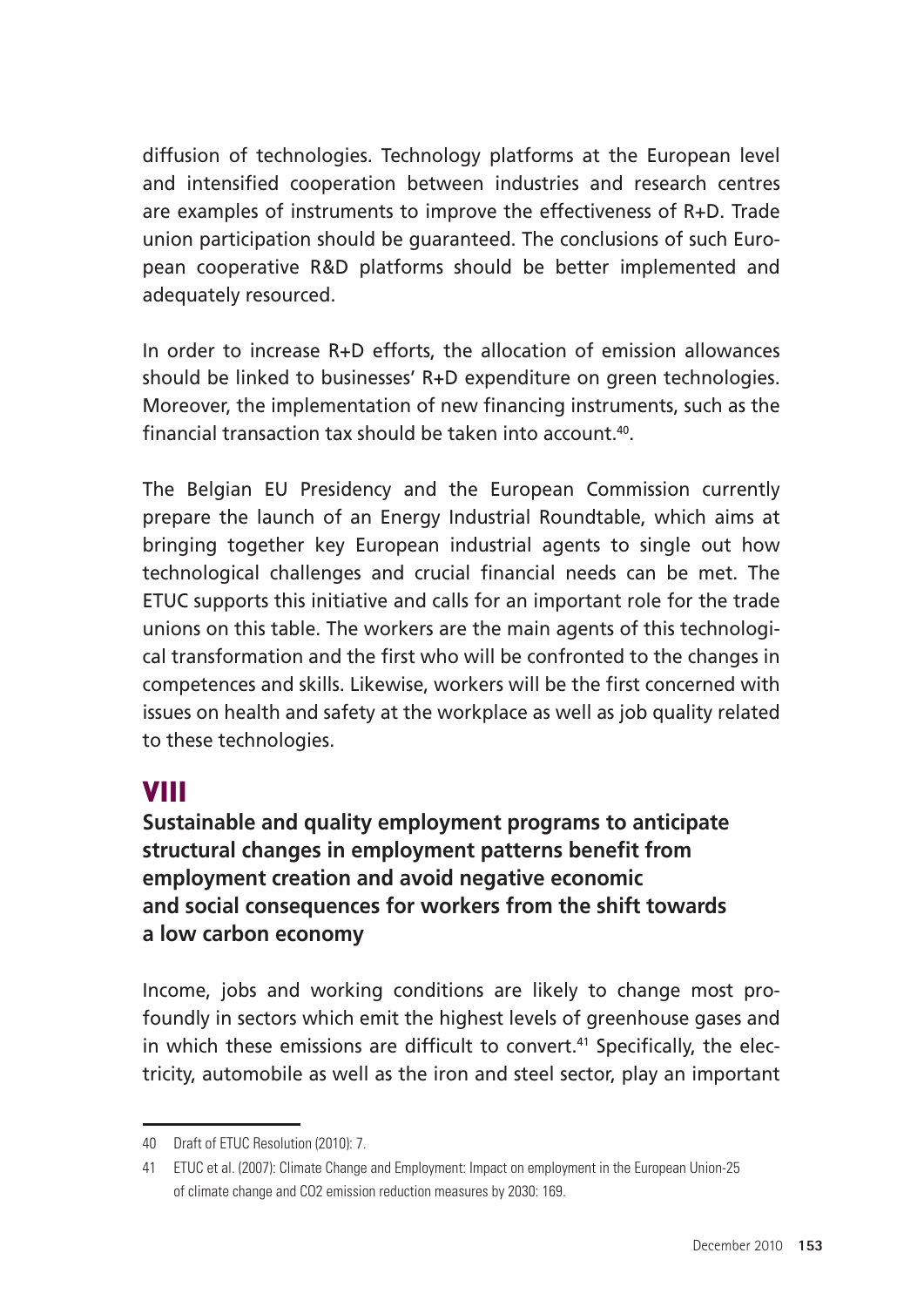role in regards to climate change mitigation measures. The ETUC demands that the European Commission mainstreams employment, vocational education and training issues in its sectoral policies. Several sectors, such as electricity and gas, are experiencing an aging workforce, which can have a negative effect on realizing many of the ambitious objectives the EU sets itself. The lack of this dimension in the recently published Energy Strategy 2020 is unacceptable. Without qualified men and women Europe's energy future will not be realized.

According to the 2007 ETUC study on "climate and employment", in the electricity sector, income and training policies should enable employees of fossil energy production facilities, to find work in the growing renewable energy sector, in particular in the field of maintenance. However, the creation of new jobs in the renewable energy sector contains the more general risk that this newly created employment is less well-paid and less secure than in the established sectors. Therefore, the ETUC stresses the importance of closely monitoring the quality of the created jobs.<sup>42</sup>

According to a study on the employment impact of climate change mitigation, CCS technology, which could be available from 2030 on, could play a crucial role for the future development of the electricity sector. CCS could reduce the greenhouse gases emitted into the atmosphere through electricity production from fossil fuels and also limit job losses.<sup>43</sup> An analysis of the automobile sector's future challenges reveals that, adaption to climate change will have a limited employment impact on the engine assembly sector by 2030. This is because due to the hybrid transition a considerable share of the future engines will be still be conventional. By 2030, the shift from conventional to electric engines may cause job losses, which may be compensated by employment effects in sectors such as equipment manufacturing. The main challenges in the automobile sector's adaptation to climate change, including engine downsizing and hybridization and electrification of vehicles, provides potential to create jobs. However, in order to benefit from this impact, restructuring the thermal engine production process will be necessary.

<sup>42</sup> ETUC et al. (2007): Climate Change and employment: 73.

<sup>43</sup> ETUC et al. (2007): Climate Change and Employment: Impact on employment in the European Union-25 of climate change and CO2 emission reduction measures by 2030: 169.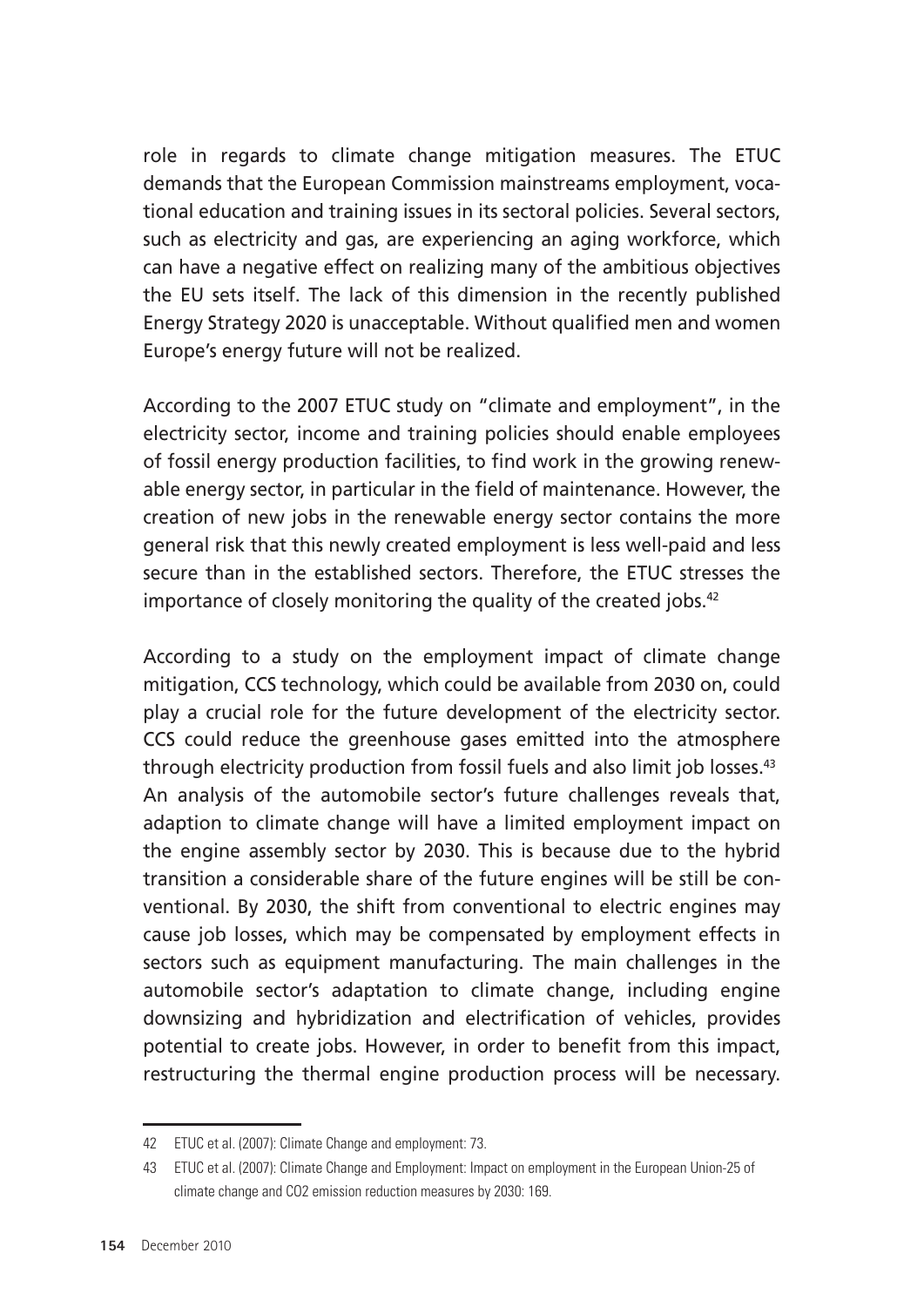The employment effects of this transition depend crucially on support policies adopted at the European, national and sectoral level, based on adequate financial resources.44

Due to its energy intensive production process and its exposition to international competition, the iron and steel sector is particularly prone to carbon leakage. Accordingly, free emission allowances until 2020 and investments in new technologies (such as ULCOS and CCS) must enable to protect the jobs of this industry and adapt it to the necessities of climate protection.<sup>45</sup>

Moreover, the data available on companies' emissions should enable to benchmark these against the best low-carbon technologies, providing a framework for ambitious and economically sensible climate change adaptation efforts by the industry.46

According to ECF, an increase of the employment effects related to the transition and the creation of quality jobs requires training programmes to enable the development of new sustainable industries and services. Important areas are renewable energy, energy efficiency (inter alia in labour intensive sectors, such as building refurbishment<sup>47</sup>) and public transport.

Therefore, the ETUC emphasizes its claim, articulated through the Spring Alliance, "to develop transition programs to anticipated changes in employment patterns, together with stakeholders". Likewise, a European framework should be developed by 2011 to guarantee an adjustment of education curricula and programs to future environmental and social changes. This framework should provide training for the complete chain of providers, installers as well as suppliers in the fields of renewable energy and energy efficiency.48

Therefore, the ETUC calls to set in place the conditions for achieving an exact evaluation of the situation in terms of employment by Member State and by sector, under the coordination of the European Commission,

<sup>44</sup> Syndex et al: Climate disturbances, the new industrial policies and ways out of the crisis: 51-52.

<sup>45</sup> ETUC: Employment and climate policies in Europe : 7.

<sup>46</sup> Sandbag (September 2010): Cap or trap? How the EU ETS risks locking-in carbon emissions: 11.

<sup>47</sup> ECF (2010): 6.

<sup>48</sup> Spring Alliance Manifesto: 21.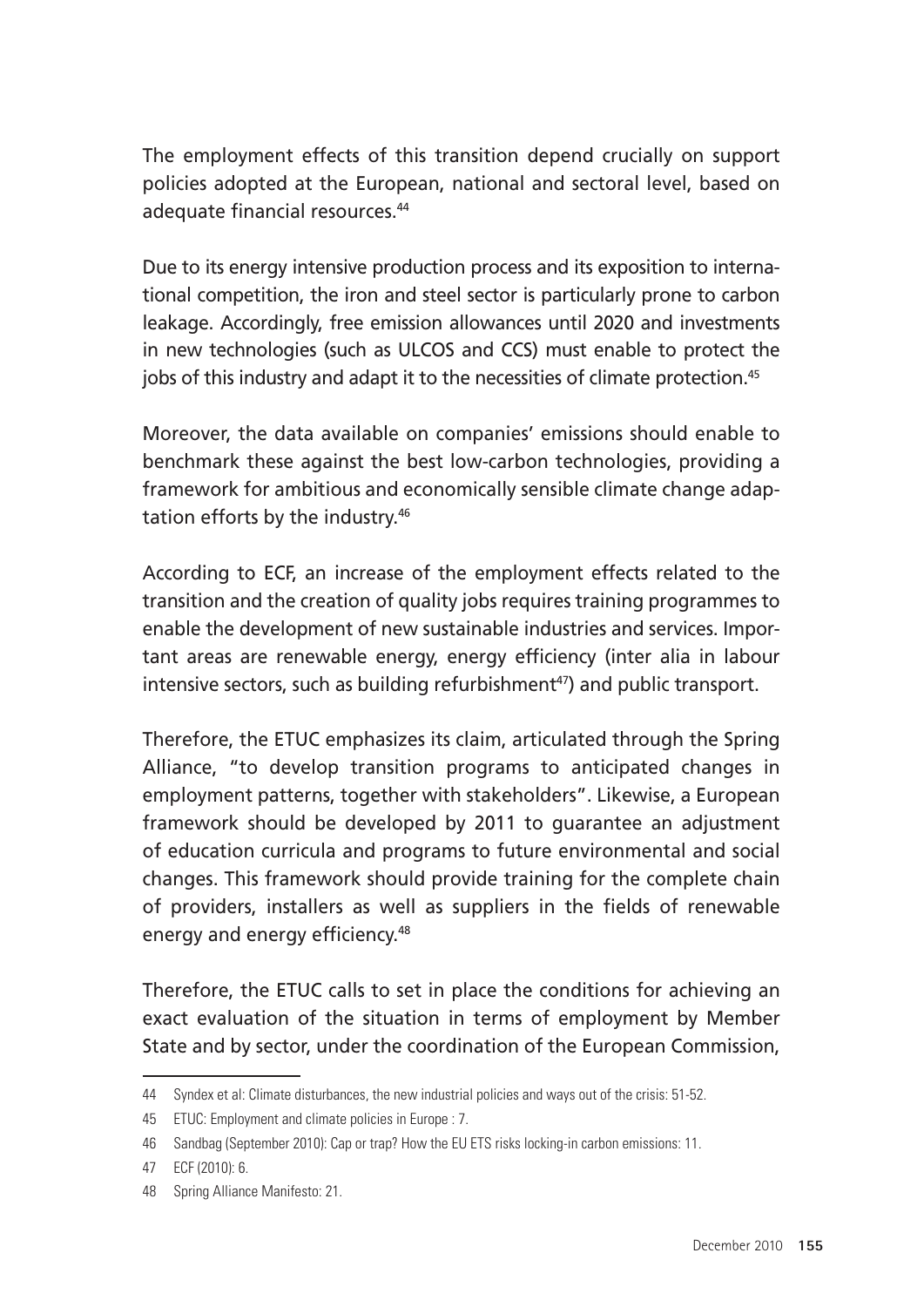with a view to climate imperatives. In this way, the European Commission will be in a position, together with the Member States and the social players, to define the needs and resources necessary for the implementation of the transition towards a low carbon economy for Europe. An example of a key qualification allowing an effective promoting of energy efficiency in buildings, is to provide specific training for construction workers to provide them with new professional opportunities, such as "energy advisor".

According to the CEDEFOP, these publicly provided measures should refer especially to small and medium sized enterprises (SMEs), since the current economic downturn has even enhanced their difficulties in accessing finance.49 Achieving a low-carbon economy rather depends on adapting and improving existing skills base, than on developing specific green skills as ETUC studies from 2007 and 2009 and the recently published CEDE-FOP analysis pointed out<sup>50</sup>. The latter also emphasized the crucial role of mainstreaming environmental education into education and training systems.<sup>51</sup>

Moreover, the ETUC points out the crucial role of the early provision of education on sustainable development and on energy efficiency, such as through primary school teaching and in adolescents' initial vocational training.

It must be taken advantage of the transition towards a low-carbon economy to create quality jobs,<sup>52</sup> in this respect the Europe 2020 flagship initiative is not enough*.* 53 In order to create sustainable green jobs, the climate protection policies, such as insulation programmes for housing, should be consistent and of long-term character.<sup>54</sup>

Quality jobs should also be promoted through making an adherence to social and environmental standards a condition for benefitting from

<sup>49</sup> CEDEFOP (2010): 6.

<sup>50</sup> CEDEFOP (2010): 8.

<sup>51</sup> CEDEFOP (2010): 15.

<sup>52</sup> Spring Alliance Manifesto: 21.

<sup>53</sup> ETUC Position on the financing and managing of climate policies (2010): 4.

<sup>54</sup> European Climate Foundation (ECF) (2010): Employment Impacts of a Large-Scale Deep Building Retrofit Programme in Hungary. Executive Summary: 7.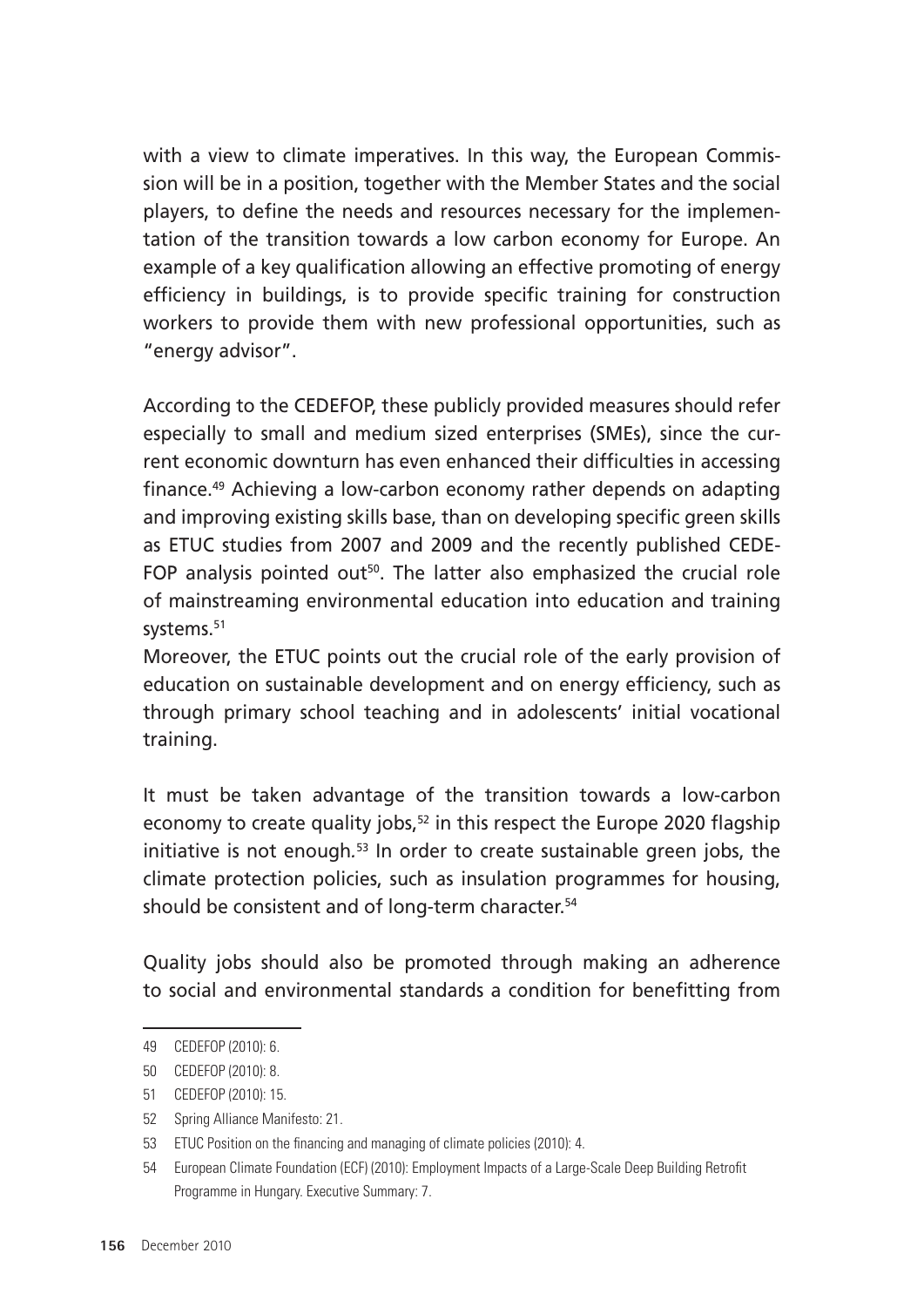public financial support.55 Ecological and social criteria in public transport contracts foster the implementation of sustainability in this sector.<sup>56</sup> Due to companies' tendency to lower labour costs as a reaction to competition, social standards negotiated through the social dialogue should be implemented to avoid social dumping.<sup>57</sup>

Likewise, an enlargement of the Globalization Adjustment Fund to finance measures for workers affected by climate protection measures would reduce negative socioeconomic consequences for them, providing alternative employment and income protection*.* 58

# IX

#### **Establish permanent consultation of social partners on social and economic impacts of climate change policies59**

Drawing on the experience of the social partners, the social dialogue can effectively identify opportunities of the transition process, encourage vocational changes and ensure societal support to climate change policies. An example is possible redeployment of older construction workers in energy auditing. The social dialogue enables workers and employers to benefit from the positive potential, the necessary adaptation to climate change provides.<sup>60</sup>

The ETUC calls for ensuring and promoting of social dialogue instruments as well as collective agreements at all levels (European, national, regional, sectoral, companies, …) to implement green and social growth effectively.<sup>61</sup>

<sup>55</sup> ETUC Position on the financing and management of climate policies (2010): 3.

<sup>56</sup> European Transport Workers' Federation (ETF) (2010): Trade Union Vision on Sustainable Transport, http://www.itfglobal.org/files/extranet/-75/9205/Brochure\_TRUST\_EN.pdf: 17.

<sup>57</sup> ETF (2010): 19.

<sup>58</sup> ETUC Position on the climate change and energy package (2008): 2, Spring Alliance Manifesto: 21.

<sup>59</sup> ETUC's position on the climate and energy package (2008): 2.

<sup>60</sup> ETUC et al.: Climate Change and Employment: Impact on employment in the European Union-25 of climate change and CO2 emission reduction measures by 2030 - Synthesis: 9.

<sup>61</sup> ETUC (2009): Resolution on The climate change, the new industrial policies and the ways out of the crisis adopted by the Executive Committee: 12.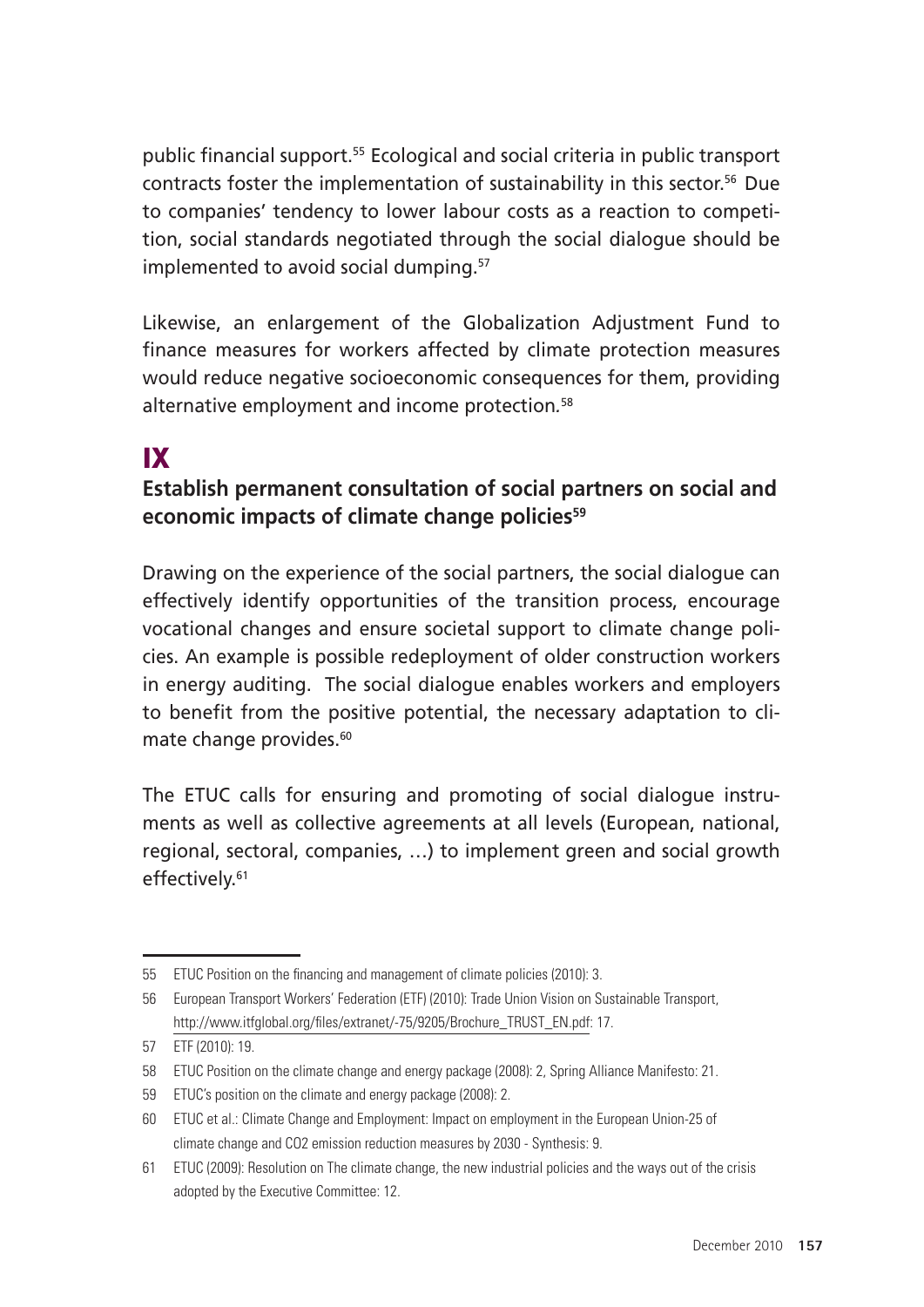In order to anticipate structural employment changes resulting from climate protection and consequently from increased energy efficiency and implementation of (new) technologies relating to energy production and consumption, the conditions for a precise evaluation of the transition's impact on employment in the different member states and sectors under the guidance of the Commission should be secured.

A European framework should therefore be created to foster the discussion and definition of necessities and measures for a just transition towards a low-carbon economy between Commission, member states and social partners.<sup>62</sup>. Specifically, this social dialogue would enable to identify and manage upcoming changes in employment and skills<sup>63</sup>.

Moreover, a European Agency should ensure carbon traceability for products, specifically for those which are likely to be affected by "carbon leakage" and thus could lead to the loss of jobs and investment to countries with lower carbon reduction commitments<sup>64</sup>, and organize a roundtable for the discussion of this "carbon leakage" issue, involving trade unions and other relevant stakeholders. Effectively addressing the issue of carbon leakage is a precondition for the ambitious tackling of climate change in the European Union.

From the ETUC's perspective, the points of this resolution are crucial to allow all people, as workers and consumers, to benefit from Europe's energy policy and to contribute effectively to the aim of a low-carbon society.

#### **20 The ETUC's 20 priorities for the EU energy policy by 2020**

- 1. Develop a European energy solidarity pact
- 2. Guarantee a secure supply
- 3. Create a democratic European Energy Agency to promote a common European energy policy of general interest and improve energy market regulation
- 4. Ensure energy bills reflect just prices (socially fair, affordable, based on fair rate of return and not on excessive profit taking)

Ē

<sup>62</sup> Draft of ETUC Resolution (2010): 8.

<sup>63</sup> ETUC Position on the Climate and Energy Package (2008): 2-3.

<sup>64</sup> ETUC Resolution (October 2010): 6.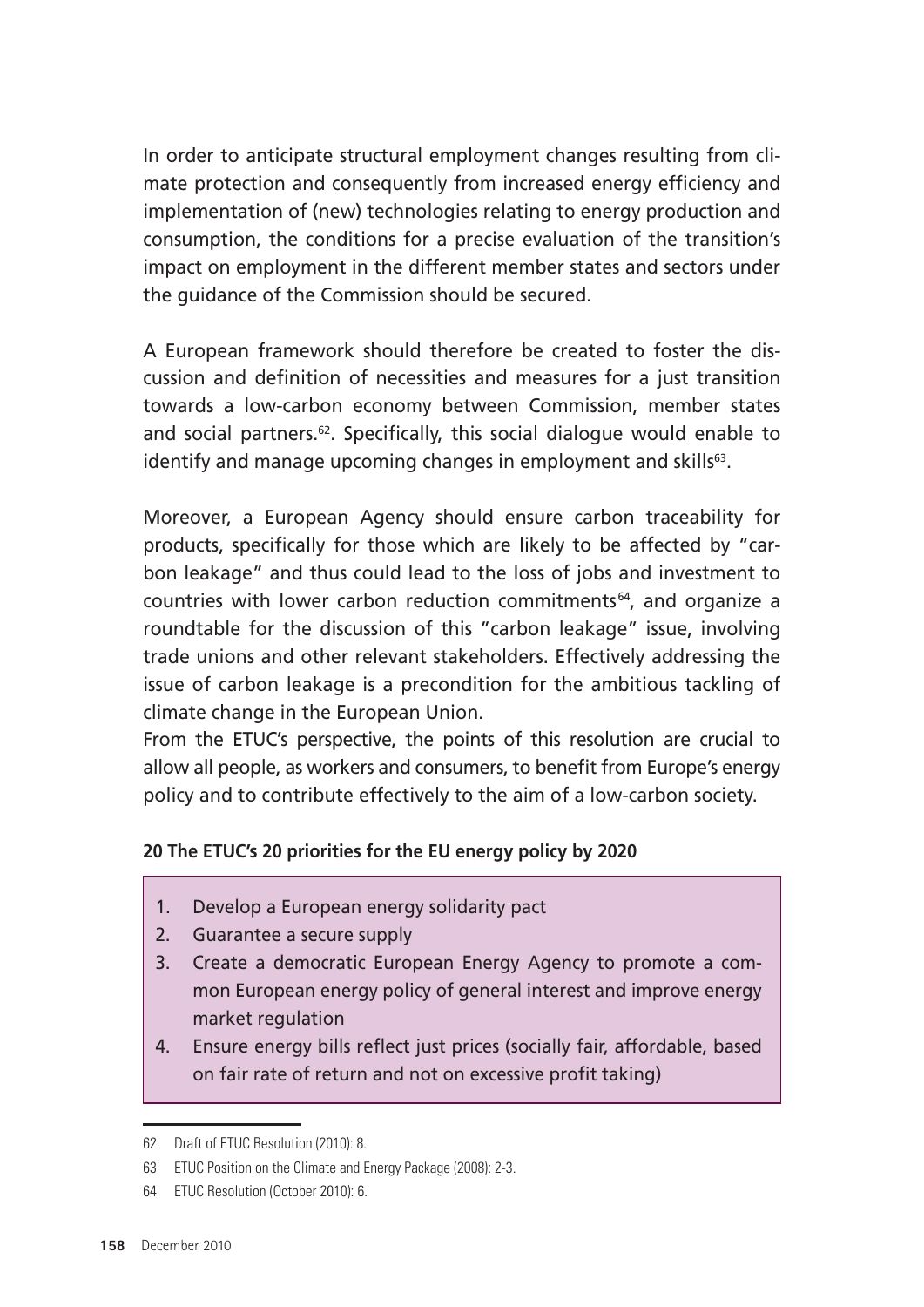- 5. Protect vulnerable energy consumers and reduce the energy bill of low- and medium income households
- 6. Give the right economic signals to reduce greenhouse gases emissions through energy policies
- 7. Establish funding, regulation and effectiveness of R&D
- 8. Integrate social and environmental criteria in public contracts for energy infrastructure and award EU funding only to companies with a solid CSR policy
- 9. Modernize grids adopting a regulatory and financial framework to promote the increase of smart grid capacity, to foster energy savings and to allow an optimal contribution of renewable, decentralized production as well as combined heat and power generation
- 10. Increase energy savings and energy efficiency in the industry, building and transport sectors and achieve a reduction of overall primary energy consumption by at least 20% in the coming decade through a binding energy saving target for each Member State
- 11. Establish a transformation program encouraging investments in new industrial policies based on low-carbon emission
- 12. Establish a renovation program for the complete housing stock
- 13. Provide sustainable and affordable public transport
- 14. Diversify energy sources by developing renewable energies and other low CO $_{\textrm{\tiny{\textrm{2}}}$  emitting alternatives such as combined heat and power
- 15. Establish a directive on sustainable mobility ensuring an improved coordination of transport units as well as production and distribution systems
- 16. Take advantage of the transition towards a low carbon economy to create quality jobs
- 17. Ensure sustainable and quality employment programs anticipating structural changes and avoiding negative social consequences from the shift towards a low carbon economy
- 18. Establish permanent consultation of social partners on social and economic impacts of climate change policies
- 19. Promote human, trade union rights and democracy by using them as criteria conditioning public funding and when establishing energy dialogues and cooperation
- 20. Ensure high health and safety standards in the energy sector and in all sectors of energy use and efficiency to protect workers and citizens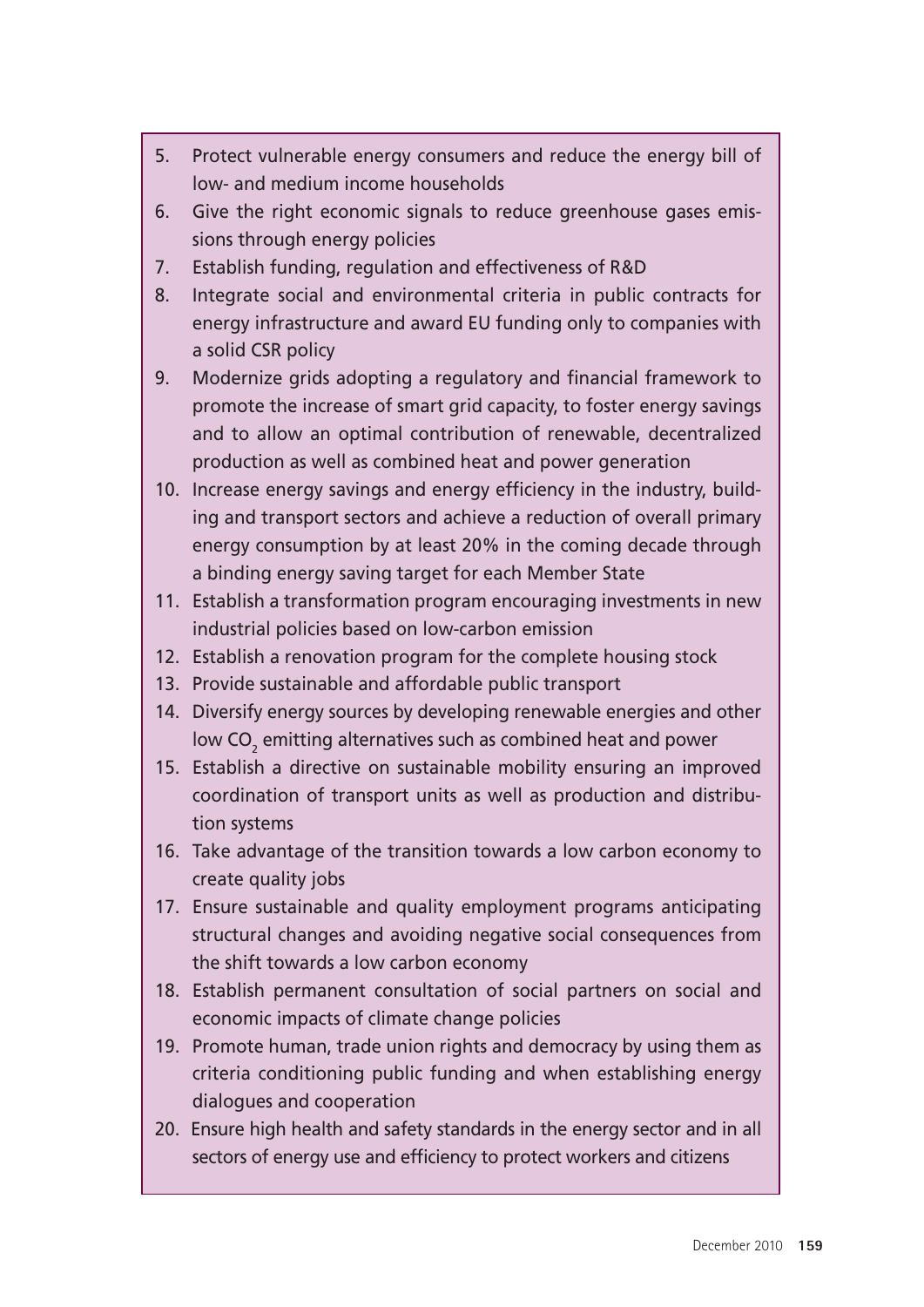# ETUC Resolution: More investment in lifelong **I FARNING FOR QUALITY JOBS**

**Adopted by the Executive Committee on 1-2 December 2010** 

**The European Union needs a paradigm shift. The model of 'free and deregulated' markets pushed forwards by Member States competing with each other in the European internal market place has failed us. What we need instead is a greater emphasis on European cooperation on quality jobs, common sustainable industrial policies, a more substantial European budget, moves towards an economic union alongside a monetary union, and common European approaches to financial regulation. In order to contribute to a greater emphasis on European cooperation on quality jobs for both working men and women, the ETUC supports the goals of European education and training policies which promote** flexibility between academic and vocational pathways**. The ETUC is convinced that learning without setting appropriate socio-political objectives will ultimately fail and so calls on the EU, Member States and employers throughout Europe to invest more in lifelong learning.** 

# I

### **Context**

Europe's social and economic well-being is dependent on having a well educated and highly skilled population, and education and training play an essential role in giving citizens the knowledge, skills and competences they need to participate fully in society and the economy.

Global competition, demographic developments, technological progress, climate change obligations and shifts in patterns of employment individually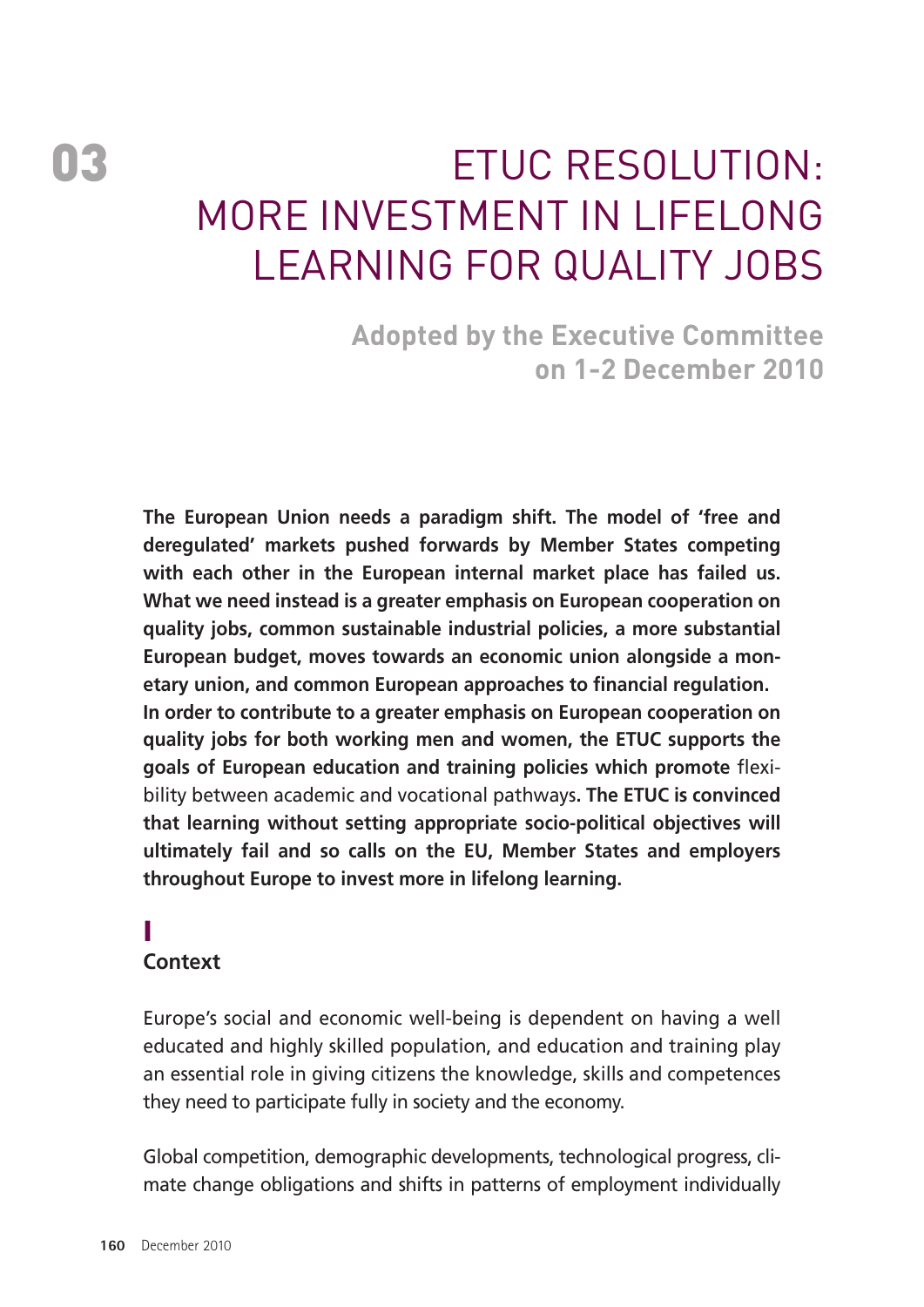and collectively are having a dramatic impact on labour markets and the need for new knowledge, skills and competences. If the EU is to meet these challenges, it will need to create more and better jobs and enable working men and women to improve their skills and more specifically match them to short-term and long-term labour market demand.

The alarming nature of the financial and economic crisis has led many Member States to introduce a series of austerity measures and reduce public sector funding, which in turn has led to the further loss of jobs and insecurity for millions of men and women, particularly those on temporary or part-time contracts and engaged in seasonal work, adds a formidable supplementary challenge.

Global competition and company restructuring have led to the loss of employment in manufacturing industries in the European Union, particularly amongst the low skilled. The situation is evolving dramatically however, and emerging countries have recognised the need to invest heavily in upgrading their own skills base. China, for example, is putting a priority on the development of the highly skilled and is producing significantly more researchers per year than the EU (+9.9 % per annum for China and +3.1 % per annum for the EU over the period 2000 to 2006), and coincidentally it has become the largest exporter of high-tech products in the world due to the growth of its computers and office machinery exports. (A more research-intensive and integrated European Research Area - Science, Technology and Competitiveness - key figures report 2008/2009).

Significant demographic developments are taking place. According to Cedefop figures, the workforce will be getting older in the decade leading up to 2020, and 'only the number of 45-54 and 55-64 year olds will increase… Continuous efforts to increase labour market participation, in particular of women and older people, are needed to keep the decline in the labour force lower than that of the population'. (Skills supply and demand in Europe – Medium term forecast up to 2020).

Technological progress, particularly in the form of new information and communication technologies, biotechnologies and nanotechnologies, has already led to the redundancy of certain skills and the launching of new knowledge-based industries that require a highly skilled work force.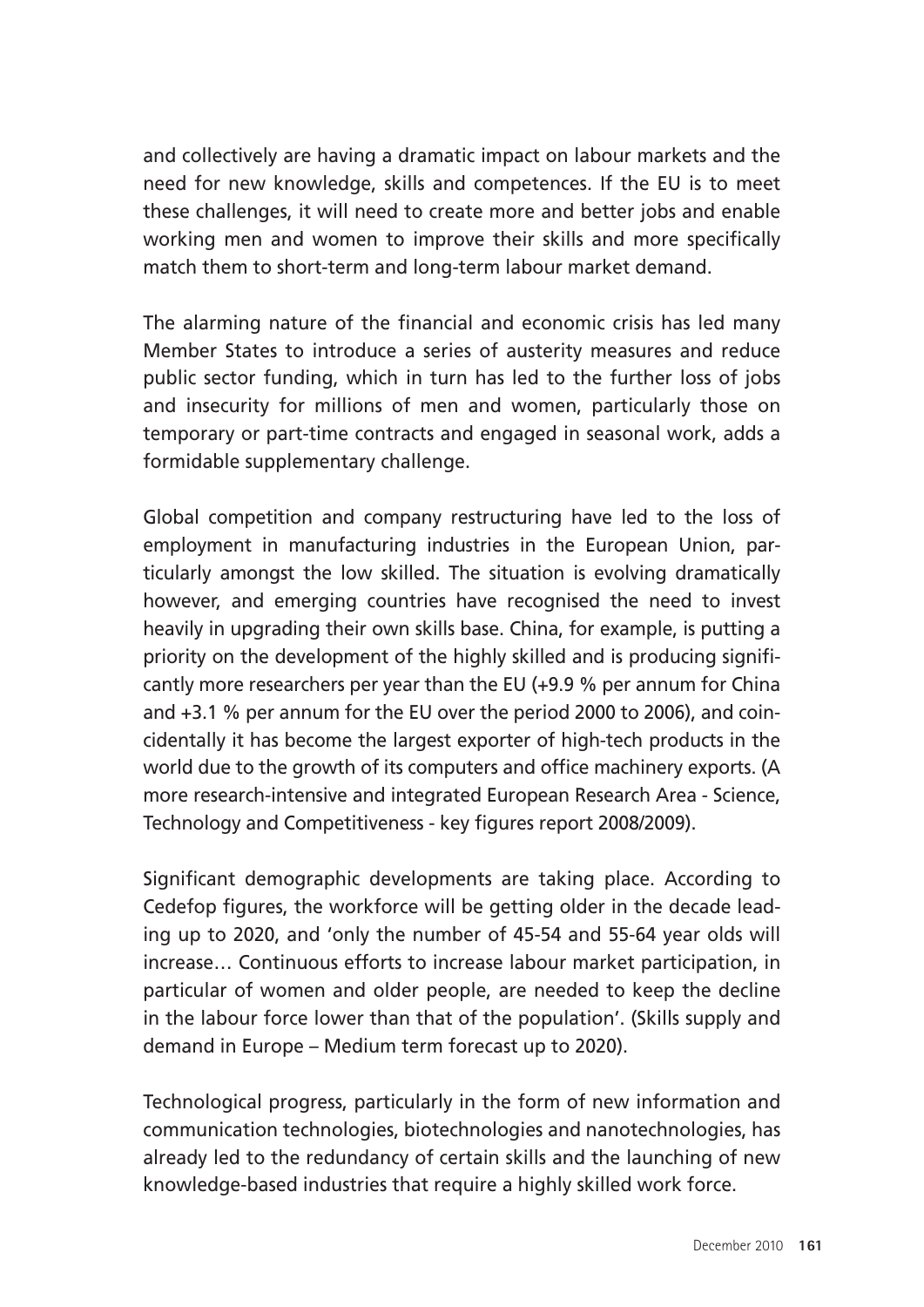Meeting climate change obligations through sustainable development has significant potential for the creation of new jobs, which in turn will require the improvement of existing skills, requiring workers to become familiar with new practices and techniques that will enable them to work in a low-carbon economy.

Patterns of employment are continually changing, with the gradual but constant decline of employment in the primary sector and manufacturing and the constant increase in employment in the service sector. Cedefop figures show that by 2020 a further 2.5 million jobs will be lost in the primary sector and a further 2 million in manufacturing and production industries. Growth in employment will lie in the service sector, and there will be a shift in demand towards more skilled workers. 'As a result, demand for highly-qualified people is projected to rise by almost 16 million. Demand for people with medium-level qualifications is projected to rise by more than 3.5 million. Conversely, demand for low-skilled workers is expected to decrease by around 12 million'.

All these changes are taking place at a time of great economic uncertainty and at a time of high unemployment. The latest Eurostat figures (31 August 2010) show that just over 23 million men and women were now formally recognised as unemployed within the EU, an increase of just over a million compared with July 2009 figures – that is 10% of the working population in 2010 as compared with 9.6% the previous year. The lowest employment rate was to be found in Austria (3.8%) and the Netherlands (4.4%) and the highest in Spain (20.3%). The unemployment rate for men rose from 9.2% to 9.6% during this period and for women from 9.0% to 9.6%. The most shocking figures relate to the unemployment rate of young people (under 25s) - 20.2%, with a figure of 8.1% in the Netherlands and 41.5% in Spain. As in previous downturns, young people are the hardest hit, and the NEET group (not in education, employment or training) is set to grow, and their employment must be a priority.

Because of the alarming financial and economic crisis, the potential for job growth over the next ten years is poor at best. Cedefop figures forecast that the situation will only marginally improve over the next ten years. Demand for labour should increase by 0.3% per annum over the next ten years, but the 2008 figure will most likely not be reached.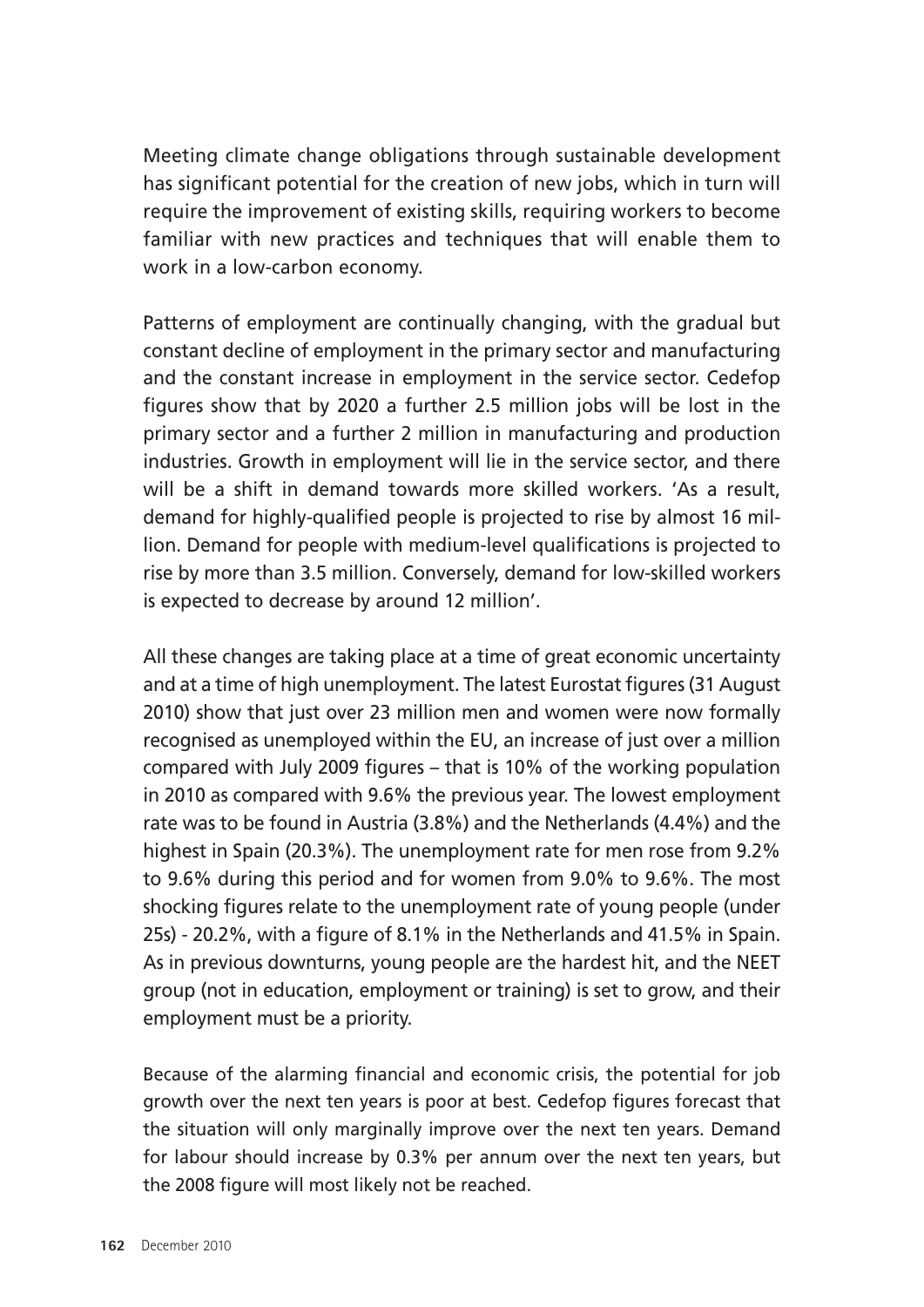# II **The EU response**

The EU response to this financial and economic crisis has been to move from the Lisbon Strategy, whose professed aim was for the EU 'to become the most dynamic and competitive knowledge-based economy in the world by 2010 capable of sustainable economic growth with more and better jobs and greater social cohesion and respect for the environment', to another 10-year initiative *Europe 2020 – A European strategy for smart, sustainable and inclusive growth*. It proposes 5 headline targets for 2020, two of which are directly linked to education and training and labour market policy:

- 75% of the population aged 20-64 should be employed
- The share of early school leavers should be under 10% and at least 40% of the younger generation should have a tertiary degree.

As things stand at the moment the EU average figures for 2009 were, as follows:

- 69.1% of the population aged 20-64 is employed (75.8% of men and 62.5% of women)
- The share of early school leavers is 14.4% (16.3% men and 10.7% women), and 32.3% of the younger generation has a tertiary degree (28.9% men and 35.2% women).

Some countries are already hitting these targets, but for others a vast effort will be required.

In order to meet these global targets the EU is proposing seven flagship initiatives, two of which are directly linked to education and training and the labour market, 'An Agenda for New Skills and Jobs' and 'Youth on the Move'.

The professed aim of 'An Agenda for new skills and jobs' is 'to create conditions for modernising labour markets with a view to raising employment levels and ensuring the sustainability of our social models. This means empowering people through the acquisition of new skills to enable our current and future workforce to adapt to new conditions and potential career shifts, reduce unemployment and raise labour productivity'.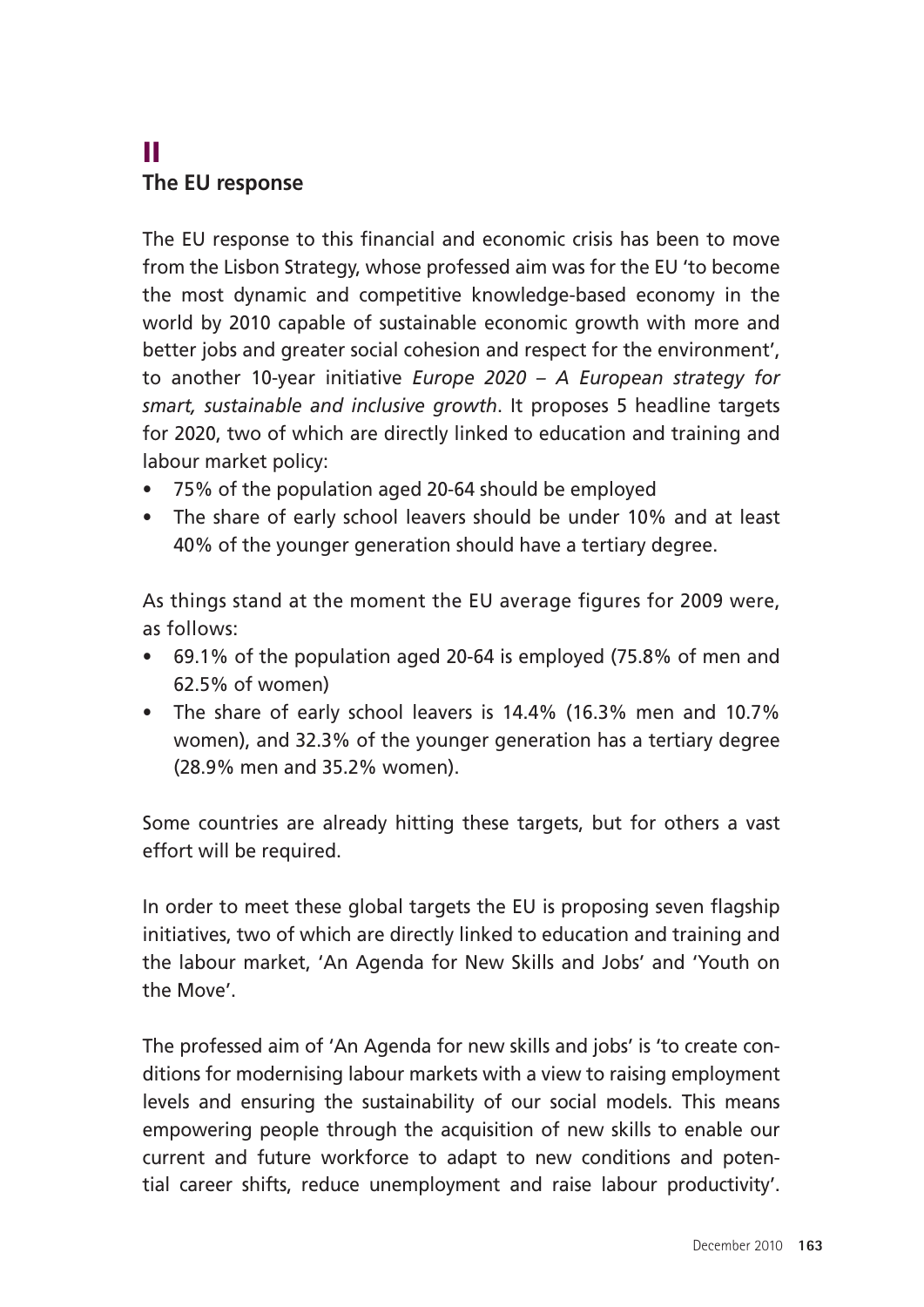One element will be the launching of the European Taxonomy of Skills, Competences and Occupations (ESCO).

The professed aim of 'Youth on the Move' is 'to enhance the performance and international attractiveness of Europe's higher education institutions and raise the overall quality of all levels of education and training in the EU, combining both excellence and equity, by promoting student mobility and trainees' mobility, and improve the employment situation of young people'.

The EU has entered a new stage of the Copenhagen Process, whose aim has been to encourage more citizens to make wider use of vocational learning opportunities, whether at school, in higher education, in the workplace, or through private courses. From Copenhagen to Maastricht, Helsinki and Bordeaux, a European vocational and education training area has been built. The next step will be the adoption in December 2010 of the Bruges Communiqué on the future priorities for enhanced European cooperation in vocational education and training. The EU has also produced a Communication 'A New Impetus for European Cooperation in Vocational Education and Training to support the Europe 2020 Strategy'.

The EU has moved from a 'learning process' approach to a 'learning outcomes' approach, based on what learners are expected to know, understand and be able to do, and has moved forward with the implementation of the European Qualifications Framework (EQF) http:// ec.europa.eu/education/lifelong-learning-policy/doc44\_en.htm, EUROPASS http://europass.cedefop.europa.eu/, the European Credit Transfer and Accumulation System (ECTS) http://ec.europa.eu/education/lifelonglearning-policy/doc48\_en.htm, the European Credit System for Vocational Education and Training (ECVET) http://ec.europa.eu/education/lifelonglearning-policy/doc50\_en.htm and the European Quality Assurance Reference Framework for Vocational Education and Training (EQAVET) http://www.eqavet.eu/gns/home.aspx. The EU is also in the process of modernising the Professional Qualifications Directive (2005/36/EC).

In parallel EU Member States, in conjunction with another 20 countries, have launched the European Higher Education Area (EHEA), previously known as the 'Bologna Process', in March 2010, to ensure more comparable, compatible and coherent systems of higher education in Europe.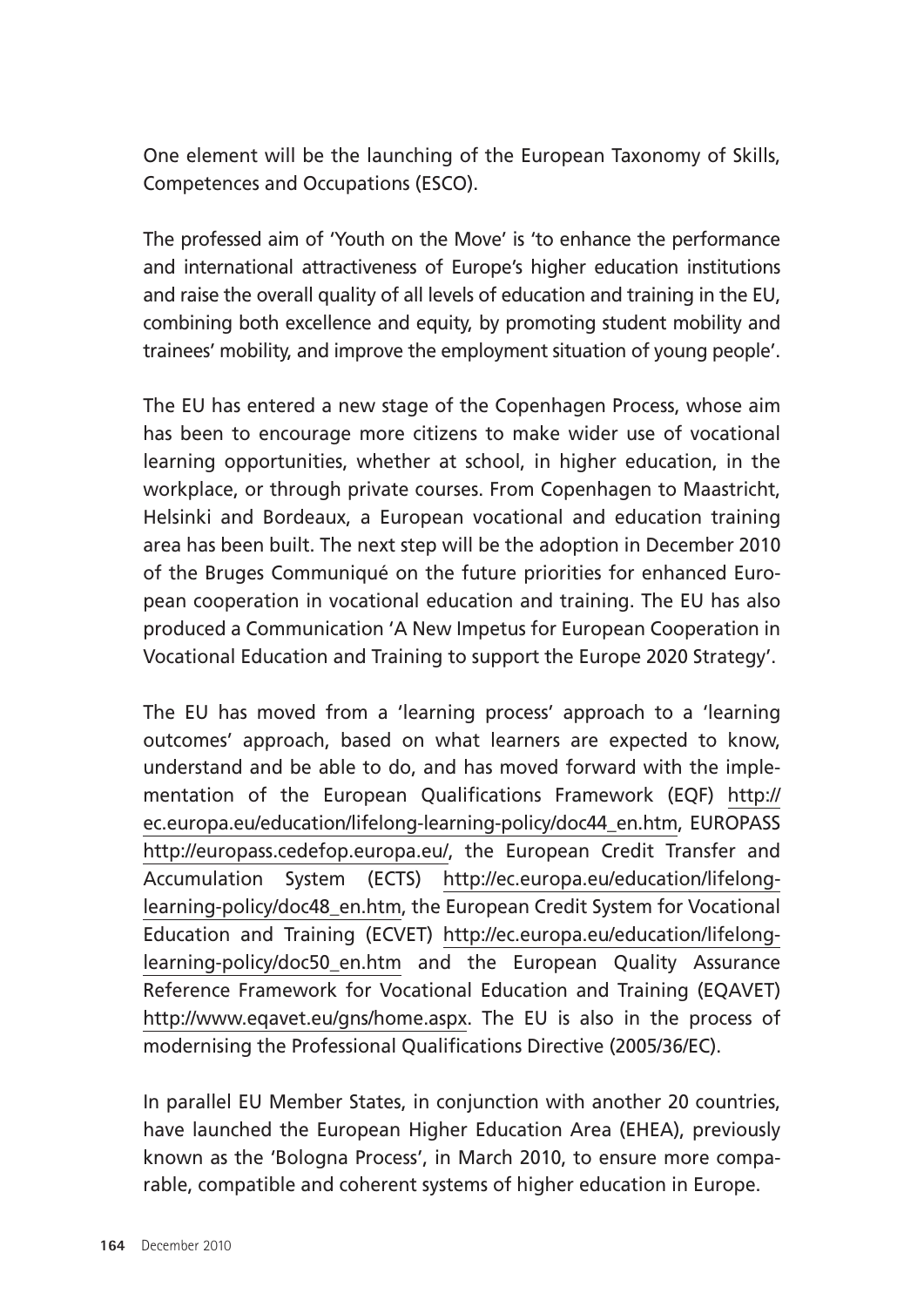# III **The ETUC response**

The Worsening Crisis – Europe at Risk was the subject of a resolution adopted at the ETUC Executive Committee in June 2010. http://www.etuc. org/a/7373

The Europe 2020 strategy has also been the subject of a joint statement with BUSINESSEUROPE, CEEP and UEAPME. In this statement the ETUC and the employers' organisations underline, inter alia, the importance of promoting the knowledge triangle (education, research, innovation). http://www.etuc.org/a/7327

*Europe must further strengthen its potential in terms of skilled workers, science, research and technology and thus its capacity to innovate as a key element of competitiveness. In any case, the knowledge triangle must remain at the heart of the EU2020 strategy. In this context the notion of innovation has to be widened to all kind of non-technological innovation including "social innovation" in order to increase social capital which is important for both competitiveness and social cohesion. Insufficient investment in innovation and further education is exacerbating economic problems and affecting labour productivity.* 

*Looking ahead, our work patterns are changing. So are employers' needs for skills in the work force and the needs of workers to combine productive employment with family life and personal development. Europe must not only upgrade and update skills levels; it must also make sure that workers have the skills that are needed on the labour market and that these skills are fully used in high-quality jobs.* 

*Comprehensive lifelong learning strategies are required to ensure employability of workers. It is important to establish effective concepts for initial and further training, create jobs, not least for those who are excluded from the labour market due to, for example, shortcomings in their education, and to take effective steps to remove discrimination as far as access to and remaining in the labour market are concerned. Well educated workers and the capacity to innovate are key elements of competition and a prerequisite for prosperity. This is indispensable for the creation of productive and highly-skilled jobs.*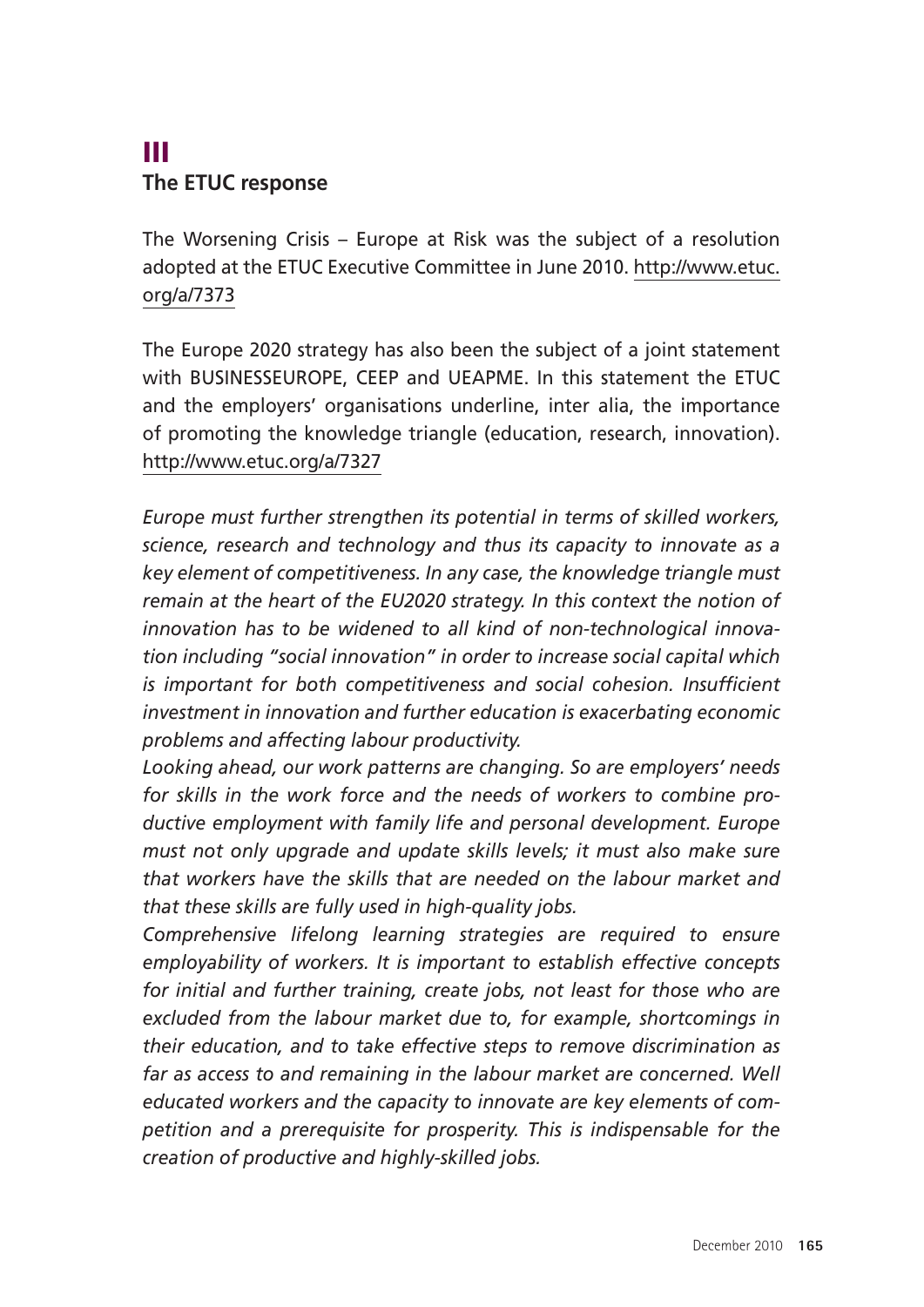Prior to this, the ETUC Executive Committee passed a resolution in March 2009 on initial and continuous vocational training for a European employment strategy. http://www.etuc.org/a/6078

The ETUC also signed a Framework Agreement on Inclusive Labour Markets with BUSINESSEUROPE, CEEP and UEAPME in March 2010. http:// www.etuc.org/a/7076

In this agreement the ETUC and the employers' organisations agree that '*labour market inclusion is an essential condition for cohesion, including the fight against poverty, and economic success*'. They recognise, inter alia, that *'they have a responsibility to deepen their reflections and engage themselves to find solutions and mobilise their members.'* An emphasis was put upon the following, inter alia:

- 'c*ooperating with education and training systems in order to better match the needs of the individual and those of the labour market, including by tackling the problems of basic skills (literacy and numeracy), promoting vocational education and training and measures to ease the transition between education and the labour market'*
- *introducing individual competence development plans (in line with the framework of actions for the lifelong development of competences and qualifications) jointly elaborated by the employer and the worker, taking into account the specific situation of the employer, particularly SMEs, and worker. These plans identify the required competences of the worker in a given work situation; and, with shared responsibilities according to the individual situation, actions to develop the worker's competences*
- *improving transparency and transferability, both for the worker and for the entreprise, in order to facilitate geographical and occupational mobility and to increase the efficiency of labour markets* 
	- *by promoting the development of means of recognition and validation of competences*
	- *by improving the transferability of qualifications to ensure transitions to employment*
- *promoting more and better apprenticeship and traineeship contracts'.*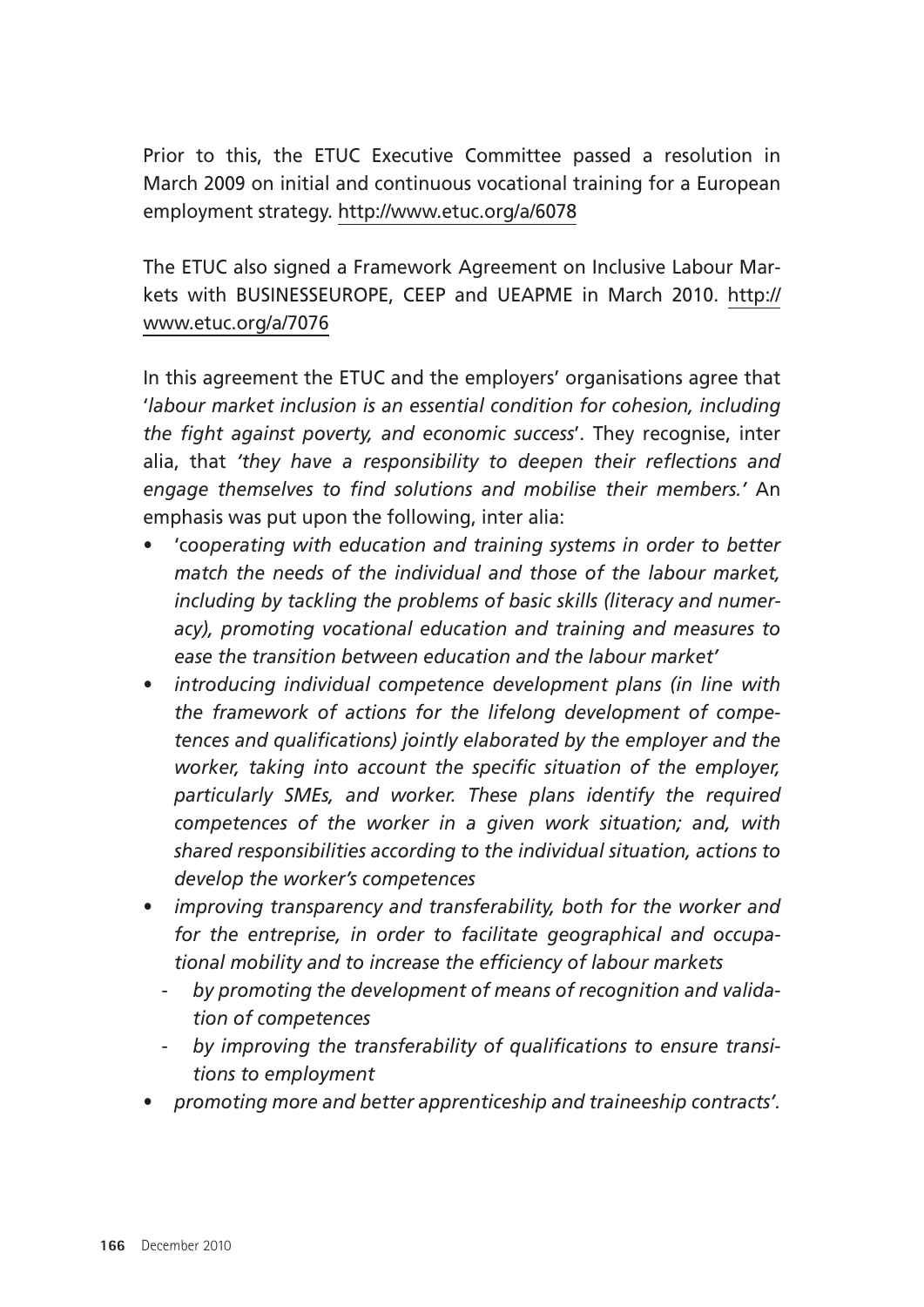# IV **The ETUC lifelong learning agenda**

The ETUC lifelong learning agenda has the following key points:

#### 1/ **Supporting top quality initial education**

Education is a fundamental human right and essential for the exercise of all other human rights. Initial education is not only important for personal development but it also lays the basis for active citizenship, for social inclusion and for success in the labour market. The latest OECD survey notes that 'education plays a major role in keeping individuals in the labour force longer' and that 'people with higher levels of education have a better chance of finding and keeping a job' (Education at a Glance 2010). Educational attainment is even positively associated with self-reported good health.

Top quality initial education provides a fundamental start in life, and the ETUC calls on Member States to support publicly funded and properly regulated institutions of initial education, covering pre-primary, primary and secondary schools, vocational training and tertiary education, with well qualified and well trained teaching and support staff on good pay and conditions.

In the light of the Europe 2020 strategy the ETUC calls on the EU to propose a Recommendation for reducing the numbers of early school leavers based on prevention, intervention and compensation and also a Recommendation for achieving the 40% figure for the younger generation with a tertiary degree.

#### 2/ **Enabling equal access to education and training**

Equal access to initial education and training is essential to launch citizens on their way, but equal access to continuing education and training is essential to respond to citizens' changing circumstances and aspirations on the one hand and the needs of the labour market on the other.

The ETUC considers that all workers should have equal access to education and training at all levels, regardless of their age, gender,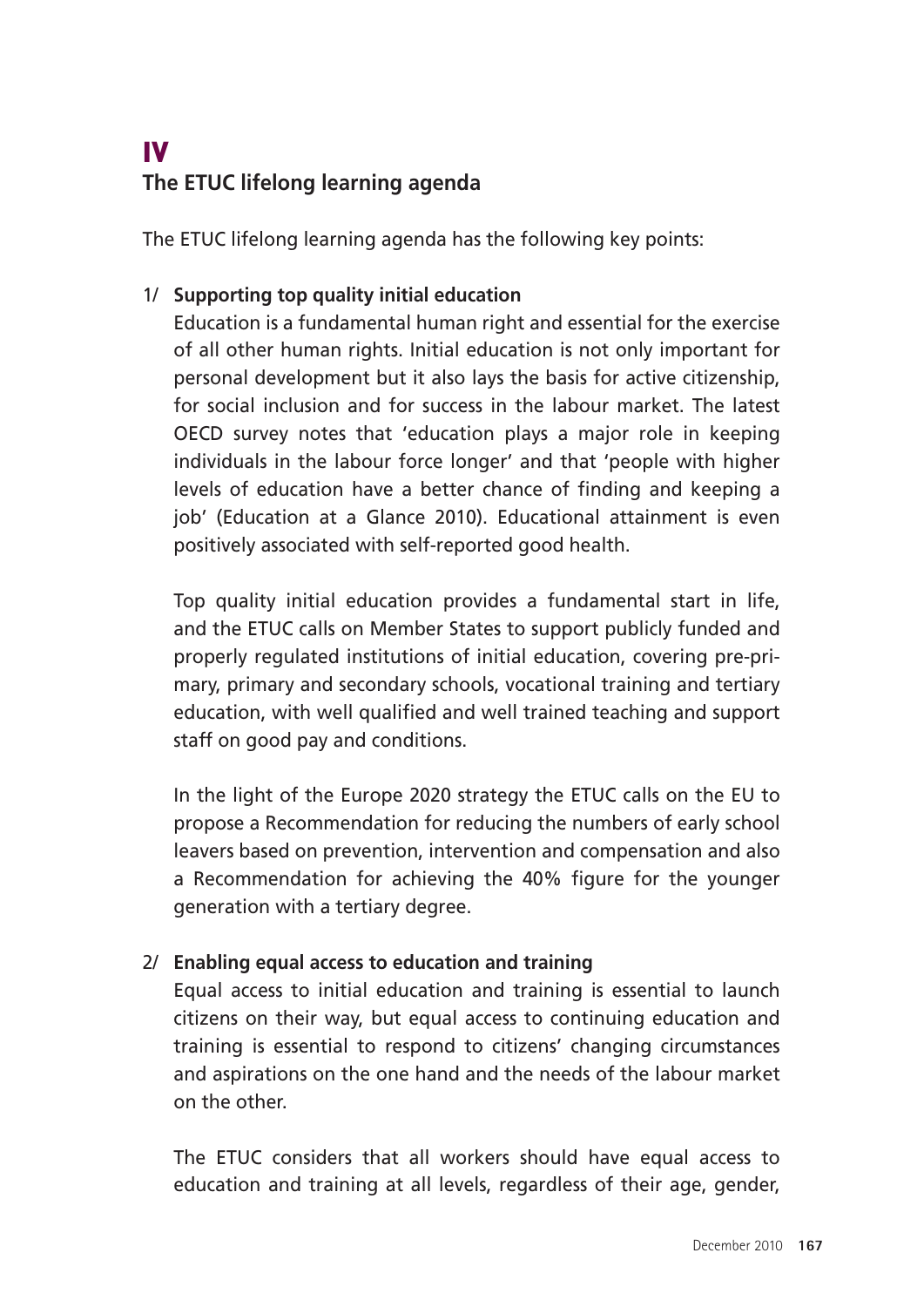employment status, or nationality, and particularly groups with low participation, such as the low-skilled, older workers and workers on temporary or part-time contracts, so that they are able to acquire, update and develop their knowledge, skills and competences throughout their lifetime. Those that need training the most should not be the least likely to obtain it.

The ETUC calls on the EU to underpin this access with a workers' right to training.

The ETUC considers that employers, and particularly SMEs, should support lifelong learning initiatives by making learning more accessible during working hours, and better suited to workers' needs, either through the individualisation of learning plans, the shift to competence-based training, the move to modularisation or the use of distance learning.

#### 3/ **Recognising and validating non-formal and informal learning**

Participation in non-formal and informal learning after leaving initial education is essential for citizens, both men and women, to improve their knowledge, skills and competences. The validation of nonformal and informal learning provides opportunities for integration into society in general and into the labour market in particular. It helps reduce the possibility of unemployment for those that have the skills but not the paper qualifications. It avoids repetition of learning which has already been done.

The ETUC calls on the EU to put forward a Recommendation, with full involvement of the social partners at European and national level, on the validation of non-formal and informal learning which improves validation practices, where they exist, and which introduces new legal structures and policy frameworks to support non-formal and informal learning, where they do not.

The ETUC calls on Member States to consider ways in which the validation of non-formal and informal learning can be integrated into National Qualification Frameworks and to establish rigorous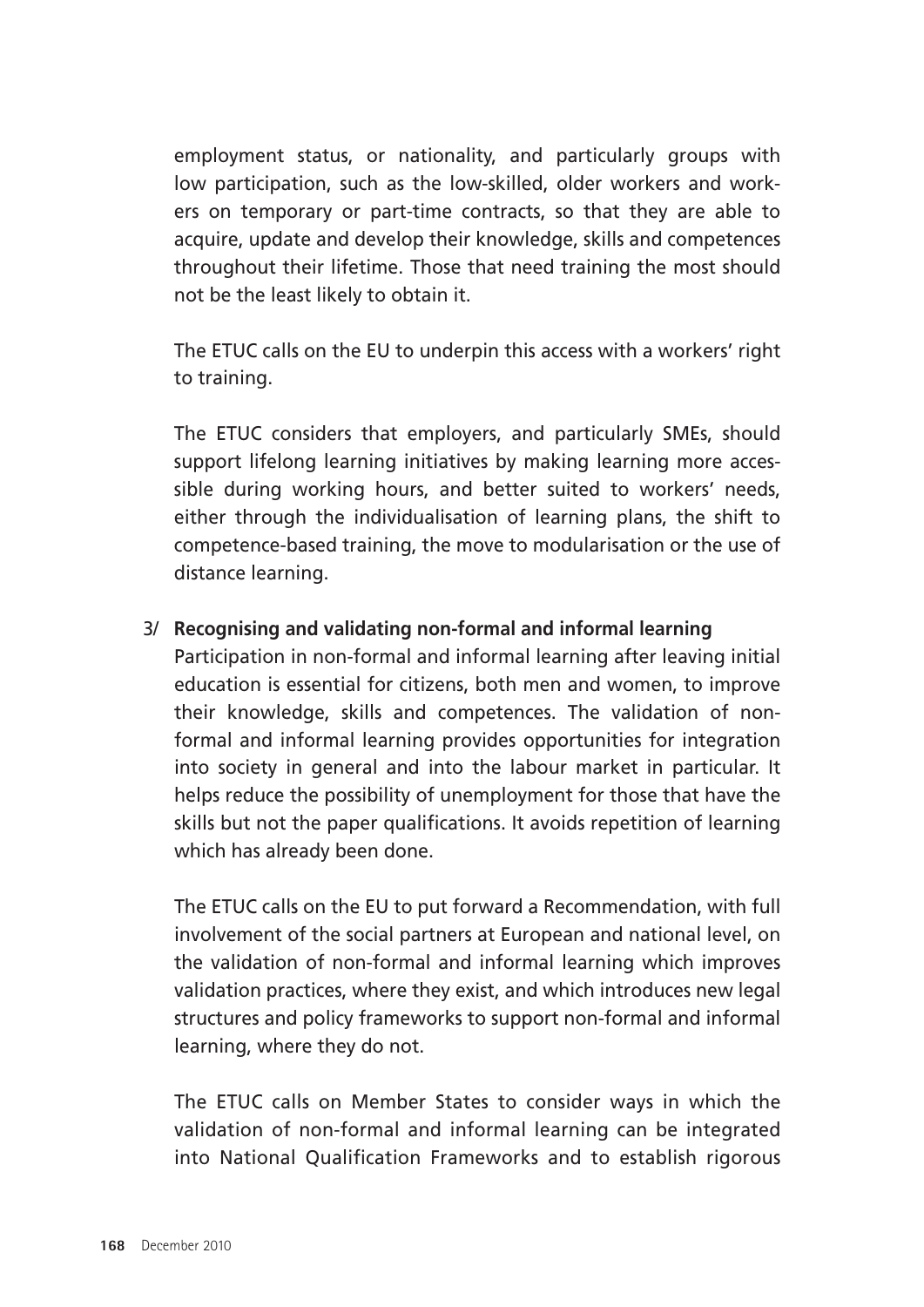and credible instruments with social partners for the recognition and transferability of skills obtained via non-formal and informal learning.

The ETUC calls on employers to examine ways of recognising the validation of non-formal and informal in the workplace, by means of career development and salary increases.

#### 4/ **Easing the transition from initial education to working life**

If working men and women are to take advantage of employment opportunities, both nationally and Europe-wide, they need to have the right knowledge, skills and competences and to match them to labour market needs. They need a combination of transversal core skills with the specific skills needed for a job on the basis of initial education and vocational training and they need to develop them further throughout their working lives on the basis of continuing vocational training and adult education. For this they need to be able to move flexibly between academic and vocational pathways. They also need to know which jobs are available and what skills are needed, or will be needed and recognised to carry them out.

The ETUC calls on the EU and Member States to continue to invest in socio-economic research and to develop more reliable systems for the anticipation of future skill needs and skill shortages, with the active participation of social partners. The fruits of this research need to be disseminated in a clear and user-friendly way.

The ETUC calls on Member States and employers to make greater provision for fully-funded on-the-job training and apprenticeships.

The ETUC calls on Member States to develop greater permeability and mobility between academic and vocational education systems within the context of National Qualifications Frameworks.

Finally the ETUC calls on Member States to establish integrated guidance and counselling services and efficient job placement services which are closely linked to the needs of the labour market.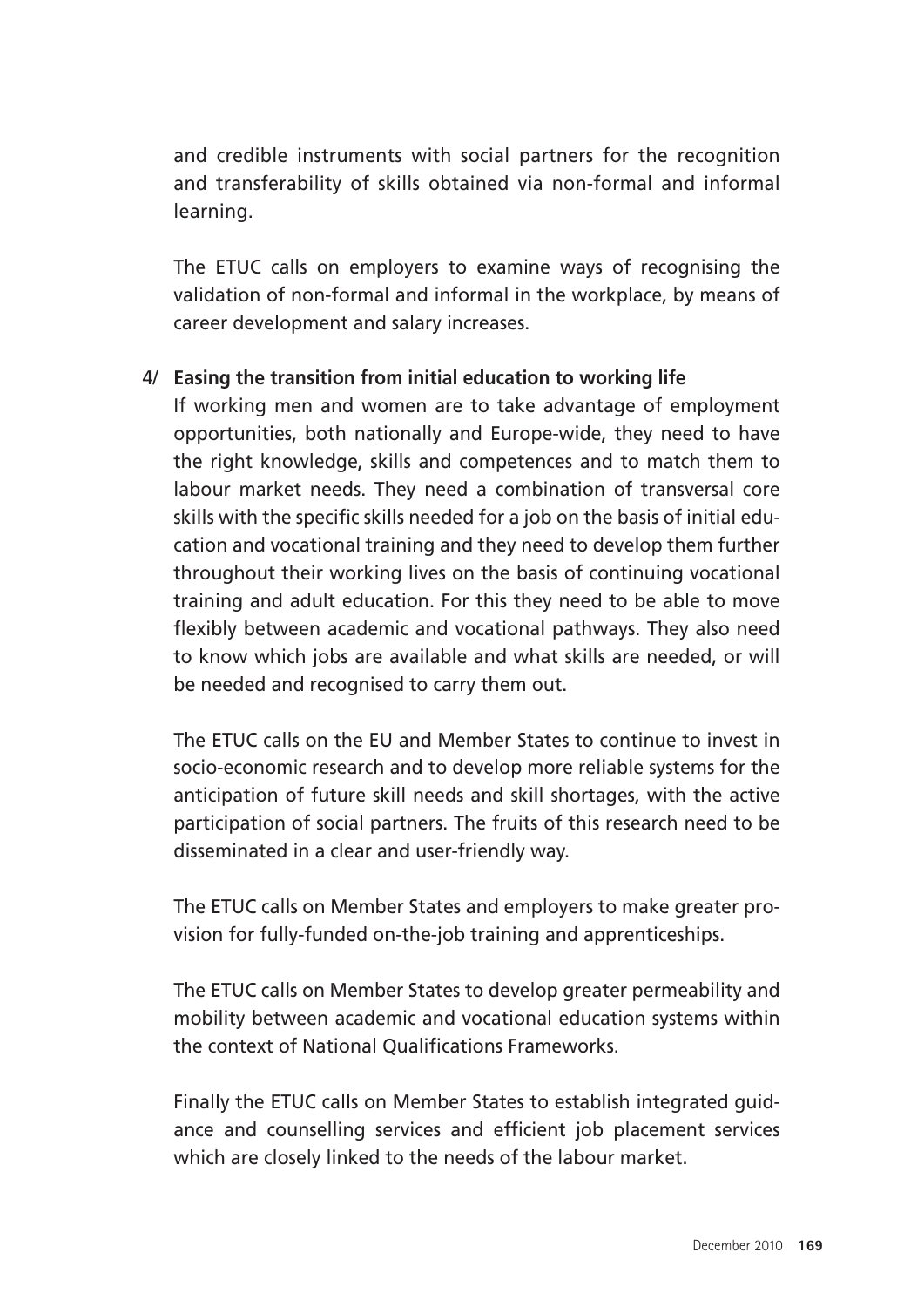#### 5/ **Providing adequate and targeted funding for top quality education and training**

Europe's social and economic well-being is dependent on having a population that is highly qualified and able to understand the world in which we live, and this requires adequate and targeted funding. It is counter-productive for European governments to cut funding for education and training during the financial and economic crisis, as a growing economy is dependent on the supply of highly skilled workers and on the mobilisation of the skills and competences of the unemployed. Employers are constantly on the lookout for skilled working men and women, and they need to recognise their own responsibilities and treat continuing vocational training as an investment for development in the long term.

The ETUC demands that Member States do not take advantage of the financial and economic crisis to make public spending cuts which will have a deleterious impact on the provision of top quality education and training.

The ETUC calls on Member States and employers to invest in working men and women and to increase expenditure per employee for continuing vocational training.

#### 6/ **Participating in social dialogue on lifelong learning**

Trade union participation in social dialogue on lifelong learning is a key element for the successful design, management, monitoring and assessment of public policies and of national and EU vocational training systems. In this way training programmes that emanate from this process correspond to the needs of the labour market but also to the needs of working men and women.

The ETUC calls on the EU and Member States to support the participation of trade unions in this process of tri-partite social dialogue on lifelong learning at all levels.

The ETUC calls on the European Commission to set up European sector skills councils within the context of the 'An Agenda for new skills and jobs' as a means of support for European Social Dialogue.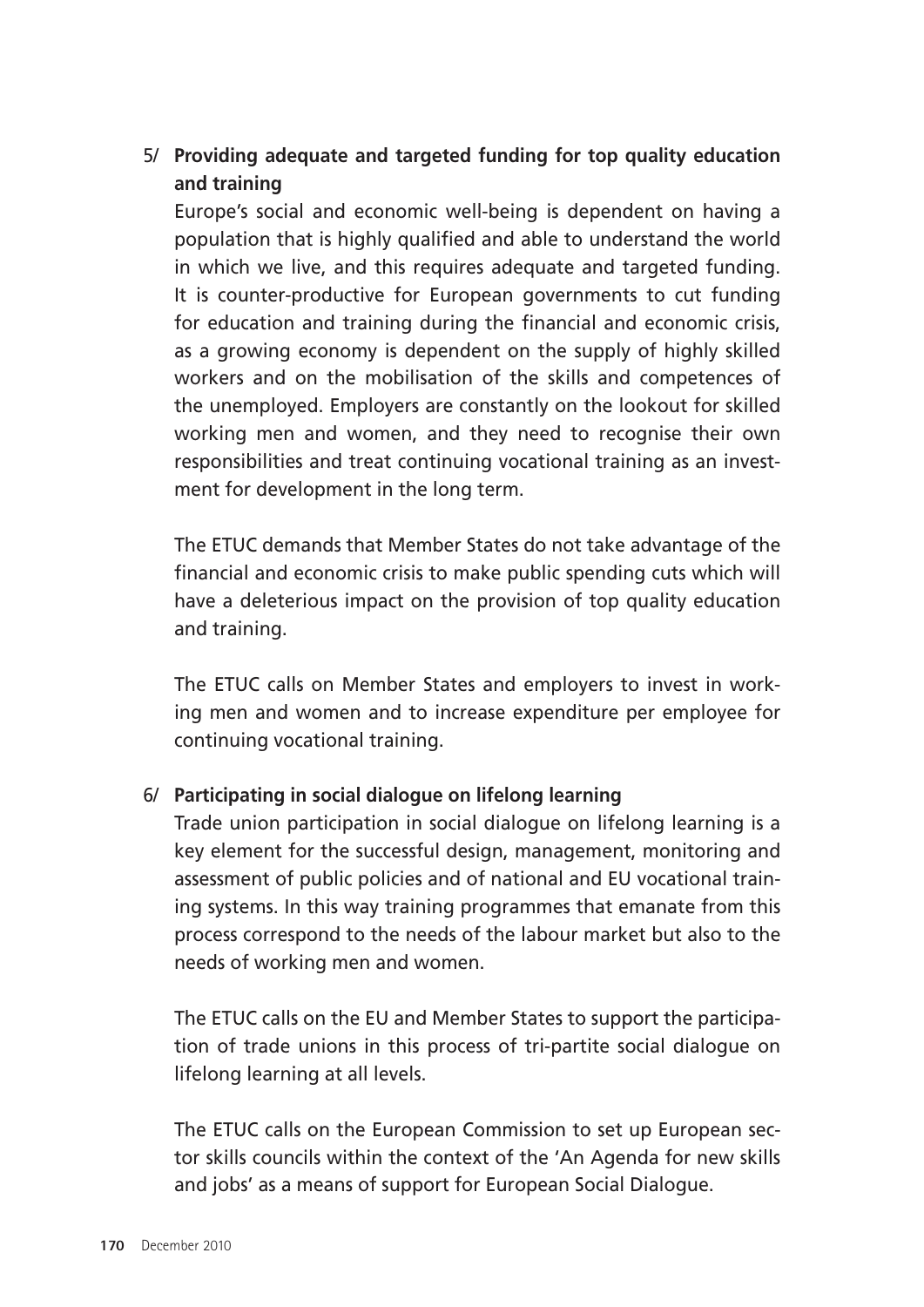The ETUC calls on employers at all levels (European, national, regional and workplace) to recognise that trade union organisations and employers have shared interests in terms of the development of a highly skilled work force and to engage in a process of collective bargaining and/or social dialogue with trade unions, particularly at the workplace with union representatives and union learning representatives, on the subject of continuing vocational training.

#### 7/ **Making the best of European education and training initiatives and instruments**

The EU is in the process of implementing a series of initiatives, the European Qualifications Framework (EQF), EUROPASS, the European Credit Transfer and Accumulation System (ECTS), the European Credit System for Vocational Education and Training (ECVET) and the European Quality Assurance Reference Framework for Vocational Education and Training (EQAVET), and in the process of modernising the Professional Qualifications Directive (2005/36/EC)

The EU has a number of instruments for supporting education and training activities. On the one hand there is the European Centre for the Development of Vocational Training (CEDEFOP) which is working to strengthen European cooperation in vocational education and training by providing information on and analyses of vocational education and training systems, policies, research and practice. On the other there are funds and/or programmes which can be used to support the development of education and training activities:

- the European Social Fund, which contributes to the integration into working life of the unemployed and disadvantaged sections of the population, mainly by funding training measures (with a budget of ca. 75 billion euros for the period 2007 to 2013). http://ec.europa. eu/employment\_social/esf/
- the Lifelong Learning Programme, with its four sub-programmes which fund projects at different levels of education and training -Comenius for schools, Erasmus for higher education, Leonardo da Vinci for vocational education and training, Grundtvig for adult education (with a budget of ca. 7 billion euros for the period 2007 to 2013). http://ec.europa.eu/education/lifelong-learning-programme/doc78\_ en.htm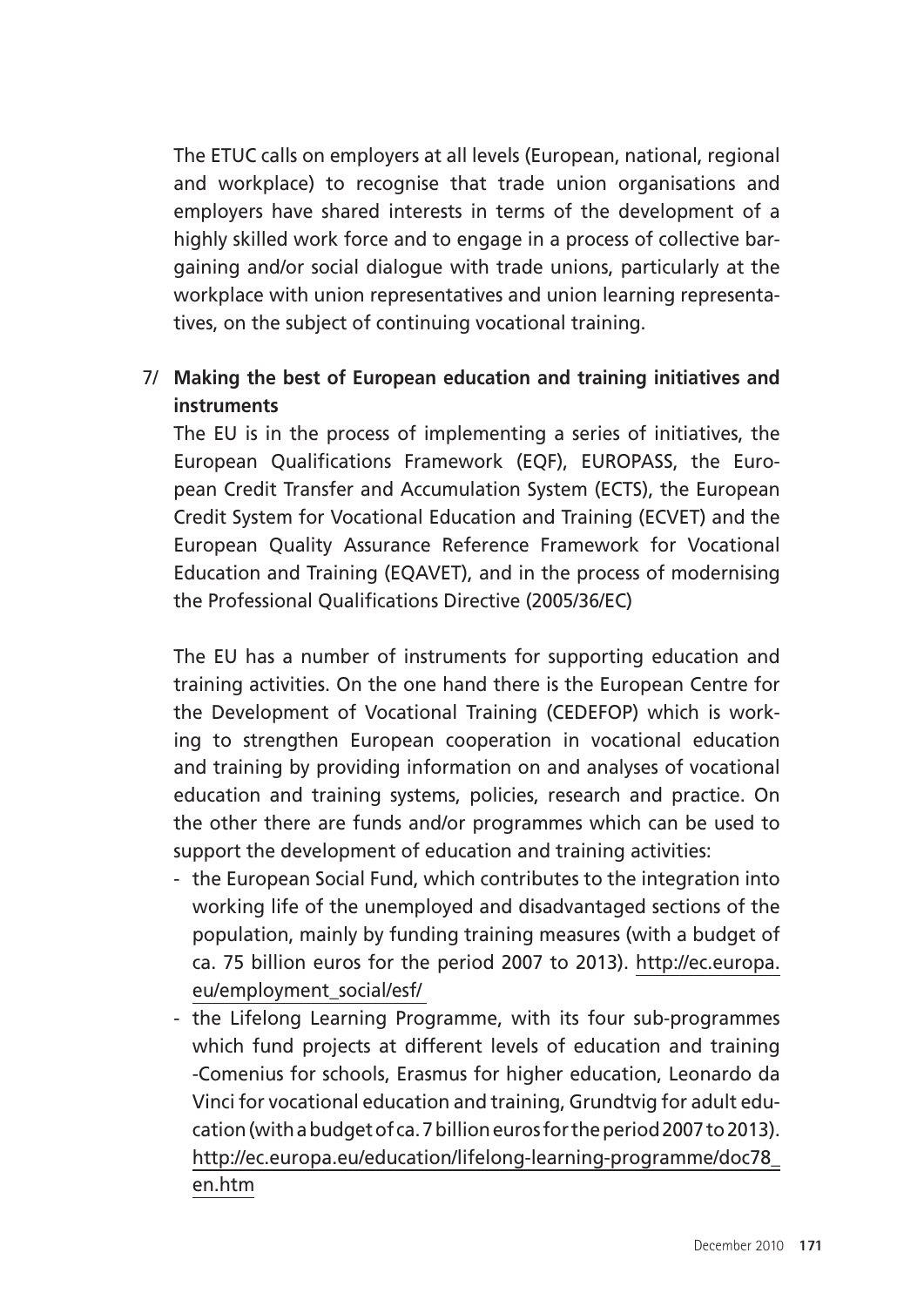The ETUC calls on the EU and Member States to ensure that these European initiatives, which have been designed to facilitate transparency, to encourage mobility and to improve overall quality, follow a similar 'learning outcomes' approach and are successfully implemented so as to respond to workers' education and training needs, with social partner involvement at the European and national level.

The ETUC calls on the EU and Member States to ensure that these European instruments are safeguarded and developed further in the next EU funding period (2014-2020).

8/ **Training the next generation of trade union members, representatives and officers** 

If European trade unions are to succeed in facing the challenges caused by global competition, demographic developments, technological progress, climate change obligations and shifts in patterns of employment, they will need competent and effective trade union members, representatives and officers.

The ETUC supports the provision of trade union education programmes and initiatives which will then ensure that trade union officers and representatives have the appropriate knowledge, skills and competences to defend the interests of their trade union members.

**In order to contribute to a greater emphasis on European cooperation on quality jobs for working men and women, the ETUC calls on the EU, Member States and employers throughout Europe to invest more in lifelong learning.**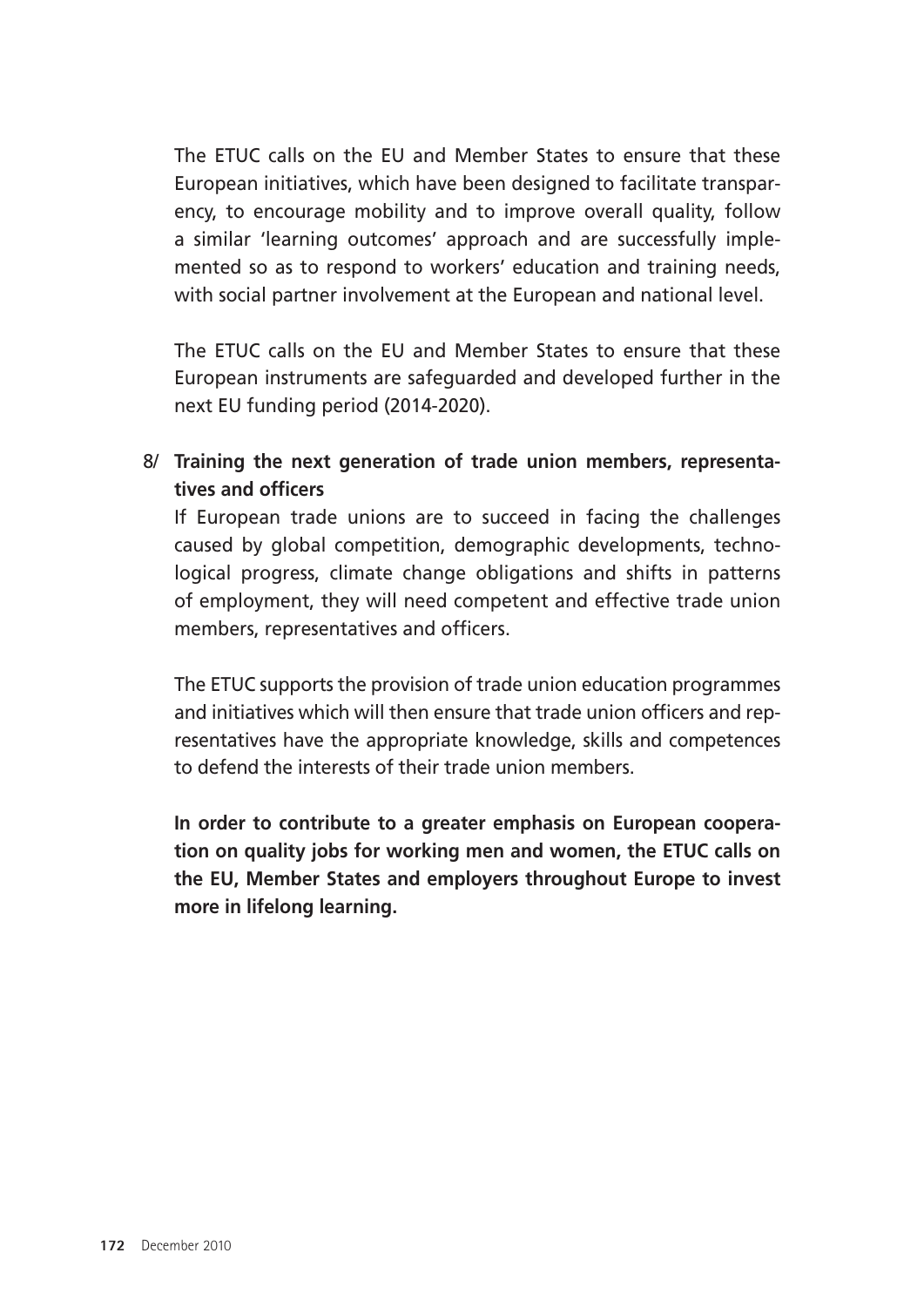# **04**

# ETUC Resolution (Defending the autonomy of collective bargaining in Europe)

**Adopted by the Executive Committee on 1-2 December 2010** 

### **Defending the autonomy of collective bargaining in Europe**

**ETUC resolution on common guidelines for the coordination of collective bargaining strategies in 2011.** 

#### **A year of wage austerity**

#### I

Over the past year, the economic crisis together with high and rising unemployment has substantially weakened collectively bargained wage dynamics all over Europe. Whereas the deceleration of wage growth remained limited in the Nordic countries, collectively bargained wages fell back to a rate of no more than 1 to 1.5% in Western Europe. Meanwhile, and under joint pressure from the IMF, DGECFIN and the ECB, wages were cut in Ireland, Greece and in certain countries of Central and Eastern Europe (Baltics, Roumania …), with public sector wages taking particularly vicious blows.

## II

The ETUC, when setting out its guidelines for collective bargaining in 2010, anticipated this difficult context by insisting upon the need to avoid a generalization of wage freezes and wage cuts. Instead, collectively bargained wages were to remain in positive territory and collective bargainers were asked to promote and defend good jobs without however seeking to poach jobs from other regions or countries. The broad picture, based on the ETUC's annual report on collective bargaining, is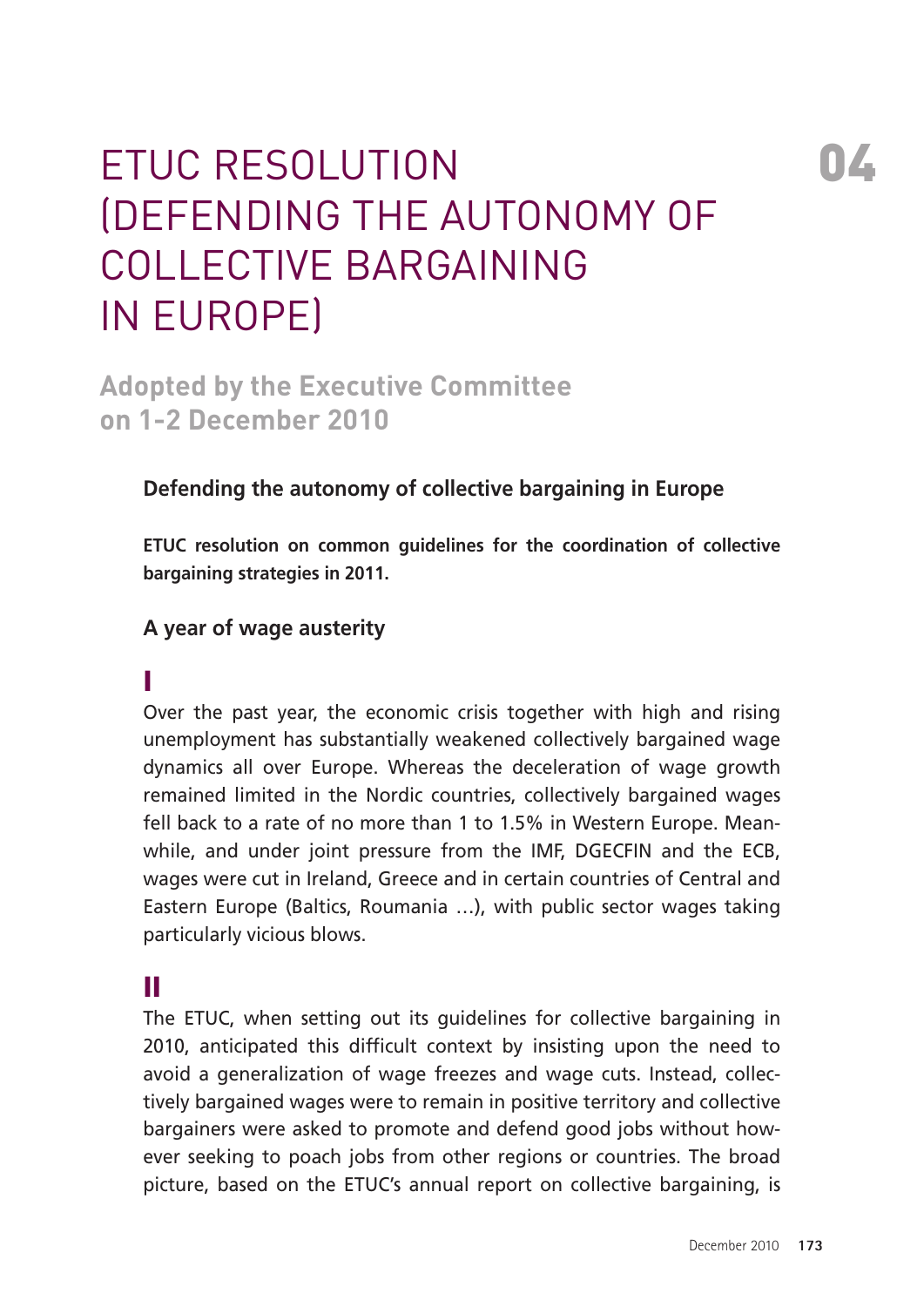that affiliates broadly respected this framework: With the possible exception of three national level bargaining agreements and two sector level agreements, trade unions did not accept to freeze or to cut wages while agreements to maintain jobs mostly took the form of reducing and redistributing working time.

# III

The crisis also reduced the possibilities for affiliates to develop policy initiatives and campaigns that would extend the coverage of collective bargaining and establish minimum wage floors for low paid workers. The 2010 ETUC resolution called for affiliates to do so but reporting on this has been scarce while the actual trend is going in the wrong direction in several countries where coverage rates are falling and minimum wages are stagnating).

#### **The attack on wages and collective bargaining is continuing**

## IV

The proposals on European economic governance now on the table are basically asking workers to save the euro by replacing the former instrument of a devaluation of the national currency with a strategy of devaluation of wages. A 'European law on wage competitiveness', with a complete set of wage indicators, recommendations to cut wages and sanctions decided by minority vote, is in the making.

# V

Financial markets' speculation against the periphery's sovereign debt is continuing and this will continue to be the case unless the ECB convincingly signals the markets that it is prepared to take up the role of 'buyer of last resort'. To calm the markets, many governments will continue to resort to desperate attempts of cutting public sector wages and public sector jobs along with social benefits. Meanwhile, even governments even favored by financial markets' favorite use the financial turmoil of the periphery as an excuse to push through similar and, in some cases, even more drastic cuts.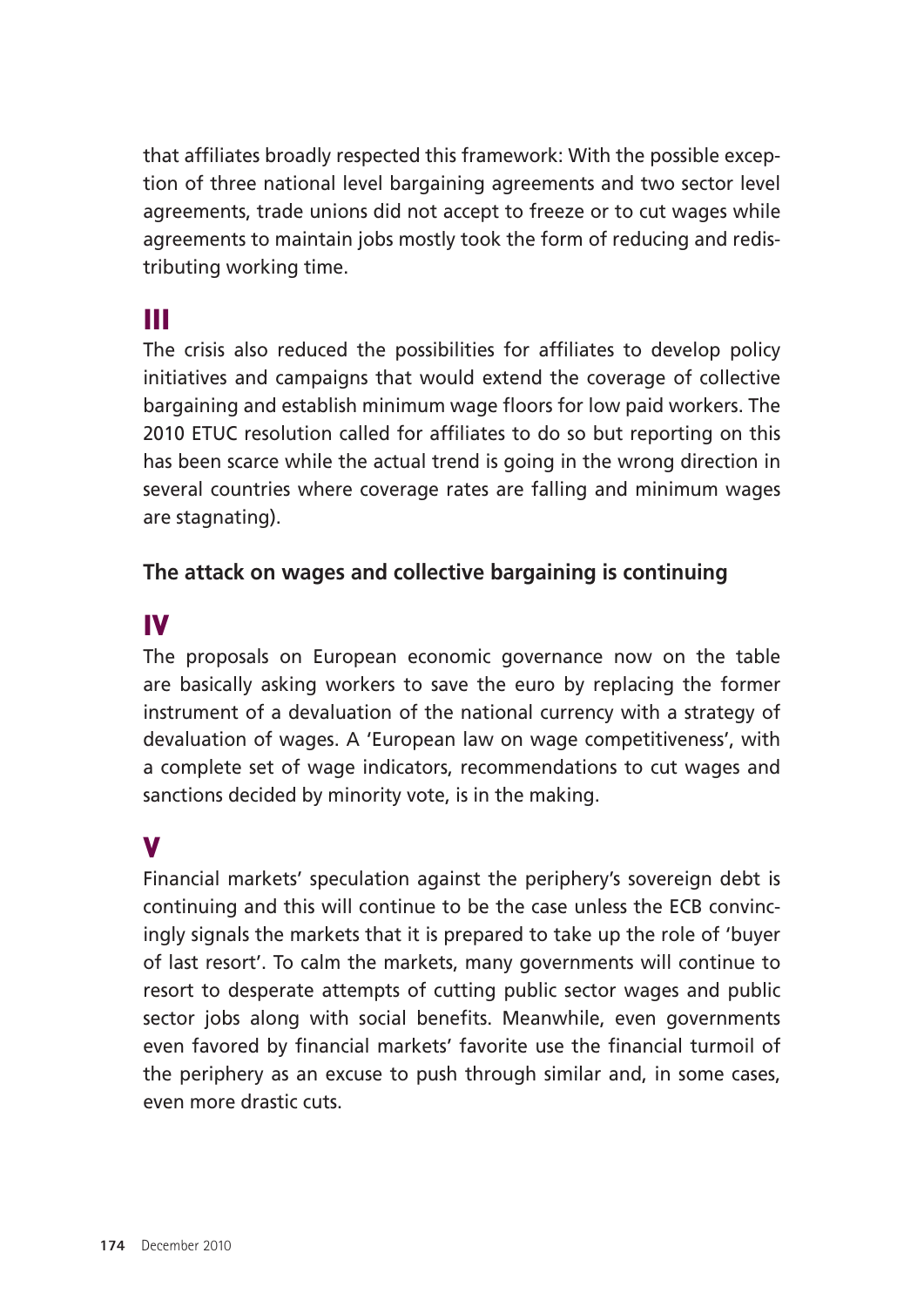# VI

Furthermore, the 'period of grace' that the European economy has been enjoying thanks to rising export demand from the rest of the world as well as the extra demand coming from stock rebuilding is coming to an end. This, together with savage fiscal austerity and monetary tightening, will work to produce a renewed economic slowdown. In the absence of a European demand strategy, member states will be even more tempted to go for 'beggar-thy- neighbour' policy, particularly by weakening collective bargaining.

#### **ETUC position and guidelines for 2011**

## VII

The ETUC calls upon affiliates to put central in coming bargaining rounds the key principles of autonomy, coordination and solidarity:

- a/ **Defend the autonomy of social partners to bargain.** The ETUC rejects the false trade - off between 'saving the euro' and 'saving wages'. A strategy of wage devaluation will fail to rebalance the Euro Area. Instead, such a strategy will transform the single currency into a mechanism to boost profits, dividends and bonuses. In this context, the ETUC calls affiliates to strongly insist with their government and in the public debate upon the autonomy of social partners to bargain. It is of the upmost importance to resist a European 'law on competitiveness' which is nothing else but a straightjacket for wages and trade unions. Here, good use needs to be made of the fact that article 153 (ter) of the Lisbon Treaty excludes European competence on wages, whereas the charter on fundamental rights (article 28) secures the right to negotiate, to conclude collective agreements and to undertake collective action.
- b/ **Reject 'beggar thy neighbour' bargaining, in particular wage cuts and wage freezes.** Wage cuts and wage freezes are not acceptable. Trade unions should strive to ensure wage increases that, in any case, maintain the purchasing power of wages of all workers.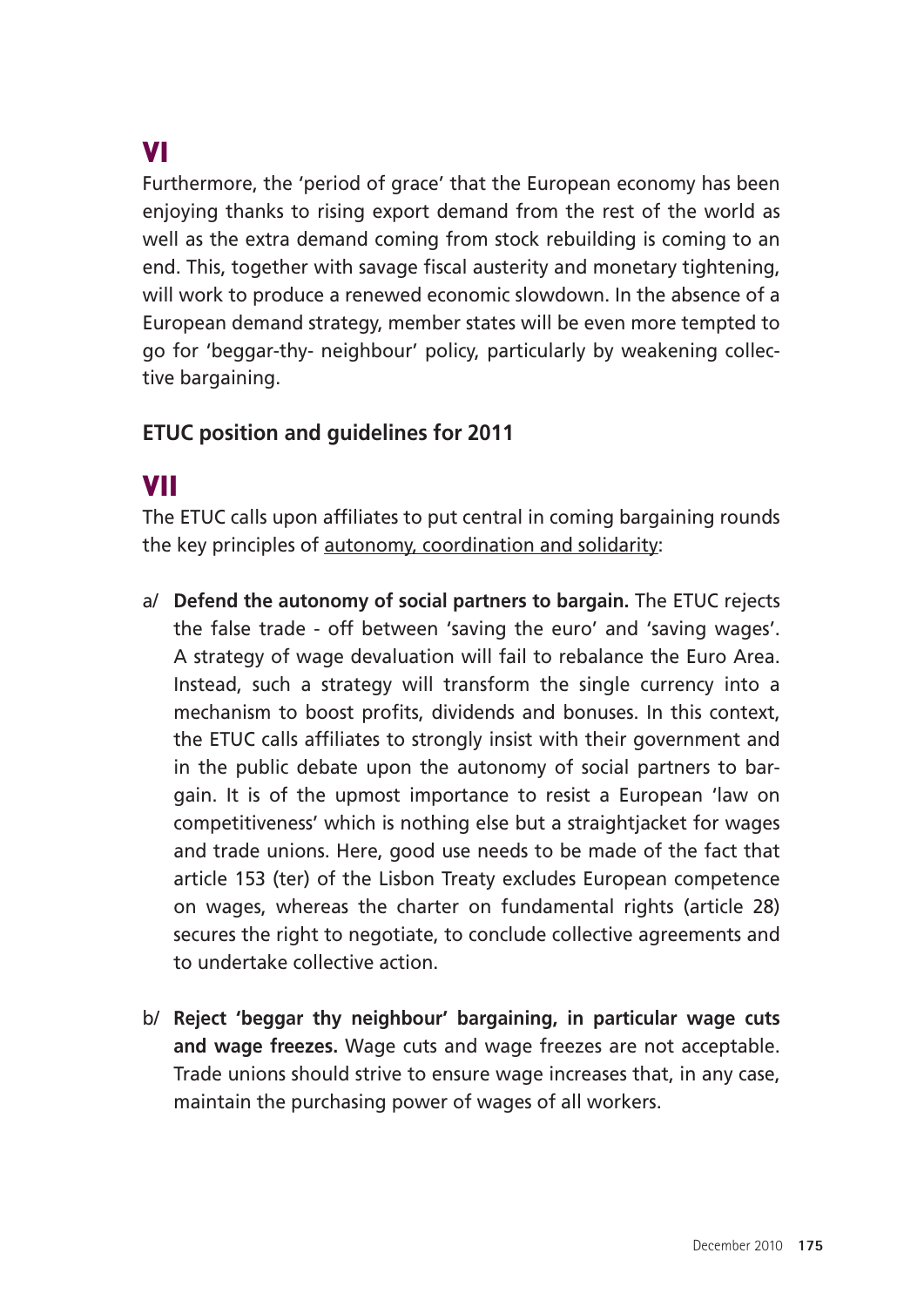c/ **Put solidarity central.** The ETUC also urges affiliates to go for bargaining in solidarity. Special importance is to be given to arrangements and policies to increase wages at the bottom of the wage scale, to limit precarious work practices in particular fixed term work, to reduce the gender pay gap and to negotiate new jobs and defend existing jobs, the latter however without resorting to measures having the effect of poaching jobs from other countries and regions. Negotiating margins, resulting from robust trend productivity growth and/or excessively high profit rates, are to be used to this purpose.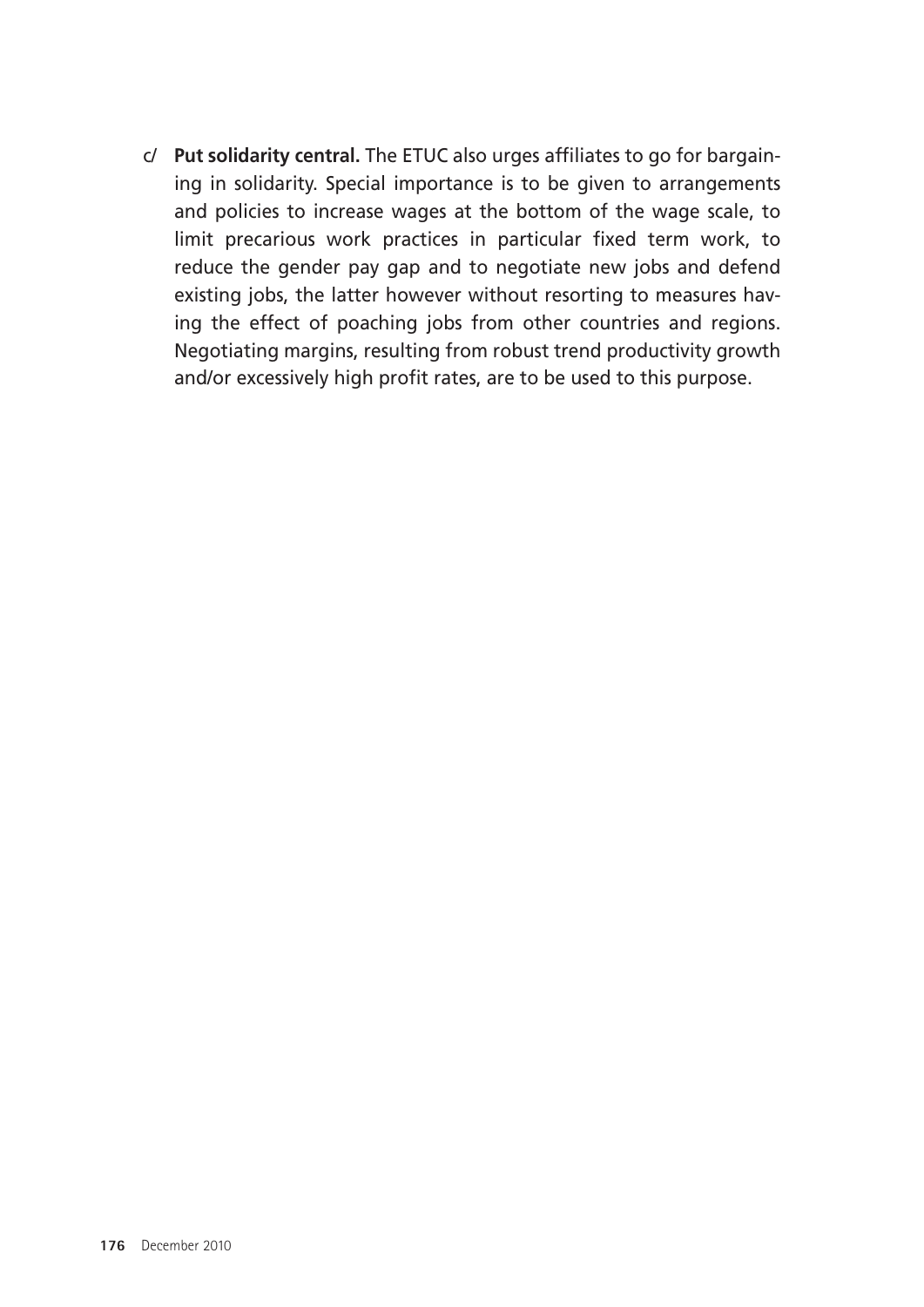# ETUC 2nd resolution on nanotechnologies and nanomaterials

**Adopted by the Executive Committee on 1-2 December 2010** 

#### **Introduction**

Recalling the previous ETUC Resolution on Nanosciences and Nanotechnologies of 25 June 2008, the ETUC confirms its previous analysis, namely that nanotechnologies might be the *'driver of the next industrial revolution'* and a paradigm shift. Nanotechnologies have been considered a priority for the European Commission as a key emerging technology in Europe.

In its first contribution to the debate, the ETUC pointed out elements of the European policy that it sees as essential to responsible development of this emerging technology. However, from the first ETUC resolution up to the present time, there have been a number of changes. On the matter of the technology itself, for example, the development of nanotechnologies in a number of areas has taken considerably longer than initially claimed by its proponents.

In relation to the issue of potential employment, the scenario of the multiplication of new jobs has changed. Now the concerns are to deal with a shift of employment and to cope with the introduction of the new technology and any significant changes in work processes and working conditions that could disrupt the working environment.

The ETUC stated unequivocally that changes resulting from the introduction of nanotechnologies in the workplace should not create further inequalities between workers. The development of nanotechnologies will depend on the skills of people with different backgrounds who will require an interdisciplinary perspective. It has already been recognised that there is a need to upgrade a range of skills, and that it will also be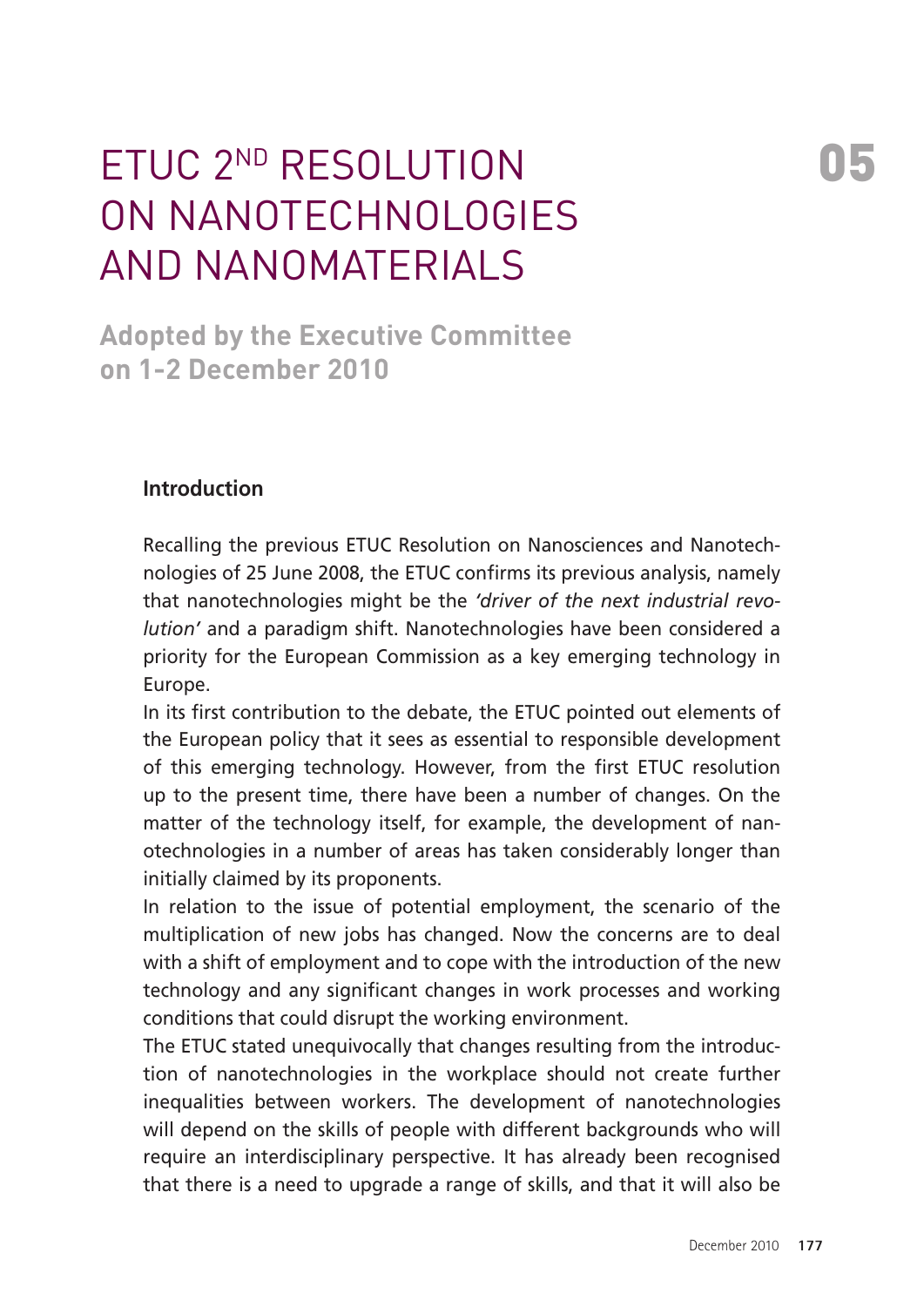necessary to create new ones, and to educate and train workers in a wide range of sectors.

The number of products on the market containing nanomaterials has been growing substantially<sup>1</sup> and yet there are no updated figures on the risks to human health and the environment. The ETUC called for transparency and traceability of nano-articles placed on the market, which in effect means that there is a need to know whether nanoparticles are contained in products and materials, and if so, what type.

In the area of regulation, international bodies are taking action in different areas and bringing about positive changes. In addition, the new Cosmetic Products Regulation<sup>2</sup> is the first EU legislative instrument which incorporates a definition and rules concerning the use of nanomaterials in cosmetic products.

In the food sector, the Council has approved a political agreement on a draft regulation concerning novel foods. The proposal includes a definition of engineered nanomaterials and provisions on food containing or consisting of them.

It is important to note that the European Parliament Report<sup>3</sup> of 2009 clearly calls on the Commission to review within two years all relevant legislation concerning nanotechnology in particular with respect to chemicals, food, waste, and protection of workers, in order to implement the 'no data, no market' principle, which the ETUC fully supports.

Considering that the Commission should also '*promote the adoption of a harmonised definition of nanomaterials at the international level and adapt the relevant European legislative framework accordingly*', and if needed, propose regulatory changes, the ETUC wants to make sure such definition and regulatory arrangements will serve to protect workers' health and safety and the environment.

Since the need for a definition is a major concern for regulatory purposes, scientific bodies within the European Commission, namely the Scientific Committee on Emerging and Newly Identified Risks (SCENIHR) and the Joint Research Centre4 (JRC), published reports with their contributions. The ETUC has reviewed and commented on these reports.

<sup>1</sup> PEN Inventory (2010) http://www.nanotech

<sup>2</sup> COM (2009) EU Regulation 123/2009 http://eur-lex.europa.eu/LexUriServ/LexUriServ.do?uri=OJ:L:2009:342:0 059:0209:en:PDF

<sup>3</sup> EP (2009) Report on regulatory aspects of nanomaterials. A6-0255-2009.

<sup>4</sup> JRC (2010) Considerations on a definition of nanomaterial for regulatory purposes.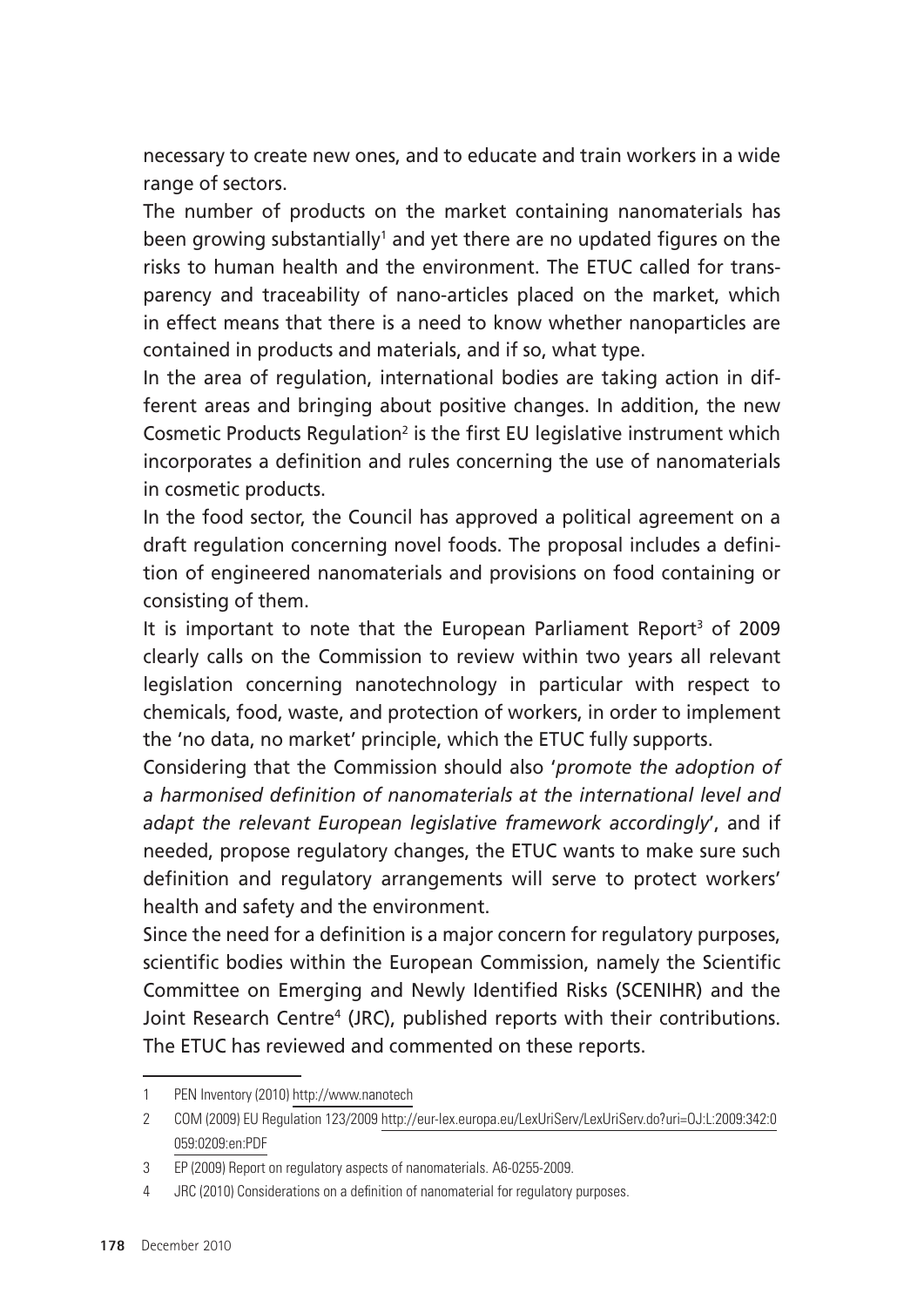This ETUC resolution is part of the continuing debate and a contribution to reaffirm the principles set out in the first ETUC resolution. In view of major technical and regulatory developments related to the definition of nanomaterials and the need to adjust the legislative framework to incorporate the principles of hygiene and traceability, the role of standardisation and the need to address the social and ethical issues are given limited priority only for the time being.

Taking into account the above, the ETUC, with its member federations and confederations, endorses this second Resolution with the following recommendations.

#### **Resolution**

## I

#### **Inclusion of the societal dimension of nanotechnologies**

The ETUC is concerned that little emphasis is being placed on the social and ethical issues related to nanotechnologies and how they should be used to contribute to human well-being and the development of socially just societies. Despite the novel properties of nanomaterials and the substantial advantages they offer, they might change the structure of society in the face of challenges such as personal and collective liberties, equity between citizens, social rights, as well as acute, short and long-term health and environmental effects.

For instance, since certain nanomaterials could be introduced in the human body, this could cause unwanted changes to health, for which no healing processes would be available, resulting in a substantial change to human nature, life expectancy and humanity itself. The ETUC calls for the protection and respect of each person and their fundamental rights and human dignity and caution when it comes to interfering with the living body.

The ETUC finds that it is crucial not to undermine or transform social rights and is extremely reserved with regard to developments such as human enhancement and artificial intelligence, for present and future generations. The ETUC emphasises that to achieve sustainable growth, the innovation resulting from nanotechnologies should include social equity, environmental protection and economic efficiency, while ensuring full protection of health and safety and the environment.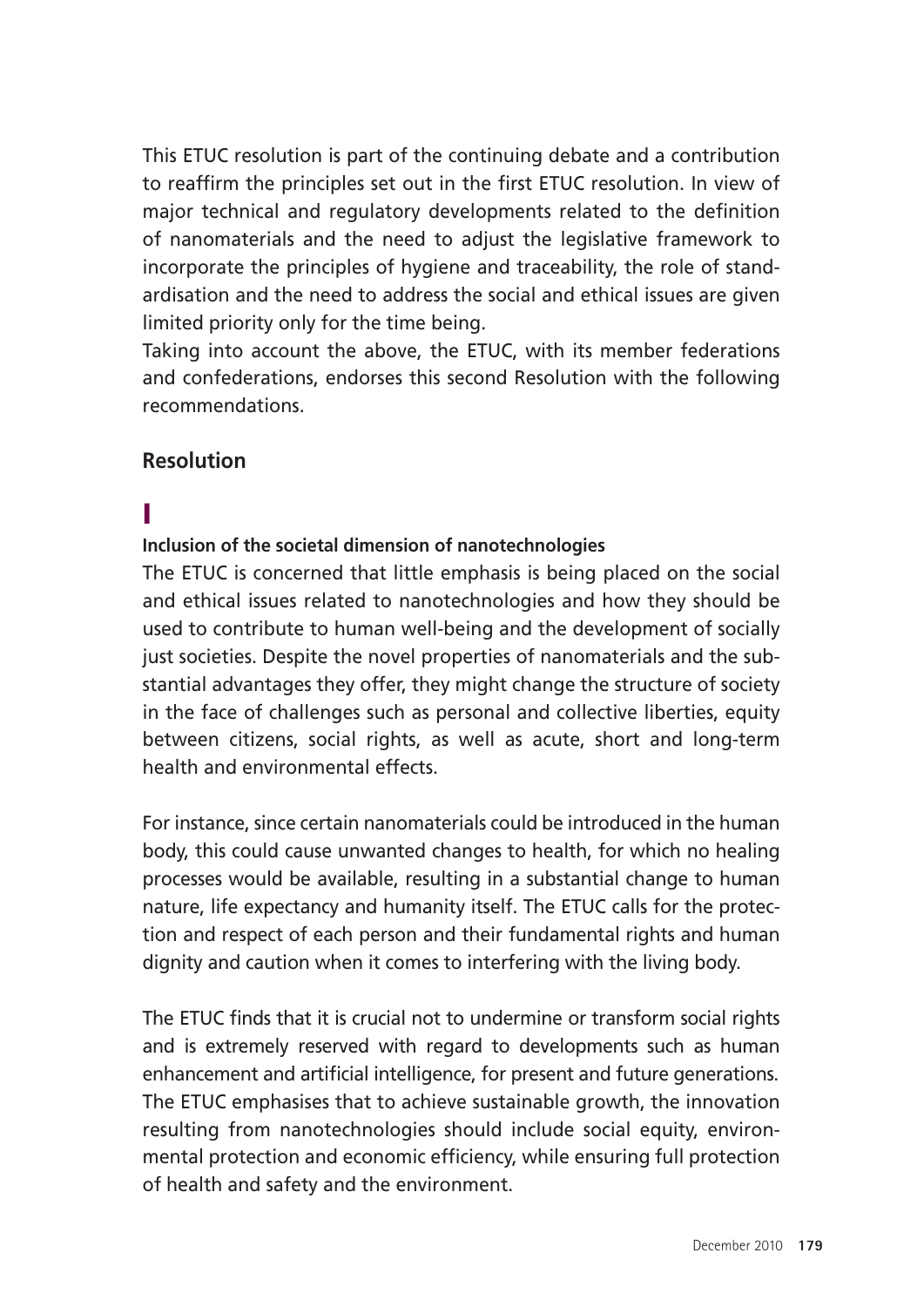Past European programmes have provided funding for research and development in nanotechnology, at levels which have increased significantly over the years. The ETUC has criticised the failure to fund research on health and safety, ethical, social and environmental issues at the same level as research and development of nanotechnologies.<sup>5</sup>

The ETUC therefore requests the Commission to set a percentage commitment to allocate sufficient funding for societal and ethical concerns, in particular those relating to social justice, privacy, human dignity, environment, and responsibility towards future generations.

At the same time, the ETUC encourages Member States to allocate portions of their national nanotechnology budgets to ethical and social implications in order to address specific national concerns.

Furthermore, the ETUC strongly recommends that countries with different levels of development in the field of nanotechnologies should be involved and their voice included in the European dialogue.

The development and application of nanotechnology requires a longterm vision. Predicting its consequences is uncertain. The ETUC therefore considers that it will take a long time to discover the full potential of this emerging technology and its impact on society. The results tend to be highly unpredictable and extremely complex.

### II

#### **Implementation of the precautionary principle**

The precautionary principle serves to guide risk assessment and decisionmaking to deal with issues presenting an uncertain level of risk in an attentive, careful, reasonable and transparent manner<sup>6</sup>. The ETUC recommends application of the precautionary principle which can take the form of a number of proactive initiatives including risk reduction measures,

<sup>5</sup> ELSA (2008) p. 10 ftp://ftp.cordis.europa.eu/pub/nanotechnology/docs/elsa\_governance\_nano.pdf "Although the FP6-NMP Programme focused on scientific and technological research, it explicitly included topics related to ELSA of nanotechnology, mostly in form of specific support actions aiming at communicating with the public and networking between stakeholders".

<sup>6</sup> -Health Council of the Netherlands (2008) Prudent precaution, The Hague. -The Social and Economic Council of the Netherlands (2009). Nanoparticles in the workplace: Health and safety precautions. Advisory report. Working Conditions Committee. The Hague.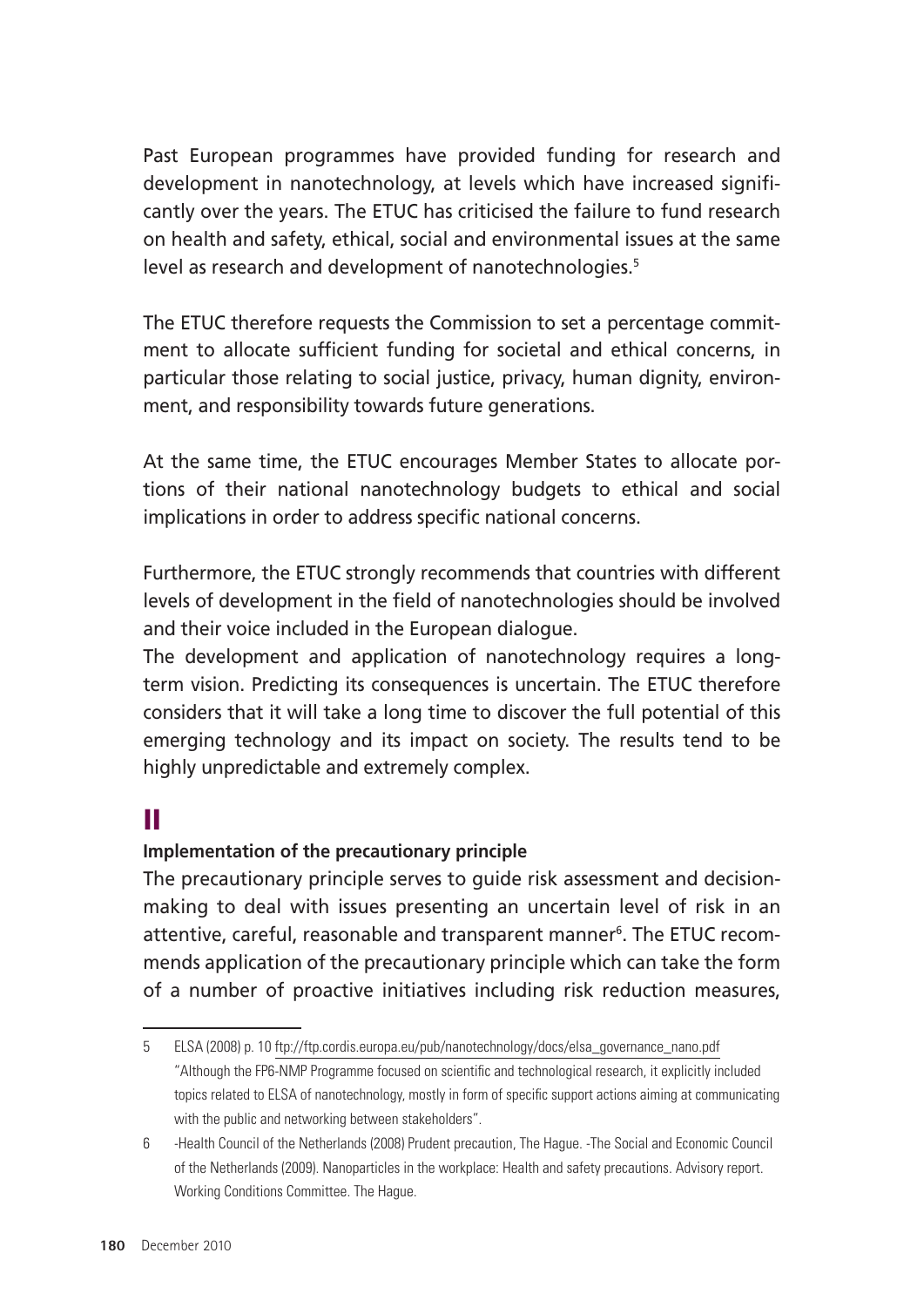early warning actions with specific attention to health monitoring, and the registration of workers exposed.

Where technological developments are certain to cause harm, there is a duty to prevent or mitigate such harm and avoid risks. In case of uncertainty, precautionary measures must be applied, meaning there is the duty to apply additional measures at an early stage, aiming to avoid all occupational exposure to nanomaterials.

This imposes an obligation on trade unions to include nanomaterials as an issue in their occupational health and safety strategies and continue to demand scientific evidence on potential adverse effects and a high level of protection for workers involved in manufacturing or use of nanomaterials in articles until uncertainties are resolved.

The ETUC supports application of the 'no data, no exposure' principle, meaning that where no data on risks are available, workers must not be exposed and processes have to be performed in closed systems.

### III

#### **The applicability and revision of existing regulations**

Nanotechnologies confront society with policy issues and open a unique governance challenge for the European Union, namely the adequacy of existing legal instruments for regulating nanotechnologies.

It is the ETUC's position that existing directives and regulations are not addressing nanotechnologies adequately. The current legislative framework should therefore be updated and must be effectively implemented in each Member State. Legislation in at least the following areas should be addressed: chemicals (REACH, biocides), food (foodstuffs, food additives, food and feed products from genetically modified organisms), relevant legislation on worker protection (i.e. the Chemical Agents Directive) and on air quality, water quality and waste.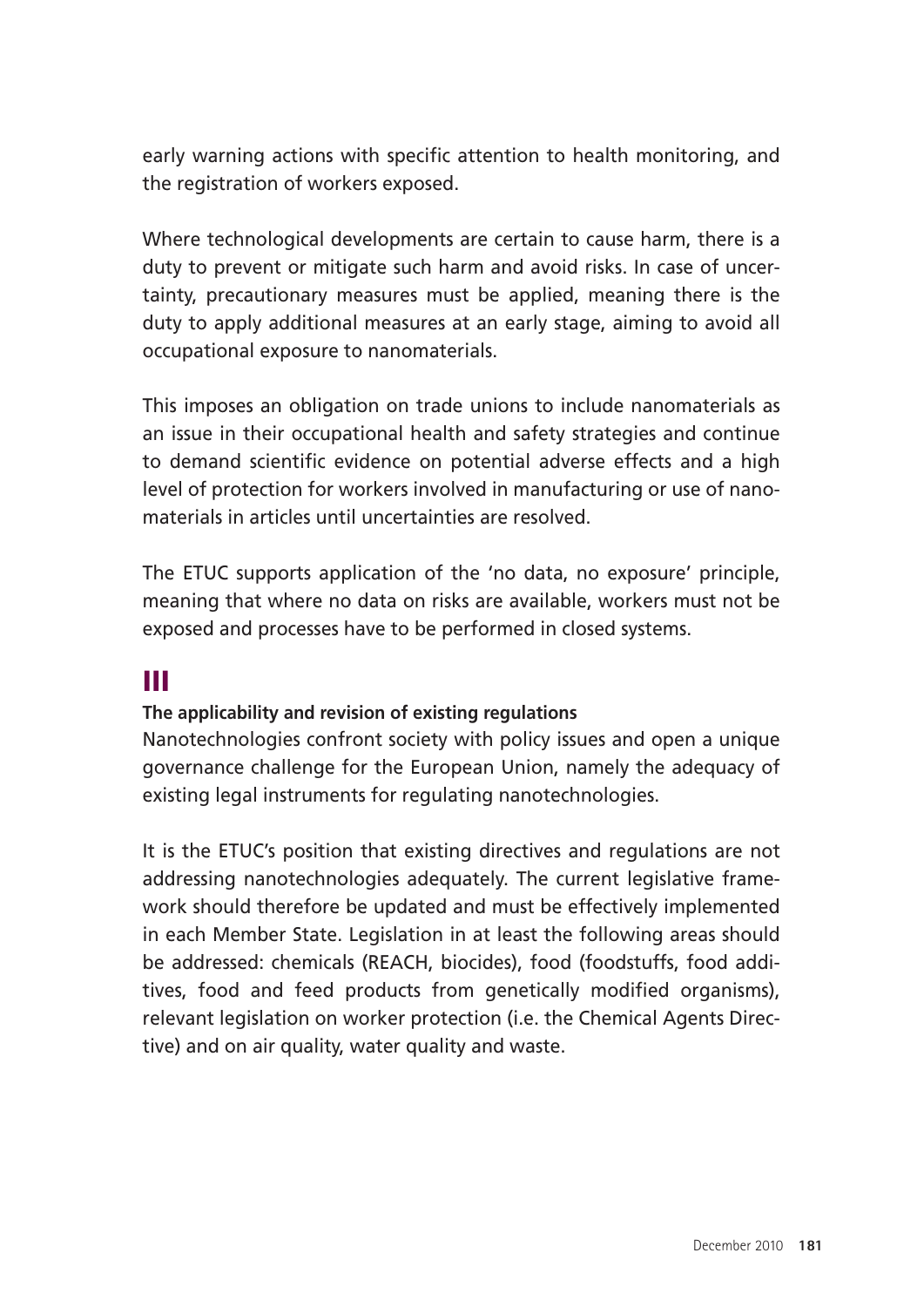In line with the European Commission's recommendation for a '*safe, integrated and responsible'* approach to nanotechnology<sup>7</sup>, the ETUC demands transparent regulation on protection against potential risks related to nanomaterials. This provides an opportunity for society to participate in key decisions on development of the uses of nanotechnologies, which will move them forward but also provide certainty and predictability to economic operators as well as public confidence.

The ETUC welcomes the Strategic Nanotechnology Action Plan (SNAP) for 2010-1015, as a mean to establish a permanent and effective dialogue with stakeholders. In particular, the ETUC welcomes the proposal for a definition of the term '*nanomaterial*' that the European Commission intends to use as an overarching, broadly applicable reference term for any European Union communication and legislation addressing nanomaterials<sup>8</sup>.

### IV

#### **REACH and its use of the term 'nanomaterial'**

REACH, the new EU regulation on chemical substances, puts the onus of proof on manufacturers. The ETUC finds it unacceptable that substances in nanoform should now be manufactured, placed on the market or used without requiring manufacturers to demonstrate that their products (*alternatively*: those substances) do not adversely affect human health, in particular the health and safety of workers, or the environment at all stages of their life cycle.

The ETUC therefore demands full compliance with the '*no data, no market*' principle laid down in REACH. It calls on the European Chemicals Agency (ECHA) to ensure that all registration applications for substances in nanoform are identified and prioritised for both dossier and substance evaluation.

As the scope of REACH is to be reviewed in 2012, the ETUC calls on the Commission to amend the regulation so as to introduce provisions referring specifically to nanomaterials.

<sup>7</sup> COM (2004) 338 final "European Strategy for Nanotechnology". COM (2005) 243 final "Towards" and the "N&N Action Plan for Europe 2005-2009". COM (2009)607 final; SEC(2009)1468.

<sup>8</sup> http://ec.europa.eu/environment/consultations/nanomaterials.htm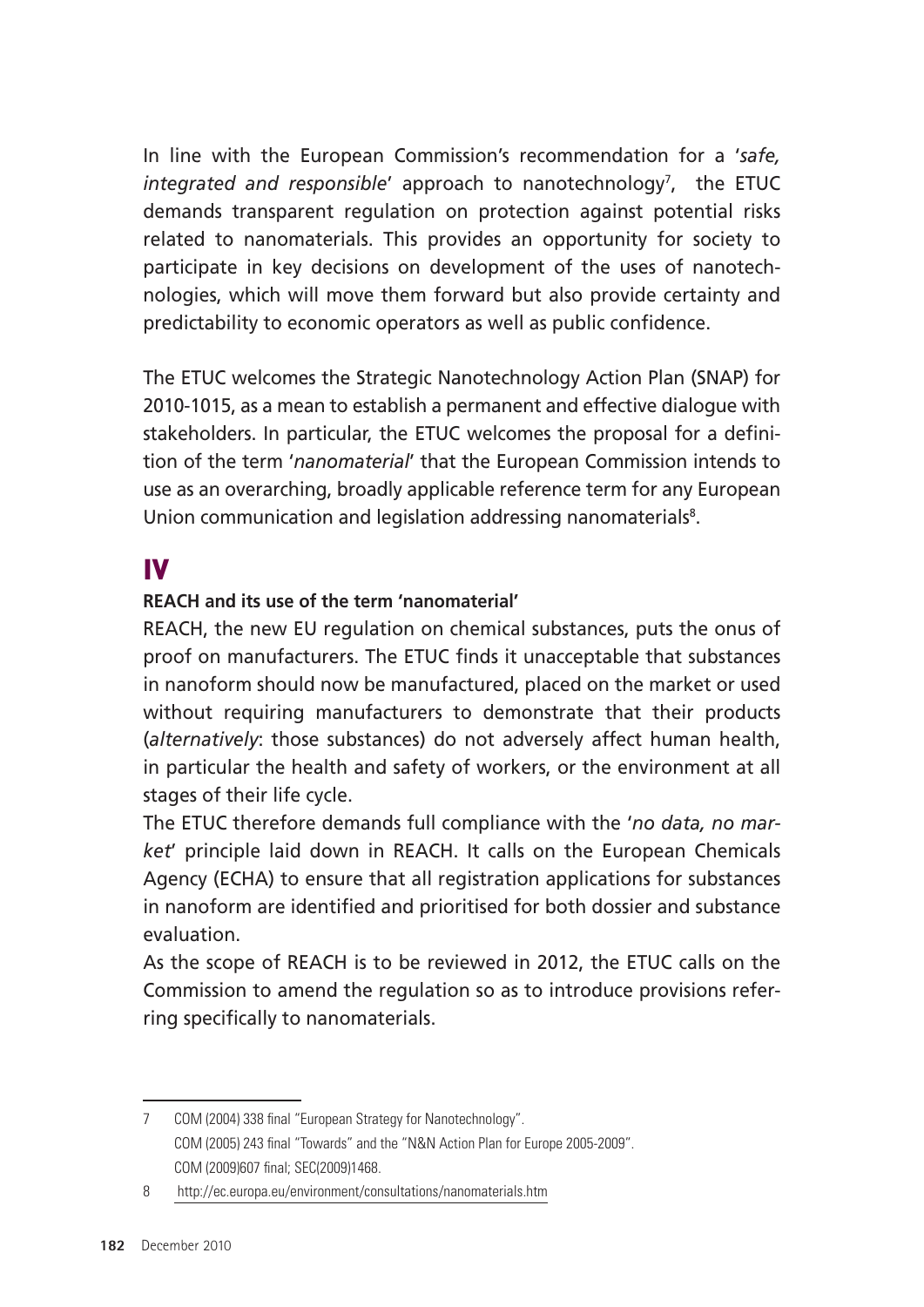The definition of nanomaterials recently recommended by the Commission9 should be adapted for REACH to allow for a clear distinction between a substance in the nanoform and a substance in the bulk form. The use of the decision tree proposed by the  $ETUC^{10}$  in the framework of the REACH Implementation Project is highly recommended both for drawing such a distinction and for deciding in which respect a nanomaterial consisting of layers of different chemicals should be considered as a substance or a mixture.

The ETUC recommends that all engineered substances in the nanoform be considered as new substances<sup>11</sup> and registered accordingly under REACH regardless of the volume in which they are manufactured or imported. The information requirements for substances at the nanoscale must be sufficient<sup>12</sup> to allow registrants to perform a meaningful chemical safety assessment (CSA) and to provide a chemical safety report (CSR) in each registration application.

Data from existing test methods proven to be inadequate for nanomaterials should be regarded as missing, and the ECHA should consider the related registration application as non-compliant. Strict application of this principle must be used to oblige manufacturers to fill the gaps in scientific knowledge about the safety of engineered nanomaterials, especially the fate and persistence of nanoparticles in human beings and the environment.

The ETUC considers that the definition of nanomaterials and the way it is used should enable and support the generation of information and its dissemination in the supply chain in such a way that workers and consumers are informed when nanomaterials constitute an integral part of a substance or a mixture and whether nanomaterials can be released from related products (e.g. articles). Information on the physico-chemical characteristics and hazards of nanomaterials provided to users must be

<sup>9</sup> COM (2010) Proposal for a definition of the term 'nanomaterial' that the European Commission intends to use as an overarching, broadly applicable reference term for any European Union communication or legislation addressing nanomaterials. http://ec.europa.eu/environment/consultations/nanomaterials.htm

<sup>10</sup> ETUC (2010) http://www.etuc.org/a/7817

<sup>11</sup> Non phase-in substances to be registered under REACH before manufacturing or importing.

<sup>12</sup> As a minimum the current Annex VIII of REACH.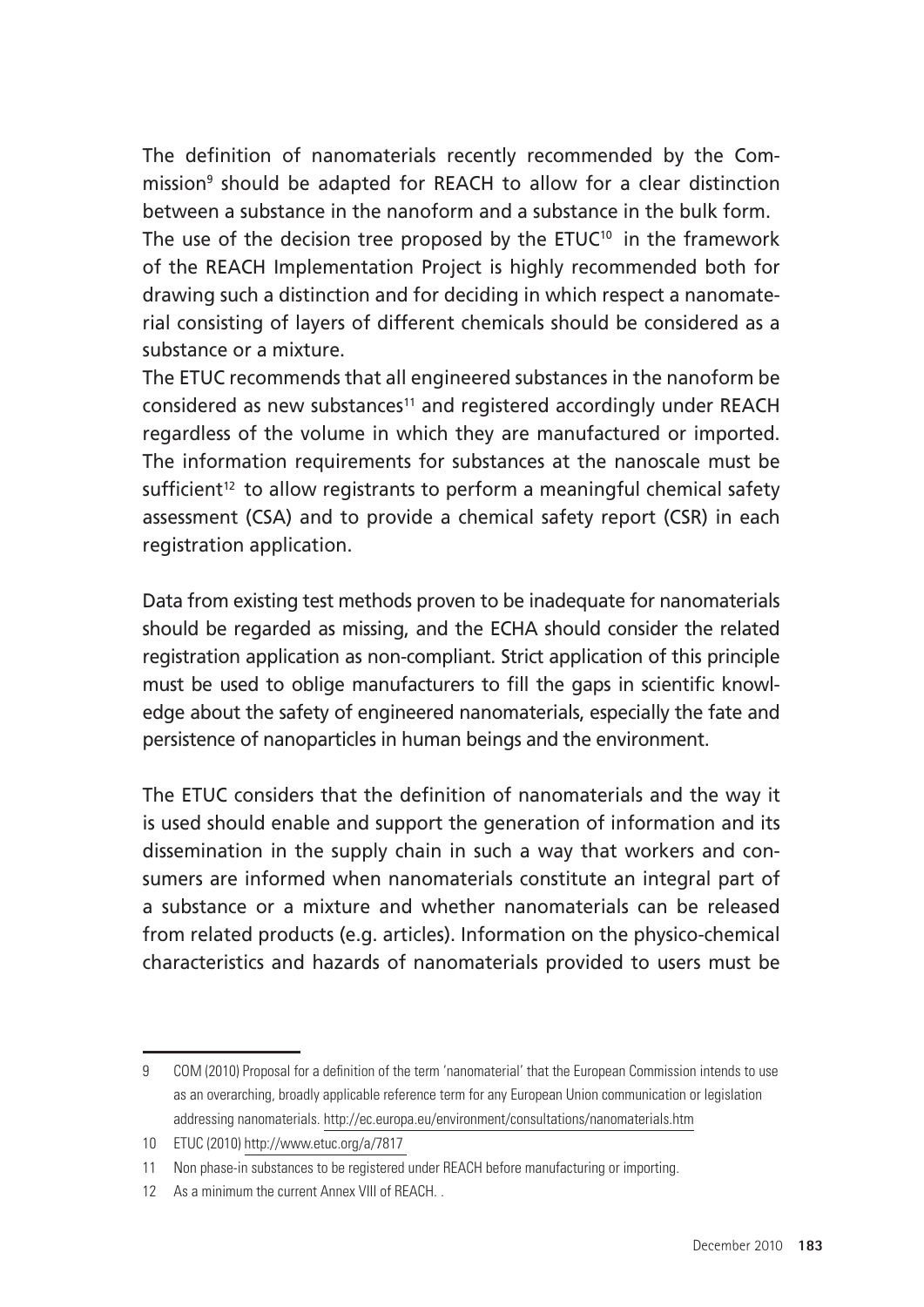sufficient for relevant risk assessment under the Chemical Agents Directive and the REACH regulation.

### V

#### **Transparancy and traceability of nanomaterials**

Acknowledging that competitiveness and innovation need the support of workers and employers, the ETUC is convinced that there cannot be successful innovations and development of emerging technologies without the full acceptance of those using them. Accordingly, civil society must have access to information on both the benefits and the potential health, environmental and safety aspects related to their uses.

The ETUC transparency and traceability of nanomaterials to help anticipate possible problems. Society cannot afford to wait for a disaster, a failure or the unforeseen effects of nanomaterials. Nanotechnology products and processes are already interacting with society and with workers in particular, in the absence of sufficient knowledge of the detrimental effects to people. Further, history has shown that the misuse of technology can escape all control.

Taking into consideration the implementation of the Grenelle I and II legislations in France and the initiative of the Belgian Presidency of the EU Council on a regulatory framework for the traceability of nanomaterials, the ETUC considers that Member States must develop harmonised mandatory registers of articles containing nanomaterials, including a lifecycle assessment of the articles. Those registers should be the base for traceability, market surveillance and securing knowledge for better risk prevention and for improvement of the legislative framework.

The ETUC acknowledges the role of standardisation to support and harmonize the implementation of European policy. The impact of standards is influential for the regulatory process on nanotechnology, mainly in the absence of specific regulation, bearing in mind that standardisation is not a substitute for regulation.

In view of the Mandate from the Commission addressed to the European standardisation bodies with respect to activities relating to nanotechnologies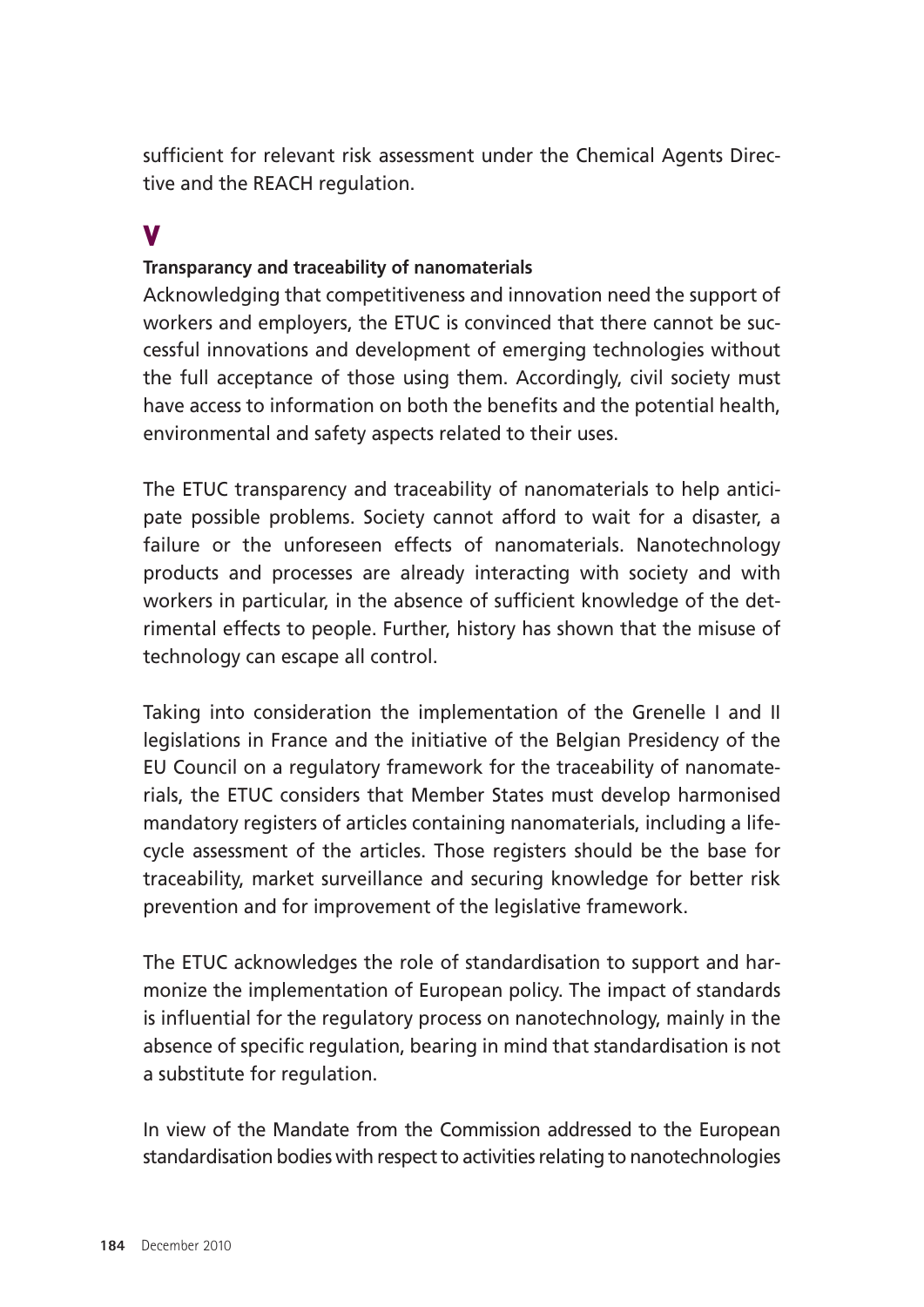and nanomaterials<sup>13</sup>, the ETUC points out that standardisation should only be reserved for technical specifications and should not extend to health and safety, risk assessment methodology, risk management or any other societal issues.

### VI

#### **Occupational health and safety issues**

Workers might be exposed to dispersive nanomaterials throughout the life cycle of nanomaterials (manufacture, production, use, maintenance and disposal). In the coming years millions of employees might be impacted. The ETUC demands the development of concrete measures at the workplace in order to know who is exposed, to what extent and to what type of nanomaterials, and which prevention measures to install to avoid exposure.

The ETUC invites Members States to set up a register of workers' exposure to nanoparticles in association with health surveillance programmes. The register should list which workers have been exposed, the circumstances, duration and levels of the exposure, the personal protective measures applied, and the concentration of nanoparticles. The ETUC invites Member States to draw up strategies to ensure that the authorities provide nano guidelines on collective and individual prevention measures.

At the national level, the ETUC expresses its appreciation for the actions put in place by some Member States to control occupational exposure to manufactured nanomaterials throughout the life cycle, and insists that the States harmonise and upgrade their national activities towards a high level of protection in a European perspective which is based on the precautionary principle.

This is essential information that would be useful for future epidemiological studies and for the prevention of occupational diseases, since chronic effects of engineered nanomaterials in the human body might become visible only in the long term.

<sup>13</sup> COM (2010) M/461. Bruxelles, le 2 février 2010.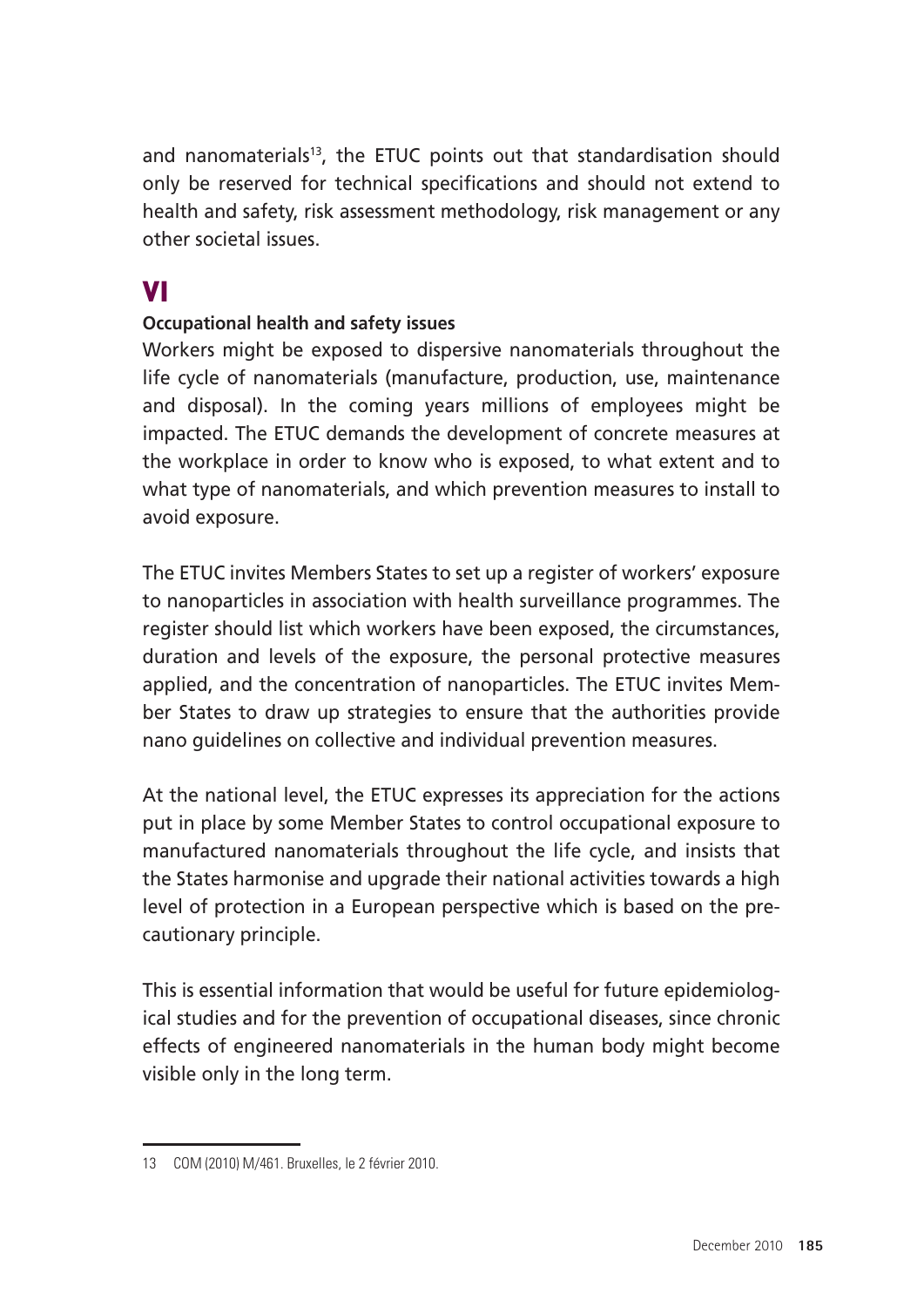# ETUC Resolution Towards a SINGI F MARKET ACT -ETUC proposals

**Adopted by the Executive Committee on 1-2 December 2010** 

#### **Introduction**

#### I

On 27 October, the European Commission published its communication "Towards a Single Market Act – For a highly competitive social market economy". The aim of this communication is to relaunch the single market by opening up new opportunities and by promoting a highly competitive social market policy, regain confidence, propose a new global approach to the single market that embraces all of the players in the market, and increase understanding of, and respect for, single market rules. The communication follows President Barroso's September 2009 guidelines for the incoming Commission which identified the single market as an essential element in achieving the growth and competitiveness objectives of the EU 2020 strategy; and, also, ex-Commissioner Monti's May 2010 report which outlined key policy recommendations for the relaunch of the Single Market. The narrative of the Commission's Communication hints at the history of the EU which is described around the progress of the "four big market freedoms". The conclusion is that the internal market is more necessary than ever. However, it is as less popular than ever. The Commission concludes that new ambition is necessary to put the politics of internal market at the service of a "highly competitive social market economy".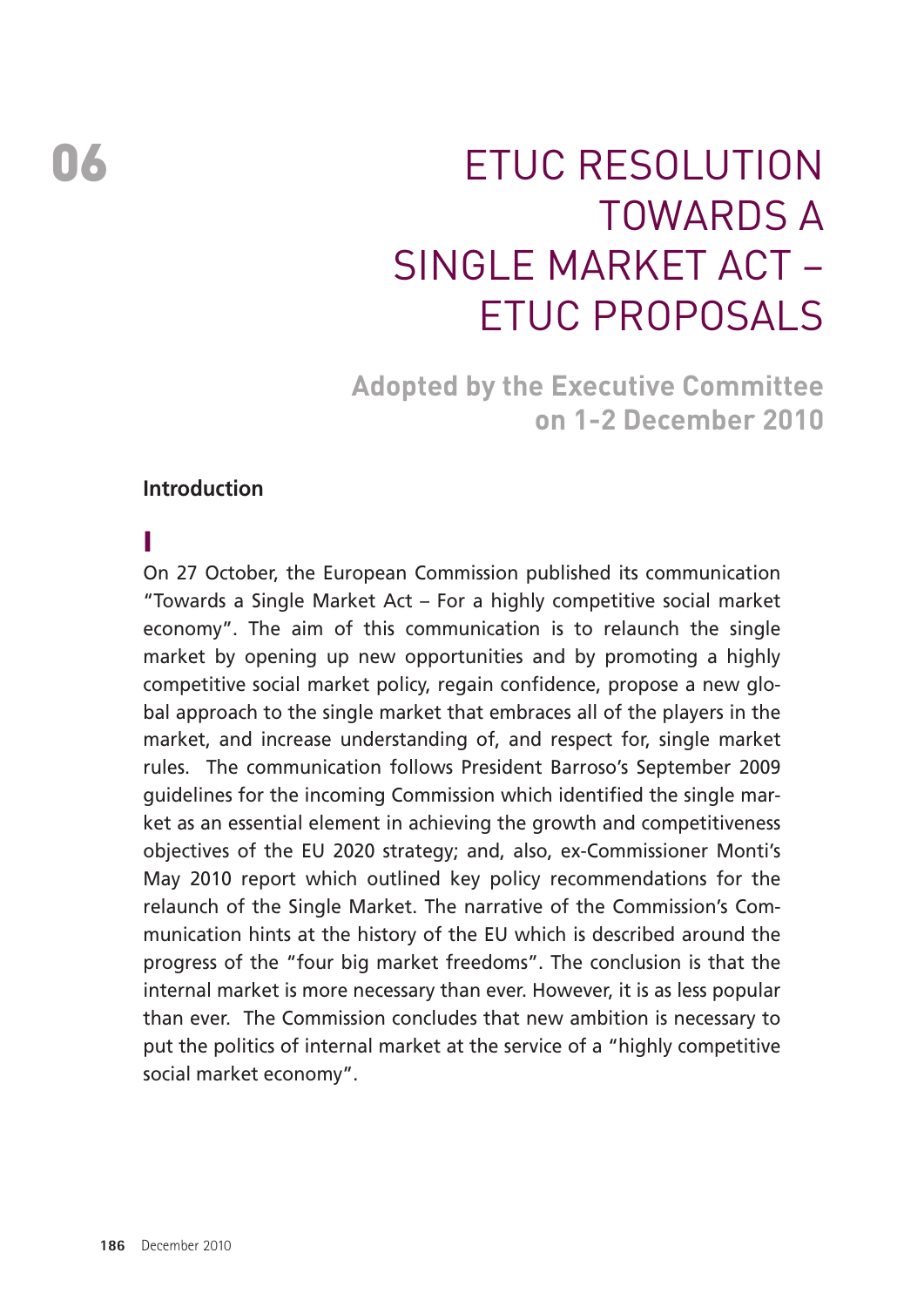### II

"Towards a Single Market Act" consists of 50 proposals, about half of which are actual legislative proposals. The proposals are divided into three subject areas: sustainable and equitable growth for business; restoring confidence by putting Europeans at the heart of the single market; and dialogue, partnership, evaluation – keys to good governance of the single market.

### III

The Commission invites a debate on these proposals and has opened an on-line consultation which will end on 28 February 2011. Following the consultation and discussions with the other EU institutions, the Commission intends to adopt a final work programme of the Single Market Act in early spring 2011.

#### **What was in the Monti report for the European trade union movement?**

#### IV

The ETUC welcomed the report of former commissioner Mario Monti on how the EU should re-launch its single market and on measures to complete the currently unbalanced single market. Monti saw that the single market is at a critical juncture as "integration fatigue" and "market fatigue" develop, while the political and social support is eroding giving way to suspicion and open hostility. Monti's efforts to address the challenges raised by the ECJ cases are useful in the general context of hostility to ETUC concerns about recent decisions of the European Court of Justice. The ETUC welcomed in particular the recognition that a clarification on the issues raised by the judgments 'should not be left to future occasional litigation' and that 'political forces have to engage in a search for a solution, in line with the Treaty objective of a social market economy'. A central message of the report is that the tensions between market integration and social objectives have to be addressed. These recommendations do not appear by pure accident: Monti was the author of the so-called "Monti Clause" in the Monti-Regulation (1999, no 2679/98) which upheld the right to strike in the context of the free movement of goods (and which has inspired the ETUC proposal for a Social Progress Protocol to be attached to the Treaties).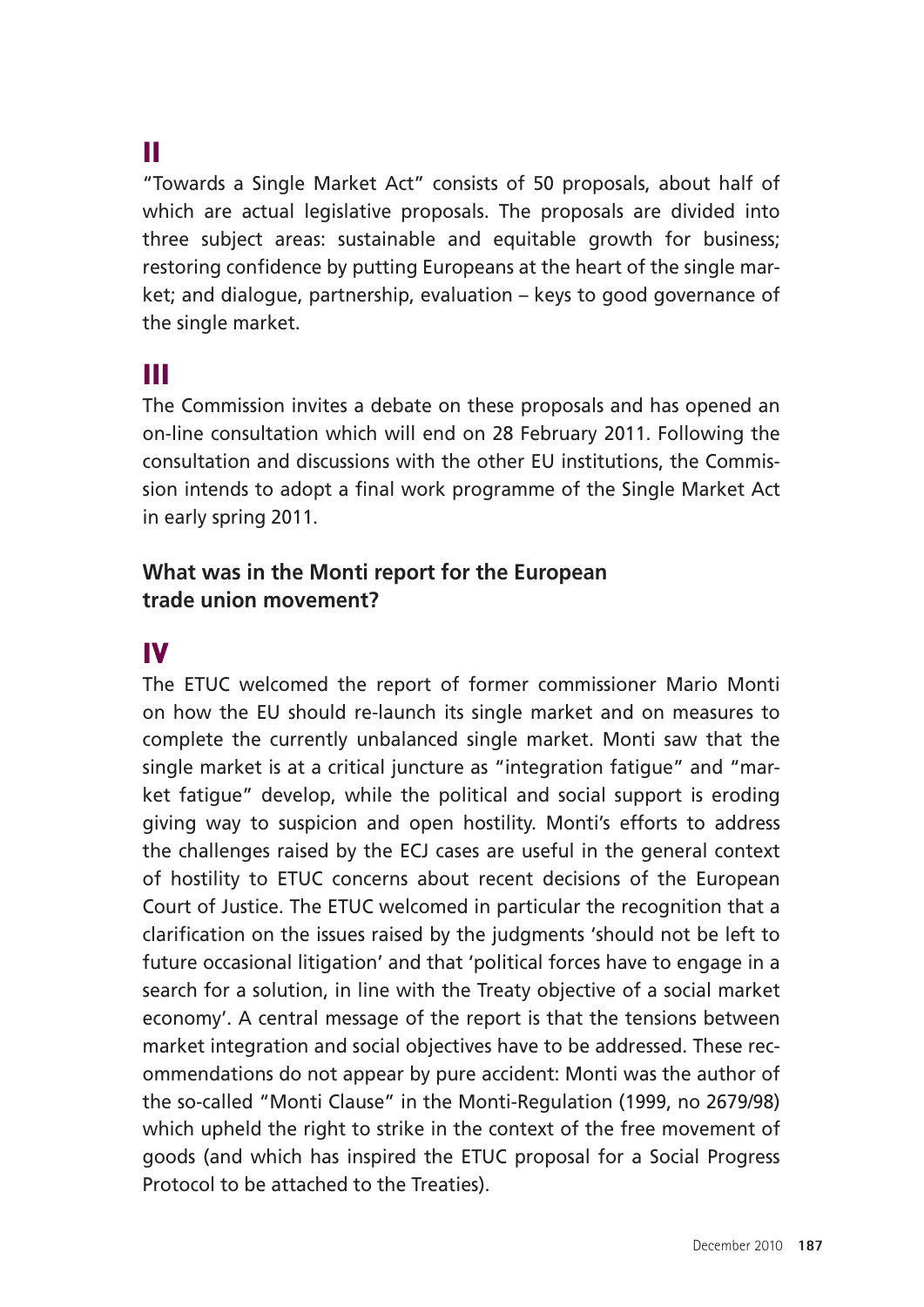#### **ETUC assessment**

#### V

For many years, the ETUC has been calling for a stronger social dimension for the internal market but the response has been inadequate. Today a visionary and less market oriented approach is necessary to overcome the current concerns about the impact of the internal market on Europe's social model. The Commission's proposals as they stand are insufficient, and, taken together with an unambitious EU2020 strategy and the lack of a new social policy agenda for the next five years, give a worrying picture of the low priority given to Social Europe by some in the Commission and many in the Council of Ministers. If Europe fails to make internal market respect workers' and citizens' rights, and if it is perceived as a tool for the social dumping and unfair competition, the basis of the consensus around European integration will erode quickly and the integration process will become harder. Protectionist instincts will become more prominent and the single market will meet more interference.

#### VI vi

The Monti report was a welcome step forward in recognising the concerns of the ETUC, but its recommendations did not go far enough. In addition to a "Monti regulation" covering all relevant laws on the Internal market there needs to be a Social Progress Protocol to the Treaties, so that the Directives are interpreted in line with social rights, and in addition, the Posted Workers Directive needs to be revised rather than simply accompanied by a Regulation. However, The ETUC supports the recommendations of Monti to address the concerns pro-actively and to adjust the single market rules, to make them sustainable and compatible with fundamental rights. The ETUC regrets the lack of a new vision of the internal market in the communication. We need to tackle the new challenges: respect social rights and fight the ecological crisis by delivering on sustainability. There is ambiguous wording on social rights and no proposals on internalisation of external costs to the environment.

### VII

The communication claims that the internal market can offer "more growth and more jobs". The Commission calculates that exploiting fully the potential of the internal market could deliver extra growth of 4% in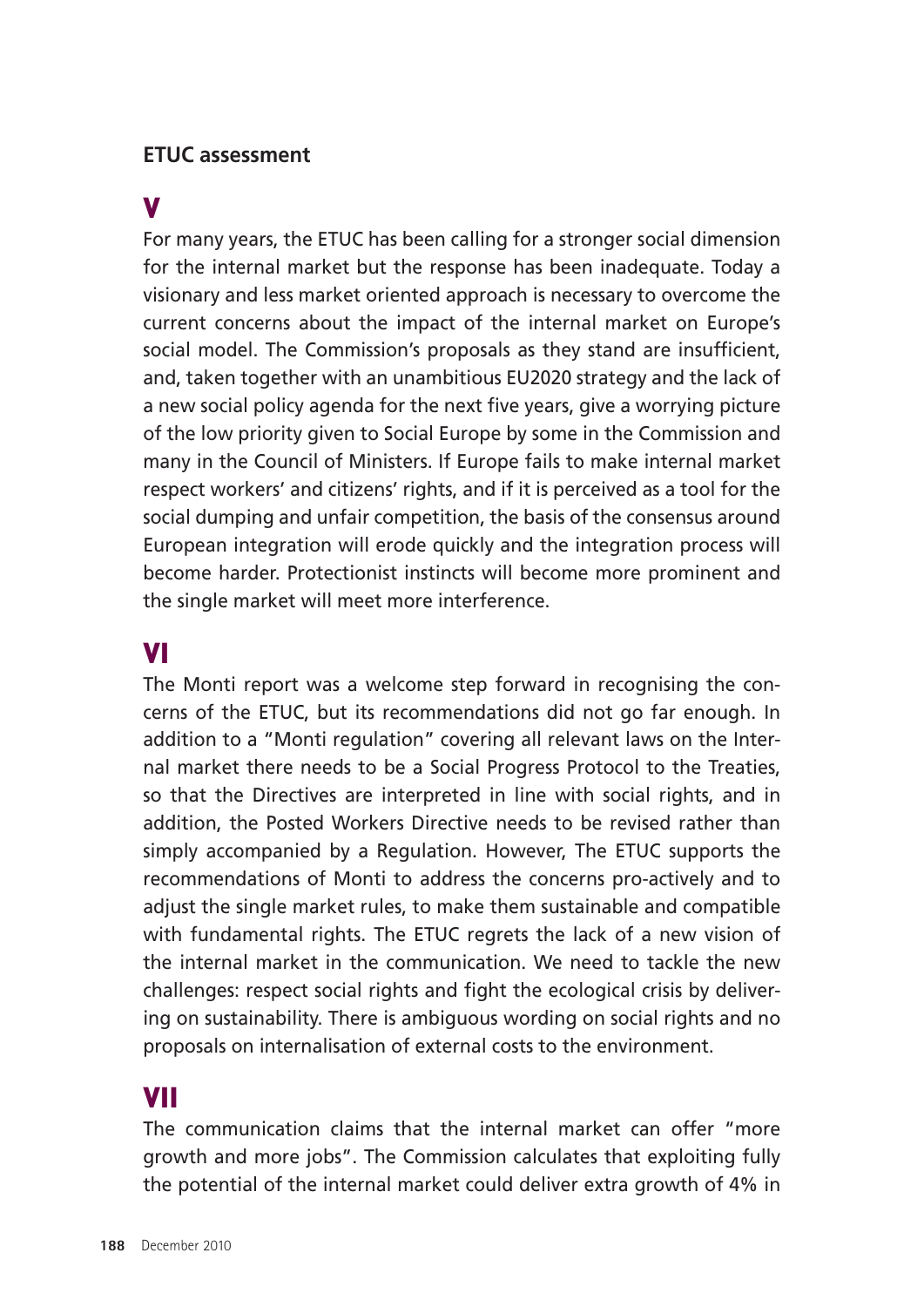the next ten years. This promise remains vague, the maths are speculative and it remains open if there will be "jobless growth" or enough employment to reabsorb the current EU unemployment figure of 23 million.

#### **Make the social market economy become a reality – ETUC demands**

### VIII

The ETUC reminds the Commission of the fact that the Lisbon Treaty is today the legal framework of the EU. Therefore the proposals of the Commission have to reflect this framework of a social market economy aiming at full employment and social progress, and a high level of protection and improvement of the quality of the environment. It shall promote social justice and protection. Fundamental rights as laid down in the Charter are now legally binding and fundamental rights constitute general principles of the Union's law. When defining and implementing its policies and activities the Union needs to take into account requirements linked to the guarantee of adequate social protection. Therefore the proposals in the communication being of purely economic nature must be checked concerning the social consequences.

The ETUC is of the opinion that fundamental rights have to be seen as a whole, not only involving the Charter of Fundamental Rights, but also ensuring compliance with ILO and Council of Europe standards.

# IX

Six main areas are of particular interest to the ETUC.

# X

**First**, fundamental rights and the social progress protocol, the revision of the Posting Directive, the Monti II regulation and a special Labour Court at the ECJ: the ETUC continues to attach a very high priority to the introduction of a social progress protocol in the Treaties and for the necessary instruments in secondary law to balance the movement of workers and services, to make the economic freedoms respect fundamental rights. The ETUC also asks for a revision of the Posting of Workers Directive and the creation of a special social chamber of the ECJ. This is in order to have judges, who are specialised in labour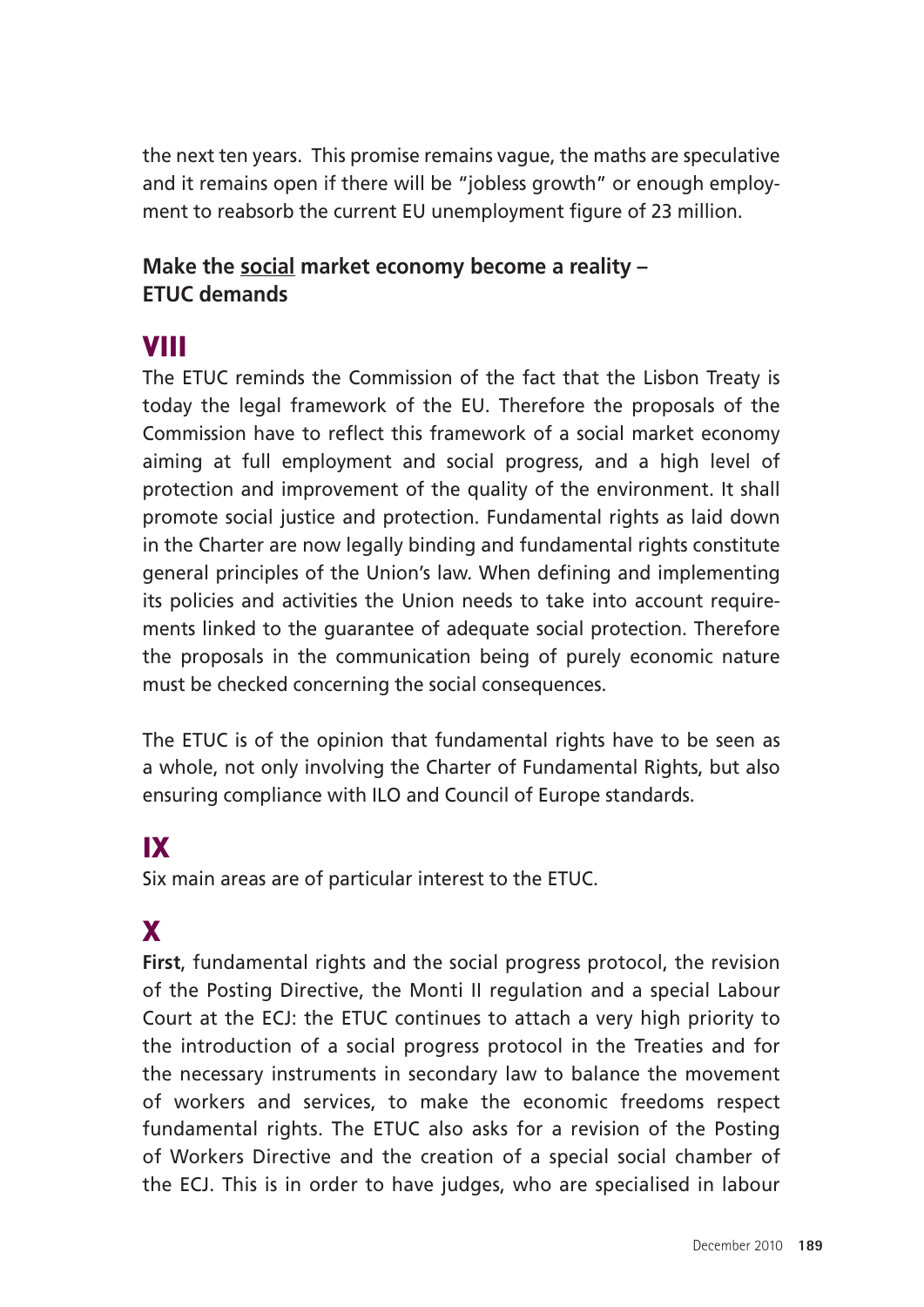and social law and bring a certain knowledge into the court of industrial relations systems in the different national contexts. (Under the Lisbon Treaty the creation of specialised courts is feasible, as it now falls under the "ordinary legislative procedure".)

# XI

Two proposals have been brought forward by the Commission concerning fundamental rights and the Posting of Workers Directive (proposal no. 29 and 30).

- No 29 on ensuring that the rights guaranteed in the Charter of Fundamental Rights, including the right to take collective action, are taken into account; conducting an in-depth analysis of the social impact of all proposed legislation concerning the single market;
- No 30 on adopting, in 2011, a legislative proposal aimed at improving the implementation of the Posting of Workers Directive "which is likely to include or be supplemented by a clarification of the exercise of fundamental social rights within the context of the economic freedoms of the single market".

### XII

The proposal no 29 of the Commission that fundamental rights are taken into account reaffirms duties placed on the European institutions by the Lisbon Treaty, and the fact that the Charter of Fundamental Rights has become legally binding. Missing is an instrument which explicitly makes economic freedoms respect the fundamental social rights, gives priority to fundamental social rights in case of conflict and protects and upholds the right to collective action and the right to strike as proposed in the social progress protocol or a Monti-style regulation. The Monti report recognised the opinion of the ETUC about the Laval, Viking and other ECJ cases, and aimed to re-balance the single market with fundamental trade union rights. He did not support the ETUC's proposal for a Social Progress Protocol in the Treaty, mainly because, at that stage, he did not believe an early revision of the Treaties was likely, nor would a Social Progress Protocol be acceptable to all Member States. With forthcoming treaty changes likely on economic governance and new accessions, the ETUC will press the Commission to take proactive steps to protect the exercise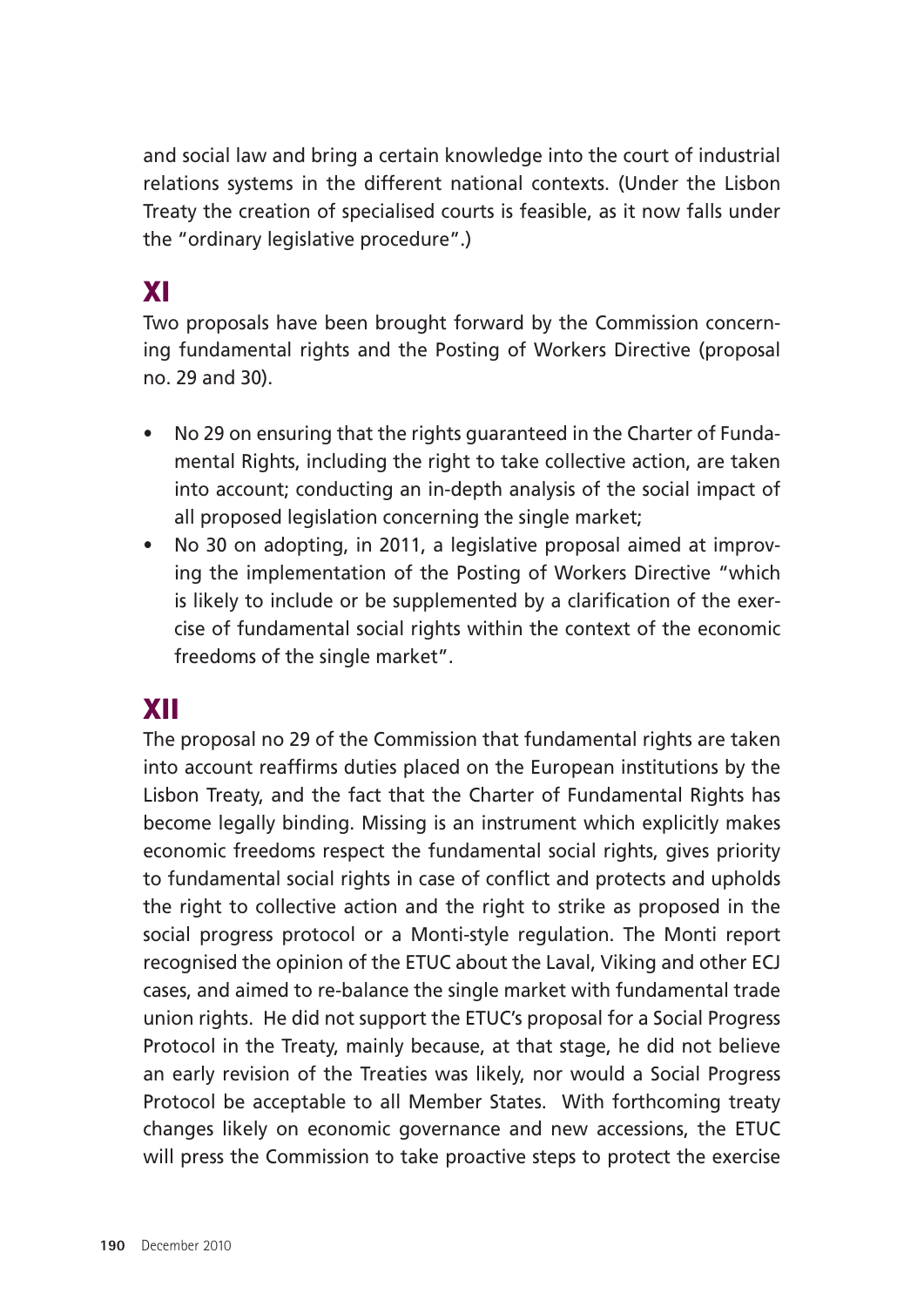of fundamental rights, initially by adopting a Monti II regulation and then a Social Progress Protocol in the Treaties.

# XIII

Last minute changes in the communication, after what we understand as protracted internal battle among Commissioners, deleted the specific references to the proposal of a social clause or regulation guaranteeing the right to collective action and the right to strike, and the current wording shows signs of a compromise in the Commission. We want such a guarantee in the Single Market Act to:

- confirm that the single market is not an end in itself, but is established to achieve social progress for the people in the EU;
- clarify that economic freedoms and competition rules cannot have priority over fundamental social rights and social progress, and – indeed that in case of conflict social rights shall take precedence and;
- that economic freedoms cannot be interpreted as granting undertakings the right to evade or circumvent national social and employment laws and practices or for unfair competition on wages and working conditions.

# XIV

The legislator has to end the policy that has led to the situation where the ECJ is given competence to prioritize the economic freedoms over the protection of collective bargaining and collective action. National social models and industrial relations have to be protected as long as these are not discriminatory. Industrial disputes originating from economic conflicts have to be judged in consistency with the exercise of fundamental social rights. It will be essential to press the Commission to realise their promise to "include or supplement by a clarification of the exercise of fundamental social rights within the context of the economic freedoms"; a minimalist way is not acceptable.

# XV

The proposal No 30 on the Posting of Workers Directive does not, we note, propose a revision, but suggests another legal act on the improved implementation of the Posting of Workers Directive. What is needed is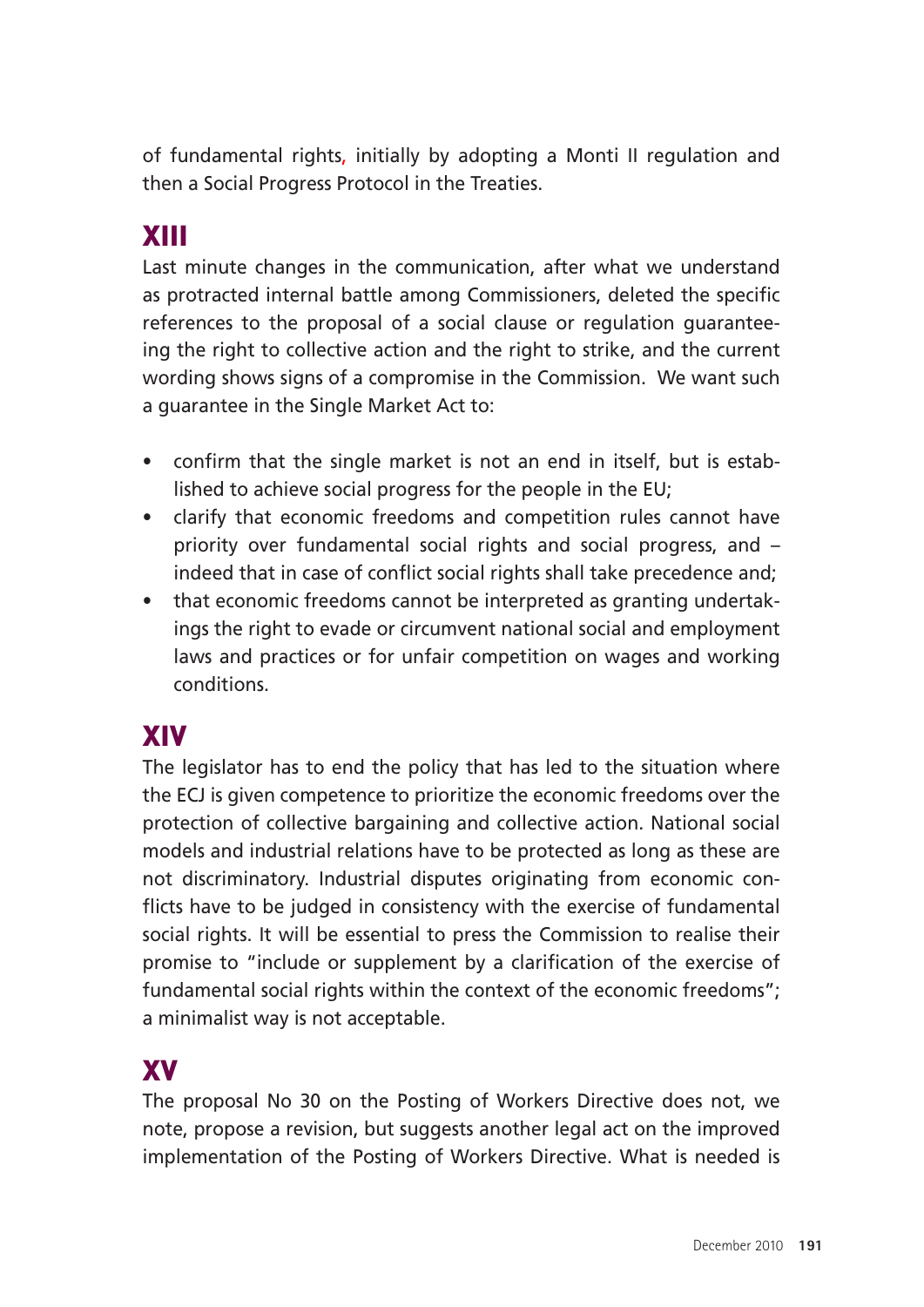a strong legal instrument to repair the damage done by the ECJ and to provide for member states to be able to keep intact their labour standards and industrial relations systems including the crucial role of collective bargaining in its different forms. It is also important that the principle of equal treatment is upheld. The ETUC made very clear that the shortcomings in implementation of the Posting of Workers Directive are part of the problem and that a legislative act next to the Posting of Workers Directive cannot remedy all problems created by the ECJ judgments.

### XVI

**Second**, coordination of taxation (proposal No 19 on improving fiscal coordination). The ETUC favours the application of the 'polluter pays' principle to financial markets and asks the European institutions to work further on a Financial Transaction Tax (FTT) model law at EU level and beyond. In the absence of wider agreement, a Europe-wide tax on financial transactions should be applicable to all traders and as such independent of the location of prominent financial centres. At the same time, significant tax revenues could be generated, which could be used to support social policy at European level in the aftermath of the crisis and also wider development agendas.

# XVII

The ETUC believes that more needs to be done at European level to close tax havens, prevent tax evasion and restore tax justice between capital and labour, and rich and poor. The Commission should work on an all encompassing Savings Taxation Directive, with a view to closing existing loopholes and better prevention of tax evasion, and covering all actors, forms of capital income as well as outreach beyond European borders. In the field of company taxation, the Commission should:

• push for a new proposal by the European Commission for a directive on a common consolidated corporate tax base (CCCTB). It is, however, essential to open the debate on the tax rates together with the introduction of the CCCTB. And a CCCTB should be compulsory for all legal forms of enterprises. Otherwise the possibilities for tax competition would simply be extended. Not only would 27 member state tax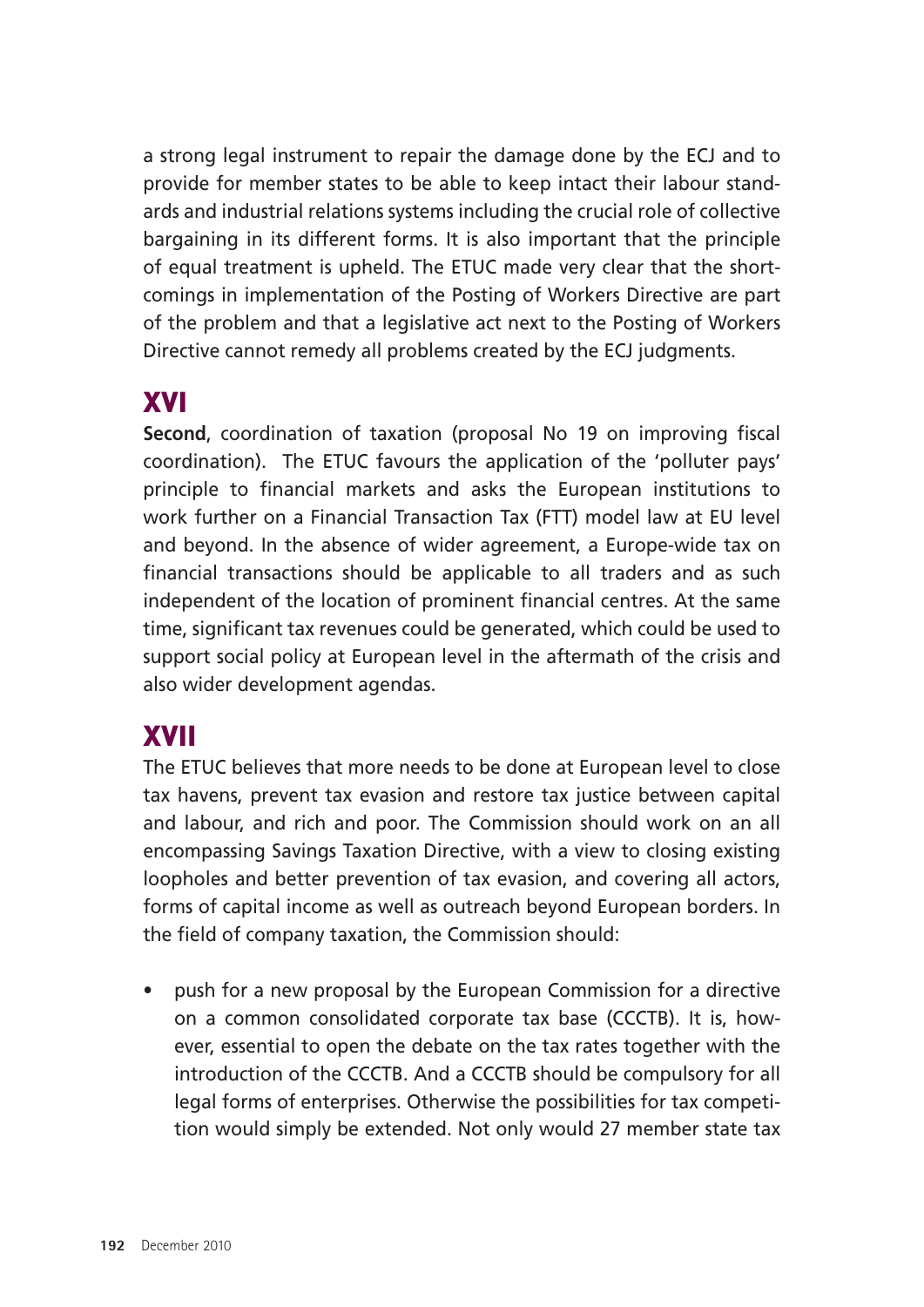systems be in competition with each other, but there would also be a 28th system;

- reinforce the current Code of conduct for business taxation;
- and work towards improved accounting standards that would capture the whole potential corporate tax base by introducing a European reporting system for trans-border companies.

## XVIII

**Third**, Social dialogue and participation of social partners: (referred to in proposals: No 32 on launching a consultation of the social partners on a European framework for industrial restructuring, No 44 on the Top 20 of single market actors' wishes, No 48 on consultation and dialogue with civil society, consumers, NGOs, trade unions, enterprises …).

The ETUC welcomes both the Single Market Act and the Communication on industrial policy reference to a forthcoming consultation of social partners on a European framework for restructuring. This framework should also apply to the public sector and should include sustainability issues.

### XIX

Concerning proposal No 48 the Commission should consider the specific role given to the social partners, and therefore to ETUC, by the Treaties and the obligation of the Commission to consult the social partners. Social Partners at European level should be consulted in a different way, and with a clearly different weight, to allow them at an early stage to influence the direction of the initiatives to be taken, and to allow them to express their interest to take up the issue themselves for negotiation.

# XX

Again the Lisbon Treaty brought new developments in this field: "'The Union recognises and promotes the role of the social partners at its level, taking into account the diversity of national systems" (Art. 152). Art. 152 is a legal obligation on the Union; it goes further than the consultation obligation on the Commission of Art. 154 and is not restricted to the social policy field only. Therefore the ETUC insists that the Commission needs to respect the specific role of the social partners in such a political fundamental question as the future orientation of the internal market.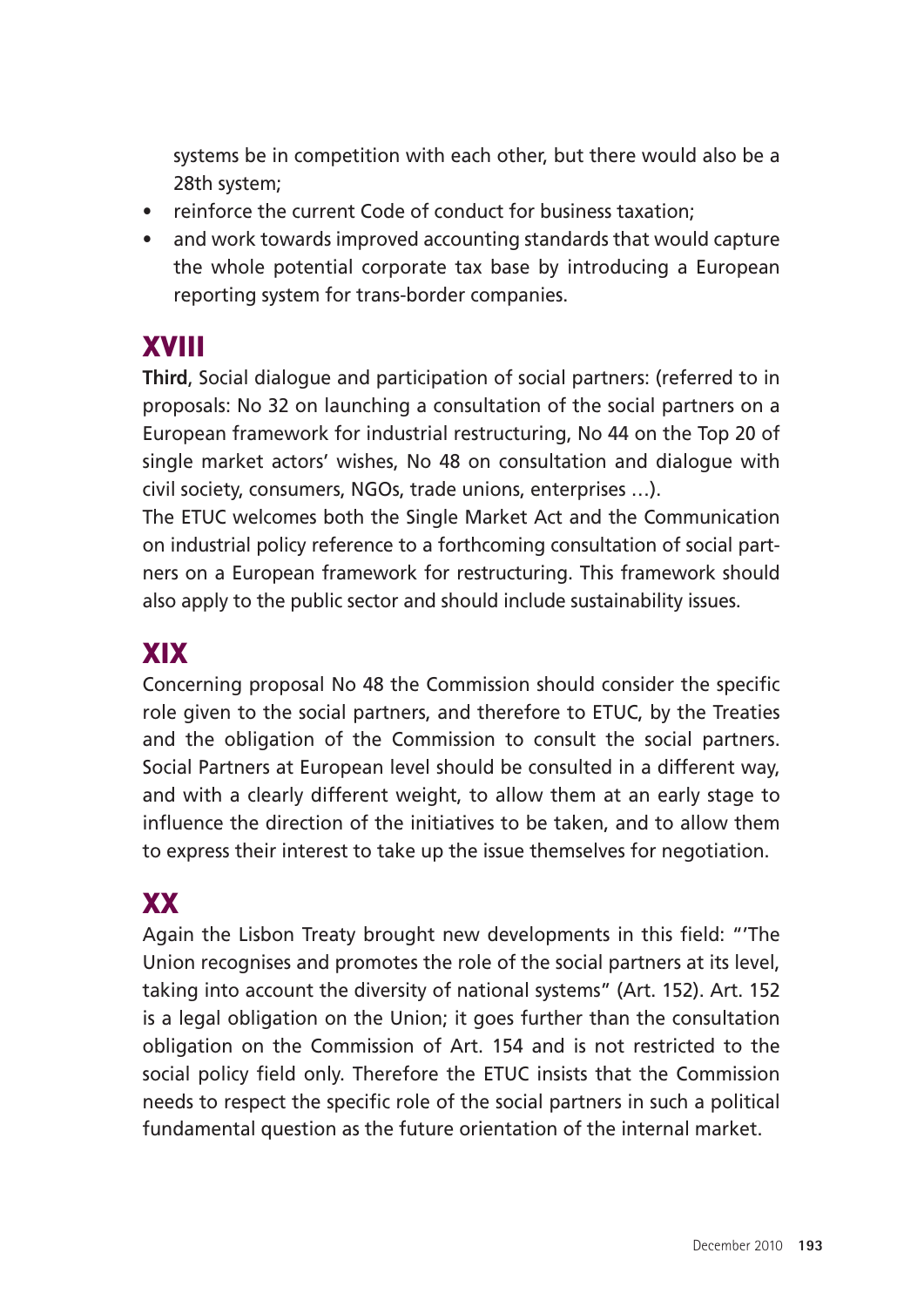# XXI

**Fourth**, improving European framework for Public Services (proposal No 25 on adoption of a Communication and other measures on Services of General Interest by 2011). The ETUC welcomes in particular the initiatives to support the evaluation of public services and to remove obstacles to universal access. The ETUC expects the Commission to take into account the new Treaty provisions and Protocol on SIG (see ETUC resolution "*Towards a new impetus for public services*"). In particular:

- The aim of the Communication and 'other measures' on public services should be to support Member States develop and improve their public services, in line with the SGI Protocol. The Commission should fully respect the recent ECJ rulings on public-public cooperation.
- The evaluation of public services should include a **critical, in-depth assessment** of previous liberalisations and privatisations, and be carried out with the participation of all major stakeholders. The ETUC maintains its demand for a **moratorium in relation to** liberalisation.

More generally, the EU should develop expertise in its ability to assess the impact of all the Single Market (and other EU) initiatives on public services, in conformity with the SGI Protocol.

### XXII

**Fifth**, the ETUC welcomes the Commission's commitment to enhance corporate governance with the specific goal of increasing employee involvement and improving the transparency of information provided by businesses (proposal 38). In particular, the Commission should adopt a coherent approach setting high minimum standards and promoting information and consultation rights for employees and their representatives as well as participation rights in board rooms.

# XXIII

Any initiatives for a European Private Company Statute (SPE) should ensure that this company form is not used as a mechanism to circumvent participation rights defined at the national level. As a minimum, the SPE Statute should guarantee the same worker participation rights as the standards set in the European Company Statute (SE). The operative headquarters and the seat of registration must be in the same country and the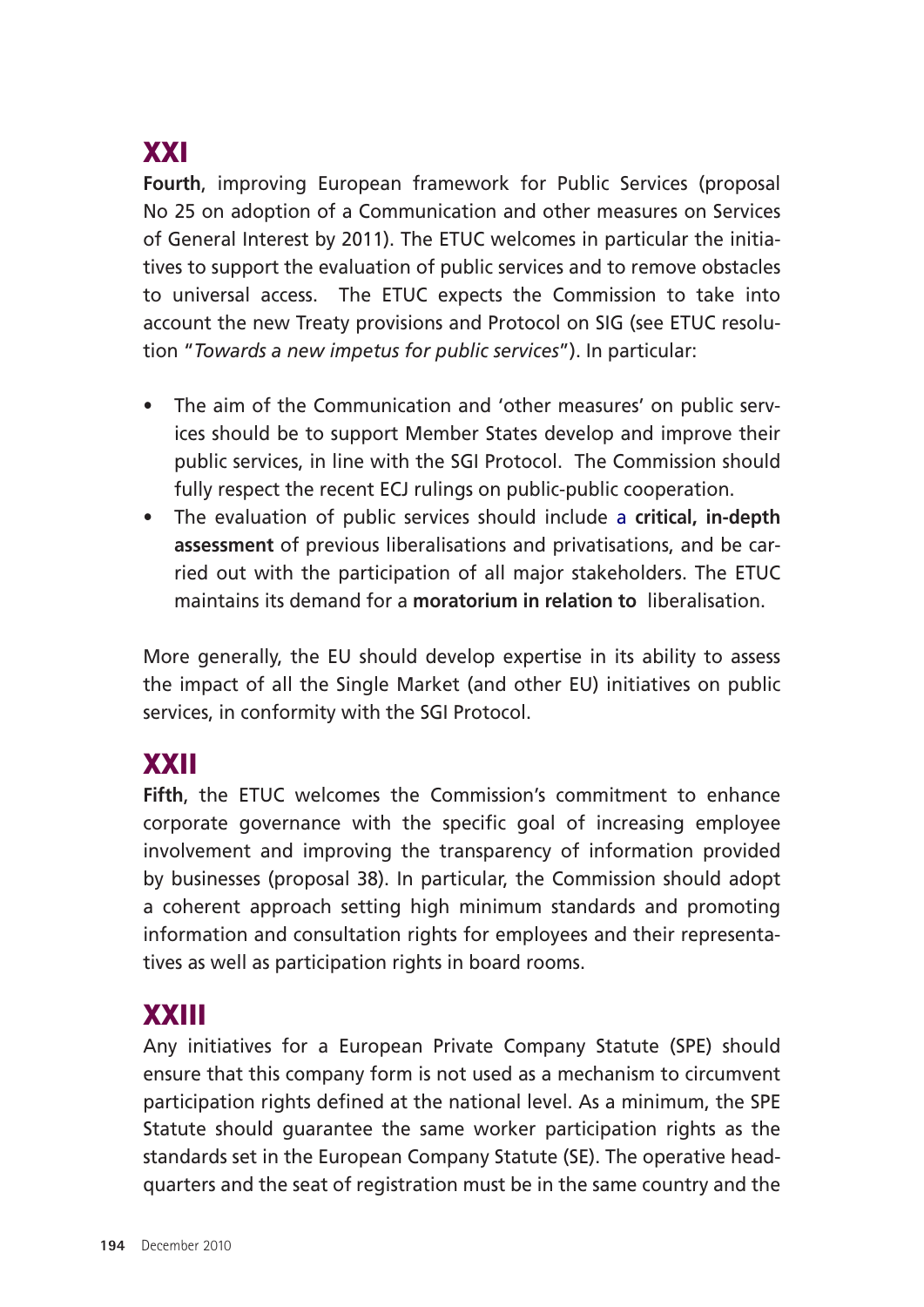SPE must have a high minimum capital and genuine cross-border dimension. A European register for the SPE (as well as the SE and SCE) should be established and negotiations on the form of worker participation must be completed before the SPE is allowed to register.

# **XXIV**

Furthermore, the Commission has recently published a report and staff working document on the application of the SE Statute and is currently reflecting on potential amendments with a view to making proposals in 2012. Any such amendments should not undermine employee rights and should be accompanied by a revision of the SE Directive on worker involvement to strengthen worker participation rights.

# **XXV**

**Sixth**, public procurement (proposals No 17 on legislative proposals relating to public procurement based on the ongoing assessment of EU public procurement legislation, and No 24 on an instrument for external public procurement).

# XXVI

Since the start of the single market project in the mid 1980s the ETUC has taken a strong stand for the integration of a fundamental social clause in the rules. Our demands have been met during the revision of the procurement rules in 2004. However, recent ECJ rulings have watered down the applicable social legislation and the possibilities to control contract compliance by the Member States, notably the competence for Member States to formulate mandatory labour standards and provisions to be respected by all undertakings and for all those that are pursuing paid work within the territory. There have been ruled out by the Rüffert and the Luxemburg cases. In addition, parts of the national regulatory frame (of labour standards and working conditions), based on labour legislation and collective bargaining, are unilaterally ruled out by the ECJ.

# XXVII

The recent ECJ judgments create a situation whereby foreign services providers do not have to comply with mandatory rules that are imperative provisions of national law and that therefore have to be respected by domestic services providers. This policy has also led to a selective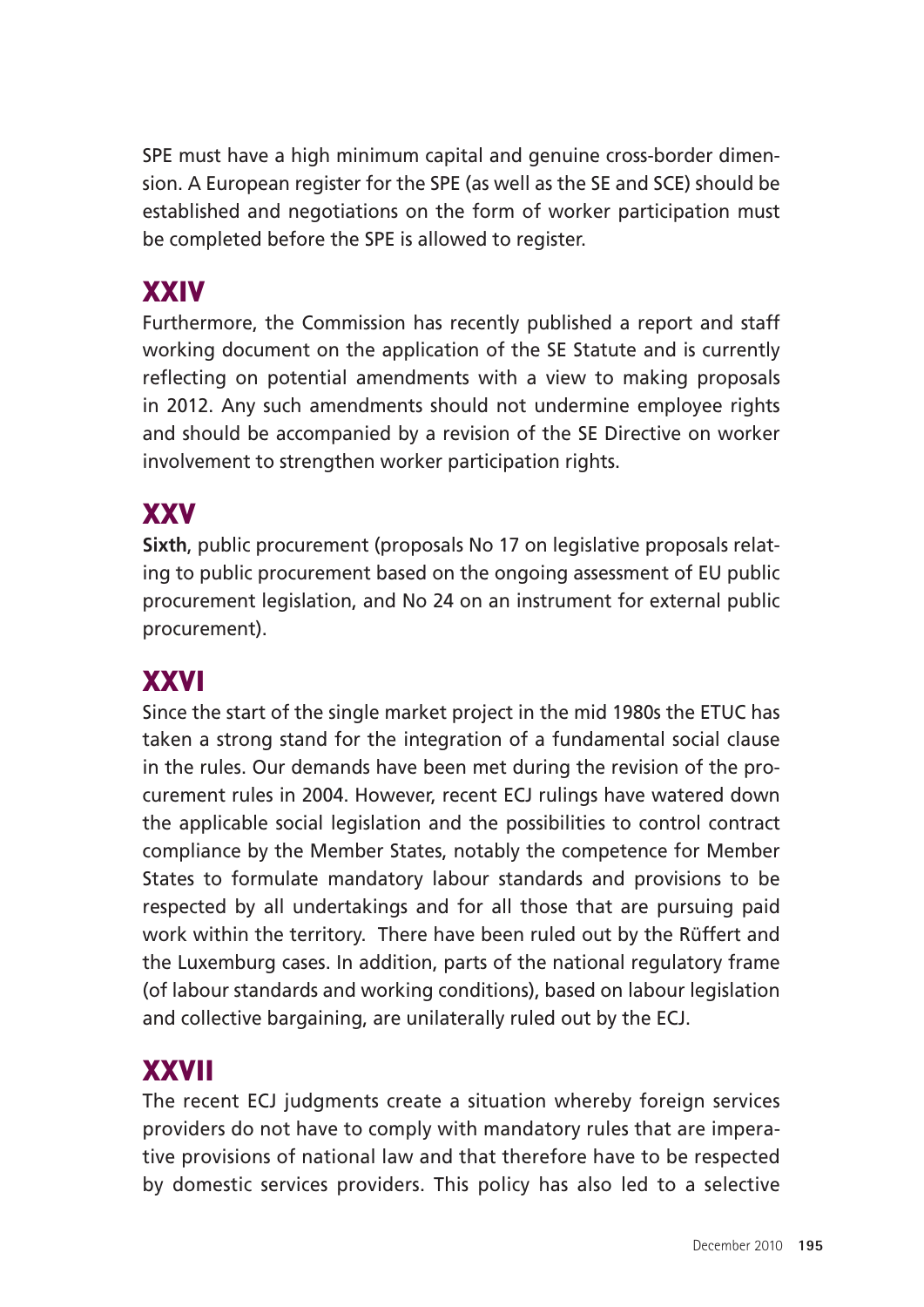and partial applicability of ILO Conventions. In a footnote of the guide "Buying Social: a guide to taking account of social considerations" the European Commission limits the applicability of ILO Conventions for work pursued with posted workers in the public procurement area to eight core ILO Conventions that have been ratified by all 27 EU Member States. As a consequence, ILO Convention 94, formulated and concluded as early as 1949 and ratified by several Member States (but not all MS), and of a high relevance for fair public procurement procedures, is brought into question.

### XXVIII

The ETUC strongly opposes this primacy of economic principles over fundamental social rights. The review the EU public procurement directives should improve the current framework for the strengthening of social criteria in public contracts, which are lagging behind and indeed called into question.

# **XXIX**

In addition, we have an interest in external trade issues (No 23, 24):

- No 23 aims at promoting regulatory convergence with third countries and to push for wider adoption of international standards. In that context, the ETUC insists that all bilateral and inter-regional trade and investment agreements should include robust and actionable sustainable development chapters promoting in particular the effective implementation of ILO standards the Decent Work Agenda as well as other codes such as the OECD Code of Conduct for Multi National Enterprises, as well as the best environmental and sanitary and phytosanitary (SPS) standards.
- No 24 proposes to enhance the Community's capacity to ensure symmetry in access to public procurement in the industrial nations and the major emerging economies. The ETUC supports the objective of obtaining an even playing field and fair competition across the board with those groups of countries, including through the maintenance of strong Trade Defence Instruments, while bearing in mind the need to assist and promote development in the poorest.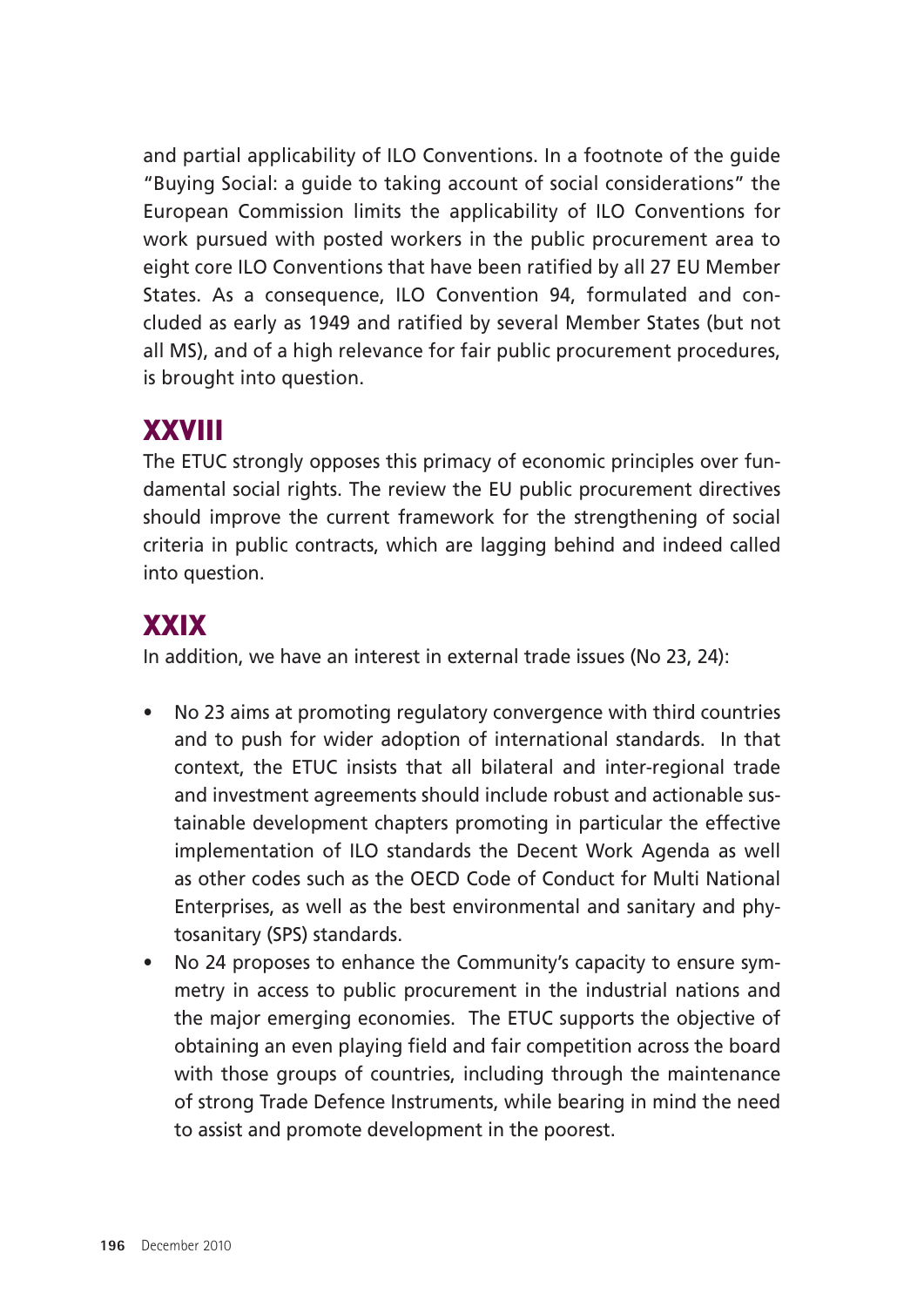#### **Conclusion**

# **XXX**

Action is needed to advance Europe's social objectives, in particular through an ambitious social policy agenda providing amongst others for equal treatment in terms of wages and working conditions applying to the place where the work is done. Our main claims are:

- The introduction of a Social Progress Protocol in the Treaties.
- The revision of the Posting of Workers Directive.
- A vigorous follow up of the ideas in the Monti report on a
	- Monti II regulation;
	- further European tax coordination/harmonization to prevent tax competition.
- The respect of the specific role of the social partners and the enhancement of corporate governance with the specific goal of increasing employee involvement.
- The improvement of the European framework for Public services.
- The improvement of the current framework of public procurement for the strengthening of social and environmental criteria in public contracts.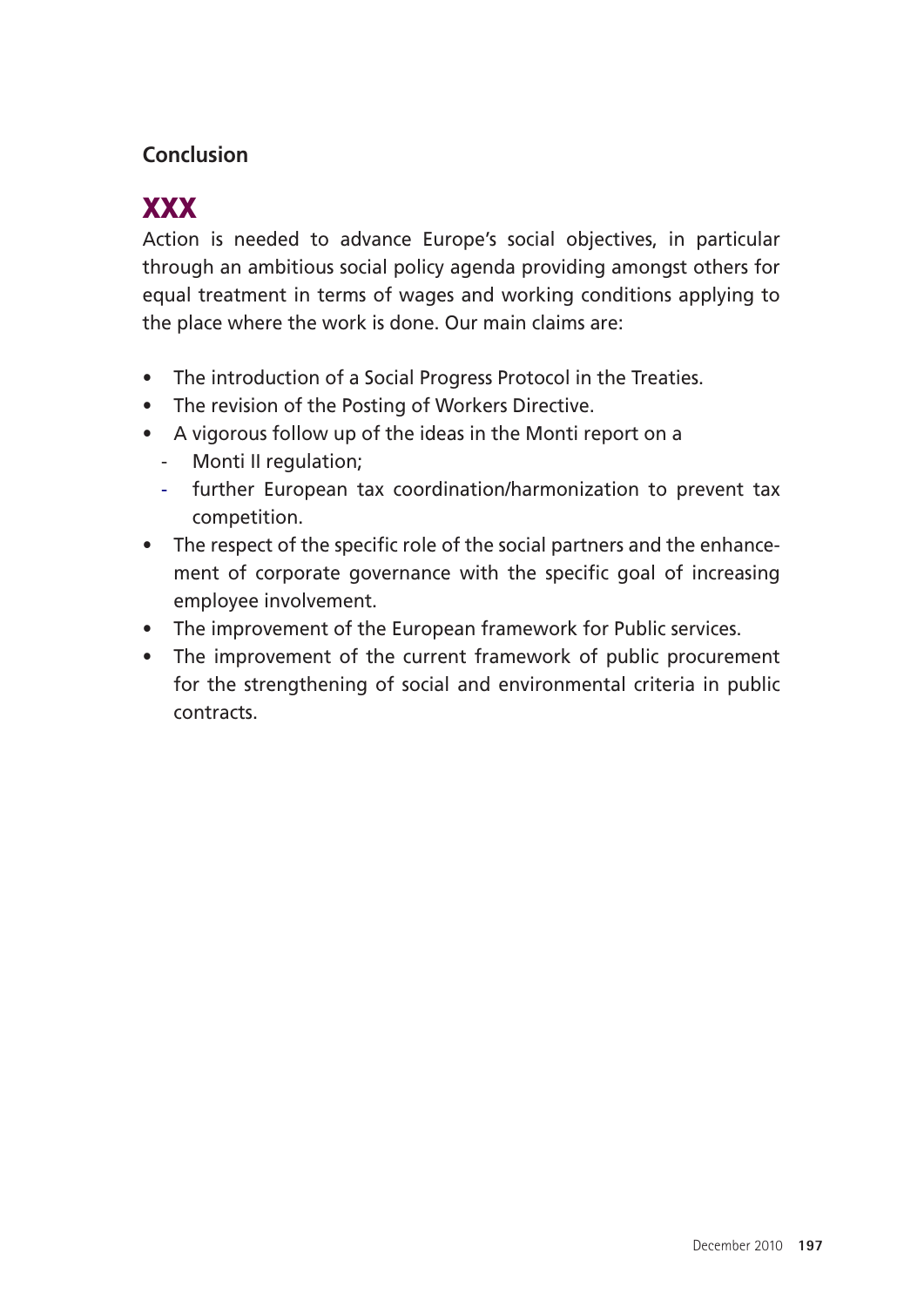